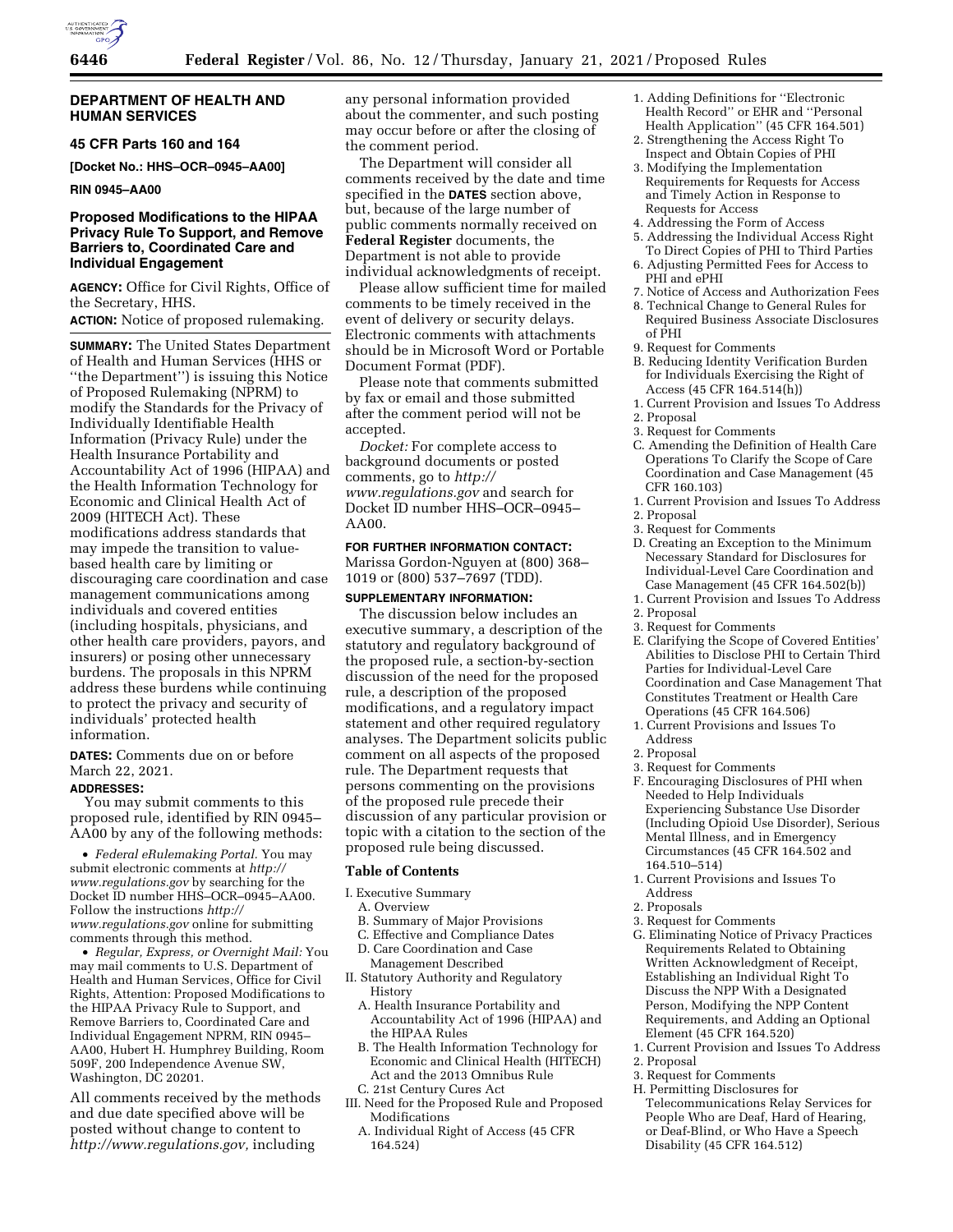- 1. Current Provisions and Issues To Address
- 2. Proposal
- 3. Request for Comments
- I. Expanding the Permission To Use and Disclose the PHI of Armed Forces Personnel To Cover All Uniformed Services Personnel (45 CFR 164.512(k))
- 1. Current Provision and Issues To Address
- 2. Proposal
- 3. Request for Comments
- IV. Public Participation
- V. Regulatory Impact Analysis
	- A. Executive Orders 12866 and 13563 and Related Executive Orders on Regulatory Review
	- 1. Summary of the Proposed Rule
	- 2. Need for the Proposed Rule
	- 3. Cost-Benefit Analysis
	- 4. Consideration of Regulatory Alternatives 5. Request for Comments on Costs and
	- **Benefits**
	- B. Executive Order 13771
	- C. Regulatory Flexibility Act
	- D. Unfunded Mandates Reform Act
	- E. Executive Order 13132—Federalism F. Assessment of Federal Regulation and Policies on Families
	- G. Paperwork Reduction Act of 1995
	- 1. Explanation of Estimated Annualized Burden Hours
	- 2. Tables Demonstrating Estimated Burden Hours

#### **I. Executive Summary**

*A. Overview* 

In this notice of proposed rulemaking (NPRM), the Department proposes modifications to the Standards for Privacy of Individually Identifiable Health Information (the Privacy Rule), issued pursuant to section 264 of the Administrative Simplification provisions of title II, subtitle F, of HIPAA.1 The Privacy Rule is one of several rules, collectively known as the HIPAA Rules,<sup>2</sup> that protect the privacy and security of individuals' medical records and other protected health information (PHI), *i.e.,* individually identifiable health information maintained or transmitted by or on behalf of HIPAA covered entities (*i.e.,* 

2*See also* the HIPAA Security Rule, 45 CFR parts 160 and 164, subparts A and C, the HIPAA Breach Notification Rule, 45 CFR part 164, subpart D, and the HIPAA Enforcement Rule, 45 CFR part 160, subparts C, D, and E.

health care providers who conduct covered health care transactions electronically, health plans, and health care clearinghouses).

The proposals in this NPRM support the Department's Regulatory Sprint to Coordinated Care (Regulatory Sprint), described in detail below. Specifically, the proposals in this NPRM would amend provisions of the Privacy Rule that could present barriers to coordinated care and case management—or impose other regulatory burdens without sufficiently compensating for, or offsetting, such burdens through privacy protections. These regulatory barriers may impede the transformation of the health care system from a system that pays for procedures and services to a system of value-based health care that pays for quality care.

The Department, which delegated the authority to administer HIPAA privacy standards to the Office for Civil Rights (OCR), developed many of the proposals contained in this NPRM after careful consideration of public input received in response to the Department's December 2018 *Request for Information on Modifying HIPAA Rules to Improve Coordinated Care* (2018 RFI).3

#### *B. Summary of Major Provisions*

The Department proposes to modify the Privacy Rule to increase permissible disclosures of PHI and to improve care coordination and case management by:

• Adding definitions for the terms electronic health record (EHR) and personal health application.

• Modifying provisions on the individuals' right 4 of access to PHI by:

 $\circ$  Strengthening individuals' rights to inspect their PHI in person, which includes allowing individuals to take notes or use other personal resources to view and capture images of their PHI;

 $\circ$  shortening covered entities' required response time to no later than 15 calendar days (from the current 30 days) with the opportunity for an extension of no more than 15 calendar days (from the current 30-day extension);

 $\circ$  clarifying the form and format required for responding to individuals' requests for their PHI;

ै requiring covered entities to inform individuals that they retain their right to obtain or direct copies of PHI to a third party when a summary of PHI is offered in lieu of a copy;

 $\circ$  reducing the identity verification burden on individuals exercising their access rights;

 $\circ$  creating a pathway for individuals to direct the sharing of PHI in an EHR among covered health care providers and health plans, by requiring covered health care providers and health plans to submit an individual's access request to another health care provider and to receive back the requested electronic copies of the individual's PHI in an EHR;

 $\circ$  requiring covered health care providers and health plans to respond to certain records requests received from other covered health care providers and health plans when directed by individuals pursuant to the right of access;

 $\circ$  limiting the individual right of access to direct the transmission of PHI to a third party to electronic copies of PHI in an EHR;<sup>5</sup>

Æ specifying when electronic PHI (ePHI) must be provided to the individual at no charge;

 $\circ$  amending the permissible fee structure for responding to requests to direct records to a third party; and

Æ requiring covered entities to post estimated fee schedules on their websites for access and for disclosures with an individual's valid authorization 6 and, upon request, provide individualized estimates of fees for an individual's request for copies of PHI, and itemized bills for completed requests.

• Amending the definition of health care operations to clarify the scope of permitted uses and disclosures for individual-level care coordination and case management that constitute health care operations.

• Creating an exception to the ''minimum necessary'' standard for individual-level care coordination and case management uses and disclosures. The minimum necessary standard generally requires covered entities to limit uses and disclosures of PHI to the minimum necessary needed to accomplish the purpose of each use or disclosure. This proposal would relieve covered entities of the minimum necessary requirement for uses by, disclosures to, or requests by, a health plan or covered health care provider for care coordination and case management activities with respect to an individual, regardless of whether such activities

<sup>1</sup>Subtitle F of title II of HIPAA (Pub. L. 104– 191,110 Stat. 1936 (August 21, 1996)) added a new part C to title XI of the Social Security Act, Public Law 74–271, 49 Stat. 620 (August 14, 1935), (*see*  sections 1171–1179 of the Social Security Act, 42 U.S.C. 1320d–1320d–8)), as well as promulgating section 264 of HIPAA (codified at 42 U.S.C. 1320d– 2 note), which authorizes the Secretary to promulgate regulations with respect to the privacy of individually identifiable health information. The Privacy Rule has subsequently been amended pursuant to the Genetic Information Nondiscrimination Act (GINA), title I, section 105, Public Law 110–233, 122 Stat. 881 (May 21, 2008) and the Health information Technology for Economic and Clinical Health (HITECH) Act, Public Law 111–5, 123 Stat. 226 (February 17, 2009).

<sup>3</sup> 83 FR 64302 (December 14, 2018).

<sup>4</sup>Under the HIPAA Privacy Rule, and in this NPRM, an individual's rights generally include the ability of the individual's personal representative to exercise those rights on the individual's behalf. *See*  45 CFR 164.502(g).

<sup>5</sup>This proposed rule uses the terms ''electronic copies'' and ''in an electronic format'' interchangeably.

<sup>6</sup>This proposed rule uses the term ''authorization'' to refer to an authorization under

<sup>45</sup> CFR 164.508.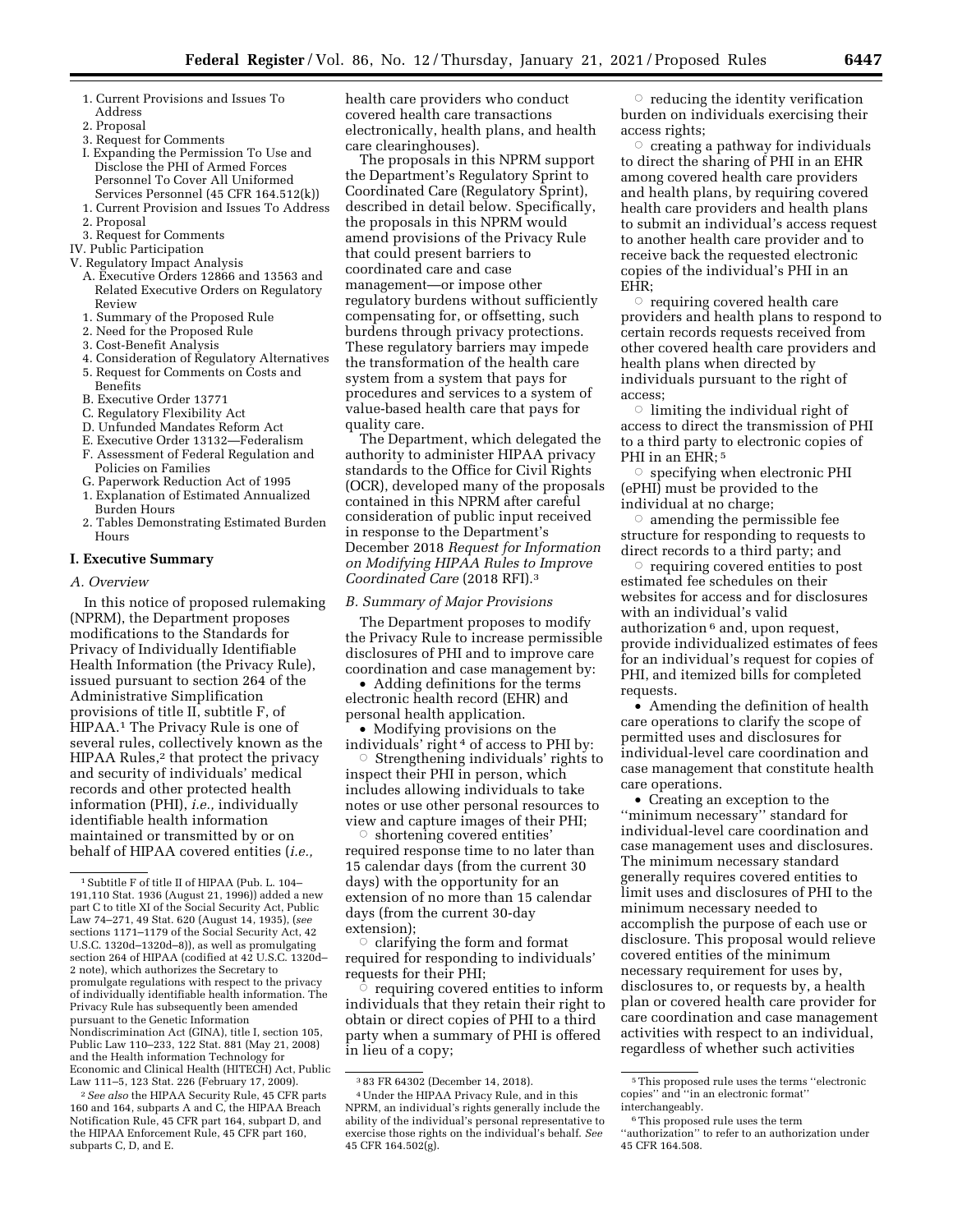constitute treatment or health care operations.

• Clarifying the scope of covered entities' abilities to disclose PHI to social services agencies, communitybased organizations, home and community based service (HCBS) providers,7 and other similar third parties that provide health-related services, to facilitate coordination of care and case management for individuals.

• Replacing the privacy standard that permits covered entities to make certain uses and disclosures of PHI based on their ''professional judgment'' with a standard permitting such uses or disclosures based on a covered entity's good faith belief that the use or disclosure is in the best interests of the individual. The proposed standard is more permissive in that it would presume a covered entity's good faith, but this presumption could be overcome with evidence of bad faith.

• Expanding the ability of covered entities to disclose PHI to avert a threat to health or safety when a harm is ''serious and reasonably foreseeable,'' instead of the current stricter standard which requires a ''serious and imminent'' threat to health or safety.

• Eliminating the requirement to obtain an individual's written acknowledgment of receipt of a direct treatment provider's Notice of Privacy Practices (NPP).

• Modifying the content requirements of the NPP to clarify for individuals their rights with respect to their PHI and how to exercise those rights.

• Expressly permitting disclosures to Telecommunications Relay Services (TRS) communications assistants for persons who are deaf, hard of hearing, or deaf-blind, or who have a speech disability, and modifying the definition of business associate to exclude TRS providers.

• Expanding the Armed Forces permission to use or disclose PHI to all uniformed services, which then would include the U.S. Public Health Service (USPHS) Commissioned Corps and the National Oceanic and Atmospheric Administration (NOAA) Commissioned Corps.

The Department carefully considered the extent to which each proposed modification would impact privacy protections compared to the likely benefit of making PHI more available for coordination of care or case management. These and other considerations are fully described for each proposal below.

## *C. Effective and Compliance Dates*

The effective date of a final rule would be 60 days after publication. Covered entities and their business associates would have until the ''compliance date'' to establish and implement policies and practices to achieve compliance with any new or modified standards. Except as otherwise provided, 45 CFR 160.105 provides that covered entities and business associates must comply with the applicable new or modified standards or implementation specifications no later than 180 days from the effective date of any such change. The Department previously noted that the 180-day general compliance period for new or modified standards would not apply where a different compliance period is provided in the regulation for one or more provisions.8

The Department believes that compliance with the proposed modifications should require no longer than the standard 180-day period provided in 45 CFR 160.105, and thus propose a compliance date of 180 days after the effective date of a final rule.9 Accordingly, OCR would begin enforcement of the new and revised standards 240 days after publication of a final rule.

The Department requests comment on whether the 180-day compliance period is sufficient for covered entities and business associates to revise existing policies and practices and complete training and implementation. For proposed modifications that would be difficult to accomplish within the 180 day timeframe, the Department requests information about the types of entities and proposed modifications that would necessitate a longer compliance period,

how much longer such compliance period would need to be to address such issues, as well as the complexity and scope of changes and the impact on entities and individuals of a longer compliance period.

## *D. Care Coordination and Case Management Described*

On January 30, 2017, President Donald Trump issued Executive Order (E.O.) 13771, ''Presidential Executive Order on Reducing Regulation and Controlling Regulatory Costs,'' 10 followed by E.O. 13777, ''Enforcing the Regulatory Reform Agenda.'' These executive orders make clear ''the policy of the United States to alleviate unnecessary regulatory burdens placed on the American people . . .'' 11 In several public speeches, Secretary of Health and Human Services Alex M. Azar II identified the value-based transformation of the Nation's healthcare system as one of his top priorities for the Department, and described how it relates to a reduction of regulatory burden. In a 2018 speech to the Federation of American Hospitals, Secretary Azar committed to addressing ''government burdens that may be getting in the way of integrated, collaborative, and holistic care for the patient, and of structures that may create new value more generally.'' 12 Secretary Azar also explained the need for regulatory reform in his remarks to the Better Medicare Alliance: ''The barriers to effective coordination among providers are much steeper than just excessive paperwork. . . . Addressing these regulations that impede care coordination are part of a much broader regulatory reform effort at HHS.'' 13

In support of this priority, HHS Deputy Secretary Eric D. Hargan explained, before the Joint Commission on May 29, 2019, that care coordination is a necessary component of achieving value-based care:

It's about coordination, above all—we're focused on understanding how regulations are impeding coordination among providers

12Remarks on Value-Based Transformation to the Federation of American Hospitals, Alex M. Azar II, Federation of American Hospitals, March 5, 2018, available at *[https://www.hhs.gov/about/leadership/](https://www.hhs.gov/about/leadership/secretary/speeches/2018-speeches/remarks-on-value-based-transformation-to-the-federation-of-american-hospitals.html)  [secretary/speeches/2018-speeches/remarks-on](https://www.hhs.gov/about/leadership/secretary/speeches/2018-speeches/remarks-on-value-based-transformation-to-the-federation-of-american-hospitals.html)[value-based-transformation-to-the-federation-of](https://www.hhs.gov/about/leadership/secretary/speeches/2018-speeches/remarks-on-value-based-transformation-to-the-federation-of-american-hospitals.html)[american-hospitals.html.](https://www.hhs.gov/about/leadership/secretary/speeches/2018-speeches/remarks-on-value-based-transformation-to-the-federation-of-american-hospitals.html)* 

13Remarks on the Trump Administration Healthcare Vision, Secretary Alex M. Azar II, Better Medicare Alliance, July 23, 2019, available at *[https://www.hhs.gov/about/leadership/secretary/](https://www.hhs.gov/about/leadership/secretary/speeches/2019-speeches/remarks-on-the-trump-administration-healthcare-vision.html) [speeches/2019-speeches/remarks-on-the-trump](https://www.hhs.gov/about/leadership/secretary/speeches/2019-speeches/remarks-on-the-trump-administration-healthcare-vision.html)[administration-healthcare-vision.html.](https://www.hhs.gov/about/leadership/secretary/speeches/2019-speeches/remarks-on-the-trump-administration-healthcare-vision.html)* 

<sup>7</sup>For purposes of this proposed rule, the Department refers to home and community-based services (HCBS) providers as they are described and referenced in the context of the Medicaid program. *See* generally 42 CFR part 441 subparts G, K, and M. *See also* National Quality Forum stating that HCBS ''refers to an array of services and supports delivered in the home or other integrated community setting that promote the independence, health and well-being, self-determination, and community inclusion of a person of any age who has significant, longer-term physical, cognitive, sensory, and/or behavior health needs.'' ''Quality in Home and Community Based Service to Support Community Living: Addressing Gaps in Performance Measurement Final Report'' (September 2016), available at *[https://](https://www.qualityforum.org/Publications/2016/09/Quality_in_Home_and_Community-Based_Services_to_Support_Community_Living__Addressing_Gaps_in_Performance_Measurement.aspx) [www.qualityforum.org/Publications/2016/09/](https://www.qualityforum.org/Publications/2016/09/Quality_in_Home_and_Community-Based_Services_to_Support_Community_Living__Addressing_Gaps_in_Performance_Measurement.aspx) Quality*\_*in*\_*Home*\_*and*\_*[Community-Based](https://www.qualityforum.org/Publications/2016/09/Quality_in_Home_and_Community-Based_Services_to_Support_Community_Living__Addressing_Gaps_in_Performance_Measurement.aspx)*\_ *Services*\_*to*\_*Support*\_*[Community](https://www.qualityforum.org/Publications/2016/09/Quality_in_Home_and_Community-Based_Services_to_Support_Community_Living__Addressing_Gaps_in_Performance_Measurement.aspx)*\_*Living*\_\_ *Addressing*\_*Gaps*\_*in*\_*[Performance](https://www.qualityforum.org/Publications/2016/09/Quality_in_Home_and_Community-Based_Services_to_Support_Community_Living__Addressing_Gaps_in_Performance_Measurement.aspx)*\_ *[Measurement.aspx.](https://www.qualityforum.org/Publications/2016/09/Quality_in_Home_and_Community-Based_Services_to_Support_Community_Living__Addressing_Gaps_in_Performance_Measurement.aspx)* 

<sup>8</sup>*See* 78 FR 5566, 5569 (Jan 25, 2013). 9*See* 45 CFR 160.104(c)(1), which requires the Secretary to provide at least a 180-day period for covered entities to comply with modifications to standards and implementation specifications in the HIPAA Rules.

<sup>10</sup>Available at *[https://www.whitehouse.gov/](https://www.whitehouse.gov/presidential-actions/presidential-executive-order-reducing-regulation-controlling-regulatory-costs/)  [presidential-actions/presidential-executive-order](https://www.whitehouse.gov/presidential-actions/presidential-executive-order-reducing-regulation-controlling-regulatory-costs/)[reducing-regulation-controlling-regulatory-costs/.](https://www.whitehouse.gov/presidential-actions/presidential-executive-order-reducing-regulation-controlling-regulatory-costs/)* 

<sup>11</sup>Available at *[https://www.govinfo.gov/content/](https://www.govinfo.gov/content/pkg/FR-2017-03-01/pdf/2017-04107.pdf) [pkg/FR-2017-03-01/pdf/2017-04107.pdf.](https://www.govinfo.gov/content/pkg/FR-2017-03-01/pdf/2017-04107.pdf)*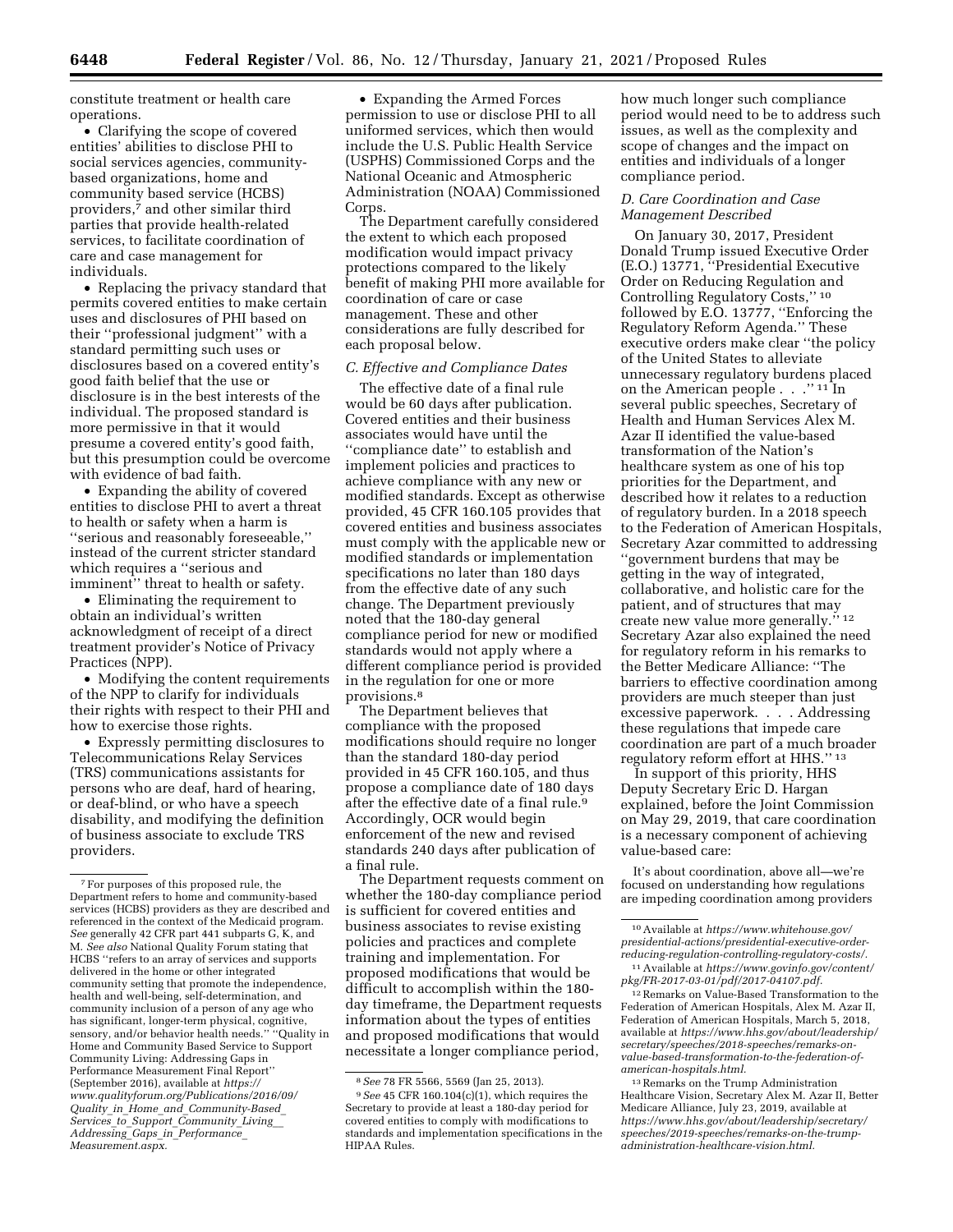that can provide better, lower cost patient care, and then reforming these regulations consistent with the laws and their intents. And, finally, it's about care. Regulating health care means regulating some of the most intimate decisions and relationships in our lives—deciding where and when to seek health care, how to make decisions with our doctors and family members, and more.14

More recently, the Secretary praised the advancement of coordinated care with the publication of final rules on interoperability, access to health information, and certification of electronic health record technology. The Secretary stated, ''These rules are the start of a new chapter in how patients experience American healthcare, opening up countless new opportunities for them to improve their own health, find the providers that meet their needs, and drive quality through greater coordination.'' 15 And, when announcing the publication of a final rule modifying regulations on the confidentiality of substance use disorder treatment records, the Secretary stated, ''This reform will help make it easier for Americans to discuss substance use disorders with their doctors, seek treatment, and find the road to recovery.'' 16

The Department intends for this proposed rule to support the full scope of care coordination and case management activities to further the Department's goal of achieving valuebased health care. Although neither care coordination nor case management has a precise, commonly agreed upon definition, both refer broadly to a set of activities aimed at promoting cooperation among members of an individual's health care delivery team, including family members, caregivers, and community based organizations. To encompass these broad categories of activities, the Department offers a nonexhaustive list of examples for understanding care coordination and case management in the context of this NPRM, rather than proposing limited definitions. The Department welcomes comment on the examples and descriptions herein and on any additional definitions, examples, or scenarios that would be helpful for

regulated entities and the public to understand what constitutes care coordination and case management.

For example, the Department's Office of Inspector General (OIG), in conjunction with the Department, issued a proposed rule as part of the Department's Regulatory Sprint to Coordinated Care. Under proposed safe harbors for the anti-kickback statute, OIG proposes to define ''coordination and management of care'' as the ''deliberate organization of patient care activities and sharing of information between two or more value-based enterprise (VBE) participants or VBE participants and patients, tailored to improving the health outcomes of the target patient population, in order to achieve safer and more effective care for the target population.'' 17

Additionally, as noted by the Centers for Medicare & Medicaid Services (CMS) in a recent RFI, ''care coordination is a key aspect of systems that deliver value.'' 18 As CMS describes in guidance on the Medicaid benefit for children and adolescents, ''care coordination'' includes a range of activities that link individuals to services and improve communication flow. The guidance states that the various definitions of this term share three key concepts: Comprehensive coordination (involving coordination of all services, including those delivered by systems other than the health system), patient-centered coordination (designed to meet the needs of the patient), and access and follow-up (described as ensuring the delivery of appropriate services and information flow among providers and back to the primary care provider).19 In 2019 CMS issued a fact sheet associated with the Medicaid health home benefit, which includes six mandatory core elements for access to and coordination of care: Comprehensive care management, care coordination, health promotion, comprehensive transitional care and follow-up, individual and family support, and referral to community and social services. The term ''case management'' is defined in the Medicaid context for state plans as ''services furnished to assist individuals, eligible under the (Medicaid) State plan who reside in a community setting or are transitioning to a community setting, in gaining

access to needed medical, social, educational, and other services.'' 20 In the context of HCBS waivers, case management ''usually entails (but is not limited to) conducting the following functions: Evaluation and/or reevaluation of level of care, assessment and/or reassessment of the need for waiver services, development and/or review of the service plan, coordination of multiple services and/or among multiple providers, linking waiver participants to other federal, state and local programs, monitoring the implementation of the service plan and participant health and welfare, addressing problems in service provision, and responding to participant crises.'' 21

The Department's Agency for Healthcare Research and Quality (AHRQ) describes care coordination as ''the deliberate organization of patient care activities between two or more participants (including the patient) involved in a patient's care to facilitate the appropriate delivery of health care services."<sup>22</sup> AHRQ describes a broad approach to care coordination as involving commonly used practices to improve health care delivery, including teamwork, care management, medication management, health information technology, and patientcentered medical homes. AHRQ also describes a ''specific care coordination'' approach that closely aligns with individual patient needs. Examples include creating a proactive care plan, patient monitoring and follow-up, supporting patient self-management goals, and linking to community resources.23

Another frequently cited definition comes from the National Quality Forum (NQF), the consensus-based entity recognized by the Department, which defines ''care coordination'' as ''a multidimensional concept that includes effective communication among healthcare providers, patients, families, and caregivers; safe care transitions; a longitudinal view of care that considers the past, while monitoring present

22 ''Care Coordination, Quality Improvement, Agency for Healthcare Research and Quality'' (2014), available at *[https://www.ahrq.gov/research/](https://www.ahrq.gov/research/findings/evidence-based-reports/caregaptp.html)  [findings/evidence-based-reports/caregaptp.html](https://www.ahrq.gov/research/findings/evidence-based-reports/caregaptp.html)*  (citing McDonald KM, Sundaram V, Bravata DM, et al., ''Closing the Quality Gap: A Critical Analysis of Quality Improvement Strategie*s:* Volume 7—Care Coordination, Technical Reviews,'' No. 9.7, conducted for AHRQ (2007)). 23 *Ibid.* 

<sup>14</sup>*See* the full text of Deputy Secretary Hargan's remarks at *[https://www.hhs.gov/about/leadership/](https://www.hhs.gov/about/leadership/eric-d-hargan/speeches/remarks-to-the-joint-commission-board.html) [eric-d-hargan/speeches/remarks-to-the-joint](https://www.hhs.gov/about/leadership/eric-d-hargan/speeches/remarks-to-the-joint-commission-board.html)[commission-board.html](https://www.hhs.gov/about/leadership/eric-d-hargan/speeches/remarks-to-the-joint-commission-board.html) (May 29, 2019).* 

<sup>15</sup>*See* the full text of Secretary Azar's remarks at *[https://www.cms.gov/newsroom/press-releases/hhs](https://www.cms.gov/newsroom/press-releases/hhs-finalizes-historic-rules-provide-patients-more-control-their-health-data)[finalizes-historic-rules-provide-patients-more](https://www.cms.gov/newsroom/press-releases/hhs-finalizes-historic-rules-provide-patients-more-control-their-health-data)[control-their-health-data.](https://www.cms.gov/newsroom/press-releases/hhs-finalizes-historic-rules-provide-patients-more-control-their-health-data)* 

<sup>16</sup>*See* the full text of Secretary Azar's remarks available at *[https://www.hhs.gov/about/news/2020/](https://www.hhs.gov/about/news/2020/07/13/health-privacy-rule-42-cfr-part-2-revised-modernizing-care-coordination-americans-seeking-treatment.html) [07/13/health-privacy-rule-42-cfr-part-2-revised](https://www.hhs.gov/about/news/2020/07/13/health-privacy-rule-42-cfr-part-2-revised-modernizing-care-coordination-americans-seeking-treatment.html)[modernizing-care-coordination-americans-seeking](https://www.hhs.gov/about/news/2020/07/13/health-privacy-rule-42-cfr-part-2-revised-modernizing-care-coordination-americans-seeking-treatment.html)[treatment.html.](https://www.hhs.gov/about/news/2020/07/13/health-privacy-rule-42-cfr-part-2-revised-modernizing-care-coordination-americans-seeking-treatment.html)* 

<sup>17</sup> 84 FR 55694, 55762 (October 17, 2019). 18 83 FR 29524 (June 25, 2018).

<sup>19</sup> ''Making Connections: Strengthening Care Coordination in the Medicaid Benefit for Children & Adolescents,'' Centers for Medicare and Medicaid Services, page 3 (September 2014), available at *[https://www.medicaid.gov/medicaid/benefits/](https://www.medicaid.gov/medicaid/benefits/downloads/epsdt-care-coordination-strategy-guide.pdf) [downloads/epsdt-care-coordination-strategy](https://www.medicaid.gov/medicaid/benefits/downloads/epsdt-care-coordination-strategy-guide.pdf)[guide.pdf.](https://www.medicaid.gov/medicaid/benefits/downloads/epsdt-care-coordination-strategy-guide.pdf)* 

<sup>20</sup> 42 CFR 440.169.

<sup>21</sup> ''Instructions, Technical Guide and Review Criteria, Application for § 1915(c) Home and Community Based Waiver'' (January 2019*)* available at *[https://www.nasddds.org/uploads/documents/](https://www.nasddds.org/uploads/documents/Version3.6InstructionsJan2019.pdf) [Version3.6InstructionsJan2019.pdf.](https://www.nasddds.org/uploads/documents/Version3.6InstructionsJan2019.pdf)*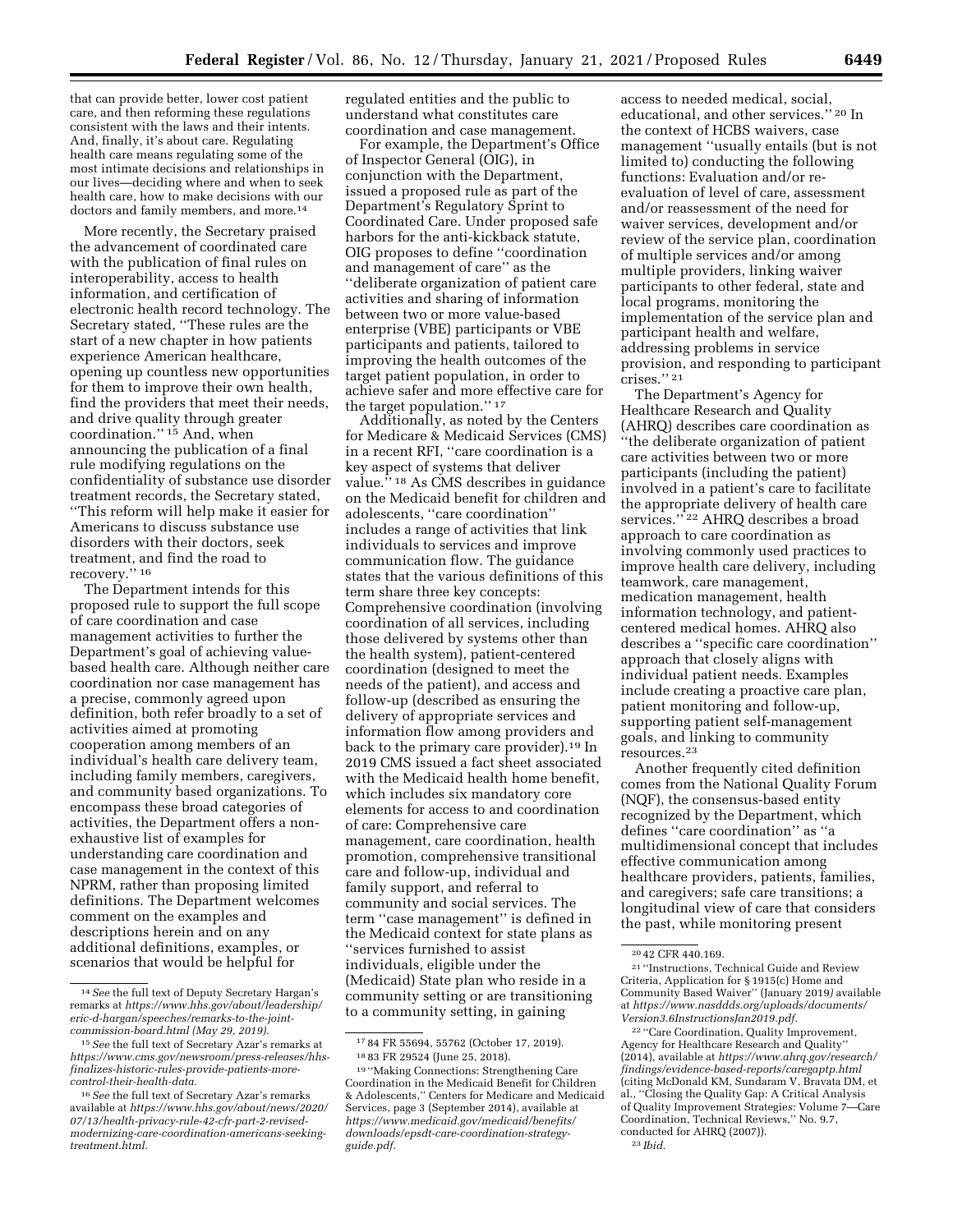delivery of care and anticipating future needs; and the facilitation of linkages between communities and the healthcare system to address medical, social, educational, and other support needs that align with patient goals.'' 24

Definitions of ''case management'' are equally varied. The Case Management Society of America (CMSA) defines case management as ''a collaborative process of assessment, planning, facilitation, care coordination, evaluation and advocacy for options and services to meet an individual's and family's comprehensive health needs through communication and available resources to promote patient safety, quality of care, and cost effective outcomes.'' 25 The American Case Management Association (ACMA) describes case management in hospital and health care systems as ''a collaborative practice model including patients, nurses, social workers, physicians, other practitioners, caregivers and the community.'' The ACMA's approach to case management encompasses communication and seeks to facilitate care along a continuum through effective resource coordination. The goals of case management include the achievement of ''optimal health, access to care and appropriate utilization of resources, balanced with the patient's right to selfdetermination."<sup>26</sup>

# **II. Statutory Authority 27 and Regulatory History**

# *A. Health Insurance Portability and Accountability Act of 1996 (HIPAA) and the HIPAA Rules*

The Administrative Simplification provisions of HIPAA provide for the establishment of national standards to protect the privacy and security of individuals' health information and established civil money and criminal penalties for violations of the

25 ''What Is A Case Manager?'' Case Management Society of America *(2017),* available at *[http://](http://www.cmsa.org/who-we-are/what-is-a-case-manager/) [www.cmsa.org/who-we-are/what-is-a-case](http://www.cmsa.org/who-we-are/what-is-a-case-manager/)[manager/.](http://www.cmsa.org/who-we-are/what-is-a-case-manager/)* 

26 ''Definition of Case Management,'' American Case Management Association, available at *[https://](https://www.acmaweb.org/section.aspx?sID=4)  [www.acmaweb.org/section.aspx?sID=4.](https://www.acmaweb.org/section.aspx?sID=4)* 

27While not relevant to this rulemaking, the Department also has authority to modify the Privacy Rule under GINA.

requirements, among other provisions.28 Under HIPAA, the Administrative Simplification provisions originally applied to three types of entities, known as ''covered entities'': Health care providers who transmit health information electronically in connection with any transaction for which the Department has adopted an electronic transaction standard, health plans, and health care clearinghouses.29 As discussed more fully below, through a subsequent statute and its implementing regulations, some of the provisions of the Privacy Rule now also directly apply to the business associates 30 of covered entities.31

The Department issued its first regulation to implement HIPAA, the Privacy Rule, on December 28, 2000.32 The Department has modified the Privacy Rule several times since then to address new statutory requirements and to strengthen, refine, or add flexibility to privacy requirements in specific circumstances.33

The Privacy Rule protects individuals' medical records and other individually identifiable health information created, received, maintained, or transmitted by or on behalf of covered entities, which are collectively defined as PHI. The Privacy Rule protects individuals' PHI by regulating the circumstances under which covered entities and their business associates may use or disclose PHI and by requiring covered entities to have safeguards in place to protect the privacy of PHI. As part of these protections, covered entities are required to have contracts or other arrangements in place with business associates that use PHI to perform functions for or on behalf of, or provide services to, the covered entity and that

29*See* 42 U.S.C. 1320d–1 (applying administrative simplification provisions to covered entities).

30A business associate is a person, other than a workforce member, that performs certain functions or activities for or on behalf of a covered entity, or that provides certain services to a covered entity involving the disclosure of PHI to the person. *See*  45 CFR 160.103.

31*See* 42 U.S.C. 17934 and HHS Office for Civil Rights Fact Sheet on Direct Liability of Business Associates under HIPAA, (May 2019), available at *[https://www.hhs.gov/hipaa/for-professionals/](https://www.hhs.gov/hipaa/for-professionals/privacy/guidance/business-associates/index.html)  [privacy/guidance/business-associates/index.html.](https://www.hhs.gov/hipaa/for-professionals/privacy/guidance/business-associates/index.html)*  32 65 FR 82462 (December 28, 2000).

33*See* 67 FR 53182 (August 14, 2002), 78 FR 5566 (January 25, 2013), 79 FR 7289 (February 6, 2014) and 81 FR 382 (January 6, 2016).

require access to PHI to ensure that these business associates also protect the privacy of PHI. The Privacy Rule also establishes the rights of individuals with respect to their PHI, including the right to receive adequate notice of a covered entity's privacy practices, the right to request restrictions of uses and disclosures, the right to access (*i.e.,* to inspect and obtain a copy of) their PHI, the right to request an amendment of their PHI, and the right to receive an accounting of disclosures.34

The Department established the right of individuals to access their PHI in the 2000 Privacy Rule,35 45 CFR 164.524, ''Access of individuals to protected health information.'' Section 164.524 included requirements for timely action by covered entities, form and format of copies, the denial of access, and documentation. Certain provisions, such as the requirement for covered entities to provide individuals access to PHI in the form or format requested by the individual if readily producible, and the permission for covered entities to impose a reasonable, cost-based fee for copies, were expanded through the subsequent enactment of the HITECH Act and the 2013 Omnibus Final Rule modifying the Privacy Rule (the 2013 Omnibus Rule).36

OCR has delegated authority from the Secretary to make decisions regarding the implementation, interpretation, and enforcement of the Privacy Rule. Under this authority, OCR also administers and enforces the Security Rule, which requires covered entities and their business associates to implement certain administrative, physical, and technical safeguards to protect ePHI; and the Breach Notification Rule, which requires covered entities to provide notification to affected individuals, the Secretary of HHS, and, in some cases, the media, following a breach of unsecured PHI, and requires a covered entity's business associate that experiences a breach of unsecured PHI to notify the covered entity of the breach.

With respect to the HIPAA Enforcement Rule, which contains provisions addressing compliance, investigations, the imposition of civil money penalties for violations of the HIPAA Rules, and procedures for hearings, OCR also acts based on its delegated authority.

<sup>24</sup> ''Care Coordination Endorsement Maintenance Project 2016–2017,'' available at *[http://](http://www.qualityforum.org/Projects/c-d/Care_Coordination_2016-2017/Care_Coordination_2016-2017.aspx) [www.qualityforum.org/Projects/c-d/Care](http://www.qualityforum.org/Projects/c-d/Care_Coordination_2016-2017/Care_Coordination_2016-2017.aspx)*\_ *Coordination*\_*[2016-2017/Care](http://www.qualityforum.org/Projects/c-d/Care_Coordination_2016-2017/Care_Coordination_2016-2017.aspx)*\_*Coordination*\_*2016- [2017.aspx,](http://www.qualityforum.org/Projects/c-d/Care_Coordination_2016-2017/Care_Coordination_2016-2017.aspx)* discussing a multi-phased effort to provide guidance and measurement of care coordination activities, including endorsing a 2006 definition of care coordination as ''a function that helps ensure that the patient's needs and preferences for health services and information sharing across people, functions, and sites are met over time.'' *See the full definition at [https://](https://www.tnaap.org/documents/nqf-definition-and-framework-for-measuring-care-co.pdf) [www.tnaap.org/documents/nqf-definition-and](https://www.tnaap.org/documents/nqf-definition-and-framework-for-measuring-care-co.pdf)[framework-for-measuring-care-co.pdf.](https://www.tnaap.org/documents/nqf-definition-and-framework-for-measuring-care-co.pdf)* 

<sup>28</sup>*See* 42 U.S.C. 1320d–1–1320d–9. With respect to privacy standards, Congress directed HHS to ''address at least the following: (1) The rights that an individual who is a subject of individually identifiable health information should have. (2) The procedures that should be established for the exercise of such rights. (3) The uses and disclosures of such information that should be authorized or required.'' 42 U.S.C. 1320d–2 note.

<sup>34</sup>*See* 45 CFR 164.520, 164.522, 164.524, 164.526 and 164.528.

<sup>35</sup> 65 FR 82462 (December 28, 2000).

<sup>36</sup> 78 FR 5566 (January 25, 2013).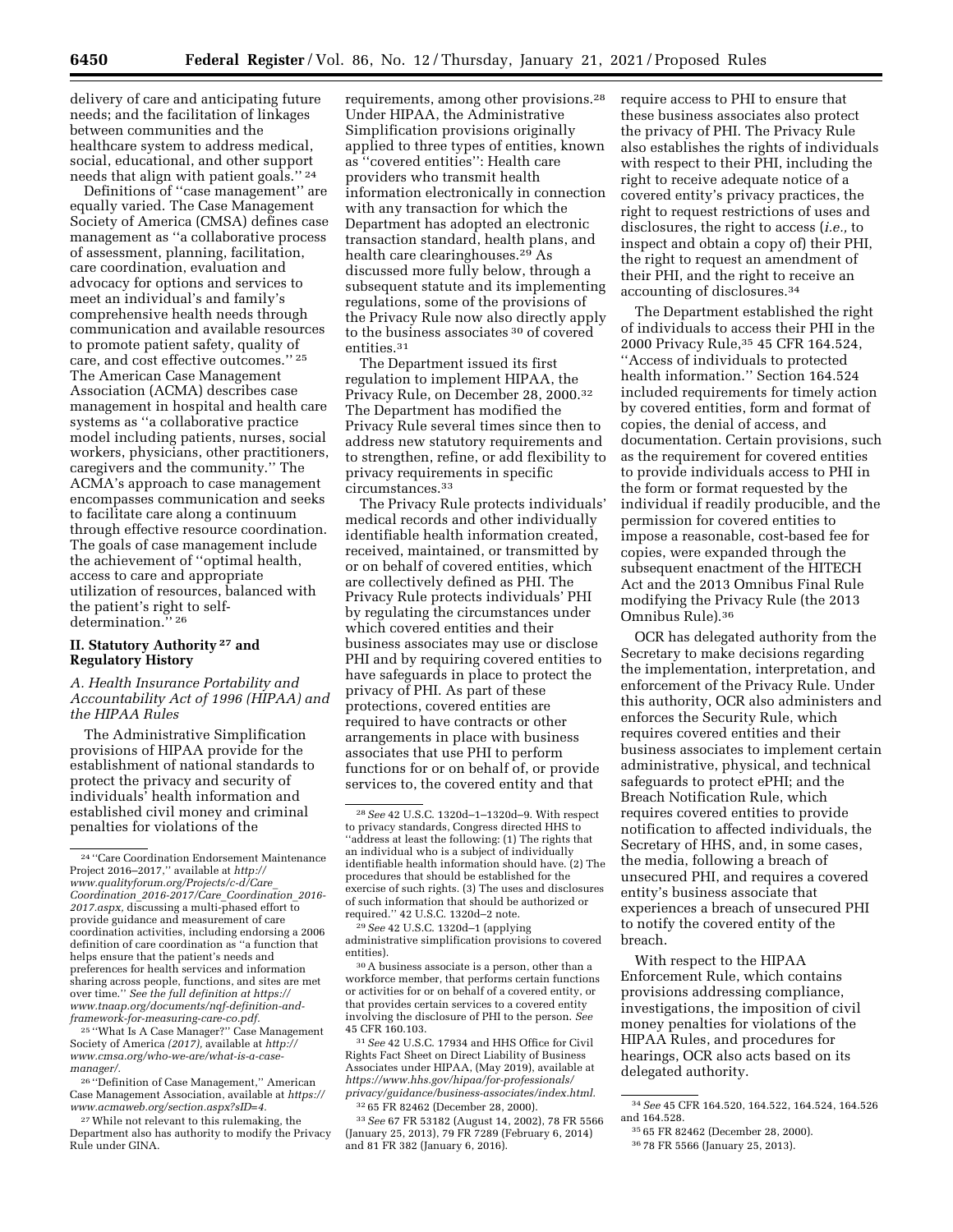## *B. The Health Information Technology for Economic and Clinical Health (HITECH) Act and the 2013 Omnibus Rule*

The Health Information Technology for Economic and Clinical Health (HITECH) Act, Title XIII of Division A and Title IV of Division B of the American Recovery and Reinvestment Act of 2009,37 enacted February 17, 2009, is designed to promote the widespread adoption and standardization of health information technology (health IT). Subtitle D of title XIII, entitled ''Privacy,'' contains amendments to sections 1176 and 1177 of the Social Security Act designed to strengthen the privacy and security protections established under HIPAA. These provisions extended the applicability of certain Privacy Rule requirements and all of the Security Rule requirements to the business associates of covered entities; required HIPAA covered entities and business associates to provide for notification of breaches of unsecured PHI (implemented by the Breach Notification Rule); established new limitations on the use and disclosure of PHI for marketing and fundraising purposes; prohibited the sale of PHI; required consideration of whether a limited data set can serve as the minimum necessary amount of information for uses and disclosures of PHI; and expanded individuals' rights to access electronic copies of their PHI in an EHR, to receive an accounting of disclosures of their PHI with respect to ePHI, and to request restrictions on certain disclosures of PHI to health plans. In addition, subtitle D strengthened and expanded HIPAA's enforcement provisions.

Section 13405(e) of the HITECH Act strengthened the Privacy Rule's right of access with respect to covered entities that use or maintain an EHR. Under Subtitle D of Title XIII of the HITECH Act, ''The term ''electronic health record'' means an electronic record of health-related information on an individual that is created, gathered, managed, and consulted by authorized health care clinicians and staff.'' 38 The HITECH Act does not define the term ''clinician.'' Section 13405(e) provides that when a covered entity uses or maintains an EHR with respect to PHI of an individual, the individual shall have a right to obtain from the covered entity a copy of such PHI in an electronic format, and that the

individual may direct the covered entity to transmit such copy directly to the individual's designee, provided that any such choice is clear, conspicuous, and specific. Section 13405(e) also provides that any fee imposed by the covered entity for providing such an electronic copy shall not be greater than the entity's labor costs in responding to the request for the copy.

On July 14, 2010, the Department issued an NPRM to modify the HIPAA Rules consistent with the HITECH Act (2010 NPRM).39 Among other changes, the 2010 NPRM proposed to modify the Privacy Rule to address individual access rights to certain electronic PHI, including proposed requirements with respect to the form, format, and manner of access requested; the ability of the individual to direct a copy to a designee; and fee limitations for providing the requested access. In the 2010 NPRM, the Department acknowledged that section 13405(e) of the HITECH Act ''applies by its terms'' only to PHI in EHRs.40 However, the Department proposed to rely on its broad statutory authority under HIPAA section 264(c) to issue regulations expanding the HITECH Act requirements to avoid ''a complex set of disparate requirements for access'' such as different requirements for access to paper versus electronic records.41 The Department further explained its proposed implementation of the HITECH Act provisions:

As such, the Department proposes to use its authority under section 264(c) of HIPAA to prescribe the rights individuals should have with respect to their individually identifiable health information to strengthen the right of access as provided under section 13405(e) of the HITECH Act more uniformly to all protected health information in one or more designated record sets electronically, regardless of whether the designated record set is an electronic health record.42

The 2013 Omnibus Rule finalized 45 CFR  $164.524(c)(2)(ii)$ , providing that if the individual's requested PHI is maintained in one or more designated record sets 43 ''electronically'', and if the

43A ''Designated record set'' is defined as (1) A group of records maintained by or for a covered entity that is: (i) The medical records and billing records about individuals maintained by or for a covered health care provider; (ii) The enrollment, payment, claims adjudication, and case or medical management record systems maintained by or for a health plan; or (iii) Used, in whole or in part, by or for the covered entity to make decisions about individuals. (2) For purposes of this paragraph, the term record means any item, collection, or grouping of information that includes protected health information and is maintained, collected, used, or

individual requests an electronic copy, the covered entity must provide the individual with access to his or her PHI in the electronic form and format requested by the individual if it is readily producible in such form and format.44 Alternatively, if the form and format of the PHI are not readily producible, the covered entity must provide the PHI in a readable electronic form and format as agreed to by the covered entity and individual.<sup>45</sup> The Department also noted that the Privacy Rule, as first finalized in 2000, already applied the right of access to PHI held in designated record sets, and required a covered entity to provide the PHI in the ''form and format'' requested by the individual, including electronically, if "readily producible." 46

The 2013 Omnibus Rule also finalized 45 CFR  $164.524(c)(3)(ii)$  providing that covered entities must transmit a copy of an individual's PHI directly to a third party designated by the individual if the individual's request for access directs the covered entity to do so.47 The Department noted that, in contrast to other access requests by individuals pursuant to 45 CFR 164.524, requests to transmit a copy of PHI to a third party must be in writing, signed by the individual, and clearly identify the designated third party and where to send the copy of the PHI. In finalizing this provision, the Department cited section 13405(e) of the HITECH Act and section 264(c) of HIPAA, and stated that the finalized provision was consistent with its prior interpretation and would apply without regard to whether the PHI was in electronic or paper form.48

With respect to fees for access, the 2000 Privacy Rule permitted a covered entity to impose only a reasonable, costbased fee for a copy of PHI under the right of access, which was limited to: (1) The costs of supplies and labor for copying; (2) postage to mail the copy; and (3) preparation of a summary or explanation of PHI if agreed to by the individual.49 As noted above, section 13405(e)(2) of the HITECH Act provided that, where a covered entity uses or maintains an EHR, any fee for providing electronic copies (or summary or explanation) of PHI shall not be greater than the entity's labor costs in responding to the request. Therefore, to implement the fee provisions of the HITECH Act, the 2013 Omnibus Rule

<sup>47</sup> *Id.* at 5634. 48 *Ibid.* 

<sup>37</sup>Public Law 111–5, 123 Stat. 115 (February 17, 2009) (codified at 42 U.S.C. 201 note). 38*See* 42 U.S.C. 17921(5), definition of

<sup>&#</sup>x27;'Electronic health record.''

<sup>39</sup>*See* 75 FR 40868 (July 14, 2010).

<sup>40</sup> 75 FR 40868, 40901 (July 14, 2010).

<sup>41</sup> *Ibid.* 

<sup>42</sup> *Ibid.* 

disseminated by or for a covered entity. 45 CFR

<sup>164.501. 44</sup> 78 FR 5566, 5633 (January 25, 2013). 45 *Ibid.* 

<sup>46</sup> *Ibid.* 

<sup>49</sup>*See Id.* at 5635.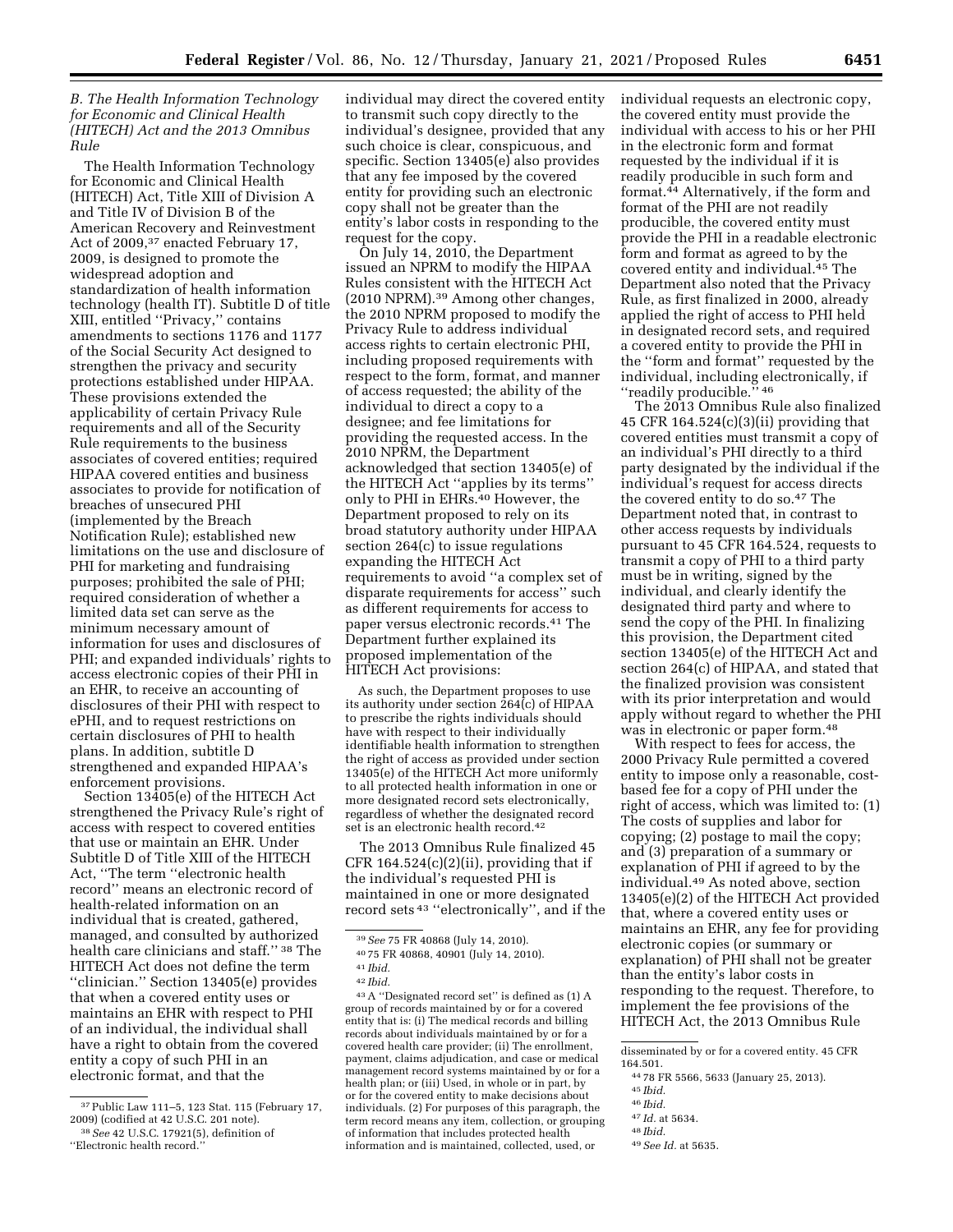amended 45 CFR 164.524(c)(4) to provide that fees could include, in addition to postage and preparation of a summary or explanation when applicable, only the following: (i) Labor for copying the PHI requested by the individual, whether in paper or electronic form; and (ii) supplies for creating the paper or electronic media if the individual requested the PHI be provided on portable format.50

In the 2013 Omnibus Rule, the Department described the labor for copying PHI, whether in paper or electronic form, as one factor that may be included in a reasonable, cost-based fee.51 It also noted that rather than propose more detailed considerations for this factor in regulatory text, it retained all prior interpretations of labor with respect to paper copies—that is, that the labor cost of copying does not include costs associated with searching and retrieval of requested PHI.52 For example, labor for copying PHI may include the labor necessary to reproduce and transfer the PHI in the form and format and manner requested or agreed to by the individual, such as by converting electronic information in one format to the format requested by or agreed to by the individual, or transferring electronic PHI from a covered entity's data system(s) to portable electronic media or email. The Department also explained that the reorganization and addition of the phrase ''electronic media'' reflected its understanding that section 13405(e)(2) of the HITECH Act allowed for the inclusion of only labor costs in the fee for electronic copies, and by implication, excluded costs for supplies that are used to create the electronic copy (*e.g.,* computers, scanners). Finally, the Department explained that its interpretation of the HITECH Act would permit a covered entity to charge a reasonable and cost-based fee for any electronic media it provided, as requested or agreed to by an individual.53

In 2016, to educate the public about the individual right of access and clarify covered entities' obligations to fulfill this right, OCR issued extensive guidance (2016 Access Guidance) on how OCR interprets and implements 45 CFR 164.524. The 2016 Access Guidance comprises a comprehensive fact sheet and a set of frequently asked

questions (FAQs) that provide additional detail.54

Among other clarifications, the guidance included the Department's interpretation and intention that, as an expansion of the individual right of access, the right to direct a copy of PHI to a third party incorporated the general access right's pre-existing conditions and requirements, including its fee limitations. Accordingly, the guidance expressly stated that the access fee limitation applied, regardless of whether the individual requested that the copy of PHI be sent to the individual, or directed the copy of PHI to a third party designated by the individual.

On January 23, 2020, by memorandum opinion and order in *Ciox Health, LLC* v. *Azar, et al.* (*Ciox* v. *Azar*),55 the U.S. District Court for the District of Columbia vacated: (1) The Department's expansion of the HITECH Act's ''third-party directive'' (*i.e.,* the right of an individual to direct a copy of PHI to a third party) beyond requests for an electronic copy of PHI in an EHR; and (2) the extension of the individual ''patient rate'' for fees for copies of PHI directed to third parties. More specifically, the court held that 45 CFR 164.524(c)(3)(ii), as added to the Privacy Rule by the 2013 Omnibus Rule, exceeded the statutory authority in section 13405(e)(2) of the HITECH Act, which granted a limited right to individuals to direct a copy of ePHI in an EHR to a third party in an electronic format. Further, the court ruled that the Department impermissibly broadened the application of the access fee limitation (known as the ''patient rate'') to apply to copies of PHI directed to third parties, insofar as the Department failed to subject this requirement, first expressly stated in the 2016 Access Guidance, to notice and comment rulemaking.

Consistent with the court's opinion, which the Department did not appeal, the Department takes the opportunity of this NPRM to seek public comment on proposals to: (1) Narrow the scope of the access right to direct records to a third party to only electronic copies of PHI in an EHR; and (2) apply new fee limitations to the access right to direct a copy of PHI to a third party, as described more fully below.

## *C. 21st Century Cures Act*

The 21st Century Cures Act (Cures Act) 56 was enacted on December 13, 2016, to accelerate the discovery, development, and delivery of 21st century cures, and for other purposes. The Cures Act added certain provisions to the Public Health Service Act (PHSA) 57 relating to health IT.58 While the Department is not proposing a rule under the Cures Act in this NPRM, the proposals in this NPRM take into consideration certain provisions of the Cures Act that facilitate the exchange of health information, and thus provide helpful context for this rulemaking. Section 4004 of the Cures Act added section 3022 of the PHSA (42 U.S.C. 300jj–52), the ''information blocking'' provision. Section 3022(a)(1) defines information blocking as a ''practice that, except as required by law or specified by the Secretary pursuant to rulemaking, is likely to interfere with, prevent, or materially discourage access, exchange, or use of electronic health information.'' The definition of information blocking also includes two different knowledge requirements. If a practice is conducted by a health IT developer, exchange, or network, the definition requires that such developer, exchange, or network knows, or should know, that such practice is likely to interfere with, prevent, or materially discourage access to, exchange of, or use of, electronic health information. If a practice is conducted by a health care provider, the definition requires that such provider knows that such practice is unreasonable and is likely to interfere with, prevent, or materially discourage access to, exchange of, or use of, electronic health information. Section 3022(a)(1)(A) excludes from the definition of information blocking practices that are required by law, and reasonable and necessary activities identified by the Secretary in rulemaking.

The Office of the National Coordinator for Health Information Technology (ONC) published a final rule 59 that implements the statutory definitions of the information blocking provision and finalizes the proposed

<sup>50</sup> *Id.* at 5635–36.

<sup>51</sup> *Id.* at 5636.

<sup>52</sup> *Ibid.* 

<sup>53</sup> *Ibid.* 

<sup>54</sup>*See [https://www.hhs.gov/hipaa/for](https://www.hhs.gov/hipaa/for-professionals/privacy/guidance/access/index.html)[professionals/privacy/guidance/access/index.html](https://www.hhs.gov/hipaa/for-professionals/privacy/guidance/access/index.html) for the full text of the* 2016 Access Guidance. 55No. 18–cv–0040–APM (D.D.C. January 23, 2020).

<sup>56</sup>Public Law 114–255, 130 Stat. 1033 (December 13, 2016) (codified at 42 U.S.C. 201 note). Cures Act Title IV—Delivery amended the PHSA, 42 U.S.C. 201 *et seq.* 

<sup>57</sup> 42 U.S.C. 201 *et seq.* 

<sup>58</sup>*See generally* Cures Act sections 4003 Interoperability (amending section 3000 of the PHSA (42 U.S.C. 300jj)); and 4004 Information Blocking (amending Subtitle C of title XXX of the PHSA by adding 42 U.S.C. 300jj–52).

<sup>59</sup>*See* 85 FR 25642 (May 1, 2020) available at *[https://www.govinfo.gov/content/pkg/FR-2020-05-](https://www.govinfo.gov/content/pkg/FR-2020-05-01/pdf/2020-07419.pdf) [01/pdf/2020-07419.pdf.](https://www.govinfo.gov/content/pkg/FR-2020-05-01/pdf/2020-07419.pdf)*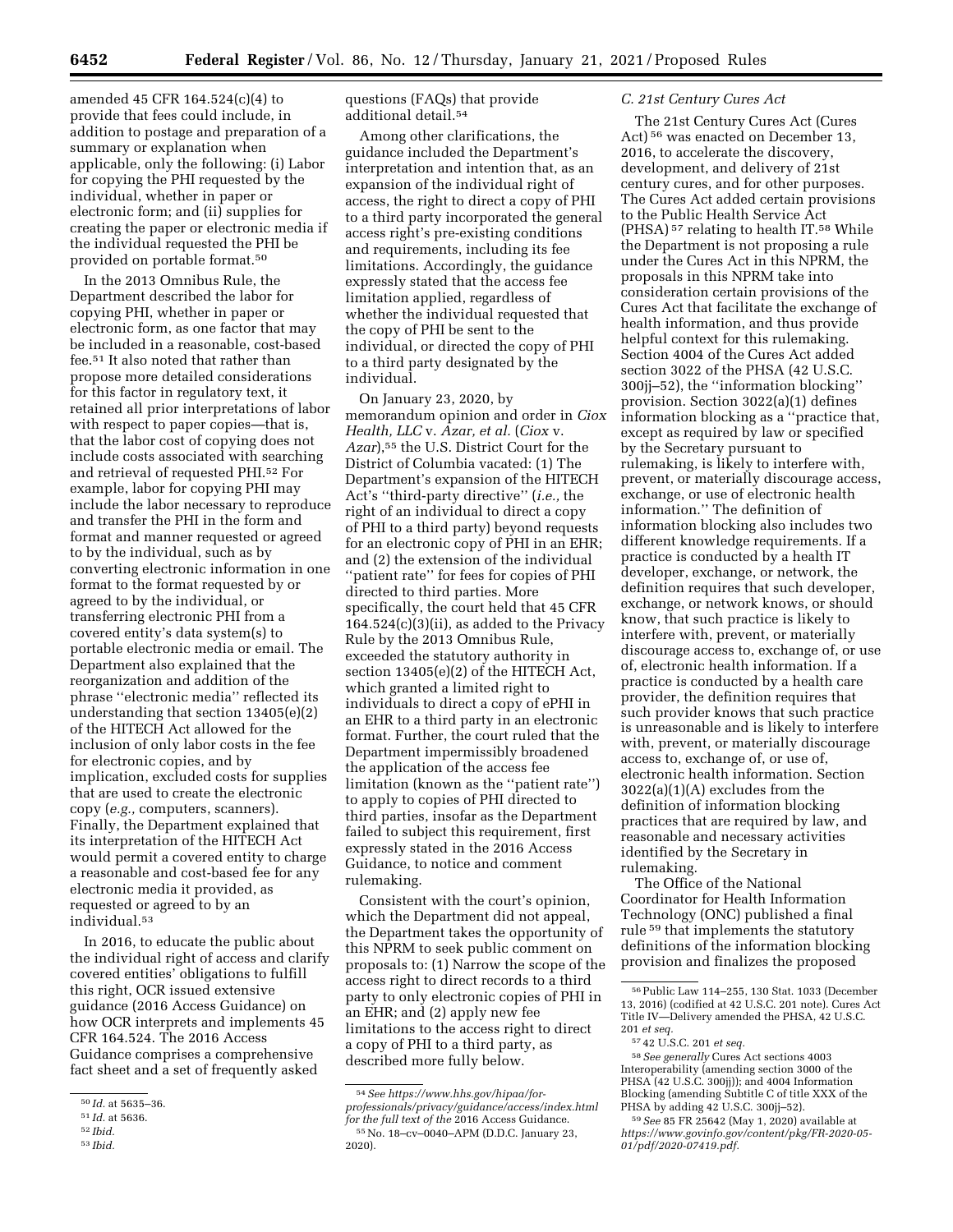eight reasonable and necessary activities (referred to as exceptions) that do not constitute information blocking for purposes of the definition set forth in section 3022(a)(1). These regulatory exceptions are finalized in the ONC rule, ''21st Century Cures Act: Interoperability, Information Blocking, and the ONC Health IT Certification Program'' (ONC Cures Act Final Rule), and include the Privacy Exception, which expressly applies to a practice of not fulfilling a request to access, exchange, or use electronic health information in order to protect an individual's privacy when the practice meets all of the requirements of at least one of the sub-exceptions in 45 CFR 171.202.60

Based on authority granted to it by the Cures Act, the OIG has proposed a rule that addresses enforcement.61 Section 3022(b)(1) of the PHSA authorizes OIG to investigate any claim that a health IT developer of certified health IT or other entity offering certified health IT, a health care provider, or a health information exchange or network, engaged in information blocking. Section 3022(b)(2)(A) provides for civil monetary penalties for a health IT developer of certified health IT or other entity offering certified health IT, as well as for a health information exchange or network, that is determined to have committed information blocking. Section 3022(b)(2)(B) of the PHSA provides that any health care provider that is determined to have committed information blocking shall be referred to the appropriate agency to be subject to appropriate disincentives using authorities under applicable Federal law, as the Secretary sets forth through notice and comment rulemaking. The OIG's proposed rule would codify these authorities.62

The Cures Act also requires health IT developers participating in the ONC Health IT Certification Program 63 (Certification Program) to publish application programming interfaces (APIs) and allow health information from such technology to be accessed, exchanged, and used without special effort through the use of APIs or successor technology or standards, as

provided for under applicable law.64 ONC's Cures Act rule carries out this charge.

For example, by requiring developers of certified health IT, including EHR technology, to make secured, standardsbased APIs (certified APIs) available, ONC's rule creates mechanisms by which individuals can readily exercise their Privacy Rule right of access, thus empowering individuals to electronically access, share, and use their electronic health information. This approach gives individuals the ability to electronically access and share their health information with mobile applications of the individuals' choice. Likewise, CMS's new interoperability rule contains requirements similar to the ONC Cures Act Final Rule.<sup>65</sup> Finally, section 4006 of the Cures Act directs ONC and OCR to jointly promote patient access to health information in a manner that would ensure the information is available in a form convenient for the patient, in a reasonable manner, without burdening the health care provider involved.

Taken together, implementation of the above Cures Act requirements through the ONC and CMS rules will support covered entities (and their business associates) that use health information technology in a manner that enables them to respond more timely to individual requests for access to ePHI. Further, the ONC Cures Act Final Rule requirements for certified health IT to use secure, standards-based APIs will allow individuals to more readily access their ePHI and support disclosures of PHI by covered health care providers and health plans for individual-level care coordination and case management purposes. This regulatory context informs the proposals that follow.

## **III. Need for the Proposed Rule and Proposed Modifications**

In light of ongoing concerns that regulatory barriers across the Department impede effective delivery of coordinated, value-based health care, in June 2018, the Department launched the Regulatory Sprint to Coordinated Care to promote care coordination and facilitate a nationwide transformation to value-based health care. The Department initiated the Sprint by publishing a series of RFIs to solicit public input on regulatory barriers to coordinated care that it should modify, remove, or clarify through guidance and subsequent proposed regulations. After considering public comment, on August

26, 2019, the Department published a NPRM to modify 42 CFR part 2, the regulatory scheme protecting the confidentiality of substance use disorder (SUD) treatment information held by HHS-funded treatment programs.66 On October 17, 2019, the HHS Office of Inspector General (OIG) published a NPRM, ''Revisions to the Safe Harbors Under the Anti-Kickback Statute and Civil Monetary Penalty Rules Regarding Beneficiary Inducements.'' 67 On the same day, CMS published a NPRM, ''Medicare Program; Modernizing and Clarifying the Physician Self-Referral Regulations.'' 68

This NPRM, proposing modifications to the Privacy Rule, continues the Department's Regulatory Sprint, taking into consideration public comment received on the 2018 RFI published by OCR. The 2018 RFI solicited public input on 53 questions asking whether and how the Department could modify the HIPAA Rules to support care coordination and case management, and promote value-based care, while preserving the privacy and security of PHI. The Department organized the 2018 RFI questions around several key themes for which it sought input and examples of how best to address care coordination through three specific content areas:

• *Promoting information disclosure for care coordination and case management.* The 2018 RFI sought input on individuals' right to access their own PHI in accordance with the provisions contained in 45 CFR 164.524, and the amount of time covered entities should be permitted to respond to individuals' requests for access. The RFI also solicited input on whether health care clearinghouses should be subject to the individual access requirements, and whether disclosures of PHI for care coordination and case management to non-provider covered entities should be excepted from the minimum necessary requirements. Further, the RFI asked for public input on whether the Privacy Rule should require covered entities and business associates to disclose PHI when requested by another covered entity for treatment, payment, health care operations, or some combination or subset of these categories of disclosures. Finally, the RFI asked whether there should be an express regulatory permission for HIPAA covered entities to disclose PHI to social services agencies and/or community based organizations.

<sup>60</sup>*See* 45 CFR 171.202.

<sup>61</sup>*See* proposed rule, 85 FR 22979 (June 23, 2020). Grants, Contracts, and Other Agreements: Fraud and Abuse; Information Blocking; Office of Inspector General's Civil Money Penalty Rules. *[https://www.federalregister.gov/d/2020-08451/p-17.](https://www.federalregister.gov/d/2020-08451/p-17)*  62 *Ibid.* 

<sup>63</sup> In general, the HITECH Act provides the National Coordinator with the authority to establish a program or programs for the voluntary certification of health IT, and requires the Secretary to adopt certification criteria. *See* 42 U.S.C. 300jj– 11.

<sup>64</sup>*See* Cures Act section 4002 (amending section 3001(c)(5) of the PHSA).

<sup>65</sup>*See* 85 FR 25510 (May 1, 2020).

<sup>66</sup> 84 FR 44568 (August 26, 2019).

<sup>67</sup> 84 FR 55694 (October 17, 2019).

<sup>68</sup> 84 FR 55766 (October 17, 2019).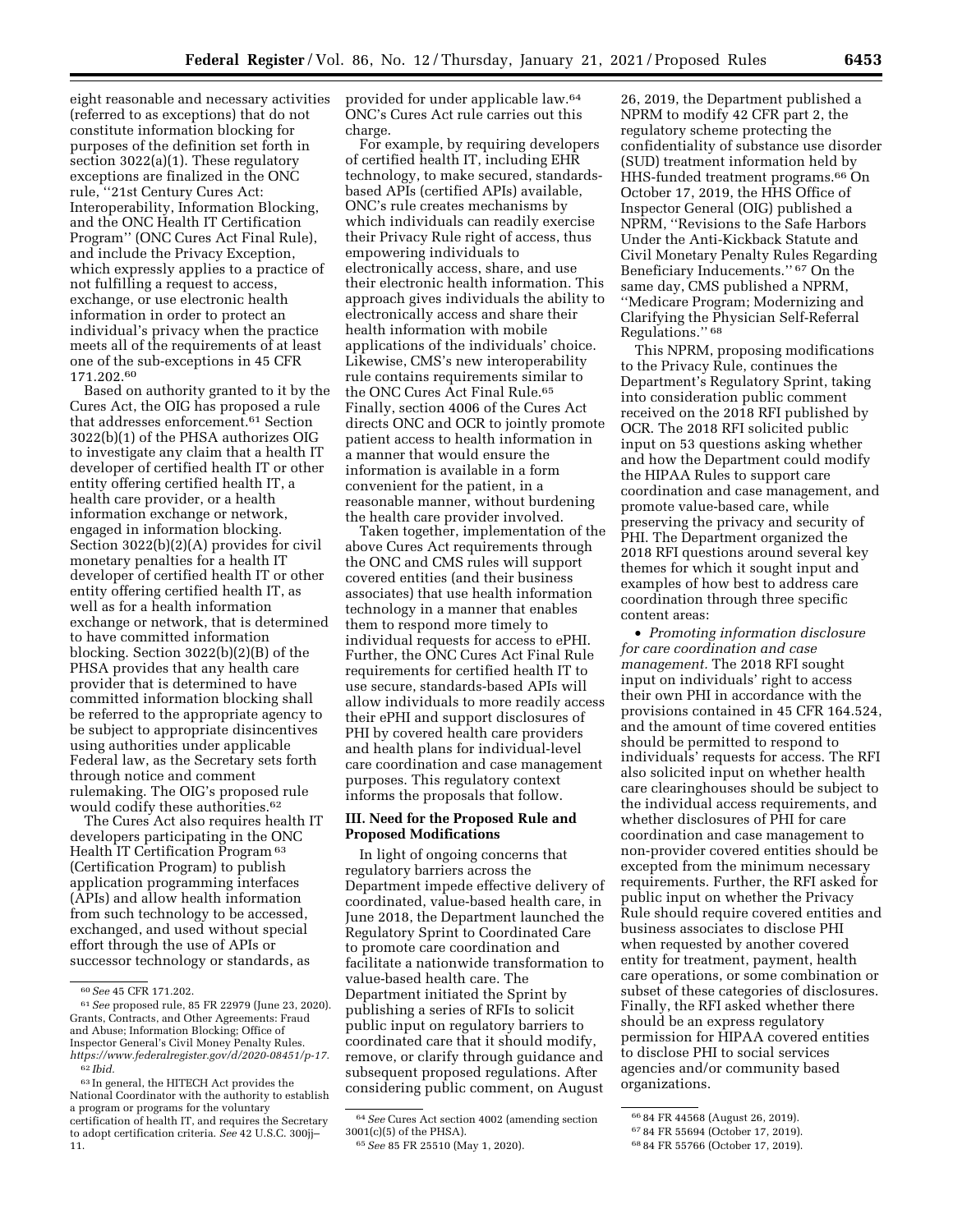• *Promoting parental and caregiver involvement and addressing the opioid crisis and serious mental illness (SMI).*  The 2018 RFI sought input to help determine whether and how to modify the Privacy Rule to address the opioid crisis and SMI, and promote family involvement in the care of loved ones experiencing these health situations. The RFI also sought comment on how the Department could amend the Privacy Rule to increase the disclosure of information by providers to family members experiencing difficulties obtaining health information about parents, spouses, minor and adult children, and other loved ones when needed to coordinate their care or otherwise be involved in their treatment (or the payment for such treatment).

• *Notice of Privacy Practices (NPP).*  The 2018 RFI sought input on whether the Department should eliminate or modify the Notice of Privacy Practices signature and recordkeeping requirements associated with distribution of the Notice of Privacy Practices. The Privacy Rule, at 45 CFR  $164.520(c)(2)(ii)$ , currently requires a covered health care provider that has a direct treatment relationship with an individual to make a good faith effort to obtain a written acknowledgment of receipt of the provider's NPP; if unable to obtain the written acknowledgment, the covered health care provider must document its good faith effort to do so and the reason for not obtaining an individual's acknowledgment, and maintain the documentation for six years.69 The 2018 RFI sought public comment on whether changing the requirements related to the acknowledgment of receipt could reduce administrative burden on covered health care providers and address confusion about the purpose and effect of the requirements. The 2018 RFI also asked whether and how other aspects of the Notice of Privacy Practices provisions (*e.g.,* content requirements) could be changed to ensure that individuals are informed about their rights and covered entities' privacy practices.

In addition to the three major topics described above, the RFI sought information about implementing a requirement of the HITECH Act to include disclosures by a covered entity for treatment, payment, and health care operations through an EHR in an accounting of disclosures.70 Based on the comments received in response to the 2018 RFI, and the history of

previous rulemaking on this topic, the Department intends to address this requirement in future rulemaking.

The Department received over 1,300 comments in response to the 2018 RFI, from many types of individuals and entities, including covered entities, patients, family caregivers, professional associations, privacy advocates, mental health professionals and advocates, business associates, researchers, and government organizations. The Department provides a more complete description of the 2018 RFI topics and responsive comments below.71

## *A. Individual Right of Access 72 (45 CFR 164.524)*

## General Policy Considerations

The ability of individuals to access and direct disclosures of their own health information is key to the coordination of their care. Patients are at the center of each health care encounter. As such, 45 CFR 164.524 of the Privacy Rule generally requires HIPAA covered entities (health plans and most health care providers) 73 to provide individuals, upon request, with access to their PHI in one or more designated record sets maintained by or for the covered entity. As finalized in 2013, this right includes the right to inspect or obtain a copy, or both, of the PHI, and to access the PHI in the form and format requested if readily producible. Individuals have a right to access this PHI for as long as the information is maintained by a covered entity, or by a business associate on behalf of a covered entity, regardless of the date the information was created; whether the information is maintained on paper or in an electronic system onsite, remotely, or archived; or where the PHI originated (*e.g.,* from the covered entity, another health care provider, the patient, etc.). The individual right to inspect PHI held in a designated record set, either in addition to obtaining copies or in lieu

72Throughout this NPRM, references to the individual right of access and individual access requests include access requests by the personal representative of an individual.

thereof, requires covered entities to arrange with the individual for a convenient time and place to inspect the PHI. The right of access also includes the right to direct the covered entity to transmit an electronic copy of PHI in an EHR to a designated person or entity of the individual's choice.74

While OCR has issued extensive guidance and performed outreach to the public and regulated entities regarding the individual right of access, OCR continues to hear—through complaints, comments on the 2018 RFI, reports,75 and anecdotal accounts—that individuals frequently face barriers to obtaining timely access to their PHI, in the form and format requested, and at a reasonable, cost-based fee. Associated delays or lack of patient access to their PHI may inhibit care coordination and contribute to worse health outcomes for individuals,76 and contribute to burden on individuals and systems.

The 2018 RFI also requested information about current barriers or delays that health care providers face when attempting to obtain PHI from covered entities for treatment purposes. Specifically, the RFI asked whether the Privacy Rule could be modified to improve care coordination and case management by requiring covered entities and business associates to disclose PHI when requested by another covered entity for treatment purposes, for payment and health care operations purposes generally, or, alternatively, only for specific payment or health care operations purposes. The RFI further requested input on the effects of various potential requirements, including the creation of unintended burdens for covered entities or individuals, how much it would cost covered entities to comply, and whether any limitations should be placed on such disclosure requirements.

<sup>69</sup>*See* 45 CFR 164.520(e) and 45 CFR 164.530(j)(2).

<sup>70</sup>*See* 42 U.S.C. 17935(c).

<sup>71</sup>Throughout this preamble, the phrases ''majority of commenters'' or ''general consensus'' are used to mean a majority of commenters that have commented on the particular issue or consensus among commenters who have commented on the issue being discussed. These statements should not be interpreted to mean all commenters who have commented on the 2018 RFI, but only those who commented on the particular issue being discussed.

<sup>73</sup>The third type of covered entity, a health care clearinghouse, is not subject to the same individual access requirements as covered health care providers and health plans. *See* 45 CFR 164.500(b)(1) for a list of Privacy Rule provisions that apply to a health care clearinghouse in its role as a business associate of another covered entity.

<sup>74</sup> In accordance with the court order in *Ciox* v. *Azar,* the Department is not enforcing a right to direct to a third party non-electronic copies of PHI or copies of PHI that are not in an EHR. These types of disclosures to third parties continue to be permitted with a valid authorization.

<sup>75</sup>Lye CT, Forman HP, Gao R, et al. ''Assessment of US Hospital Compliance With Regulations for Patients' Requests for Medical Records.'' JAMA Network Open. Published online October 05, 2018(6):e183014. doi:10.1001/ jamanetworkopen.2018.3014.

<sup>76</sup>*See e.g.,* The Joint Commission, ''Transitions of Care: The need for collaboration across entire care continuum,'' *[https://www.jointcommission.org/](https://www.jointcommission.org/assets/1/6/TOC_Hot_Topics.pdf)  [assets/1/6/TOC](https://www.jointcommission.org/assets/1/6/TOC_Hot_Topics.pdf)*\_*Hot*\_*Topics.pdf* (listing transfer of health information as foundational to safe transitions of care); Hesselink, G., Schoonhoven, L., Barach, P., Spijker, A., Gademan, P., Kalkman, C., Liefers, J., Vernooij-Dassen, M., & Wollersheim, H. (2012). ''Improving patient handovers from hospital to primary care: A systematic review.'' Annals of Internal Medicine, 157(6), 417428.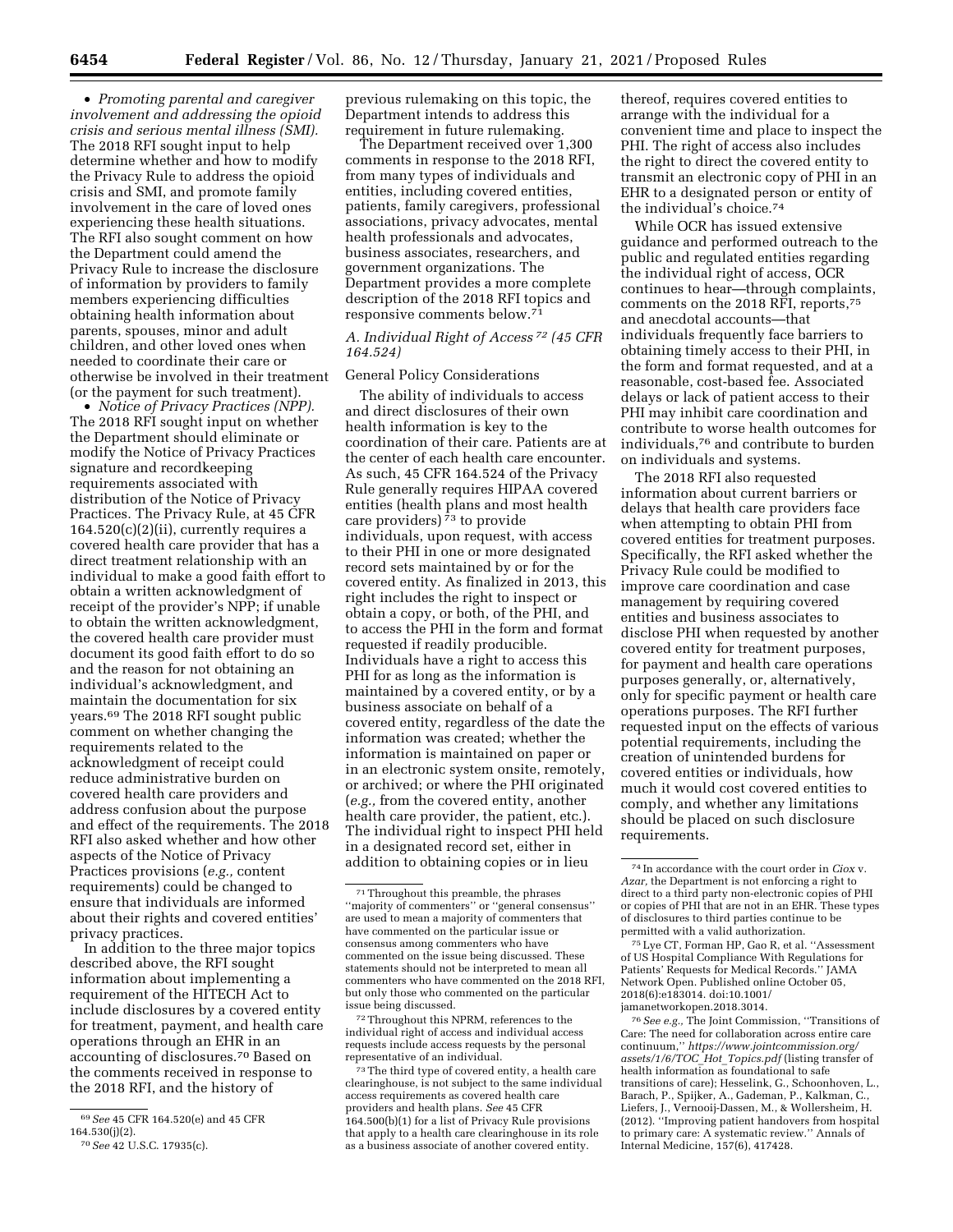by applicable state and other laws. The

to the 2018 RFI and the Department's analysis of the current Privacy Rule, the Department proposes to amend the Privacy Rule to strengthen the individual right of access and to remove barriers that may limit or discourage coordinated care or case management among covered entities and individuals, or otherwise impose regulatory burdens. Additionally, consistent with the court's decision in *Ciox* v. *Azar,*77 the Department proposes to modify aspects of the individual's right under the Privacy Rule to direct a covered entity to transmit a copy of PHI to a third party.

After careful review of the responses

Summary of Proposals To Modify the Individual Right of Access

The Department proposes to amend the individual right of access by incorporating definitions into the Privacy Rule that are necessary to implement key privacy provisions of the HITECH Act. The Department's proposed definitions for electronic health record and personal health application in 45 CFR 164.501 build on language from the HITECH Act definitions of electronic health record 78 and personal health record.79 The Department also proposes to strengthen the individual right of access by strengthening the right to inspect and obtain copies of PHI and by shortening the time limits for covered entities to respond to access requests. The Department addresses requirements regarding the form and format in which covered entities must respond to individuals' requests for access, by clarifying that ''readily producible'' copies of PHI include copies of ePHI requested through secure, standardsbased APIs using applications chosen by individuals, and that they also include copies in any form and format required

78 42 U.S.C. 17921(5): ''The term ''electronic health record'' means an electronic record of healthrelated information on an individual that is created, gathered, managed, and consulted by authorized health care clinicians and staff.''

 $^{79}$   $\!Id.$  at 17921(11): ''The term ''personal health record'' means an electronic record of PHR identifiable health information (as defined in section 13407(f)(2) [of the HITECH Act]) on an individual that can be drawn from multiple sources and that is managed, shared, and controlled by or primarily for the individual.'' Sec. 13407(f)(2) of the HITECH Act defines ''PHR identifiable health information'' as individually identifiable health information, as defined in section 1171(6) of the Social Security Act (42 U.S.C. 1320d(6)), and includes, with respect to an individual, information (A) that is provided by or on behalf of the individual; and (B) that identifies the individual or with respect to which there is a reasonable basis to believe that the information can be used to identify the individual. 42 U.S.C. 17937(f)(2).

Department proposes that the individual right to direct a copy of PHI to a third party be limited to a right to direct an electronic copy of PHI in an EHR to a third party. To clearly distinguish between the scope and requirements of the individual right to inspect and obtain copies of PHI and the right to direct the transmission of electronic copies of PHI in an EHR to a third party, the Department proposes to list these distinct rights of access in separate paragraphs in the regulatory text:

• The individual right to inspect and obtain copies of PHI within the current rule requires covered entities to provide the requested information (with some exceptions) within a specific time limit and for a limited fee. This NPRM proposes to retain this individual right to inspect and obtain copies of PHI at 45 CFR 164.524(c).

• The right of an individual to direct the transmission of electronic copies of PHI in an EHR to a third party is established by the HITECH Act and interpreted by the *Ciox* v. *Azar* decision to apply only to PHI in an EHR. The proposed rule would codify the *Ciox* v. *Azar* limits into regulatory text at 45 CFR 164.524(d).

• The Department also proposes to create a pathway for individuals to direct the sharing of an electronic copy of PHI in an EHR among covered health care providers and health plans. The NPRM proposes to require a covered health care provider or health plan (the ''Requestor-Recipient''), at the individual's direction, to submit the individual's access request regarding his or her own ePHI to another covered health care provider (the ''Discloser''), requesting that the Discloser transmit the ePHI maintained by or on behalf of the Discloser in its EHR to the Requestor-Recipient. This new right would be inserted within the right to direct an electronic copy of PHI in an EHR to a third party, at proposed 45 CFR 164.524(d)(7).

Finally, with respect to fees charged by covered entities to individuals exercising the right of access, the Department proposes to adjust and clarify the fees that covered entities may charge for copies of PHI, and require covered entities to provide advance notice of approximate fees for copies of PHI requested under the access right or with an individual's valid authorization. The Department also proposes technical clarifications to the Privacy Rule provision requiring business associates to disclose PHI as needed for the covered entity to fulfill its obligations under the right of access.

1. Adding Definitions for Electronic Health Record or EHR and Personal Health Application'' (45 CFR 164.501)

The Privacy Rule currently does not define the term ''electronic health record.'' However, the HITECH Act codifies a definition of EHR that applies to that Act's privacy and security provisions for covered entities and business associates.80 As part of this NPRM's proposal to modify the scope of the access right regarding PHI in an EHR, the Department proposes to add a definition of EHR in 45 CFR 164.501 that expands on the HITECH Act definition to clarify some of its terms:

*Electronic health record* means an electronic record of health-related information on an individual that is created, gathered, managed, and consulted by authorized health care clinicians and staff. Such clinicians shall include, but are not limited to, health care providers that have a direct treatment relationship with individuals, as defined at § 164.501, such as physicians, nurses, pharmacists, and other allied health professionals. For purposes of this paragraph, ''health-related information on an individual'' covers the same scope of information as the term ''individually identifiable health information'' as defined at § 160.103.

The Privacy Rule does not define the term ''clinician'' and the Department has not identified a uniform statutory or regulatory definition. For example, the term ''clinician'' is not included among the several definitions of ''Health care provider'' in the Social Security Act, which includes a long list of health care professionals as well as ''any other person furnishing health care services or supplies." 81 Section 13101 of the HITECH Act, adding Title XXX—Health Information Technology and Quality to the PHSA, includes a definition for ''health care provider'' that appears to distinguish the term ''clinicians'' from other types of practitioners, but does not specify a basis for the distinction: ". . . and any other category of health care facility, entity, practitioner, or clinician determined appropriate by the Secretary.'' 82 CMS offers a definition of ''clinician'' within its guidance materials discussing quality measures: ''The term *clinician* refers to a

<sup>77</sup>No. 18–cv–0040–APM (D.D.C. January 23, 2020).

<sup>80</sup>*See* 42 U.S.C. 17921(5) for the HITECH Act definition: ''The term ''electronic health record'' means an electronic record of health-related information on an individual that is created, gathered, managed, and consulted by authorized health care clinicians and staff.''

<sup>81</sup>*See e.g.,* Social Security Act section 1171(3) (42 U.S.C. 1320d (3)) (defining "Health care provider to include a provider of services (cross-referencing the definition with that in 42 U.S.C. 1861(u)), and any other person furnishing health care services or supplies.

<sup>82</sup> 42 U.S.C. 300jj (3), definition of ''Health care provider''.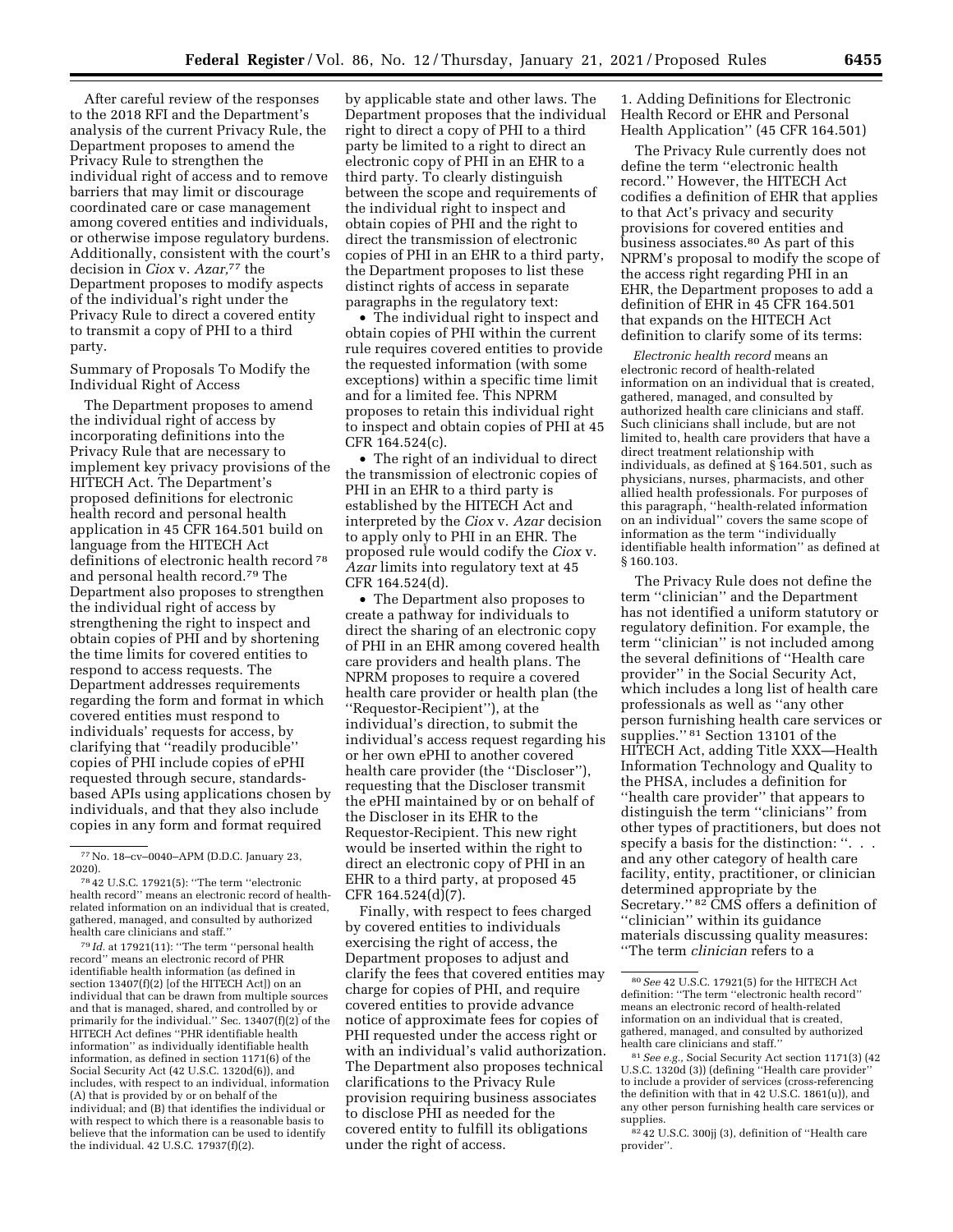healthcare professional qualified in the clinical practice of medicine. Clinicians are those who provide principal care for a patient where there is no planned endpoint of the relationship; expertise needed for the ongoing management of a chronic disease or condition; care during a defined period and circumstance, such as hospitalization; or care as ordered by another clinician. Clinicians may be physicians, nurses, pharmacists, or other allied health professionals.'' 83

Consistent with the breadth of these various definitions, the Department proposes to interpret ''authorized health care clinicians and staff'' to at least include covered health care providers who are able to access, modify, transmit, or otherwise use or disclose PHI in an EHR, and who have direct treatment relationships with individuals; and their workforce members (as workforce is defined at 45 CFR 160.103) 84 who support the provision of such treatment by virtue of their qualifications or job role. Accordingly, an EHR would include electronic records consulted by any covered health care provider, or a workforce member of such a covered health care provider, so long as the provider has a direct treatment relationship with individuals. The Department does not propose to include covered health care providers who have indirect treatment relationships with individuals. By definition, providers with indirect treatment relationships deliver health care based on the orders of another health care provider, and they typically provide services, products, or reports to another health care provider (*e.g.,* a provider with a direct treatment relationship with the individual).85 Accordingly, the direct treatment provider that receives such services, products, or reports would be the entity documenting information in the EHR.

For example, an EHR would include electronic lab test reports created by workforce members of a large health system who are licensed clinical laboratory personnel, and who perform clinical lab tests for patients treated by the health system. Likewise, electronic billing records created, gathered, managed, and consulted by workforce members of a covered health care provider that has a direct treatment relationship with an individual (*e.g.,* a hospital) would be included in the term

EHR because health care billing information is health-related information. The Department recognized as early as 2013 that many direct treatment providers use electronic practice systems that integrate functions such as scheduling and billing with providers' EHRs.86 Additionally, the American Academy of Family Physicians, in presenting definitions for both ''electronic health record'' and ''electronic medical record,'' has noted that ''electronic health record'' refers to ''computer software that physicians use to track all aspects of patient care. Typically this broader term also encompasses the practice management functions of billing, scheduling, etc.'' 87

In contrast, the term EHR would not include health-related electronic records of covered health care providers that only supply durable medical equipment to other providers, who then provide the equipment to individuals, and thus do not have direct treatment relationships with individuals.

With respect to the types of information in an EHR, the Department proposes to equate ''health-related information on an individual'' in regulatory text with the scope of the familiar, defined term, individually identifiable health information or IIHI.88 While the HITECH Act does not define ''health-related information,'' section 13101 of the HITECH Act defines ''health information'' by reference to section 1171(4) of the Social Security Act,89 which is consistent with the definition of the term contained in the Privacy Rule. Therefore, the Department believes it is reasonable to interpret the term ''health-related information'' to be at least as broad as ''Health information,'' as defined in the Privacy Rule at 45 CFR 164.501.90 The

87*See* American Academy of Family Physicians (AAFP), ''Introduction to Electronic Health Records (EHRs)'' available at *[https://www.aafp.org/practice](https://www.aafp.org/practice-management/health-it/product/intro.html)[management/health-it/product/intro.html.](https://www.aafp.org/practice-management/health-it/product/intro.html)* 

88 45 CFR 160.103 provides in part that IIHI is ''a subset of health information, including demographic information . . . created or received by a health care provider, health plan, employer or health care clearinghouse; and relates to the past, present, or future physical or mental health or condition of an individual; the provision of health care to an individual; or the past, present or future payment for the provision of health care to an individual.'' *See* 45 CFR 160.103 for the full definition.

89*See* 42 U.S.C. 300jj (4) (adding section 3000(4) to the PHSA, definition of Health care provider).

90*Health information* means any information, including genetic information, whether oral or

Department notes that ''Health information'' includes not only clinical, but billing and other data. Therefore, the broader term ''health-related information'' could be expected to include such data and not be limited to clinical data.

Further, the Department interprets ''on an individual,'' for HIPAA purposes to refer to information that is ''individually identifiable.'' Health information that is not individually identifiable (*e.g.,* that is de-identified) is not protected by HIPAA. Thus, a definition of ''health-related information on an individual'' that encompasses information outside the scope of IIHI would not create an administrable standard under the HIPAA Rules. The Department seeks comment on the scope of this proposed definition for EHR, including billing records for health care.<sup>91</sup>

The Department also believes it is necessary to define a new term in the Privacy Rule, ''Personal health application'' (or ''personal health app''), by drawing on the definition of a personal health record in the HITECH Act.92 This term would be added to 45 CFR 164.501. More and more, individuals use personal health applications to access and manage their personal health information, and in this proposed rule, the Department proposes to revise the right of access to clarify that it includes the right of an individual to access electronic copies of the individual's PHI, and that one of the mechanisms by which a request for access can be fulfilled is by transmitting an electronic copy of an individual's PHI to a personal health application used by the individual. To support the

91Note that the HITECH Act definition of ''Electronic health record,'' 42 U.S.C. 17921(5), applies only to HIPAA covered entities and business associates. ONC's regulations at 45 CFR Subchapter D—Health Information Technology, do not define an EHR, but do include definitions for a *2015 Edition Base EHR* and a *Qualified EHR.* CMS has also proposed a definition of EHR in its proposed rule; *Medicare Program; Modernizing and Clarifying the Physician Self-Referral Regulations. See* 84 FR 55766 (October 19, 2019), *[https://](https://www.federalregister.gov/d/2019-22028/p-535) [www.federalregister.gov/d/2019-22028/p-535.](https://www.federalregister.gov/d/2019-22028/p-535)* 

92*See* 42 U.S.C. 17921(11). ''The term ''personal health record'' means an electronic record of PHR identifiable health information (as defined in section 17937(f)(2) of this title) on an individual that can be drawn from multiple sources and that is managed, shared, and controlled by or primarily for the individual.''

<sup>83</sup>Available at *[https://www.cms.gov/Medicare/](https://www.cms.gov/Medicare/Quality-Initiatives-Patient-Assessment-Instruments/MMS/QMY-Clinicians) [Quality-Initiatives-Patient-Assessment-Instruments/](https://www.cms.gov/Medicare/Quality-Initiatives-Patient-Assessment-Instruments/MMS/QMY-Clinicians)  [MMS/QMY-Clinicians.](https://www.cms.gov/Medicare/Quality-Initiatives-Patient-Assessment-Instruments/MMS/QMY-Clinicians)* 

<sup>84</sup>This NPRM uses the terms ''workforce member'' and ''staff'' interchangeably.

<sup>85</sup>*See* 45 CFR 164.501 (definition of ''Direct treatment relationship'').

<sup>86</sup>*See* Assistant Secretary for Planning and Evaluation (ASPE) report, ''The Feasibility of Using Electronic Health Data for Research on Small Populations, Information Available in an Electronic Health Record'' (September 1, 2013), available at *[https://aspe.hhs.gov/report/feasibility-using](https://aspe.hhs.gov/report/feasibility-using-electronic-health-data-research-small-populations)[electronic-health-data-research-small-populations.](https://aspe.hhs.gov/report/feasibility-using-electronic-health-data-research-small-populations)* 

recorded in any form or medium, that: (1) Is created or received by a health care provider, health plan, public health authority, employer, life insurer, school or university, or health care clearinghouse; and (2) Relates to the past, present, or future physical or mental health or condition of an individual; the provision of health care to an individual; or the past, present, or future payment for the provision of health care to an individual. 45 CFR 164.501.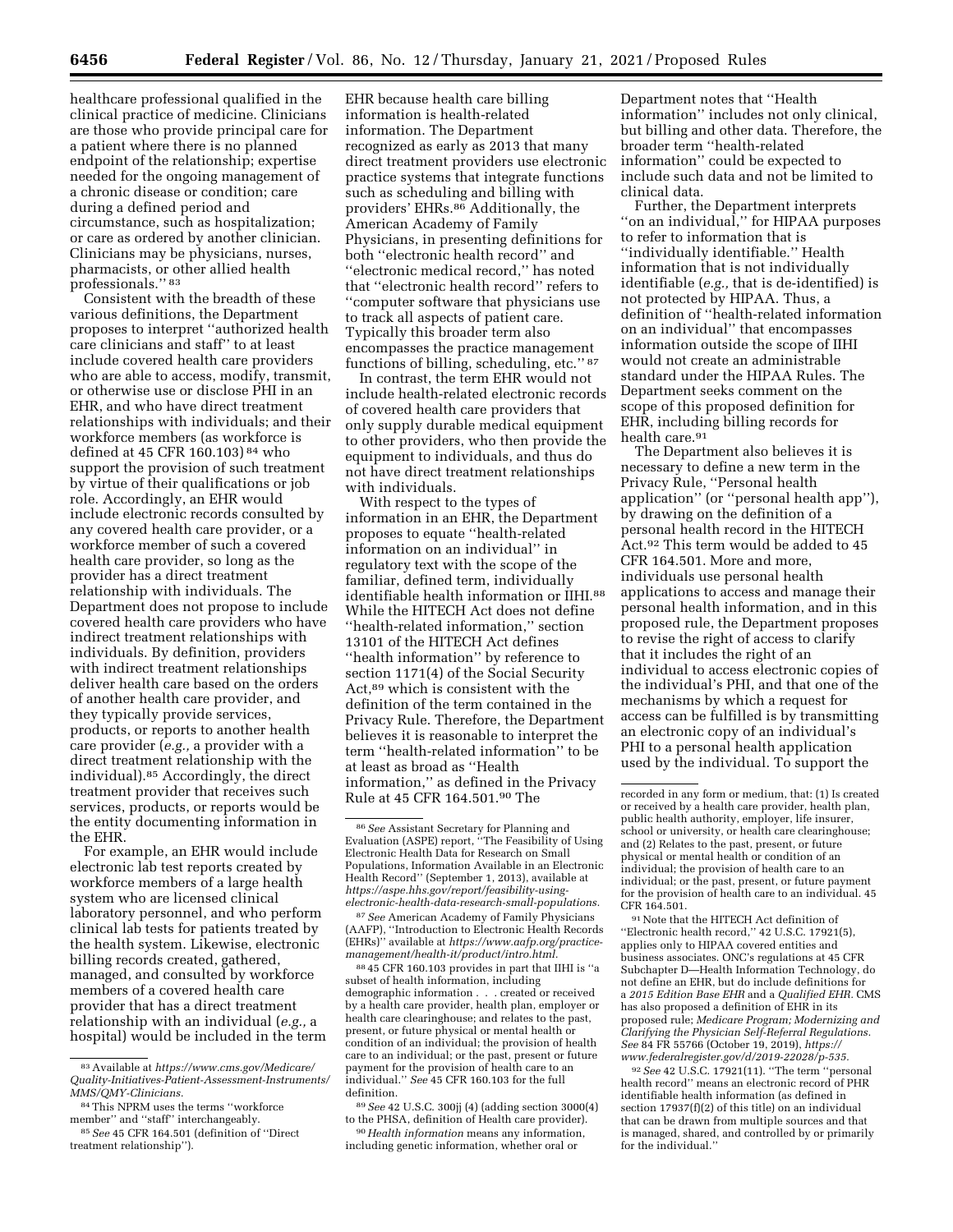Department's proposal to address the use of personal health applications in the right of access, the Department proposes to define personal health application in the HIPAA Rules as ''an electronic application used by an individual to access health information about that individual in electronic form, which can be drawn from multiple sources, provided that such information is managed, shared, and controlled by or primarily for the individual, and not by or primarily for a covered entity or another party such as the application developer.'' 93 Put another way, a personal health application is a service offered directly to consumers. The covered entity does not manage, share, or control the information, nor does the application developer manage the information on behalf of or at the direction of a health care provider or health plan (*e.g.,* through a patient ''portal'' that the entity uses to manage individuals' access to the PHI it maintains), or another party that collects or manages PHI for its own purposes (*e.g.,* a research organization). Instead, individuals (or their personal representatives) use a personal health application for the individuals' own purposes, such as to monitor their own health status and access their own PHI using the application. For example, individuals might request weight, vital signs, and other health information from their health care providers to either store it in the personal health application or to direct transmission to other persons. The Department notes that a personal health application is not acting on behalf of, or at the direction of a covered entity, and therefore would not be subject to the privacy and security obligations of the HIPAA Rules. However, the Department supports providing individuals with information that will assist them in making the best choices for themselves when selecting a personal health application or other applications that are not being provided on behalf of or at the direction of a covered entity.94

The Department requests comment on the proposed definition of personal health application, including the types of activities encompassed in the terms ''managed,'' ''shared,'' and ''controlled,'' and on the Department's assumptions

about the use of such applications by individuals. The proposed definition of personal health application is meant to be consistent with the HITECH Act definition of personal health record (PHR),95 but specifically addresses certain health applications, which may or may not be PHRs.96

Taken together, the proposed definitions for EHR and personal health application would help clarify the proposed modifications to the right of access, including the scope of the modified right of individuals to direct a covered health care provider to transmit an electronic copy of PHI in an EHR to a designated third party.

2. Strengthening the Access Right To Inspect and Obtain Copies of PHI

The individual right of access under the Privacy Rule includes a right to "inspect and obtain a copy of" PHI in a designated record set at 45 CFR 164.524(a)(1).97 The Department proposes to strengthen the access right to inspect and obtain copies of PHI by incorporating a portion of the 2016 Access Guidance, discussed below, into a new provision of the Privacy Rule. To do so, the Department proposes to retain the substance of the current right at 45 CFR 164.524(a)(1), but redesignate current 45 CFR 164.524(a)(1)(i) and (ii) as 45 CFR 164.524(a)(1)(i)(A) and (B). The Department also proposes to add a new right at 45 CFR 164.524(a)(1)(ii) that generally would enable an individual to take notes, videos, and photographs, and use other personal resources to view and capture PHI in a designated record set as part of the right to inspect PHI in person. The Department does not propose to impose a requirement on covered entities that would result in the taking of an intellectual property right, and does not believe that an individual recording their own PHI in a designated record set through video, still camera photos, or audio recordings would be inconsistent with federal and state recording laws or intellectual property rights protections. However, the Department requests comment on this point and examples of possible unintended consequences of the proposal. Additionally, the Department invites comments on

97*See* 45 CFR 164.524(a).

whether covered entities should be permitted to provide copies of PHI in lieu of in-person inspection of PHI when necessary to protect the health or safety of the individual or others, such as during a pandemic; and if so, whether the Department should establish additional rights for individuals in such circumstances, such as the right to receive such copies for free. The Privacy Rule currently does not provide covered entities with the opportunity to deny or delay (beyond 30 days plus one 30-day extension) the right to inspect PHI in person to prevent the spread of an infectious disease, or address the ability to provide a reasonable alternative based on the need to protect the health or safety of the individual or others due to a pandemic or other public health emergency.

Under this proposal, covered entities generally would be required to allow individuals to take notes, videos, and photographs using personal resources after arranging a mutually convenient time and place for the individual to inspect their PHI in a designated record set, such as in a medical records office. This would be accomplished by redesignating the first paragraph of 45 CFR  $164.524(a)(1)$  as subsection (i) and creating a new subsection (ii). Covered entities would be required to provide such access without imposing a fee under proposed 45 CFR 164.524(c)(4(ii). Additionally, the Department proposes to extend the right to inspect to situations where mutually convenient times and places include points of care where PHI in a designated record set is readily available for inspection by the patient, for example, by viewing x-rays, ultrasounds, or lab results in conjunction with a health care appointment with a treating provider. The Department anticipates that the time and place where an individual obtains health care treatment generally would be considered a convenient time and place for the individual to inspect the PHI that is immediately available in the treatment area. This provision would be added to 45 CFR 164.524(c)(3) as part of the implementation specifications regarding the time and manner of access, as follows: ''When protected health information is readily available at the point of care in conjunction with a health care appointment, a covered health care provider is not permitted to delay the right to inspect.''

In these circumstances, a covered health care provider would not be permitted to delay the right to inspect. The Department believes that it is common for individuals to take notes during a visit where health care

<sup>93</sup> This proposed definition of personal health application would not apply to or otherwise affect the requirements of the ONC Cures Act Final Rule or the CMS Interoperability and Patient Access

<sup>&</sup>lt;sup>94</sup> See 85 FR 25642, 25814 (May 1, 2020) for an extensive discussion of how a covered entity may provide individuals with such information, in the ONC Cures Act Final Rule preamble regarding *Interference Versus Education When an Individual Chooses Technology to Facilitate Access.* 

<sup>95</sup> ''[A]n electronic record of PHR identifiable health information (as defined in section 13407(f)(2)) on an individual that can be drawn from multiple sources and that is managed, shared, and controlled by or primarily for the individual.'' 42 U.S.C. 17921(11).

<sup>96</sup>The same software could be a personal health application under the proposed Privacy Rule definition and also be a personal health record under the HITECH Act for other purposes, to the extent it meets both definitions.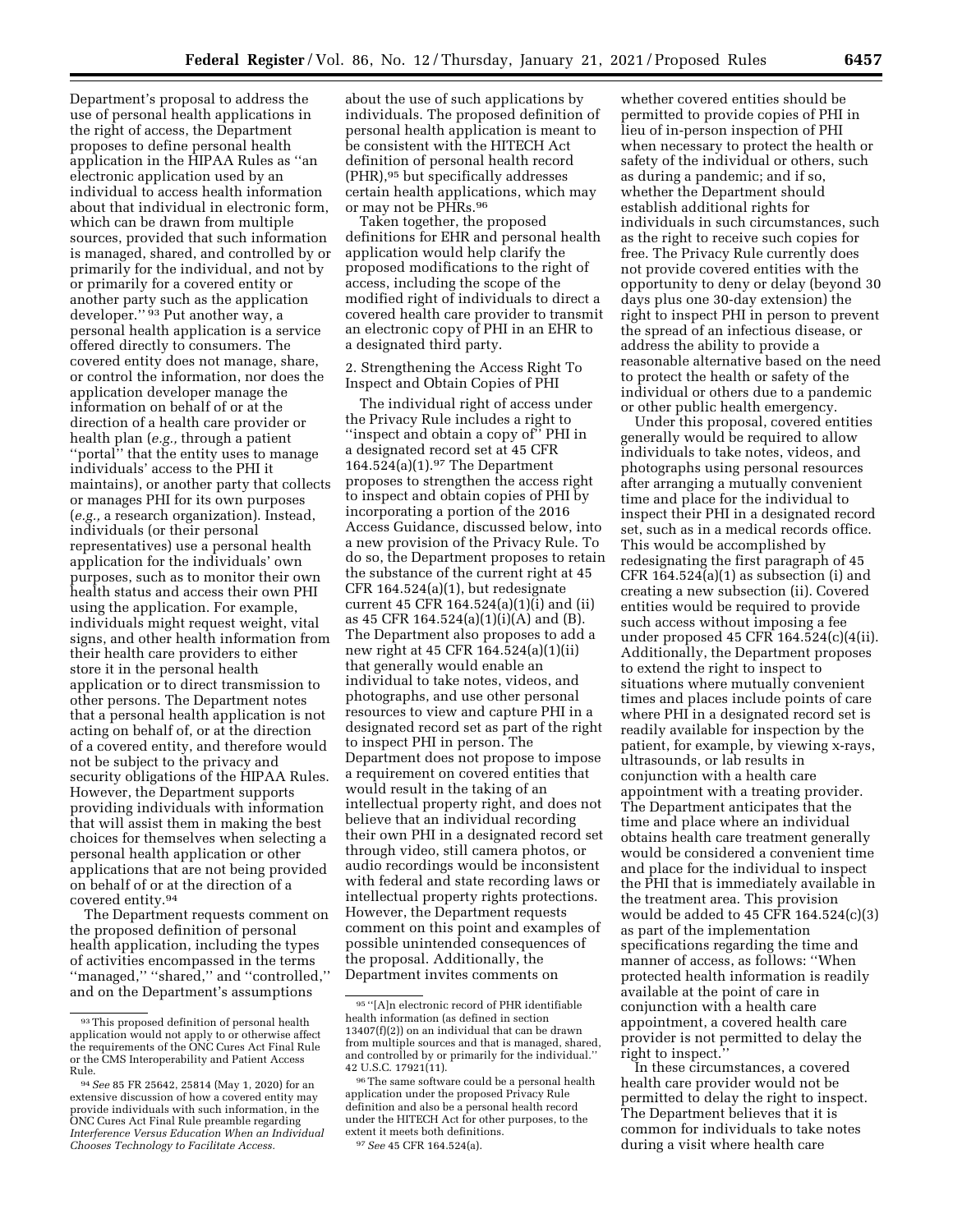treatment is provided and that individuals could benefit from taking photographs or recordings of PHI, contained in a designated record set, during such visits. This provision would not extend the right beyond the records maintained by or for a covered entity as described in the definition of designated record set in the Privacy Rule.98

The Department seeks comment on whether to require covered health care providers to allow individuals to record PHI in this manner as part of the Privacy Rule access right; whether conditions or limitations should apply to ensure that a covered health care provider does not experience unreasonable workflow disruptions (*e.g.,* limitations on time spent recording PHI in conjunction with a health care appointment); any potential unintended consequences of a new requirement to allow inspection of PHI that is readily available at the point of care in conjunction with a health care appointment; and how to determine when PHI is "readily available."

Under proposed section 164.524(a)(1)(ii), the Department would not require a covered entity to allow the individual to connect a personal device, such as a thumb drive, to the covered entity's information systems. The Department does not expect a covered entity to tolerate unacceptable security risks (which would violate the HIPAA Security Rule) in order to accomplish a non-secure mode of data transfer to the requestor.99

The Department believes that the proposed changes would eliminate persistent barriers that individuals face when seeking to inspect or obtain copies of their PHI, as described above in Section III.A. At the same time, a provision at the end of the new subsection (ii) of 45 CFR 164.524(a)(1) would provide, ''[A] covered entity is not required to allow an individual to connect a personal device to the covered entity's information systems and may impose requirements to ensure that an individual records only protected health information to which the individual has a right of access.'' Consistent with this provision, a covered entity could establish reasonable policies and safeguards to ensure, for example, that an individual's use of personal resources minimizes disruptions to the covered entity's operations, and is used in a way that enables the individual to copy or otherwise memorialize only the

PHI in the individual's designated record set to which the individual is entitled pursuant to the right of access. However, a covered entity would not be permitted to establish such policies and safeguards that impose unjustified or unreasonable barriers to individual access. See proposed 45 CFR 164.524(b)(1)(ii).

3. Modifying the Implementation Requirements for Requests for Access and Timely Action in Response to Requests for Access

a. Current Provisions and Issues To Address

Section 164.524(b)(1) of title 45 CFR requires a covered entity to permit an individual to inspect or to obtain a copy of PHI about the individual that is maintained in a designated record set, and to require individuals to make such a request in writing, provided the covered entity informs the individual of the writing requirement. Although the Department did not solicit commit in the 2018 RFI about this section of the Privacy Rule, the Department believes it is appropriate to solicit comment on a proposal to expressly prohibit a covered entity from imposing unreasonable measures that would impede an individual's right of access. The Department believes such a proposal would support the goal of improving coordination of care for individuals, as further discussed below.

Section 164.524(b)(2) of title 45 CFR requires a covered entity to act on an individual's request to exercise their right of access no later than 30 days after receipt of the request, with an option to extend the time to take action by an additional 30 days after providing written explanation and the date by which the entity will complete its action on the request. To assess whether the time limit could be shortened to better serve individuals seeking to exercise their right to access their records, in the 2018 RFI, the Department solicited public comments on this timeframe, the feasibility of covered entities meeting a shorter time limit, recommended time limits, and whether access to PHI maintained by covered entities in electronic format should be subject to different timeliness requirements than non-electronic records (*e.g.,* paper).

Many commenters on the 2018 RFI preferred a uniform standard for providing access to PHI regardless of the record format (*e.g.,* electronic or nonelectronic). Simplicity, consistency, and uniformity of requirements were cited as priorities above other considerations, such as differing technical capabilities with respect to different formats.

Commenters cited numerous factors other than whether the information is in electronic or non-electronic form that affect a covered entity's ability to timely fulfill access requests, such as the nature of the requested information, whether the records are stored off-site, the need for professional or legal review based on state law or 42 CFR part 2 requirements to segregate information that cannot be released at all or without authorization, and the size and complexity of the covered entity. Covered health care provider comments further described a number of factors that can affect access times for the production of electronic records, including PHI residing in multiple IT systems in varying formats and requests covering long periods of time, or covering a high volume of records related to complex and intensive medical treatment that must be collated and put into the requested electronic format or medium.

Citing these factors, health care providers who commented on this topic generally did not believe that requiring access to electronic records more quickly than non-electronic records would improve the overall speed of providing access to all of an individual's requested PHI, and some commenters expressed concern that doing so may negatively affect timely access to nonelectronic records. To support this point, many described how fulfilling a single access request may encompass the production of both electronic and non-electronic records (sometimes referred to as a ''hybrid'' request or record). Commenters also reported that applying different time requirements for different parts of an individual's record would add complexity, potentially creating additional administrative burdens and barriers to compliance.

Of the commenters who offered specific timeframes concerning current practices, about half reported providing records within 15 days and half stated that they take up to 30 days. Health care entities subject to shorter response times required under state law (including requirements in California and Texas) 100 commented that they are able to meet those shorter time limits. Also, among commenters providing a specific recommendation for shorter access time limits, the most suggested timeframe was 14 to 15 days, consistent with the deadlines in those states. Some commenters recommended prioritizing certain types of requests based on their

<sup>98</sup> 45 CFR 164.501.

<sup>99</sup>*See* discussion of security considerations in the 2016 Access Guidance, available at *[https://](https://www.hhs.gov/hipaa/for-professionals/privacy/guidance/access/index.html) [www.hhs.gov/hipaa/for-professionals/privacy/](https://www.hhs.gov/hipaa/for-professionals/privacy/guidance/access/index.html)  [guidance/access/index.html.](https://www.hhs.gov/hipaa/for-professionals/privacy/guidance/access/index.html) See also* 45 CFR  $164.308(a)(1)$ .

<sup>100</sup>*See* Cal. Health & Safety Code 12110, Tex. Health & Safety Code 241.154 (hospitals), Tex. Occupations Code 159.006 (physicians), and Tex. Health & Safety Code 181.102 (other providers with an EHR).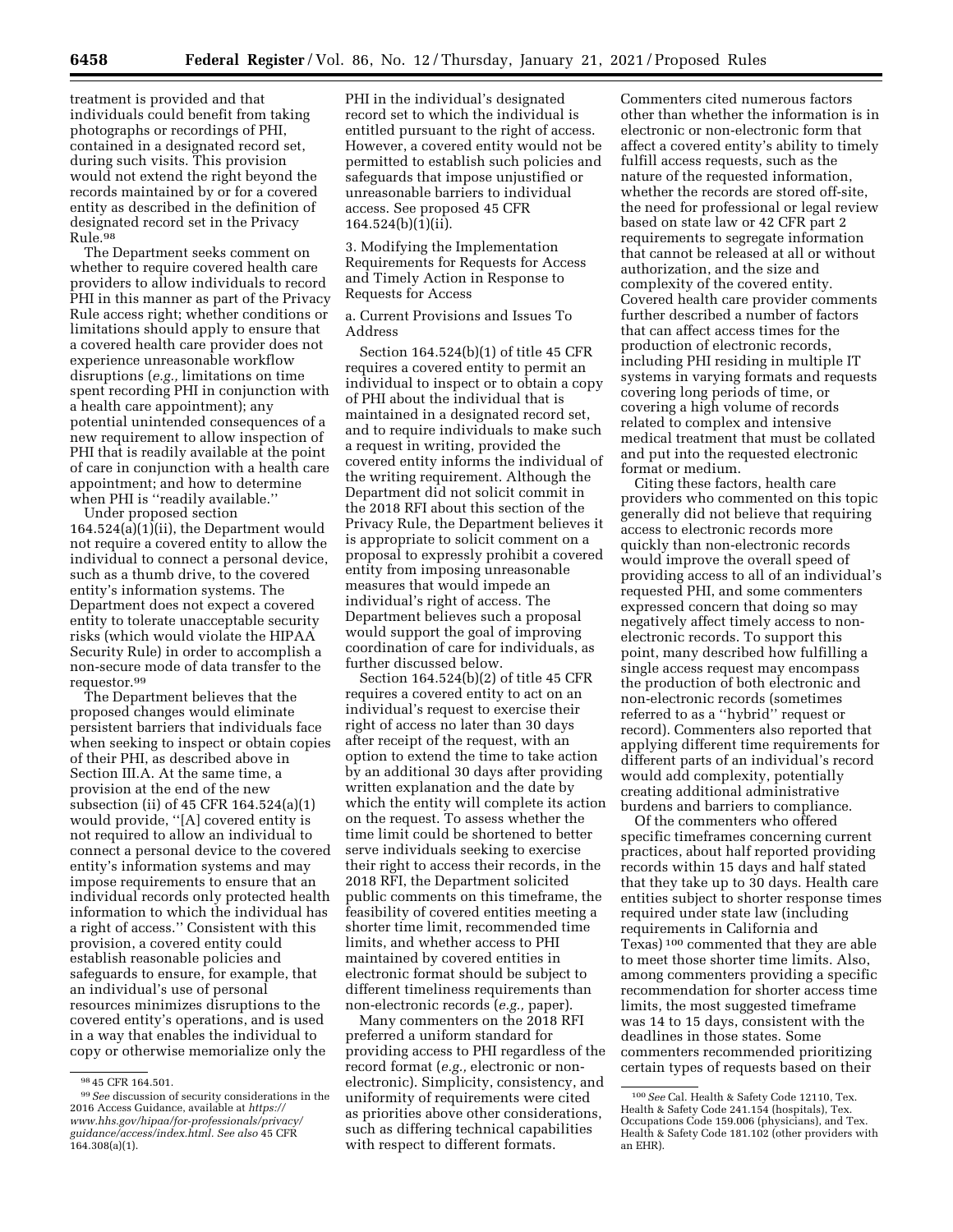purpose: Two-thirds of organizational commenters who responded to this question stated that requests for continuity of care purposes or urgent medical needs should be prioritized.

Individual commenters described delays in obtaining access, including inconsistent or incomplete uploading of electronic records to health information exchanges, entities that routinely respond to access requests on day 29 with a demand for additional clarifying information in writing in order to process the requests, and entities that only respond when threatened with legal action. They also described the harmful effects on health when the process to access records is too complicated or when the provision of records is delayed or denied.

Examples from consumers included needing to repeat tests and procedures because medical history information was not available, which is both expensive and leads to delays in needed treatment; delayed referrals and inaccurate diagnoses based on incomplete information; and lack of timely information needed for self-care. Sometimes health decisions have to be made quickly, and individuals need access to information in a timely manner to fully participate in their care or obtain an urgent second opinion from another medical professional.

Among commenters that opposed shorter timelines, many stated that covered entities would be burdened if they had to provide access within a shorter period. Several commenters stated that they would have to increase expenditures on staff, diverting resources from treating patients, and at least one mentioned the need to increase investment in information technology. Some commenters expressed particular concern that shorter access time limits would place an undue burden on smaller entities.

#### b. Proposals

To address the barriers to timely access described above, the Department proposes to modify the Privacy Rule as follows.

#### i. Requests for Access

Section 164.524(b) of title 45 CFR currently requires covered entities to permit individuals exercising their right of access to inspect or to obtain a copy of their PHI that is contained in a designated record set, and permits covered entities to require access requests in writing, provided that the covered entity informs the individual of that requirement. The Department proposes to modify the Privacy Rule to expressly prohibit a covered entity from

imposing unreasonable measures on an individual exercising the right of access that create a barrier to or unreasonably delay the individual from obtaining access.101 Specifically, in proposed new section 164.524(b)(1)(ii),<sup>102</sup> the Department proposes to clarify that, while an entity may require individuals to make requests for access in writing (as currently provided in the second sentence of section 164.524(b)(1)), it would not be permitted to do so in a way that impedes access.

To help define ''unreasonable measures'' for covered entities, the Department proposes to include and compare, in regulatory text, nonexhaustive specific examples of reasonable and unreasonable measures that some covered entities have imposed (as described in public comments or individuals' complaints submitted to the Department), or may be likely to impose. For example, proposed section 164.524(b)(1)(ii) compares a standard form containing the minimum information that is needed to process a request for access against a form requiring extensive information from the individual that is not necessary to fulfill the request; requiring the use of the form containing unnecessary information is an unreasonable measure. Other examples of unreasonable measures in the proposed regulatory text include requiring the individual to obtain notarization of the individual's signature, or accepting individuals' written requests only in paper form, only in person at the covered entity's facility, or only through the covered entity's online portal. Similarly, the Department proposes below to amend the Privacy Rule by adding section  $164.514(h)(2)(v)$  to prohibit a covered entity from imposing an unreasonable identity verification requirement on an individual attempting to exercise the right of access, and includes examples of such measures.

The Department assumes a prohibition against ''unreasonable measures'' for requesting access would not result in adverse unintended consequences for individuals, but acknowledges that covered entities may have concerns about potential implementation burdens associated with this proposal. The Department solicits comment on its assumptions, and seeks examples of unreasonable

measures that individuals and covered entities believe could reduce an individual's ability to participate in the coordination of his or her own healthcare. The Department also requests comment on burdens that covered entities believe may result from this proposed change.

#### ii. Timeliness

As noted above, the Privacy Rule generally requires covered entities to respond to requests by individuals to exercise their right of access no later than 30 days after receipt by either providing access or a written denial that meets certain requirements.103 If the covered entity is unable to provide access or a written denial within 30 days, it may extend the allowable time by no more than an additional 30 days if the entity provides to the individual, within the initial 30-day time limit, a written statement of the reason for the delay and the expected completion date.104

The Department believes that entities can provide individuals access to their information within a time limit shorter than 30 days. Therefore, to strengthen the individual's right of access to their PHI in a designated record set, the Department proposes to modify section  $164.524(b)(2)(i)$  and (ii) of the Privacy Rule to require that access be provided ''as soon as practicable,'' but in no case later than 15 calendar days after receipt of the request, with the possibility of one 15 calendar-day extension. Where another federal or state law (*i.e.,* statute or regulation) requires a covered entity to provide an individual with access to the PHI requested in less than 15 calendar days, that shorter time limit would be deemed practicable within the meaning of the Privacy Rule under proposed new section 164.524(b)(2)(iii). The Department proposes, in new section  $164.524(b)(2)(ii)(C)$ , to also require covered entities to establish written policies for prioritizing urgent or other high priority access requests (especially those related to health and safety) so as to limit the need to use 15 calendar-day extensions for such requests.

At least eight states have statutory requirements to provide patients with copies of their health records in less time than the Privacy Rule's current 30 day limits, and at least five states require the opportunity to view or inspect the record in fewer than 30

<sup>101</sup>OCR previously addressed such unreasonable measures in guidance. *See* 2016 Access Guidance, available at *[https://www.hhs.gov/hipaa/for](https://www.hhs.gov/hipaa/for-professionals/privacy/guidance/access/index.html)[professionals/privacy/guidance/access/index.html.](https://www.hhs.gov/hipaa/for-professionals/privacy/guidance/access/index.html)* 

<sup>102</sup>The Department would redesignate section  $164.524(b)(1)$  as section  $164.524(b)(1)(i)$  and move the second sentence of such provision, as redesignated, to section 164.524(b)(1)(ii).

<sup>103</sup> 45 CFR 164.524(b)(2(i).

<sup>104</sup>*See* 45 CFR 164.524(b)(2)(ii)(A) and (B).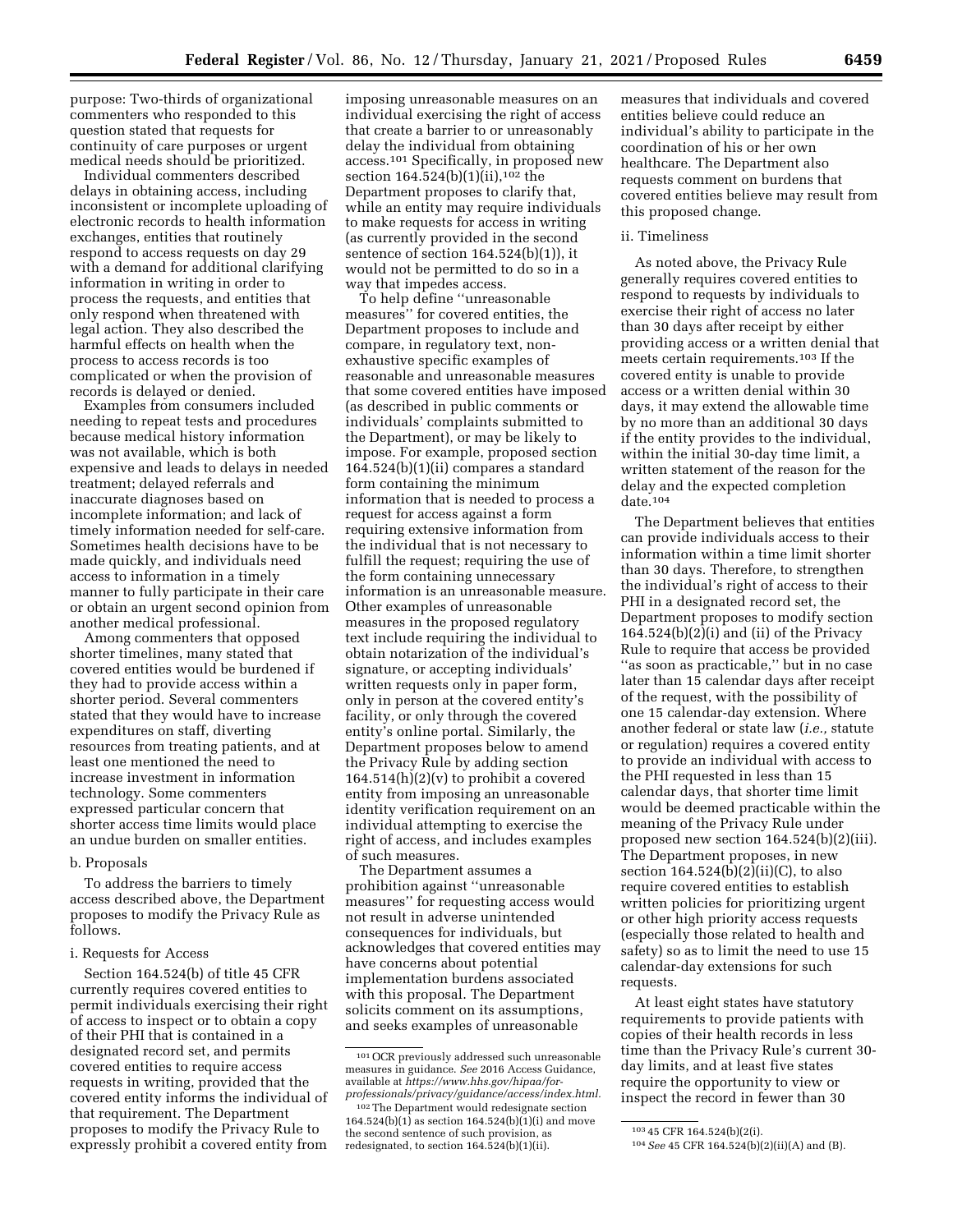days.105 These access laws primarily apply to health care providers, including hospitals and other health facilities, but not to health plans. Among these states, the requirements to provide copies range from 10 to 15 days.

The Department is strongly persuaded by these examples and by comments from entities operating in states with 10 to 15-day access provisions that, when mandated, covered entities are able to adapt to shorter access time limits. A majority of states do not impose time limits on health care entities that are as short as 15 days, so access to PHI in those states will be markedly improved. Additionally, these shorter timelines would better support the Department's initiatives to improve health care price transparency to empower and assist consumers with making more informed health care decisions. In support of these goals, the Administration has proposed and finalized other rules to require health insurance issuers and plans, as well as hospitals, to make health care prices more readily available to consumers in real-time. For example, in November 2019, CMS, along with the Internal Revenue Service, Department of the Treasury; and the Employee Benefits Security Administration, Department of Labor, proposed rules regarding transparency in coverage to give consumers real-time, personalized access to cost-sharing information. The proposed rules include a proposal for non-grandfathered health insurance plans and issuers in the individual and group markets to provide an estimate of participants', beneficiaries', and enrollees' cost-sharing liability for all covered health care items and services through an online self-service tool, or in paper form, upon request. The rule also would require issuers and plans to disclose in-network provider negotiated rates and historical out-of-network allowed amounts through two machinereadable files posted on an internet website, thereby allowing the public, including personal health application developers (and other application developers that are not providing the application on behalf of or at the

direction of a covered entity), to have access to health insurance coverage information.106 In addition, CMS finalized a rule containing price transparency requirements for hospitals.107 This rule provides that hospitals must publish on the web standard charges for certain items and services that could be delivered by the hospital to a patient, as well as display the price for bundled ''shoppable'' services that patients would likely schedule in advance, thereby informing the patient's selection of a hospital for scheduled procedures.108 While many health plans have already provided pricing calculators as an online tool where individuals may access individualized estimates of out-ofpocket costs, not all individuals have equal access to or the ability to utilize internet resources. The proposed Privacy Rule modification would help address this gap in access by applying time limits to providing both electronic and non-electronic PHI the individual may need, such as health conditions and recommended treatment options, to conduct meaningful searches for pricing information. This proposed rule would extend and support the goals of these price transparency initiatives.

Therefore, the Department proposes to amend the individual access right provisions to require covered entities to provide copies of PHI as soon as practicable, but no later than 15 calendar days (with the possibility of one 15 calendar-day extension) or where another federal or state law requires a covered entity to provide an individual with access to the PHI requested in less than 15 calendar days, that shorter time period will be deemed practicable under the Privacy Rule. The same timeliness requirements would be applied when an individual requests direct access under proposed 45 CFR 164.524(b)(2) and when an individual requests that an electronic copy of PHI in an EHR be directed to a third party under proposed 45 CFR 164.524(d)(5).

To limit compliance complexity, the Department proposes to uniformly apply this timeliness requirement, regardless of the form or format of the PHI (*e.g.,* paper or electronic). The Department proposes to explicitly refer to calendar days as the units of time. The Department believes that the

current 30-day limit is already understood to be calendar days, and the 2016 Access Guidance also uses the term ''calendar days.'' 109 Thus, the proposed addition of the reference to calendar days would not be a material change, but a clarification.

The Department also proposes to add a requirement that a covered entity may use one 15-day extension of time for providing access to requested PHI if it has established a policy to address urgent or high-priority requests. This proposal is not intended to limit the use of extensions to urgent or high-priority requests, but to provide flexibility for entities that have this type of policy. The Department does not propose to define what constitutes an urgent or high priority request, and does not intend with this proposal to encourage covered entities to require individuals to reveal the purposes for their requests for access. However, examples of urgent or high priority requests could include when an individual voluntarily reveals that the PHI is needed in preparation for urgent medical treatment, or that the individual needs documentation of a diagnosis of severe asthma to be allowed to bring medication to school.

Finally, the Department also proposes at 45 CFR 164.524(c)(3) to expressly provide that, while a covered entity may discuss aspects of the individual's access request with the individual before fulfilling the individual's request, such clarification of the request would not extend the time limit for providing access. This modification would put into regulatory language the Department's interpretation of the access deadlines in the 2016 Access Guidance 110 and help address situations described in public comments in which covered entities contact individuals for the first time near the end of the initial compliance deadline to discuss the request or obtain additional information, and then take unnecessary additional time beyond that initial deadline to fulfill the request.

Shortening and clarifying the Privacy Rule time limits for access requests would strengthen individuals' rights with respect to their health information, advance the aims of patient-directed

<sup>105</sup>*See e.g.,* California, Cal. Health & Safety Code 123110 (5 days to inspect; 15 days to receive a copy); Colorado, 6 Colo. Regs. 1011:1:II–5.2 (24 hours to inspect; 10 days to receive a copy); Hawaii, HRS 622.57 (10 days to receive a copy); Louisiana, LSA–R.S. 40:1165.1 (15 days to receive a copy); Montana, MCA 50–16–541(10 days, copy and inspect); Tennessee, TCA 63–2–101 (10 days to receive a copy); Texas, Tex. Health & Safety Code 241.154 (hosp.) (15 days, copy and inspect), Tex. Occupations Code 159.006 (physicians) (15 days to receive a copy), Tex. Health & Safety Code 181.102 (15 days to receive electronic copies), Tex. Admin. Code 165.2 (physicians) (15 days to receive a copy); and Washington, Wash. Rev. Code 70.02.080 (15 days, copy and inspect).

<sup>106</sup>*See* 84 FR 65464 (November 27, 2019). 107Medicare and Medicaid Programs: CY 2020 Hospital Outpatient PPS Policy Changes and Payment Rates and Ambulatory Surgical Center Payment System Policy Changes and Payment Rates; Price Transparency Requirements for Hospitals to Make Standard Charges Public, 84 FR 65524 (November 27, 2019). 108 *Ibid.* 

<sup>109</sup>*See* 2016 Access Guidance, available at *[https://www.hhs.gov/hipaa/for-professionals/](https://www.hhs.gov/hipaa/for-professionals/privacy/guidance/access/index.html)  [privacy/guidance/access/index.html.](https://www.hhs.gov/hipaa/for-professionals/privacy/guidance/access/index.html)* 

<sup>110</sup> ''These timelines apply regardless of whether [t]he covered entity negotiates with the individual on the format of the response. Covered entities that spend significant time before reaching agreement with individuals on format are depleting the 30 days allotted for the response by that amount of time.'' Available at *[https://www.hhs.gov/hipaa/](https://www.hhs.gov/hipaa/for-professionals/privacy/guidance/access/index.html)  [for-professionals/privacy/guidance/access/](https://www.hhs.gov/hipaa/for-professionals/privacy/guidance/access/index.html)  [index.html.](https://www.hhs.gov/hipaa/for-professionals/privacy/guidance/access/index.html)*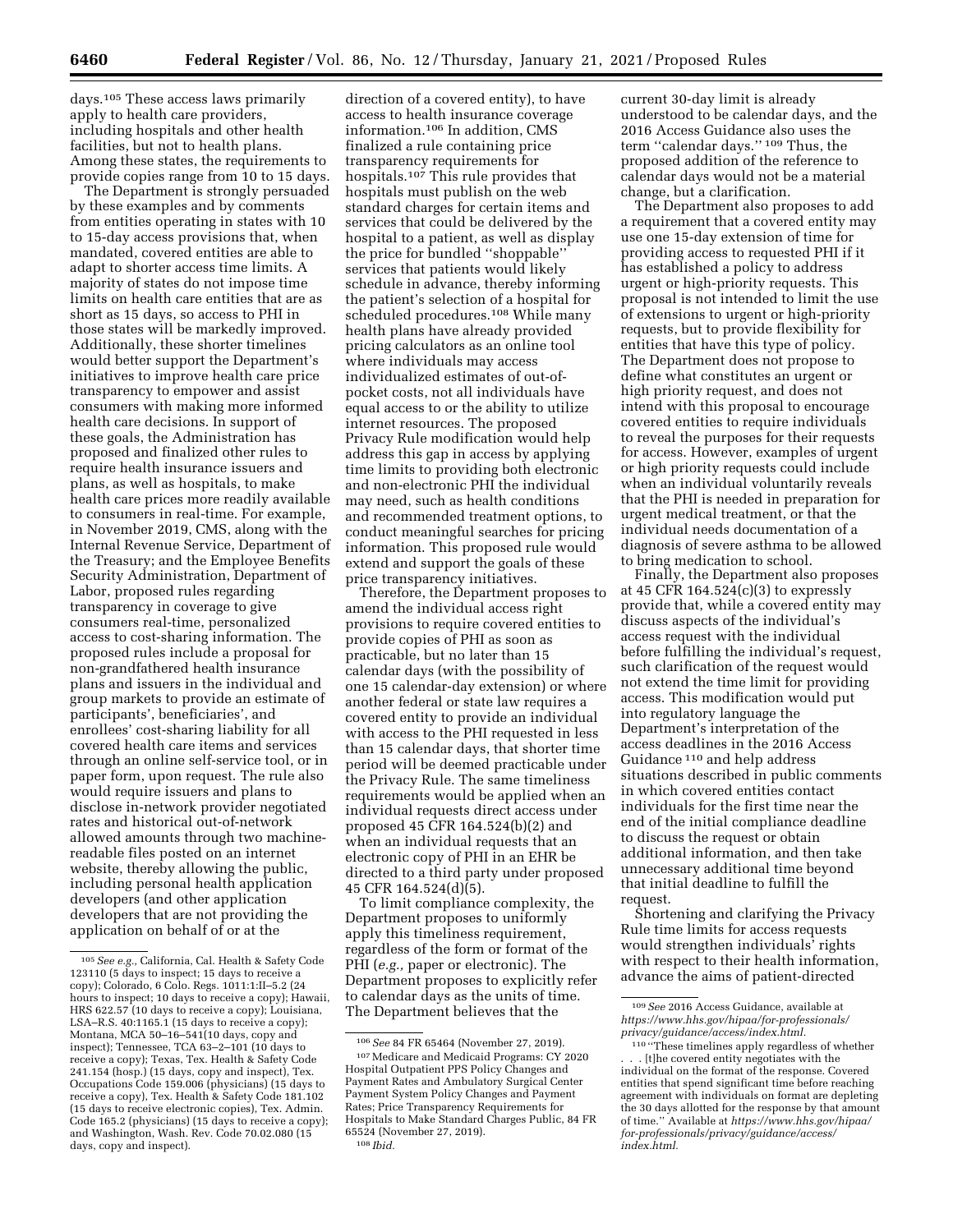health care, and enhance care coordination.

# 4. Addressing the Form of Access

The Privacy Rule requires a covered entity to provide the individual with access to the PHI in the form and format requested, if readily producible in that form and format, or if not, in a readable hard copy form, or other form and format as agreed to by the covered entity and individual.111 If the individual requests electronic access to PHI that the covered entity maintains electronically, the covered entity must provide the individual with access to the information in the requested electronic form and format, if it is readily producible in that form and format, or if not, in an agreed upon alternative, readable electronic format.112 The Department intends for the phrase ''readily producible in that form and format'' to refer to how the PHI is produced to the individual or to a third party designated by the individual to receive a copy of PHI *and*  the form (*e.g.,* on paper or electronically) and format (*e.g.,* the type of electronic file, etc.) of the PHI that is transmitted. As new forms of information and communications technologies emerge, the ''form and format'' and the ''manner'' of producing or transmitting a copy of electronic PHI may become indistinguishable. For example, if a covered entity or its EHR developer business associate has chosen to implement a secure, standards-based API—such as one consistent with ONC's Cures Act certification criteria,113 and the covered entity's Security Rule obligations—that is capable of providing access to ePHI in the form and format used by an individual's personal health application, that ePHI is considered to be *readily producible* in that form and format, and that is also the manner by which the ePHI is transmitted. Where ePHI is readily producible in the electronic form and format requested by the individual, the covered health care provider must provide that access, including when the individual requests access to the ePHI through a secure, standards-based API via the individual's personal health application.114

The Department is examining how best to address individuals' privacy and security interests when they use a personal health application that receives PHI from a covered entity and has outlined several approaches in the request for comment at the end of this section. The Department requests information about the costs and benefits of options for educating individuals in a manner that does not delay or create a barrier to access. The options presented are consistent with the intent expressed in the ONC Cures Act Final Rule: Although ''an actor may not prevent an individual from deciding to provide its EHI to a technology developer or application despite any risks noted regarding the application itself or the third party developer,'' ONC ''strongly encourage[s] actors to educate patients and individuals about the risks of providing other entities or parties access to their EHI.'' 115

In addition, the Department proposes, at 45 CFR 164.524(c)(2)(iii), to provide that if other federal or state law (*e.g.,* a statute or regulation) requires an entity (which may include a business associate acting on behalf of a covered entity) to implement a technology or policy that would have the effect of providing an individual with access to his or her PHI in a particular electronic form and format (*e.g.,* if a federal law required the provision of access via secure, standards-based API), such form and format would be deemed ''readily producible'' for purposes of compliance in fulfilling requests for such PHI under 45 CFR 164.524(c)(2)(i) and (ii). This would mean, for example, that if a covered health care provider refused to provide an electronic copy of PHI in response to an individual's request for access via a secure API despite the provider's having implemented a secure API established within the provider's EHR for this purpose, the provider would be in violation of the requirement to provide the requested PHI in the form and format requested if readily producible.116 In contrast, if the same covered health care provider required

all applications to register before providing access via its secure API, imposing this requirement would not constitute a denial of access in the form and format requested, provided that the registration process did not exclude or prevent a personal health application that was capable of securely connecting to the secure API from so connecting.117

The Department seeks comments on related situations: Whether to require a health care provider that has EHR technology that incorporates a secure, standards-based API without extra cost, to implement the API; whether to require a health care provider that could implement such an API at little cost to do so; and how to measure the level of cost that would be considered a reasonable justification for not implementing an API.

Section  $164.524(c)(2)(iii)$  of the current Privacy Rule, which would be redesignated as sections 164.524(c)(2)(iv) and 164.524(d)(4), allows a covered entity to provide a summary in lieu of providing access to the requested PHI, or an explanation of the PHI to which access has been provided, if the individual agrees. To ensure that individuals are able to fully exercise their right of access, the Department proposes to add new sections 164.524(c)(2)(iv)(B) and 164.524(d)(4)(ii) to require that, when a covered entity offers a summary in lieu of access, it must inform the individual that the individual retains the right to obtain a copy of the requested PHI (or direct an electronic copy of PHI in an EHR to a third party) if they do not agree to receive the summary. The proposed requirement would not apply when the covered entity offers a summary because it is denying the request for a copy on unreviewable or reviewable grounds, in which case the covered entity must implement the required procedures for such denial. For example, if a covered physician offered to provide a summary in lieu of an entire medical record requested by an individual (or in lieu of ''all PHI about the individual in a designated record set,'' if that is the request), the physician would be required to inform the individual of the

<sup>111</sup>*See* 45 CFR 164.524(c)(2)(i).

<sup>112</sup>*See* 45 CFR 164.524(c)(2)(ii).

<sup>113</sup>ONC has finalized significant updates to its certification criteria at 45 CFR parts 170 and 171. *See* 85 FR 25642 (May 1, 2020).

<sup>114</sup>*See* proposed 45 CFR 164.501 definition of personal health application: *Personal health application* means an electronic application used to access health information on an individual, which can be drawn from multiple sources, provided that such information is managed, shared, and controlled by or primarily for the individual, and not by or primarily for a covered entity. The Privacy

Rule does not require a covered entity to implement an API for electronic transmission of an electronic copy of PHI to an individual. Covered entities that transmit ePHI electronically, through an API or by other means, are subject to the Security Rule requirements to ensure the confidentiality, integrity and availability of the ePHI they transmit. *See* 45 CFR 164.306, Security standards: General rules. *See*  45 CFR Subparts A and C for the complete Security Rule.

<sup>115</sup> 85 FR 25642, 25815 (May 1, 2020).

<sup>116</sup> Note that unlike the HIPAA Rules, the ONC Cures Act Final Rule defines access for the purposes of the information blocking provision as ''the ability or means necessary to make EHI available for exchange, use, or both.'' *See* 45 CFR 171.102.

 $\rm ^{117}$  HIPAA does not convey authority to impose security standards on a personal health application that is not a covered entity or a business associate. However, the ONC Cures Act Final Rule at 45 CFR 171.203 provides an exception to what is considered information blocking when the actor's practice that is likely to interfere with the access, exchange, or use of electronic health information is done in order to protect the security of electronic health information. An actor whose practices met this security exception would not be subject to civil money penalties for information blocking under 45 CFR 1003.1400 of the HHS OIG proposed rule. *See*  85 FR 22979 (April 24, 2020).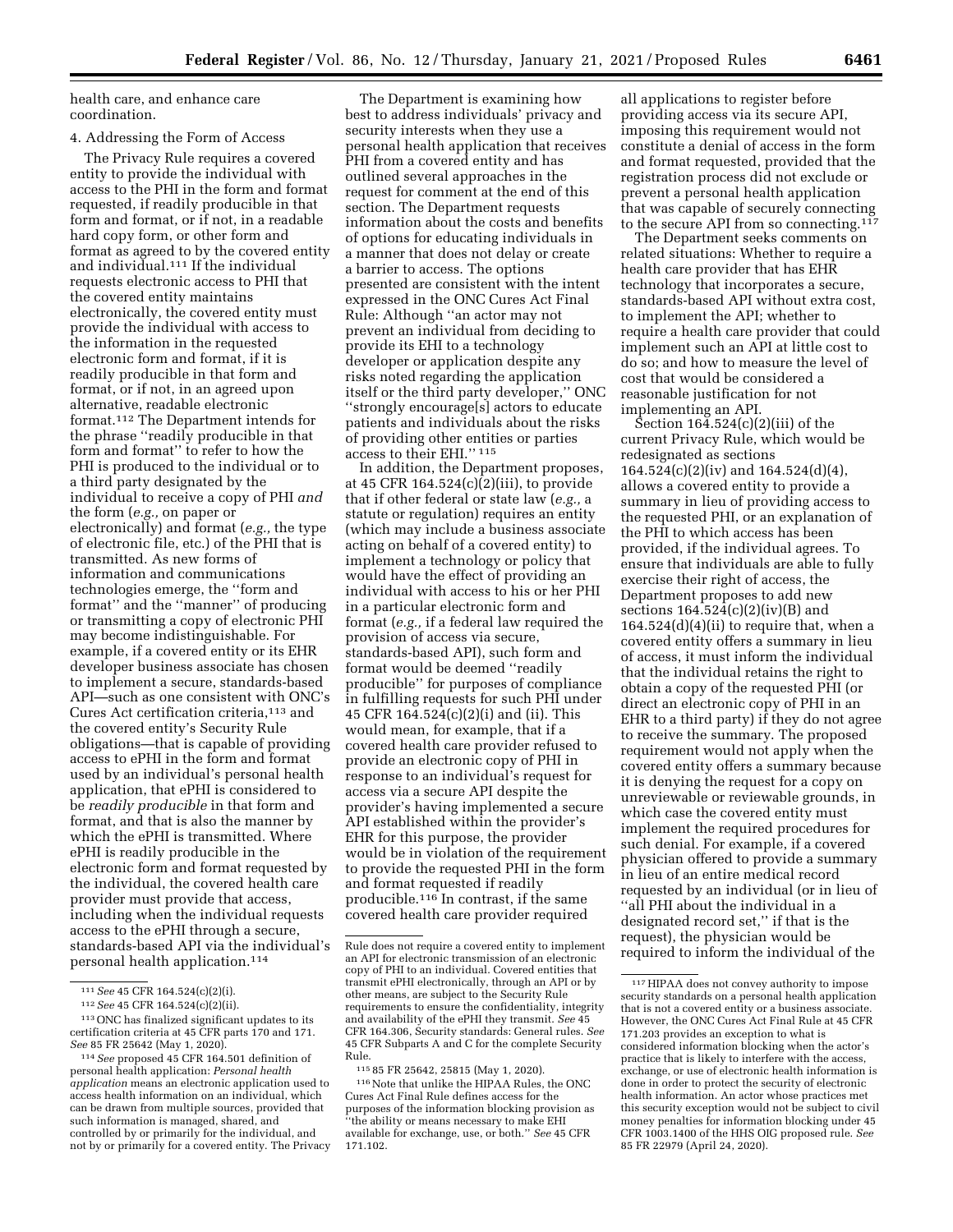right to obtain all of the PHI requested. In contrast, if a covered psychologist offered to provide a summary in lieu of requested psychotherapy notes, the psychologist would be required to follow the implementation specifications for denial of access, including providing a written denial and making other information accessible, such as mental health records that are not psychotherapy notes, as defined in the Privacy Rule.

5. Addressing the Individual Access Right To Direct Copies of PHI to Third Parties

a. Current Provisions and Issues To Address

The Privacy Rule right of access requires covered entities to transmit a copy of PHI directly to another person designated by the individual when directed by the individual.118 Under the current regulatory provision, the request must be in writing, signed by the individual, and clearly identify the designated person and where to send the copy of the PHI. The designated recipient (the ''third party'') may be a family member or caregiver, a health care provider, a researcher, or any other person or entity the individual (or their personal representative) chooses.

The access right to direct a copy of PHI to a third party is distinct from the provision that permits a covered entity to disclose PHI to a third party with an individual's valid authorization in at least four key respects: 119 (1) The mandatory versus permissive nature of the disclosure; (2) the manner in which the request is made (*e.g.,* with or without a form containing required elements); (3) the form and format of the information provided; and (4) the fees that may be charged. Under the right of access, the individual requests the desired PHI in a designated record set, for whatever purpose he or she wishes, and the covered entity that maintains the PHI is required to respond within a certain period of time and to comply with certain form and format requirements in 45 CFR 164.524, and is subject to access fee limits. In contrast, the Privacy Rule specifically designed the authorization requirements to ensure that individuals agree to the specific uses or disclosures, including the purposes for the uses or disclosures, and that they understand and know how to exercise their rights. Therefore, an

authorization states the purpose for the request, describes the PHI requested in a specific and meaningful fashion, and includes a statement explaining the individual's right to revoke the authorization (among other information). The covered entity that receives the individual's valid authorization is permitted, but not required, to disclose the PHI as requested, and may charge the individual for costs beyond those that may be included in a fee for providing copies of PHI pursuant to the right of access.

The right of access does not specifically address provider-toprovider exchanges of PHI because the Privacy Rule permits such disclosures without the individual's authorization for treatment, payment, and health care operations, among other specified purposes. The Privacy Rule also does not address fees for those disclosures. However, the Department believes that some patients have been using the right to direct PHI to a third party as a means of having one covered health care provider send records to another provider. The proposed changes to the right to direct copies of PHI to third parties, such as limiting the right to electronic copies in an EHR and allowing fees for copying ePHI onto electronic media may affect those exchanges of PHI, if health care providers choose to charge fees when sending copies of PHI to other providers when previously they did not.

#### b. Proposals

The Department proposes to create a separate set of provisions for the right to direct copies of PHI to a third party at subsection (d) of 45 CFR 164.524. Proposed subsection (d) will better align the Privacy Rule with the HITECH Act right to direct to a third party only electronic copies of PHI in an EHR,<sup>120</sup> expand an individual's ability to submit an oral, electronic, or written request for a covered health care provider to transmit an electronic copy of PHI in an EHR to a designated third party in proposed 45 CFR 164.524(d)(1), and expand the access right to empower individual-directed sharing of electronic copies of PHI in an EHR (as the Department proposes to define electronic health record in 45 CFR 164.501) among covered health care providers and health plans as proposed in 45 CFR 164.524(d)(7). The Department believes that only covered health care providers would be responsible for fulfilling an individual's access request under these proposals

because the Department believes other covered entities do not have an EHR as that term is defined in the HITECH Act (*i.e.,* an electronic record of healthrelated information on an individual that is created, gathered, managed, and consulted by authorized health care clinicians and staff). The Department seeks comment on this assumption.

Under the first part of this proposal, at 45 CFR 164.524(d)(1), requests to direct copies of PHI to a third party will be limited to only electronic copies of PHI in an EHR. Therefore, if an individual directs a covered health care provider to transmit an electronic copy of PHI contained in an EHR (as defined in proposed 45 CFR 164.501) to a third party, the covered health care provider must provide a copy of the requested PHI to the person designated by the individual.

The *Ciox* v. *Azar* decision noted that the HITECH Act ''says nothing about a right to transmit PHI contained in any format other than an EHR.'' 121 The Department believes that the *Ciox* v. *Azar* decision precludes a proposal to require covered health care providers to provide electronic copies of PHI to third parties designated by the individual in the form and format requested by the individual. However, the Department encourages covered health care providers, when feasible, to provide copies to third parties in the electronic format requested by the individual. There are many formats in which ePHI can be saved and transmitted that are accessible, readable, and usable by a third party designated by an individual to receive the individual's PHI. For example, the portable document format (PDF) was created specifically to present readable electronic documents independent of hardware, software, and operating systems. Other electronic formats are accessible, usable, and readable because of the popularity of the format (*e.g.,* files saved in .doc and .docx format). The 2013 Omnibus Rule preamble referred to these formats as examples of electronic formats that covered entities could use when providing ePHI in response to a right of access request to ensure patients could read and use the PHI they request.122 In addition, ONC and CMS are promoting the use of the Fast Healthcare

<sup>118</sup>*See* 45 CFR 164.524(c)(3)(ii). As discussed above, the Department is not enforcing the elements of this regulatory provision that apply to directing non-electronic copies of PHI or copies of PHI that are not in an EHR.<br> $119 \text{ See } 45 \text{ CFR } 164.508$ .

<sup>119</sup>*See* 45 CFR 164.508. 120*See* 42 U.S.C. 17935(e).

<sup>121</sup>See *Ciox* v. *Azar,* No. 18–cv–0040–APM,

<sup>&</sup>lt;sup>122</sup> "The Department considers machine readable data to mean digital information stored in a standard format enabling the information to be processed and analyzed by computer. For example, this would include providing the individual with an electronic copy of the protected health information in the format of MS Word or Excel, text, HTML, or text-based PDF, among other formats.'' *See* 78 FR 5566, 5631.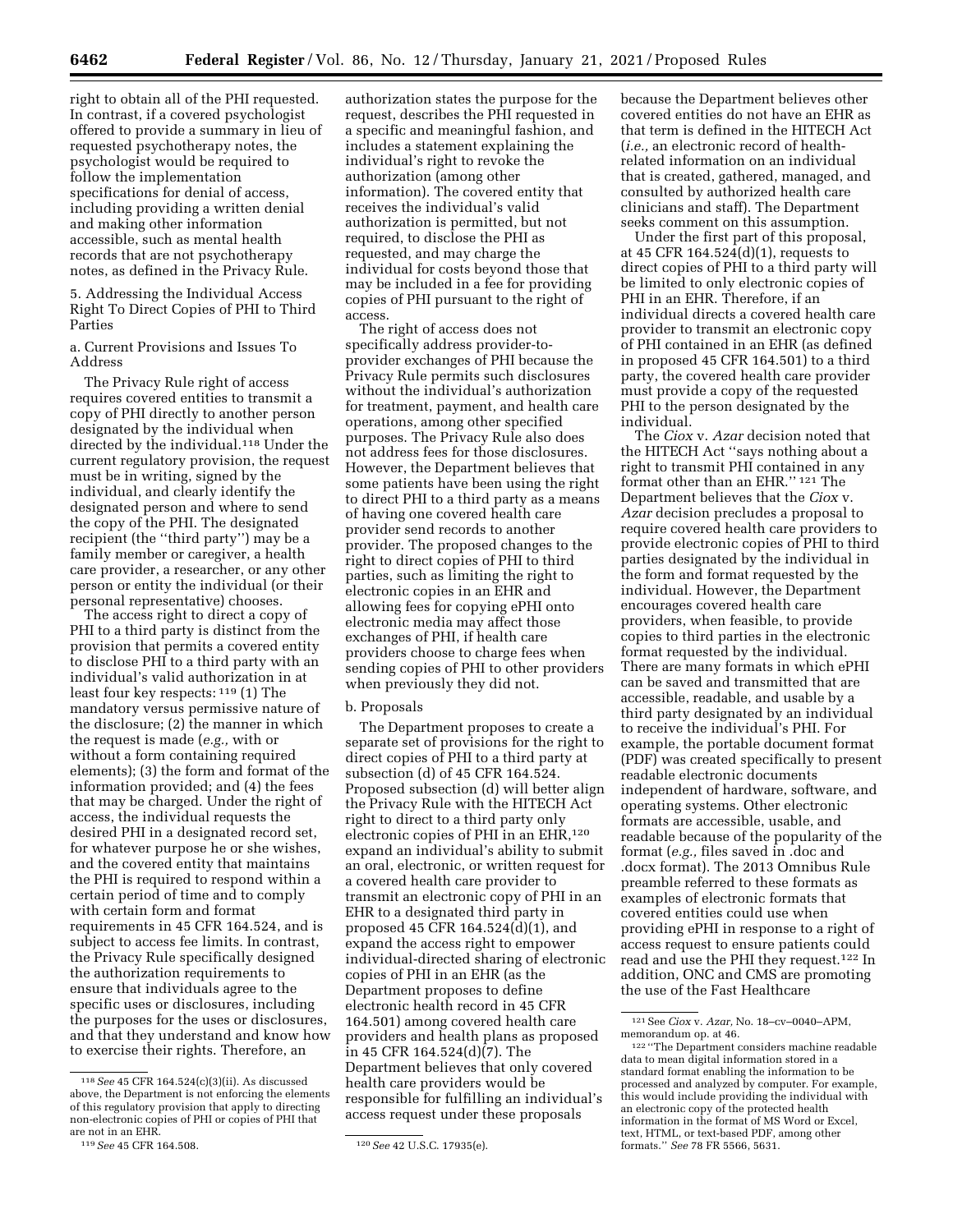Interoperability Resources (FHIR) standard, which covered health care providers can adopt as an electronic format, to achieve interoperability and easy exchange of health information.<sup>123</sup>

However, in some cases, ePHI might be exported from legacy health IT systems in a proprietary format that would be unreadable for the average person. Further, many data systems offer the capability to export data in multiple formats for portability, and not all of the formats are equally accessible, usable, and readable. For example, a comma-separated value (CSV) file is a common format for sharing data between databases and spreadsheets. However, if a designated third party received PHI in a CSV file from a covered health care provider, the third party may lack the necessary context to read and use such information. Because the right to direct PHI to a third party is a part of the individual right of access, the Department encourages covered health care providers to respond to such requests in a manner that does not frustrate individuals' efforts to exercise those rights in a meaningful way or potentially require the individual to make a second request to obtain a copy of the requested information directly.

As discussed above in reference to individual access, as new forms of information and communications technologies emerge, the ''form and format'' and the ''manner'' of producing or transmitting a copy of electronic PHI may become indistinguishable. For example, if a covered entity has implemented a secure, standards-based API that is capable of providing access to ePHI in the form and format used by an individual's personal health application, that ePHI is considered to be *readily producible* in that form and format, and that is also the manner by which the ePHI may be directed to a third party.

Under the second part of this proposal, in proposed 45 CFR 164.524(d)(1), a covered health care provider would be required to respond to an individual's request to direct an electronic copy of PHI in an EHR to a third party designated by the individual when the request is ''clear, conspicuous, and specific''—which may be orally or

in writing (including electronically executed requests).124 The proposed requirement would replace the current requirement that a request to direct an electronic copy of PHI in an EHR be in writing, signed by the individual, and clearly identify the designated person and where to send the copy of the PHI.125

Under these proposals, a written access request such as that contemplated in the current rule would be one means of exercising this right of access, but an oral request could also be actionable if it is clear, conspicuous, and specific. For example, an oral request that identifies the designated recipient and where to send the PHI could meet this standard. Additionally, this provision would allow an individual to use an internet-based method,<sup>126</sup> such as a personal health application, to submit an access request to their health care provider to direct an electronic copy of their PHI in an EHR to a third party, so long as it is ''clear, conspicuous, and specific.''

The third part of this proposal, at 45 CFR 164.524(d)(7), would create a requirement within the right of access for a covered health care provider or health plan to facilitate an individual's request to direct an electronic copy of PHI in an EHR to a third party designated by the individual, which in this case would be the covered entity facilitating the request. If an individual makes a clear, conspicuous, and specific request that his or her covered health care provider or health plan (''Requester-Recipient'') obtain an electronic copy of PHI in an EHR from one or more covered health care providers (''Discloser''), Requester-Recipient would be required to submit the individual's request to Discloser, as identified by the individual.127 This requirement would apply when an individual is an existing or prospective new patient or a current member (or dependent) of Requester-Recipient, and is limited to directing electronic copies of PHI in an EHR back to Requester-Recipient. (The proposed rule would not require Requester-Recipient to determine whether the potential

Discloser is a covered health care provider before submitting the individual's request.) Under this proposal, the individual may make the request orally if the request is clear, conspicuous, and specific. Requester-Recipient may document and submit the oral request in writing or electronically, or, if Discloser accepts oral requests for records from other health care providers or from health plans, Discloser could use its established procedures for accepting and verifying such requests.

The HITECH Act right of an individual to direct an electronic copy of their PHI in an EHR to a third party does not limit the type of entity that may be designated as a third party recipient. As such, covered entities already are potential third party recipients under the right of access, if designated as such by an individual. Under this proposal, a Requester-Recipient would be required to assist an individual in submitting their request for Discloser to direct PHI in an EHR maintained by or on behalf of the Discloser to Requester-Recipient; however, the Department does not propose to change any obligations of the Requester-Recipient once it receives the PHI. For example, the Privacy Rule does not require that a covered health care provider retain PHI it receives about individuals, and the Department does not propose to change this. While Requester-Recipient might be subject to a records retention requirement under state law, its obligations with respect to PHI it receives as a designated third party would be no different under this proposal than its existing obligations when it receives ePHI from other health care providers, *e.g.,* for treatment, payment, or health care operations (TPO) purposes. The Department believes this conclusion holds true whether the disclosure of PHI is pursuant to a valid authorization, or to a third party designated by an individual pursuant to an access request. The Department welcomes examples and comment on this assumption.

In summary, the proposed requirement offers a second mechanism (in addition to the permitted disclosure for TPO) for a covered health care provider or health plan to obtain an electronic copy of PHI in an EHR from another covered health care provider through a required disclosure initiated by an individual's exercise of the right of access. This requirement differs from the scenario in which, for example, one provider queries a health information system or health information exchange (HIE) for records from another provider pursuant to an applicable disclosure

<sup>123</sup>*See* 45 CFR 170.215, Application Programming Interface Standards, adopted by ONC at 85 FR 25642, 25941 and ONC's Fact Sheet, ''The ONC Cures Act Final Rule'' available at *[https://](https://www.healthit.gov/cures/sites/default/files/cures/2020-03/TheONCCuresActFinalRule.pdf) [www.healthit.gov/cures/sites/default/files/cures/](https://www.healthit.gov/cures/sites/default/files/cures/2020-03/TheONCCuresActFinalRule.pdf)  [2020-03/TheONCCuresActFinalRule.pdf;](https://www.healthit.gov/cures/sites/default/files/cures/2020-03/TheONCCuresActFinalRule.pdf) See also*  85 FR 25510, 25521, explaining that CMS-regulated entities must adopt 45 CFR 170.215 to implement and maintain a standard-based Patient Access API to support data exchange and empower patients through use of technology (''apps'').

<sup>124</sup>The exceptions to this right are parallel to the existing exceptions to the individual right of access in 45 CFR 164.524(a)(1) for psychotherapy notes and information compiled in anticipation of, or for use in, legal proceedings or unreviewable or reviewable grounds of denial.

<sup>125</sup>*See* 45 CFR 164.524(c)(3)(ii).

 $^{126}\mathrm{This}$  NPRM uses ''internet-based method'' to include online patient portals, mobile ''apps,'' and successor technologies.

<sup>127</sup> Discloser is an entity that maintains or previously maintained an individual's PHI, so they will have had a relationship with the patient, unless the request is made in error.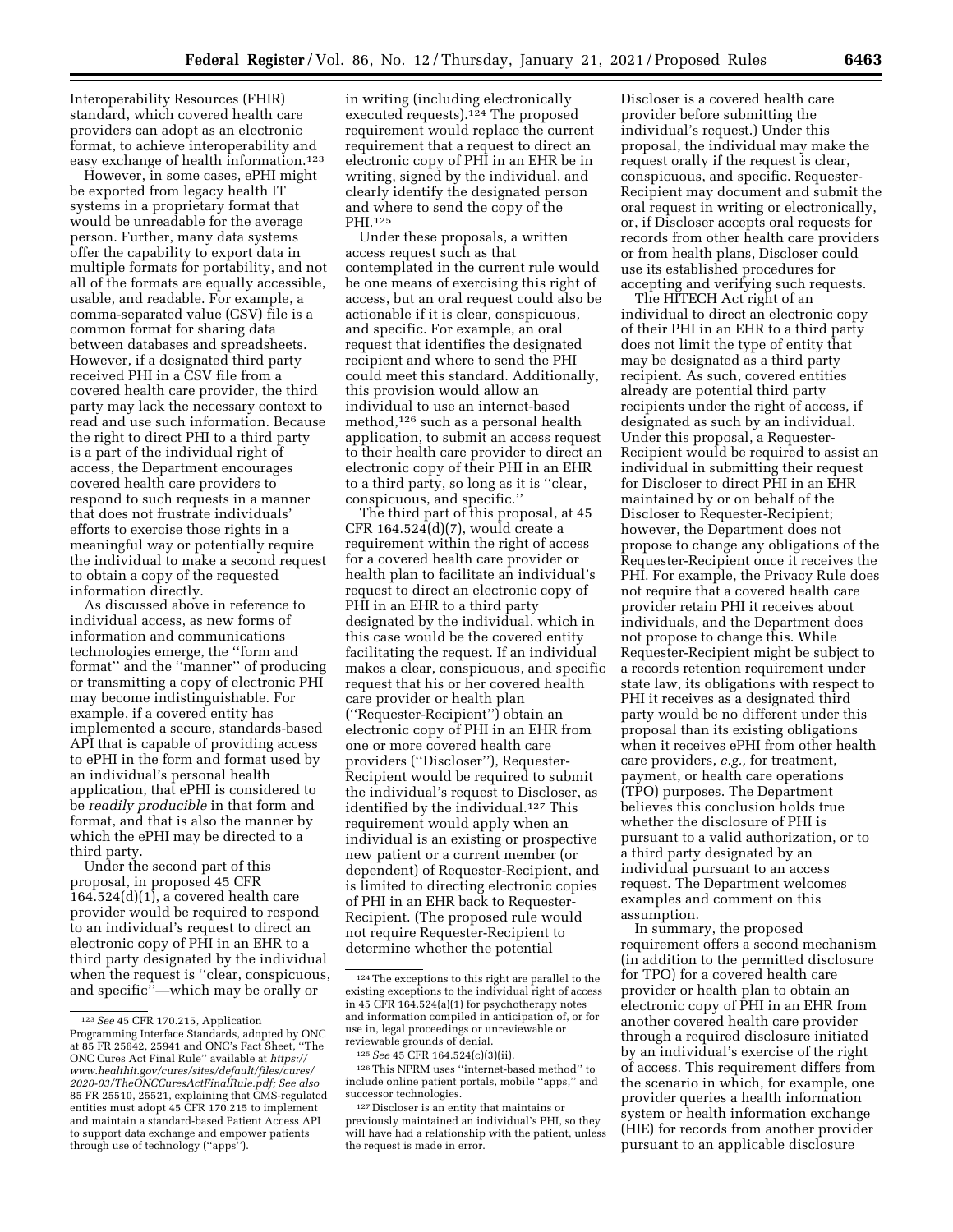permission, such as for treatment or health care operations purposes.

The Department's proposal would require that Requester-Recipient submit such access requests to Discloser on behalf of the individual as soon as practicable, but no later than 15 calendar days after receiving the individual's direction and any information the Requester-Recipient needs to submit the access request to Discloser. For example, Discloser may need the name and birthdate of the individual, as well as the name of the Requester-Recipient, a link to a secure electronic document exchange portal, or a physical address where the Discloser may deliver electronic media. The time limit for Requester-Recipient to submit an individual's access request to Discloser would be distinct from covered entities' obligations to provide copies in response to an individual's access request, and a 15 calendar day extension would not be available to Requester-Recipient when submitting the request. Pursuant to the access right to direct an electronic copy of PHI in an EHR to a third party, Discloser would be required to provide the requested electronic copy to Requester-Recipient according to the shorter time proposed for all access requests when the individual directs the information to a third party under 45 CFR 164.524(d)(5) (''as soon as practicable, but not later than 15 calendar days after receiving the request''), provided that the request is clear, conspicuous, and specific. The proposal would permit one 15 calendar day extension under the same conditions described above with respect to the Discloser fulfilling other access requests. Thus, Requester-Recipient would be required to submit an individual's clear, conspicuous, and specific request to Discloser within 15 calendar days of receipt of the request from the individual, and Discloser would then be required to respond by providing the electronic copy to Requester-Recipient, in accordance with proposed 45 CFR 164.524(d)(7). As explained above with respect to requests to direct electronic copies of PHI in an EHR to a third party, individuals may choose to use an internet-based method, such as a personal health application, to ask Requester-Recipient to submit a request to Discloser to transmit an electronic copy of the individual's PHI in an EHR to Requester-Recipient, so long as it is ''clear, conspicuous, and specific.'' The Department welcomes comments on whether a Requester-Recipient should be permitted to refuse to submit a request for an individual in some circumstances (*e.g.,* if it already

has the requested information), and whether the Department should specify in regulatory text that if a Requestor-Recipient discusses the request with the individual (*e.g.,* to clarify the request or explain how the request could be changed to be more useful in meeting the individual's health needs), such discussion does not extend the time limit for submitting the request.

The Department also seeks comments on approaches it may take to clarify that the Privacy Rule permits covered entities to use HIEs to make ''broadcast'' queries on behalf of an individual to determine which covered entities have PHI about the individual and request copies of that PHI. Section 164.506(c)(1) permits a covered entity to disclose PHI for its own health care operations purposes, including customer service activities, which could include forwarding an access request to other providers using a trusted exchange network. The Department is considering approaches to clarifying this permission to enhance the right of access and seeks comment on how to do so effectively.

The Department's proposal regarding individual-directed disclosures of PHI in an EHR among certain covered entities would strengthen and clarify the individual's ability to direct the sharing of such PHI. The proposed changes are not intended to replace or frustrate prompt transfers of PHI and ePHI that covered health care providers and health plans already make voluntarily for purposes of treatment, payment, and health care operations. Instead, as was urged by commenters on the 2018 RFI, the proposed changes would require covered entities to submit certain requests for PHI and require covered health care providers to make certain disclosures, pursuant to the exercise of the individual's right to access. This mechanism creates a new required disclosure to covered entities, but in a manner that respects individual preferences and control over the disclosure of PHI through his or her exercise of the right of access.

Finally, parallel to the proposal with respect to the individual right to obtain copies of PHI (and discussed in III.a.4), the Department proposes to require covered entities to inform individuals about their right to direct the requested electronic copies of PHI in an EHR to designated third parties when a covered entity offers to provide a summary in lieu of the requested copies of PHI in 45 CFR 164.524(d)(4)(ii). Consistent with the earlier proposal, the new requirement would not apply when the covered entity offers a summary because it is denying the request for a copy on unreviewable or reviewable grounds, in

which case the covered entity must implement the required procedures for such denial.

## 6. Adjusting Permitted Fees for Access to PHI and ePHI

## a. Current Provisions and Issues To Address

The Privacy Rule allows covered entities to charge a reasonable, costbased fee to fulfill access requests from individuals for copies of their PHI. Section 45 CFR 164.524(c)(4) limits the allowable fees to the costs of (i) labor for copying (whether the PHI is in paper or electronic form), (ii) supplies for creating the paper copy or electronic media if requested, (iii) postage, and (iv) preparing any agreed-upon summary or explanation of the requested PHI. Section 13405(e) of the HITECH Act expands the individual right of access to include the right to direct an electronic copy of PHI in an EHR to a third party. Because the HITECH Act expressly placed the new right within 45 CFR 164.524, the long established right of access, the Department interpreted the 2013 Omnibus Rule as applying the component parts of the existing access right to the new type of access right. This interpretation applied the limitation on fees that covered entities may charge individuals exercising the access right. However, the Department first explained its interpretation in the 2016 Access Guidance, not the 2013 Omnibus Rule. As a result, the *Ciox* v. *Azar* court found that the Department had improperly imposed the fee limitations in the access right to direct a copy of PHI to a third party without notice and comment rulemaking. This NPRM proposes to place modified fee limitations in regulatory text and requests public comment on all aspects of the proposal.

# b. Proposal

The Department proposes to modify the access fee provisions to establish a fee structure with two elements based on the type of access request. The first element describes categories of access for which covered entities cannot charge a fee. The second element describes the allowable costs that may be included when an access fee is permitted. The modified fee provisions will be separately located within the enumerated sections for the individual right to inspect and obtain copies of PHI and for the right to direct electronic copies of PHI in an EHR to third parties, as summarized below.

*For the individual right to inspect PHI and to obtain copies of PHI about the individual, fees would be:*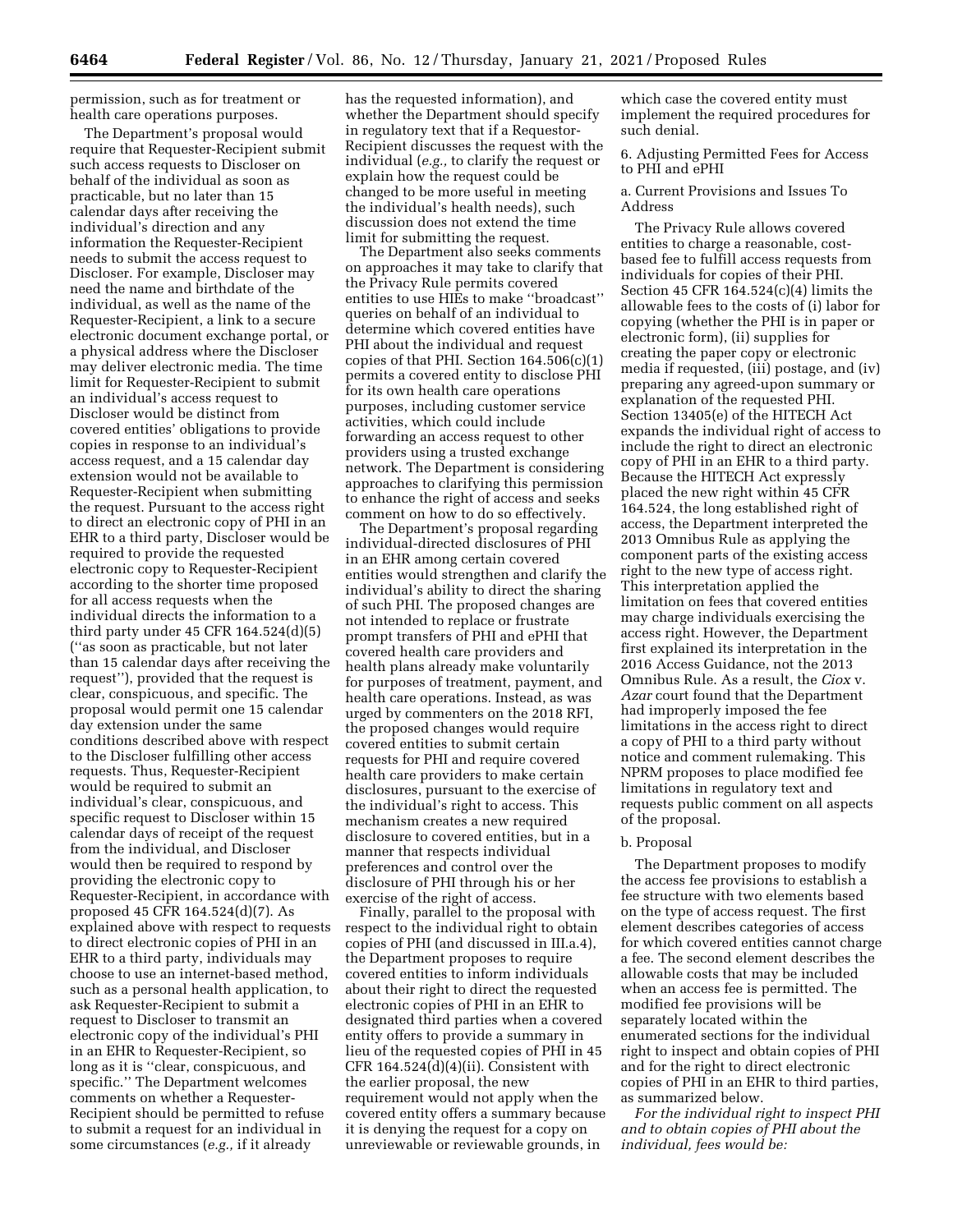(1) Always free of charge (*i.e.,* no fee permitted) in proposed 45 CFR 164.524(c)(4)(ii), when:

(a) an individual inspects PHI about the individual in person, which may include recording or copying PHI in a designated record set with the individual's own device(s) or resource(s).

(b) an individual uses an internet-based method to view or obtain a copy of electronic PHI maintained by or on behalf of the covered entity. This includes, for example, access obtained by an individual through the covered entity's certified health IT (*e.g.,* the ''view, download, and transmit'' criterion at 45 CFR 170.315), or by a personal health application connecting to secure standardsbased APIs,<sup>128</sup> consistent with applicable federal or state law. The Department intends that such access would be provided without charging a fee to the individual or the personal health application developer.

(2) A reasonable, cost-based fee, in proposed 45 CFR 164.524(c)(4)(i),

provided that the fee includes only the cost of:

(a) Labor for copying the PHI requested by the individual in electronic or non-electronic (*e.g.,* paper, film) form;

(b) Supplies for making non-electronic copies;

(c) Actual postage and shipping for mailing non-electronic copies; and

(d) Preparing an explanation or summary of electronic or non-electronic PHI, if agreed to by the individual as provided in paragraph  $(c)(2)(iii)$  when an individual requests an electronic or non-electronic copy of PHI about the individual through a means other than an internet-based method.

*For the right to direct an electronic copy of PHI in an EHR to a third party, the fees would be:* 

Under proposed 45 CFR 164.524(d)(6), a reasonable, cost-based fee for an access request to direct a covered health care provider to transmit an electronic copy of PHI in an EHR to a third party through other than an internet-based method, provided that the fee includes only the cost of:

(a) Labor for copying the PHI requested by the individual in electronic form; and

(b) Preparing an explanation or summary of the electronic PHI, if agreed to by the individual as provided in paragraph (d)(4).

This category would apply to requests for a copy of PHI that cannot be fulfilled through an automated process. For example, requests to copy PHI in an EHR onto electronic media and mail it to a physical address would fall within this category.

A summary of how different types of access and recipients of the PHI would affect the proposed allowable access fees is outlined in the chart below.

| Type of access                                                                                                                                                                                                                              | Recipient of PHI                                                             | Allowable fees                                                                                                                                                                                               |
|---------------------------------------------------------------------------------------------------------------------------------------------------------------------------------------------------------------------------------------------|------------------------------------------------------------------------------|--------------------------------------------------------------------------------------------------------------------------------------------------------------------------------------------------------------|
| In-person inspection—including viewing and self-record-<br>ing or -copying.                                                                                                                                                                 | Individual (or personal rep-<br>resentative).                                | Free.                                                                                                                                                                                                        |
| Internet-based method of requesting and obtaining cop-<br>ies of PHI (e.g., using View-Download-Transmit<br>functionality (VDT), or a personal health application<br>connection via a certified-API technology).                            | Individual                                                                   | Free.                                                                                                                                                                                                        |
| Receiving a non-electronic copy of PHI in response to  <br>an access request.                                                                                                                                                               |                                                                              | Reasonable cost-based fee, limited to labor for making<br>copies, supplies for copying, actual postage & ship-<br>ping, and costs of preparing a summary or expla-<br>nation as agreed to by the individual. |
| Receiving an electronic copy of PHI through a non-inter-<br>net-based method in response to an access request<br>(e.g., by sending PHI copied onto electronic media<br>through the U.S. Mail or via certified export<br>functionality) 129. | Individual                                                                   | Reasonable cost-based fee, limited to labor for making<br>copies and costs of preparing a summary or expla-<br>nation as agreed to by the individual.                                                        |
| Electronic copies of PHI in an EHR received in response<br>to an access request to direct such copies to a third<br>party.                                                                                                                  | Third party as directed by<br>the individual through the<br>right of access. | Reasonable cost-based fee, limited to labor for making<br>copies and for preparing a summary or explanation<br>agreed to by the individual.                                                                  |

The proposed approach, described in further detail below, also would allow covered entities to recoup their costs for handling certain requests to send copies of PHI to third parties, while ensuring that covered entities do not profit from disclosures of PHI made at the individual's request.

*(1)(a) No fees permitted when an individual inspects PHI in person, including taking notes, photographs, or using other personal resources to view or capture the information.* 

As noted above, the current Privacy Rule permits a covered entity to impose a reasonable, cost-based fee for providing copies of PHI that may include only the cost of labor for copying the PHI requested; supplies for

creating the copy (*e.g.,* paper, electronic media); postage for mailing the copy to the individual, where applicable; and, if agreed to by the individual, preparation of an explanation or summary of the PHI. The Rule contains no provision permitting fees to be charged for inspection of PHI by the individual who is the subject of the PHI. The Department believes that a covered entity does not incur labor costs for copying, and is unlikely to incur costs for supplies, when providing the individual the opportunity to inspect PHI in person and use his or her own personal resources to capture the information. Therefore, the Department proposes to expressly provide that the covered entity may not charge a fee to

an individual who exercises the right to inspect their PHI in person.

Based on its beliefs regarding likely costs, the Department proposes to expressly require that covered entities allow an individual to exercise the access right to inspect their PHI in person without charging a fee.130 Inspecting PHI may include viewing the information on a patient portal, which could be made available in person for the individual at the point of care in conjunction with a health care appointment or at a medical records office.

The Department requests comment on any new costs that covered entities would likely incur when providing individuals with opportunities to

<sup>128</sup>*See e.g.,* 85 FR 25642, 25645 (May 1, 2020), discussing ONC adoption of API certification criteria at 45 CFR 170.213 and 215.

<sup>129</sup>*See e.g.* 45 CFR 170.315(b)(10) Data export functionality, as added by ONC Final Rule, 85 FR 25642 (May 1, 2020).

<sup>130</sup>This proposal is consistent with the Department's interpretation of this issue in

guidance. *See also* FAQ #2035, available at *[https://](https://www.hhs.gov/hipaa/for-professionals/faq/2035/can-an-individual-be-charged-a-fee-if-the-individual/index.html)  [www.hhs.gov/hipaa/for-professionals/faq/2035/](https://www.hhs.gov/hipaa/for-professionals/faq/2035/can-an-individual-be-charged-a-fee-if-the-individual/index.html) [can-an-individual-be-charged-a-fee-if-the](https://www.hhs.gov/hipaa/for-professionals/faq/2035/can-an-individual-be-charged-a-fee-if-the-individual/index.html)[individual/index.html.](https://www.hhs.gov/hipaa/for-professionals/faq/2035/can-an-individual-be-charged-a-fee-if-the-individual/index.html)*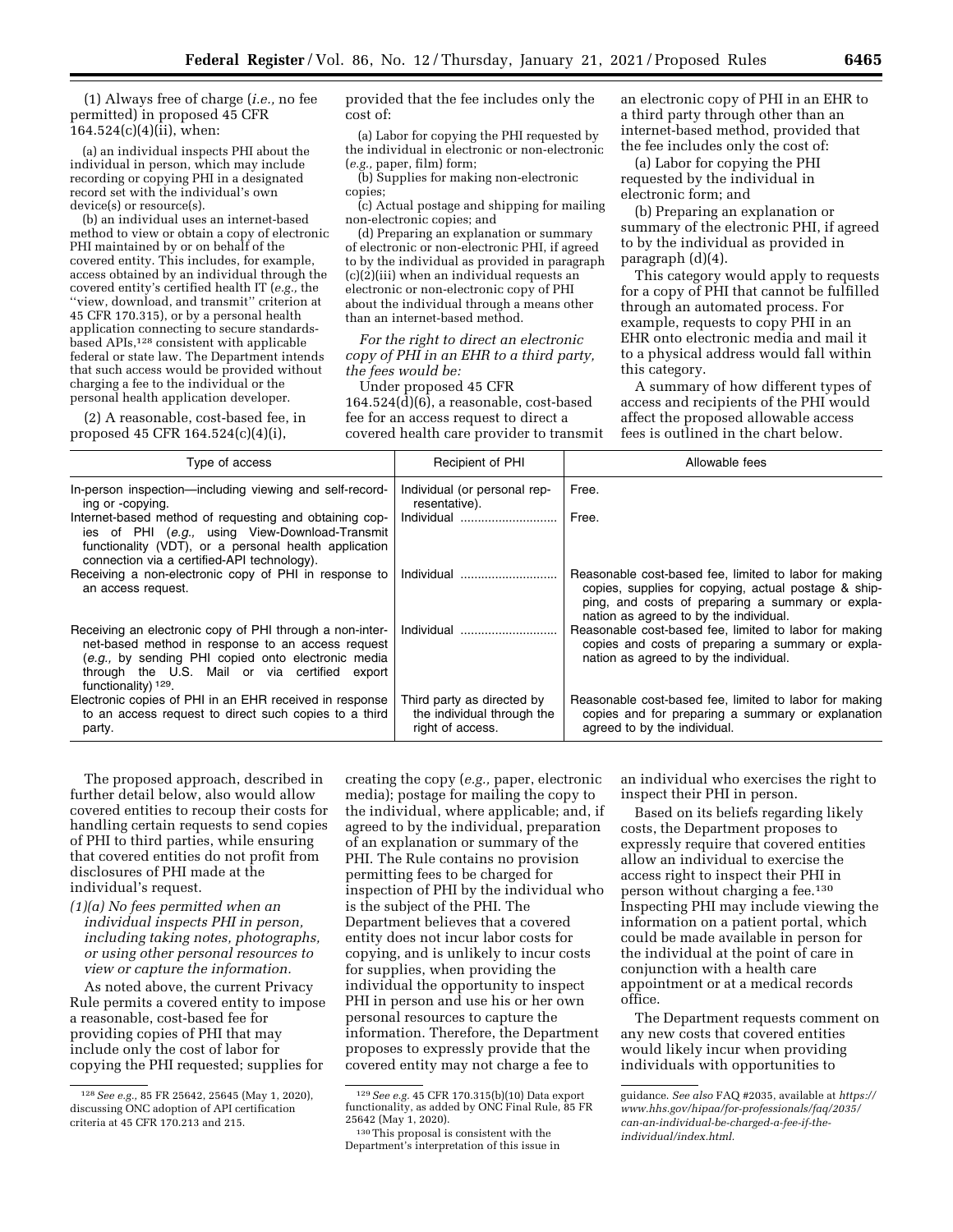inspect their PHI in this manner in person at the covered entity's facility. *(1)(b) No fees permitted when an* 

*individual uses an internet-based method to view and capture or obtain an electronic copy of PHI maintained by or on behalf of the covered entity.* 

The Department believes that access through an internet-based method likely occurs without involvement of covered entity workforce members, and thus believes that the covered entity likely incurs no allowable labor costs or expenses. The Department requests comment on its view of the costs of providing access through an internetbased method, including any internetbased methods described in the ONC Cures Act Final Rule.

Based on its views regarding costs, and to further the policy goal of removing unnecessary barriers to individuals' exercise of the right of access, the Department proposes to prohibit covered entities from charging a fee to provide access through an internet-based method, as described below. While covered entities currently use patient portals and APIs to provide individuals and/or their designated third party recipients with electronic access, the Department proposes that the term ''internet-based method'' would apply to portals and APIs, as well as similar successor technologies. The Department does not intend free access to apply to situations where the individual is simply using an online portal to submit a request for copies of PHI to be sent to him or her in a manner that would require the covered entity to incur allowable costs for supplies, postage, or labor for copying.

*(2)(a) Access requests by an individual for a non-electronic copy of PHI through other than an internet-based method would remain subject to the individual access fee limitations.* 

When providing copies of PHI to an individual, covered entities would remain subject to the current access fee limits.131 This would include only labor for copying PHI in non-electronic form, supplies for creating the non-electronic copy, actual postage for mailed copies, and the costs of preparing a requested summary or explanation of the PHI. *(2)(b) Access requests by an individual* 

*for an electronic copy of PHI through other than an internet-based method would be a reasonable, cost-based fee that is limited to the costs of: (i) Labor for making electronic copies of the PHI, and (ii) preparing a summary or explanation as agreed to by the individual.* 

The Department understands that such methods may require special effort on the part of the covered entity, which may include, for example, copying PHI onto electronic media and mailing it to the individual or, under some circumstances, using the export functionality of certified EHR technology to transmit ePHI.132 The costs of electronic media and postage would not be allowed for providing electronic copies of PHI by any method. Pursuant to section 13405(e) of the HITECH Act, ''any fee that the covered entity may impose for providing [an] individual with a copy of such information (or a summary or explanation of such information) if such copy (or summary or explanation) is in an electronic form shall not be greater than the entity's labor costs in responding to the request for the copy (or summary or explanation).'' 133 Therefore, the Department is proposing to limit the fees covered entities are permitted to charge for electronic copies of PHI in an EHR based on a plain reading of this statutory requirement.

*For the right to direct the transmission of an electronic copy of PHI in an EHR to a third party:* 

*A reasonable, cost-based fee that is limited to the costs of: (i) Labor for making electronic copies of the PHI, and (ii) preparing a summary or explanation as agreed to by the individual.* 

In response to the *Ciox* v. *Azar* 134 decision and comments received in response to the 2018 RFI, the Department proposes in 45 CFR  $164.524(c)(3)(ii)$  to limit the right of an individual to direct copies of PHI to a third party to only electronic copies of PHI in an EHR (as defined in proposed 45 CFR 164.501). The Department also proposes to limit the allowable fees for such copies to the costs of labor for making such electronic copies.

Section 13405(e) of the HITECH Act created a new way for an individual to exercise the right of access by choosing to send a copy of PHI to a third party, and thus changed the assumptions previously expressed in the 2000 Privacy Rule that disclosures at the individual's initiation are made only to the individual, while disclosures to third parties are always initiated by

others. For example, the 2000 Privacy Rule preamble contrasted the limited fees to provide PHI ''for individuals'' based on the individual's request with fees allowed for ''the exchange of records not requested by the individual'' 135 (*i.e.,* requests made by other persons). The HITECH Act expanded the types of records exchanges that could be requested by the individual pursuant to the right of access, with the result that the identity of the recipient of PHI no longer signifies whether the PHI was provided ''for'' the individual (*i.e.,* at the individual's request through their exercise of the right of access). In addition, the same policy rationales expressed in the 2000 Privacy Rule for limiting fees for individual requests for access, to ensure that the right of access ''is within reach of all individuals,'' 136 apply when the individual requests to direct a copy of PHI to a third party: In both cases, the individual is choosing where to send their own PHI and often, if not always, will be responsible for paying the fee themselves. Finally, by placing the right to direct an electronic copy of PHI in an EHR within the right of access, which had included access fee limitations since the 2000 Privacy Rule, the Department believes the HITECH Act contemplated that access fee limitations would apply, along with other aspects of the existing access right.

Under this proposal, the allowable fees would include, for example, the labor involved in transferring electronic copies of PHI from an EHR onto electronic media when requested by the individual, but would exclude the costs of the electronic media, the labor involved in shipping or mailing the media, and the costs of shipping or postage. Additionally, as under the current rule, a covered entity would be permitted to charge for the costs of preparing a summary or explanation of the requested PHI to be directed to a third party as agreed to by the individual in advance. With these proposed changes, individuals would rely on a valid authorization to send non-electronic copies of PHI in an EHR, or electronic copies of PHI that is not in an EHR, to third parties. Covered entities responding to requests based on an authorization would not be subject to the access fee limitations; however, the fees would remain limited by the Privacy Rule's provisions on the sale of PHI<sup>137</sup> and by applicable state law.

<sup>131</sup>*See* 45 CFR 164.524(c)(4).

<sup>132</sup>*See e.g.,* 45 CFR 170.315(b)(10) and 85 FR 25642, 25691 (May 1, 2020). The ONC Cures Act Final Rule added this requirement but did not specify an export format such as an internet-based method of access. Therefore, at times special effort by covered entity workforce member may be required to copy the exported EHI.

<sup>133</sup>*See* 42 U.S.C. 17935(e)(2),

<sup>134</sup>No. 18–cv–0040–APM (D.D.C. January 23, 2020).

<sup>135</sup>*See* 65 FR 82462, 82754 (December 28, 2000). 136*See Id* at 82577.

<sup>137</sup>By default, this change would treat disclosures based on requests to direct non-electronic and non-EHR copies of PHI to third parties the same as other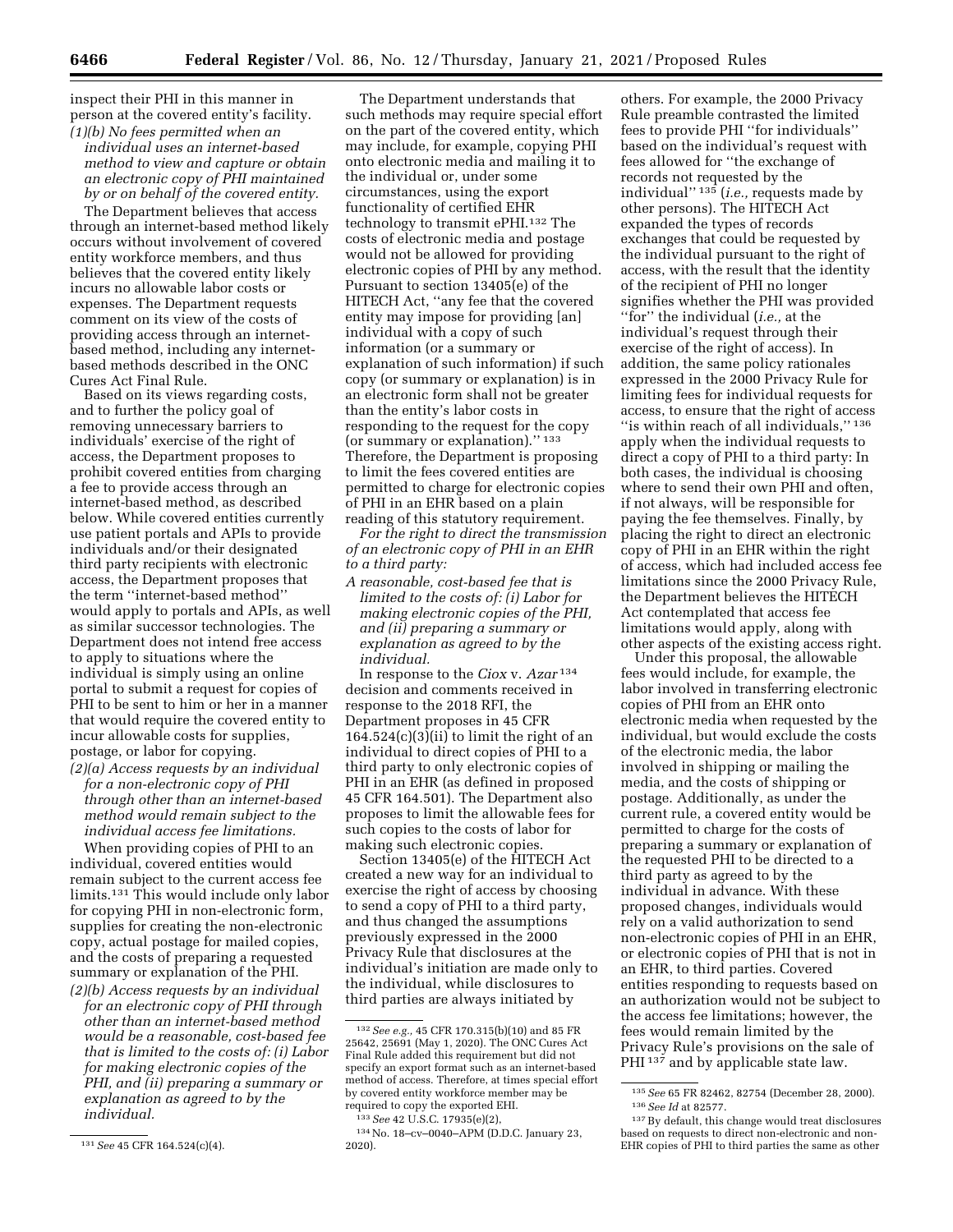Under the Privacy Rule's provisions on the sale of PHI at 45 CFR 164.502(a)(5)(ii)(B)(*2*)(*viii*) and 45 CFR  $164.502(a)(5)(ii)(A)$ , covered entities generally must limit fees for disclosures pursuant to an authorization to a ''reasonable, cost-based fee to cover the cost to prepare and transmit the protected health information for such purpose or a fee otherwise expressly permitted by other law'' or must state in the authorization that the disclosure will result in remuneration to the covered entity as provided in 45 CFR 164.508(a)(4).

Although covered entities would be restricted from recouping some costs that are allowed under the current rule, the effect of limiting the right to direct PHI to a third party to only electronic copies of PHI in an EHR would significantly reduce covered entities' burdens by increasing the number of requests based on an authorization. For example, many states have laws permitting health care entities to impose fees for providing copies of medical records that may be higher than the Privacy Rule allows. The states, for example, may permit covered entities to charge for costs other than supplies, labor for copying, and postage, or may establish a per page fee in excess of what the Privacy Rule allows. However, under the current Privacy Rule, when an individual exercises his or her access right, including when directing an electronic or non-electronic copy of PHI to any third party, covered entities are not permitted to impose higher fees for copies of PHI that may be permitted by state law.138

The Department anticipates that no fees would be charged when an individual uses an internet-based method to direct an electronic copy of PHI in an EHR to any third party, when an individual uses such a method to direct a covered health care provider or health plan to submit an access request to another covered health care provider, or when an individual submits a request through a health care provider or health plan to other providers and plans using such method. The rationale for this understanding is the same as discussed above in relation to the individual right to access or obtain copies of PHI available via an internet-based method—that there are no associated costs incurred by the covered entity for responding to the specific request. The Department requests comment on

whether the assumption that no costs will be incurred to provide access using an internet-based method applies to each of the internet-based access scenarios described in this paragraph.

As a consequence of the proposed limits on the right to direct transmission of electronic copies of PHI in an EHR, covered entities would be permitted to charge less restricted fees when fulfilling requests to send non-electronic copies of PHI in an EHR, or electronic copies of PHI that is not in an EHR, to third parties, because these requests would no longer be within the right of access.139 Instead, such disclosures to third parties (whether to an individual's family member, covered entity, researcher, or any other person) would be accomplished through an individual's valid authorization, with the only Privacy Rule limitation on the fees for such copies being the Privacy Rule's provisions on the sale of PHI.140

The Department does not propose to change how covered entities currently charge for disclosing records to health plans and providers. It is the Department's understanding that frequently there is no charge for permitted disclosures of PHI to another covered entities for core health care activities such as treatment, payment, or health care operations. This proposal is not intended to cause covered entities to begin charging fees for such disclosures, but to recognize individuals as the center of their own health care and empower individual-initiated transfers of electronic copies of PHI in an EHR.

7. Notice of Access and Authorization Fees 141

To increase an individual's awareness of the cost of copies of PHI, and to make the access fee requirements more uniform, the Department proposes to add a new subsection 525 to 45 CFR 164 to require covered entities to provide advance notice of approximate fees for copies of PHI requested under the access right and with an individual's valid authorization. Readily available public information about access fees would also serve to promote compliance with the Privacy Rule because covered entities will want to avoid posting fee

schedules that show noncompliance with fee limitations,<sup>142</sup> or that publicly misrepresent their business practices, and individuals will be empowered to insist on covered entities' compliance as well. Specifically, covered entities would be required to post a fee schedule online (if they have a website) and make the fee schedule available to individuals at the point of service, upon an individual's request. The notice must include: (i) All types of access available free of charge and (ii) fee schedule for: (A) Copies provided to individuals under 45 CFR 164.524(a), with respect to all readily producible electronic and non-electronic forms and formats for such copies; (B) copies of PHI in an EHR and directed to third parties designated by the individual under 45 CFR 164.524(d), with respect to all readily producible electronic forms and formats for such copies; and (C) copies of PHI sent to third parties with the individual's valid authorization under 45 CFR 164.508, with respect to all available forms and formats for such copies.

With respect to fee schedule availability at the point of service, the Department would expect that a covered health care provider would make the fee schedule available upon request, in paper or electronic form, at the point of care or at an office that is responsible for releasing medical records, as well as orally (*e.g.,* over the phone), as applicable. For both covered health care providers and health plans, the point of service also could include a customer service call center that handles requests for records, or any location at which PHI is made available for individuals to inspect, as required under 45 CFR 164.524.

Additionally, the Department proposes to require that covered entities provide an individualized estimate to an individual of the approximate fees to be charged for the requested copies of PHI, upon request. The Department would expect that the covered entity would provide the individualized estimate upon request and within the initial time (or in many cases sooner) in which the covered entity has to fulfill the access

requests for disclosures pursuant to a valid authorization. See discussion of the limitations on requests to direct certain copies of PHI to a third party and related requirements, *infra. See also* 45 CFR 164.502(a)(5)(ii)(A) and 164.508(a)(4).

<sup>138</sup>*See* 78 FR 5566, 5636 (January 25, 2013).

<sup>139</sup>By default, this would change the status of requests to direct non-electronic and non-EHR copies of PHI to third parties by relegating such requests to disclosures under the authorization standards. See discussion of the limitations on requests to direct certain copies of PHI to a third party and related information requirements, *infra.* 

<sup>140</sup> 45 CFR 164.501(a)(5)(ii)(A) and 164.508(a)(4).

<sup>141</sup>This NPRM uses ''access and authorization fees'' to mean fees for copies of PHI provided pursuant to the individual's right of access and for disclosures made pursuant to a valid authorization, respectively.

 $\rm ^{142}$  In addition to the access fees limits contained in 45 CFR 164.524, the Privacy Rule limits the fees that may be charged for uses and disclosures of PHI based on an authorization. Under the Privacy Rule's provisions on the sale of PHI, covered entities generally must limit fees for disclosures pursuant to an authorization to a ''reasonable, cost-based fee to cover the cost to prepare and transmit the protected health information for such purpose or a fee otherwise expressly permitted by other law'' or must state in the authorization that the disclosure will result in remuneration to the covered entity. *See* 45 CFR 164.502(a)(5)(ii)(B)(*2*)(*viii*); 45 CFR 164.502(a)(5)(ii)(A); 45 CFR 164.508(a)(4).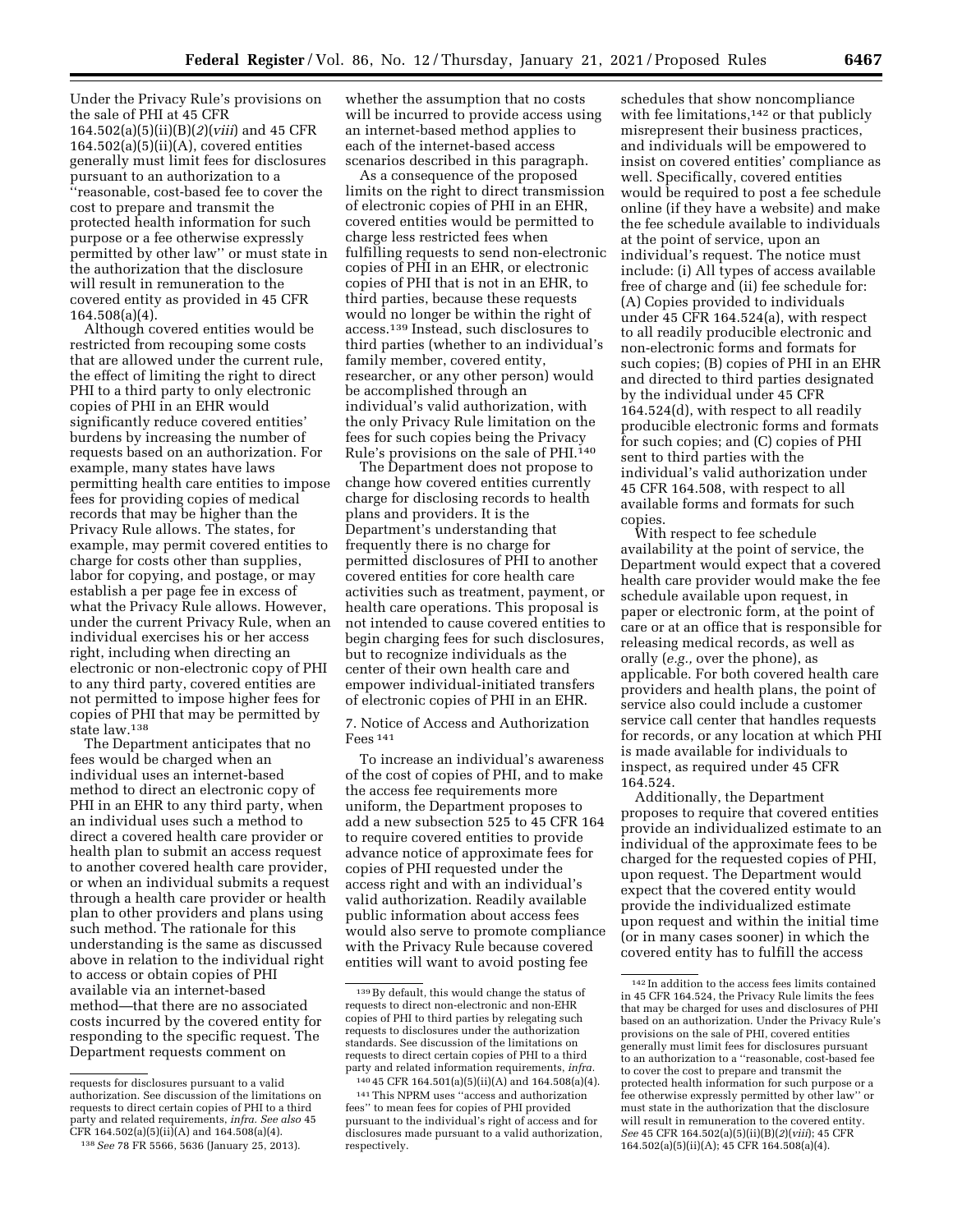request (prior to any extension of time that may be allowed for providing the copies) and prior to providing the requested PHI, to allow for a meaningful decision by the individual regarding the scope of the request or the form and format requested. If more time is needed to provide the requested copies after providing an individualized estimate, a covered entity may notify the individual of its need for a 15-day extension.

The Department also proposes in 45 CFR 164.525 to require covered entities to provide, upon an individual's request, an itemization of the charges for labor for copying, supplies, and postage, as applicable, which constitute the total fee charged to the individual for copies of PHI.

The Privacy Rule does not prohibit a covered entity from requiring individuals to pay a fee for copies of PHI ''upfront'' before receiving such copies. The Department does not propose to amend the Privacy Rule to require covered entities to fulfill the requests of individuals (by providing copies of PHI) before fees are paid. However, because the Department believes that providing individuals with access to their health information is an important component of delivering and paying for healthcare, the Department continues to encourage covered entities that charge fees for copies of PHI to waive fees or provide flexibility in payment (such as delaying charges or accepting payment in installments, without delaying the provision of copies) for individuals who are unable to pay upfront due to an emergency or a lack of resources.143 The Department also encourages covered entities to waive access fees in cases where the individual cannot pay the fee due to a demonstrated financial hardship, including when the requesting individual is a Medicaid beneficiary, homeless, otherwise financially disadvantaged, or experiencing financial strain due to some other type of emergency situation.

Finally, an individual's request for a fee estimate under this proposal would not automatically extend the time permitted for covered entities to provide copies of PHI under the right of access; however, a covered entity would have the ability to inform the individual if one 15-day extension is needed.

8. Technical Change to General Rules for Required Business Associate Disclosures of PHI

The Department proposes to insert clarifying language in 45 CFR 164.502(a)(4)(ii), which currently requires business associates to provide copies of PHI to covered entities, individuals, or individuals' designees, to satisfy the covered entity's obligations under the right of access. To clarify when a business associate must disclose PHI and to whom, the proposal would specify that a business associate is required to disclose PHI to the covered entity so the covered entity can meet its access obligations. However, if the business associate agreement provides that the business associate will provide access to PHI in an EHR directly to the individual or the individual's designee, the business associate must then provide such direct access. This proposed clarification is consistent with the preamble discussion on this topic in the 2013 Omnibus Rule 144 and subsequent guidance,<sup>145</sup> and is not intended to be a substantive change.

9. Request for Comments

The Department seeks comment on the foregoing proposals, including any benefits or unintended consequences, and the following considerations in particular:

a. Whether the Department's proposed definition of EHR is too broad, given the context of the HITECH Act, such that the definition should be limited to clinical and demographic information concerning the individual.

b. Whether an electronic record can only be an EHR if it is created or maintained by a health care provider, or whether there are circumstances in which a health plan would create or maintain an EHR.

c. Whether the Department should instead define EHRs to align with the scope of paragraphs (1)(i) and (2) of the definition of designated record set.146

d. Whether the proposed definition of EHR includes PHI outside of an electronic designated record set, whether it should, and examples of such PHI.

e. Whether the proposed interpretation of ''health care clinicians and staff'' as it relates to the proposed EHR definition is appropriate, too broad, or too narrow, and in what respects.

f. Should ''health care clinicians and staff'' be interpreted to mean all workforce members of a covered health care provider? What are the benefits or adverse consequences of such an interpretation? Does the same interpretation apply regardless of whether the provider has a direct treatment relationship with individuals, and why or why not?

g. Are there other health care industry participants that have access to or maintain EHRs that should be explicitly recognized in the definition of EHR or that OCR should consider when establishing such a definition?

h. Whether EHR should be defined more broadly to include all ePHI in a designated record set, and benefits or drawbacks of doing so.

i. Should the definition of EHR for Privacy Rule purposes be aligned with other Department authorities or programs related to electronic health information? If so, which ones and for what purposes? 147

j. Any other effects, burdens, or unintended consequences of the proposed definition of EHR or of including a definition for EHR in the Privacy Rule.

k. What types of activities should be encompassed in the terms ''managed,'' ''shared,'' and ''controlled'' in the proposed definition of personal health application, and whether other terms would improve the clarity of the definition.

l. State laws or other known legal restrictions that might affect the ability of individuals to take photos of or otherwise capture copies of their PHI in a designated record set.

m. The frequency with which covered entities currently receive requests to inspect PHI in person, and estimated annual costs to covered health care providers and health plans of fulfilling such requests.

n. Whether a time limit shorter than 15 calendar days for a covered entity to submit, or respond to, an individual's access request would be appropriate. The Department seeks comment on time limits for covered entities to respond to access requests, requests to direct electronic copies of PHI in an EHR to a third party, and requests to submit a request to another provider on behalf of the individual. The Department welcomes data on the burdens and

<sup>143</sup>*See* 2016 Access Guidance, available at *[https://www.hhs.gov/hipaa/for-professionals/](https://www.hhs.gov/hipaa/for-professionals/privacy/guidance/access/index.html)  [privacy/guidance/access/index.html.](https://www.hhs.gov/hipaa/for-professionals/privacy/guidance/access/index.html)* 

<sup>144</sup>*See* 78 FR 5566, 5598–5599 (January 25, 2013). 145*See [https://www.hhs.gov/hipaa/for](https://www.hhs.gov/hipaa/for-professionals/privacy/guidance/business-associates/factsheet/index.html?language=es)[professionals/privacy/guidance/business-](https://www.hhs.gov/hipaa/for-professionals/privacy/guidance/business-associates/factsheet/index.html?language=es)*

*[associates/factsheet/index.html?language=es.](https://www.hhs.gov/hipaa/for-professionals/privacy/guidance/business-associates/factsheet/index.html?language=es)*  146*See* 45 CFR 164.501, definition of ''Designated record set.''

<sup>147</sup>*See, e.g.,* 84 FR 55766 (October 19, 2019). *Electronic health record* means a repository that includes electronic health information that—(1) Is transmitted by or maintained in electronic media; and (2) Relates to the past, present, or future health or condition of an individual or the provision of health care to an individual. *[https://](https://www.federalregister.gov/d/2019-22028/p-535) [www.federalregister.gov/d/2019-22028/p-535.](https://www.federalregister.gov/d/2019-22028/p-535)*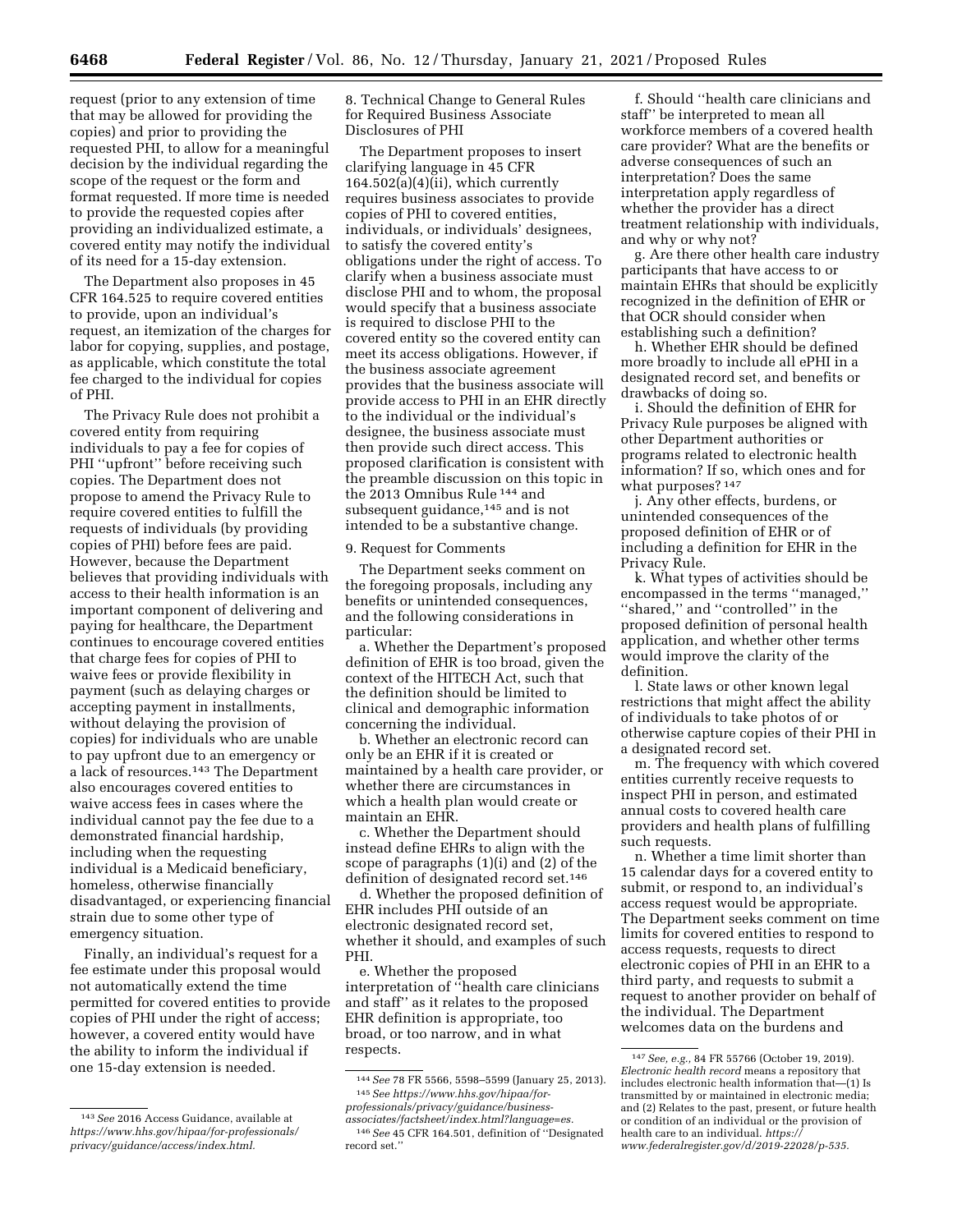benefits such a time limit would impose.

o. Whether a covered health care provider should be required to inform an individual who requests that PHI be transmitted to the individual's personal health application of the privacy and security risks of transmitting PHI to an entity that is not covered by the HIPAA Rules. What are the benefits or burdens of different approaches? For example: Accepting the individual's judgment without requiring covered entities to provide education, notice, or warning; requiring a covered entity to provide a warning verbally and/or electronically at the time the individual requests transmission of PHI to a personal health application; providing education about the application developer's privacy and security policies and practices through an automated attestation and warning process; or adding information about risks to PHI disclosed to a personal health application in the covered entity's NPP.

p. The Department also invites comment on whether to apply any potential education, notice, or warning requirement to only health care providers or also to health plans. Whether the Department should consider requiring a covered health care provider or health plan to provide any specific educational or advisory language to individuals who may choose to share their PHI with other individuals through applications that are not regulated by the Privacy Rule.

q. Whether the Department should specify in regulatory text that if a Requestor-Recipient discusses the request with the individual (*e.g.,* to clarify the request or explain how the request could be changed to be more useful in meeting the individual's health needs), such discussion does not extend the time limit for submitting the request, and the benefits or drawbacks of such a provision.

r. Whether any federal or state law time limit shorter than 15 calendar days that applies to disclosures of PHI to a third party (*e.g.,* public health agency) should be deemed a ''practicable'' time limit under the Privacy Rule right of access.

s. Whether and how a covered entity should be required to implement a policy for prioritizing urgent or otherwise high priority access requests, so as to minimize the use of the 15 calendar-day extension. Would there be unintended adverse consequences of such a requirement—*e.g.,* would covered entities begin to require individuals to state the purposes for their access requests even though the Privacy Rule does not make the right of

access contingent on the purpose for the request? If a covered entity did impose such a requirement, would this constitute an unreasonable measure that impedes the individual from obtaining access?

t. Any benefits or drawbacks of the proposal to require a covered entity to act on an oral access request to either direct an electronic copy of PHI in an EHR to a third party or direct a covered entity to submit such a request, provided the oral communication is clear, conspicuous, and specific.

u. Whether there would be unintended consequences for the covered entity that has received PHI as a result of a request that was made to another covered entity by an individual.

v. ''Clear, conspicuous, and specific'' is a statutory standard 148 that the Department proposes to use in place of the existing regulatory requirement that the request be signed and in writing and clearly identify the designated third party. The Department requests comment on how to interpret the phrase ''clear, conspicuous, and specific,'' including when the request is verbal.

w. Whether the Department should specify any bases for a Requester-Recipient to deny an individual's request to submit an access request to a Discloser, for example, if the requested disclosure is prohibited by state or other law or if the Requester-Recipient already has the information.

x. Whether there are certain types of individual requests to submit an access request to a Discloser that would place an undue burden on the Requester-Recipient, such as submitting large numbers of requests to multiple Disclosers, or other factors affecting the potential burden on or benefit to a Requester-Recipient.

y. Whether a covered health care provider or health plan that uses an HIE to make a broadcast query to identify other HIE participants that have PHI about that individual, and that requests the PHI on behalf of an individual, should be considered to be making a permissible disclosure of PHI for customer service or other administrative or management activities that are part of the covered health care provider or health plan's health care operations.149 Are there unintended consequences for covered entities or individuals of such an interpretation of health care operations?

z. Information from individuals and covered entities about how covered entities currently respond to

''imperfect'' requests to send PHI to a third party (*e.g.,* requesting information that is not part of the access right; all the necessary elements of a right of access request are not included when an individual directs electronic PHI in an EHR to a designated third party; invalid authorizations, etc.) and the efforts made by covered entities to enhance individuals' abilities to efficiently obtain the requested information.

aa. Whether the term ''internet-based method'' or alternative terms adequately describe online patient portals, mobile applications, APIs, and other related technologies. If there are unintended consequences associated with using such broad terminology, are there ways in which any unintended adverse effects could be minimized?

bb. Should the Privacy Rule prohibit covered entities from charging fees for copies of PHI when requested by certain categories of individuals (*e.g.,* Medicaid beneficiaries or applicants for or recipients of Social Security Disability Insurance (SSDI)), or when the copies are directed to particular types of entities (*e.g.,* entities conducting clinical research)?

cc. Whether the Privacy Rule should prohibit covered entities from denying requests to exercise the right of access to copies of PHI when the individual is unable to pay the access fee. If so, how should a covered entity determine when an individual is unable to pay?

dd. The fees (if any) that covered entities currently charge when sending records to another provider or covered entity at the request of an individual.

ee. What fees, if any, are charged for disclosures among covered entities made at the request of the entities?

ff. How covered entities currently treat access requests that involve converting non-electronic PHI into an electronic format, the fees that are charged for such requests, and how that compares to fees charged for similar requests for copies of PHI made by a third party with an individual's valid authorization.

gg. How the proposals to narrow the access right to direct PHI to third parties to electronic copies of PHI in an EHR will affect fees for copies of PHI.

hh. How covered entities currently calculate reasonable, cost-based fees for copies of PHI under the right of access. For example, OCR's 2016 Access Guidance offered three illustrative methods for calculating allowable access fees: (1) Actual labor costs for copying, plus supplies and postage; (2) average labor costs for copying, plus supplies and postage; and (3) a flat fee of \$6.50 for electronic copies of ePHI, inclusive of labor, supplies, and any

<sup>148</sup>*See* 42 U.S.C. 17935(e).

<sup>149</sup>*See* 45 CFR 164.501 (definition of ''Health care operations,'' paragraph (6)).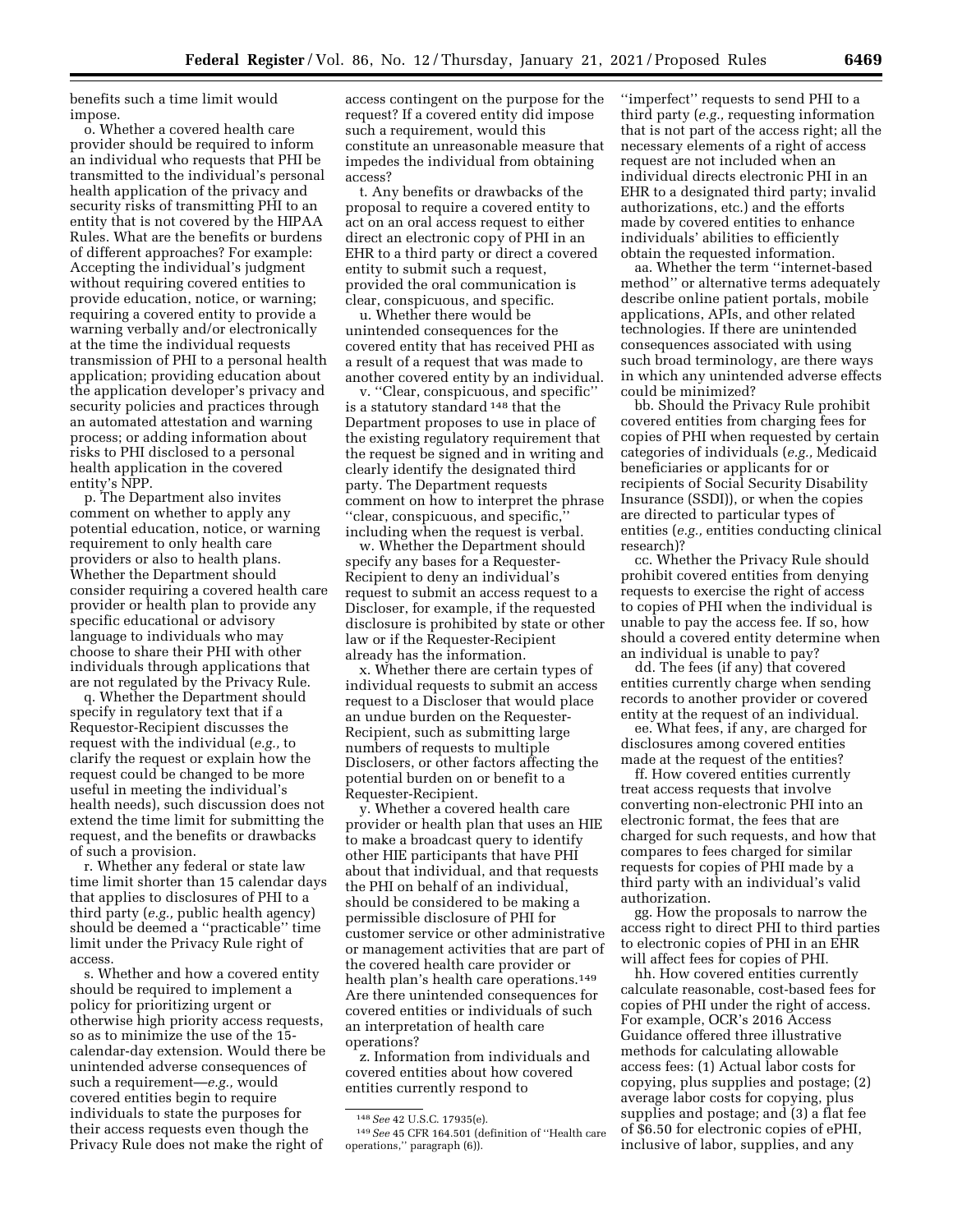applicable postage. The Department requests comment on the extent to which entities use each of these methods. For entities using the average costs option (2), the Department requests comment on what data is being used to calculate the average. It also seeks comment on how covered entities calculate fees for ''hybrid'' access requests—that is, requests for copies of PHI that encompass both electronic and non-electronic PHI.

ii. Comment on whether the Department should specify one or more of the three methods listed above, or another method, in the regulatory text as the exclusive acceptable method of calculating access fees. This NPRM does not propose to require any particular method of calculation; however, the Department requests comment on the benefits and burdens of doing so. The Department also requests comment on the reasonableness of the \$6.50 flat fee for electronic copies of PHI maintained electronically, and whether another flat rate would be more appropriate. Finally, the Department requests comment on whether other methods of calculating fees should be required in regulation or offered as options in guidance.

jj. Whether the Department should establish in regulation a separate required timeframe for covered entities to respond to individuals' requests for access fee estimates or an itemized list of charges, and what timeframe(s) would be appropriate, and whether the time to respond to a request for access should be tolled pending an individual's confirmation that it desires the requested information given the fee estimate.

kk. Whether there should be a legal consequence to covered entities for the bad faith provision of an incorrect estimate of fees for access and authorization requests, and if so, what actions should be considered evidence of bad faith sufficient to subject a covered entity to potential penalties.

ll. More information from covered entities and individuals about their experiences with records requests (including when made at the direction of the individual or with an individual's valid authorization) and any unintended consequences that may result from the Department's proposals.

mm. What are commonly available electronic forms and formats that covered entities and business associates generally provide to individuals or third parties? How many requests per month for electronic copies of PHI on electronic media do covered entities and business associates receive from individuals? How many requests per month are received for electronic copies

provided through internet-based methods? How long does it take to fulfill each type of request?

nn. Do individuals or third parties ever receive requested PHI in unreadable electronic forms and formats? What are those forms and formats, and do covered entities or business associates provide another form and format if they are told the first copy of PHI they provided is unreadable or unusable?

## *B. Reducing Identity Verification Burden for Individuals Exercising the Right of Access (45 CFR 164.514(h))*

1. Current Provision and Issues To Address

Section 45 CFR 164.514(h) of the Privacy Rule generally requires a covered entity to take reasonable steps to verify the identity of a person requesting PHI before disclosing the PHI to help ensure that unauthorized persons do not obtain an individual's PHI.150

As OCR has explained in guidance, 151 the Department's view is that the Privacy Rule does not mandate any particular form of verification (such as viewing an individual's driver's license at the point of service), but instead generally leaves the type and manner of the verification to the discretion and professional judgment of the covered entity, provided the verification processes and measures do not create barriers to, or unreasonably delay, the individual from obtaining access to their PHI. Verification may be done orally or in writing and, in many cases, the type of verification may depend on how the individual is requesting and/or receiving access, such as in person, by phone (if permitted by the covered entity), by faxing or emailing the request on the covered entity's supplied form, by secure internet portal, or by other means. For example, if the covered entity requires that access requests be made on its own supplied form, the form could ask for basic information about the individual that would enable the covered entity to verify that the person requesting access is the subject of the information requested or is the individual's personal representative. For covered entities providing individuals with access to their PHI through internet portals, the Department's view is that the portals should be set up with appropriate authentication controls, as

required by 45 CFR 164.312(d) of the HIPAA Security Rule, to ensure that the person seeking access is the individual who is the subject of the PHI (or their personal representative).

Despite OCR's guidance explaining the Department's interpretation of the verification and individual access provisions in 45 CFR 164.514(h) and 164.524,152 the Department has received complaints and heard anecdotal accounts of covered entities imposing burdensome verification requirements on individuals seeking to obtain their PHI pursuant to the individual right of access. For example, some covered entities require individuals to receive their PHI in person, or even to go through the process (and potential added expense) of obtaining a notarization on a written request, to exercise their right of access.

# 2. Proposal

To address these ongoing challenges and barriers to an individual's access to their health information, the Department proposes to modify paragraph  $(2)(v)$  of 45 CFR 164.514(h) to expressly prohibit a covered entity from imposing unreasonable identity verification measures on an individual (or his or her personal representative) exercising a right under the Privacy Rule. In addition, the Department proposes to clarify within the regulatory text that unreasonable verification measures are those that require an individual to expend unnecessary effort or expense when a less burdensome verification measure is practicable for the particular covered entity. Unreasonable measures would include requiring individuals to obtain notarization of requests to exercise their Privacy Rule rights and requiring individuals to provide proof of identity in person when a more convenient method for remote verification is practicable for the covered entity. The Department would consider the application of the practicability standard for verification measures to encompass considerations related to an entity's fulfillment of its Security Rule obligations including its size, complexity and capabilities; its technical infrastructure, hardware, and software security capabilities; the costs of security measures related to verification and implementing measures that may be more convenient for individuals; and the probability and criticality of potential risks to ePHI in the covered entity's systems.153 This modification is not intended to prevent

<sup>150</sup>*See* 45 CFR 164.514(h). Disclosures under 45 CFR 164.510 are excepted from this requirement. *See* 45 CFR 164.514(h)(1)(i).

<sup>151</sup>*See* 2016 Access Guidance, available at *[https://www.hhs.gov/hipaa/for-professionals/](https://www.hhs.gov/hipaa/for-professionals/privacy/guidance/access/index.html)  [privacy/guidance/access/index.html.](https://www.hhs.gov/hipaa/for-professionals/privacy/guidance/access/index.html)* 

<sup>152</sup> *Id.* 

<sup>153</sup>*See* 45 CFR 164.306(b)(2).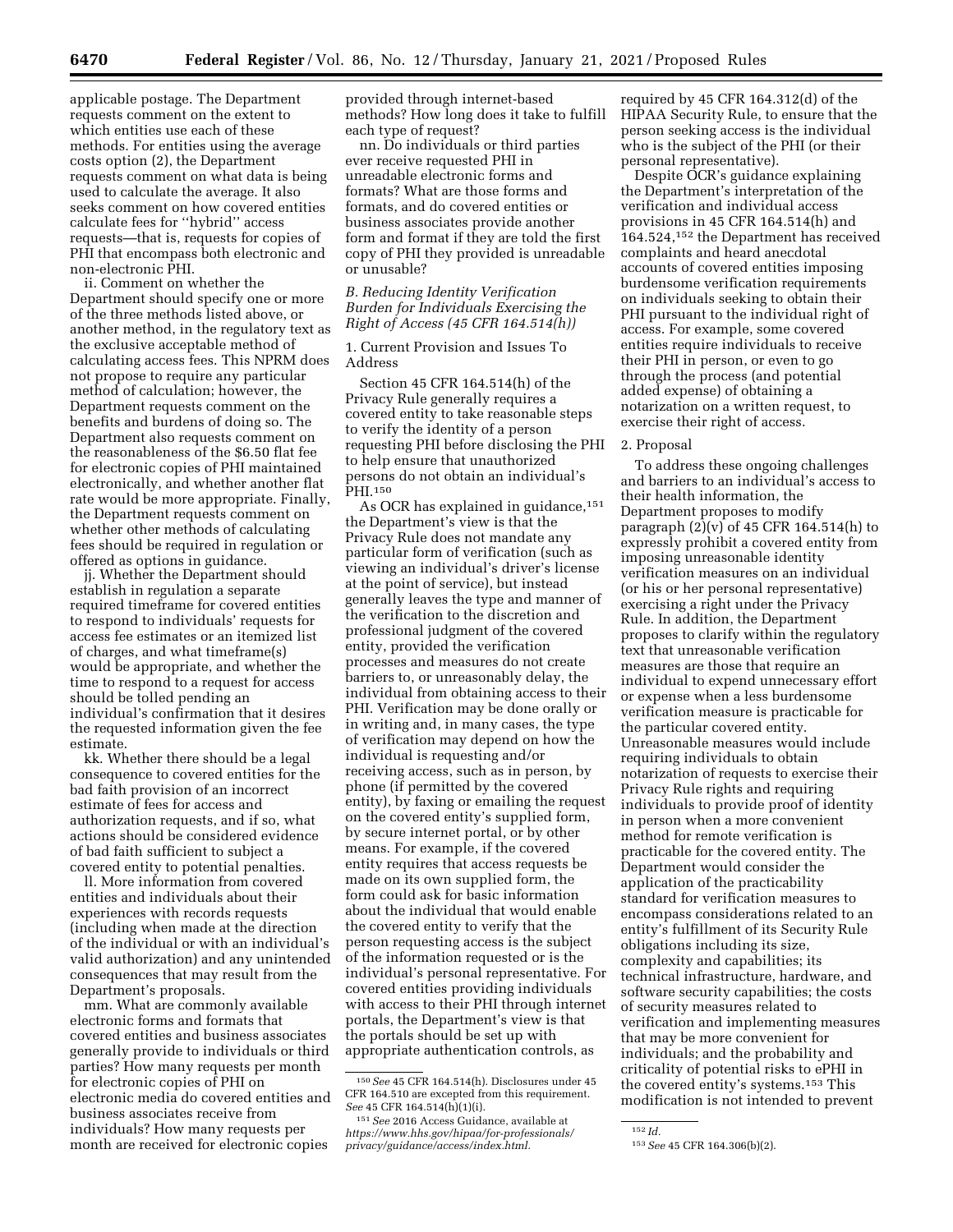covered entities from taking reasonable measures to verify the identity and authority of the individual or entity making the request.

As explained above, the Department proposes to clarify that a covered entity that implements a requirement for individuals to submit a request for access in writing would not be permitted to do so in a way that imposes unreasonable burdens on individuals. The proposed change to prohibit a covered entity from implementing unreasonable identity verification requirements complements the first proposal to ensure that an individual is afforded as much flexibility as reasonable when accessing his or her own records. In contrast, a covered entity that is responding to an individual's request to direct an electronic copy of ePHI in the covered entity's EHR to a third party must do so if the oral or written request is clear, conspicuous, and specific. The Department assumes that a covered entity holding records of an individual in an EHR has necessarily established a treatment relationship with such individual, and therefore, imposing additional verification requirements is unnecessary. The Department seeks comments on this assumption.

Consistent with the verification provisions described above, unreasonable measures for submitting an access request in writing would be measures that impede the individual from obtaining access when a measure that is less burdensome for individuals is practicable for the particular covered entity. For example, requiring individuals to complete a form with only the limited information needed for the entity to provide access would be considered reasonable because it only requests information necessary for verification and does not require the individual to expend unnecessary effort. In contrast, requiring individuals to fill out a form with the extensive information contained in a HIPAA authorization form may impose an unreasonable burden to individuals. In addition, while covered entities are encouraged to provide individuals with the option to submit access requests through online portals, it generally would be unreasonable for a covered entity to require that requests for access be made only through the covered entity's online portal, depending on factors such as the covered entity's analysis of security risks to ePHI.154 Unreasonable measures also would

include applying onerous or infeasible registration requirements for personal health applications (or other applications that are not being provided on behalf of or at the direction of the covered entity) that would create a barrier to or unreasonably delay registration beyond what is necessary for compliance with the HIPAA Security Rule, such as requiring a third party that does not meet the definition of a business associate to enter into a business associate agreement with the covered entity. Another example would be preventing an individual's personal health application from registering with an endpoint (*e.g.,* API) that the covered entity makes public, absent an identified security risk to the ePHI in the covered entity's (or its business associate's) EHR systems.

The Department's view is that, under the Privacy Rule access requirements, covered entities generally must allow every application that wants to register with the API to provide access for an individual, the ability to do so, assuming that it is practicable for the covered entities and absent any Security Rule concerns.155 Therefore, a covered entity or its business associate that makes available a secure, standardsbased API but denies registration, and therefore individual access, to a designated personal health application, or other application that is not being provided on behalf of or at the direction of a covered entity, may be in violation of the Privacy Rule requirements for provision of access of individuals to PHI. For example, a health care provider may not deny an application from registering solely because the application does not have a business associate relationship and agreement with the covered entity or because the application offers another service to patients that competes with a service the health care provider offers.

The Department recognizes that due to the variety of circumstances of individuals and entities, a given measure to complete identity verification or request access, such as using an online portal, may be convenient for some individuals and burdensome for others, and practicable for some entities but not for others. Due to this variability, the Department does not propose to require that covered entities implement any particular measure, nor require covered entities to analyze and adopt the least burdensome

measure possible for each individual. Further, the Department does not intend to impede the ability of covered entities to comply with any applicable federal or state law provisions that provide greater privacy or security protections related to verification of identity to access medical records, provided that the identity verification measures used and the manner in which they are implemented do not impose unreasonable burdens on an individual's exercise of the right of access.156 Rather, the Department would expect covered entities to avoid imposing measures that would require unnecessary effort or expense by an individual and to provide individuals with some flexibility (*e.g.,* by accepting verification and access requests by more than one practicable measure).

## 3. Request for Comments

The Department requests comments on the above proposal, including:

a. Please describe any circumstances in which individuals have faced verification barriers to exercising their Privacy Rule rights, as well as examples of verification measures that should be encouraged as convenient and practicable, in comparison to those that should be prohibited as per se unreasonable. Please also describe any circumstances related to unreasonable verification measures imposed on third parties to whom an individual directs a copy of PHI.

b. What verification standard should apply when a covered health care provider or health plan submits an individual's access request to another covered health care provider or health plan? Specifically, should the covered entity that holds the requested PHI be required to verify the identity and authority of the covered entity that submitted the request, but be permitted to rely on the requesting entity's verification of the identity of the individual (or personal representative)?

<sup>154</sup>See proposed 45 CFR 164.514(h)(v), which would require a covered entity to examine risks pursuant to 45 CFR 164.308(b)(2).

<sup>155</sup>The ONC Cures Act Final Rule provides exceptions aligned to the HIPAA Rules to information blocking requirements to prevent harm, for privacy and security. This discussion is consistent with those provisions. *See* 85 FR 25642 (May 1, 2020), 45 CFR 171 Subpart B.

<sup>156</sup>For example, Privacy Act guidelines for federal agencies state, ''A requester need not state his [or her] reason for seeking access to records under the Privacy Act, but an agency should verify the identity of the requester in order to avoid violating subsection (b) [of that Act.] *[https://](https://www.justice.gov/opcl/individuals-right-access) [www.justice.gov/opcl/individuals-right-access.](https://www.justice.gov/opcl/individuals-right-access) See*  OMB Guidelines, 40 FR 28948, 28957–58 (July 9, 1975), available at *[https://www.whitehouse.gov/](https://www.whitehouse.gov/sites/whitehouse.gov/files/omb/assets/OMB/inforeg/implementation_guidelines.pdf) [sites/whitehouse.gov/files/omb/assets/OMB/inforeg/](https://www.whitehouse.gov/sites/whitehouse.gov/files/omb/assets/OMB/inforeg/implementation_guidelines.pdf)  [implementation](https://www.whitehouse.gov/sites/whitehouse.gov/files/omb/assets/OMB/inforeg/implementation_guidelines.pdf)*\_*guidelines.pdf. See also* 5 U.S.C. 552a(i)(1) (imposing criminal penalties for disclosure of information to parties not entitled to receive it); 5 U.S.C. 552a(i)(3) (imposing criminal penalties for obtaining records about an individual under false pretenses); *cf., e.g.,* 28 CFR 16.41(d) (DOJ regulation regarding the verification of identity). *See also* OMB guidance on Privacy Act implementation available at *[https://](https://www.whitehouse.gov/omb/information-regulatory-affairs/privacy/) [www.whitehouse.gov/omb/information-regulatory](https://www.whitehouse.gov/omb/information-regulatory-affairs/privacy/)[affairs/privacy/.](https://www.whitehouse.gov/omb/information-regulatory-affairs/privacy/)*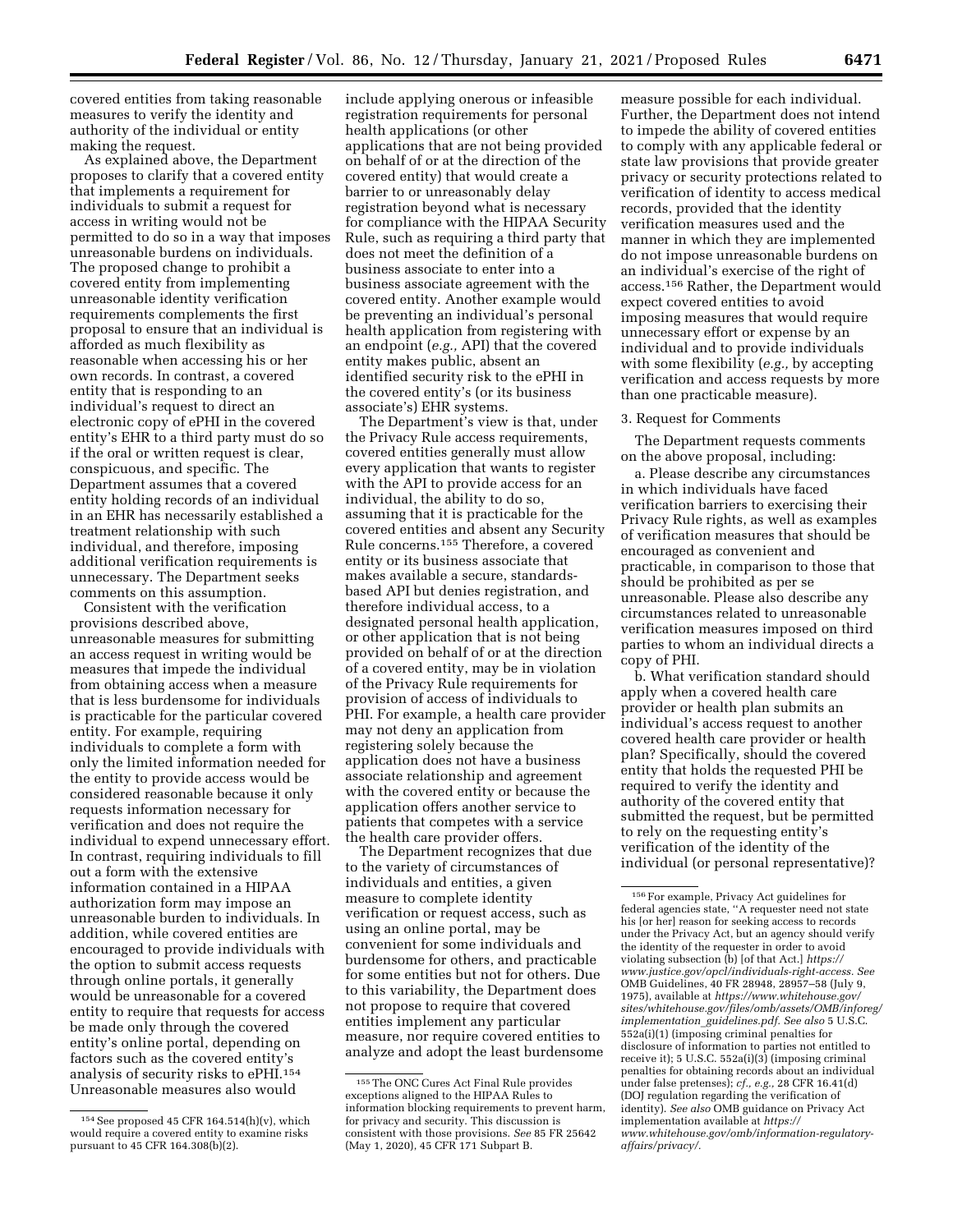c. How could or should covered entities consider the costs of implementation when evaluating whether a verification method is practicable?

d. Whether the proposal would support individuals' access rights by reducing the verification burdens on individuals, and any potential unintended adverse consequences.

e. Whether a different identity verification standard should apply when an individual requests access, as compared to when a personal representative requests access on the individual's behalf.

f. Examples of state law identity verification requirements that apply when a covered entity provides PHI to an individual or personal representative, or fulfills an individual's request to direct a copy of PHI to a third party. Please provide input on whether any state law identity verification requirements create a barrier to or unreasonably delay an individual's exercise of the right of access in a manner that should be considered inconsistent with the Privacy Rule.

## *C. Amending the Definition of Health Care Operations To Clarify the Scope of Care Coordination and Case Management (45 CFR 160.103)*

1. Current Provision and Issues To Address

The Privacy Rule expressly permits certain uses and disclosures of PHI, without an individual's valid authorization, for treatment and certain health care operations, among other important purposes.157 The definitions of both treatment and health care operations include some care coordination and case management activities. For example, the Privacy Rule definition defines treatment to include ''the provision, coordination, or management of health care.'' 158 The definition of health care operations includes, among other activities, ''. . . population-based activities relating to improving health or reducing health care costs, protocol development, case management and care coordination . . .

and related functions that do not include treatment.'' 159

The preamble to the 2000 Final Privacy Rule states that certain activities ''may be considered either health care operations or treatment, depending on whether population-wide or patientspecific activities occur, and if patientspecific, whether the individualized communication with a patient occurs on behalf of a health care provider or a health plan. For example, a telephone call by a nurse in a doctor's office to a patient to discuss follow-up care is a treatment activity. The same activity performed by a nurse working for a health plan would be a health care operation.'' 160 Therefore, the Privacy Rule contemplates that health plans would—as part of health care operations—conduct the types of activities described in this NPRM as care coordination and case management not only at the population level across multiple enrolled individuals but also at the individual level for unique patients including providing for their care across different settings.<sup>161</sup>

Despite this guidance published in the preamble to the 2000 Privacy Rule,162 some covered entities appear to interpret the existing definition of health care operations to include only *population-based* care coordination and case management, which would have the effect of excluding individualfocused care coordination and case management by health plans. Since health plans do not perform treatment functions as defined by HIPAA, such an interpretation could limit a health plan's ability to perform such individual-level care coordination or case management activities.

While the 2018 RFI did not specifically request comment on the definitions of treatment or health care operations, both of which include care coordination activities, some covered entities expressed uncertainty regarding whether the use or disclosure of PHI for a particular care coordination or case management activity is permitted as part of treatment, health care operations, both, or neither. Some covered entities reported that, due to uncertainty about which provisions apply in certain circumstances, they do not request or disclose PHI even when doing so would support coordinated care and the transformation of the health care system to value based care.

#### 2. Proposal

The Department proposes to clarify the definition of health care operations in 45 CFR 164.501 to encompass all care coordination and case management by health plans, whether individual-level or population-based. The proposal would provide clarity to covered entities and individuals regarding which Privacy Rule standards apply to which care coordination and case management activities, and thereby facilitate those beneficial activities. The clarification also would complement and enhance the proposal in this NPRM to modify the minimum necessary standard to promote uses and disclosures for care coordination and case management for treatment or health care operations by covered health care providers and health plans. The Department believes that, as drafted, the placement of commas separating the list of activities following the term ''population-based activities'' permits the interpretation that the term ''population-based activities'' modifies (*i.e.,* places a condition on) all of the activities listed between the semicolons, including case management and care coordination, although the Department has not placed that interpretation on the definition of health care operations. In order to clearly convey that the activities listed are each separate types of health care operations, the Department proposes to change the commas into semi-colons. The new definition proposed in paragraph (1) of the definition of ''Health care operations'' in 45 CFR 164.501 would read as follows:

. . . population-based activities relating to improving health or reducing health care costs; protocol development; case management and care coordination; contacting of health care providers and patients with information about treatment alternatives; and related functions that do not include treatment.

The Department believes this change in punctuation would clarify that health care operations encompasses all care coordination and case management activities by health plans and covered health care providers, whether population-based or focused on particular individuals, and thus would increase the likelihood of these entities' using and disclosing PHI for such beneficial activities.

## 3. Request for Comments

The Department requests comments on the benefits and costs of clarifying the definition of health care operations, including information on how, if at all, this clarification would affect covered

<sup>157</sup>*See* 45 CFR 164.506. 45 CFR 160.103 defines ''Disclosure'' as ''release, transfer, provision of access to, or divulging in any manner of information outside the entity holding the information''; The term ''Use'' is defined as ''with respect to individually identifiable health information, the sharing, employment, application, utilization, examination, or analysis of such information with an entity that maintains such information.''

<sup>158</sup>*See* 45 CFR 164.501, definition of ''Treatment.''

<sup>159</sup>*See* 45 CFR 164.501, definition of ''Health care operations.''

<sup>160</sup> 65 FR 82462, 82627 (December 28, 2000).

 $^{\rm 161}$  This NPRM describes such activities as ''population-based'' and ''individual-level'' care coordination and case management, respectively. 162 65 FR 82462, 82627 (December 28, 2000).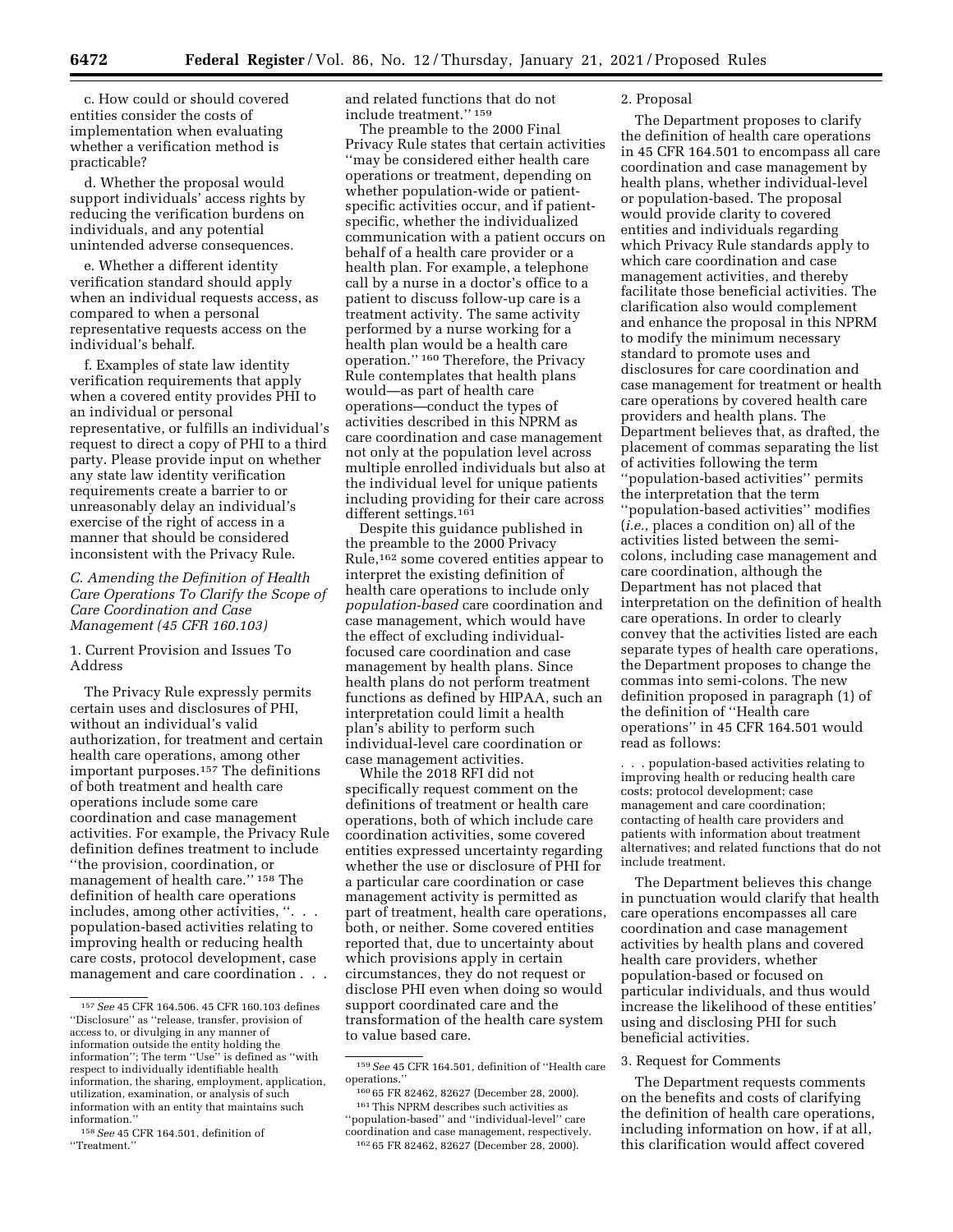entities' decision-making regarding uses and disclosures of PHI for these purposes, and on any potential unintended adverse consequences.

# *D. Creating an Exception to the Minimum Necessary Standard for Disclosures for Individual-Level Care Coordination and Case Management (45 CFR 164.502(b)(2))*

1. Current Provision and Issues To Address

The Privacy Rule generally requires that covered entities use, disclose, or request only the minimum PHI necessary to meet the purpose of the use, disclosure, or request.163 This minimum necessary standard requires covered entities to evaluate their practices and enhance safeguards as needed to limit unnecessary or inappropriate use and disclosure of PHI.<sup>164</sup> While the standard is an important privacy protection that is consistent with foundational federal information privacy policy,165 the Department believes that there is room for flexibility in the application of the standard without sacrificing key privacy protections.

The Privacy Rule's minimum necessary requirements are designed to be sufficiently flexible to accommodate the various circumstances of any covered entity and to avoid creating unnecessary barriers to information sharing for permitted purposes. Accordingly, the minimum necessary standard gives a covered entity that receives a request for PHI from another covered entity (and certain non-covered entities) the ability to rely on the requestor's assessment of what it needs, if such reliance is reasonable under the circumstances.166 For example, a covered health care provider may determine that it is reasonable to rely on a health plan's representations that the plan is requesting the minimum necessary PHI to conduct a medical necessity determination for payment purposes. The disclosing provider is not required to make its own independent assessment of what is the minimum necessary PHI that can be disclosed to

meet the request.167 As another example, a health plan may rely on the representations of a public health authority, including a person or entity acting under a grant of authority from, or under a contract with, a public health authority, requesting PHI that the information requested is the minimum necessary for the stated purposes, such as preventing or controlling disease, provided that the authority is authorized by law to collect or receive information for the requested purposes.168

The minimum necessary standard also includes important exceptions to facilitate the provision of health care to individuals. Most importantly, the minimum necessary standard does not apply to disclosures to, or requests by, a health care provider for treatment purposes 169—an exception intended to avoid creating barriers or delays in providing patient care. For example, a hospital that discloses PHI to an inpatient rehabilitation facility to coordinate patient care is making a disclosure to a health care provider for treatment that is not subject to the minimum necessary standard, regardless of whether the facility is covered by the HIPAA Rules. However, while disclosures of PHI to health care providers for treatment, including for case management and care coordination, are excluded from the minimum necessary standard, uses of PHI for treatment must adhere to the minimum necessary standard.170 With respect to uses of PHI, the covered entity's policies and procedures must identify the persons or classes of persons within the covered entity who need access to the PHI to carry out their job duties, the categories or types of PHI needed, and conditions appropriate to such access.171

The Privacy Rule also permits certain uses and disclosures of PHI for care coordination and case management that are considered health care operations activities, and thus are subject to the minimum necessary standard.172 For example, the Privacy Rule permits a

''the sharing, employment, application, utilization, examination, or analysis of such information within an entity that maintains such information.'' 171*See* 45 CFR 164.514(d)(2)(i). 172*See* 45 CFR 164.501, definition of ''Health care covered health care provider or health plan to use or disclose only the minimum necessary PHI for populationbased case management, such as to identify all patients or enrollees with diabetes and send them information about a recommended healthy diet to facilitate diabetes self-management.173

Finally, under the Privacy Rule, because health plans generally do not perform treatment functions, any care coordination or case management activity conducted by a health plan generally is a health care operation subject to the minimum necessary standard.174 Thus, the current rule imposes greater restrictions on disclosures to and requests by health plans than on disclosures to and requests by covered health care providers when conducting care coordination or case management activities related to an individual.

In the 2018 RFI, the Department requested public input on whether it should expand the exceptions to the minimum necessary standard to include uses and disclosures for additional activities related to care coordination and case management.175 For example, the Department asked whether the exceptions to the minimum necessary standard should be expanded to include payment and health care operations activities such as population-based care coordination and case management activities, claims management, review of health care services for appropriateness of care, utilization reviews, or formulary development.176 Comments varied widely, even within the general categories of commenters (*e.g.,* health care providers or consumers).

Many commenters supported expanding the exceptions to the minimum necessary standard for care coordination and case management. These commenters stated that such an expansion would allow providers to better coordinate and manage patient care across systems and delivery models. Some health care professionals who supported additional exceptions expressed concern that their interpretation of ''necessary'' might not be correct, and that they would be ''punished'' under the existing standard for an impermissible use or disclosure of PHI. Some commenters reported that this uncertainty about compliance requirements creates fears that may result in less information sharing, and

<sup>163</sup>*See* 45 CFR 164.502(b)(1).

<sup>164</sup> ''Use'' in this context refers to internal utilization and sharing of PHI within a covered entity or business associate. *See* 45 CFR 160.103.

<sup>165</sup>*See* Advisory Committee on Automated Personal Data Systems, Report: ''Records, Computers and the Rights of Citizens,'' ASPE (1973) available at *[https://aspe.hhs.gov/report/records](https://aspe.hhs.gov/report/records-computers-and-rights-citizens)[computers-and-rights-citizens.](https://aspe.hhs.gov/report/records-computers-and-rights-citizens) See also,*  ''Guidelines for the Protections of Privacy and Transborder Flow of Personal Data*,*'' Organization for Economic Cooperation & Development (1981, revised in 2013), available at *[http://www.oecd.org/](http://www.oecd.org/sti/ieconomy/privacy.htm) [sti/ieconomy/privacy.htm.](http://www.oecd.org/sti/ieconomy/privacy.htm)* 

<sup>166</sup>*See* 45 CFR 164.514(d)(3)(iii)(B).

<sup>167</sup>*See* 45 CFR 164.514(d)(3)(iii)(B) stating that a covered entity may rely, if such reliance is reasonable under the circumstances, on a requested disclosure as the minimum necessary for the stated purpose when: . . . "(B) The information is<br>requested by another covered entity".

<sup>&</sup>lt;sup>168</sup> See 45 CFR 164.514(d)(3)(iii)(A) and 45 CFR 164.512(b)(1)(i). *See also* definition of ''Public

<sup>&</sup>lt;sup>169</sup> See 45 CFR 164.502(b)(2)(i).<br><sup>170</sup> See 45 CFR 160.103 definition of "Use" as

operations.''

<sup>173</sup>*See* 45 CFR 164.502(b)(1)–(2), identifying when the minimum necessary standard applies and does not apply.

<sup>174</sup>*See* 45 CFR 164.501, definition of ''Health care operations.

<sup>175</sup>*See* 83 FR 64302 (December. 14, 2018). 176 *Ibid.*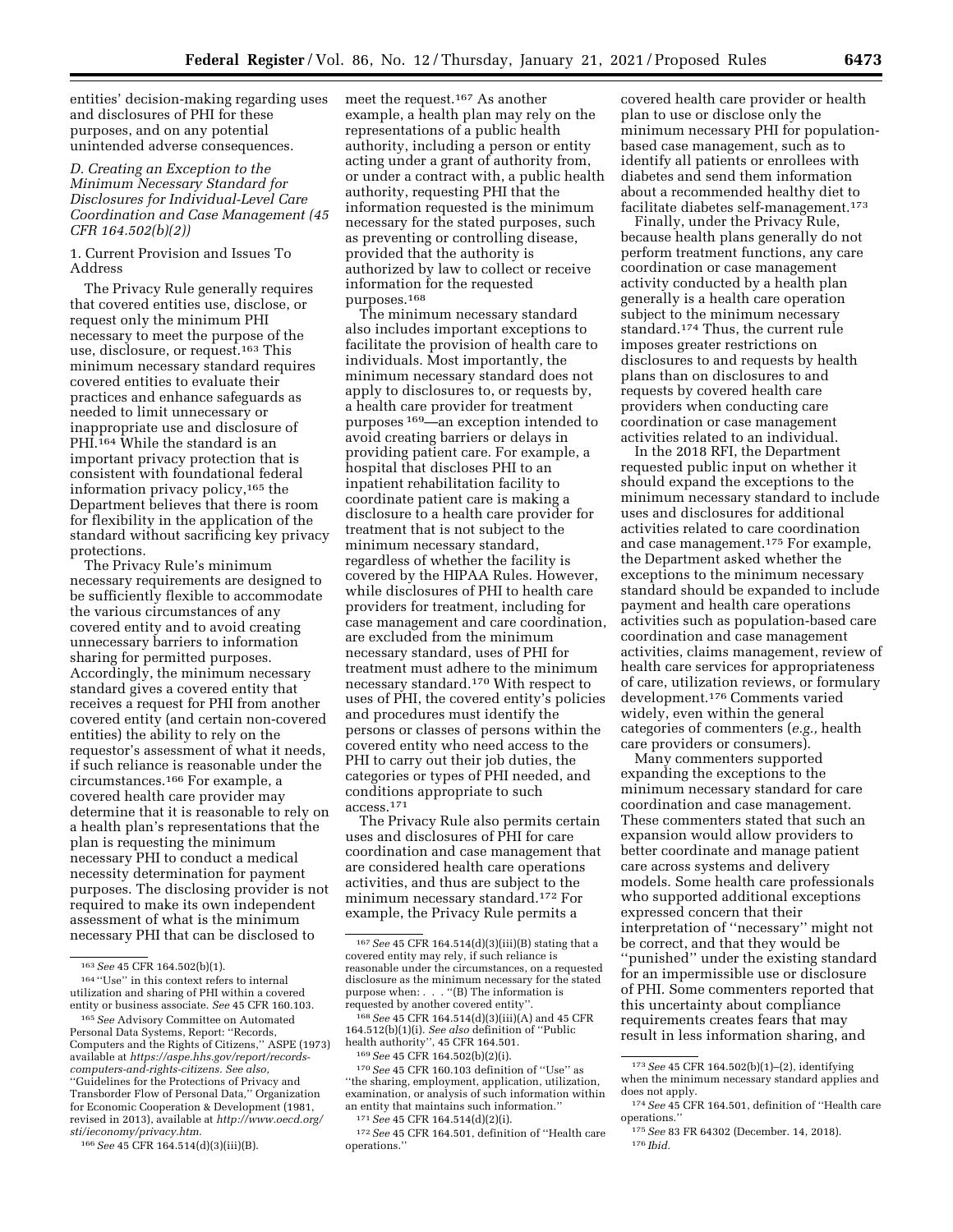therefore less efficient and effective care.

In contrast, over half of the responsive commenters opposed adding exceptions to the minimum necessary standard. Many commenters expressed strong concerns that a broader exception could undermine patient privacy or lead to unspecified harm to patients, some specifically noting that the minimum necessary standard is the only requirement for covered entities to consider what information is reasonably needed for their purpose before making a request, use, or disclosure. Others asserted that if health care operations activities were excepted from the standard, there would be no clear boundaries and covered entities likely would disclose entire patient records to each other, when convenient, without effective limit. In addition, some covered health care provider commenters expressed fear of an increase in requests for large volumes of data that would overwhelm their capacity.

## 2. Proposal

To consistently promote permissible disclosures of PHI for care coordination and case management, the Department proposes to add an express exception to the minimum necessary standard for disclosures to, or requests by, a health plan or covered health care provider for care coordination and case management.177 The exception would apply only to those care coordination and case management activities that are at the individual level, in recognition of the concerns expressed by commenters that this proposal would weaken patient privacy by permitting additional PHI to flow for these purposes.

Health plans and covered health care providers would continue to be responsible for meeting the minimum necessary requirements that apply to: (1) Disclosures of PHI for health care operations other than individual-level care coordination and case management; (2) disclosures of PHI for care coordination and case management to most entities other than health care providers and health plans, such as social services agencies or transitional supportive housing authorities; (3) uses of PHI for care coordination and case management, whether as part of treatment or health care operations; and (4) uses, requests, and disclosures of PHI for other purposes, including all population-based activities, when applicable.178 In addition, covered entities would continue to be able to

177*See* proposed 45 CFR 164.502(b)(2)(vii). 178*See* 45 CFR 164.502(b); 164.514(d).

agree to and honor an individual's request not to use or disclose information for these purposes, as provided in the Privacy Rule and the ONC Cures Act Final Rule information blocking exception for respecting an individual's request.179

This proposal would relieve covered entities from the requirement to make determinations about the minimum information necessary when the request is from, or the disclosure is made to, a covered health care provider or health plan to support individual-level care coordination and case management activities. The proposal would also remove the disincentive to disclose and request PHI to support care coordination and case management based on uncertainty about applicable permissions and fear of being subject to penalties for noncompliance resulting from such uncertainty. For example, when a health plan requests a disclosure for care coordination or case management to facilitate an individual's participation in the plan's new wellness program, a requesting health plan or covered health care provider would be relieved of the responsibility for determining the minimum necessary amount of PHI for the purpose and the disclosing health plan or covered health care provider would be relieved of the responsibility of assessing whether reliance on the health plan's determination of the minimum necessary PHI for its purpose is reasonable under the circumstances. As another example, when a covered health care provider contacts a health plan to coordinate potential mental health treatment referrals for a patient, the provider would not need to consider what information is the minimum necessary to disclose to the health plan for this purpose. In fact, the ONC Cures Act Final Rule would prohibit a health care provider from limiting a permissible disclosure to what the provider believes to be the minimum necessary information when the Privacy Rule specifically excepts the disclosure from the minimum necessary standard. However, the provider still could honor an individual's request for restrictions on disclosures of PHI,180 consistent with the ONC Cures Act Final Rule privacy sub-exception for respecting an individual's request not to share information.181

This proposed exception would enable health plans and covered health care providers to more easily and efficiently request and disclose PHI for

care coordination and case management for individuals, and would complement the proposal in this NPRM to create an express permission for covered entities to disclose PHI for care coordination and case management, which is described below.

#### 3. Request for Comments

The Department requests comments on the above proposal, and the following considerations in particular:

a. Would the proposed exceptions improve the ability of covered entities to conduct care coordination and case management activities? Why or why not? Please provide any cost or savings estimates that may apply both on the entity level and across the health care system.

b. Please provide examples of particular care coordination or case management activities that would be furthered or impeded by this proposal.

c. Please describe any unintended negative consequences of the proposed changes for the privacy of PHI or the health information rights and interests of individuals. Would there be any negative impact, in particular, on certain populations (*e.g.,* people with disabilities, older adults, rural dwellers, persons experiencing mental health conditions and/or substance use disorders or other illnesses, or others)?

d. Would the proposed changes have similar or different effects on the activities of health plans versus health care providers? Are there unintended consequences for other ancillary providers including social services agencies, community based organizations, and HCBS providers? Please describe.

e. What alternative regulatory modifications or clarifying guidance might achieve the same or greater improvements in care coordination or case management?

f. A health care provider that refused to disclose PHI would not be considered to be information blocking when a state or federal law requires one or more preconditions for providing access, exchange, or use of electronic health information and the precondition has not been satisfied.182 This proposed modification would remove one of the minimum necessary policy ''preconditions'' for refusing to respond

182As noted elsewhere in this preamble, the ONC Cures Act Final Rule defines information blocking, in part, as a practice that, if ''conducted by a health care provider, such provider knows that such practice is unreasonable and is likely to interfere with, prevent, or materially discourage access, exchange, or use of electronic health information. *See* 45 CFR 171.103 *Information blocking and*  § 171.202 Privacy exception (b) *Sub-exception precondition not satisfied.* 

<sup>179</sup>*See* 45 CFR 164.522(a); 171.202(e).

<sup>180</sup>*See* 45 CFR 164.522.

<sup>181</sup>*See* 45 CFR 171.201(e).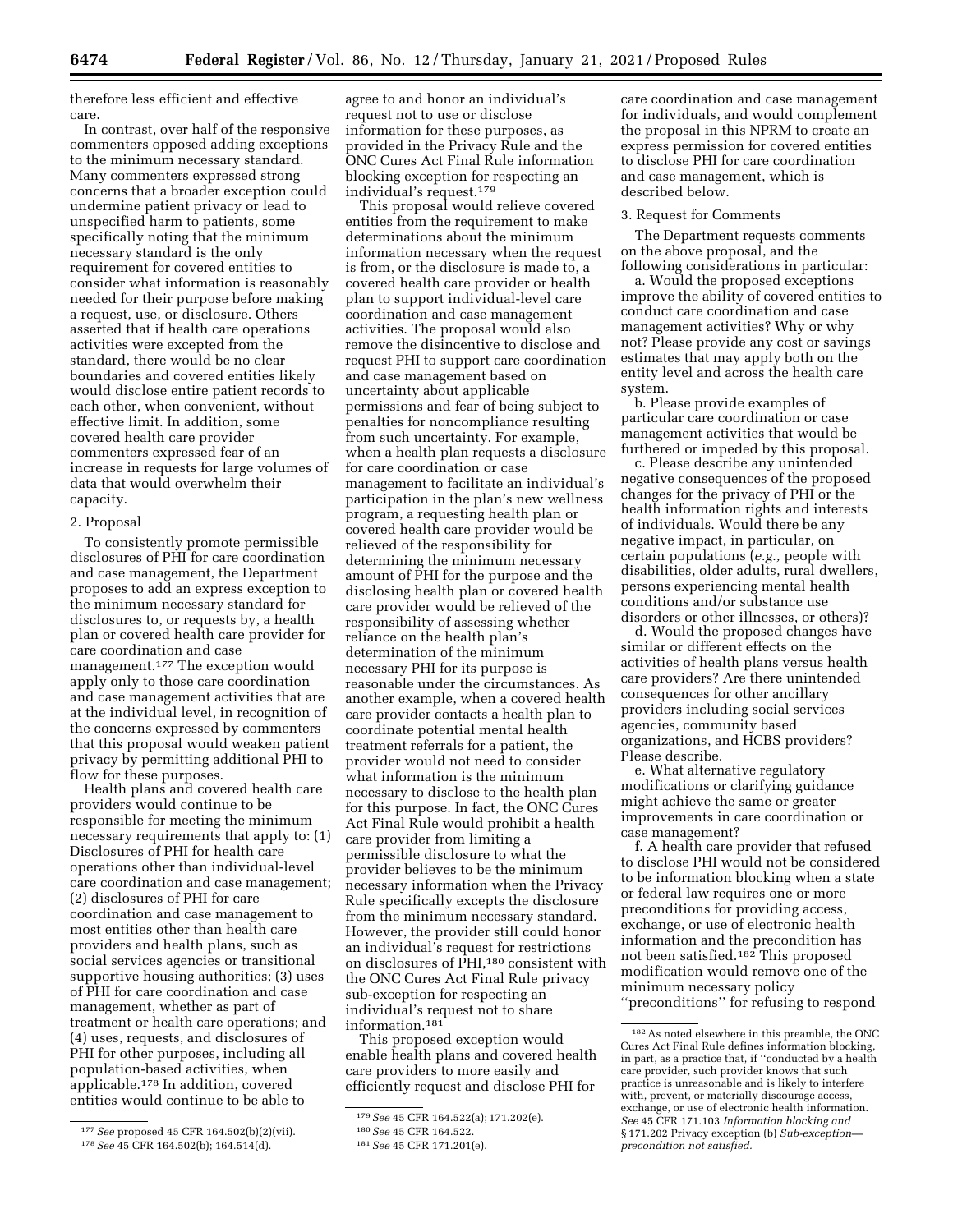to a request for an individual's PHI without violating the information blocking prohibition. How would the information blocking provisions in the ONC rule interact with these modifications, and are there any adverse unintended consequences that might result, such as covered entities requesting and receiving far more than the minimum amount of PHI necessary for individual-level care coordination and case management and using PHI for other unrelated purposes?

g. Some disclosures for payment purposes with respect to an individual's health care are related to care coordination and case management (*e.g.,*  review of health care services for appropriateness of care). Disclosures for payment purposes are subject to the minimum necessary standards. Should all or certain individual-level payment activities be included in the proposed exception?

h. Please provide additional examples of circumstances in which it should be considered reasonable, or unreasonable, to rely on the representations of another entity that it is requesting the minimum necessary PHI.

*E. Clarifying the Scope of Covered Entities' Abilities To Disclose PHI to Certain Third Parties for Individual-Level Care Coordination and Case Management That Constitutes Treatment or Health Care Operations (45 CFR 164.506)* 

1. Current Provisions and Issues To Address

Section 45 CFR 164.506 sets forth the permissible uses and disclosures of PHI to carry out TPO. Section 45 CFR 164.506(b)(1) permits, but does not require, covered entities to obtain an individual's consent to use or disclose their PHI for TPO purposes,<sup>183</sup> while 45 CFR 164.506(c) describes the implementation specifications for TPO uses and disclosures, including 45 CFR  $164.506(c)(1)$ , which expressly permits a covered entity to use and disclose PHI for its own TPO. OCR guidance provides an example of how this Privacy Rule provision permits covered health care providers to disclose PHI to public or private-sector entities that provide health-related social and community based services as part of the disclosing provider's treatment activities: 184

A health care provider may disclose a patient's PHI for treatment purposes without having to obtain the authorization of the individual. Treatment includes the coordination or management of health care by a health care provider with a third party. Health care means care, services, or supplies related to the health of an individual. Thus, health care providers who believe that disclosures to certain social service entities are a necessary component of, or may help further, the individual's health or mental health care may disclose the minimum necessary PHI to such entities without the individual's authorization. For example, a provider may disclose PHI about a patient needing mental health care supportive housing to a service agency that arranges such services for individuals.<sup>185</sup>

The guidance explains the circumstances in which the Privacy Rule permits a covered health care provider to disclose PHI about an individual to a third party when the third party is part of the broader health treatment plan, or participating in the coordination of care, for an individual.186 Such a treatment disclosure generally is subject to the minimum necessary standard, where the disclosure is made to a third party entity that is not a health care provider, even though the entity is providing healthrelated services.187

Under the Privacy Rule, a covered health care provider is able to make a disclosure for treatment purposes of an elderly or disabled patient by disclosing PHI to a home and community based services (HCBS) 188 provider if it is for the coordination or management of treatment by the health care provider.<sup>189</sup> For example, a health care provider may disclose the minimum necessary PHI to a senior center or adult day care provider to help coordinate necessary health-related services for an individual, such as arranging for a home aide, to help the older adult or disabled person

186 *Ibid.* However, the disclosure of patient information for treatment and other purposes may be subject to other laws, including 42 CFR part 2 for substance use disorder records.

187*See* 45 CFR 164.502(b)(2)(i).

188 Information about HCBS is available at *[https://](https://www.medicaid.gov/medicaid/hcbs/index.html)  [www.medicaid.gov/medicaid/hcbs/index.html.](https://www.medicaid.gov/medicaid/hcbs/index.html)*  Some HCBS providers also may be health care providers within the definition at 45 CFR 160.103, in which case the disclosing provider could disclose PHI for the receiving HCBS provider's treatment purposes. *See* 45 CFR 164.506(c)(2). 189*See* 45 CFR 164.506(c).

with their prescibed at-home or postdischarge treatment protocol. Likewise, a disclosure could also facilitate care coordination and case management as part of a covered health plan's health care operations, such as when a health plan discloses the PHI of a senior citizen to a senior wellness center as part of the plan's wellness program in which the senior citizen is enrolled.

Despite the guidance on this topic, OCR has heard that many covered entities make disclosures to third parties that are commonly referred to as social services agencies and community based organizations, and to HCBS providers, only after obtaining a valid authorization from the individual. Similarly, some covered entities never disclose PHI to these health-related service providers, even when a treating provider specifies the service as part of a treatment plan or when it would enable the covered health care provider's treatment of the individual across a care continuum (*e.g.,* from inpatient to home or HCBS setting). Some covered entities may not be aware that the Privacy Rule contemplates disclosures of PHI to third party organizations without authorization for care coordination and case management, including when required by law.190 Other covered entities may be uncertain about the scope of the permission to disclose, and may fear that they will inadvertently violate the HIPAA Rules, as the current regulatory provisions permitting disclosures for treatment do not expressly list these types of entities as permissible recipients of PHI.

The 2018 RFI requested comments on whether the Department should modify the Privacy Rule to clarify the scope of and eliminate any confusion about a covered entitity's ability to disclose PHI to third parties, such as social services agencies, community based organizations, and HCBS providers,191 as necessary for a disclosing health care provider to carry out a treatment plan, or for a disclosing health plan to conduct care coordination and case management as health care operations. Health care associations, information technology (IT) vendors, health plans, and health care providers commented on this topic.

Some supportive commenters urged the Department to clarify the permissions for covered entities by modifying the regulation text to reduce any confusion on the part of covered entities about their ability to disclose

<sup>183</sup>A consent that a covered entity chooses to obtain consistent with 45 CFR 164.506(b) is different from an authorization obtained under 45 CFR 164.508, which is required for certain uses and disclosures of PHI.

<sup>184</sup>The disclosure of patient information for treatment and other purposes may be subject to other laws, including 42 CFR part 2 for substance use disorder records.

<sup>185</sup>*See* HHS Office for Civil Rights, Frequently Asked Questions on Mental Health, Disclosures for Care Coordination (2018), available at *[https://](https://www.hhs.gov/hipaa/for-professionals/faq/3008/does-hipaa-permit-health-care-providers-share-phi-individual-mental-illness-third-party-not-health-care-provider-continuity-care-purposes/index.html) www.hhs.gov/hipaa/for-professionals/faq/3008/ does-hipaa-permit-health-care-providers-share-phiindividual-mental-illness-third-party-not-health[care-provider-continuity-care-purposes/index.html.](https://www.hhs.gov/hipaa/for-professionals/faq/3008/does-hipaa-permit-health-care-providers-share-phi-individual-mental-illness-third-party-not-health-care-provider-continuity-care-purposes/index.html)*  A consent that a covered entity chooses to obtain consistent with 45 CFR 164.506(b) is different from an authorization obtained under 45 CFR 164.508, which is required for certain uses and disclosures of PHI.

<sup>190</sup>*See* 45 CFR 164.506(c) and 164.512(a).

<sup>191</sup>The Department intends to include other types of organizations that are similar to these named examples.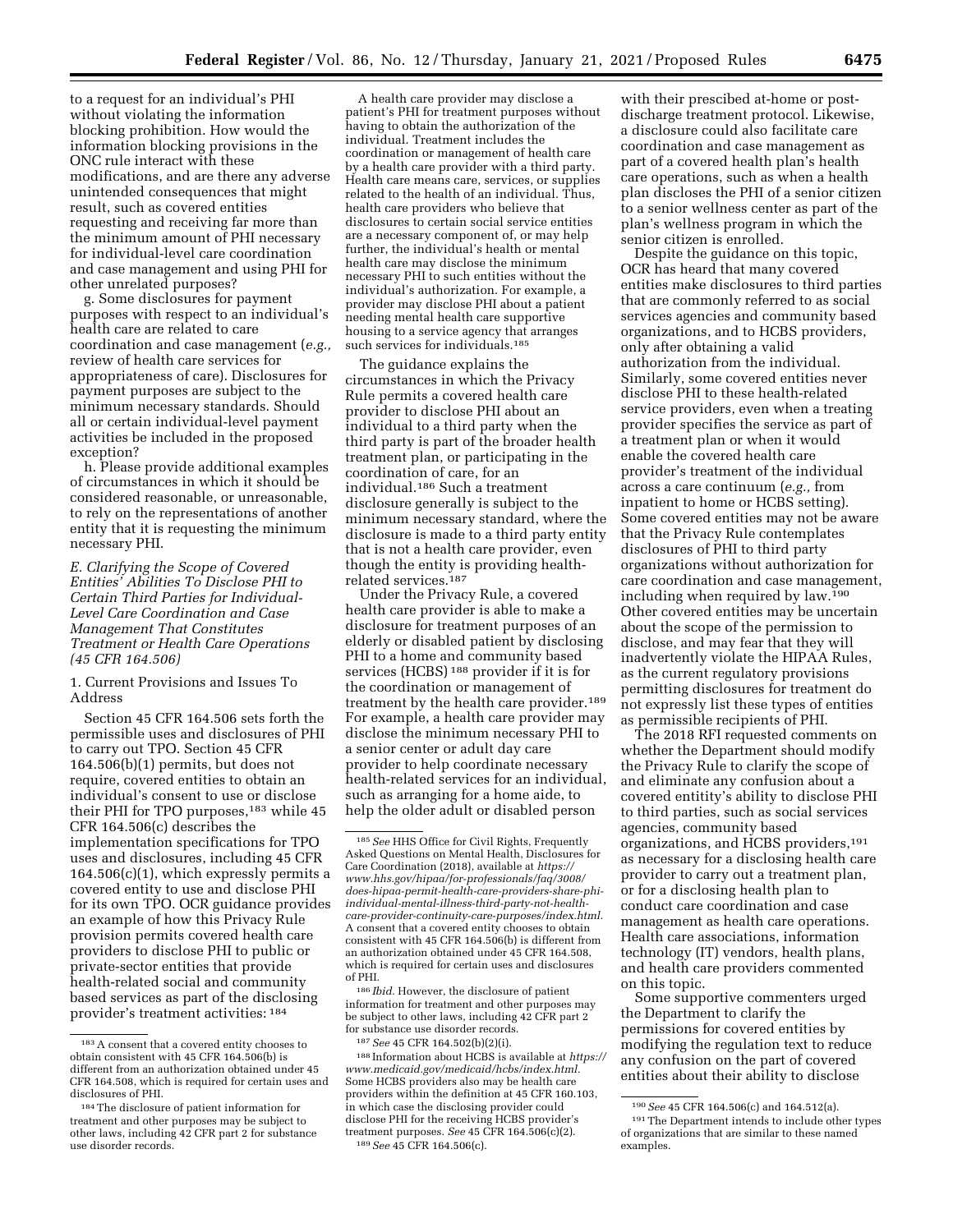PHI to the types of entities that typically partner with providers and (in some cases) health plans to improve those covered entities' own treatment- or health care operations-based care coordination and case management for the individual. Most commenters also stated that such a regulatory change should include a definition of social services agencies with examples of the types of services contemplated. Several commenters recommended that the Department permit disclosures of PHI with these organizations only with an individual's consent.

Some health plan commenters stated that an express regulatory permission for covered entities to disclose PHI to social services agencies for care coordination and case management purposes would be helpful, but recommended placing some limits on the permission, such as only permitting disclosures with patient consent. Several health plans described the care coordination and case management activities they would like to provide to their plan members, including working closely with community based organizations and/or multi-disciplinary teams to address the social determinants of health, without first receiving the individual's valid authorization; and coordinating comprehensive wraparound services, including clinical and behavioral health care, social services, and patient advocates to support certain populations, such as people experiencing SMI or SUD. The Department finds the comments by health plans to be persuasive in demonstrating the need to propose an express permission to disclose PHI for individual-level care coordination and case management activities that constitute health care operations.

Not all commenters supported addressing disclosures to third parties including social services agencies, community based organizations, and HCBS providers through rulemaking. Some correctly stated that covered health care providers already are permitted to make such disclosures, and therefore the commenters did not believe a change in the regulation was needed. Others specifically opposed expanding disclosures to any law enforcement entity that may be part of a multi-disciplinary team, expressing concern that law enforcement intrusions into health records can deter patients from seeking needed care, especially if law enforcement has broad access to SUD treatment information.

#### 2. Proposal

The Department proposes to modify 45 CFR 164.506(c) to add a new

subsection  $164.506(c)(6)$ . This new subsection would expressly permit covered entities to disclose PHI to social services agencies, community based organizations, HCBS providers, and other similar third parties that provide health-related services to specific individuals for individual-level care coordination and case management, either as a treatment activity of a covered health care provider or as a health care operations activity of a covered health care provider or health plan. Under this provision a health plan or a covered health care provider could only disclose PHI without authorization to a third party that provides healthrelated services to individuals; however, the third party does not have to be a health care provider. Instead, the third party may be providing health-related social services or other supportive services—*e.g.,* food or sheltered housing needed to address health risks. Section 45 CFR 164.501 of the Privacy Rule defines treatment as ''the provision, coordination, or management of health care and related services by one or more health care providers, including the coordination or management of health care by a health care provider with a third party; consultation between health care providers relating to a patient; or the referral of a patient for health care from one health care provider to another.'' Section 45 CFR 164.501 paragraph (1) of the current Privacy Rule definition of health care operations also refers to case management and care coordination.192 This express permission would allow a covered entity to disclose PHI to these third party entities that provide or coordinate ancillary and other health-related services when the covered entity determines that the disclosure is needed to provide health-related services to specific individuals for individual-level care coordination and case management activities that constitute treatment or health care operations, as applicable.<sup>193</sup> For example, a covered entity could disclose the PHI of a senior individual experiencing chronic illness to a senior center attended by the individual to check on his or her health periodically, and to ask the senior center to give reminders about effective disease selfmanagement.

The Department notes that there may be instances in which some disclosures for care coordination and case

management, for treatment or health care operations, will be made to business associates engaged by a covered entity, such as a health plan, to provide health-related services to an individual, or that relate to an individual's health care, on behalf of the plan. In such cases, the covered entity must have a HIPAA compliant business associate agreement in place prior to disclosing the PHI for this purpose. In other cases, the entity receiving the PHI will be providing health-related services on its own behalf, and not performing covered activities or functions for or on behalf of the disclosing covered entity. In the latter situation, a business associate agreement is not required, because the entity receiving the PHI does not meet the definition of a business associate.194

The express permission for disclosures to these third party entities is being proposed primarily to facilitate the treatment and health care operations of the disclosing covered entities in cases where a disclosure will serve the health care or health-related needs of individuals. The Department's understanding is that, in general, the third party entities receiving PHI under this proposed permission would not be covered entities and thus, the PHI disclosed to them would no longer be protected by the HIPAA Rules. However, because some of these third party recipients of PHI may be health care providers or covered health care providers under HIPAA,195 which can perform care coordination and case management for their own treatment activities (and, with respect to covered health care providers, for health care operations), the Department does not propose to limit the regulatory text of the permission to disclosures made by a covered health care provider or health plan as part of *the discloser's own*  treatment and health care operations. For example, under this proposal a covered health care provider could expressly disclose PHI for the case management and care coordination activities of another health care provider or health plan. Such disclosures are permitted under the current rule at 45 CFR 164.506(c)(2) and (c)(4); however, the Privacy Rule currently does not

<sup>192</sup>This NPRM includes a proposal to change the punctuation in paragraph (1) of the definition of health care operations at 45 CFR 164.501 to make clear that care coordination and case management are not limited to ''population-based activities.'' *See*  proposed 45 CFR 164.501.

<sup>193</sup>*See* proposed 45 CFR 164.506(c)(6).

<sup>194</sup>*See* the definition of ''Business associate'' at 45 CFR 160.103. Whether the Privacy Rule permits a particular disclosure for health care operations is determined separately from whether a business associate agreement is required. These provisions of the rule operate independently, such that disclosures for health care operations may be made to an entity that is neither a covered entity nor a business associate of the covered entity. *See, e.g.,*  65 FR 82462, 82491 (December 28, 2000).

<sup>195</sup>*See* the definitions of ''Health care provider'' and ''Covered entity'' at 45 CFR 160.103.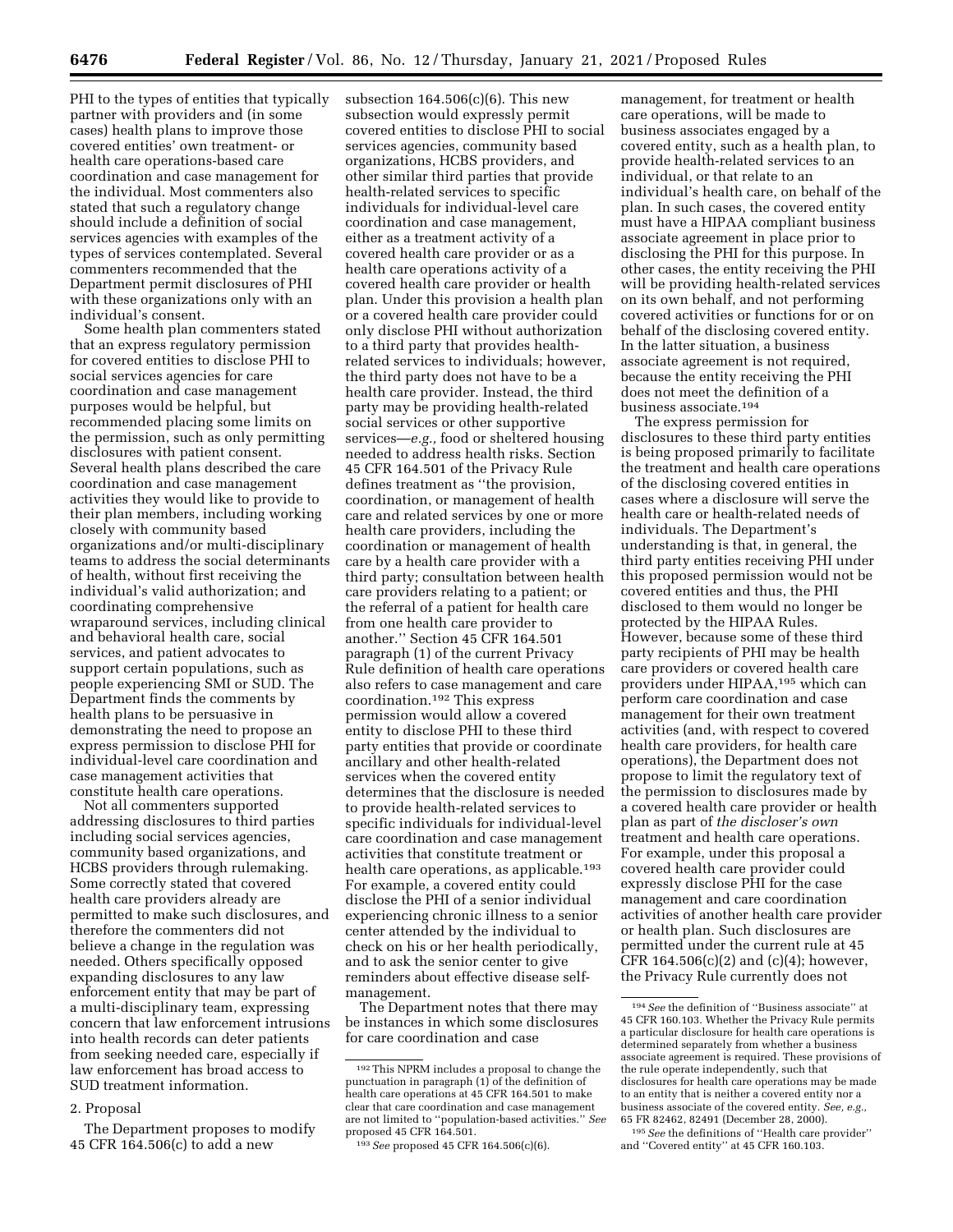address the applicability of this permission to case management and care coordination. The Department requests comment on whether such limiting language would be appropriate.

Although the Department believes that such disclosures generally are permitted under the existing Privacy Rule for treatment or certain health care operations, this additional, express regulatory language would provide greater regulatory clarity, and help ensure that covered entities are able to disclose PHI to coordinate care for individuals with social services agencies, community based organizations, and HCBS providers or other similar third parties that are providing health-related services to those individuals. The Department acknowledges that some RFI commenters expressed concerns about expressly permitting such disclosures without individuals' authorization or consent. In response, the Department notes that, similar to its proposal to except certain care coordination and case management disclosures from the minimum necessary standard, it also proposes to limit the scope of this permission to disclosures by covered entities for care coordination and case management for individuals (whether as treatment or health care operations, depending on whether the covered entity is a health care provider or a health plan, respectively), rather than population-based activities. The Department believes that the limitation to individual-level activities will ensure that the disclosures made under this permission would be akin to disclosures for treatment, which individuals expect to occur without their needing to provide an authorization or consent. The existing Privacy Rule right to request restrictions on disclosures for treatment, payment, and health care operations purposes under 45 CFR 164.522(a) also remains available for individuals to request more limited disclosures.

The Department believes this change would facilitate and encourage greater wraparound support and more targeted care for individuals, particularly where it would be difficult to obtain an individual's authorization or consent in advance, because the individual cannot easily be contacted (*e.g.,* when an individual is homeless). This improved care coordination and case management could lead to better health outcomes while retaining existing limits on population-based disclosures. At this time, the Department proposes to place examples of the third party recipient entities in regulatory text but does not propose definitions of care coordination

and case management that such third parties must conduct to be appropriate recipients of PHI for these purposes. The Department believes the robust description and discussion of stakeholder definitions for ''care coordination and case management'' affords the regulated community sufficient information with which to determine whether a recipient is engaged in the contemplated activities.

#### 3. Request for Comments

The Department requests comments on the above proposal, and the following considerations in particular:

a. Whether the proposal to create an express permission to disclose PHI to certain third parties for individual level treatment and health care operations would help improve care coordination and case management for individuals, and any potential unintended adverse consequences.

b. Whether the proposal poses any particular risks for individuals related to permitting disclosures without authorization for individual-level care coordination and case management activities that are health care operations (*i.e.,* those that are conducted by health plans) in addition to individual-level care coordination and case management activities that constitute treatment (*i.e.,*  those that are conducted by health care providers).

c. Would the proposed change remove perceived barriers to disclosure of PHI, as appropriate, to social services agencies, community-based organizations, and HCBS providers to better enable care coordination and case management? Are there other entities the Department should identify in regulatory text as examples of appropriate recipients of PHI under the proposed permission?

d. Should the proposed change be limited to care coordination and case management for a particular individual as proposed, or should it also include population-based efforts?

e. Would this permission to disclose PHI for case management and care coordination to the entities described above interact with the ONC information blocking requirement to create any unintended adverse consequences for individuals' privacy? Please explain.

f. Should the Department specify the types of organizational entities to be included as recipients of PHI in this express permission in regulation text, as well as limitations or exclusions, if any, that should be placed on the types of entities included? If yes, what types of organizational entities should be included or excluded?

g. Should the Department limit the proposed permission to disclose PHI to circumstances in which a particular service provided by a social services agency, community-based organization, or HCBS provider is specifically identified in an individual's care plan and/or for which a social need has been identified via a screening assessment? Should the Department require, as a condition of the disclosure, that the parties put in place an agreement that describes and/or limits the uses and further disclosures allowed by the third party recipients?

h. To what extent are social services agencies, community-based organizations, and HCBS providers covered health care providers under HIPAA? How many are non-covered health care providers? Are any such entities covered under HIPAA as health plans?

*F. Encouraging Disclosures of PHI When Needed to Help Individuals Experiencing Substance Use Disorder (Including Opioid Use Disorder), Serious Mental Illness, and in Emergency Circumstances (45 CFR 164.502 and 164.510–514)* 

Support from family members, friends, and caregivers is key to helping people experiencing substance use disorder (SUD) or serious mental illness (SMI).196 However, individuals' family members and caregivers cannot help if they are not informed. Therefore, to encourage covered entities to share information in individuals' best interests, without fear of HIPAA penalties, the Department proposes to amend five provisions of the Privacy Rule to replace ''the exercise of professional judgment'' standard with a standard permitting certain disclosures based on a ''good faith belief'' about an individual's best interests. Further, to better enable covered entities to prevent and lessen harm to individuals or the public, the Department proposes to

<sup>196</sup>*See* Substance Abuse and Mental Health Administration, *Mental Health and Substance Use Disorders,* which defines these terms as follows: Serious mental illness is defined by someone over 18 having (within the past year) a diagnosable mental, behavior, or emotional disorder that causes serious functional impairment that substantially interferes with or limits one or more major life activities. Substance use disorders occur when the recurrent use of alcohol and/or drugs causes clinically significant impairment, including health problems, disability, and failure to meet major responsibilities at work, school, or home. For minors, the term ''Serious Emotional Disturbance'' refers to a diagnosable mental, behavioral, or emotional disorder in the past year, which resulted in functional impairment that substantially interferes with or limits the child's role or functioning in family, school, or community activities. Available at *[https://www.samhsa.gov/](https://www.samhsa.gov/find-help/disorders) [find-help/disorders.](https://www.samhsa.gov/find-help/disorders)*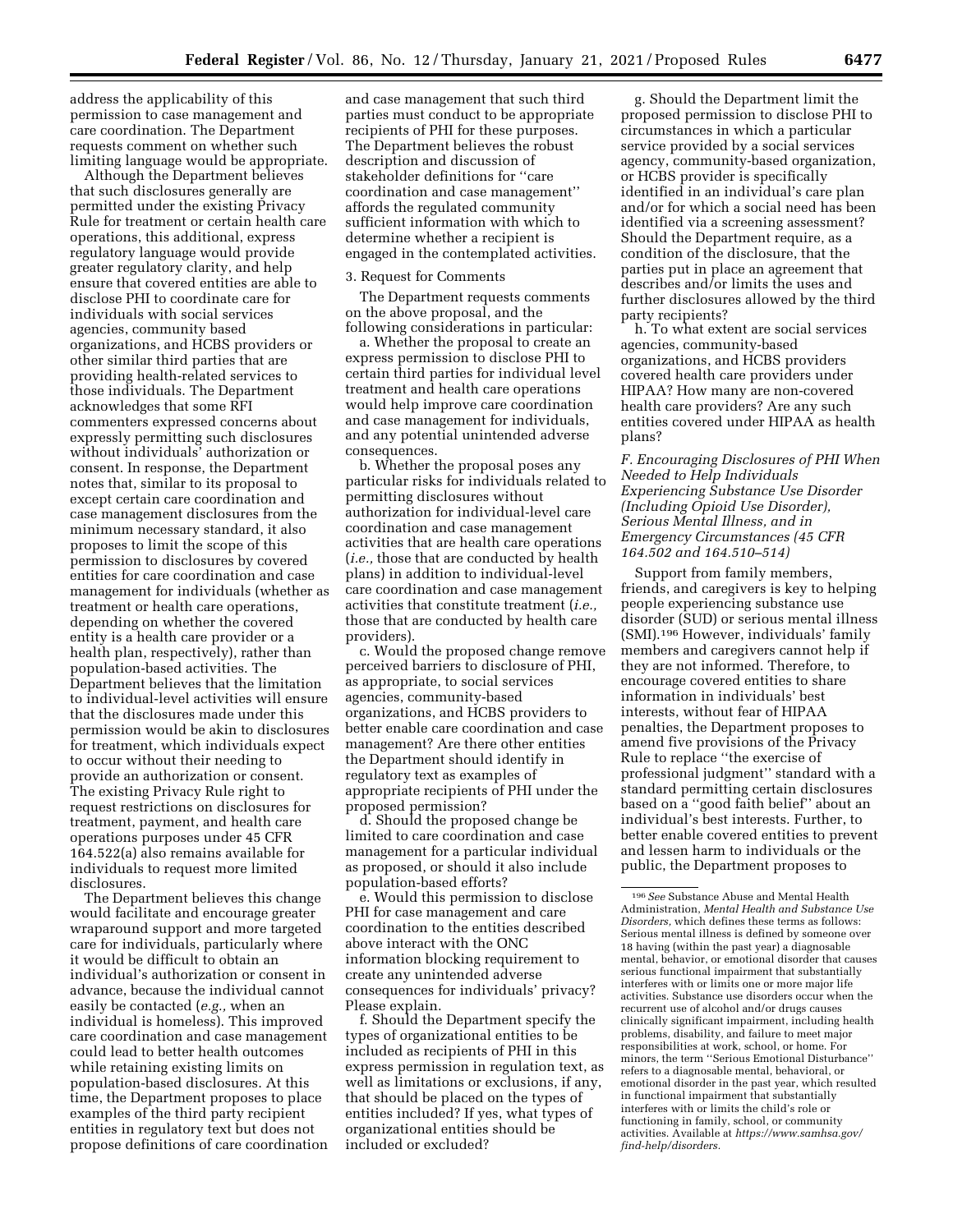replace the Privacy Rule provision that currently permits a covered entity to use or disclose an individual's PHI based on a ''serious and imminent threat'' with a ''serious and reasonably foreseeable threat'' standard. These provisions and the proposed amendments are discussed in detail below.

1. Current Provisions and Issues To Address

## Disclosures to Personal Representatives

Under 45 CFR 164.502(g) of the Privacy Rule, a personal representative is a person with authority under applicable law (*e.g.,* state law) to act on behalf of an individual in making decisions related to health care.<sup>197</sup> In general, the Privacy Rule treats a personal representative in the same way it treats the individual; thus, for example, a personal representative is able to exercise the individual's right to obtain PHI about the individual.198 In many circumstances, the parent or guardian of an unemancipated minor child is treated as the minor's personal representative under applicable law. In addition, to address circumstances in which state or other applicable law does not treat a parent as an unemancipated minor's personal representative, the provision at 45 CFR 164.502(g)(3)(ii)(C) permits, but does not require, covered entities to provide access under 45 CFR 164.524 to a parent, guardian or other person acting in *loco parentis* who is not a personal representative under applicable law, if the action is consistent with state or other applicable law, and the decision to disclose is based on the professional judgment of a licensed health care professional.

Uses and Disclosures Requiring an Opportunity for the Individual To Agree or Object

Under 45 CFR 164.510, covered entities, including health care providers, generally must provide an individual with the opportunity to agree or object

before using or disclosing the individual's PHI for inclusion in a facility directory or disclosing PHI to family members, caregivers, or others involved in care or payment for care. However, individuals are not always able to agree or object to such uses or disclosures, particularly in emergency situations.

Accordingly, 45 CFR 164.510(a)(3) permits a covered health care provider to disclose facility directory information, including name, location within the provider's facility, general condition, and religious affiliation to clergy and others, such as family members, who ask for the individual by name, when the individual cannot agree or object due to incapacity or an emergency treatment circumstance, if: (A) Consistent with a prior expressed preference of the individual, if any, that is known to the covered health care provider; and (B) the disclosure is in the individual's best interests, as determined by the covered health care provider, in the exercise of professional judgment.

A similar rationale applies to 45 CFR 164.510(b), which recognizes that family members and other caregivers have a legitimate need to obtain the information that will permit them to continue to participate in the individual's care when it is in the individual's best interests, particularly in emergency circumstances. Currently, 45 CFR 164.510(b)(2)(iii) permits a covered entity to disclose relevant PHI about an individual who is present and has decision-making capacity, if the covered entity can reasonably infer, based on the exercise of professional judgment, that the individual does not object to the disclosure. Further, 45 CFR 164.510(b)(3) permits a covered entity to disclose relevant PHI about an individual who cannot agree or object due to incapacity or an emergency circumstance to family members and other caregivers involved in the individual's care or payment for care, if the covered entity, based on professional judgment, determines that the disclosure is in the best interests of the individual.

## Identity Verification

Section 164.514(h)(2)(iv) of title 45 CFR generally requires covered entities to establish and use written policies and procedures reasonably designed to verify the identity and authority of the requestor of PHI.<sup>199</sup> However, certain circumstances surrounding the disclosure itself may accomplish the verification without having to collect

additional documents or rely on a preestablished procedure.200 Therefore, 45 CFR  $164.514(h)(2)(iv)$  provides that a covered entity's obligation to verify a requestor's identify is met if the covered entity relies on an exercise of professional judgment pursuant to 45 CFR 164.510, or acts on a good faith belief in making a disclosure pursuant to 45 CFR 164.512(j) to prevent or lessen certain serious and imminent threats.

Uses and Disclosures To Avert a Serious Threat to Health or Safety

Section 164.512(j) of title 45 CFR permits covered entities, ''consistent with applicable law and standards of ethical conduct,'' to rely on a good faith belief to use or disclose PHI when necessary to prevent or lessen a serious and imminent threat to the health or safety of a person or the public.<sup>201</sup> The permission is intended to accommodate, and be consistent with, a ''duty to warn'' third parties of a threat as established in case law (and, in some states, statutory requirements).202 Certain conditions apply, including that the recipient of the PHI must be reasonably able to prevent or lessen the threat, or the use or disclosure must be necessary for law enforcement to identify or apprehend the subject individual.203 In the case of a disclosure to law enforcement, additional conditions include that the individual made a statement admitting participation in a violent crime that the covered entity reasonably believes may have caused serious physical harm to the victim, or that circumstances demonstrate that the subject individual escaped from a correctional institute or lawful custody, as defined in the Privacy Rule.204

201*See* 45 CFR 164.512(j)(1)(i)(A). To ''lessen'' a threat could mean, for example, to reduce the severity of the threat, or the likelihood of the anticipated harm occurring.

202*See* 65 FR 82462, 82538 (December 28, 2000). *See also* state law requirements compiled at *[http://](http://www.ncsl.org/research/health/mental-health-professionals-duty-to-warn.aspx) [www.ncsl.org/research/health/mental-health](http://www.ncsl.org/research/health/mental-health-professionals-duty-to-warn.aspx)[professionals-duty-to-warn.aspx.](http://www.ncsl.org/research/health/mental-health-professionals-duty-to-warn.aspx)* To the extent that state or other law requires a disclosure (*e.g.,* as part of a statutory duty to warn), the Privacy Rule would permit the disclosure under its permission for uses and disclosures of PHI required by law. *See* 45 CFR 164.512(a). However, not all states have enacted such requirements, and those that do apply a variety of different standards. In contrast, HIPAA's disclosure permission applies a uniform permissive standard to covered entities nationwide.

203*See* 45 CFR 164.512(j)(1)(ii).

204 *Ibid. See also* 164.501, definition of ''Correctional institution,'' including description of ''lawful custody.''

<sup>197</sup> 45 CFR 164.502(g)(3)(i) lists exceptions to this general rule, specifying that such a person may not be a personal representative with respect to information pertaining to a health care service if: (A) The minor consents to such health care service; no other consent to such health care service is required by law, regardless of whether the consent of another person has also been obtained; and the minor has not requested that such person be treated as the personal representative; (B) The minor may lawfully obtain such health care service without the consent of a parent, guardian, or other person acting in loco parentis, and the minor, a court, or another person authorized by law consents to such health care service; or (C) A parent, guardian, or other person acting in loco parentis assents to an agreement of confidentiality between a covered health care provider and the minor with respect to such health care service.<br> $198 \text{ See } 45 \text{ CFR } 164.502(g)(1).$ 

<sup>199</sup> See 65 FR 82462, 82546 (December 28, 2000).

<sup>200</sup> *Ibid.*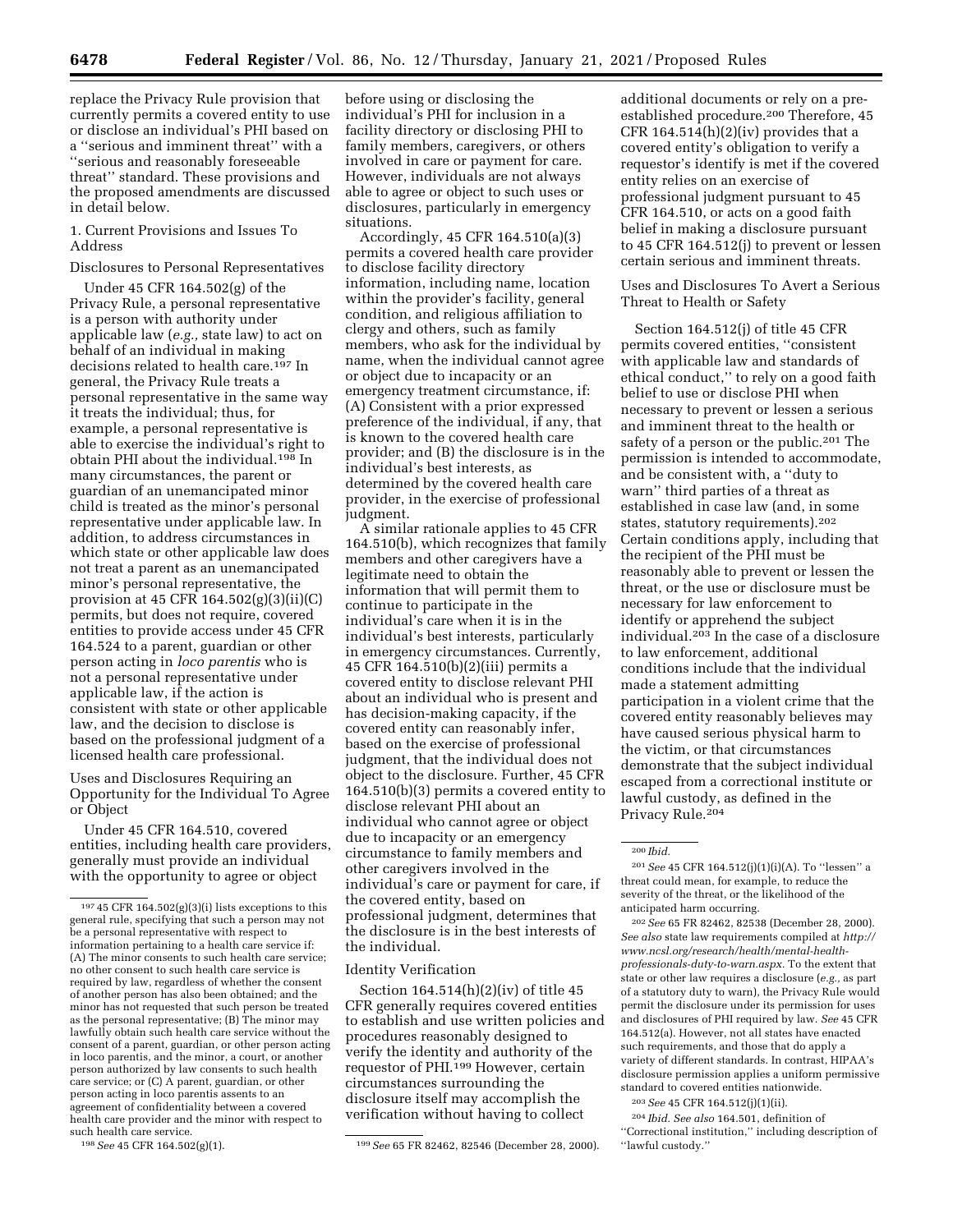Relevant Guidance Encouraging Disclosures of PHI To Help Individuals Experiencing Opioid Use Disorder or Mental Illness

On October 27, 2017, in response to the nation's opioid crisis, OCR issued guidance titled *How HIPAA Allows Doctors to Respond to the Opioid Crisis.*205 The guidance addresses the HIPAA permission for covered health care providers to share PHI with an individual's friends, family, and others involved in the individual's care or the payment for that care when the individual has overdosed and is unable to agree or object to uses and disclosures of PHI. The guidance clarifies that ''a provider may use professional judgment to talk to the parents of someone incapacitated by an opioid overdose about the overdose and related medical information, but generally could not share medical information unrelated to the overdose without permission.'' 206

The guidance further clarifies when a covered health care provider may rely on another permission, 45 CFR 164.512(j), in an overdose situation:

For example, a doctor whose patient has overdosed on opioids is presumed to have complied with HIPAA if the doctor informs family, friends, or care-givers of the opioid abuse after determining, based on the facts and circumstances, that the patient poses a serious and imminent threat to his or her health through continued opioid abuse upon discharge.<sup>207</sup>

Although the guidance focuses primarily on overdose situations, the HIPAA provisions apply equally to the disclosure of PHI during other health emergencies or dangerous situations. The full text of the guidance is available at *[https://www.hhs.gov/sites/default/](https://www.hhs.gov/sites/default/files/hipaa-opioid-crisis.pdf?language=es) [files/hipaa-opioid-](https://www.hhs.gov/sites/default/files/hipaa-opioid-crisis.pdf?language=es)*

*[crisis.pdf?language=es.](https://www.hhs.gov/sites/default/files/hipaa-opioid-crisis.pdf?language=es)* 

In addition to guidance addressing the opioid epidemic, OCR has issued guidance to assist individuals experiencing SMI, their families, and other caregivers as required by the Cures Act.208 Section 11001 of the Cures Act includes a ''sense of Congress'' that clarification was needed regarding the Privacy Rule's existing permitted uses and disclosures of PHI by health care professionals to communicate with caregivers of adults with SMI to facilitate treatment. Section 11003 directed the Secretary, acting through

the Director of OCR, to issue clarifying guidance explaining the circumstances under the Privacy Rule in which a health care provider or other covered entity may disclose PHI, such as in the exercise of professional judgment regarding the best interests of a patient when the patient is incapacitated or in an emergency situation, and the circumstances in which HIPAA permits disclosures of PHI to a patient's family and other caregivers. In response to the requirements in the Cures Act, OCR created new web pages for health care professionals and consumers containing all of its guidance and materials related to mental and behavioral health information.209

Despite issuing extensive guidance, OCR continues to hear that some covered entities are reluctant to disclose information to persons involved in the care of individuals experiencing these health issues, even when the Privacy Rule permits such disclosures. For example, since the guidance was published and as recently as July 11, 2018, a patient advocate testified before the Federal Commission for School Safety (FCSS) that, despite OCR's efforts to disseminate guidance, providers continue to ''stonewall'' families when asked to disclose PHI and routinely withhold medical information from family members, out of concerns of potentially violating HIPAA.210

The Department has similarly heard anecdotal accounts that some health care providers are reluctant to disclose needed health information about an incapacitated patient to even their closest friends and family, due to concerns about potential penalties under HIPAA. OCR understands that this reluctance to disclose, even when the Privacy Rule permits disclosure, creates particular difficulties, and potential risks for patients and others, when a patient is unable to agree or object to the disclosure due to incapacity related to SMI, SUD, or another cause.

In addition, in the wake of the incidents of mass violence in recent years, such as shootings and acts of terrorism, the Department has heard anecdotes claiming that HIPAA impedes health care providers from disclosing

PHI, even when such disclosure could prevent or lessen a serious and imminent threat of harm or violence. According to these accounts, the reluctance to disclose persists even though the HIPAA Rules permit disclosure in such circumstances.

In the 2018 RFI, the Department solicited public input to determine whether and how to modify the Privacy Rule to help combat the opioid crisis, treat SMI, and promote family involvement in the care of individuals experiencing these health situations. It also sought comment on how the Department could amend the Privacy Rule to increase disclosures of PHI by covered health care providers with family members and other caregivers experiencing difficulties obtaining health information about their minor and adult children or parents, spouses, and other individuals when needed to coordinate their care or otherwise be involved in their treatment. Noting anecdotal information suggesting that some covered entities are reluctant to involve the caregivers of individuals facing health crises for fear of violating the Privacy Rule, the Department asked for examples of circumstances in which the Privacy Rule has presented real or perceived barriers to family members attempting to access information.

Many commenters asked the Department to align the Privacy Rule with 42 CFR part 2 (Part 2), which requires certain federally funded SUD treatment programs (called ''Part 2 programs'') and downstream recipients (called ''lawful holders'') of their patient-identifying information to maintain the confidentiality of records related to the diagnosis and treatment of SUD.211 Part 2 modifications are outside the scope of this rulemaking, and nothing in this Privacy Rule NPRM would change the part 2 compliance obligations of covered entities who are subject to part 2. Further, this NPRM does not affect covered entities' obligations to comply with applicable state laws that restrict the disclosure of sensitive information, including SUD or other sensitive health issues.

<sup>205</sup> Guidance on Responding to an Opioid Overdose, HHS Office for Civil Rights (October 27, 2017), available at *[https://www.hhs.gov/sites/](https://www.hhs.gov/sites/default/files/hipaa-opioid-crisis.pdf?language=es) [default/files/hipaa-opioid-crisis.pdf?language=es.](https://www.hhs.gov/sites/default/files/hipaa-opioid-crisis.pdf?language=es)* 

<sup>206</sup> *Ibid.*  207 *Ibid.* 

<sup>208</sup>Available at *[https://www.hhs.gov/sites/](https://www.hhs.gov/sites/default/files/hipaa-privacy-rule-and-sharing-info-related-to-mental-health.pdf)  [default/files/hipaa-privacy-rule-and-sharing-info](https://www.hhs.gov/sites/default/files/hipaa-privacy-rule-and-sharing-info-related-to-mental-health.pdf)[related-to-mental-health.pdf.](https://www.hhs.gov/sites/default/files/hipaa-privacy-rule-and-sharing-info-related-to-mental-health.pdf)* 

<sup>209</sup> ''Information Related to Mental and Behavioral Health, including Opioid Overdose,'' HHS Office for Civil Rights (2017), available at *[https://www.hhs.gov/hipaa/for-professionals/](https://www.hhs.gov/hipaa/for-professionals/special-topics/mental-health/index.html)  [special-topics/mental-health/index.html](https://www.hhs.gov/hipaa/for-professionals/special-topics/mental-health/index.html)* and *[https://www.hhs.gov/hipaa/for-individuals/mental](https://www.hhs.gov/hipaa/for-individuals/mental-health/index.html)[health/index.html.](https://www.hhs.gov/hipaa/for-individuals/mental-health/index.html)* 

<sup>210</sup> ''Final Report on the Federal Commission on School Safety,'' Department of Education (December 18, 2018), p. 136, available at *[https://](https://www2.ed.gov/documents/school-safety/school-safety-report.pdf) [www2.ed.gov/documents/school-safety/school](https://www2.ed.gov/documents/school-safety/school-safety-report.pdf)[safety-report.pdf.](https://www2.ed.gov/documents/school-safety/school-safety-report.pdf)* 

<sup>211</sup>The Part 2 regulations are authorized by section 290dd–2 of Title 42 US Code, which provides that ''Records of the identity, diagnosis, prognosis, or treatment of any patient which are maintained in connection with the performance of any program or activity relating to substance use disorder education, prevention, training, treatment, rehabilitation, or research, which is conducted, regulated, or directly or indirectly assisted by any department or agency of the United States shall, except as provided in subsection (e), be confidential and be disclosed only for the purposes and under the circumstances expressly authorized under subsection (b).''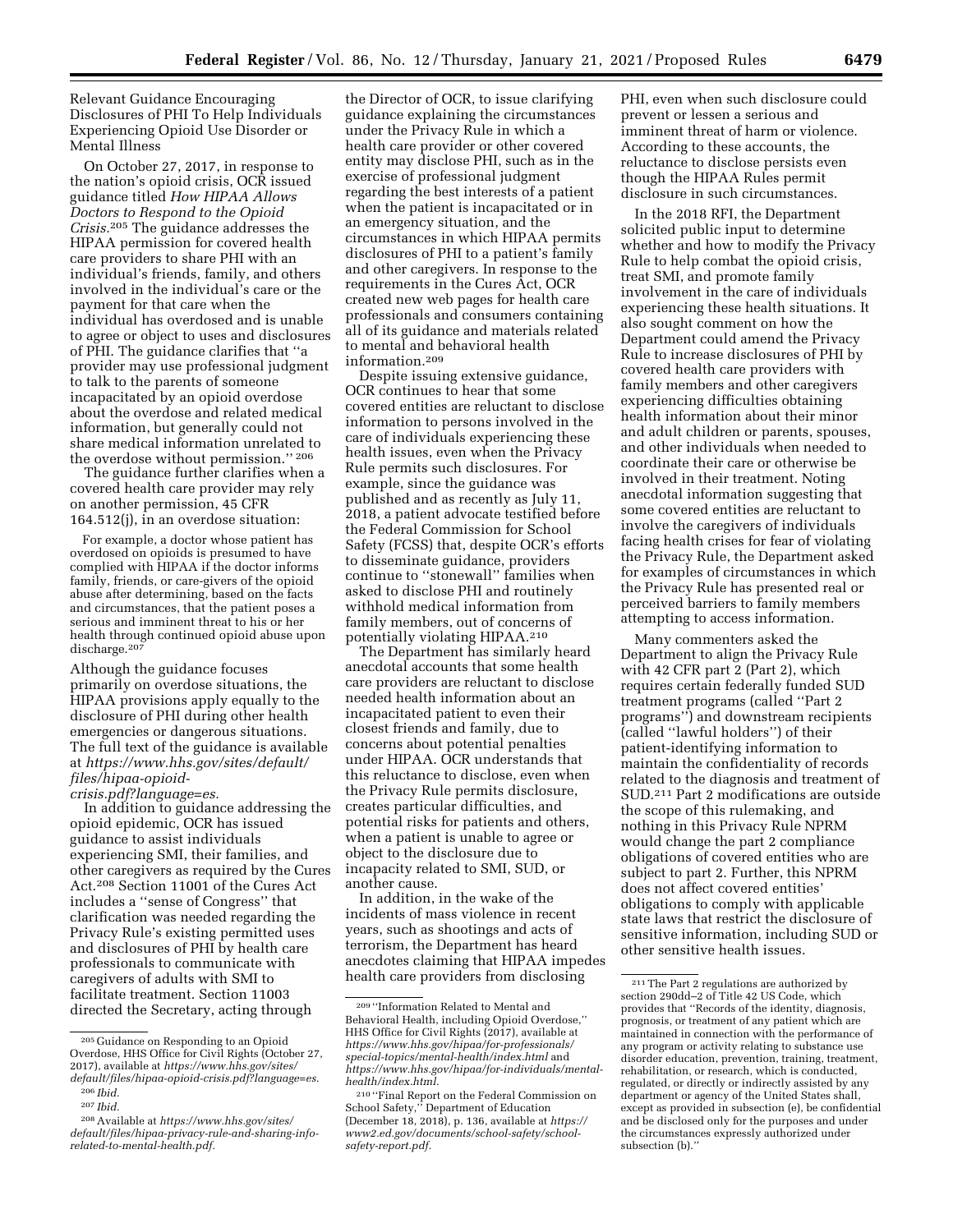On March 27, 2020, Congress enacted the Coronavirus Aid, Relief, and Economic Security Act (CARES Act) which requires greater alignment of the part 2 regulations with the HIPAA Rules.212 On July 15, 2020, the Department, through the Substance Abuse and Mental Health Services Administration (SAMHSA), published a final rule revising the part 2 regulations to facilitate such activities as quality improvement and claims management in a manner that more closely aligns part 2 with some of the disclosure permissions of the Privacy Rule.213 The Department will implement the CARES Act requirements concerning the part 2 regulations in a future rulemaking.

Nearly all commenters who identified as family members of patients agreed that in many cases more information related to an individual's SMI or SUD should be disclosed to family caregivers, and shared personal stories about the devastating consequences—such as suicide, missed appointments, homelessness, and lack of continuity in treatment and medication—that occurred because of a lack of information disclosure. A few commenters suggested that HIPAA should preempt all state laws that restrict disclosures of mental and behavioral health information to family members or coordinating health and social services agencies. A few other commenters expressed concern that the inability to disclose PHI related to mental health to social services agencies largely impacts poor individuals and minorities.

Commenters who identified as patients or privacy advocacy groups almost universally opposed modifying the Privacy Rule to expand permitted disclosures of information related to SMI and opioid use disorder or other SUDs. Many commenters expressed fear of family members and employers having access to this information, citing potentially adverse consequences, including fear of discrimination, abuse, and retaliation. Many health care providers expressed concern about the chilling effect that increased disclosures would have on individuals seeking treatment for opioid use disorders and stated that the Privacy Rule is already flexible enough to permit the amount of disclosure needed to address the opioid epidemic. Many suggested issuing clarifying guidance on existing regulatory permissions as a preferred approach to increasing disclosures of

PHI. A few pointed to the need to leverage technology, such as consent management and data segmentation, pursuant to the health information certification standards 214 published by ONC, as a means to help providers protect sensitive records while accessing information necessary for care.

As the Department noted in the 2018 RFI, the Privacy Rule generally defers to state law with respect to the circumstances in which a parent or guardian is treated as the personal representative of an unemancipated minor child, and under which information may not be disclosed to parents. Many commenters recognized state law, not the Privacy Rule, as the source of the more restrictive provisions (*e.g.,* state laws that restrict access to an unemancipated adolescent's mental health information). Nevertheless, some commenters suggested that HIPAA presented a barrier, especially in cases where a teenager or school-aged child experienced mental illness. Accordingly, some covered entities, professional organizations, advocacy organizations, and parents supported increasing parental access to minors' PHI. Some commenters were particularly supportive of increasing disclosures of PHI involving SUD, SMI, and other behavioral health concerns. However, some commenters raised concerns about abusive parents or guardians gaining access to a minor child's PHI, and some appreciated that the Privacy Rule currently permits a covered entity to deny access to a personal representative suspected of abuse or neglect. In addition, some commenters expressed concern that increasing parental access would inhibit a child from seeking the health care he or she needs, especially with respect to sensitive health conditions.

The Department received a few comments related to adult children being able to access the records of their parents. For example, one commenter suggested that the Department create a ''relative caregiver'' category with a right to access the medical records of elderly parents; another commenter provided a similar suggestion to address the care of individuals experiencing dementia. In contrast, several commenters raised concerns about impinging on the individual autonomy of their adult parents or other adults, and stressed the importance of protecting privacy for older adults.

#### 2. Proposals

The Department believes more can be done to encourage health care providers to disclose PHI when families and other caregivers of individuals are attempting to assist with health related emergencies, SUD (including opioid disorder) or SMI, and other circumstances in which individuals are incapacitated or otherwise unable to express their privacy preference. To address these concerns, the Department proposes several modifications to the Privacy Rule to encourage covered entities to use and disclose PHI more broadly in scenarios that involve SUD, SMI, and emergency situations, provided that certain conditions are met. In particular, the Department proposes to amend five provisions of the Privacy Rule to replace ''exercise of professional judgment'' with ''good faith belief'' as the standard pursuant to which covered entities would be permitted to make certain uses and disclosures in the best interests of individuals. The professional judgment standard presupposes that a decision is made by a health care professional, such as a licensed practitioner, whereas good faith may be exercised by other workforce members who are trained on the covered entity's HIPAA policies and procedures and who are acting within the scope of their authority. The Department also proposes a presumption that a covered entity has complied with the good faith requirement, absent evidence that the covered entity acted in bad faith. Together, these proposed modifications would improve the ability and willingness of covered entities to make certain uses and disclosures of PHI as described below.

The Department acknowledges prior comments expressing concern that a good faith standard offers individuals less privacy protection. However, covered entities still must take into account the facts and circumstances surrounding the disclosures, such as an individual's prior expressed privacy preferences and knowledge of any abusive relationship between the person to whom the covered entity would disclose PHI and the individual. Similarly, the Department would treat disclosures for any improper purpose as ''bad faith'' disclosures. Examples of bad faith could include knowledge that information will be used to harm the individual or will be used for crime, fraud (including defrauding the individual), or personal enrichment. As another example, a provider who is sued for malpractice and demands a signed statement of satisfactory care

<sup>212</sup>*See* Public Law 116–136, 134 Stat. 286 (March 27, 2020). Section 3221 of Public Law 116–136 amended 42 U.S.C. 290dd–2.

<sup>213</sup>*See* 85 FR 42986 (July 15, 2020). 214*See* 45 CFR parts 170 and 171.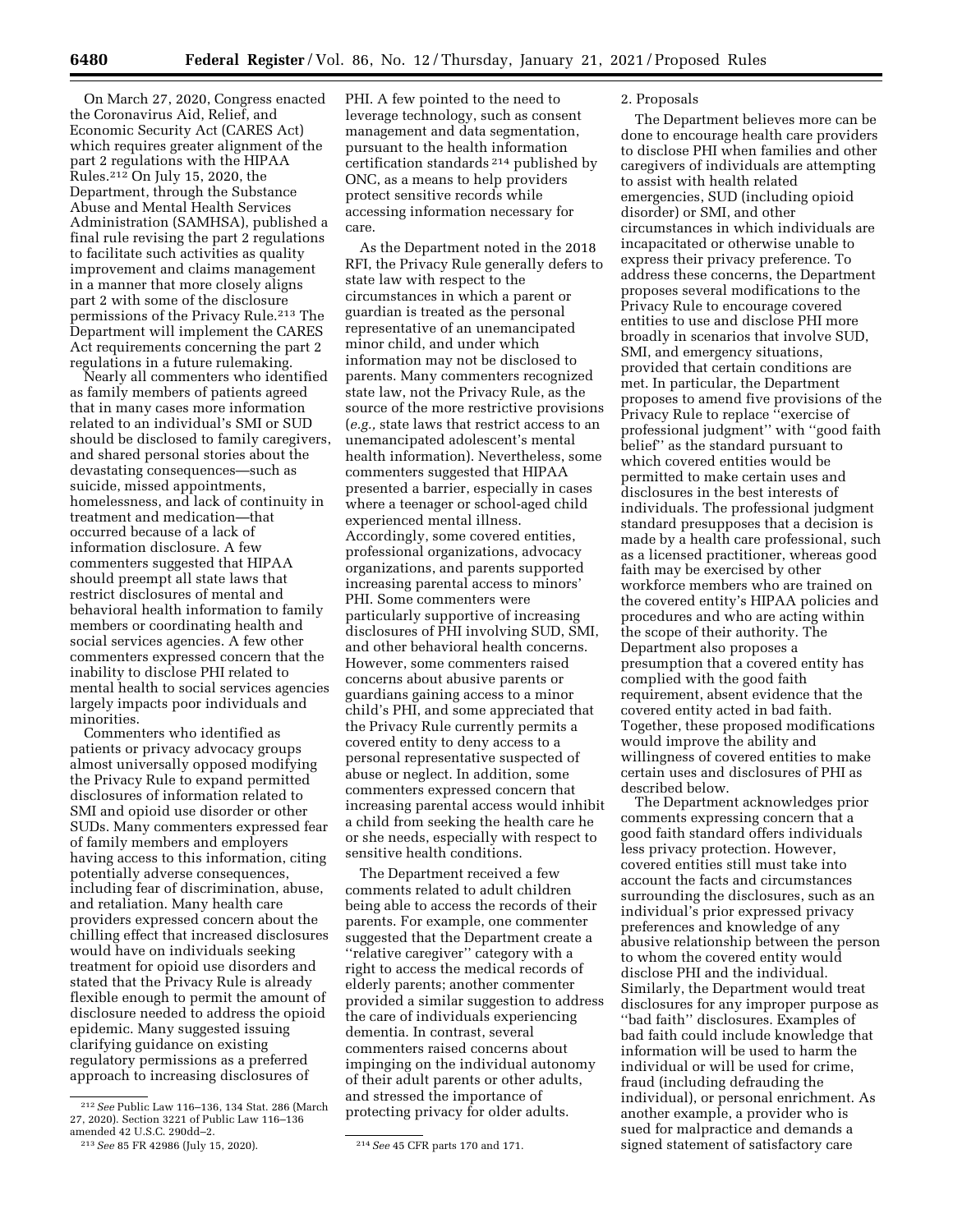from an incapacitated individual's family member in exchange for disclosing the individual's PHI to the family member has likely acted in bad faith. Finally, the Department encourages covered entities to ascertain the privacy preferences of individuals who are at known risk of experiencing episodes of incapacity before such individuals become incapacitated, where possible. *Replacing professional judgment with good faith in sections 45 CFR 164.502(g)(3)(ii)(C), 164.510(a)(3), 164.510(b)(2)(iii), 164.510(b)(3), 164.514(h)(2)(iv).* 

The Department's proposal to replace ''professional judgment'' with a standard based on the good faith belief of the covered entity in the five provisions listed above should improve care coordination by expanding the ability of covered entities to disclose PHI to family members and other caregivers when they believe it is in the best interests of the individual, without fear of violating HIPAA. The requirement under the current rule to exercise ''professional judgment'' could be interpreted as limiting the permission to persons who are licensed or who rely on professional training to determine whether a use or disclosure of PHI is in an individual's best interests. While professional training and experience naturally inform a health care provider's good faith belief about an individual's best interests, a good faith belief does not always require a covered entity or its workforce member to possess specialized education or professional experience. Rather, a good faith belief may be based on, for example, knowledge of the facts of the situation (including any prior expressed privacy preferences of the individual, such as those in an advance directive), or the representations of a person or persons who reasonably can be expected to have knowledge of relevant facts.

At the same time, as illustrated by the following scenarios, a standard of ''good faith'' anticipates that a covered entity or workforce member would exercise a degree of discretion appropriate for its role when deciding to use or disclose PHI, and to comply with any other conditions contained in the applicable permissions. For example, ''good faith'' would permit a licensed health care professional to draw on experience to make a good faith determination that it is in the best interests of a young adult patient, who has overdosed on opioids, to disclose information to a parent who is involved in the patient's treatment and who the young adult would expect, based on their relationship, to participate in or be involved with the

patient's recovery from the overdose. In this circumstance, the professional's good faith belief should be informed by professional judgment, but the professional would be assured that the Department would not second-guess the decision made for the patient's best interests by, for example, requiring the professional to prove that the decision was consistent with his or her professional training.

Likewise, front desk staff at a physician's office who have regularly seen a family member or other caregiver accompany an adult patient to appointments could disclose information about upcoming appointments when the patient is not present, based on the staff's knowledge of the person's involvement and a ''good faith'' belief about the patient's best interests. The extent of the disclosure of PHI would be limited to the level of involvement of the family member or caregiver of which the staff is aware, consistent with the covered health care provider's policies and procedures for disclosures of PHI by workforce members. In contrast, front desk staff would not be permitted to decide whether to provide access to records under the individual right of access at 45 CFR 164.524 to a parent who is not their minor child's personal representative, because the applicable permission at 45 CFR  $164.502(g)(3)(2)(C)$ requires that the decision be made by a licensed health care professional.

The Department understands that these proposals may raise concerns about unintended consequences where a covered health care provider is asked to disclose sensitive information to family members or other caregivers about individuals at risk of, or experiencing, abuse by the requesting family members or caregivers. The Department assumes that health care providers would incorporate relevant concerns about an individual's risk of abuse as a key factor in whether a disclosure of PHI is in an individual's best interest. Disclosures to suspected abusers are not in the best interests of individuals and health care providers' workforce members should feel confident that this proposal would not negate their ability to consider all relevant factors when making decisions about disclosing PHI to an individual's family and other caregivers related to their involvement in the individual's care or payment for care.

The following examples illustrate the operation of a good faith standard in each provision this proposal would modify:

• *Parent or guardian who is not the individual's personal representative.*  The Department proposes to amend 45 CFR  $164.502(g)(3)(ii)(C)$  to permit a covered entity to disclose the PHI of an unemancipated minor to a parent or guardian who is not the personal representative of the individual under HIPAA if consistent with state or other applicable law and a licensed health care professional has a good faith belief that disclosing PHI is in the best interests of the individual. For example, the proposed change would permit a covered health care provider to disclose PHI of an un-emancipated minor experiencing SUD in a state or jurisdiction where applicable law does not treat the minor's parent as a personal representative, when the provider believes that disclosing information to the parent could improve the care and treatment of the minor. This proposed good faith standard would remove an impediment to disclosures of PHI to a parent or guardian of a minor experiencing SUD or SMI where the parent or guardian is not recognized as the personal representative of the minor under state law. At the same time, this proposal would not preempt state laws that prohibit the disclosure of sensitive information because this proposal would permit, but not require, the disclosure under HIPAA. As such, a covered entity could comply with both HIPAA and a more restrictive state law by limiting disclosures in accordance with the state law.

• *Facility Directories.* The Department proposes to amend 45 CFR  $164.510(a)(3)(i)(B)$  to permit a covered entity to include an individual's name in a facility directory and to disclose, for directory purposes, the individual's location and general condition, when the individual is unable to agree or object and the covered entity has a good faith belief that the disclosure is in the best interests of the individual. For example, this change would facilitate a hospital's disclosure of directory information about an individual who is incapacitated and unable to identify family members or other caregivers involved in his or her care who are trying to locate the individual. The Department does not propose to change 45 CFR 164.510(a)(3)(i)(A), which requires that a disclosure under 45 CFR 164.510(a)(3) be consistent with a prior expressed preference of the individual, if any, that is known to the covered health care provider.

• *Emergency contacts.* The Department proposes to amend 45 CFR 164.510(b)(2)(iii) to permit covered entities to disclose relevant information to a person involved in the individual's care or payment for care when the covered entity reasonably infers, based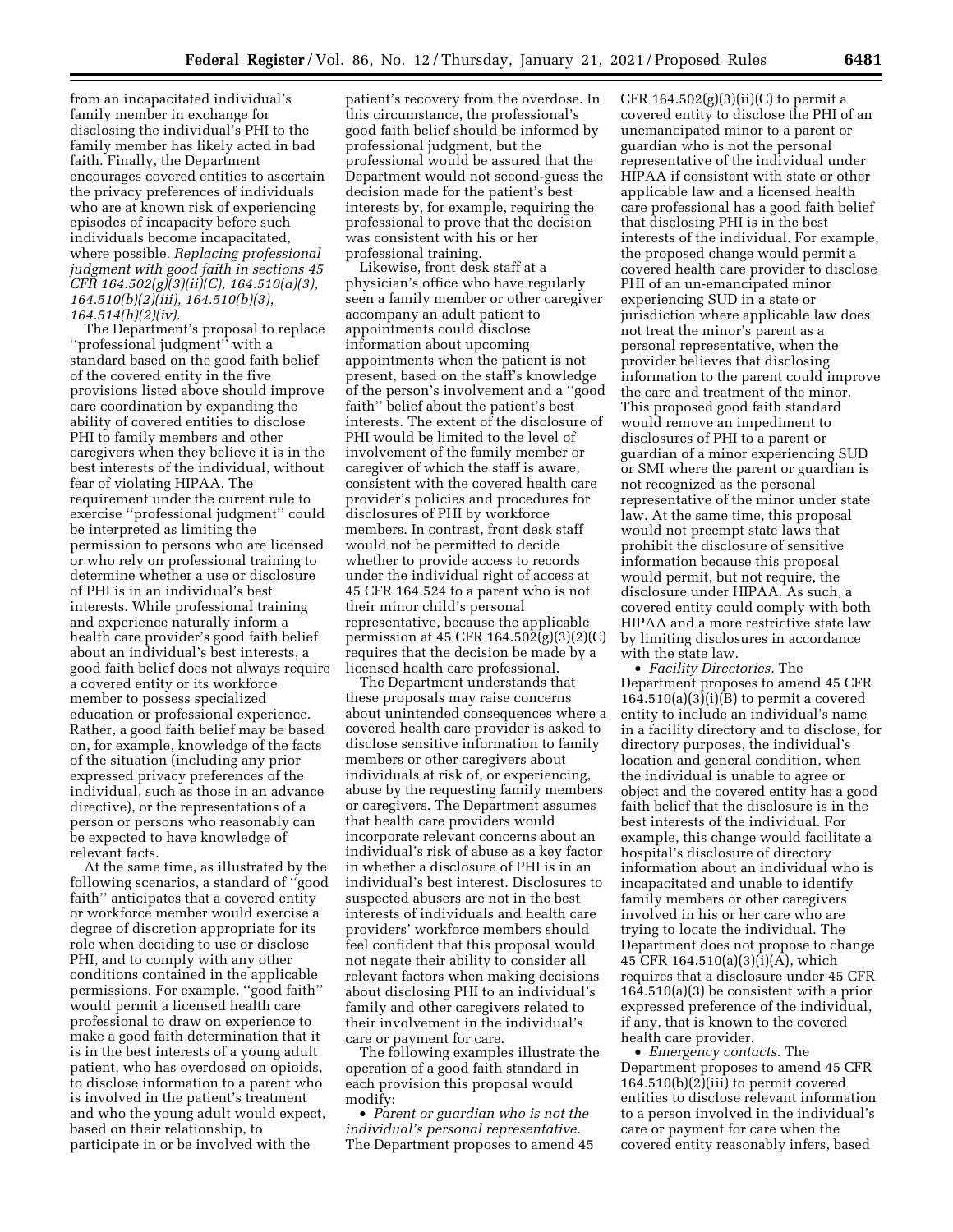on a good faith belief, that the individual does not object. For example, under this proposal an acute care facility that lacks a written designation of an emergency contact but possesses knowledge of an incapacitated patient's designated emergency contact could disclose PHI to that contact, based on a good faith belief that the patient does not object to the disclosure. In contrast, a disclosure of PHI by a covered entity with knowledge of an individual's advance directive that documents an objection to disclosure to a particular person would be inconsistent with a good faith belief that the individual does not object.

• *Emergencies and incapacity.* The Department proposes to amend 45 CFR 164.510(b)(3) to permit covered entities to disclose relevant information about the individual to family members and other caregivers who are involved with the individual's care or payment for care, or who require notification related to the individual, when the individual cannot agree to the disclosure because of absence, incapacity, or emergency circumstances, and the covered entity has a good faith belief that the disclosure is in the best interests of the individual. This change would, for example, facilitate a health care provider's disclosure of PHI to a caregiver of a patient who is incapacitated by an overdose, mental health crisis, or other health emergency. The Privacy Rule does not define incapacity, but the Department has provided examples and explained that a formal determination is not necessary.215

• *Verifying requestor's identity.* The Department proposes to amend 45 CFR  $164.514(h)(2)(iv)$  to provide that a covered entity would satisfy its obligations to verify a requestor's identity if the covered entity acts on a good faith belief in making a disclosure of relevant PHI under 45 CFR 164.510, 164.512(j), and 164.514(h)(2)(iv). These disclosures are already limited in scope to the information relevant to assisting the individual with his or her health care or payment for care (45 CFR 164.510) or to the minimum amount of information necessary for the purpose (45 CFR 164.512(j)). This proposal would, for example, improve the ability of a covered hospital to disclose PHI of an individual experiencing an emergency to a person who represents that he or she is a family member or caregiver of the individual, without

requiring the family member or caregiver to present documentation of the relationship with the individual, if the hospital has a good faith basis for believing the requestor and the requestor's identity. As stated in the preamble to the 2000 Privacy Rule:

''Requiring written proof of identity in many of these situations, such as when a family member is seeking to locate a relative in an emergency or disaster situation, would create enormous burden without a corresponding enhancement of privacy, and could cause unnecessary delays in these situations. The Department therefore believes that reliance on professional judgment provides a better framework for balancing the need for privacy with the need to locate and identify individuals. . . . As with many of the requirements of this final rule, health care providers are given latitude and expected to make decisions regarding disclosures, based on their professional judgment and experience with common practice, in the best interest of the individual.'' 216

A hospital may not have a good faith basis for believing the requestor's representations about the requestor's identity and relationship with the individual if, for example, a workforce member receives a request from an unfamiliar and unverified email address or the requestor is unknown and not named as a contact in an individual's record. Additionally, this proposal would not remove a covered entity's obligation(s) under other applicable laws, such as laws requiring providers to obtain documentation of a relationship before disclosing information, including laws governing requests for access to medical records by a person who claims to be an individual's personal representative.

The Department also proposes to amend the Privacy Rule at 45 CFR 164.502 by adding a new paragraph (k), which would apply a presumption of compliance with the ''good faith'' requirement when covered entities make a disclosure based upon a belief that the disclosure is in the best interests of the individual with regard to those five provisions.

Changing ''Serious and Imminent'' to ''Serious and Reasonably Foreseeable''

As noted above, 45 CFR  $164.512(j)(1)(i)(A)$  permits covered entities to use or disclose PHI, consistent with applicable law and standards of ethical conduct, if the covered entity has a good faith belief that the use or disclosure is necessary to prevent or lessen a ''serious and imminent threat'' to the health or safety of a person (including the individual) or

the public.217 The recipient of the PHI must be reasonably able to prevent harm or lessen the threat, or the use or disclosure must be necessary for law enforcement to identify or apprehend an individual.218

To clarify that the Privacy Rule permits covered entities to address threats of harm, the Department proposes to amend the Privacy Rule at 45 CFR 164.512(j)(1)(i)(A) to replace the ''serious and imminent threat'' standard with a "serious and reasonably foreseeable threat'' standard. The Department seeks to prevent situations in which covered entities decline to make uses and disclosures they believe are needed to prevent harm or lessen threats of harm due to concerns that their inability to determine precisely how imminent the threat of a harm is may make them subject to HIPAA penalties for an impermissible use or disclosure. The proposed modification would permit covered entities to use or disclose PHI without having to determine whether the threatened harm is imminent (which may not be possible in some cases); instead, they may determine whether it is reasonably foreseeable that the threatened harm might occur. The Department further proposes to add a new paragraph (5) to define ''reasonably foreseeable'' using a reasonable person standard.219 This standard involves consideration of whether a similarly situated covered entity could believe that a serious harm is reasonably likely to occur, and does not require a determination that a

218*See* 45 CFR 164.512(j)(1)(ii)(A)–(B). This condition additionally requires the individual who is the subject of the PHI to have admitted participation in a violent crime that the covered entity reasonably believes may have caused serious physical harm to the victim of the crime, or the individual who is the subject of the PHI has escaped from a correctional institute or lawful custody.

219*See, e.g.,* Rest. 2d Torts, section 283. In describing the standard of the ''reasonable man'' in the context of negligence in tort law, the authors note benefits of the standard that also apply to the proposal in this NPRM: ''The chief advantage of this standard of the reasonable man is that it enables the triers of fact who are to decide whether the actor's conduct is such as to subject him to liability for negligence, to look to a community standard rather than an individual one, and at the same time to express their judgment of what that standard is in terms of the conduct of a human being. The standard provides sufficient flexibility, and leeway, to permit due allowance to be made for such differences between individuals as the law permits to be taken into account, and for all of the particular circumstances of the case which may reasonably affect the conduct required, and at the same time affords a formula by which, so far as possible, a uniform standard may be maintained.

<sup>215</sup>*See e.g., [https://www.hhs.gov/hipaa/for](https://www.hhs.gov/hipaa/for-professionals/faq/2090/when-does-mental-illness-or-another-mental-condition-constitute-incapacity-under-privacy-rule.html)professionals/faq/2090/when-does-mental-illness[or-another-mental-condition-constitute-incapacity-](https://www.hhs.gov/hipaa/for-professionals/faq/2090/when-does-mental-illness-or-another-mental-condition-constitute-incapacity-under-privacy-rule.html)*

*[under-privacy-rule.html.](https://www.hhs.gov/hipaa/for-professionals/faq/2090/when-does-mental-illness-or-another-mental-condition-constitute-incapacity-under-privacy-rule.html)* 216 65 FR 82462, 82719 (December 28, 2000).

<sup>217</sup> 45 CFR 164.512(j)(1)(i)(A). 45 CFR 164.512(j), unlike the provisions above that currently permit uses and disclosures based on professional judgment, already permits a covered entity to disclose PHI based on a good faith belief.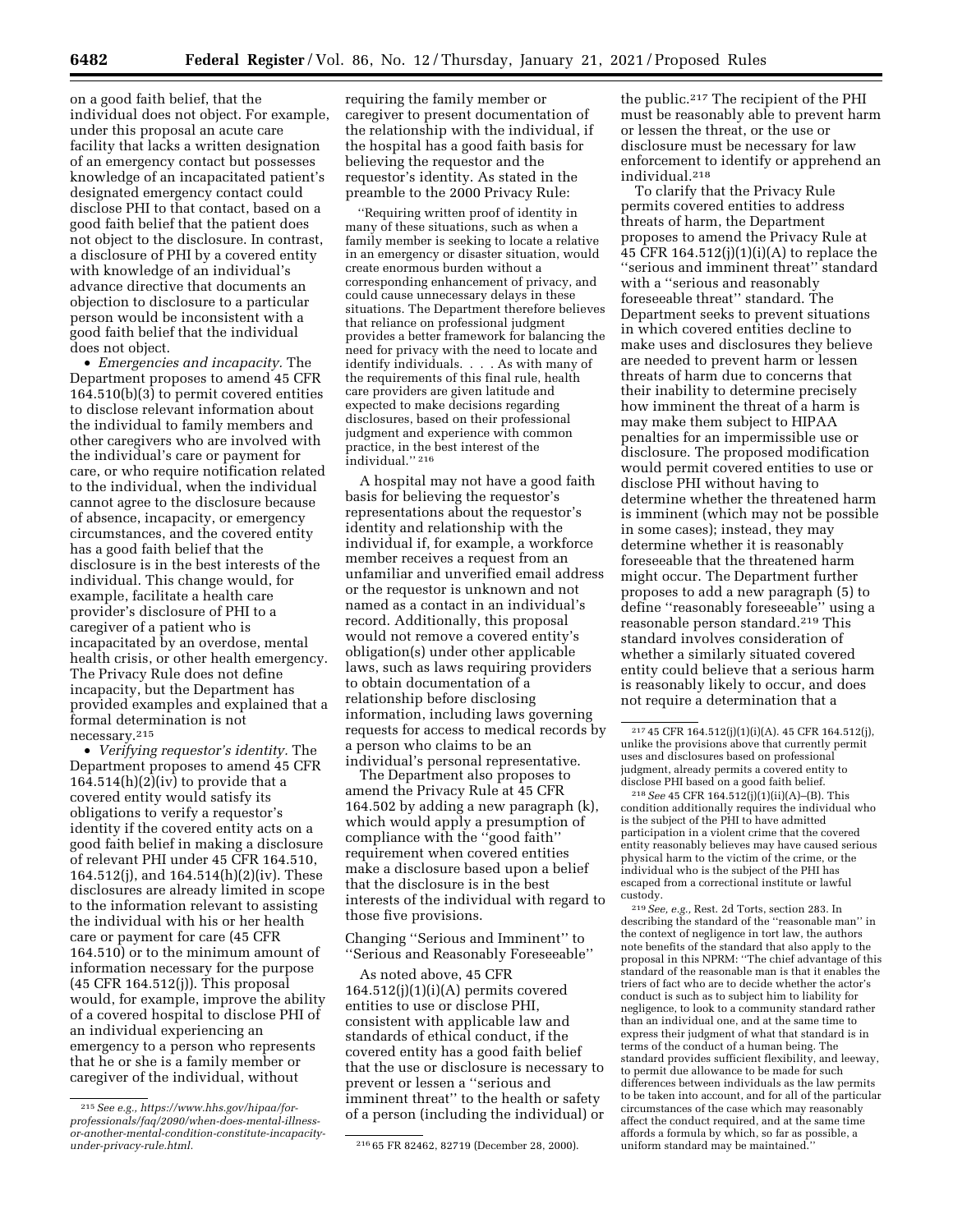majority of covered entities could have such a belief. However, the ''reasonably foreseeable'' standard would not permit the application of assumptions unwarranted by the individual's diagnosis and specific circumstances. For example, the assumption that a person with a diagnosis of depression or anxiety is a threat to themselves or others merely by virtue of that diagnosis is unfounded. Likewise, assuming that an individual on the autism spectrum who displays certain behaviors frequently associated with mental illness has co-occurring mental illness without any such diagnosis is unfounded.

The Department recognizes that some covered health care providers, such as licensed mental and behavioral health professionals, have specialized training, expertise, or experience in assessing an individual's risk to health or safety (*e.g.,*  through a violence or suicide risk assessment). Therefore, the reasonably foreseeable standard would include an express presumption that such a covered health care provider has met the reasonably foreseeable standard when it makes a disclosure related to facts and circumstances about which the covered health care provider (or member of the provider's workforce) has specialized training, expertise, or experience.

Threats to public health or safety would include, for example, mass shootings, the use of explosive devices to attack a crowd, or other acts of terrorism. These examples are intended to highlight for covered health care providers their ability to use or disclose PHI to lessen the threat of, or prevent harm due to, potential mass violence and are not intended to limit the scope or type of serious and reasonably foreseeable threats covered by this provision. That is, a covered entity (or a member of a covered entity's workforce) need not have such specialized training, expertise, or experience in order to meet the reasonably foreseeable standard.

The Department does not propose to change the existing ''presumption of good faith belief'' at 45 CFR 164.512(j)(4), which explains the circumstances in which a covered entity is presumed to have acted in good faith with regard to a belief that a use or disclosure is necessary to prevent harm or lessen a threat.220 Therefore, with the proposed modification, a covered entity

that reports a threat to health or safety could potentially benefit from two presumptions under the Privacy Rule: (1) A presumption that the serious harm the covered entity identified was reasonably foreseeable, and (2) a presumption that the covered entity believed the use or disclosure was necessary to prevent harm or lessen the threat.

The Department expects that the proposed modification would improve the timeliness of disclosures that would have occurred, but for the covered entity's uncertainty regarding whether a threatened harm is ''imminent.'' As such, this proposed change would improve covered entities' ability to disclose PHI to persons who are reasonably able to lessen the threat and to prevent harm to the individual, other persons, or the public—with sufficient time for such persons to act.

Thus, for example, adopting a ''serious and reasonably foreseeable threat'' standard could further enable a health care provider to timely notify a family member that an individual is at risk of suicide, even if the provider cannot predict that a suicide attempt is likely to occur ''imminently.'' For an individual who poses a threat to public safety, a "serious and reasonably foreseeable threat'' standard may afford a health care provider sufficient time to notify a person, such as a law enforcement official, who is in a position to avert a serious harm that may occur and ensure the safety of the individual and others.

By referencing mental and behavioral health professionals in the proposed definition of reasonably foreseeable, the Department does not mean to imply that individuals with mental or behavioral health conditions are more likely than other individuals to commit acts of violence. As the Department has stated previously,221 mental illness is not proven to be an effective predictor of gun violence, and individuals who are experiencing mental illness are more likely to be the victims of violent crime than perpetrators.222 The Department does not intend with this proposal to perpetuate false and harmful stereotypes about individuals with SMI or SUD, but rather to ensure that HIPAA is not a barrier in instances when entities believe a disclosure of PHI is necessary to prevent harm to the individual or to others.223 Further, the Department

believes that licensed mental and behavioral health professionals are among the health care providers that are most likely to have specialized training, expertise, or experience for which it is reasonable to establish a higher level of deference to their belief that a threat exists and that serious harm is reasonably foreseeable. The Department requests comment on this proposal.

The Department also proposes nonsubstantive revisions to 45 CFR 164.512(j) to refer to preventing a harm or lessening a threat, rather than preventing or lessening a threat. These proposed revisions are intended to clarify the standard, not change it; however, the Department requests comment on whether any unintended adverse consequences may result from the revisions.

Finally, the Privacy Rule does not preempt other law that is more protective of the individual's privacy.224 As such, this proposal would not relieve covered entities of stricter restrictions on disclosure under state law or other Federal laws. However, the proposal would help ensure that HIPAA is not a barrier to disclosures needed to prevent harm.

## 3. Request for Comments

The Department requests comments on the above proposal, and the following considerations in particular:

a. Would the proposed change in standard from ''professional judgment'' to ''good faith belief'' discourage individuals from seeking care?

b. Should the Department apply the good faith standard to any or all of the other nine provisions in the Privacy Rule that call for the exercise of professional judgment? Are there circumstances in which it would be inappropriate to apply a presumption of compliance across the other nine provisions?

c. Should 45 CFR 164.510(b)(3) be revised to permit a covered entity to disclose the PHI of an individual who has decision making capacity to the individual's family member, friend, or other person involved in care, in a manner inconsistent with the individual's known privacy preferences (including oral and written expressions), based on the covered entity's good faith belief that the use or disclosure is in the individual's best interests, in any situations outside of an emergency circumstance? Put another way, are there examples in which the totality of the facts and circumstances should or would outweigh an individual's preferences, but do not rise

<sup>220</sup>*See* 45 CFR 164.512(j)(4). The provision states the presumption of good faith belief applies ''if the belief is based upon the covered entity's actual knowledge or in reliance on a credible representation by a person with apparent knowledge or authority.''

<sup>221</sup>*See* HIPAA Privacy Rule and the National Instant Criminal Background Check System Proposed Rule, 79 FR 784 (January 7, 2014), and Final Rule, 81 FR 382 (January 6, 2016).

<sup>222</sup>*See* 79 FR 784, 788 (January 7, 2014) and 81 FR 382, 386 (January 6, 2016).<br><sup>223</sup> *Ibid., Id.* at 387.

<sup>223</sup> *Ibid., Id.* at 387. 224*See* 45 CFR 160.203.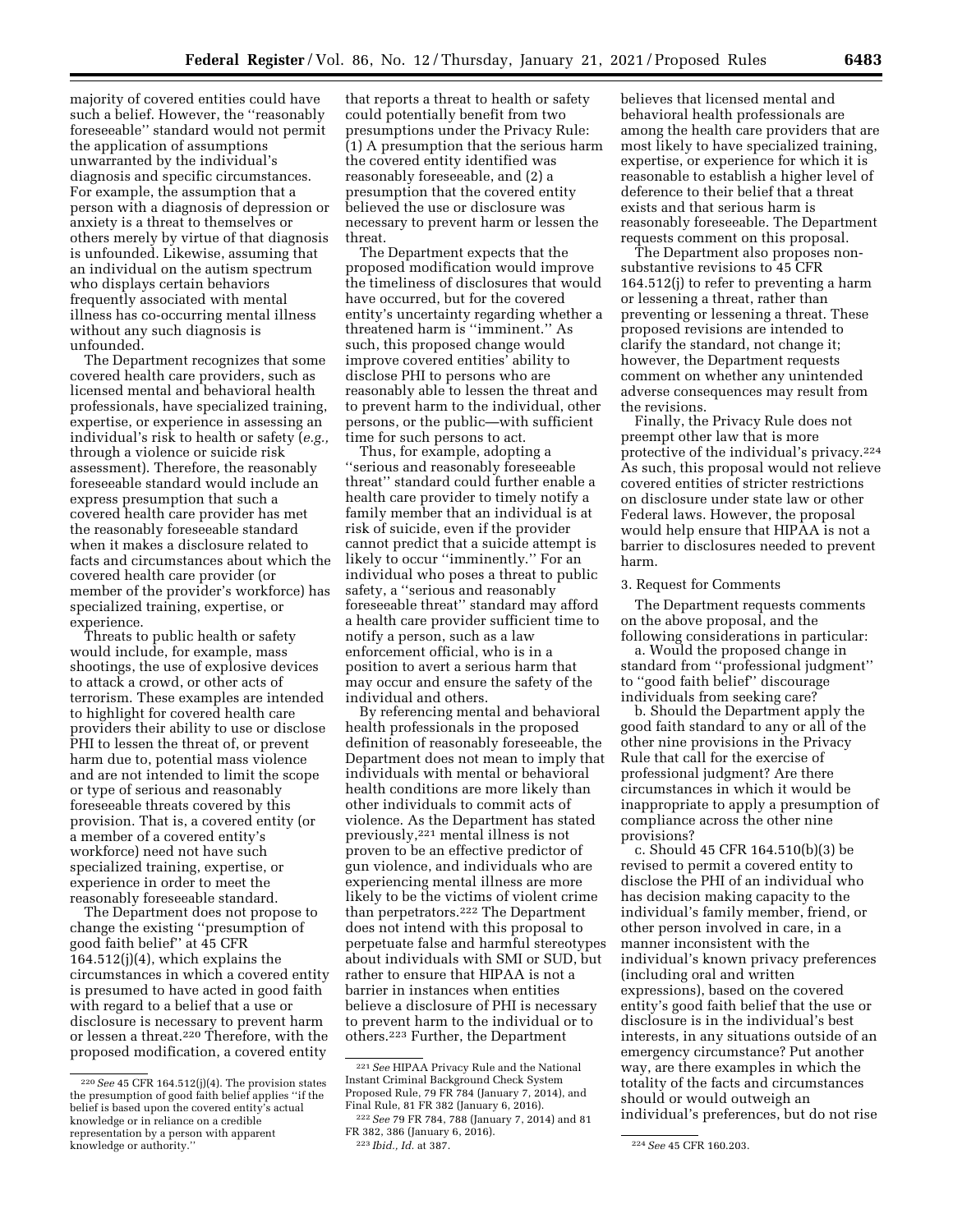to the level of posing a serious and reasonably foreseeable threat under 45 CFR 164.512(j)? Are there examples related to individuals who have regained capacity after having been formerly incapacitated, such as where an individual recovering from an opioid overdose leaves the hospital against medical advice or leaves a residential treatment program?

d. When should overriding an individual's prior expressed preferences constitute bad faith on the part of the covered entity, which would rebut the presumption of compliance? Are there instances in which overriding an individual's prior expressed preferences would not constitute bad faith on the part of the covered entity?

e. Would the proposed ''serious and reasonably foreseeable threat'' standard discourage individuals from seeking care?

f. Would the proposed standard improve a covered entity's ability to prevent potential harm, such that the benefits of the change would outweigh potential risks? Please provide examples.

g. How often do mental and behavioral health professionals perceive that HIPAA constrains their ability to report such threats? Please provide specific examples, when available, including relevant state law.

h. Are there potential unintended consequences related to granting extra deference to a covered health care provider based on specialized risk assessment training, expertise, or experience when determining that a serious threat exists or that serious harm is reasonably foreseeable? Are there unintended consequences related to specifying mental and behavioral health professionals as examples of such providers?

i. As an alternative to the existing proposal, should the Department establish a specific permission for mental and behavioral health professionals to disclose PHI when in the view of the professional, the disclosure could prevent serious and reasonably foreseeable harm or lessen a serious and reasonably foreseeable threat to the health or safety of a person or the public? What would be potential unintended consequences of such an alternative?

*G. Eliminating Notice of Privacy Practices Requirements Related to Obtaining Written Acknowledgment of Receipt, Establishing an Individual Right To Discuss the NPP With a Designated Person, Modifying the NPP Content Requirements, and Adding an Optional Element (45 CFR 164.520)* 

1. Current Provision and Issues To Address

The Privacy Rule, at 45 CFR 164.520, requires a covered health care provider that has a direct treatment relationship with an individual to make a good faith effort to obtain a written acknowledgment of receipt of the provider's NPP. If the provider is unable to obtain the written acknowledgment, the provider must document its good faith efforts and the reason(s) for not obtaining an individual's acknowledgment, and maintain such documentation for six years.<sup>225</sup>

The Department has heard anecdotally and in public comments on the 2018 RFI that the acknowledgment requirements impose paperwork burdens that are perceived as unnecessary and that create confusion for individuals (who may erroneously believe they are signing an authorization or waiver of some kind), as well as front office staff (who may erroneously believe that individuals must sign the acknowledgment to obtain care).

In the 2018 RFI, the Department asked whether it should eliminate the signature and recordkeeping requirements in 45 CFR 164.520 to reduce administrative burden on covered health care providers and free up time and resources for providers to spend on treatment, including care coordination. In addition, the 2018 RFI asked providers to suggest alternative ways to document that they provided an NPP to an individual if the written acknowledgment were no longer required. The Department also asked whether and how to modify other NPP requirements to alleviate covered entity burdens without compromising transparency about providers' privacy practices or an individual's awareness of his or her rights. In particular, the Department requested feedback on how to improve the NPP content and dissemination requirements.

Most commenters stated that the acknowledgment requirement was unduly burdensome, but did not provide cost estimates. Many covered entities and associations that commented reported experiencing a large administrative burden to document the good faith effort to obtain

the acknowledgment in cases where the patient is unconscious or otherwise incapacitated or cannot sign the acknowledgment due to communication barriers.

Covered entities and large associations agreed with the Department's concern in the 2018 RFI that some individuals may mistakenly believe that their signature or written acknowledgment of the NPP is required to receive treatment. Commenters of all types reported their observations of individuals not reading the NPP when presented with it. Commenters also noted that physician offices frequently provide the NPP form to patients as part of a large bundle of paperwork at the time of the visit. Some commenters perceived the bundling of the NPP and acknowledgment with other paperwork as diminishing the likelihood that individuals pay attention to NPP content.

Associations and health systems/ hospitals supported eliminating the requirement of a written acknowledgment of receipt of the NPP and believed the expected benefits would outweigh any adverse consequences. Professional associations, hospitals, and physicians commented that the signed NPP acknowledgment or the documentation of good faith efforts to obtain the written acknowledgment was of little or no use, and was an unnecessary burden.

In contrast, a number of commenters opposed removing the requirement relating to the written acknowledgment of receipt of the NPP, asserting that the acknowledgment helps to ensure that individuals are aware of their HIPAA rights. These commenters expressed concern that eliminating the written acknowledgment requirement would make it difficult or even impossible to track whether an individual was actually given the NPP and made aware of his or her rights under HIPAA.

Some commenters suggested alternative policy solutions or other actions that the Department could take to improve consumer awareness of the NPP, such as requiring providers to post the NPP electronically and increasing consumer education about the contents of the NPP.

Regarding NPP content, ONC, in collaboration with OCR, developed several model NPPs, which are publicly available on the OCR website.226 These

<sup>225</sup>*See* 45 CFR 164.520(e); 45 CFR 164.530(j)(2).

<sup>226</sup>*See* ''Model Notices of Privacy Practices,'' HHS Office for Civil Rights (2013), available at *[https://www.hhs.gov/hipaa/for-professionals/](https://www.hhs.gov/hipaa/for-professionals/privacy/guidance/model-notices-privacy-practices/index.html)  [privacy/guidance/model-notices-privacy-practices/](https://www.hhs.gov/hipaa/for-professionals/privacy/guidance/model-notices-privacy-practices/index.html) [index.html](https://www.hhs.gov/hipaa/for-professionals/privacy/guidance/model-notices-privacy-practices/index.html)* and *[https://www.hhs.gov/sites/default/](https://www.hhs.gov/sites/default/files/ocr/privacy/hipaa/npp_fullpage_hc_provider.pdf)  [files/ocr/privacy/hipaa/npp](https://www.hhs.gov/sites/default/files/ocr/privacy/hipaa/npp_fullpage_hc_provider.pdf)*\_*fullpage*\_*hc*\_ *[provider.pdf.](https://www.hhs.gov/sites/default/files/ocr/privacy/hipaa/npp_fullpage_hc_provider.pdf)*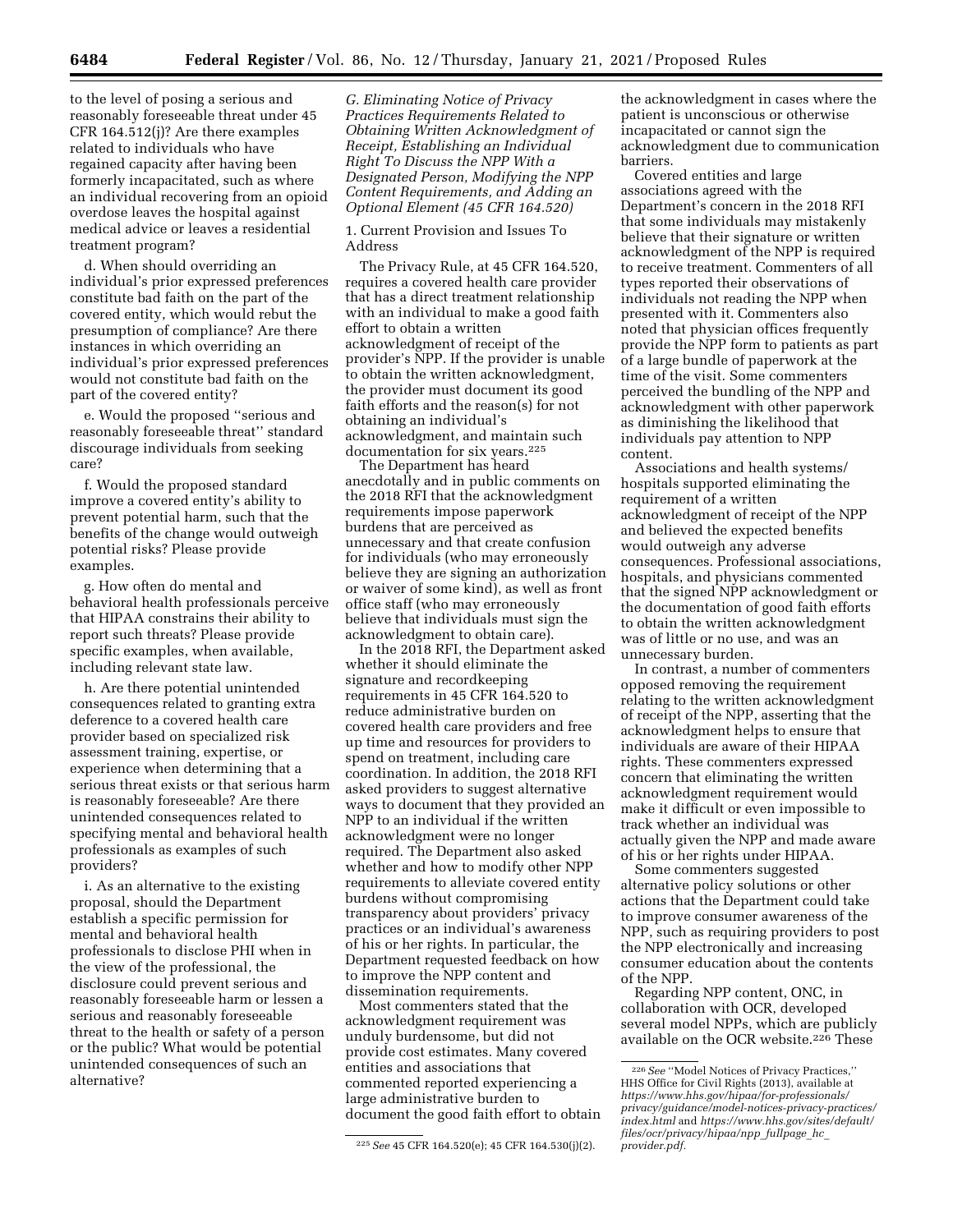models use plain language and approachable designs that were tested with consumer focus groups. The 2018 RFI sought comment on whether covered entities use the model NPPs, whether the model NPPs should contain more specific information, and whether an entity that uses a model NPP should be deemed compliant with the NPP content requirements.

Some commenters stated that they use the model NPP as a reference when creating their own forms, or modify a model to conform to state law and other organizational requirements. Some professional associations supported creating a safe harbor for entities using a model NPP, but several commenters pointed out potential challenges that such a safe harbor could create. For example, some commenters stated that a safe harbor would lead to greater confusion, with some entities having to incorporate provisions from state or local law into model NPP language. Others stated that utilizing the model NPP form would lead to longer and harder-to-understand notices. Most commenters urged that, rather than creating a safe harbor, the Department instead focus on developing consumerfocused educational materials.

Additional issues to address in connection with the NPP would arise from the NPRM's proposal to limit the individual right to direct PHI to a third party only to an electronic copy of ePHI in an EHR. Covered entities may receive requests from individuals to direct to third parties copies of PHI that are not ePHI in an EHR and therefore are outside the scope of the access right to direct a copy of PHI to a third party. The current NPP content does not address these limitations. For example, an individual submits a request to her health plan to direct ePHI in a designated record set to a third party, but that ePHI is not in an EHR. As another example, an individual requests that a paper copy, rather than an electronic copy, of PHI in an EHR be sent to a third party. Neither of these requests would be included in the individuals' right of access to direct an electronic copy of their PHI in an EHR to a third party. In addition, the Department is aware that many requests to send PHI to a third party may be for a ''complete medical record'' that exists in multiple forms and formats (electronic and in paper),) which are hybrid in nature. The current NPP content requirements do not help the individual understand how to obtain such records.

## 2. Proposal

To alleviate paperwork burdens and reduce confusion for individuals and covered health care providers, the Department proposes to eliminate the requirements for a covered health care provider with a direct treatment relationship to an individual to obtain a written acknowledgment of receipt of the NPP and, if unable to obtain the written acknowledgment, to document their good faith efforts and the reason for not obtaining the acknowledgment.227 The proposal also would remove the current requirement to retain copies of such documentation for six years.228

To ensure that individuals are able to understand and make decisions based on the information in the NPP, the Department proposes at 45 CFR  $164.520(b)(1)(iv)(G)$  to replace the written acknowledgment requirements with an individual right to discuss the NPP with a person designated by the covered entity. In addition, the Department proposes at 45 CFR 164.520(b)(1)(i) to modify the content requirements of the NPP to help increase patients' understanding of an entity's privacy practices and their rights with respect to their PHI. First, the Department proposes to modify the required header of the NPP to specify to individuals that the notice provides information about (1) how to access their health information; (2) how to file a HIPAA complaint; and (3) individuals' right to receive a copy of the notice and to discuss its contents with a designated person.

Second, the required header would specify whether the designated contact person is available onsite and must include a phone number and email address the individual can use to reach the designated person. This header content requirement would apply to all covered entities, and not just covered health care providers with direct treatment relationships with individuals, ensuring consistency in how NPP content is presented to individuals. Providing this information at the beginning of the NPP would improve patients' awareness of their Privacy Rule rights, what they can do if they suspect a violation of the Privacy Rule, and how to contact a designated person to ask questions.

Further, consistent with the proposed header language, and to ensure that individuals are fully informed of their access rights, the Department proposes at 45 CFR 164.520(b) $(1)(iv)(C)$  to modify

the required element of an NPP that addresses the access right, to describe how an individual can exercise the right of access to obtain a copy of their records at limited cost or, in some cases, free of charge, and the right to direct a covered health care provider to transmit an electronic copy of PHI in an EHR to a third party. Finally, the Department proposes to add an optional element to the NPP to include information to address instances in which individuals seek to direct their PHI to a third party, when their PHI is not in an electronic health record or is not in an electronic format. This optional element would help make individuals aware that they retain the right to obtain the PHI directly and give it to a third party or they can request to send a copy of PHI directly to a third party using a valid authorization. The Department believes these proposals to remove the acknowledgment of the NPP requirements would eliminate a significant documentation and storage burden for health care providers. The Department also believes the proposals would help individuals better understand how to exercise their rights, including what they can do if they suspect a violation of the Privacy Rule, and who to contact with specific questions.

Based on public comments on the 2018 RFI, the Department does not propose to create a safe harbor to deem those entities that use the model NPP compliant with the NPP content requirements. Instead, the Department requests comment on ways the model NPP could be changed to improve consumer understanding. For example, the Privacy Rule requires that the NPP contain a description, including at least one example, of the types of uses and disclosures the covered entity is permitted to make for health care operations (as well as for treatment and payment), and the description must include sufficient detail to place the individual on notice of the uses and disclosures that are permitted or required.229 The model NPP explains that the health care operations permission allows uses and disclosures of PHI to ''run [the] organization,'' which is further described as disclosing an individual's health information to run the practice, improve care, and contact the individual. The model NPP also includes an example of health care operations as ''us[ing] health

<sup>227</sup>*See* 45 CFR 164.520(c)(2)(ii).

<sup>&</sup>lt;sup>229</sup> See 45 CFR 164.520(b)(1)(ii)(A) and (D).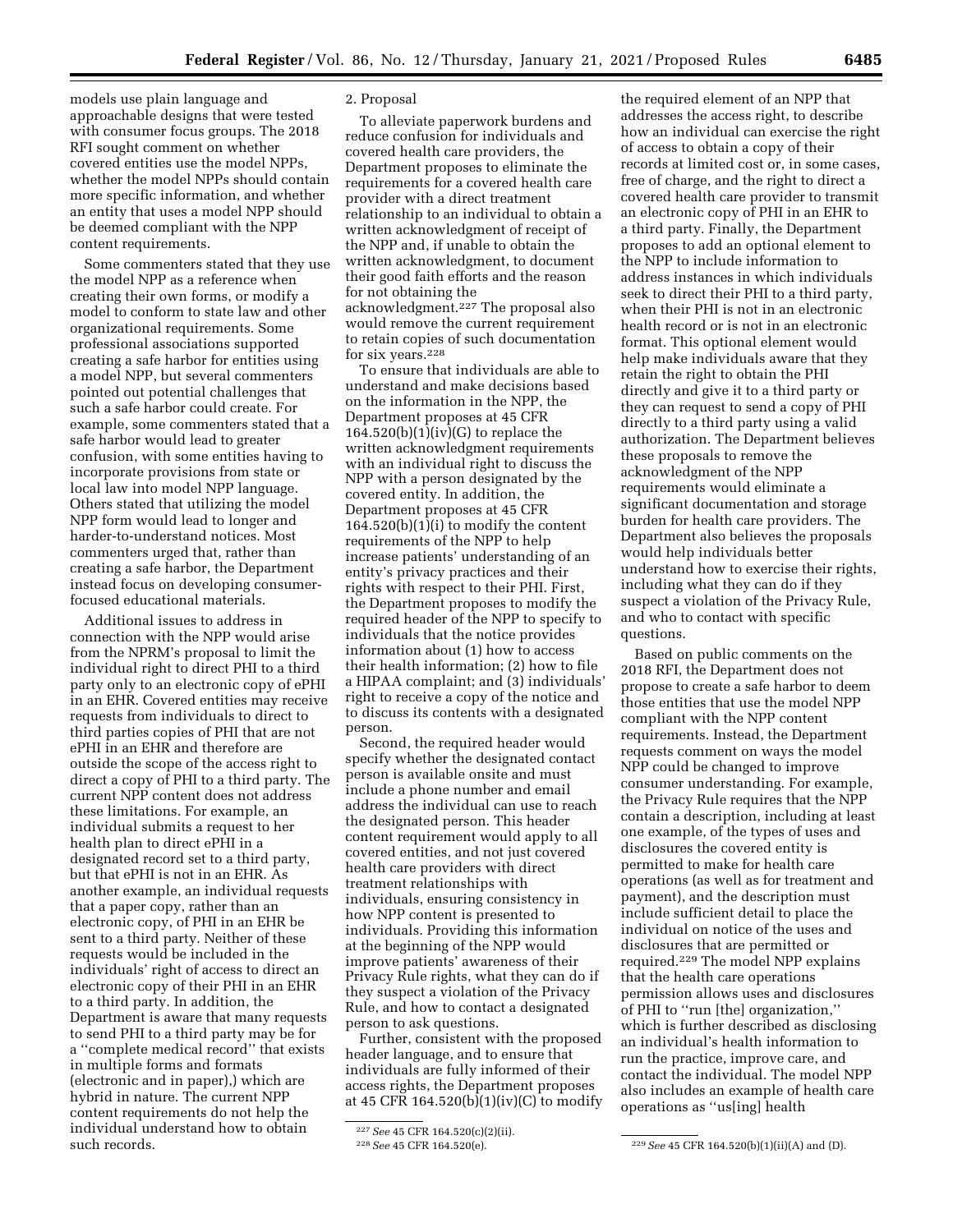information . . . to manage your treatment and services.'' 230

Based on the Department's experience, many individuals are not aware of the scope of activities that constitute health care operations, and thus the description and example currently in the model NPP may not provide sufficient detail to inform the individual of how their health information may be used and disclosed for health care operations purposes. To that end, the Department requests recommendations for how best to impart to individuals how health information can be used and disclosed under the health care operations permission in the model NPP.

Finally, consistent with public feedback, the Department will continue to consider how to best educate and conduct outreach to inform individuals about their Privacy Rule rights and entities' privacy practices.

## 3. Request for Comments

The Department requests comments on the above proposal, and the following considerations in particular:

a. Would the proposed changes to the NPP requirements have any unintended adverse consequences for individuals or regulated entities?

b. Would the revised NPP content requirements improve individuals' understanding of, and ability to exercise, their rights under the Privacy Rule?

c. Are there ways that OCR can improve the model NPPs to be more informative and easier to understand?

d. Should the model NPP's description of health care operations be modified? If so, please provide suggested language for modifying the description in the model NPP to reflect how your organization uses PHI for health care operations purposes.

e. Are there specific examples that should be included in a model NPP to explain to individuals how PHI can be used or disclosed for health care operations?

f. Specific examples of amounts spent and any other costs incurred by a covered entity to comply with the requirements relating to the acknowledgement of receipt of the NPP, when the covered entity fulfills the requirements using paper-based or electronic forms, signatures, or document filing systems.

*H. Permitting Disclosures for Telecommunications Relay Services for People Who are Deaf, Hard of Hearing, or Deaf-Blind, or Who Have a Speech Disability (45 CFR 164.512)* 

1. Current Provisions and Issues To Address

Telecommunications Relay Service (TRS) facilitates telephone calls between individuals who are deaf, hard of hearing, or deaf-blind, or who have a speech disability, and others. 231 TRS is a federally mandated service that federally regulated common carriers (*e.g.,* operators of all landline and mobile telephone services) are required to provide individuals, in the general public, who are deaf, hard of hearing, or deaf-blind, or who have a speech disability.232 The Federal Communications Commission (FCC), pursuant to the Americans with Disabilities Act (ADA) 233 certifies TRS programs, which are available in all 50 states, the District of Columbia, Puerto Rico, and U.S. territories. States and other government entities typically compensate telephone companies to provide TRS services.234

TRS facilitates such telephone communication by using a communications assistant 235 who transliterates conversations (or, in some cases, interprets using ASL). The communications assistant relays information, which may include PHI, between a person who uses text or video and another person, who may be communicating by voice or who may also use TRS.236 Several forms of TRS are available.237 All TRS providers must comply with standards for operators established by the FCC pursuant to Title IV of the ADA, including protecting the

234*See* ''Consumer Guide, Telecommunications Relay Service,'' *[https://www.fcc.gov/consumers/](https://www.fcc.gov/consumers/guides/telecommunications-relay-service-trs) [guides/telecommunications-relay-service-trs.](https://www.fcc.gov/consumers/guides/telecommunications-relay-service-trs)* 

235A communications assistant is ''[a] person who transliterates or interprets conversation between two or more end users of TRS.'' 47 CFR 64.601(a)(12).

236*See generally,* FCC's 2017 ''Consumer Guide, Telecommunications Relay Service,'' available at *[https://www.fcc.gov/consumers/guides/](https://www.fcc.gov/consumers/guides/telecommunications-relay-service-trs)  [telecommunications-relay-service-trs.](https://www.fcc.gov/consumers/guides/telecommunications-relay-service-trs)* 

237TRS types include Text-to-Voice, Voice Carry Over, Hearing Carry Over, Speech-to-Speech Relay, Shared Non-English Language Relay, Captioned Telephone Service, IP Captioned Telephone Service, internet Protocol Relay Service, and Video Relay Service. *Id.* at 2.

confidentiality of all relayed communications.238

OCR has a longstanding FAQ on the use of TRS by a covered entity to communicate with an individual who is deaf, hard of hearing, or deaf-blind, or who has a speech disability. The FAQ states that a covered entity is permitted to disclose an individual's PHI to a TRS communications assistant when communicating with the individual, without the need for a business associate agreement with the TRS provider.239 The FAQ explains that the Privacy Rule permits disclosures to TRS communications assistants under 45 CFR 164.510(b) because individuals have an opportunity to agree or object to disclosures of PHI to a TRS communications assistant at the beginning of a call, and the individuals are identifying the communications assistant as involved in their care if they do not object. The FAQ also explains that the TRS provider is not acting for or on behalf of the covered entity when it provides such relay services, and therefore is not a business associate.

Since the FAQ was created, the Department has become aware that advances in technology now allow people who are deaf, hard of hearing, or deaf-blind, or who have a speech disability to communicate with the help of a TRS communications assistant in a seamless manner, with immediate connection and instantaneous transliteration of text or interpretation of ASL to voice and vice versa, such that the other party to the call may not know that a person is using a TRS communications assistant. In addition, TRS is used to not only connect patients and providers, but also to assist communications between workforce members of covered entities and business associates. For these reasons, the original assumption that individuals would always have the opportunity to agree or object to a use or disclosure of PHI to a communications assistant no longer holds when it is a workforce member of the covered entity or business associate, rather than an individual (*e.g.,* patient or beneficiary), who needs the TRS services to assist in making communications. Further,

<sup>230</sup>*See* ''Full Page Model Notice of Privacy Practices'', HHS Office for Civil Rights (2013), available at *[https://www.hhs.gov/sites/default/files/](https://www.hhs.gov/sites/default/files/ocr/privacy/hipaa/npp_fullpage_hc_provider.pdf) [ocr/privacy/hipaa/npp](https://www.hhs.gov/sites/default/files/ocr/privacy/hipaa/npp_fullpage_hc_provider.pdf)*\_*fullpage*\_*hc*\_*provider.pdf.* 

<sup>231</sup>*See* ''Consumer Guide, Telecommunications Relay Service,'' FCC (2017), available at *[https://](https://www.fcc.gov/consumers/guides/telecommunications-relay-service-trs) [www.fcc.gov/consumers/guides/](https://www.fcc.gov/consumers/guides/telecommunications-relay-service-trs)  [telecommunications-relay-service-trs.](https://www.fcc.gov/consumers/guides/telecommunications-relay-service-trs)* 

<sup>232</sup>*See* 47 U.S.C. 225(b).

<sup>233</sup>Public Law 101–336, 104 Stat. 327 (July 26, 1990), and its amendments.

<sup>238</sup>Except in very limited circumstances specified in FCC regulations, TRS communications assistants are not permitted to keep notes of the contents of a call after a call, unless the caller requests that the communications assistant retain such information in order to facilitate the completion of subsequent calls. In no case may the communications assistant retain such information after the completion of the subsequent call(s). *See* 47 CFR 64.604(a)(2).

<sup>239</sup>*See* HHS Office for Civil Rights Frequently Asked Questions, available at *[https://www.hhs.gov/](https://www.hhs.gov/hipaa/for-professionals/faq/500/is-a-relay-service-a-business-associate-of-a-doctor/index.html)  [hipaa/for-professionals/faq/500/is-a-relay-service-a](https://www.hhs.gov/hipaa/for-professionals/faq/500/is-a-relay-service-a-business-associate-of-a-doctor/index.html)[business-associate-of-a-doctor/index.html.](https://www.hhs.gov/hipaa/for-professionals/faq/500/is-a-relay-service-a-business-associate-of-a-doctor/index.html)*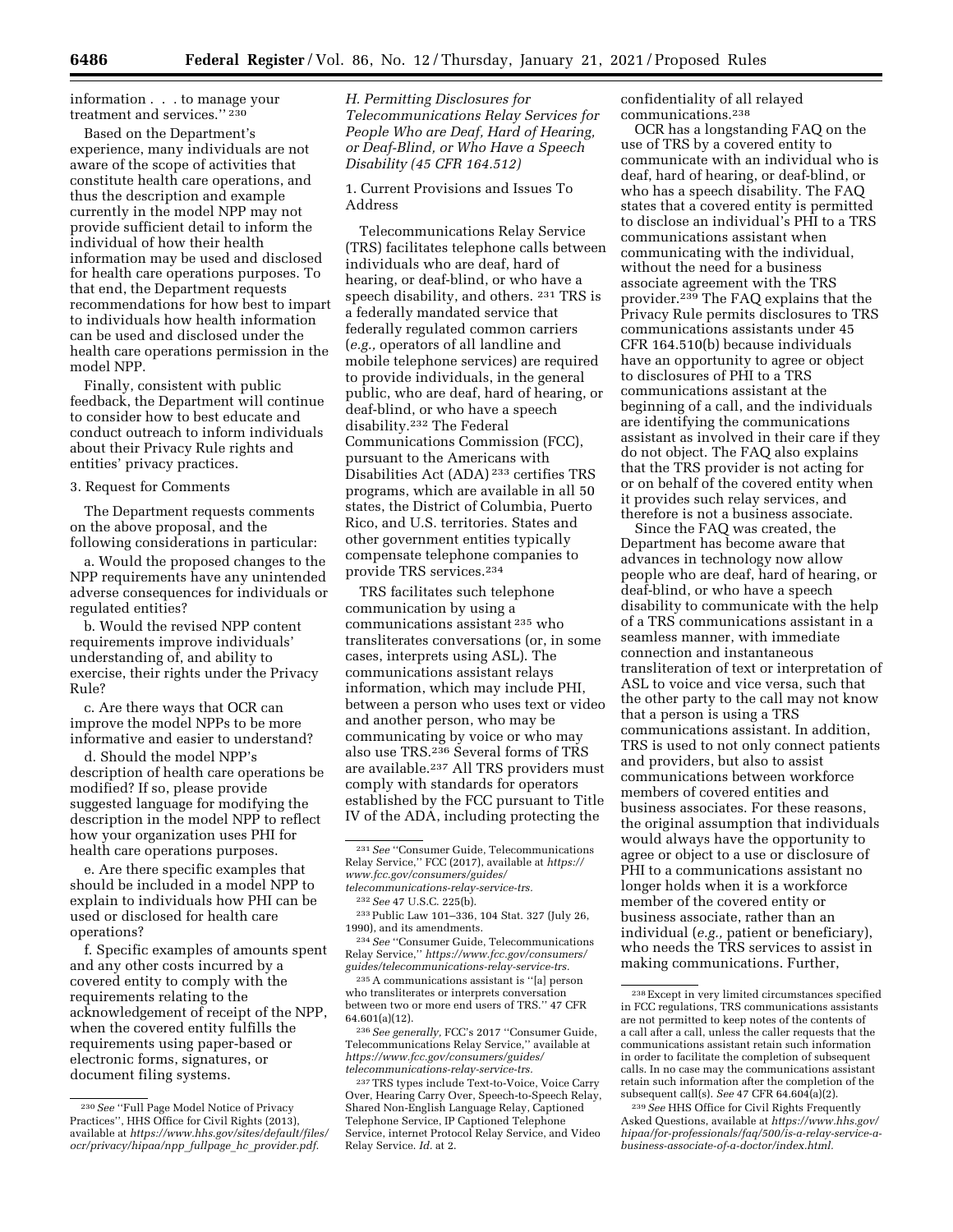stakeholders have requested that the Department specifically address the use of TRS by members of the covered entity or business associate workforce to share PHI with other workforce members or outside parties as needed to perform their duties. These stakeholders have shared anecdotal accounts in which a covered entity or business associate refuses to allow a workforce member to use this essential service because of concerns about violating the Privacy Rule if they do not have a business associate agreement with the TRS provider.

# 2. Proposal

The Department proposes to expressly permit covered entities (and their business associates, acting on the covered entities' behalf) to disclose PHI to TRS communications assistants to conduct covered functions by adding a new paragraph (m) to 45 CFR 164.512.240 This proposed permission would cover all disclosures to TRS communications assistants relating to any covered functions performed by, for, or on behalf of covered entities and clarify for covered entities that a business associate agreement is not needed with a TRS communications assistant.

The Department also proposes to add a new subsection (v) to paragraph (4) of the definition of business associate at 45 CFR 160.103 to expressly exclude TRS providers from the definition of business associate. The proposed exclusion would apply regardless of whether the workforce member is an employee, contractor, or business associate of the covered entity. This proposal would ensure that covered entities and business associates do not bear the burdens of analyzing whether they need business associate agreements with TRS providers and, potentially, establishing such agreements.

Together, these modifications would help ensure that workforce members and individuals who are deaf, hard of hearing, or deaf-blind, or who have a speech disability are able to communicate easily using TRS for care coordination and other purposes.

### 3. Request for Comments

The Department requests comments on this proposal, including the following questions:

a. Would the proposed change achieve the anticipated effects?

b. Are there any potential unintended, adverse consequences of the proposal?

c. Please share data related to the number of covered entity and business associate workforce members who are deaf, hard of hearing, or deaf-blind, or who have a speech disability and currently utilize TRS to perform their duties.

d. Please provide data on the amount of time and other resources covered entities and business associates have spent on determining whether they need a business associate agreement with a TRS provider, or actually entering into business associate agreements with TRS providers.

*I. Expanding the Permission To Use and Disclose the PHI of Armed Forces Personnel To Cover all Uniformed Services Personnel (45 CFR 164.512(k))* 

### 1. Current Provision and Issues To Address

The original Privacy Rule 241 established an express permission for covered entities to use and disclose the PHI of Armed Services personnel, under certain conditions, to avoid the burden and obstacles of obtaining individuals' authorizations when the balance of privacy interests and social values weighed toward permitting the use or disclosure of PHI without authorization for specialized purposes. Currently, a covered entity may use and disclose the PHI of Armed Forces personnel for activities deemed necessary by appropriate military command authorities to assure the proper execution of the military mission, provided the conditions at 45 CFR 164.512(k) are met. The appropriate military command authorities and the purposes for which the PHI may be used or disclosed must be identified through **Federal Register** notices.242

Like the Secretaries of the Armed Services, the Secretaries of HHS and the Department of Commerce are responsible for ensuring the medical readiness of the Uniformed Services personnel in the U.S. Public Health Service (USPHS) Commissioned Corps and the National Oceanic and Atmospheric Administration (NOAA) Commissioned Corps, respectively. Pursuant to 42 U.S.C. 204a(a)(1), while on active duty, the ongoing medical standards require USPHS personnel to be medically fit to deploy in response to urgent and emergent public health crises, as well as for any necessary military mission, and for duty in various environments. These medical standards include physical, dental, and mental health requirements. The NOAA

Commissioned Corps has a similar standard, requiring personnel to meet U.S. Coast Guard medical standards to maintain individual medical readiness for deployment on aircraft and shipboard missions. Further, when personnel in the Uniformed Services are no longer fit for duty, they are entitled to retirement pay and compensation, and once separated they are entitled to receive veterans' benefits. In order to confirm the medical fitness of personnel, the USPHS and NOAA Commissioned Corps must have access to personnel's medical records. In addition, the USPHS

Commissioned Corps and NOAA Commissioned Corps routinely align their policies and practices with those of the Armed Forces. Members of the USPHS and NOAA Commissioned Corps may be assigned to the Armed Services and must meet medical readiness standards consistent with the various military missions of the Armed Services. In times of war, the President may declare the USPHS and the NOAA Commissioned Corps to be a military service.

However, the members of the USPHS and NOAA Commissioned Corps are not members of the Armed Services, and thus covered entities currently are not permitted to use and disclose the PHI of such Commissioned Corps personnel for the same purposes as for Armed Forces personnel unless the member is actively assigned to the Armed Services. The Department proposes to expand the existing permission at 45 CFR  $164.512(k)(1)$  in recognition that ensuring the health and well-being of Uniformed Services personnel is essential, whether such personnel are serving in the continental United States or overseas or whether such service is combat-related. In all environments, operational or otherwise, the Uniformed Services must be assured that personnel are medically qualified to perform their responsibilities and medically ready for deployment at all times.

Although the issue was not raised in the 2018 RFI, the Department received a joint comment in response to the 2018 RFI from the Directors of the Commissioned Corps of NOAA and USPHS suggesting that the current permission for covered entities to use and disclose the PHI of Armed Forces personnel be broadened to also include non-armed Uniformed Services personnel. The Directors of the NOAA and USPHS Commissioned Corps stated that the existing rule limits the ability of the NOAA and USPHS Commissioned Corps to facilitate health care coordination and case management for Commissioned Corps personnel,

<sup>240</sup>The terms ''Telecommunications Relay Service'' and ''Telecommunications Relay Service Communications Assistant'' have the same meaning used in 47 CFR part 64.

<sup>241</sup>*See* 65 FR 82462, 82704, 82817 (December 28, 2000).

<sup>242</sup>*See* 45 CFR 164.512(k)(1)(i).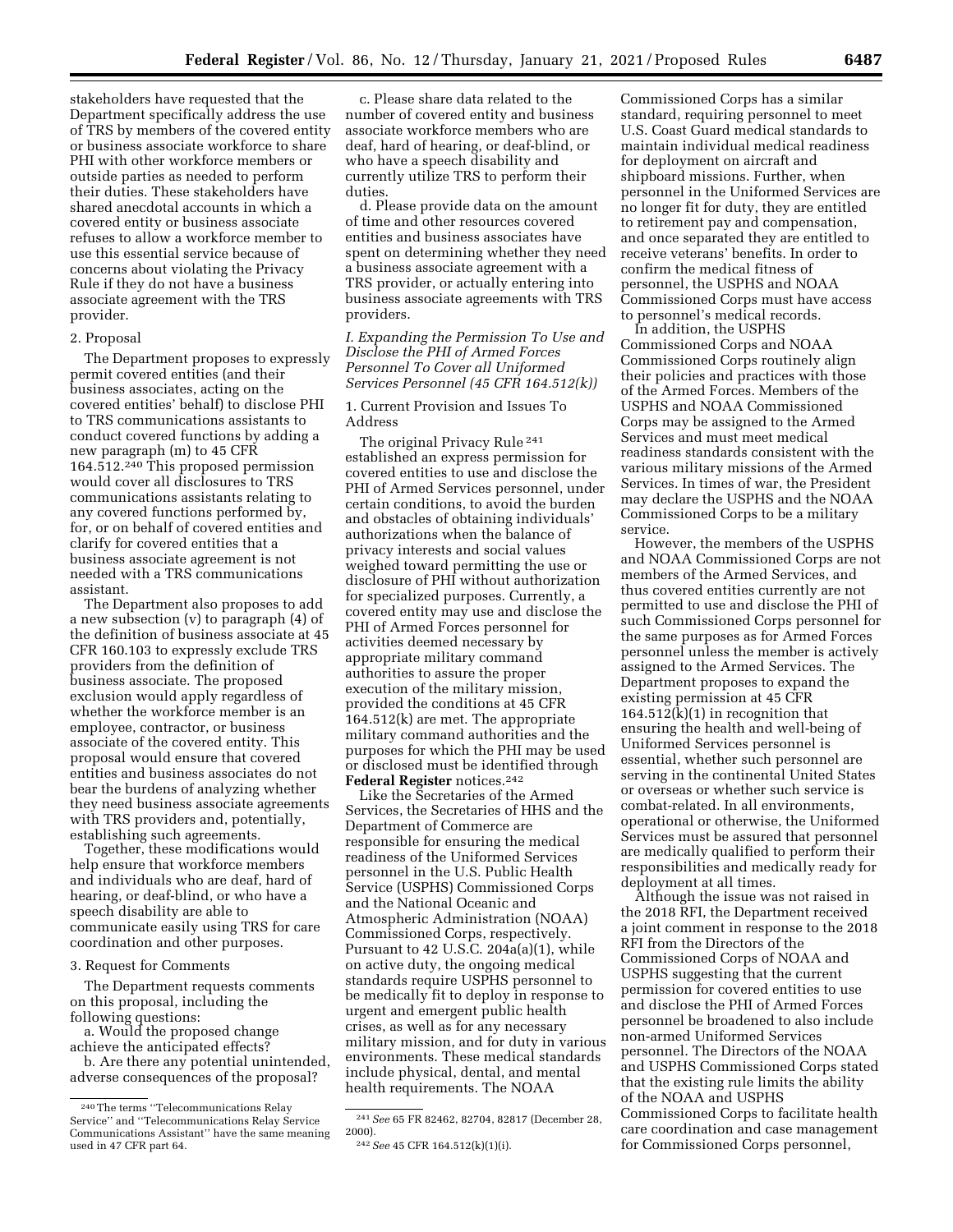which is important for ensuring that personnel meet medical readiness standards, and thus for fulfilling the Commissioned Corps' respective missions. The commenters also stated that the permission is important because personnel and the broader population are put at risk when personnel do not disclose medical conditions to Commissioned Corps leaders and are deployed on a Commissioned Corps mission.

#### 2. Proposal

The Department agrees that expanding the Armed Forces permission may facilitate coordinated care and enhance USPHS and NOAA Commissioned Corps' readiness. Therefore, to improve care coordination and case management for individuals serving in the Uniformed Services, the Department proposes in 45 CFR  $164.512(k)(1)$  to expand to all Uniformed Services personnel the current Armed Forces permission for covered entities to use and disclose PHI for mission requirements and veteran eligibility.

### 3. Request for Comments

The Department requests comments on this proposal, including on whether the proposed change would achieve the anticipated effects and any potential unintended consequences.

## **IV. Public Participation**

The Department seeks comment on all issues raised by the proposed regulation, including any unintended adverse consequences. Because of the large number of public comments normally received on **Federal Register**  documents, the Department is not able to acknowledge or respond to them individually. In developing the final rule, the Department will consider all comments that are received by the date and time specified in the **DATES** section of the Preamble.

Because mailed comments may be subject to security delays due to security procedures, please allow sufficient time for mailed comments to be timely received in the event of delivery delays. Any attachments submitted with electronic comments on *[www.regulations.gov](http://www.regulations.gov)* should be in Microsoft Word or Portable Document Format (PDF). Please note that comments submitted by fax or email and those submitted after the comment period will not be accepted.

### **V. Regulatory Impact Analysis**

The Department has examined the impact of the proposed rule as required by Executive Order 12866 on Regulatory

Planning and Review, 58 FR 51735 (October 4, 1993); Executive Order 13563 on Improving Regulation and Regulatory Review, 76 FR 3821 (January 21, 2011); Executive Order 13132 on Federalism, 64 FR 43255 (August 4, 1999); Executive Order 13175 on Consultation and Coordination with Indian Tribal Governments, 65 FR 67249 (November 6, 2000); Executive Order 13771 on Reducing Regulation and Controlling Costs, 82 FR 9339 (January 30, 2017); the Congressional Review Act, Public Law 104–121, sec. 251, 110 Stat. 847 (March 29, 1996); the Unfunded Mandates Reform Act of 1995, Public Law 104–4, 109 Stat.48 (March 22, 1995); the Regulatory Flexibility Act, Public Law 96–354, 94 Stat. 1164 (September 19, 1980); Executive Order 13272 on Proper Consideration of Small Entities in Agency Rulemaking, 67 FR 53461 (August 16, 2002); the Assessment of Federal Regulation and Policies on Families, Public Law 105–277, sec. 6545, 112 Stat. 2681 (October 21, 1998); and the Paperwork Reduction Act of 1995, Public Law 104–13, 109 Stat. 163 (May 22, 1995).

### *A. Executive Orders 12866 and 13563 and Related Executive Orders on Regulatory Review*

Executive Order 12866 directs agencies to assess all costs and benefits of available regulatory alternatives and, if regulation is necessary, to select regulatory approaches that maximize net benefits (including potential economic, environmental, public health and safety effects; distributive impacts; and equity). Executive Order 13563 is supplemental to, and reaffirms the principles, structures, and definitions governing regulatory review as established in, Executive Order 12866.

This proposed rule is deregulatory. The Department has estimated that the effects of the proposed requirements for regulated entities would result in new costs of \$996 million within 12 months of implementing the final rule. The Department estimates these first year costs would be partially offset by \$880 million of first year cost savings, followed by net savings of \$825 million annually in years two through five, resulting in overall net cost savings of \$3.2 billion over five years.

The Department estimates that the private sector would bear approximately 60 percent of the costs, with state and federal health plans bearing the remaining 40 percent of the costs. All of the costs savings experienced from the first year through subsequent years would benefit covered entities. As a result of the economic impact, the

Office of Management and Budget (OMB) has determined that this proposed rule is an economically significant regulatory action within the meaning of section  $3(f)(1)$  of E.O. 12866. Accordingly, OMB has reviewed this proposed rule.

The Department presents a detailed analysis below.

## 1. Summary of the Proposed Rule

This NPRM proposes to modify the Privacy Rule to improve individuals' access to their PHI, increase permissible disclosures of PHI, and improve care coordination and case management by:

• Adding definitions for electronic health records (EHRs) and personal health applications.

• Modifying the provisions on the individuals' right of access to protected health information (PHI) by: Strengthening the individual's right to inspect their PHI, which includes allowing individuals to take notes or use other personal resources to view and capture copies of their PHI in a designated record set; shortening covered entities' response time to 15 calendar days (from the current 30 days); clarifying what constitutes a readily producible form and format when providing requested copies of PHI, which may be ePHI transmitted via a personal health application, while requiring covered entities to inform individuals about their right to obtain or direct copies of PHI to a third party when a summary or explanation is offered; requiring covered health care providers and health plans to respond to certain record requests from other covered health care providers and health plans made at the direction of an individual; clarifying when ePHI must be provided to the individual free of charge; amending the fee structure for certain requests to direct ePHI to a third party; and requiring covered entities to post fee schedules on their websites (if they have a website) for common types of requests for copies of PHI, and, upon request, provide individualized estimates of fees for copies and an itemized list of actual costs for requests for copies.

• Reducing the identity verification burden on individuals exercising their access right.

• Amending the definition of health care operations to clarify the scope of care coordination and case management activities encompassed in the term.

• Creating an exception to the minimum necessary standard for disclosures to, or requests from, a health plan or covered health care provider for individual-level care coordination and case management activities.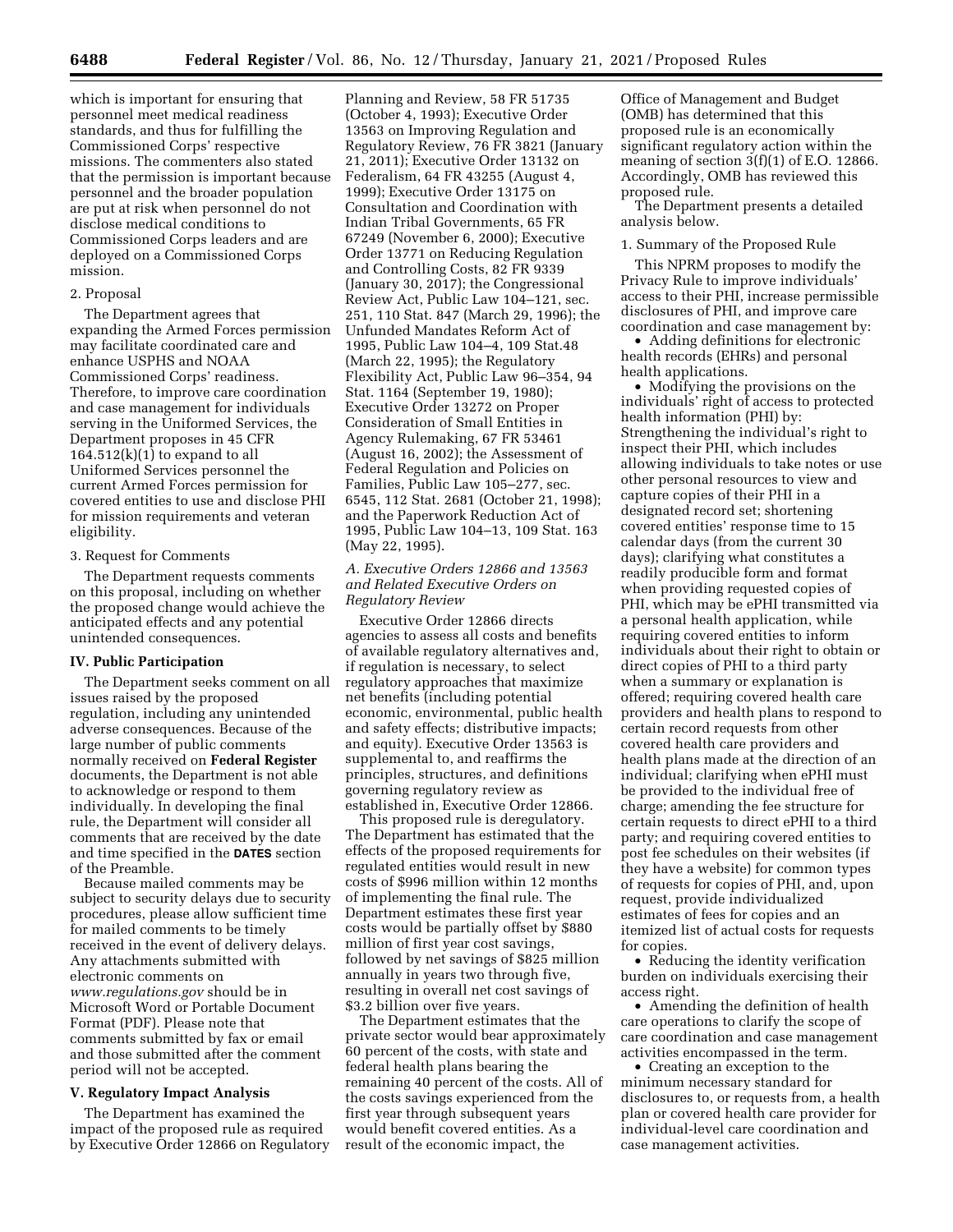• Clarifying the scope of covered entities' ability to disclose PHI to social services agencies, community-based organizations, home and community based service (HCBS) providers, and other similar third parties that provide health-related services, to facilitate individual-level care coordination and case management activities that constitute treatment- or health care operations.

• Replacing the privacy standard that permits covered entities to make decisions about certain uses and disclosures based on their ''professional judgment" with a standard permitting covered entities to use or disclose PHI in some circumstances based on a good faith belief that the use or disclosure is in the best interests of the individual. The proposed standard would presume a covered entity's compliance with the good faith requirement; the presumption could be overcome with evidence that a covered entity acted in bad faith.

• Expanding the ability of covered entities to use or disclose PHI to avert a serious threat to health or safety when a harm is ''serious and reasonably foreseeable,'' instead of the current standard which requires a ''serious and imminent'' threat to health or safety.

• Eliminating the requirement to obtain an individual's written acknowledgment of receipt of a direct treatment provider's Notice of Privacy Practices and modifying the content requirements of the Notice of Privacy Practices to clarify for individuals their rights with respect to their PHI and how to exercise those rights.

• Expressly permitting disclosures to Telecommunications Relay Services (TRS) communications assistants and modifying the definition of business associate to exclude TRS providers.

• Expanding the Armed Forces permission to use or disclose PHI to all Uniformed Services, which would include the U.S. Public Health Service (USPHS) Commissioned Corps and the National Oceanic and Atmospheric Administration (NOAA) Commissioned Corps.

The proposed changes to the Privacy Rule offer some estimated costs, and numerous and substantial estimated cost savings and expected benefits which the Department is unable to quantify, but are described in depth below. These include improved care coordination and health outcomes; improved harm reduction; greater adherence to treatment for persons experiencing health emergencies, SUD, and SMI; improved understanding of individuals' rights and covered entities' privacy practices; improved access to care; quicker, more convenient access to PHI by individuals; improved access to PHI by health care providers and health plans; reduction in access fee disputes, resulting in improved ability to collect of fees for copies of PHI; increased certainty about allowable fees; increased adoption and utilization of EHR technology; improved employment conditions and opportunities for workforce members of HIPAA covered entities and business associates who are deaf, hard of hearing, or deaf-blind, or who have a speech disability; and improved compliance with nondiscrimination laws that require accessibility for individuals with disabilities.

The Department has identified three general categories of costs arising from these proposals which mostly relate to activities by HIPAA covered entities, particularly health care providers and health plans: (1) Administrative activities (first-year and ongoing); (2) revising or creating policies and procedures, the NPP, and an access fee schedule; and (3) revising training programs for workforce members.

The Department estimates that the first-year costs will total \$996 million. These costs are attributable to covered entities revising or developing new policies and procedures, at a cost of \$696 million; revising training programs for workforce members, at a cost of \$224 million; and additional administrative tasks, at a cost of \$76 million. For years two through five, estimated annual costs of \$55 million are attributable to ongoing administrative costs, primarily related to improvements to the right of access to PHI.

The Department estimates annual cost savings of \$880 million per year, over five years, attributable to eliminating the NPP acknowledgment requirements (cost savings of \$537 million) and clarifying the minimum necessary standard (\$343 million).

The Department estimates net costs for covered entities totaling \$116 million in the first year followed by net savings of \$825 million annually in years two through five, resulting in overall cost savings of \$3.2 billion over five years. Covered entities would experience an average net savings of approximately \$1,065 per entity in years two through five after expending costs of \$150 per entity in the first year.243

TABLE 1—ESTIMATED FIVE-YEAR COSTS AND COST-SAVINGS, UNDISCOUNTED, IN MILLIONS

|                                                                                             | Amount   |
|---------------------------------------------------------------------------------------------|----------|
| Costs:                                                                                      |          |
| Revise Training<br>Revise Policies and Proce-                                               | \$224    |
|                                                                                             | 696      |
| Administrative Costs                                                                        | 297      |
| Capital Costs                                                                               |          |
| Total Costs                                                                                 | 1,218    |
| Cost Savings:                                                                               |          |
| Eliminate Notice of Privacy<br><b>Practices Acknowledgment</b><br>Clarify Minimum Necessary | 2,685    |
| $Standard$                                                                                  | 1,715    |
| Total Cost Savings                                                                          | 4,400    |
| Net Total (negative $=$ savings)                                                            | $-3,182$ |

The Department estimates that the proposed adjustments to costs that can be charged to individuals for copies of PHI in an EHR on electronic media would result in a transfer of those expenses from individuals to covered entities in a total estimated amount of \$1.4 million. The Department also estimates that the proposed changes to the right to direct the transmission of copies of PHI to a third party and to allowable access fees would result in an annual transfer of \$43 million in costs incurred by covered entities to individuals for directing copies of PHI to third parties. The net result of these proposals likely would be a transfer of an estimated \$41.6 million in costs from covered entities to individuals and some third party recipients of PHI in the form of higher fees for copies of PHI.

#### 2. Need for the Proposed Rule

The Privacy Rule balances protecting the privacy of individuals' PHI with facilitating the use and disclosure of PHI for important public interest purposes, such as facilitating efficient care coordination and case management. This proposed rule would improve on this balance with modifications to promote the transformation to valuebased health care and reduce regulatory burdens by removing unhelpful or unnecessary requirements. Based on public comments on the 2018 RFI and OCR's experience administering and enforcing the Privacy Rule, the Department has identified areas where the Privacy Rule could be modified to improve the flow of PHI for such purposes in a manner that would continue to protect individuals' privacy. These include changes strengthening the individual's ability to gain access to his or her own PHI; enhancing the

<sup>243</sup>The Department recognizes that some of the proposed changes would affect certain covered entities more than others, resulting in significantly different costs and savings. The tables summarizing estimated costs and cost savings account for these differences (Cost-Benefit Analysis, subsections f–j and Tables 10–17).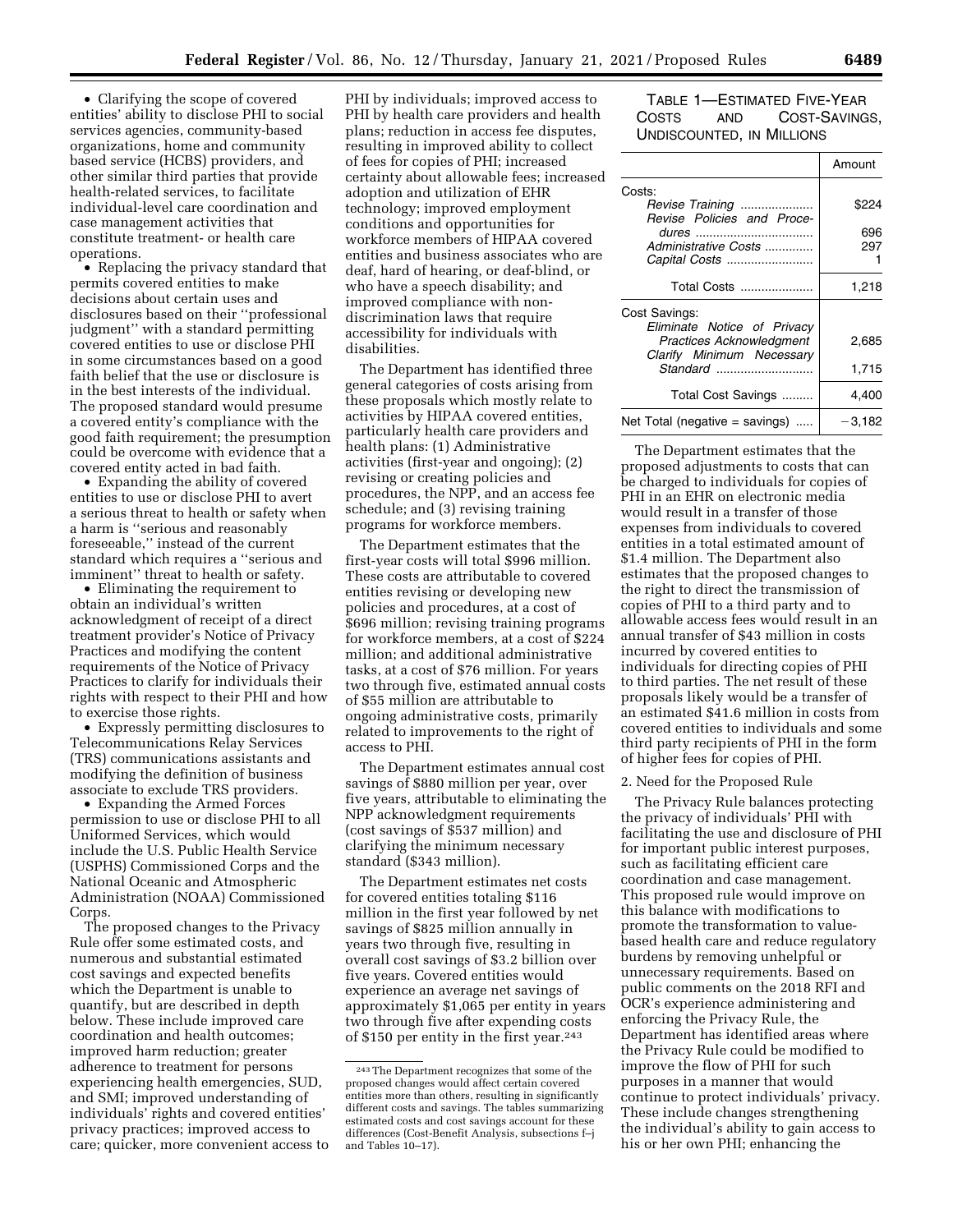disclosure of PHI between covered entities; improving health care providers' ability to disclose needed PHI to patients' family members, friends, caregivers, and others in a position to prevent harm; supporting the rights of workforce members who need accommodations to communicate and share PHI; including all branches of the Uniformed Services in applicable disclosure permissions; and technical amendments for business associates to provide individuals with access to copies of PHI.

## a. Individual Right of Access

Individual access to PHI is a core right established by the Privacy Rule. Delays or lack of access inhibit care coordination and may contribute to worse health outcomes for individuals. Individuals frequently face barriers to obtaining timely access to their PHI, in the form and format requested, and at a reasonable, cost-based, and transparent fee. A recent cross-sectional study of medical records request processes conducted in 83 top-ranked US hospitals found numerous indications of noncompliance with the access right.244

To address multiple barriers to individual access, the Department proposes to: Add definitions of EHR and personal health application; expressly provide that the right to inspect PHI in person includes the right of an individual to take notes and photographs of, and use other personal resources to capture, PHI; clarify what constitutes a readily producible form and format for copies of PHI, while requiring covered entities to inform individuals about access rights when offering a summary in lieu of providing or directing copies; shorten the time limits for covered entities to respond to access requests; empower individuals to use the right of access to direct the disclosure of PHI among their health care providers and health plans; adjust and clarify the fees covered entities may impose; and require covered entities to provide individuals with notice of the fees charged for copies of PHI. Additionally, the Department proposes to limit the scope of the right to direct the transmission of copies of PHI to a third party to electronic copies of PHI in an EHR, consistent with the *Ciox* v. *Azar* decision.245

i. Defining Electronic Health Record and Personal Health Application

The Department proposes to add a definition of EHR for the purpose of clarifying the scope of the individual right to direct an electronic copy of PHI in an EHR to a third party. For purposes of harmonizing the proposed regulatory changes and the right of the individual to obtain an electronic copy, the Department interprets the EHR as health information ''created, gathered, managed, and consulted by authorized health care clinicians and staff.'' The definition would be tied to clinicians with direct treatment relationships with individuals and consistent with the defined terms in the current rule. The proposed definition would improve understanding of whether certain aspects of a covered entity's electronic records are or are not part of an EHR to enable a covered entity to assess whether such electronic PHI is subject to the HITECH Act right of access requirements to respond to requests from an individual to direct electronic copies of PHI in an EHR to designated third parties. Although covered health care providers have substantial flexibility in determining the composition of an EHR, an EHR may vary across different health care providers. The definition is intended to provide a clear standard by which health care providers would be able to identify what PHI is subject to HITECH Act requirements for electronic PHI in an EHR. As noted earlier, the Department proposes that only covered health care providers would provide such access because only providers would maintain EHRs as defined in proposed 45 CFR 164.501, and that an EHR would also include billing records.

The Department also proposes to add a new definition for the term ''Personal health application'' that is similar to the HITECH Act definition of personal health record (PHR),<sup>246</sup> but is intended to specifically address health applications, which may or may not be PHRs.247 Adding this definition would clarify the intended scope of proposed changes to the right of access, such as clarifying that an individual may use an

internet-based method such as a personal health application to obtain access without charge.

ii. Strengthening the Right To Inspect and Obtain Copies of PHI

The individual right of access under the Privacy Rule includes a right to "inspect and obtain a copy of" PHI in a designated record set.248 The Department proposes to strengthen the access right to inspect and obtain copies of PHI to generally enable an individual to take notes, videos, and photographs, and use other personal resources to capture PHI in a designated record set, as part of the right to inspect PHI in person.

### iii. Timeliness

Timely access to an individual's own PHI can be a key component to patientdirected care (see discussion of harms due to lack of timeliness above in section III.A.3.a.). The Department proposes to modify the Privacy Rule to require that access be provided as soon as practicable, but no later than 15 calendar days after receipt of the request, with the possibility of one 15 calendar-day extension, provided certain conditions are met. Where another federal or state law (*i.e.,* statute or regulation) requires a covered entity to provide individuals with access to the PHI requested in less than 15 calendar days, that shorter time period would be deemed practicable under 45 CFR 164.524 (b)(2)(i) and (d)(5). The Department also proposes to add a new condition requiring a covered entity to establish a written policy to prioritize urgent or other high-priority access requests (especially those for health and safety and to support individual decisions about treatment options), to limit the need to use a 15 calendar-day extension for such requests. This would reduce by half the time within which entities must provide access to PHI, consistent with existing requirements in several large states, improvements in health IT, and consumers' needs and expectations. The proposal would also prohibit covered entities from delaying the right to inspect PHI that is readily available at the point of care in conjunction with a health care appointment.

The Department lacks sufficient data to correlate shorter required access times with health care costs. The Department examined state health expenditure data 249 and noted that of

<sup>244</sup>Lye CT, Forman HP, Gao R, et al. ''Assessment of US Hospital Compliance With Regulations for Patients' Requests for Medical Records.'' JAMA Network Open. October 5, 2018, 1(6):e183014, available at *[https://jamanetwork.com/journals/](https://jamanetwork.com/journals/jamanetworkopen/fullarticle/2705850) [jamanetworkopen/fullarticle/2705850.](https://jamanetwork.com/journals/jamanetworkopen/fullarticle/2705850)* 

<sup>245</sup>No. 18–cv–0040–APM (D.D.C. January 23, 2020).

<sup>246</sup>*See* the HITECH Act definition of personal health record, ''[A]n electronic record of PHR identifiable health information (as defined in section 17937(f)(2) of this title) on an individual that can be drawn from multiple sources and that is managed, shared, and controlled by or primarily for the individual.'' 42 U.S.C. 17921(11). *See also*  proposed 45 CFR 164.501, definition of ''Personal health application.''

<sup>247</sup>The same software could be a personal health application under the proposed Privacy Rule definition and also be a personal health record under the HITECH Act for other purposes, to the extent it meets both definitions.

<sup>248</sup>*See* 45 CFR 164.524(a).

<sup>249</sup>*See* ''Kaiser Family Foundation, Health Care Expenditures, per Capita, by State of Residence,'' available at *[https://www.kff.org/other/state-](https://www.kff.org/other/state-indicator/health-spending-per-capita/?currentTimeframe=0&sortModel=%7B%22colId%22:%22Location%22,%22sort%22:%22asc%22%7D)*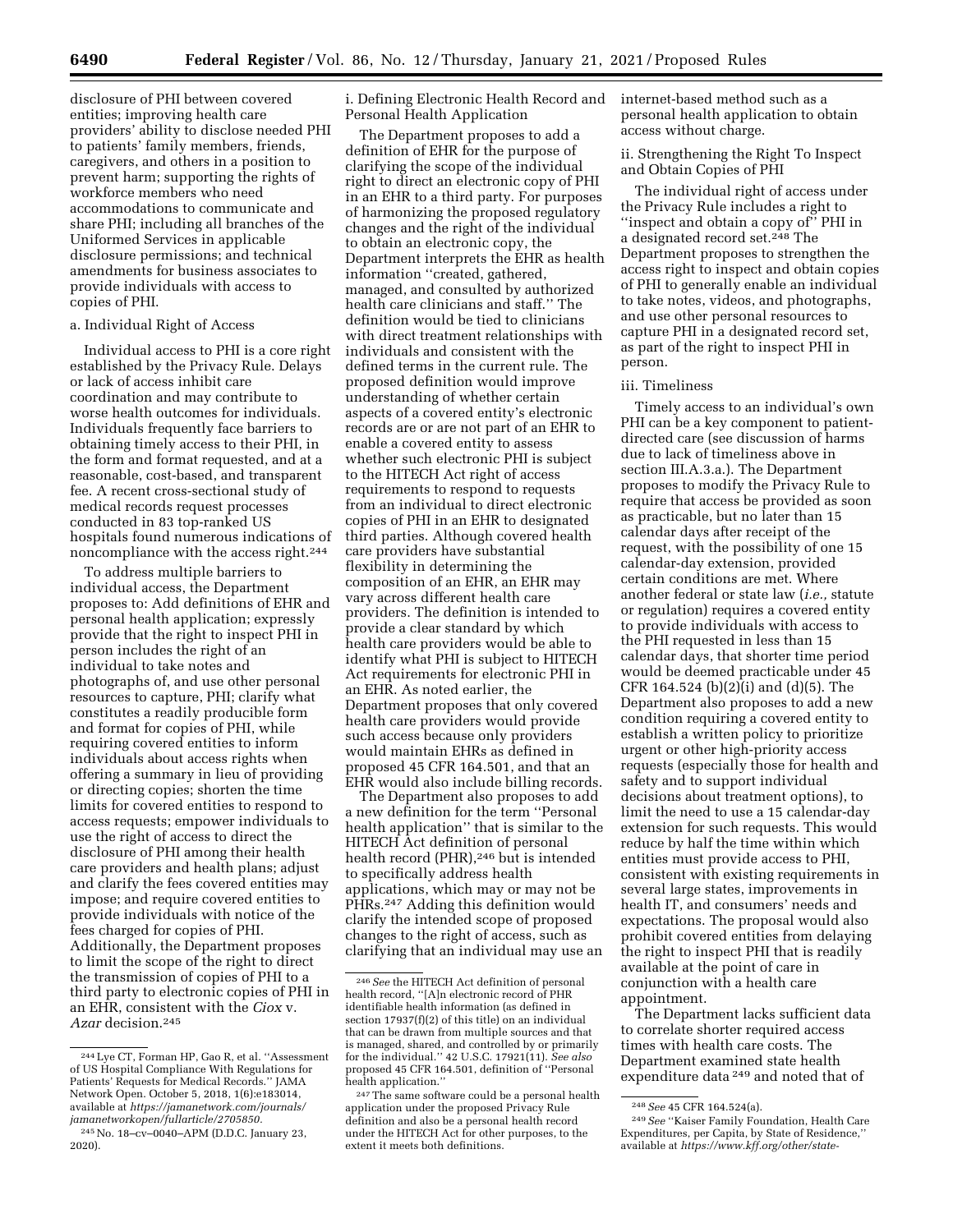the eight states with shorter access time limits than the Privacy Rule,<sup>250</sup> six rank in the lowest third for health care expenditures; however, there is a lack of granularity to this data upon which to draw clear conclusions about the potential ongoing burden to covered entities. The Department has estimated that the proposed changes would increase costs on an ongoing basis and welcomes data about these estimates, as detailed in the cost-benefits analysis.

Finally, the Department also proposes to expressly provide that while a covered entity may discuss aspects of the individual's access request with the individual before fulfilling the individual's request, such discussions to clarify the scope of the request would not extend the time limit for providing access. This modification would help address the issue raised in individual complaints and comments on the 2018 RFI that covered entities may contact individuals for the first time nearly 30 days after receiving a request for access to discuss the request or obtain additional information, and then take additional time beyond the 30-day period to fulfill the request.

iv. Addressing the Form and Format of Access

The Department proposes to clarify that ''readily producible'' includes access through APIs and personal health applications and to add a set of parallel requirements related to the form of access that applies to both the individual right to obtain copies of PHI and the access right to direct the transmission of electronic copies of PHI in an EHR to a designated third party. As new forms of information and communications technologies emerge, the ''form and format'' and the ''manner'' of producing or transmitting a copy of electronic PHI may become indistinguishable. For example, if a covered entity or its EHR developer business associate has chosen to implement a secure, standards-based API—such as one consistent with ONC's Cures Act certification criteria,251 and the covered entity's Security Rule

250California, Colorado, Hawaii, Louisiana, Montana, Tennessee, Texas, and Wyoming (New York's shorter time limit is published as agency guidance).

251ONC has finalized significant updates to its certification criteria at 45 CFR parts 170 and 171. *See* 85 FR 25642 (May 1, 2020).

obligations—that is capable of providing access to ePHI in the form and format used by an individual's personal health application, that ePHI is considered to be *readily producible* in that form and format, and that is also the manner by which the ePHI is transmitted.

Additionally, when a covered entity offers a summary in lieu of providing or directing the requested copies of PHI, the Department would require the covered entity to inform the individual of the right to obtain or direct the requested copies if the individual does not agree to the offered summary. This requirement would not apply when the covered entity denies the access request for a copy on unreviewable or reviewable grounds, in which case the covered entity must implement the required procedures for such denial.

v. Addressing the Individual Access Right to Direct Copies of PHI to Third Parties

The Department proposes to implement the *Ciox* v. *Azar* decision by codifying in regulation the HITECH Act right to direct the transmission to a third party of only electronic copies of PHI in an EHR in 45 CFR 164.524(d)(1). Under this proposal, if an individual directs a covered health care provider to transmit an electronic copy of PHI in an EHR to a third party, the covered health care provider would be required to provide a copy of the requested PHI to the person designated by the individual. The Department believes this proposal is consistent with the plain meaning of section 13405(e) of the HITECH Act, which extended a right to a copy of PHI in an EHR ''in an electronic format'' as part of the Privacy Rule right of access. As a result, requests to direct to a third party non-electronic copies of PHI in a designated record set (whether from an EHR or other source) and electronic copies of PHI that is not in an EHR, would no longer fall within the right of access. Individuals would continue to have the right to directly obtain the types of PHI that are outside of the scope of the access right to direct electronic copies of PHI in an EHR to a third party, and also could request that a copy of the PHI be sent to a third party by submitting a valid authorization. To address the potential impact on individual rights as a result of these changes the Department proposes an optional element for the Notice of Privacy Practices (NPP) as described in the NPP sections of the NPRM.

The Department proposes to extend the right to direct copies of PHI to a third party by adding an express right to request that covered health care providers and health plans submit an

access request to covered health care providers for electronic copies of PHI in an EHR on behalf of the individual. Under this proposal, if an individual is a current or prospective new patient of a covered health care provider, or an enrolled member or dependent of a health plan, and the individual makes a clear, conspicuous, and specific request that their health care provider or health plan submit an access request for electronic copies of PHI in an EHR to another covered health care provider, the first health care provider or health plan (''Requester-Recipient'') would be required to submit the request on behalf of the individual as soon as practicable, but no later than 15 calendar days after receiving the individual's direction and any information needed to make the access request. The requirement would be limited to requests to send the electronic PHI back to the covered entity that submitted the request on behalf of the individual.

A covered health care provider that receives an individual's access request (''Discloser'') for an electronic copy of PHI maintained in an EHR by or on behalf of the Discloser, from a health care provider or health plan Requester-Recipient that is clear, conspicuous, and specific (*e.g.,* clearly identifies the Requester-Recipient, the scope of the requested PHI and where to transmit it), would be required to transmit the requested electronic copy to the Requester-Recipient, consistent with obligations under the access right to direct a copy of PHI to a third party. The Department reconfirms the clarification provided in the preamble to the 2000 Privacy Rule and OCR's 2016 Access Guidance that a covered entity may accept an electronic copy of a signed request by the individual or personal representative (*e.g.,* PDF), as well as an electronically executed request (*e.g.,* via a secure web portal or using secure, standards-based API technology) that includes an electronic signature of the individual or personal representative.252

These proposed changes would empower individuals' ability to direct the transmission of PHI in an EHR through a health care provider or health plan. The costs for implementing these changes generally would be one-time expenditures for updating policies and

*[indicator/health-spending-per-capita/](https://www.kff.org/other/state-indicator/health-spending-per-capita/?currentTimeframe=0&sortModel=%7B%22colId%22:%22Location%22,%22sort%22:%22asc%22%7D)  [?currentTimeframe=0&sortModel=%7B%22](https://www.kff.org/other/state-indicator/health-spending-per-capita/?currentTimeframe=0&sortModel=%7B%22colId%22:%22Location%22,%22sort%22:%22asc%22%7D) [colId%22:%22Location%22,%22sort%22:%22asc](https://www.kff.org/other/state-indicator/health-spending-per-capita/?currentTimeframe=0&sortModel=%7B%22colId%22:%22Location%22,%22sort%22:%22asc%22%7D) [%22%7D](https://www.kff.org/other/state-indicator/health-spending-per-capita/?currentTimeframe=0&sortModel=%7B%22colId%22:%22Location%22,%22sort%22:%22asc%22%7D)* (*citing CMS,* National Health Care Expenditure Data, available at *[https://](https://www.cms.gov/Research-Statistics-Data-and-Systems/Statistics-Trends-and-Reports/NationalHealthExpendData/NationalHealthAccountsStateHealthAccountsResidence.html) [www.cms.gov/Research-Statistics-Data-and-](https://www.cms.gov/Research-Statistics-Data-and-Systems/Statistics-Trends-and-Reports/NationalHealthExpendData/NationalHealthAccountsStateHealthAccountsResidence.html)[Systems/Statistics-Trends-and-Reports/](https://www.cms.gov/Research-Statistics-Data-and-Systems/Statistics-Trends-and-Reports/NationalHealthExpendData/NationalHealthAccountsStateHealthAccountsResidence.html) [NationalHealthExpendData/NationalHealth](https://www.cms.gov/Research-Statistics-Data-and-Systems/Statistics-Trends-and-Reports/NationalHealthExpendData/NationalHealthAccountsStateHealthAccountsResidence.html) [AccountsStateHealthAccountsResidence.html.](https://www.cms.gov/Research-Statistics-Data-and-Systems/Statistics-Trends-and-Reports/NationalHealthExpendData/NationalHealthAccountsStateHealthAccountsResidence.html)* 

<sup>252</sup>*See* 65 FR 82462, 82660 (December 28, 2000) (''We intend email and electronic documents to qualify as written documents. Electronic signatures are sufficient, provided they meet standards to be adopted under HIPAA. In addition, we do not intend to interfere with the application of the Electronic Signature in Global and National Commerce Act.''); *see also* OCR's 2016 Access Guidance, available at *[https://www.hhs.gov/hipaa/](https://www.hhs.gov/hipaa/for-professionals/privacy/guidance/access/index.html#newlyreleasedfaqs) [for-professionals/privacy/guidance/access/](https://www.hhs.gov/hipaa/for-professionals/privacy/guidance/access/index.html#newlyreleasedfaqs)  [index.html#newlyreleasedfaqs.](https://www.hhs.gov/hipaa/for-professionals/privacy/guidance/access/index.html#newlyreleasedfaqs)*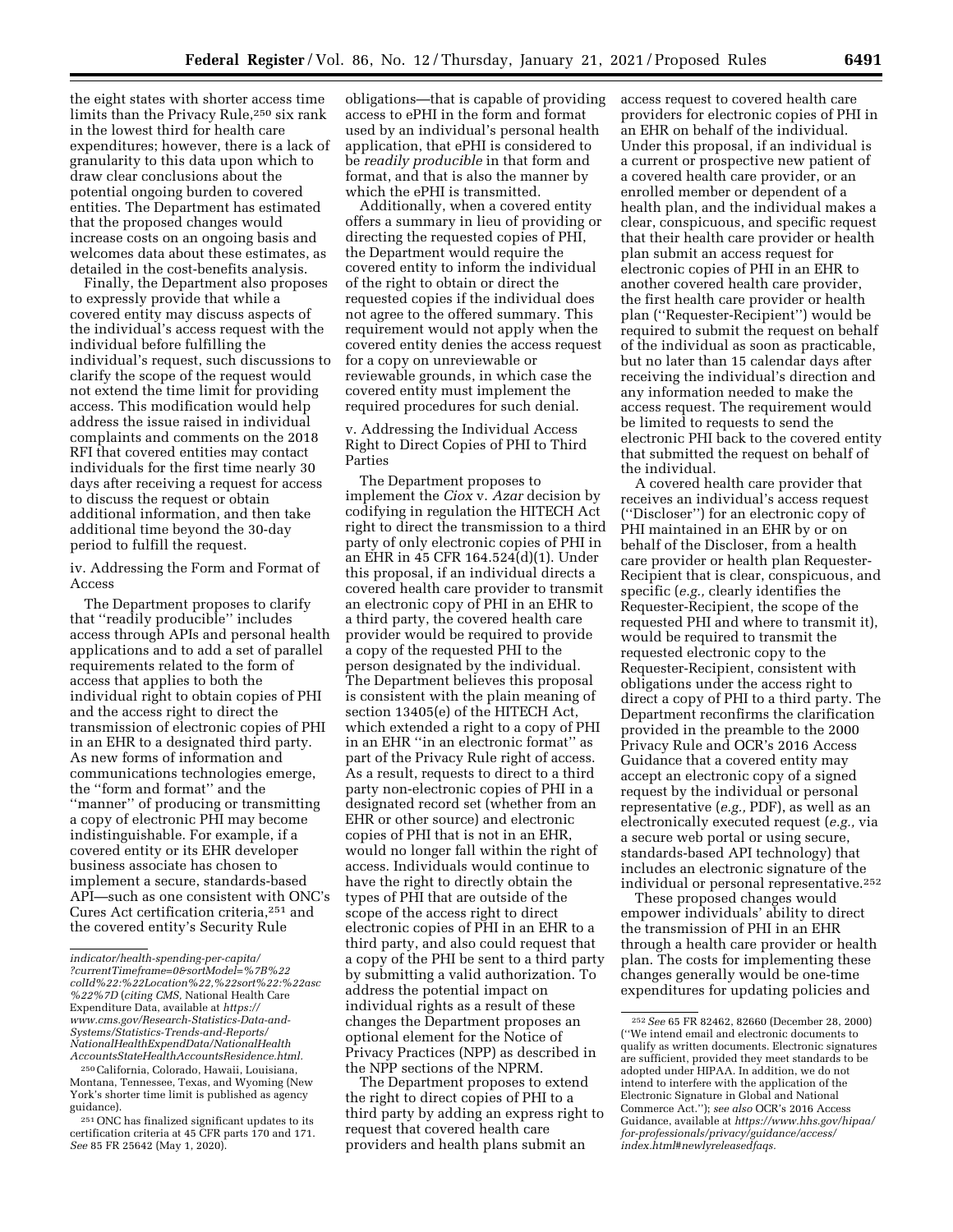procedures to ensure compliance with the proposed requirement to submit requests for individuals to health care providers within 15 calendar days of receipt of the request from the individual as would be required under the proposed changes. The Department anticipates that some covered entities are already relying on the individual right to direct the transmission of copies to a third party 253 as a means of obtaining electronic copies of PHI in an EHR<sup>254</sup> and are facilitating individuals' access rights by transmitting requests within 15 calendar days in compliance with applicable state laws, so these changes would create certainty without significantly increasing burdens for these covered entities. Additionally, despite problems that are addressed by this proposal, many covered entities that receive requests from another covered entity for copies of PHI are fulfilling such requests, so no additional burden would be created for these disclosing entities when the electronic copy requested by the individual is submitted by and transmitted to their current health care provider or health plan.

vi. Adjusting Permitted Fees for Access to PHI and ePHI

Based on enforcement experience and comments received on the 2018 RFI, the Department is aware that individual access is at times expensive for individuals. At the same time, some large organizations have complained about the time and cost needed to respond to multiple, voluminous requests to provide PHI to third parties under the individual access right and reported struggling to meet the time limitations for such requests while also fulfilling requests for access received directly from individuals and providerto-provider requests for PHI for continuity of care purposes. Additionally, commenters explained that requests to send medical records to a third party often ask for production of non-electronic copies, even when the PHI is in an EHR and could be provided electronically.

To address these multiple concerns and the *Ciox* v. *Azar* court ruling,255 the Department proposes to modify the access fee provisions to create separate

255No. 18–cv–0040 (D.D.C. January 23, 2020).

fee structures for individual requests for access and requests to direct electronic copies of PHI in an EHR to a third party. Each fee structure would contain two elements based on the type of access request: One element describing when access is to be provided without charge and another element describing the allowable costs for certain types of access, as follows.

*For individual requests for access and copies of PHI:* 

(1) Under proposed 45 CFR 524(c)(4)(ii), always free of charge (*i.e.,*  no fee permitted) when:

(a) An individual inspects PHI about the individual in person, including capturing images or video recordings of PHI in a designated record set with the individual's own device.

(b) An individual uses an internetbased method to view or obtain a copy of electronic PHI maintained by or on behalf of the covered entity.

(2) Under proposed 45 CFR 164.524(c)(4)(i), fee permitted, subject to the existing access right fee limits, when an individual requests electronic or non-electronic copies of PHI through a means other than an internet-based method.

*For requests to direct an electronic copy of PHI in an EHR to a third party:* 

Under proposed 45 CFR 164.524(d)(6), a reasonable, cost-based fee for an access request to direct a covered health care provider to transmit an electronic copy of PHI in an EHR to a third party through other than an internet-based method, provided that the fee includes only the cost of:

(a) Labor for copying the PHI requested by the individual in electronic form; and

(b) Preparing an explanation or summary of the electronic PHI, if agreed to by the individual as provided in paragraph (d)(4).

The Department proposes the two types of no-charge access (for inspecting PHI in person or internet-based access, including directing electronic copies of EHRs to third parties) because there are no additional allowable labor costs or expenses for this type of access. The Department does not anticipate additional costs from adding this regulatory requirement because the current rule has no provision for fees for inspecting PHI and the proposal is based on the 2016 Access Guidance, which the Department understands many entities had been voluntarily following.

The proposal to limit the allowable costs for requests to direct PHI to third parties to only electronic copies of PHI in EHRs to the labor for making the electronic copies would increase

covered entities' and business associates' costs for electronic media, labor for mailing and shipping, and actual postage and shipping. However, the concurrent proposal to narrow the right of individuals to direct only electronic copies of PHI in an EHR to third parties would allow covered entities and business associates to recoup additional costs for handling many requests, while maintaining the Privacy Rule's prohibitions on the sale of PHI 256 and preserving individuals' privacy regarding the purpose of their requests. As discussed in more detail later in this regulatory impact analysis, the Department estimates that the increased costs that covered entities and business associates could include in fees for sending non-electronic copies of PHI or electronic copies of PHI not in an EHR to third parties will exceed the cost items for which they will no longer be allowed to include in fees for requests to direct electronic copies of PHI in an EHR to third parties. Under these proposed changes, a covered entity could charge for reviewing a request to send non-electronic copies of PHI and electronic copies of PHI in an EHR, searching and retrieving, and segregating or otherwise preparing the PHI that is responsive to the request at higher rates than the Privacy Rule currently allows for access requests, when requests for copies are made with a valid authorization. However, by narrowing the scope of access requests to direct PHI to third parties to only electronic copies in an EHR, the Department does not intend to allow covered entities to engage in what would otherwise be considered a sale of PHI.257 Thus, the permitted fees under 45 CFR 164.502 and 164.508—a reasonable, cost-based fee for preparing and transmitting PHI or a fee otherwise expressly permitted by other law would apply to many requests that previously would have been made

257*See* 45 CFR 164.502(a)(5)(ii)(B)(2)(viii).

<sup>&</sup>lt;sup>253</sup> See 45 CFR 164.524(c)(ii).<br><sup>254</sup> 45 CFR 164.524(c)(3)(ii) requires the covered entity holding the PHI to disclose it to the person designated by the individual. Thus, a health care provider seeking an individual's PHI may find it expedient at times to rely on this provision and be designated as the third party recipient rather than use the treatment disclosure permission under 45 CFR 164.502 and 164.506, which do not require a covered entity to respond to a request.

<sup>256</sup>The Privacy Rule prohibits the sale of PHI, which is defined generally as a disclosure where the covered entity or business associate directly or indirectly receives remuneration from or on behalf of the recipient of the PHI in exchange for the PHI. However, a sale does not include a disclosure for a purpose permitted by and in accordance with the Privacy Rule, ''where the only remuneration received by the covered entity or business associate is a reasonable, cost-based fee to cover the cost to prepare and transmit the PHI for such purpose or a fee otherwise expressly permitted by other law.  $See$  45 CFR 164.502(a)(5)(ii). Further, the sale of PHI does not include providing access to the individual under 164.524, but it may include providing copies to a third party based on an authorization at a rate that is above a reasonable, cost-based fee. In that circumstance, the authorization must include a statement that the disclosure will result in remuneration to the covered entity.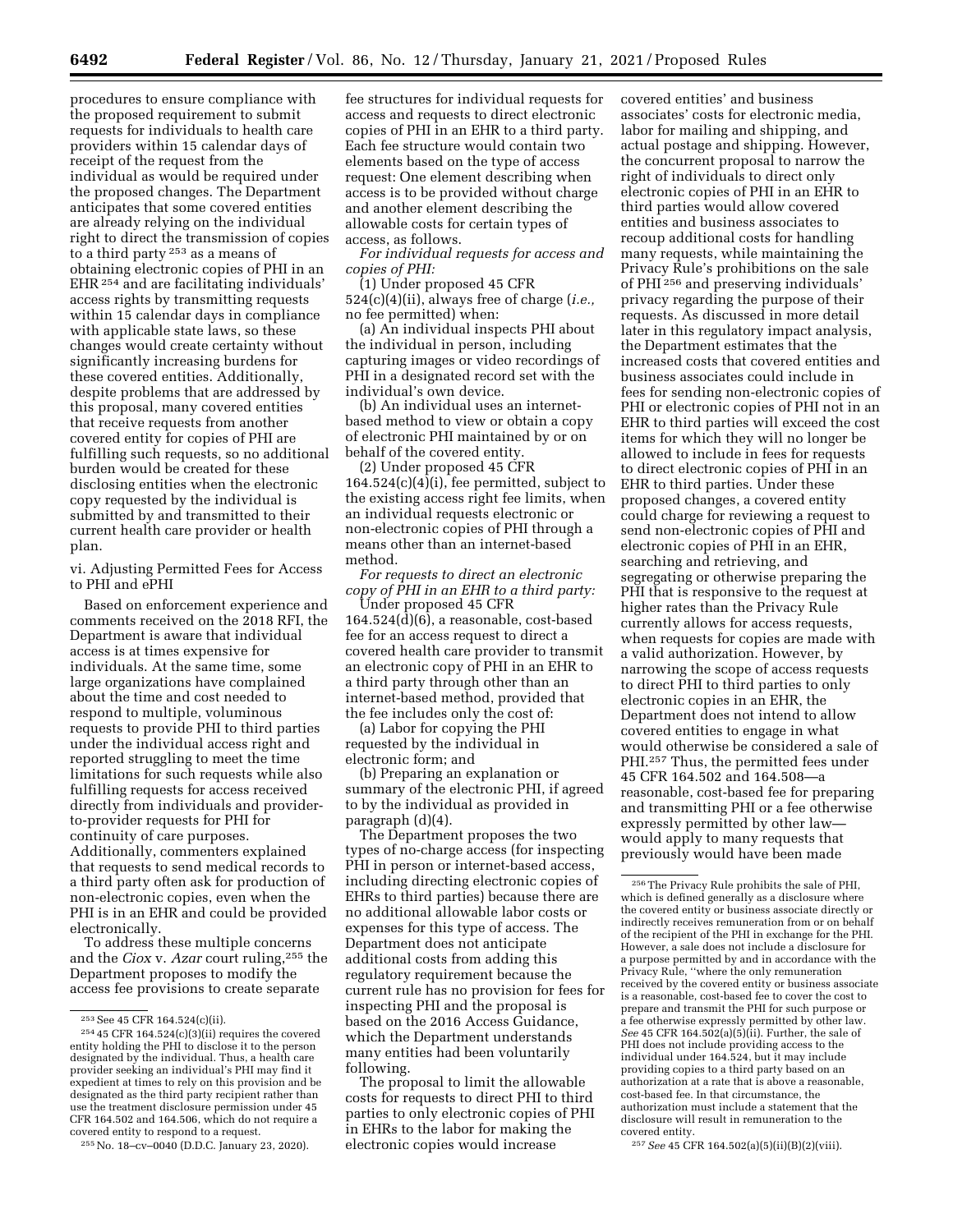under the right of access to direct copies to a third party. This combination of proposed changes would likely result in a transfer of some costs from covered entities to individuals and third-party recipients. This cost transfer would include requests to direct non-electronic copies of PHI in an EHR to third parties and would also include requests to direct electronic copies of PHI not in an EHR that previously would have been made as part of the right of access, and that could be provided based on a valid authorization under the proposed rule.

vii. Notice of Access and Authorization Fees

Individuals report some barriers to accessing PHI due to surprisingly high bills for requested copies. To increase an individual's awareness of the cost of access and of sending copies to third parties and to enhance the ability for an individual to plan for such expenses, the Department proposes to expressly require in regulation that covered entities provide advance notice of approximate fees for copies of requested PHI by: (i) Posting a fee schedule online for all readily producible electronic and non-electronic forms and formats for copies if the covered entity has a website; (ii) providing the notice of fees to individuals upon request; and (iii) providing an individualized estimate of access and authorization fees upon request. The Department expects that this advance notice of fees requirement would provide certainty and improve access to PHI and payment for copies of PHI, to the benefit of individuals and covered entities. The Department also believes that many entities already provide such notice of fees, and thus the requirement to post the fee schedule should create only minimal additional expense beyond revising the fee schedule itself.

viii. Technical Amendment to Required Disclosures by Business Associates

The Department proposes a technical amendment to clarify in 45 CFR  $164.502(a)(4)(ii)$  that a business associate is required to disclose PHI to the covered entity so the covered entity can meet its access obligations, but if the business associate agreement provides that the business associate will provide access directly to the individual or the individual's designee, the Privacy Rule requires the business associate to do so. The proposed change would expressly insert a reference to the business associate agreement as the factor triggering required disclosures by the business associate to the individual or the individual's designee instead of to or through the covered entity.

b. Reduce Identity Verification Burden for Individuals Exercising the Right of Access

Some covered entities impose seemingly unreasonable verification requirements on individuals seeking to obtain their PHI pursuant to the individual right of access. Examples include requiring individuals to request their PHI in person, or even to go through the process (and potential added expense) of obtaining a notarization on a written request, to exercise their right of access.

To address these barriers to an individual's access to their health information, the Department proposes to modify 45 CFR 164.514(h)(1) to expressly prohibit a covered entity from imposing unreasonable identity verification measures on an individual requesting PHI pursuant to the individual right of access. In addition, the Department would clarify that unreasonable verification measures include requiring individuals to provide proof of identity in person when a more convenient remote verification measure is practicable for the covered entity, requiring individuals to obtain notarization of access requests, or any other measure that creates a barrier to, or unreasonably delays, an individual's exercise of their rights. The Department also proposes to clarify that a covered entity that implements a requirement for individuals to submit a request for access in writing, pursuant to 45 CFR 164.524(b)(1), would not be permitted to do so in a way that imposes unreasonable burdens on individuals. This proposed change would provide additional clarity regarding the interaction between the individual right of access provisions and the verification provisions of the HIPAA Rules, and ensure that individuals do not have to expend unnecessary effort or expense when other methods are practicable for the covered entity.

While some covered entities would review and update their policies and procedures as a result of these proposals, which would cause them to incur some additional costs, the Department believes that entities would benefit from the regulatory certainty, and most entities would not need to change their policies and procedures because they currently do not impose unreasonable requirements on individuals.

c. Amending the Definition of Health Care Operations To Clarify the Scope of Care Coordination and Case Management

Some covered entities reported that, due to uncertainty about which provisions of the Privacy Rule apply in certain circumstances, they do not request or disclose PHI even when doing so would support care coordination and case management activities that constitute health care operations, which would facilitate the transformation of the health care system to value based care. Some have interpreted the existing definition of health care operations to include only population-based case management and care coordination, which would appear to exclude individual-focused case management and care coordination by health plans. Because health plans do not perform treatment functions under HIPAA, such an interpretation could limit a health plan's ability to perform such individual-level care coordination and case management activities.

The Department proposes to modify the definition of health care operations 258 to provide clarity to covered health care providers and health plans that ''health care operations'' includes not only population-based care coordination and case management, but also individualfocused care coordination and case management activities—and thereby facilitate those beneficial activities.

d. Creating an Exception to the Minimum Necessary Standard for Certain Disclosures for Care Coordination and Case Management

Uncertainty about how to apply the minimum necessary standard creates fears of HIPAA enforcement action among covered entities that could inhibit information sharing, and may result in less efficient and effective care. Because entities that qualify only as health plans do not perform treatment functions, any care coordination or case management activity conducted by such a health plan is a health care operation, subject to the minimum necessary standard. Disclosures by health care providers for treatment, including care coordination and case management, are subject to the minimum necessary standard only when the disclosure is made to a third party that is not a health care provider. Thus, the rule imposes greater restrictions on health plans than on covered providers when conducting care coordination and case management activities related to an individual.

<sup>258</sup> 45 CFR 164.501.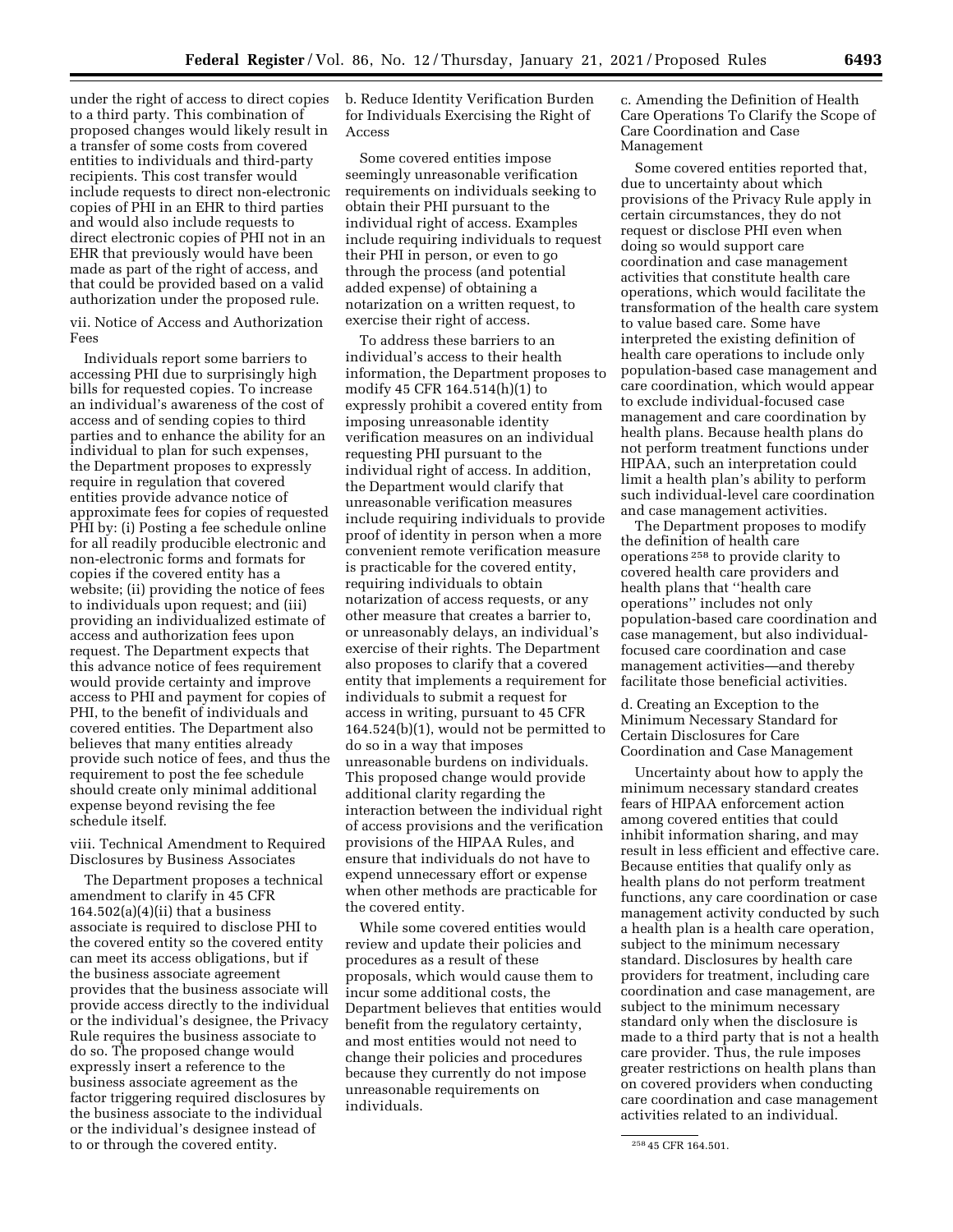The Department proposes to add an express exception to the minimum necessary standard for disclosures to or requests by a health plan or covered health care provider for individual-level care coordination and case management activities that constitute treatment or health care operations. This proposal would relieve covered entities from the requirement to make determinations about the minimum information necessary (or whether it is reasonable to rely on the requestor's representation that it is the minimum necessary PHI) when the request is from, or the disclosure is made to, a covered health care provider or health plan for individual-level care coordination and case management activities. This proposed exception would apply only to those activities that support individuallevel care coordination and case management, and not population-based activities. As the Department described above, commenters on the 2018 RFI, including covered entities, expressed concern about permitting additional disclosures without minimum necessary restrictions. The Department believes drawing a distinction between disclosures for individual-level versus population-based activities is responsive to these concerns, as disclosures for population-based activities lack the same nexus that individual-level activities have to the treatment of specific individuals.

As such, the proposal would enable health plans and covered health care providers to more easily request and disclose PHI for care coordination and case management for individuals. This proposal, in conjunction with the proposed clarification to the definition of health care operations, would result in significant cost savings to covered entities on an ongoing basis as they are relieved of conducting minimum necessary evaluations for care coordination and case management requests and disclosures among covered health care providers and health plans. Health plans and covered health care providers would continue to be responsible for meeting the minimum necessary requirements that apply to the *uses* of PHI for treatment and health care operations purposes <sup>259</sup> and to uses, requests, and disclosures for other purposes, including population-based activities, when applicable.260

e. Disclosing PHI to Social Services Agencies and Community Based Organizations To Facilitate Care Coordination and Case Management

Many covered entities that are health care providers make disclosures to social services agencies and community based organizations only after obtaining a valid authorization from the individual, or never disclose PHI to these health-related services—even when it would facilitate the individual's treatment. Some covered entities may not be aware that the Privacy Rule generally permits disclosure to social services agencies and community-based organizations for care coordination and case management.261 Others may be uncertain about the scope of the permission to disclose or about when they need a business associate agreement with the recipient, and may fear that they will inadvertently violate the HIPAA Rules if they make such disclosures.

The Department therefore proposes to expressly permit covered entities to disclose PHI to social services agencies, community-based organizations, HCBS providers, or similar third parties that provide or coordinate health-related services that are needed for care coordination and case management with respect to an individual. Although such disclosures generally may be permitted as treatment or certain health care operations activities under the Privacy Rule, creating an express permission would provide clarity and assurance to covered entities about their ability to disclose PHI to such third parties for individual-level care coordination and case management. In addition, the premable explains when these third parties are business associates of the disclosing entities, and thus when a business associate agreement is required. This proposed change would facilitate greater wraparound care and targeted services for individuals, leading to better health outcomes. The Department expects that the costs for implementing this proposed change would be limited to changing policies and procedures, to the extent that some covered entities have limited their disclosures to agencies and organizations due to uncertainty about current policies.

f. Disclosing PHI When Needed To Help Individuals Experiencing Substance Use Disorder, Serious Mental Illness, and in Emergency Circumstances

Some covered entities are reluctant to disclose PHI to family members and other caretakers of individuals facing health crises, including individuals experiencing SMI and SUD (including opioid use disorder), for fear of violating the Privacy Rule. To help address this reluctance, the Department proposes to amend the five following provisions of the Privacy Rule to replace ''the exercise of professional judgment'' with a ''good faith belief'' as the standard to permit uses and disclosures in the best interests of the individual: (1) Parent or guardian not the individual's personal representative, (2) Facility directories, (3) Emergency contacts, (4) Emergencies and incapacity, and (5) Verifying requestor's identity. The Department also proposes to apply a presumption of compliance when covered entities make a disclosure based upon a good faith belief that the disclosure is in the best interests of the individual with regard to those five provisions (by adding a new subsection (k) to 45 CFR 164.502), and to replace ''serious and imminent threat'' with ''serious and reasonably foreseeable threat'' in 45 CFR  $164.512(j)(1)(i)(A)$  as the standard under which uses and disclosures needed to prevent or lessen a threat are permitted.

The Department believes modifying the Privacy Rule to further encourage such disclosures would help health care providers, individuals, families, and caregivers assist in treatment and recovery. The Department also believes these proposed modifications would address the specific circumstances where more information disclosure is needed to better coordinate care for individuals experiencing SUD, SMI, and health related emergencies.

The Department anticipates that covered entities would incur costs to implement the changes due to revising policies and procedures and updating workforce member training, covered entities likely would experience (unquantified) cost savings due to improved patient care and harm reduction (*e.g.,* potentially decreasing the need for costly emergency care), and less perceived need to obtain legal review of each disclosure made under the changed provisions.

# g. Changing the NPP Requirements

Comments on the 2018 RFI described the requirement for covered entities to make a good faith effort to obtain an individual's signed acknowledgment of receipt of the NPP as unduly

<sup>259</sup>*See* 45 CFR 164.502(b)(1); 164.514(d)(2). 260*See* 45 CFR 164.502(b); 164.514(d).

<sup>261</sup>*See* 45 CFR 164.506. *See* OCR FAQ, Does HIPAA permit health care providers to share PHI about an individual with mental illness with a third party that is not a health care provider for continuity of care purposes? Available at *[https://](https://www.hhs.gov/hipaa/for-professionals/faq/3008/does-hipaa-permit-health-care-providers-share-phi-individual-mental-illness-third-party-not-health-care-provider-continuity-care-purposes/index.html) www.hhs.gov/hipaa/for-professionals/faq/3008/ does-hipaa-permit-health-care-providers-share-phiindividual-mental-illness-third-party-not-health[care-provider-continuity-care-purposes/index.html.](https://www.hhs.gov/hipaa/for-professionals/faq/3008/does-hipaa-permit-health-care-providers-share-phi-individual-mental-illness-third-party-not-health-care-provider-continuity-care-purposes/index.html)*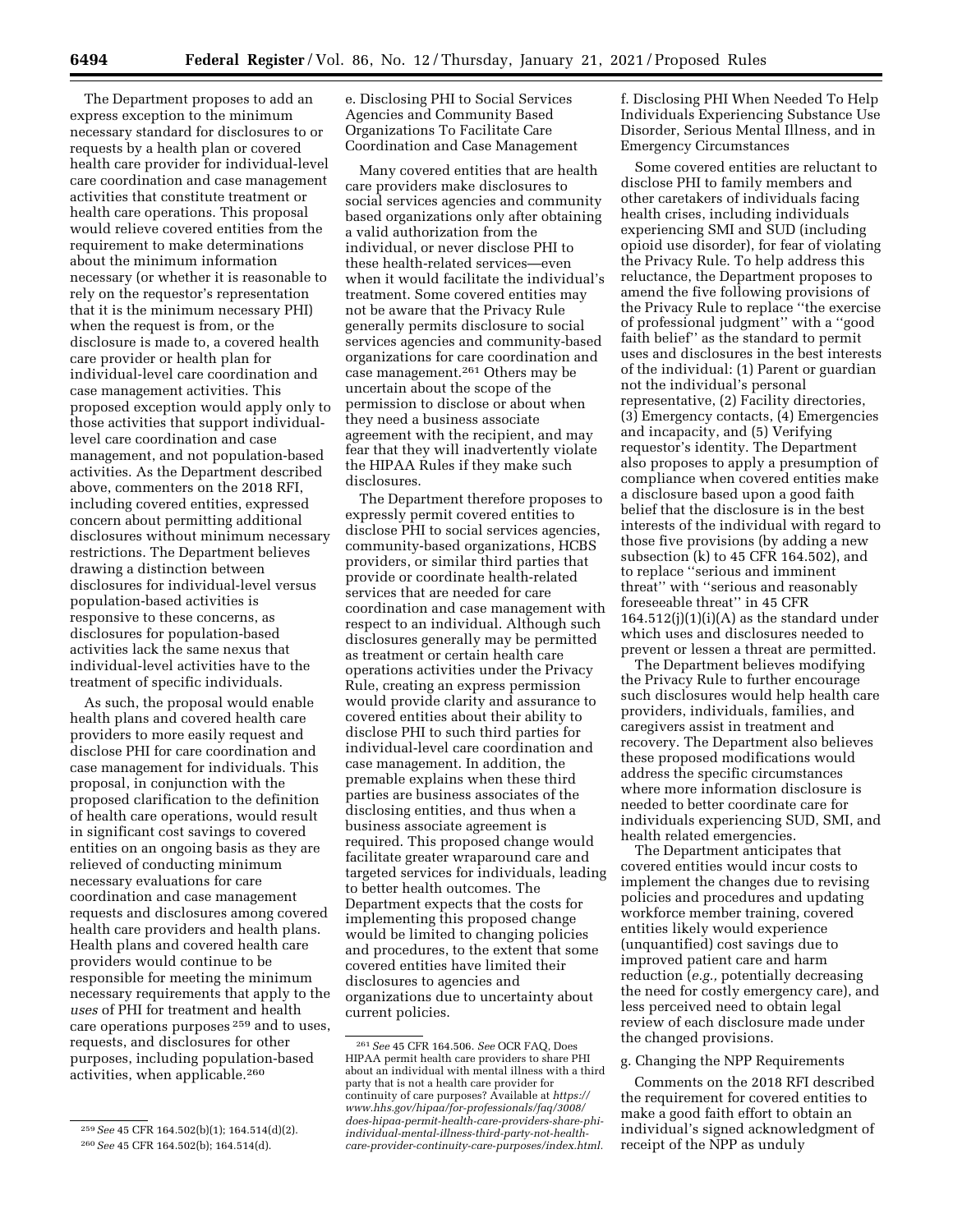burdensome and confusing to patients and health care workers, to the extent that, at times, it causes a barrier to treatment.

The Department proposes to eliminate the requirements for a covered health care provider to obtain a written acknowledgment of receipt of the NPP (and to retain such documentation for six years) and to replace them with an individual right to discuss the NPP with a person designated by the covered entity. In addition, the Department proposes to modify the content requirements of the NPP to specify to individuals that the notice provides information about: (1) How to access their health information, (2) how to file a HIPAA Privacy Rule complaint, and (3) individuals' right to receive a copy of the notice and ability to discuss its contents with a designated person. The required header also would specify whether the designated contact person is available onsite and must include a phone number and email address by which to reach the designated person. Further, the Department proposes to modify the required element of NPPs to describe how an individual can exercise the right of access to obtain a copy of their records at limited cost or, in some cases, free of charge, and to direct a covered health care provider to transmit an electronic copy of PHI in an electronic health record to a third party. Finally, the Department proposes to add an optional element to the NPP to inform individuals of alternatives for obtaining or requesting to send copies of PHI to a third party when the individuals seek to send PHI to a third party in a manner that does not fall within the access right.

To implement these proposed changes, covered entities would incur one-time costs for revising policies and procedures and training, as well as for updating the NPP. However, by replacing the acknowledgment process for all new patient encounters with a right to discuss the NPP, upon request, covered health care providers would experience ongoing costs savings from reduced paperwork burdens and the (likely small) proportion of individuals who contact the designated person would benefit from having meaningful discussions about an entity's privacy practices.

h. Permitting Disclosures for Telecommunications Relay Service (TRS)

Stakeholders have requested that the Department ensure that covered entities and business associates are able to disclose PHI to TRS communication assistants for individuals and workforce

members, and to specifically address the use of TRS by covered entity and business associate workforce members to share PHI with other workforce members or outside parties as needed to perform their duties. These stakeholders have shared anecdotal accounts in which a covered entity or business associate refuses to allow a workforce member to use this essential service because of concerns about violating the Privacy Rule if they do not have a business associate agreement with the TRS provider.

The Department proposes in 45 CFR 164.512(m) to expressly permit covered entities (and their business associates, acting on the covered entities' behalf) to disclose PHI to TRS communications assistants to conduct covered functions.262 This permission would cover all disclosures to TRS communications assistants, including communications necessary for care coordination and case management, relating to any covered functions performed by or on behalf of covered entities. The Department also proposes to add a new subsection (v) to 45 CFR 160.103(4) to expressly exclude TRS providers from the definition of business associate. This proposal would ensure that covered entities and business associates do not bear the burdens of analyzing whether they need business associate agreements with TRS providers (which provide services to the public, not covered entities and business associates) and, potentially, establishing such agreements, resulting in a cost savings for entities with workforce members who need TRS.

i. Expanding the Permission To Use and Disclose the PHI of Armed Forces Personnel To Cover all Uniformed Services Personnel

The existing rule limits the ability of the USPHS and NOAA Commissioned Corps to facilitate care coordination and case management for Corps personnel, because the Armed Forces permission to use and disclose PHI—which is important for ensuring that personnel meet medical readiness standards, and thus for fulfilling the Commissioned Corps' missions—does not apply to the USPHS and NOAA Commissioned Corps. The permission is important because personnel and the broader population are put at risk when personnel do not disclose medical conditions to Commissioned Corps leaders and are deployed on a

Commissioned Corps mission, which often involve emergency situations or austere circumstances.

To improve care coordination and case management for individuals serving in the Uniformed Services, the Department proposes to expand to all Uniformed Services the Armed Services express permission for covered entities to use and disclose PHI, thus permitting USPHS and NOAA Commissioned Corps to use and disclose the PHI of such personnel for mission requirements and veteran eligibility.263 The Department anticipates that the costs for covered entities to revise their policies and procedures to include such personnel would be minimal, as the proposed changes would merely extend existing permissions and the expanded disclosure permission would relieve covered entities of the need to obtain an individual's valid authorization.

3. Cost-Benefit Analysis

## a. Overview and Methodology

For purposes of this RIA, the proposed rule adopts the list of covered entities and costs assumptions identified in the Department's 2019 Information Collection Request (ICR).264 The Department also relies on certain estimates and assumptions from the 1999 proposed Privacy Rule 265 that remain relevant, and the 2013 Omnibus Rule,266 as referenced in the analysis that follows.

In addition, the Department quantitatively analyzes and monetizes the impact that this proposed rule may have on covered entities' actions to retrain their employees on, and adopt policies and procedures to implement, the legal requirements of this proposed rule. The Department analyzes the remaining benefits and burdens qualitatively because of the uncertainty inherent in predicting other concrete actions that such a diverse scope of covered entities might take in response to this proposed rule. The Department requests comment on the estimates, assumptions and analyses contained herein—and any relevant information or data that would inform a quantitative analysis of proposed reforms that the Department qualitatively addresses in this RIA.

For reasons explained more fully below, the proposed changes to the right of access, acknowledgment of the NPP, and several use and disclosure permissions would result in net

<sup>262</sup>The terms ''Telecommunications Relay Service'' and ''Telecommunications Relay Service Communications Assistant'' have the same meaning used in 47 CFR part 64.

<sup>263</sup> 45 CFR 512(k), Standard: Uses and disclosures for specialized government functions.

<sup>264</sup> 84 FR 34905 (July 19, 2019).

<sup>265</sup> 64 FR 59918 (November 3, 1999).

<sup>266</sup> 78 FR 5566 (January 25, 2013).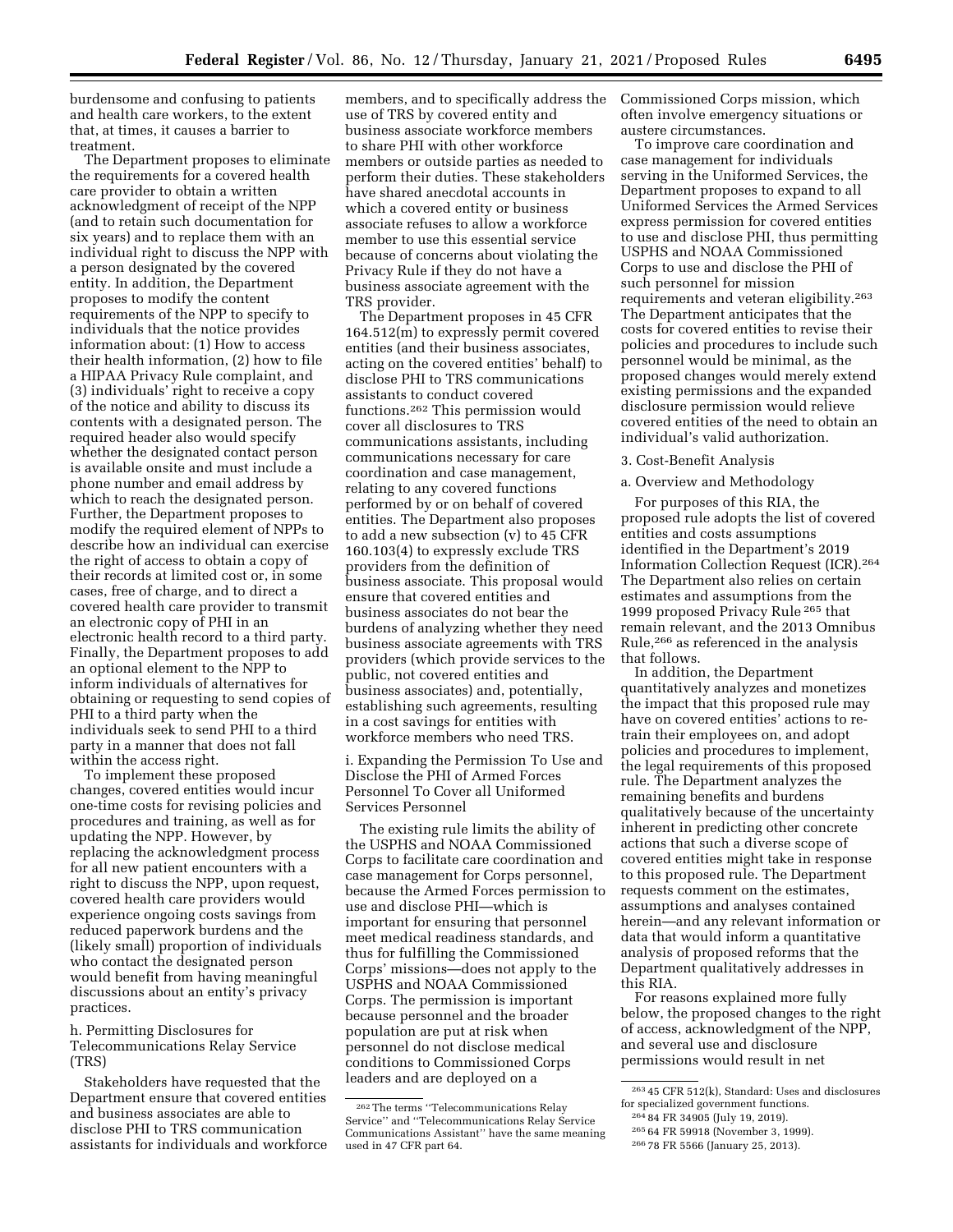economic cost savings of approximately \$3.2 billion over five years based on the

proposed changes.

| TABLE 2—ACCOUNTING TABLE OF ESTIMATED BENEFITS AND COSTS OF ALL PROPOSED CHANGES, IN MILLIONS |  |
|-----------------------------------------------------------------------------------------------|--|
|-----------------------------------------------------------------------------------------------|--|

|               | Year 1 | Year 2 | Year 3 | Year 4 | Year 5 | Total              |
|---------------|--------|--------|--------|--------|--------|--------------------|
| Costs:        |        |        |        |        |        |                    |
|               | \$996  | \$55   | \$55   | \$55   | \$55   | \$1,218            |
|               | 834    | 45     | 44     | 43     | 41     | 1,007              |
|               | 664    | 35     | 32     | 30     | 28     | 789                |
| Cost Savings: |        |        |        |        |        |                    |
|               | 880    | 880    | 880    | 880    | 880    | 4,400              |
|               | 737    | 716    | 695    | 675    | 655    | 3,477              |
|               | 586    | 548    | 512    | 479    | 447    | 2,573              |
|               |        | .<br>. |        |        |        | Savings<br>\$3,182 |

Non-quantified benefits and costs are described below.

### b. Baseline Assumptions

The Department based its assumptions for calculating estimated costs and benefits on a number of publicly available datasets, including data from the U.S. Census, the U.S. Department of Labor, Bureau of Labor Statistics (BLM), CMS, and the Agency for Healthcare Research and Quality (AHRQ). All calculations using mean hourly wages include benefits and overhead by multiplying the mean hourly pay for an occupation by two.267 The Department relies on the annual number of U.S. health care encounters as reported by the AHRQ, 2.46 billion, for some of its calculated estimates.268

# TABLE 3—ANNUAL U.S. HEALTH CARE **ENCOUNTERS**

| Type of encounters                                                                                     | Number of health<br>care visits or days in<br>residence      |
|--------------------------------------------------------------------------------------------------------|--------------------------------------------------------------|
| Physician office visits<br>Hospital outpatient<br>Nursing home days<br>Hospice days in resi-<br>dence. | 923 million.<br>803 million.<br>500 million.<br>120 million. |
| Home health visits                                                                                     | 117 million.                                                 |
|                                                                                                        |                                                              |

267This represents an increase of 50 percent from the Department's prior HIPAA Rules analyses. 268 2017 ''National Healthcare Quality and

# TABLE 3—ANNUAL U.S. HEALTH CARE ENCOUNTERS—Continued

| Type of encounters | Number of health<br>care visits or days in<br>residence |
|--------------------|---------------------------------------------------------|
| Total Annual       | 2,463 million or 2.46<br>billion.                       |

Implementing the proposed regulatory changes likely would require covered entities to engage workforce members or consultants for certain activities. The Department assumes that a lawyer would draft or review needed changes to HIPAA policies, including revisions to the NPP and the access fee schedule, and that a medical and health services manager (*e.g.,* compliance manager) would develop related changes to procedures. The Department expects a training specialist would revise the needed HIPAA training and a web developer would post the online access fee schedule and updated Notice of Privacy Practices. The Department further anticipates that a medical records technician or another workforce member at that pay level would implement changes to the right of access, that a nurse or health professional at a similar pay level would disclose PHI to a patient's family, friends, or others in a position to prevent harm, that a medical assistant would submit requests for PHI to health care providers and health plans, and that a receptionist would implement changes to the disclosure of directory

information. To the extent that these assumptions would impact the Department's estimate of costs, the Department welcomes comment on its assumptions, particularly those in which the Department identifies the level of workforce member (*i.e.,* clerical staff, professional) that would be engaged in activities, and the amount of time that particular types of workforce members spend conducting activities related to this NPRM as further described below.

# TABLE 4—OCCUPATIONAL PAY RATES a

| Occupation code and title                        | Benefit loaded<br>hourly labor<br>waqe b |
|--------------------------------------------------|------------------------------------------|
| 23-1011 Lawyer                                   | \$139.72                                 |
| 11-9111 Medical and Health<br>Services Manager   | 110.74                                   |
| 29-2098 Medical Records<br>Technician            | 44.80                                    |
| 31-9092 Medical Assistant                        | 34.34                                    |
| 13-1151 Training and Devel-<br>opment Specialist | 63.12                                    |
| 29-1141 Registered Nurse                         | 74.48                                    |
| 43-4171 Receptionist and<br>Information Clerk    | 30.04                                    |
| 15-1134 Web Developer and                        |                                          |
| Digital Interface Designer                       | 79.20                                    |

a Bureau of Labor Statistics (BLS), U.S. Department of Labor, ''Occupational Employment and Wages,'' May 2019, available at *[https://](https://www.bls.gov/oes/current/oes_stru.htm) [www.bls.gov/oes/current/oes](https://www.bls.gov/oes/current/oes_stru.htm)*\_*stru.htm.* bTo incorporate employee benefits, these

figures represent a doubling of the BLS median hourly wage.

Disparities Report,'' Agency for Healthcare Research and Quality (September 2018). AHRQ Pub. No. 18– 0033–EF, available at *[https://www.ahrq.gov/](https://www.ahrq.gov/research/findings/nhqrdr/nhqdr17/index.html) [research/findings/nhqrdr/nhqdr17/index.html.](https://www.ahrq.gov/research/findings/nhqrdr/nhqdr17/index.html)*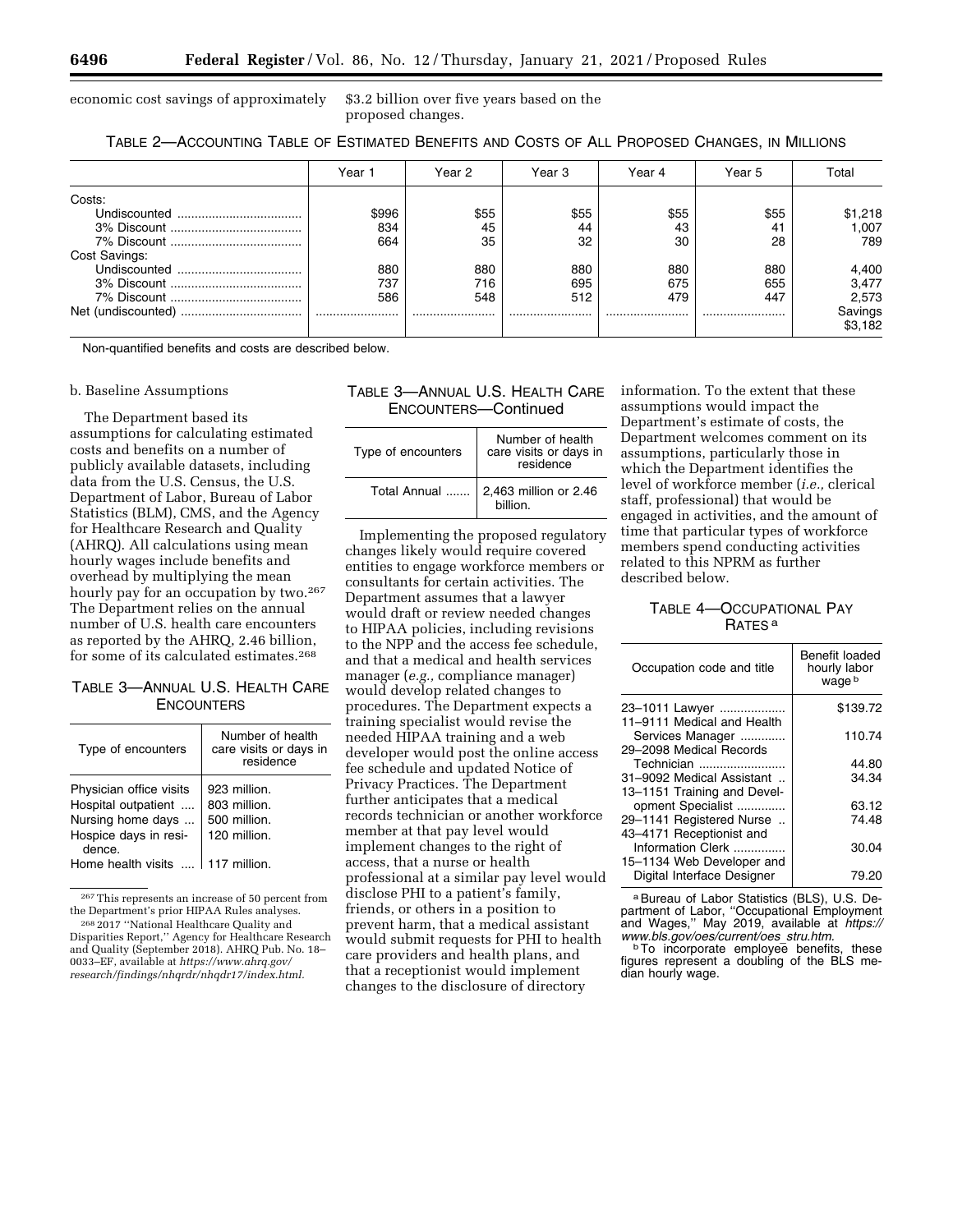The Department assumes that the vast majority of covered entities would be able to incorporate changes to their workforce training into existing HIPAA training programs because the total time frame for compliance from date of finalization would be 240 days, just short of a year. In addition, the Department has included additional time spent in training by medical records technicians to the calculation of burden hours, due to the number of proposed changes to the right of access for which they would be responsible.

For a number of proposals where the Department is incorporating existing interpretive guidance into regulation, the Department assumes that a portion of covered entities are already voluntarily engaging in the best practices highlighted in OCR guidance. For example, the Department is aware that 35 percent of hospitals in one study had posted an access fee schedule online,269 and assumes that many entities are voluntarily providing individuals with an estimate of access fees, consistent with its widely publicized guidance,<sup>270</sup> although not necessarily doing so in writing. Even for entities that are not providing advance fee estimates, the Department assumes that they are providing some type of billing statement when charging fees for access requests, which would necessitate having a fee structure.

With respect to cost savings, the Department proposes to recognize a previously unquantified burden associated with covered entities making minimum necessary determinations. The Department assumes that this burden, associated with time spent by workforce member equivalent to a Medical and Health Services Manager, would necessarily be reduced by alleviating the need to make the determination for disclosures for care coordination or case management on behalf of an individual. For cost savings associated with the proposal to remove the requirement that covered entities obtain a signed acknowledgement of the covered entity's NPP or document a good faith effort to do so, the Department assumes that time spent by clerical staff for a direct treatment provider, such as a Receptionist or Information Clerk, will vary widely depending on the practice of that

provider in managing its own NPP process and whether the process is paper-based or electronic. For all of the proposed regulatory changes that covered entities are currently allowed to implement, consistent with its interpretive guidance, the Department seeks comment on the extent to which covered entities are already voluntarily implementing the proposed requirements, and thus would not incur additional costs or realize savings as a result of the proposed changes.

### c. Covered Entities

This proposed rule would apply to HIPAA covered entities (*i.e.,* health care providers that conduct covered electronic transactions, health plans, and in certain circumstances, health care clearinghouses 271), which the Department estimates to be 774,331 business establishments (see Table 5). By calculating costs for establishments, rather than firms (which may be an umbrella organization over multiple establishments), there is some tendency toward overestimating some burdens, because certain costs would be borne by a parent organization rather than each separate facility. Similarly, benefits and transfers would be overestimated, as entity assumptions flow through to those quantifications as well. However, decisions about what level of an organization is responsible for implementing certain requirements likely vary across the health care industry. The Department requests data on the extent to which certain burdens are borne by each facility versus an umbrella organization.

The Department expects that covered health care providers and health plans would be most directly affected by the proposed rule. While certain proposed changes would affect some providers and plans differently than others, all affected covered entities would need to adopt or change some policies and procedures and re-train some employees. Affected health care providers would include many federal, state, local, tribal, and private sector providers. The Department has not separately calculated the effect on business associates because the primary effect is on the covered entities for which they provide services. To the extent that covered entities engage

business associates to perform activities under the proposed rule, the Department assumes that any additional costs will be borne by the covered entities through their contractual agreements with business associates. The Department requests data on the number of business associates (which may include health care clearinghouses acting in their role as business associates of other covered entities) that would be affected by the proposed rule and the extent to which they may experience costs or other burdens not already accounted for in the estimates of covered entity burdens.

According to Census data, there are 880 Direct Health and Medical Insurance Carrier firms compared to 5,350 Insurance Carrier firms, such that health and medical insurance firms make up 16.4% of insurance firms. Also, according to Census data, there are 2,773 Third Party Administration of Insurance and Pension Funds firms. The Department assumes that 16.4% of these firms service health and medical insurance. As a result, the Department estimates that 456 of these firms are affected by this proposed rule. Similarly, the Department estimates that 783 associated establishments would be affected by this proposed rule. See Table 5 below.

There were 67,753 community pharmacies (including 19,500 pharmacy and drug store firms identified in US Census data) operating in the U.S. in 2015.272 Small pharmacies largely use pharmacy services administration organizations (PSAOs) to provide administrative services, such as negotiations, on their behalf.273 A 2013 study identified 22 PSAOs, and notes there may be more in operation.274 Based on information received from industry, the Department adjusts this number upward and estimates that the proposed rule would affect 40 PSAOs. The Department assumes that costs affecting pharmacies are incurred at each pharmacy and drug store firm and each PSAO.

Unless otherwise indicated, the Department relies on data about the number of businesses from the U.S.

<sup>269</sup>See Lye CT, Forman HP, Gao R, et al. ''Assessment of US Hospital Compliance With Regulations for Patients' Requests for Medical Records.'' JAMA Netw Open. 2018;1(6):e183014, available at *[https://jamanetwork.com/journals/](https://jamanetwork.com/journals/jamanetworkopen/fullarticle/2705850) [jamanetworkopen/fullarticle/2705850.](https://jamanetwork.com/journals/jamanetworkopen/fullarticle/2705850)* 

<sup>270</sup>*See* 2016 Access Guidance, available at *[https://www.hhs.gov/hipaa/for-professionals/](https://www.hhs.gov/hipaa/for-professionals/privacy/guidance/access/index.html)  [privacy/guidance/access/index.html.](https://www.hhs.gov/hipaa/for-professionals/privacy/guidance/access/index.html)* 

<sup>271</sup>Only certain provisions of the Privacy Rule apply to clearinghouses as covered entities. In addition, certain provisions apply to clearinghouses in their role as business associates of other covered entities. *See* 45 CFR 164.500(b) and (c). Because the provisions addressed in this proposed rule generally do not apply directly to clearinghouses, the Department does not anticipate that these entities would experience costs associated with this proposed rule.

<sup>272</sup>*See* Qato, Dima Mazen; Zenk, Shannon; Wilder, Jocelyn; Harrington, Rachel; Gaskin, Darrell; Alexander, G. Caleb (2017). ''The availability of pharmacies in the United States: 2007–2015.'' *PLOS ONE. 12 (8): e0183172,* available at *[https://doi.org/10.1371/journal.pone.0183172.](https://doi.org/10.1371/journal.pone.0183172)* 

<sup>273</sup> Government Accountability Office, GAO–13– 176, (January 29, 2013), discussing generally that small and independent pharmacies often lack internal resources to support these services, available at *[https://www.gao.gov/products/GAO–](https://www.gao.gov/products/GAO-13-176) [13–176.](https://www.gao.gov/products/GAO-13-176)*  274 *Ibid.*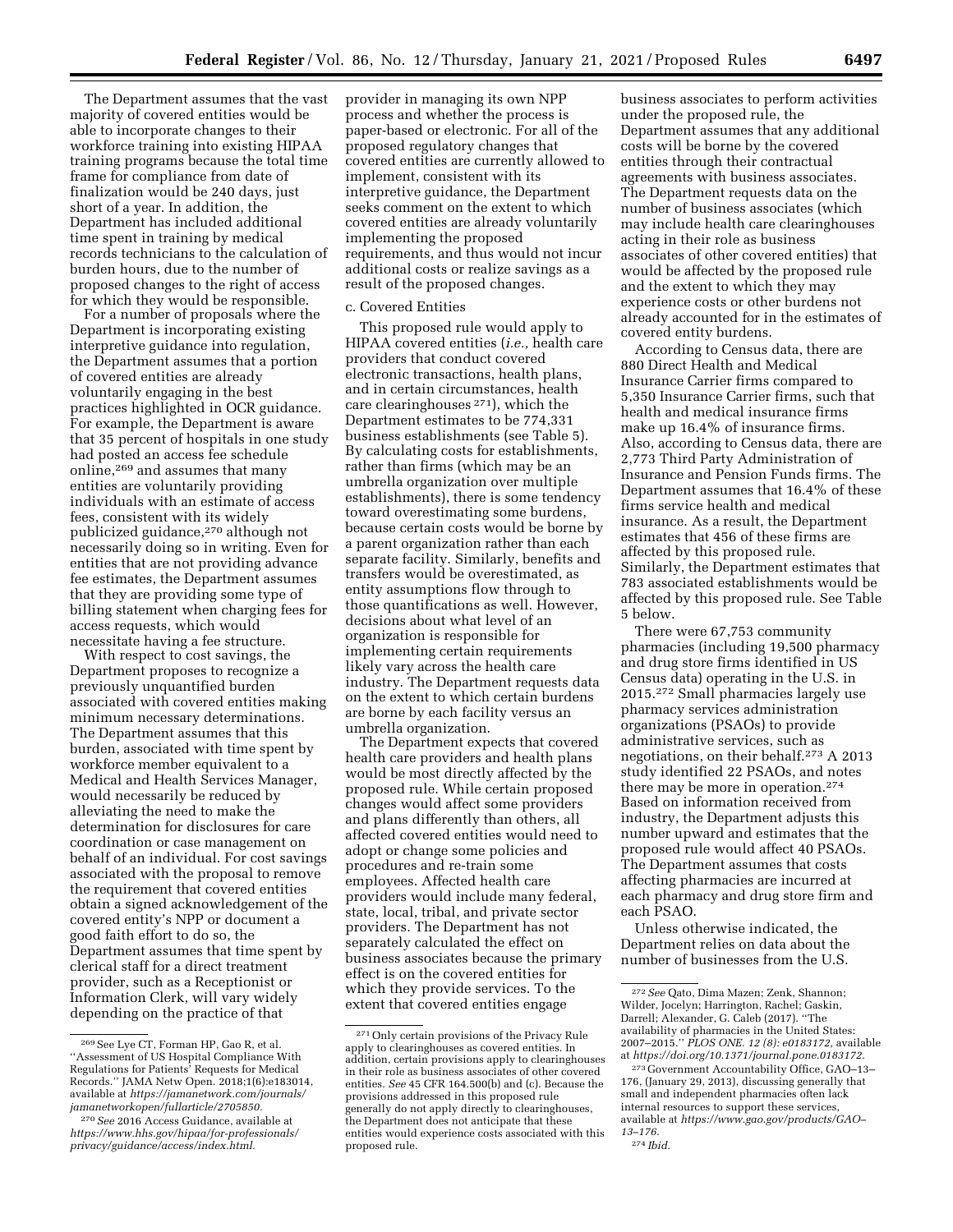Census.275 The Department requests public comment on these estimates, including those for third party administrators and pharmacies where the Department has provided additional explanation. The Department additionally requests detailed comment on any situations in which covered

entities other than those identified here would be impacted by this rulemaking.

|  |  | <b>TABLE 5-COVERED ENTITIES</b> |
|--|--|---------------------------------|
|--|--|---------------------------------|

| NAICS code | Type of entity | Firms   | Establishments |
|------------|----------------|---------|----------------|
|            |                | 880     | 5.379          |
|            |                | 456     | 783            |
|            |                | 3.293   | 7.012          |
|            |                | 19.540  | 67.753         |
|            |                | 433.267 | 505,863        |
|            |                | 7.863   | 17.265         |
|            |                | 16.896  | 39.387         |
|            |                | 6.623   | 10.059         |
|            |                | 38.455  | 86,653         |
|            |                | 21.829  | 30.980         |
|            |                | 611     | 3.197          |
| Total      |                | 549.713 | 774,331        |

### d. Individuals Affected

The Department believes that, by having some contact with a HIPAA covered entity, a large proportion of the 329 million individuals in the United States 276 would be affected by this proposed rule, including those who do not have health insurance coverage or do not have a health care visit in the current year. The widespread effect on individuals would be due primarily to the proposed changes to the right of access, affecting the speed of access, the ability to easily direct the transmission of ePHI in an EHR to health plans and health care providers, notice of access and authorization fees, and the access and authorization fees that could be charged, as well as changes to covered entities' ability to disclose PHI to an individual's family, friends, and others who are involved in care or payment for care, or who are in a position to prevent harm, and disclosures for care coordination and case management to third parties such as social services agencies, community-based support organizations, and HCBS providers. Eliminating the requirement for a covered health care provider to attempt to obtain a signed acknowledgment of the NPP, and replacing it with the individual right to discuss a covered entity's NPP, will affect nearly all

individuals who receive services from a health care provider.

To calculate the potential monetary effect on individuals for the proposed changes to allowable fees for certain copies of PHI, the Department first estimated a baseline average cost for an access request under the current Privacy Rule requirements. The Department increased the estimated average time for providing a copy of PHI requested from 3 minutes in its prior analyses to 5 minutes, resulting in an average labor cost of \$3.73 per request.277 The Department requests data on costs from covered entities' data and comments on individuals' experiences when charged a fee for copies of PHI or when it is provided for free. The Department has heard that many individuals are able to obtain a copy of their PHI without charge, but in contrast, others receive unexpectedly large bills for obtaining copies, possibly in violation of the HIPAA right of access fee limitations.278

The Department believes the persons most affected by the proposed changes to the rule permitting certain disclosures based on ''good faith'' would include individuals who are unable to agree or object to the use or disclosure of PHI due to incapacity or who are at risk of harming themselves or others and loved ones and caregivers of such individuals. This would include those experiencing a health emergency,

SUD, or SMI; and individuals to whom permissible disclosures would be made as a result of the rule, such as family members and other caregivers, and persons in a position to prevent or lessen (*e.g.,* make less likely or less severe) a threat to health or safety. The proposed changes also would include individuals experiencing temporary incapacity due to injuries or health conditions, and those with long-term incapacity, such as from Alzheimer's disease or, in some cases, traumatic brain injury or stroke.

The individuals most affected by the proposal to add a regulatory permission for workforce members to disclose PHI to a TRS communications assistant, would be the estimated 170,000 persons employed in the health care sector who are deaf, hard of hearing, deaf-blind, or who have a speech disability.<sup>279</sup>

e. Qualitative Analysis of Nonquantified Benefits

Clarity Regarding the Scope of EHRs and Personal Health Applications

The Department proposes to add a new definition within the Privacy Rule at 45 CFR 164.501 for the term ''Electronic health record'' or EHR to clarify the intended scope of the Privacy Rule provisions pertaining to ePHI in an EHR. Additionally, the Department proposes to add a new definition for the

<sup>275</sup>*See* ''2015 Statistics of U.S. Businesses (SUSB) Annual Data Tables by Establishment Industry,'' (January 2018), available at *[https://www.census.gov/](https://www.census.gov/data/tables/2015/econ/susb/2015-susb-annual.html) [data/tables/2015/econ/susb/2015-susb](https://www.census.gov/data/tables/2015/econ/susb/2015-susb-annual.html)[annual.html.](https://www.census.gov/data/tables/2015/econ/susb/2015-susb-annual.html)* 

<sup>276</sup>U.S. Census Population Clock, available at *[https://www.census.gov/popclock/.](https://www.census.gov/popclock/)* 

 $^{277}$  Based on 5 minutes of a medical records technician's hourly wage, as noted in Table 4.

<sup>&</sup>lt;sup>278</sup> A recent study found access fees for a 200page record to range from \$0 to \$281.54. Lye CT,

Forman HP, Gao R, et al. ''Assessment of US Hospital Compliance With Regulations for Patients' Requests for Medical Records.'' *JAMA Netw Open.*  2018:1(6):e183014. *See also* GAO–18–386, ''MEDICAL RECORDS Fees and Challenges Associated with Patients' Access*,*'' GAO Report to Congress (May 2018), *available at [https://](https://www.gao.gov/assets/700/691737.pdf) [www.gao.gov/assets/700/691737.pdf.](https://www.gao.gov/assets/700/691737.pdf) See also* 2016 Access Guidance, available at *[https://www.hhs.gov/](https://www.hhs.gov/hipaa/for-professionals/privacy/guidance/access/index.html) [hipaa/for-professionals/privacy/guidance/access/](https://www.hhs.gov/hipaa/for-professionals/privacy/guidance/access/index.html)  [index.html.](https://www.hhs.gov/hipaa/for-professionals/privacy/guidance/access/index.html)* 

<sup>279</sup>*See* ''Task Force on Health Care Careers for the Deaf and Hard-of-Hearing Community, Final Report'' (March 2012), p. 14, 79 (Table 4), available at *[https://www.rit.edu/ntid/healthcare/task-force](https://www.rit.edu/ntid/healthcare/task-force-report)[report;](https://www.rit.edu/ntid/healthcare/task-force-report) see also* Moreland CJ, *et al.,*'' Deafness among physicians and trainees: a national survey.'' Acad. Med. 2013 Feb; 88(2):224–32, available at *[https://journals.lww.com/academicmedicine/](https://journals.lww.com/academicmedicine/Fulltext/2013/02000/Deafness_Among_Physicians_and_TraineesA.27.aspx)  [Fulltext/2013/02000/Deafness](https://journals.lww.com/academicmedicine/Fulltext/2013/02000/Deafness_Among_Physicians_and_TraineesA.27.aspx)*\_*Among*\_*Physicians*\_ *and*\_*[TraineesA.27.aspx.](https://journals.lww.com/academicmedicine/Fulltext/2013/02000/Deafness_Among_Physicians_and_TraineesA.27.aspx)*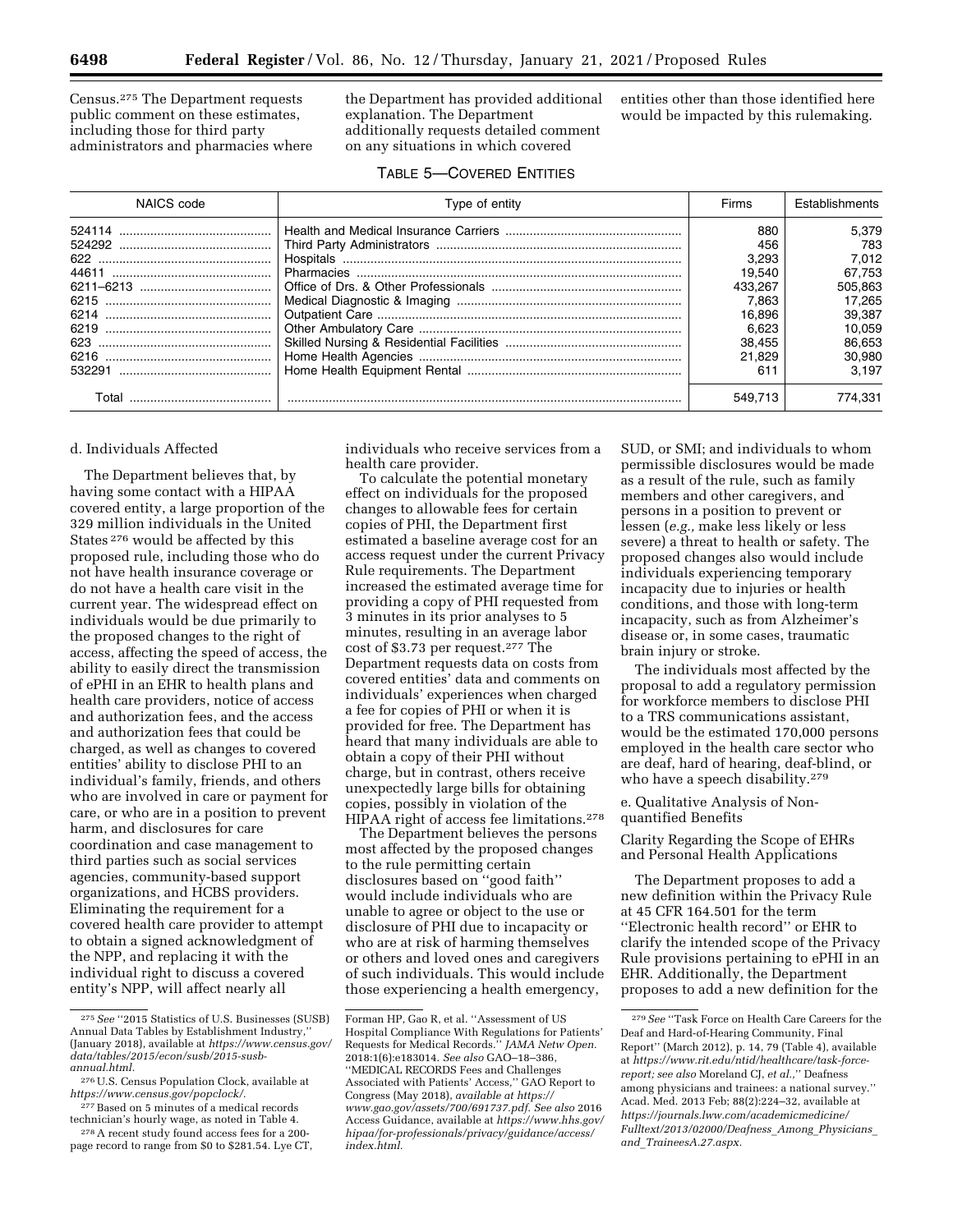term ''Personal health application'' to clarify the intended scope of the proposed changes to the right of access, including the form and format requirements and adjustments to allowable access fees. These definitions would benefit covered entities and individuals by increasing the understanding of how to apply the proposed changes to the right of access for PHI in an EHR, including allowable fees (if any).

### Improved Access to Inspect PHI

The Department proposes to add a new subsection to amend the right of access provision at 45 CFR 164.524(a)(1) to establish that the right to inspect PHI generally includes the right to take notes, take photographs, and use other personal resources to capture their PHI in a designated record set, but that a covered entity is not required to allow an individual to connect a personal device to the covered entity's information systems when it would create a risk to the security of the covered entity's electronic systems. Expressly enabling individuals to take notes and photographs when inspecting their own PHI in person would help individuals exercise their right of access in a convenient way. Most individuals who inspect, rather than request a copy, of their PHI otherwise would be unable to retain the amount or details of PHI that would assist them with decisionmaking.

### Reducing the Timeframe for Access to PHI (From 30 Days to 15 Calendar Days)

The Department proposes to amend 45 CFR 164.524(b) to shorten the allowable time limit for covered entities to provide copies of PHI by half, from 30 days (with the possibility of one 30 day extension) to 15 calendar days (with the possibility of one 15 calendar-day extension). In addition, where other federal or state law time limit requires covered entities to provide individuals with access to the PHI requested in less than 15 calendar days, the Department proposes to deem such time limits 'practicable'' under the Privacy Rule. The Department also proposes to add a requirement for covered entities to develop and implement a policy to explicitly prioritize urgent or otherwise high priority requests (especially with respect to health and safety) so as to limit the need to use a 15 calendar day extension for such requests. The Department does not propose to define what constitutes an urgent or high priority request, and does not intend with this proposal to encourage covered entities to require individuals to reveal the purposes for their requests for

access. However, examples of urgent or high priority requests could include when an individual voluntarily reveals that the PHI is needed in preparation for urgent medical treatment, or that the individual needs documentation of a diagnosis of severe asthma to be allowed to bring medication to school the next day.

The proposal to shorten the time for covered entities to provide individuals with access to their PHI would improve patient-centered care by empowering individuals to review their health information in a timely manner and enhance patient decision making. It also would improve care coordination by enabling individuals to share their records more rapidly with other providers, informal caregivers, community based support services, and family members, as just a few examples. The Department believes that the overall effect would lead to improved health care communications and improved health outcomes. It also may reduce health expenditures due to a reduction in unnecessary, duplicative medical testing, reductions in medical errors, and more timely care delivery. For example, a research study found that the use of health information is ''important for improving patient attitudes regarding their health status and confidence in caring for themselves. Perceived health-status and patient confidence, in turn, are associated with preventative health behaviors.'' 280

Although nine states require some health care entities to provide access within 15 days or a lesser period,<sup>281</sup> these requirements do not apply to all entities within such states. Therefore, the proposed shortened time requirement within HIPAA would expand the benefits of the short time limits to individuals interacting with all covered entities, even in states that

281California, Cal. Health & Safety Code 123110 (5 days to inspect; 15 days to receive a copy); Colorado, 6 Colo. Regs. 1011:1:II–5.2 (24 hours to inspect; 10 days to receive a copy); Hawaii, HRS 622.57 (10 days to receive a copy); Louisiana, LSA– R.S. 40:1165.1 (15 days to receive a copy); Montana, MCA 50–16–541(10 days, copy and inspect); Tennessee, TCA 63–2–101 (10 days to receive a copy); Texas, Tex. Health & Safety Code 241.154 (hosp.) (15 days, copy and inspect); Tex. Occupations Code 159.006 (physicians) (15 days to receive a copy), Tex. Health & Safety Code 181.102 (15 days to receive electronic copies), Tex. Admin. Code 165.2 (physicians) (15 days to receive a copy); and Washington, Wash. Rev. Code 70.02.080 (15 days, copy and inspect).

already require it for certain health care providers.

Improving Production of Required Formats of PHI

The Department proposes to modify 45 CFR 164.524(c)(2) to clarify that where a covered entity is subject to other federal law that requires the provision of access to individuals in a particular form and format, such form and format is deemed readily producible under the Privacy Rule's individual access right. To the extent that other applicable federal laws require production of copies of PHI in a certain form and format, the proposed inclusion of these finalized requirements within the Privacy Rule would not significantly increase covered entities' compliance burdens. However, by providing that a form and format required to be produced under other federal law are readily producible under the Privacy Rule, the change would allow the Department to enforce the individual's right to receive their PHI in that form and format. Although quantifying the impacts of this provision is challenging, the Department believes the proposed clarification would benefit individuals by enhancing their ability to receive PHI in the form and format requested. It also would benefit covered entities by providing greater certainty about the Department's expectations regarding when a requested form and format is ''readily producible.''

The Department also proposes in 45 CFR 164.524(c)(2(iv) and (d)(4) to add a new set of parallel requirements so that when covered entities offer to provide or direct a summary of PHI in lieu of requested copies, they must inform individuals that they retain the right to obtain or direct the requested copies if they do not agree with the offered summary. These requirements would not apply when the covered entity denies access on unreviewable or reviewable grounds, in which case the covered entity must implement the required procedures for such denial under 45 CFR 164.524(e). These requirements would benefit individuals by ensuring that they are aware of their access rights and empowered to make choices about the form of access with full knowledge about the available options under the right of access. The proposals would benefit covered entities by engaging individuals in more robust discussions about requested forms of access early in the process, thus reducing potential complaints and fee disputes.

<sup>280</sup>Hearld, K. R., Hearld, L. R., Budhwani, H., McCaughey, D., Celaya, L. Y., & Hall, A. G. (2019). The future state of patient engagement? Personal health information use, attitudes towards health, and health behavior. *Health services management research, 32*(4), 199–208.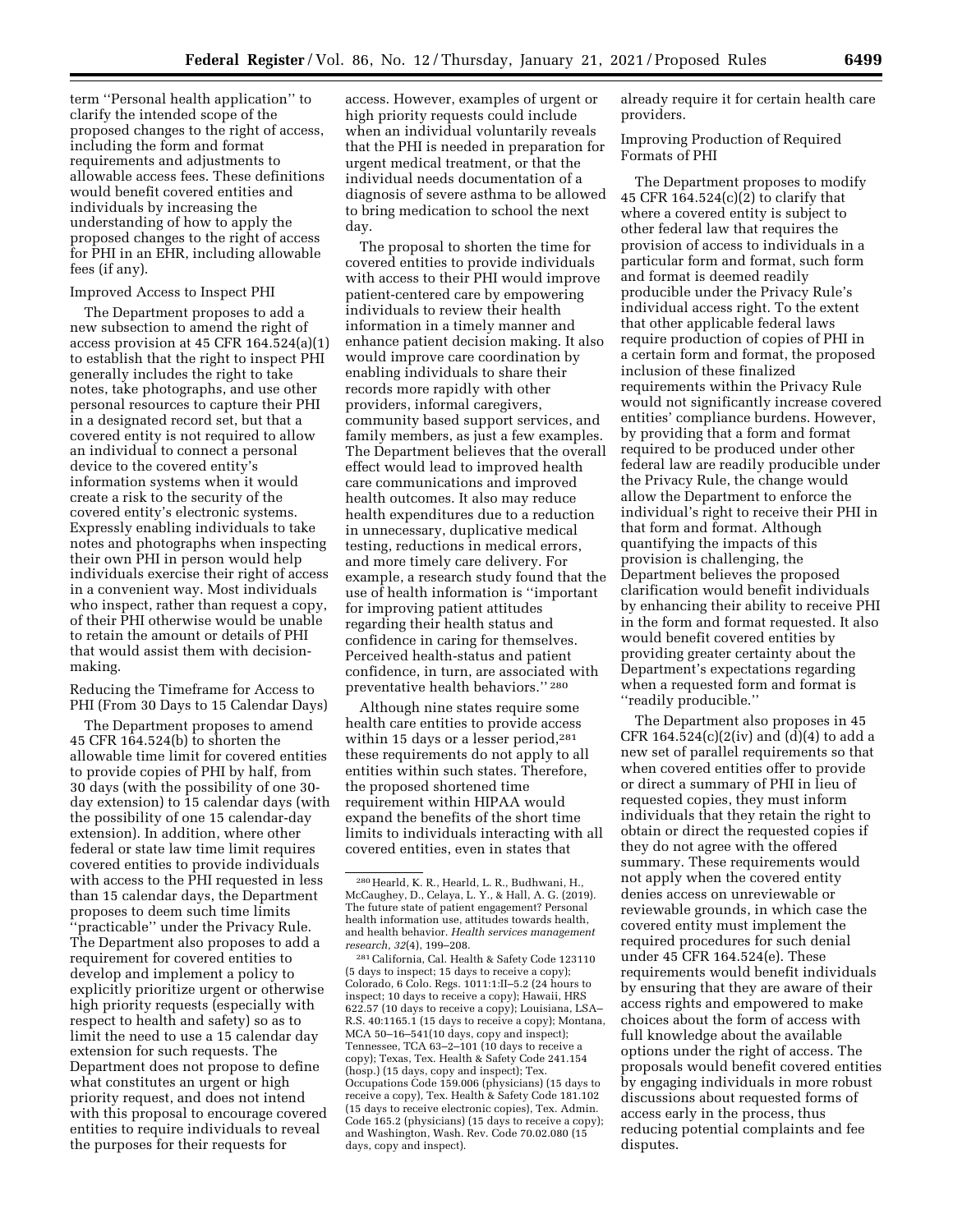Clarifying the Right to Direct the Transmission of Certain PHI to Health Care Providers and Health Plans

The Department proposes to modify 45 CFR 164.524(c)(3)(ii) (and redesignate it as 45 CFR 164.524(d)) to clarify the access right to direct the transmission of an electronic copy of PHI in an EHR to another person designated by the individual and add a new provision for access requests to be submitted by covered health care providers and health plans at the request of the individual in 45 CFR 164.524(d)(7). The Department proposes to require covered health care providers and health plans to submit individuals' requests directing electronic copies of PHI in an EHR to be transmitted back to the entity that submitted the request. The new provision would specify that a covered health care provider or health plan must submit an individual's request to transmit an electronic copy of PHI in an EHR from another health care provider or health plan when the request is clear, conspicuous, and specific (which may be orally or in writing, including electronically) and that the covered health care provider or health plan must submit the access request as soon as practicable, but no later than 15 calendar days after receiving the individual's direction and information needed to make the request. The Department also proposes to add language clarifying that covered entities that receive access requests under this new provision are required to respond based on an individual's clear, conspicuous, and specific request.

The proposal to expressly include individual access requests submitted by health care providers and health plans as part of the right to direct the transmission of ePHI in an EHR to a third party would improve care coordination and patient-centered care by enhancing the individual's ability to direct the sharing of ePHI among health care entities. The change would improve health care communications and assist individuals' decision-making as they consult with various health care providers and health plans, and evaluate treatment alternatives, recommendations, and health plan coverage. All health care providers and health plans would benefit from receiving electronic records from other covered entities more quickly under the shortened timeframe, and the proposal to explicitly require covered health care providers and health plans to submit requests for copies of ePHI as directed by the individual within the right of access would enhance covered entities' compliance with responding to such

requests received from other covered entities because such disclosures would be mandatory. This means of obtaining access also would ease the burden on individuals to separately contact their other providers and request that they transmit electronic records to their treating physician. Instead, the individual may initiate such requests through the provider (or health plan) with whom they are currently communicating or receiving services, and who will receive the ePHI. Taken together, these changes would empower individuals by clarifying the scope of a patient's HIPAA rights and providing a convenient means to effectuate certain mandatory transfers of electronic medical records between covered entities.

Improving Access to PHI by Specifying When Access Must be Free of Charge

The Department proposes to modify 45 CFR 164.524(c)(4) to prohibit covered entities from charging fees for access when an individual inspects PHI about the individual in person or accesses an electronic copy using an internet-based application method. The Department proposes to expressly provide that covered entities may not charge a fee when an individual, in the course of inspecting PHI, takes notes or photographs, or uses other personal resources to capture the information.

All individuals would benefit from improved access to their PHI and regulatory requirements stating the circumstances in which access is always to be provided free of charge. In addition to any quantifiable increases in the number of access requests fulfilled without charge, the Department believes that individuals' abilities to manage their own health care and payment for care would be improved by improving access to their own PHI.

Additionally, although the Department is not expressly prohibiting fees when an individual uses an internet-based method to direct the transmission of an electronic copy of PHI in an EHR to a third party, the Department expects that, in most cases, there will be no allowable labor costs for such access.

Improving Access to Pricing Information for Copies of PHI

The Department proposes to add a new subsection 525 to 45 CFR 164 to require a covered entity to provide advance notice to individuals of the fees the entity charges for providing access to and copies of PHI. Specifically, the Department proposes to require a covered entity to post a fee schedule online (if they have a website) and make

the fee schedule available to individuals at the point of service upon request. The notice must include: (i) All types of access to PHI available free of charge; (ii) approximate fees for copies of PHI provided to individuals under 45 CFR 164.524(a), to third parties designated by the individual under 45 CFR 164.524(d), and to third parties with the individual's valid authorization under 45 CFR 164.508; (iii) provide, upon request, an individualized estimate of the approximate fee that may be charged for the requested copy of PHI; and (iv) upon request, provide an individual with an itemized list of charges for labor, supplies, and postage, if applicable, that constitute the total fee charged.

The Department anticipates that all individuals interested in access to PHI would benefit from having advance notice of a covered entity's approximate fee schedule for standard or common data access requests for PHI, by learning about how they may access their PHI for free, and obtaining pricing information for copies prior to or at the time of making an access request or a request for copies with a valid authorization. Readily available public information about access fees would also serve to promote compliance with the Privacy Rule because covered entities will want to avoid posting fee schedules that show noncompliance with fee limitations,282 or that publicly misrepresent their business practices, and individuals will be empowered to insist on covered entities' compliance as well.

Providing an access and authorization fee schedule, and an individualized estimate of fees for an individual's request for copies of PHI upon request, would also benefit covered entities because this information is likely to prevent or resolve potential fee disputes that occur when individuals are surprised by unexpectedly high fees.

Improved Coordination of Care by Covered Entities, Including for Population-Based Activities

The Department proposes to add an exception to the minimum necessary standard in 45 CFR 164.502(b)(2) for

 $^{\rm 282}$  In addition to the access fees limits contained in 45 CFR 164.524, the Privacy Rule limits the fees that may be charged for uses and disclosures of PHI based on an authorization. Under the Privacy Rule's provisions on the sale of PHI, covered entities generally must limit fees for disclosures pursuant to an authorization to a ''reasonable, cost-based fee to cover the cost to prepare and transmit the protected health information for such purpose or a fee otherwise expressly permitted by other law'' or must state in the authorization that the disclosure will result in remuneration to the covered entity. *See* 45 CFR 164.502(a)(5)(ii)(B)(*2*)(*viii*); 45 CFR 164.502(a)(5)(ii)(A); 45 CFR 164.508(a)(4).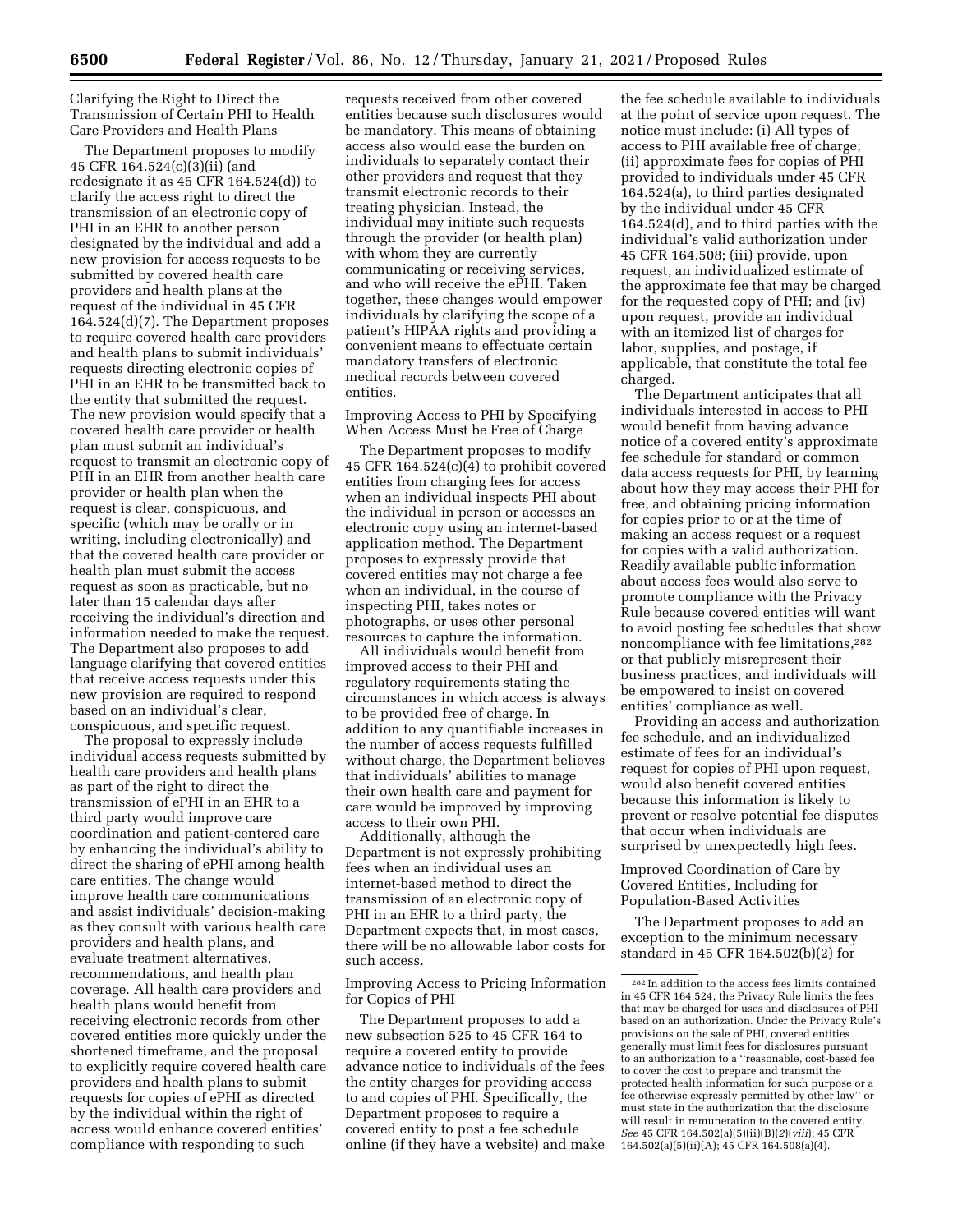disclosures to, or requests by, a health plan or covered health care provider for individual-level (*i.e.,* not populationbased) care coordination and case management that constitute health care operations. The Department first recognized the ongoing annual burden of compliance with the minimum necessary standard in the 2000 Privacy Rule 283 and now quantifies the burden of this existing requirement. The Department believes the proposed exception to the minimum necessary standard, in addition to decreasing quantifiable burdens as described elsewhere, would contribute to nonquantifiable but qualitative improvements in the scale and design of care coordination and case management, and therefore improve health of individuals. Facilitating health plans' involvement in care coordination and case management may prove instrumental in improving individual health outcomes. The proposed change would eliminate some of the differential treatment between health plans' care coordination and case management disclosures under the health care operations provisions and covered health care providers' care coordination and case management under the provisions regarding treatment disclosures (which are not subject to the minimum necessary standard). The proposed change also would address the concerns of both covered health care providers and health plans about having to determine what PHI is or is not the minimum necessary for requests by, and disclosures to, health plans and health care providers, a requirement that may be an ongoing impediment to valuebased care delivery and a disincentive to information sharing.

Increased Coordination of Care Between Covered Entities and Third Parties Such as Social Services Agencies, Community-Based Organizations, and HCBS Providers

The Department proposes to add an express permission for a covered entity to disclose PHI for individual-level care coordination and case management to a social services agency, community based organization, HCBS provider, or other similar third party that provides health-related services to those specific individuals, as a new paragraph (6) in 45 CFR 164.506(c). The Department believes the proposed changes and clarifications about the disclosures permitted for care coordination and case management would help covered entities and others achieve their health-

related missions, particularly those that are not health care providers or HIPAA covered entities. The Department has continued to hear that health care providers and health plans want to refer individuals to such organizations for health-related supportive services, but are reluctant to do so because of uncertainty regarding the applicable permissions and obligations. The Department interprets the Privacy Rule to allow health care providers to disclose PHI for their own treatment activities to both covered entities and entities that are not subject to HIPAA, which may include supportive services in the community related to health. By expressly identifying social services agencies, community based organizations, and HCBS providers and similar third parties as entities to which PHI may be disclosed for individuallevel care coordination and case management that constitute treatment or health care operations, the Department will remove regulatory uncertainty and ease the ability of covered health care providers to facilitate comprehensive transitions of care. The Department believes these proposed clarifications would affect at least 137,052 organizations providing social assistance to individuals.284 The proposed clarifications to these use and disclosure permissions would enhance the ability of such organizations to receive PHI to improve service coordination and delivery for the individuals served within the scope of their respective missions. These organizations serve many individuals for whom supportive services are essential to regain health and maintain recovery and individuals who lack stable housing or communications capabilities, making the need for immediate referrals (*i.e.,* without needing to obtain an individual's valid authorization) imperative.

Improved Treatment and Recovery Outcomes Resulting From a Good Faith Standard With a Presumption of Compliance

The Department proposes to amend five provisions of the Privacy Rule to replace the exercise of ''professional judgment'' with a ''good faith belief'' as the standard to permit uses and disclosures in the best interests of the individual, and include a presumption of compliance with the good faith requirements. These proposed modifications would apply to uses and

disclosures involving a parent or guardian who is not the individual's personal representative (45 CFR 502(g)(3)(ii)(c)), facility directories (45 CFR  $164.510(a)(3)(i)(B)$ , emergency contacts  $(45 \text{ CFR } 164.510(b)(2)(iii)),$ limited uses and disclosures when the individual is not present or incapacitated (45 CFR 164.510(b)(3)), and verifying a Requester-Recipient's identity  $(45 \text{ CFR } 164.514 \text{ (h)}(2) \text{ (iv)})$ . The proposed presumption of compliance could be overcome with evidence that a covered entity acted in bad faith.

The Department believes that replacing the professional judgment standard with one based on good faith, as proposed, would result in improved treatment and recovery outcomes for individuals who are most affected, for example, by the current opioid crisis, as well as those experiencing SMI or other SUD, by facilitating the increased disclosure of PHI by covered entities to persons who care about the individual and who need to be involved in the individual's care. The Department expects that health care providers who have confidence in their ability to disclose information to individuals' family members, friends, and others involved in care or payment for care when it is in an individual's best interests, without fear of violating HIPAA, would be more likely to disclose PHI that could be used by those persons to provide needed care and support.

The Department does not have data to quantify such benefits, but research supports the conclusion that family involvement improves the engagement in treatment and recovery of these individuals.285 For example, a study by Dobkin, Civita, Paraherakis, and Gill examined the effect of social support on substance use and treatment retention. They found that ''higher functional social support at intake is a positive predictor of retention in treatment, and a modest predictor of reductions in

<sup>283</sup>*See* 65 FR 82462, 82767, 82773 (December 28, 2000).

<sup>284</sup>*See* ''2015 SUSB Annual Data Tables by Establishment Industry,'' (January 2018), available at *[https://www.census.gov/data/tables/2015/econ/](https://www.census.gov/data/tables/2015/econ/susb/2015-susb-annual.html)  [susb/2015-susb-annual.html.](https://www.census.gov/data/tables/2015/econ/susb/2015-susb-annual.html)* 

<sup>285</sup>*See* ''Alcohol and Drug Addiction Happens in the Best of Families . . . and it Hurts,'' U.S. Dept. of Health and Human Services, Substance Abuse and Mental Health Services Administration, available at *[https://store.samhsa.gov/shin/content//](https://store.samhsa.gov/shin/content//PHD1112/PHD1112.pdf) [PHD1112/PHD1112.pdf;](https://store.samhsa.gov/shin/content//PHD1112/PHD1112.pdf)* ''Incorporating the family in a culturally appropriate fashion within routine clinical settings improves access to treatment, client participation in care, integration of care, and ultimately, clinical outcomes for populations with SMI and SED.'' Interdepartmental Serious Mental Illness Coordinating Committee, ''The Way Forward: Federal Action for a System That Works for All People Living With SMI and SED and Their Families and Caregivers,'' U.S. Dept. of Health and Human Services, Substance Abuse and Mental Health Services Administration, (December 2017), Publication ID PEP17–ISMICC–RTC, available at *[https://store.samhsa.gov/system/files/pep17-ismicc](https://store.samhsa.gov/system/files/pep17-ismicc-rtc.pdf)[rtc.pdf.](https://store.samhsa.gov/system/files/pep17-ismicc-rtc.pdf)*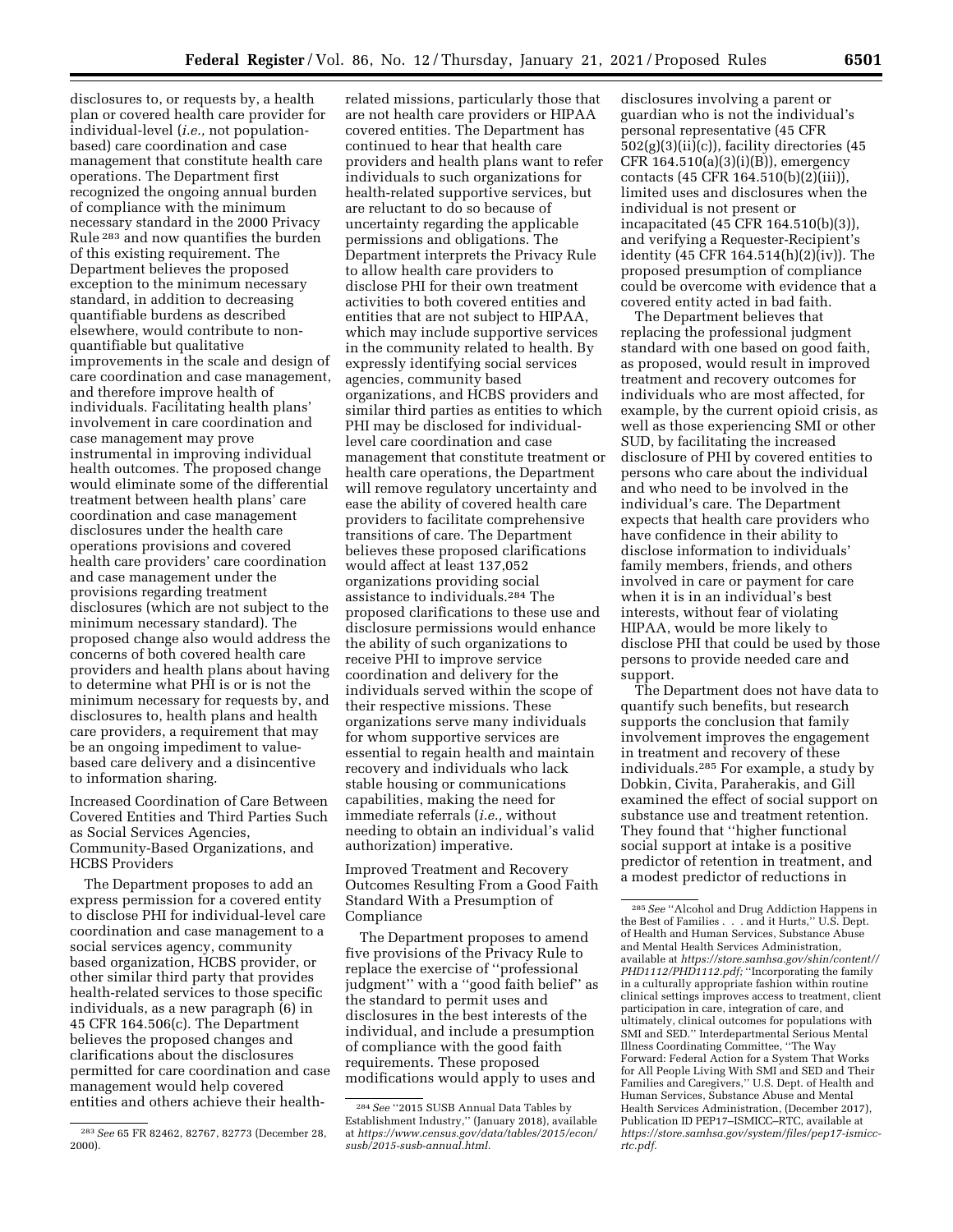alcohol intake, but not in drug use.'' 286 Another study examined the effect of social support on women's substance abuse relapse within 6 months following residential treatment and found that ''positive activities such as families getting along and helping each other during the post-discharge period significantly decreased the likelihood of relapse.'' 287 According to the National Institute on Drug Abuse of the National Institutes of Health, the degree of support from family and friends influences the degree of engagement by individuals with treatment and retention in treatment programs.288 Therefore, the changes to the Privacy Rule proposed in this NPRM may result in improved outcomes in treatment and recovery.

Avoidance of Harm From Serious and Reasonably Foreseeable Threats

The Department proposes to amend the Privacy Rule at 45 CFR  $164.512(j)(1)(i)(A)$  to replace the ''serious and imminent threat'' standard with the ''serious and reasonably foreseeable threat'' standard. This proposed change would permit covered entities to use or disclose PHI without determining whether the threat is imminent (which may be impossible to determine with any certainty), but rather whether it is likely to happen. The Department expects this proposed modification to improve the timeliness of uses and disclosures of PHI that would have otherwise occurred, but for the covered entity's uncertainty about whether a threat is ''imminent.'' The Department believes that individuals, covered entities, and communities would benefit from threat reduction and improved health and safety as a result. The Department also proposes to add a new paragraph (5) to this provision to define ''reasonably foreseeable.'' The Department's proposed definition of ''reasonably foreseeable'' would apply a reasonable person standard to permit

uses and disclosures by covered health entities in instances where similarly situated covered entities would use or disclose PHI to avert a threat based on facts and circumstances known at the time of the disclosure. The proposed definition also would include an express presumption that threats to health or safety identified by a covered health care provider with specialized training, expertise, or experience in assessing an individual's risk to health or safety (such as a licensed mental or behavioral health professional)—and whose assessment relates to their specialized training, expertise, or experience—meet the definition of ''reasonably foreseeable.'' A covered entity, however, need not have such specialized training, expertise, or experience in order to meet the reasonably foreseeable standard. The Department expects that these proposed changes to the standard at 45 CFR 164.512(j) would improve communication and coordination between health care providers, caregivers and others in a position to lessen harm and avert threats, including opioid overdose and incidents of mass violence.

Improved Understanding of Covered Entities' Privacy Practices

The Department proposes to add subsection (G) to 45 CFR 164.520(b)(1)(iv), to give individuals the right to discuss the NPP with a person designated by the covered entity as the contact person pursuant to section 164.520(b)(1)(vii). The Department proposes to include information about this right in the header of the NPP to ensure that individuals are aware of their ability to discuss the NPP with a designated person. Requiring that an entity's NPP include the name or title and contact information for a designated person who is available to provide further information about the covered entity's privacy practices, and adding an individual right to discuss the notice with the designated person, would help improve an individual's understanding of the covered entity's privacy practices and the individual's rights with respect to his or her PHI. Even for individuals who do not request a discussion under this proposal, knowledge of the right may promote trust and confidence in how their PHI is handled.

Improved Access to Communications Assistance and Enhanced Service Delivery for Workforce Members Who are Deaf, Hard of Hearing, or Deaf-Blind, or Who Have a Speech Disability

The Department proposes to amend the Privacy Rule at 45 CFR 164.512, by adding a new standard in paragraph (m) to expressly permit covered entities (and their business associates, when acting on the covered entities' behalf) to disclose PHI to Telecommunication Relay Service (TRS) communications assistants when such disclosures are necessary for a covered entity, or a business associate to conduct covered functions. This permission would cover all disclosures to TRS communications assistants, including communications necessary for care coordination and case management, relating to any covered functions performed by or on behalf of covered entities. The Department also proposes to expressly exclude TRS providers from the definition of business associate. The Department intends for these new provisions to ensure that regulated entities do not bear the burdens of analyzing whether they need a business associate agreement with a TRS and, potentially, establishing one before a workforce member discloses PHI to a TRS communications assistant, to assist the workforce member, in the course of performing their duties. Adding an express permission for covered entities' workforce members to share PHI via a TRS communications assistant would improve communications for health care delivery and benefit covered entities by supporting their compliance with employment nondiscrimination laws, such as the ADA. Further, by enhancing the ability of an estimated 170,000 workforce members 289 to perform the necessary communication tasks of their jobs, the proposed change would also have a positive effect on health service delivery generally and improve health care services and payment for such services.

The Department requests comment or examples that could assist the Department in quantifying costs or cost savings in relation to the following:

• Any relationship between individuals' access to medical records and improved health outcomes, including data about any health effects related to the amount of time between a request for access and the provision of access;

• Any relationship between fees individuals pay to obtain medical records and the frequency with which the individual seeks treatment;

• Any relationship between the ease or difficulty faced by covered health care providers and health plans to make minimum necessary determinations and

<sup>286</sup> Dobkin, P. L., Civita, M. D., Paraherakis, A., & Gill, K. (2002). The role of functional social support in treatment retention and outcomes among outpatient adult substance abusers. *Addiction, 97*(3), 347–356.

<sup>287</sup>Ellis, B., Bernichon, T., Yu, P., Roberts, T., & Herrell, J. M. (2004). Effect of social support on substance abuse relapse in a residential treatment setting for women. *Evaluation and Program Planning, 27*(2), 213–221.

<sup>288</sup>*See* Principles of Drug Addiction Treatment: A Research-Based Guide (3rd Edition), ''What helps people stay in treatment?'', U.S. Dept. of Health and Human Services, National Institutes of Health, National Institute on Drug Abuse, (January 2018), available at *[https://www.drugabuse.gov/](https://www.drugabuse.gov/publications/principles-drug-addiction-treatment-research-based-guide-third-edition/frequently-asked-questions/what-helps-people-stay-in-treatment)  [publications/principles-drug-addiction-treatment](https://www.drugabuse.gov/publications/principles-drug-addiction-treatment-research-based-guide-third-edition/frequently-asked-questions/what-helps-people-stay-in-treatment)research-based-guide-third-edition/frequentlyasked-questions/what-helps-people-stay-in[treatment.](https://www.drugabuse.gov/publications/principles-drug-addiction-treatment-research-based-guide-third-edition/frequently-asked-questions/what-helps-people-stay-in-treatment)* 

<sup>289</sup>*See* ''Task Force on Health Care Careers for the Deaf and Hard-of-Hearing Community, Final Report,'' available at *[https://www.rit.edu/ntid/](https://www.rit.edu/ntid/healthcare/task-force-report) [healthcare/task-force-report.](https://www.rit.edu/ntid/healthcare/task-force-report)*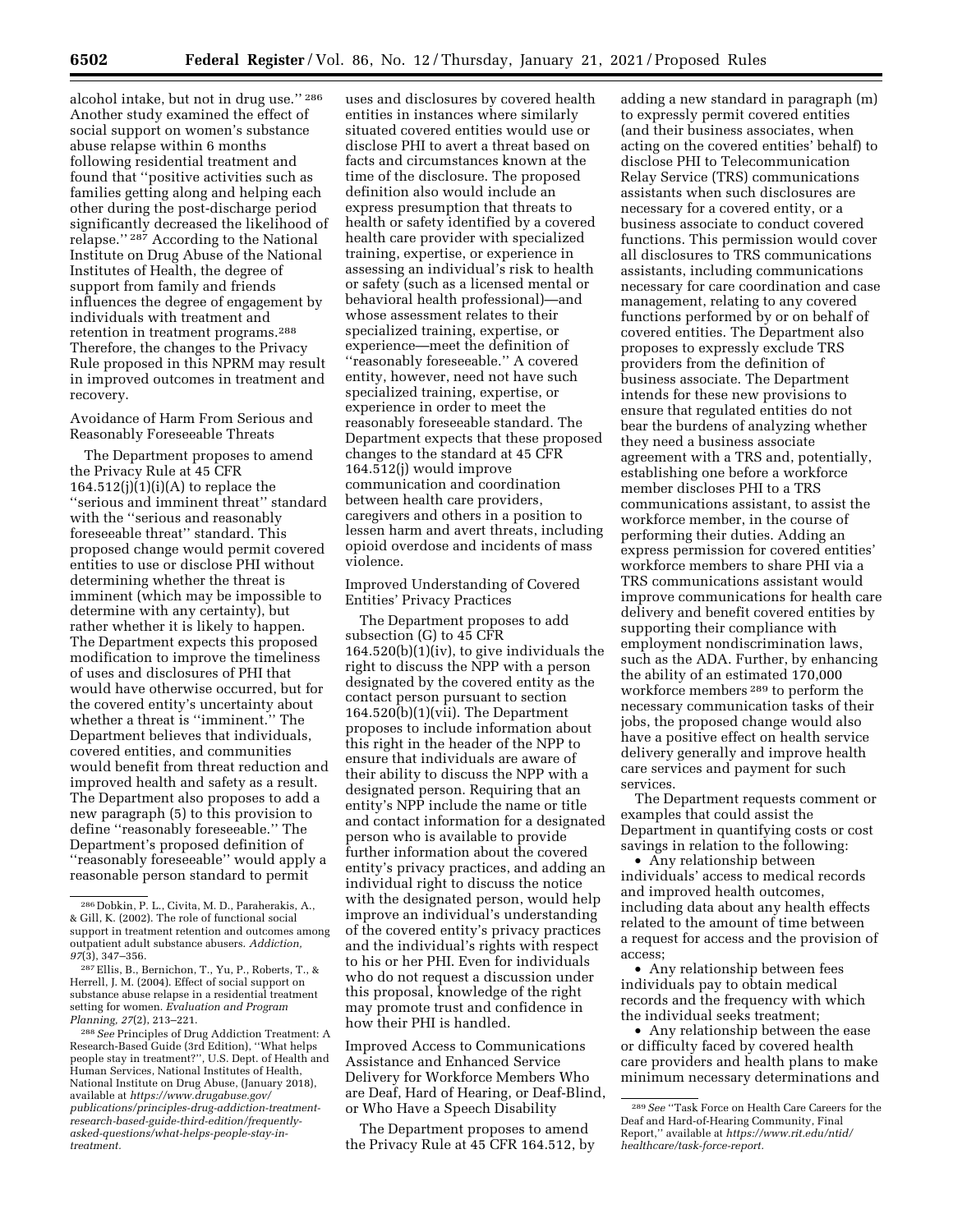health outcomes of individuals or populations;

• Any relationship between the ease or difficulty faced by covered health care providers' and health plans' to disclose PHI based on a professional judgment standard or a good faith belief standard, and the frequency with which an individual will seek care from that provider or enroll with that plan, especially for treatment or coverage related to substance use disorders or serious mental illness.

• The frequency with which different types of covered entities currently disclose PHI based on:

Æ Professional judgement about an individual's best interests; and

 $\overline{\circ}$  A good faith belief that a threat or harm is serious and imminent, and the type of harm; and

• Any relationship between improved compliance with non-discrimination laws, such as the ADA, and health outcomes of populations protected by those laws.

f. Estimated Cost Savings and Costs Arising From Proposed Changes

The Department provides below the basis for its estimated costs and savings due to the proposed changes to specific provisions of the Privacy Rule and invites comments on the Department's assumptions, data, and calculations, as well as any additional considerations that the Department has not identified here. Many of the estimates are based on assumptions formed through OCR's experience in its compliance and enforcement program and accounts from stakeholders received at outreach events. The Department welcomes information or data points from commenters to further refine its estimates and assumptions.

To evaluate the potential benefit and burden of changes to the right of access, the Department calculated a range of estimated total annual numbers of access requests for covered entities, from 1.5 million to 3.3 million. The Department's initial projections were drawn from prior rulemaking and burden estimates; however, based on its experience and comments received on the 2018 RFI, the Department believes an upward adjustment to the estimated number of access requests is needed. The Department developed the estimates herein based on three datasets: The total number of covered entities; the total number of U.S. health care encounters with a health care provider in a year; and the total population of the U.S. The calculated results are as follows: (1) 1.5 Million, by estimating that 774,331 covered entities receive an average of two access requests per year;

(2) 2.46 million, by estimating that in one year one-tenth of a percent of health care encounters 290 with health care providers results in an access request  $(0.001 \times 2.46 \text{ billion})$ ; and (3) 3.3 million, by estimating that one percent of the U.S. population in 2019 makes an access request  $(.01 \times 329,001,648).^{291}$ For purposes of this analysis, the Department selected the mid-point estimate of the number of total annual access requests, 2.46 million.

The Department received widely varying reports from covered entities that commented on the RFI regarding the number of access requests they receive annually and it was unclear whether the numbers included requests that are not part of the right of access, such as disclosures accompanied by a valid authorization, disclosures for purposes of treatment, payment, or health care operations, or other disclosures permitted by the Privacy Rule.292 In addition, while large covered entities may receive many more than two requests per year, the Department assumes that small doctor's offices, which make up the majority of covered entities, receive very few requests. The Department requests comment on these assumptions.

i. Estimated Cost Savings and Costs From Adding a Definition of EHR

The Department believes that covered entities would benefit from the certainty offered by its interpretation of the proposed definition of EHR; however, the Department lacks sufficient data to develop a quantifiable estimate. The Department does not anticipate additional costs for covered entities from the proposal to codify in regulation a definition of EHR because the definition itself imposes no requirements, the proposed definition is

291 ''U.S. Census Population Clock,'' available at *<https://www.census.gov/popclock/>* (visited June 5, 2019). Projections are based on a monthly series of population estimates starting with the April 1, 2010 resident population from the 2010 Census.

292For example, the Veterans Health Administration, reported that it receives 1.7 million access requests annually; however, rather than individuals' exercising the right of access, many of these requests likely are for benefit determinations, and may be based on an authorization. A Cincinnati health system reported that two of its hospitals receive 31,102 and 22,000 requests from individuals per year, respectively.

based on the statutory definition in the HITECH Act which has been in effect for more than a decade, and the proposed definition incorporates existing Privacy Rule definitions, such as direct treatment relationship, that are familiar to regulated entities. Costs savings and costs related to limiting the scope of the access right to direct a copy of PHI to a third party to PHI in an EHR are addressed elsewhere.

ii. Estimated Cost Savings From Changes to the Right to Inspect PHI

The Department proposes to add a requirement to the right of access at 45 CFR 164.524 (a)(1) to establish that the right to inspect PHI in a designated record set includes the right to take notes, take photographs, and use other personal resources to capture the information, but that a covered entity is not required to allow an individual to connect a personal device to the covered entity's information systems. The Department assumes that requests to inspect PHI may result in a reduction in requests for covered entities to make copies because individuals may choose to capture the information they need through notetaking, photographing, or other means, and that reviewing the PHI may enable individuals to narrow the scope of any request for copies. This could reduce costs for covered entities; however, the Department lacks sufficient data about the number of inspection requests received by covered entities to make a reasonable estimate of the projected savings. For individuals who prefer to view PHI in person and use their own resources, the proposed changes may offer out-of-pocket cost savings. Individuals who would not want to view their PHI in person would simply not exercise this new right, but would continue to access their PHI as before, thus not incurring any new costs or achieving any new savings. The Department requests data on the number of requests to inspect PHI received by covered entities and the experiences of entities and individuals with how the inspection of PHI affects the number, frequency, or scope of requests for copies.

iii. Costs Arising From Changes to the Right to Inspect PHI

Upon consideration of the instances where PHI is readily available at the point of service, such as when viewing x-rays or lab results, the Department anticipates that there may be a much greater demand by individuals for the ability to use one's own device to capture the images or other PHI as a result of this proposal. The Department anticipates this would result in

<sup>290</sup>*See* 2017 ''National Healthcare Quality and Disparities Report,'' Agency for Healthcare Research and Quality (September 2018). AHRQ Pub. No. 18– 0033–EF, available at *[https://www.ahrq.gov/](https://www.ahrq.gov/research/findings/nhqrdr/nhqdr17/index.html) [research/findings/nhqrdr/nhqdr17/index.html,](https://www.ahrq.gov/research/findings/nhqrdr/nhqdr17/index.html)*  reporting 923 million total annual physician office visits, including visits to physicians in health centers, 803 million annual hospital outpatient visits, 117 million annual home health visits, 500 million annual patient days in nursing homes, 213 million annual days in hospitals, and 120 million annual days in hospice.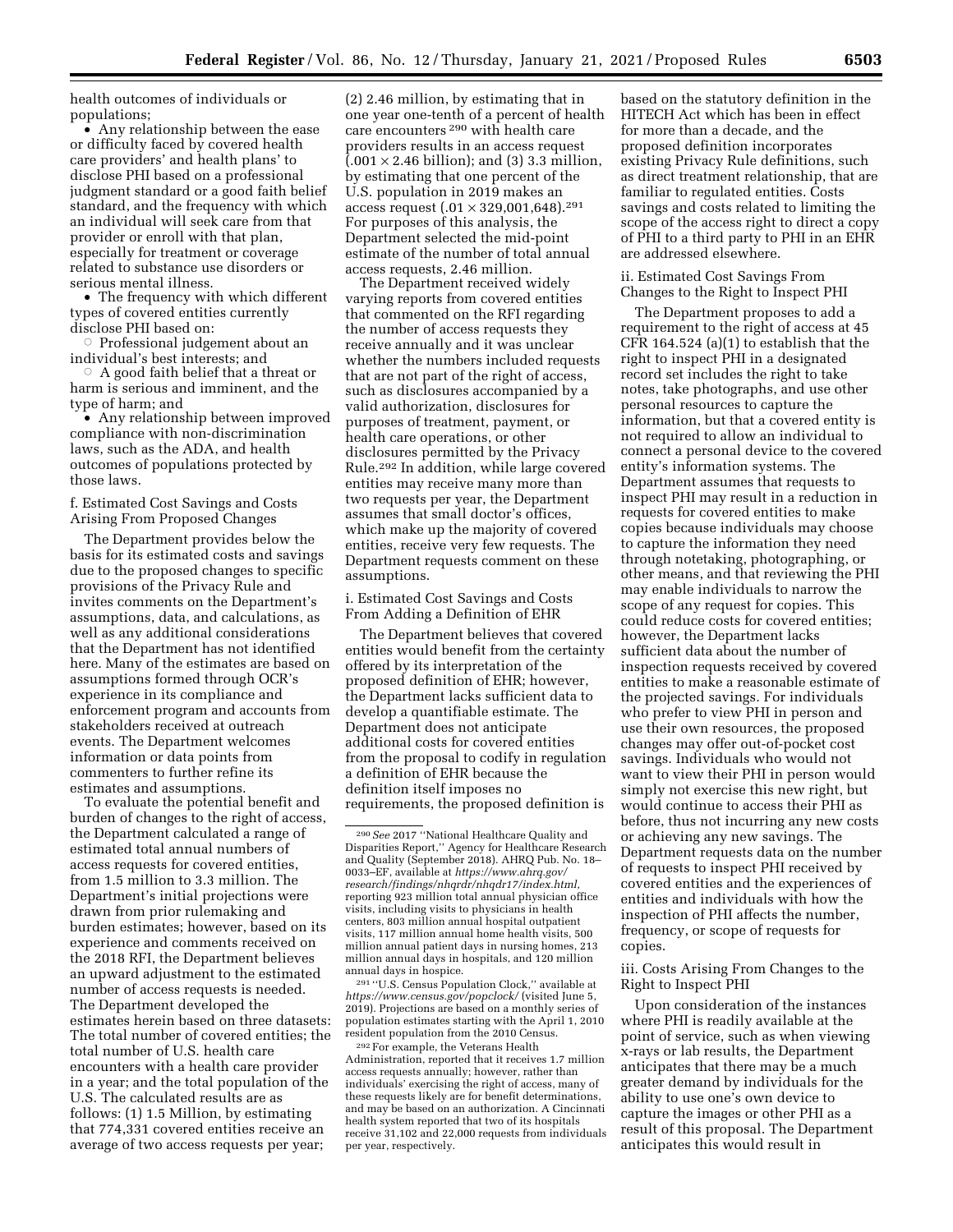individuals having better access to their medical information, leading them to potentially make better decisions about their health. The Department does not anticipate that covered entities would incur additional costs for allowing this type of access to ''readily available'' PHI, but requests comment on this assumption and data on potential costs.

To the extent that covered entities are currently prohibiting individuals from notetaking, photographing, or other ways of capturing PHI using their own devices, they would incur costs involved in changing the existing policy for in-person access. The Department anticipates that a covered entity would need 25 minutes of lawyer time 293 to change its policy and procedure for individuals to inspect their own PHI to include taking notes and photographs or using other resources to capture the PHI (without connecting to the covered entity's system), and may experience costs for adding this policy to its HIPAA training content. This would amount to approximately 322,638 total burden hours for changing related policies and procedures and total costs of approximately \$45 million. Revising the related training content would incur average costs for 20 minutes of a training specialist's time 294 for each covered entity, resulting in total increased burden hours of 258,110 and a total cost of approximately \$16 million. The Department seeks comments on the extent to which covered entities already have policies permitting individuals to photograph or otherwise capture the PHI, and how changing policies to allow such activities would increase or decrease costs to the entity or individuals. For example, taking a photograph may decrease the time spent by individuals reviewing medical records in the covered entity's office, decrease the number of subsequent calls to the physician for information, or increase adherence to treatment regimens. In particular, the Department seeks comments providing any quantifiable projected cost increases or decreases due to the proposed changes, including allowing individuals to photograph PHI that is readily viewable at the point of service in conjunction with a health care appointment.

iv. Estimated Cost Savings From Shortening the Access Time Limits

The Department proposes to shorten the time for covered entities to provide copies of PHI from 30 days (with the possibility of one 30-day extension) to

15 calendar days, or shorter where practicable (with the possibility of one 15 calendar-day extension). The Department lacks sufficient data to quantify any potential cost savings to covered entities resulting from this proposal; however, the receipt of PHI more rapidly from other covered entities may create efficiencies throughout the entire health system and contribute to improved health outcomes and decreased treatment costs. While the Department believes that many covered entities already are providing copies of PHI in far less than 30 days, the increased certainty provided by the proposed regulatory time limit would create additional benefits. For individuals, shortened access times may result in cost savings due to an improved ability to make timely and cost-effective decisions about treatment options and a reduction in duplicative procedures, such as repeat lab tests. For example, an individual who is able to receive a timely copy of a lab result would be able to share it with a consulting provider who otherwise may need to re-order the test, thus saving time and money and enabling timely treatment; or a patient considering surgery who is able to receive a timely copy of PHI would be able to evaluate treatment alternatives with different providers to select which best fits the patient's circumstances. In short, the Department projects that the ability to obtain health information faster may result in cost savings overall. The Department invites comments providing data on projected cost savings from shortening the access time limits from 30 days to 15 calendar days.

v. Costs Arising From Shortening the Access Time Limits

The Department estimates that at least 50 percent of access requests are already being fulfilled in 15 calendar days or less, taking into account those covered entities (primarily health care providers) subject to state laws with 15-day (or shorter) requirements 295 and other

covered entities that fulfill requests in 15 calendar days or less voluntarily.296 The Department estimates that the burden to covered entities to provide copies of PHI to individuals in half the time than currently permitted would result in increased costs for responding to access requests by 1 minute of a medical records technician's labor which can be attributed to search and retrieval activities that are not included in the allowable labor costs that may be charged to individuals. Based on an estimated 1.46 million annual total access requests for copies of PHI provided to individual at an average increased labor cost of \$.75 per request, the Department calculates the total additional annual burden would be approximately \$918,400. The Department requests comment on these assumptions.

vi. Estimated Costs and Cost Savings From Addressing the Form and Format of Access

The Department proposes to clarify that a readily producible form and format includes access through an application programming interface (API) using a personal health application. It also proposes that a covered entity must inform any individual to whom it offers to provide a summary in lieu of a copy of PHI that the individual retains the right to obtain a copy of the requested PHI if the individual does not agree to receive such summary. The Department lacks sufficient information to quantify the potential costs or cost savings from these proposals and requests information about how these proposals would affect covered entities, business associates, and individuals.

296Half of the entities commenting on the RFI access question indicated that they are providing access within 15 days or less, including some in states where it is not required. In addition, an ONC report found that, ''In 2018, about half of individuals were offered online access to their medical record by a health care provider or insurer. Among these individuals, 58 percent viewed their online medical record at least once within the past year. Nationally, this represents about three in 10 individuals.'' Patel V & Johnson C. (May 2019). Trends in Individuals' Access and Use of Online Medical Records and Technology for Health Needs: 2017–2018. ONC Data Brief, no.48 Office of the National Coordinator for Health Information Technology: Washington DC, (May 2019), available at *[https://www.healthit.gov/sites/default/files/page/](https://www.healthit.gov/sites/default/files/page/2019-05/Trends-in-Individuals-Access-Viewing-and-Use-of-Online-Medical-Records-and-Other-Technology-for-Health-Needs-2017-2018.pdf)  [2019-05/Trends-in-Individuals-Access-Viewing](https://www.healthit.gov/sites/default/files/page/2019-05/Trends-in-Individuals-Access-Viewing-and-Use-of-Online-Medical-Records-and-Other-Technology-for-Health-Needs-2017-2018.pdf)[and-Use-of-Online-Medical-Records-and-Other-](https://www.healthit.gov/sites/default/files/page/2019-05/Trends-in-Individuals-Access-Viewing-and-Use-of-Online-Medical-Records-and-Other-Technology-for-Health-Needs-2017-2018.pdf)[Technology-for-Health-Needs-2017-2018.pdf](https://www.healthit.gov/sites/default/files/page/2019-05/Trends-in-Individuals-Access-Viewing-and-Use-of-Online-Medical-Records-and-Other-Technology-for-Health-Needs-2017-2018.pdf)* (last accessed June 14, 2019).

<sup>293</sup>*See* Table 4.

<sup>294</sup> *Ibid.* 

 $^{\rm 295}\, \rm{At}$  least eight states require some health care entities to provide copies within 15 days (or a shorter time) by law. Three additional states require access to view records within 10 days or a shorter period. New York State has published guidance that copies should be provided within 14 days, even though it is not a mandatory time limit. Thus, providers in three high-population states are currently subject to expectations of providing access within 15 days or less: New York, California, and Texas. As a percentage of the U.S. population, the 8 states with shorter requirements plus New York, represent over one-third of individuals (using 2018 projections based on the 2016 Census Bureau estimates drawn from 2010 data). There is variability as to how the days are counted within the state laws (*e.g.,* working days vs. calendar days); however, allowing for the proposed 15-day

extension, these state requirements are still shorter than the total to be allowed under the proposed HIPAA changes.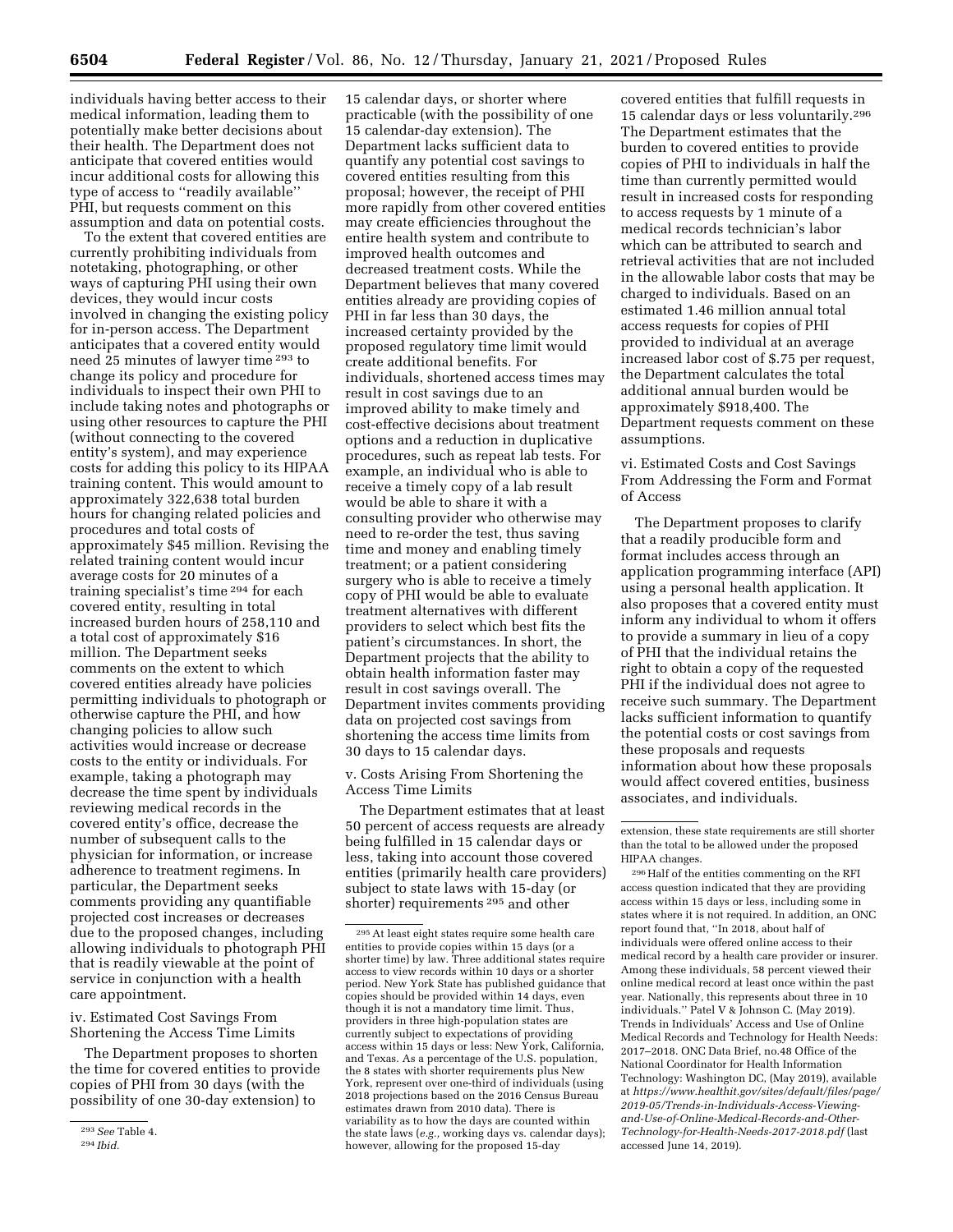vii. Cost Savings From Addressing the Individual Access Right to Direct Copies of PHI to Third Parties

The Department proposes to limit the access right to direct a copy of PHI to a third party to only electronic copies of PHI in an EHR. The Department proposes to implement this proposal by adding an optional element to the Notice of Privacy Practices and changing the allowable fees for transmitting such copies—thus, most of the estimated costs and cost savings for those changes are discussed as cost transfers in separate sections on those topics. However, the Department recognizes that covered entities may incur some labor costs for requests by individuals under the right of access to direct electronic copies of ePHI to a third party and estimates that costs may increase for 25 percent of the estimated annual 615,000 such requests (153,750) in the amount of 2 minutes of labor at the hourly wage of a medical records technician (\$44.80) or \$1.49 per request that cannot be charged to the individual as an allowable fee for copies.

The Department also assumes that many covered entities correctly interpret the current HIPAA right to direct the transmission of electronic copies of PHI in an EHR to a third party to apply to individuals' requests to direct the transmission of such ePHI to another provider or to their health plan. With respect to such requests, the Department assumes that many covered health care providers and health plans are already disclosing PHI to other providers and plans in a timely manner, which in most instances would be far less than 30 days. The Department further expects that providers using HIEs and certified EHR technology (CEHRT) are disclosing ePHI to other providers in much less than 15 calendar days, as indicated by comments the Department received in response to the RFI. Thus, the Department projects that the costs for complying with the proposed changes for sending electronic copies of PHI in an EHR to health care providers and health plans in no more than 15 calendar days would be limited to a small percentage of covered entities and that those costs would mostly be attributable to changes in 45 CFR  $164.524(c)(3)$ , as described in the section above. However, in recognition that covered entities are unlikely to recoup costs for requests by individuals under the right of access to direct electronic copies of ePHI to health plans and health care providers, the Department estimates that costs may increase for 25 percent of the estimated annual 615,000 of such requests

(153,750) in the amount of 4 minutes of labor at the hourly wage of a medical records technician (\$44.80) or \$2.99 per request. This is greater than the uncompensated burden estimate for copies sent to other third parties because the Department understands that health care providers and health plans may not routinely charge any fees for disclosures to other covered entities.

Additionally, the Department proposes, at 45 CFR 164.524(d)(7), to require that a covered health care provider or health plan must submit a request for an electronic copy of PHI in an EHR from another health care provider, to be directed to the requesting covered entity (*i.e.,* the third party recipient), when the request is clear, conspicuous, and specific, which may be orally or in writing (including an electronically executed request). The Department proposes to require that the covered health care provider or health plan must submit the access request as soon as practicable, but no later than 15 calendar days after receiving the individual's direction and information needed to make the request. A health care provider that receives the access request would be required to provide the electronic copy requested under this section as soon as practicable but no later than 15 calendar days upon receipt of an individual's request that is clear, conspicuous, and specific. The Department considers that a signed, written request and use of a personal health application are both examples of means that an individuals may use that meet the condition that the request be clear, conspicuous, and specific, and that a signature may be provided in electronic form.

Based on comments on the 2018 RFI, in many instances covered entities are already requesting copies of PHI from other health care providers within 30 days or less of communicating with an individual who requests such information to be added to his or her health record. The disclosure of PHI to the covered entity that submitted the request is permitted without an individual's authorization for purposes of treatment, payment, and certain health care operations, as applicable, and required under the current right of access when an individual submits a written request.297 The Department anticipates that with the clear and certain path provided by this proposal to obtain ePHI from other covered health care providers (who are required to respond), covered entities may experience savings from spending less time attempting to obtain electronic copies of PHI in an EHR from other covered health care providers based on an individual's request. The Department has not quantified these cost savings, but invites comments on any projected savings to covered entities and/or individuals from this regulatory clarification.

viii. Costs Arising From Changes to the Individual Access Right to Direct Copies of PHI to Third Parties

The Department anticipates that once individuals and third party recipients learn about the changes (*i.e.,* limiting the right to only directing electronic copies of PHI in an EHR) they likely would shift to submitting access requests *and* authorizations when requesting that a complete medical record be sent to a third party. Although covered entities may bear some initial costs while the public is adjusting to the new requirements, they would benefit financially from the increased number of copies for which they can charge a less restricted fee (an effect categorized as a ''transfer'' from the society-wide perspective reflected in this regulatory impact analysis). The Department estimates that covered entities may incur some one-time costs for changing their policies and procedures and revising their training program for employees who handle access requests, as well as initial implementation costs for adjusting to the revised policies and procedures. Specifically, the Department estimates that covered entities will incur an increase in burden hours for 30 minutes of a lawyer's time to revise policies and procedures related to the changes to this part of the right of access. Additionally, the Department estimates that covered entities will incur an increase in labor expenses for 20 minutes of a training specialist's time to incorporate the newly revised policies and procedures into the covered entity's existing HIPAA training program.

As stated in the discussion of changes to the proposed access fees, the Department estimates a total of 2.46 million access requests per year and that half of these are for the individual to obtain his or her own records, onefourth (615,000) are to direct the transmission of records to a health care provider or health plan, and the remaining one-fourth (615,000) are to direct the transmission of records to a third party. Of the 615,000 estimated requests to direct the transmission of PHI to a third party other than a health care provider or health plan, the

<sup>297</sup>Following the court's ruling in *Ciox* v. *Azar,*  the Department is limiting the right to direct the transmission of PHI to third parties to requests for electronic copies of PHI in an EHR.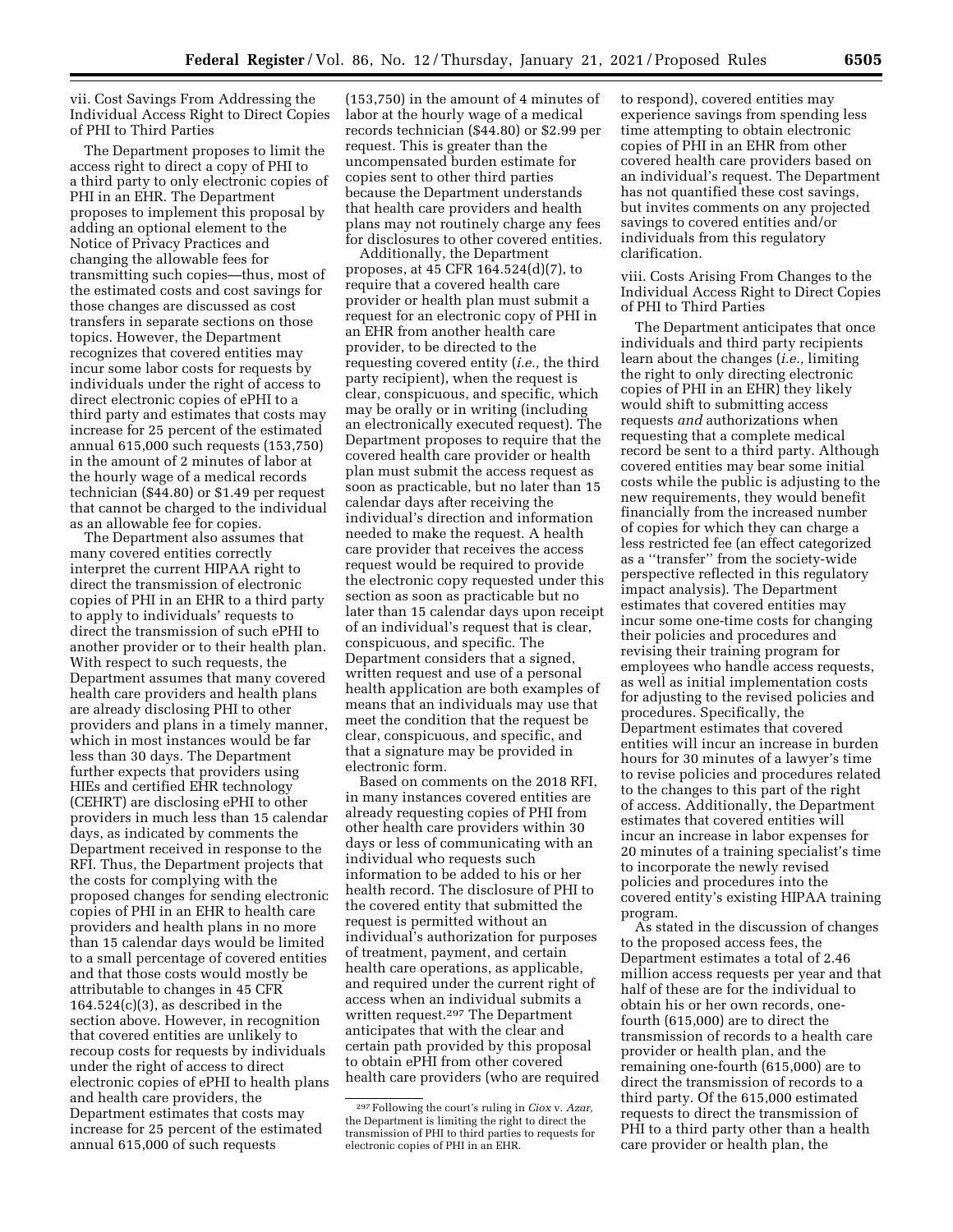Department estimates that covered entities would not fulfill half (307,500) on the basis that the request is for non-EHR copies of PHI (*i.e.,* are requests that do not fall within the right of access).

The cost savings associated with these changes are discussed separately as cost transfers in the sections on the proposed changes to access fees.

The Department estimates that covered entities, primarily providers, would incur some costs from the proposed new requirement to submit requests for access on behalf of individuals who are seeking to direct the transmission of electronic copies of PHI in an EHR from another health care provider (''Discloser'') to the requesting entity (''Requester-Recipient''). The Department estimates that the proposed requirement would increase costs for 15 percent of the 615,000 annual requests to direct copies of ePHI to health plans and providers (92,250) by 3.5 minutes per request at the adjusted labor rate of a medical assistant (\$34.34, see Table 4), for a total of 5,381 burden hours at a total annual cost of \$184,792. These costs are presented in Table 12 as ongoing costs of the proposed rule.

The Department does not anticipate that covered entities would incur a significant additional burden from an express inclusion of health care providers and health plans as recipients to whom disclosures are mandated when the individual exercises the right to direct the transmission of electronic copies of PHI in an EHR to a third party. Based on a notable lack of comments or concerns expressed by stakeholders about directing PHI to covered entities as part of the right of access, the Department expects that most covered entities have correctly interpreted the Privacy Rule and included individuals' requests to direct the transmission of ePHI to health care providers and health plans into their access request fulfillment process. The small proportion of covered entities or business associates who are not already fulfilling individuals' access requests to transmit ePHI to health care providers or health plans may experience a small increase in costs resulting from their current noncompliance. The Department estimates that 25 percent of these requests (153,750 total) would result in transmitting an electronic copy of ePHI via a non-internet based means (*e.g.,* mailing a copy of ePHI stored on electronic media to a health plan or health care provider), at a labor cost of 4 minutes of a medical records technician's adjusted hourly rate of \$44.80, for a total annual cost of \$459,200.

Overall, the Department believes that, for covered health care providers and health plans, any costs to fulfill requests made under this proposal would be counterbalanced by the increased responsiveness from other covered entities that would transmit records to them, when requested, on a timelier basis, which would improve care and contribute to cost reductions.

## ix. Estimated Cost Savings and Cost Transfers From Changes to Access Fees

The Department proposes to expressly prohibit covered entities from charging fees for access when an individual inspects PHI about the individual in person and for copies of PHI that an individual accesses using an internetbased method.

Expressly permitting individuals to copy and photograph their PHI for free during an in-person inspection may reduce the number and scope of subsequent access requests made by such individuals. In addition, to the extent that covered entities increase the free availability of PHI via an internetbased method, they may experience a decrease in other types of access requests for which costs are incurred. The Department expects that individuals may increasingly choose to initiate and obtain access via an internet-based method, which will result in cost savings to individuals.

Prohibiting covered entities from recouping certain costs for providing electronic copies of PHI, or transmitting an electronic copy of PHI in an EHR to third parties, would increase expenses for these items: electronic media onto which copies of PHI from an EHR are transferred, and actual mailing and shipping costs for electronic copies.298 At the same time, covered entities' ability to charge fees for directing nonelectronic copies of PHI and electronic copies of PHI not in an EHR to third parties based on a valid authorization would reduce unreimbursed costs for covered entities. Of an estimated 2.46 million annual access requests, the Department assumes that 50 percent (1.23 million) are for individuals to directly access PHI, 25 percent (615,000) direct copies to health care providers or health plans, and the remaining 25 percent (or 615,000) direct copies to other third parties, as indicated in Table 6. Of the 615,000 requests directed to other third parties, assuming an average

record size of 200 pages, 299 the Department assumes 100 pages are electronic copies and 100 pages are nonelectronic copies (a ''hybrid'' records request) because it lacks sufficient data to estimate the average length of a record that is requested by an individual. The Department expects that there is considerable variation, ranging from individuals who seek only billing records, those who want only records of a single hospitalization, those who request only lab results or a copy of a single doctor's order, to those who need a complete longitudinal record of all of their medical visits. The Department requests data that would refine its assumptions and estimates about the average size of a request for access.

# TABLE 6—ESTIMATED NUMBER OF AN-NUAL ACCESS REQUESTS, BY RE-CIPIENT

| Recipient of PHI copies                                                       | Number<br>of access<br>requests |
|-------------------------------------------------------------------------------|---------------------------------|
|                                                                               | 1.230.000                       |
| Health Care Providers and/or<br>Health Plans<br>Third Parties other than Pro- | 615.000                         |
| viders and/or Plans                                                           | 615,000                         |
| Total                                                                         | 2.460.000                       |

Under the Department's proposed changes, covered entities would be disallowed from charging for certain expenses that the Privacy Rule currently allows when providing copies to an individual and when directing an electronic copy of PHI in an EHR to a third party under the right of access. The non-chargeable expenses would be the portion of costs attributable to emailing, mailing, or shipping the electronic copies and the costs of electronic media requested by individuals. Labor costs for copying or transferring EHR records to another electronic format (such as a PDF) or onto electronic media (*e.g.,* CDs, USB drives) would continue to be allowed as part of a reasonable, cost-based access fee. Table 7 indicates the allowable and non-allowable expense items for directing copies of PHI to third parties under the current right of access and as proposed.

<sup>298</sup>OCR's Breach Portal reflects numerous breaches involving the loss or destruction during transit of mailed electronic media, such as USB drives and CDs, affecting thousands (more) of individuals. *See [https://ocrportal.hhs.gov/ocr/](https://ocrportal.hhs.gov/ocr/breach/breach_report.jsf) [breach/breach](https://ocrportal.hhs.gov/ocr/breach/breach_report.jsf)*\_*report.jsf.* 

<sup>299</sup>*See* Lye CT, Forman HP, Gao R, et al. ''Assessment of US Hospital Compliance With Regulations for Patients' Requests for Medical Records.'' JAMA Netw Open. 2018;1(6):e183014, available at *[https://jamanetwork.com/journals/](https://jamanetwork.com/journals/jamanetworkopen/fullarticle/2705850) [jamanetworkopen/fullarticle/2705850,](https://jamanetwork.com/journals/jamanetworkopen/fullarticle/2705850)* citing a study evaluating the state of medical records request processes in US hospitals in which a hypothetical assumption of 200 pages per request was used. The Department requests comment and evidence regarding the actual lengths of medical records.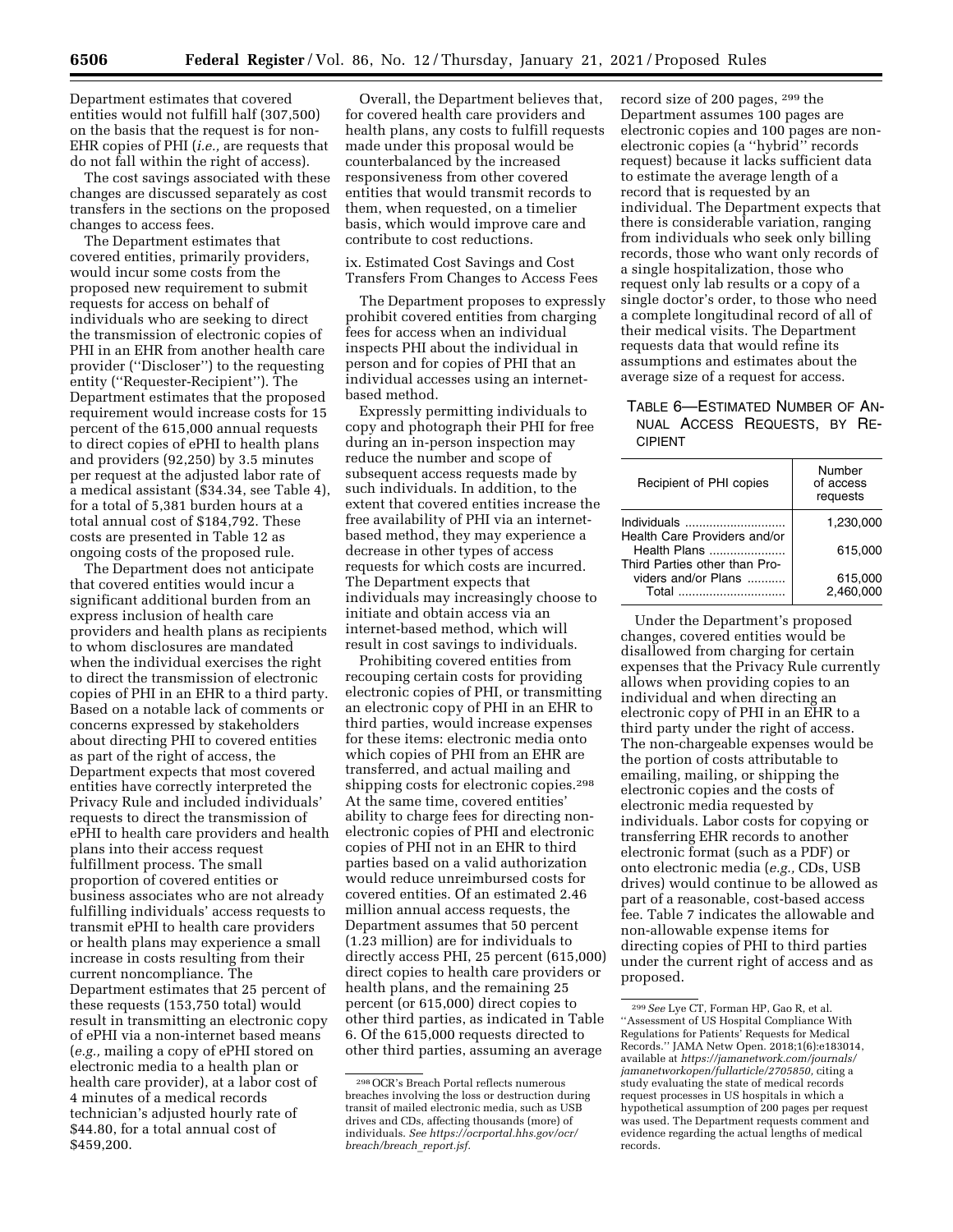TABLE 7—ALLOWABLE AND NON-AL-LOWABLE ELEMENTS OF EXPENSES INCURRED FOR TRANSMITTING COP-IES OF ELECTRONIC PHI IN AN EHR TO A THIRD PARTY

| Cost elements                                                                               | Expense<br>item<br>currently<br>allowed | Expense<br>allowed<br>under<br>proposed<br>rule |
|---------------------------------------------------------------------------------------------|-----------------------------------------|-------------------------------------------------|
| Labor for making<br>requested copies.                                                       | Yes                                     | Yes                                             |
| Postage and ship-<br>ping.                                                                  | Yes                                     | No                                              |
| Electronic media                                                                            | Yes ……….                                | N٥                                              |
| Copying supplies                                                                            | Yes                                     | No                                              |
| Costs of searching,<br>retrieving, col-<br>lating or pre-<br>paring the PHI<br>for copying. | No                                      | No                                              |
| Costs of EHR and<br>other electronic<br>information sys-<br>tems.                           | No                                      | N٥                                              |

The Department has not estimated postage or shipping costs in earlier Privacy Rule rulemaking because the rule permitted actual costs for those expenses to be passed on to the individual making the request for copies of PHI. To estimate how the proposed changes would affect covered entities, the Department has estimated that a 100-page paper record (one pound of material) can be shipped via U.S. Mail for \$7.50 and a CD or USB drive can be shipped for \$3.00.

To readily compare the potential burden or burden reduction from various types of requests to direct copies of PHI to third parties, the Department presents its estimates in the charts below and provides detailed explanations of the included cost items for each calculation under the current rule, state law, and the proposed rule in the paragraphs that follow. State law remains a relevant consideration in two ways. First, to the extent that state law limits on fees for copies of medical records for individuals are lower than the limits in the Privacy Rule, the state law applies. For instance, some states require a free copy for individuals who are indigent or who are applying for public benefits. Second, for copies of

PHI provided in response to a valid authorization, the Privacy Rule limits the allowable fee to ''a reasonable, costbased fee to cover the cost to prepare and transmit the protected health information for such purpose or a fee otherwise expressly permitted by other law'' 300 (absent an authorization including a statement that the disclosure will result in remuneration to the covered entity). ''Other law'' includes, among other sources of law, state medical records laws addressing allowable fees for copies.

TABLE 8—ESTIMATED FEES FOR COPYING AND SENDING A 200-PAGE HYBRID RECORD (100 ELECTRONIC PAGES AND 100 NON-ELECTRONIC PAGES) TO A THIRD PARTY

| Estimated allowable fees for<br>a 200-page hybrid record<br>under the current rule | Estimated<br>allowable fees<br>for a 200-page<br>hybrid record<br>under state<br>law |
|------------------------------------------------------------------------------------|--------------------------------------------------------------------------------------|
| \$25.23                                                                            | \$133.50                                                                             |

# TABLE 9—ESTIMATED FEES FOR COPYING AND SENDING A 100-PAGE RECORD TO A THIRD PARTY

| Estimated allowable fees for 100 non-electronic pages under state law | Estimated<br>allowable<br>fees for 100<br>electronic<br>pages under<br>state law | Estimated<br>allowable<br>fees for 100<br>non-electronic<br>pages under<br>the current<br>rule | Estimated<br>allowable<br>fees for 100<br>electronic<br>pages under<br>the current<br>rule | Estimated<br>allowable<br>fees for 100<br>electronic<br>pages under<br>the proposed<br>rule |
|-----------------------------------------------------------------------|----------------------------------------------------------------------------------|------------------------------------------------------------------------------------------------|--------------------------------------------------------------------------------------------|---------------------------------------------------------------------------------------------|
| \$88.16                                                               | \$76.70                                                                          | \$16.74                                                                                        | \$8.49                                                                                     | \$1.41                                                                                      |

Allowable Access Fees Under Current Rule To Send a Copy to a Third Party

The Department's estimate of allowable costs that may be charged for a 200-page hybrid record directed to a third party under the current right of access is approximately \$14.73 (estimating \$3.73 for 5 minutes of labor 301 and \$11 for supplies 302) per request, plus estimated postage and shipping of \$10.50 or \$25.23 total. See Table 8. This represents an overall increase in labor of 2 minutes above the Department's prior burden estimates of 3 minutes for all access requests. The updated estimate allows 3 minutes of labor for the non-electronic copies and 2 minutes of labor for electronic copies, resulting in total allowable labor costs of 5 minutes for a hybrid record. The updated estimated allowable fee under the current rule for only the electronic portion of the request (100 pages in

electronic format) is \$5.49 (\$1.49 for 2 minutes of labor and \$4 for electronic media) plus postage of \$3.00 or \$8.49 total per request. See column 4 of Table 9. The estimated allowable fee under the current rule for only non-electronic copies (100 pages) is \$9.24 (estimating \$2.24 for 3 minutes of labor and \$7 for supplies), plus postage of \$7.50 or \$16.74 total. See column 3 of Table 9.

In addition to the costs that may be charged as fees for providing copies, the Department estimates a previously unacknowledged burden of 2 minutes of labor per request that is not allowed to be charged to the individual or the third party recipient of the ePHI for copies that are sent via a non-internet method (*e.g.* on electronic media that is mailed). The Department assumes that none of the costs for electronic copies of ePHI sent to third parties that are health plans and health care providers through a

non-internet method would be recouped as fees charged to individuals or the covered entity recipients. In recognition of this burden, the Department also estimates that all of the labor for sending electronic copies of ePHI to third parties that are health plans and health care providers is uncompensated, resulting in a previously unacknowledged uncompensated burden of 4 minutes of labor per request for electronic copies of ePHI sent to third parties that are health plans and health care providers through a noninternet method at the direction of the individual. The Department acknowledges the lack of data on actual labor associated with sending electronic copies of ePHI because some copies will be sent on electronic media and some by internet. The Department estimates no labor for sending copies via an internetbased method. These adjusted estimates

<sup>300</sup> 45 CFR 164.502(a)(5)(ii)(B)(*2*)(*viii*). 301*See* Table 4, median adjusted wage rate for medical records technician of \$44.80.

<sup>302</sup>The costs of supplies includes \$7 for paper, toner, etc., and \$4 for electronic media such as a USB drive.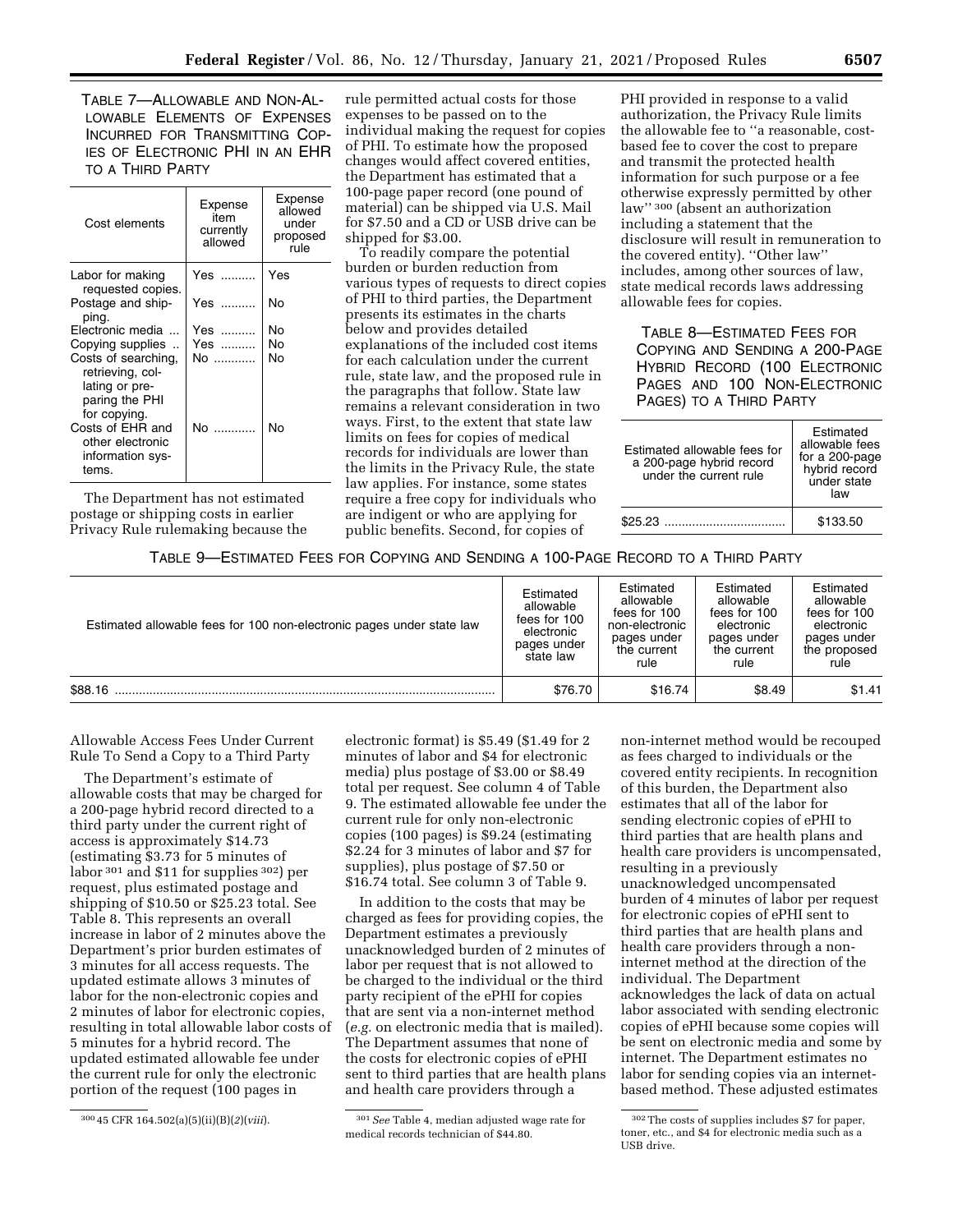are included in the uncertainty analysis in subsection m. and the burden estimates in section G., Paperwork Reduction Act.

Allowable Fees Under State Law for Sending Copies of Medical Records to a Third Party

The Department estimates that the average charge allowed by state law for a 200-page hybrid record directed to a third party is \$123 per request (including a handling or administrative fee 303 not allowed by the Privacy Rule), plus postage and shipping of approximately \$10.50. This would result in an estimated total of \$133.50 in state-allowed fees for a 200-page hybrid request. See Table 8. The estimated state-allowed fee for 100 electronic pages that are not contained in an EHR is \$73.70 plus \$3 postage for sending a USB drive or \$76.70 total. See column 2 of Table 9. The estimated stateallowed charge for 100 non-electronic pages is \$80.66 plus \$7.50 for postage or \$88.16 total. See column 1 of Table 9.

Allowable Fees Under Proposed Rule for Sending an Electronic Copy of PHI in an EHR to a Third Party

The estimated average allowable fee under the proposed rule (100 pages in electronic format) is \$1.49 per request (estimating 2 minutes for labor).

In developing its estimated costs and cost benefits the Department employed several methods to arrive at a range of costs and cost benefits and average estimated costs and cost benefits for the proposed adjustments to the allowable access fees.

# Methodology 1

The Department applied its estimated fees to a 200-page hybrid record and compared the costs under the proposed changes to a baseline of \$25.23 in estimated allowable costs under the current right of access. See Table 8. The resulting estimated cost savings for three different types of requests are as follows.

When a Request is Entirely for Copying and Sending Copies That are not Contained in an EHR (100 Non-Electronic Pages and 100 Electronic Pages) to a Third Party

Under the proposed rule, a covered entity could charge the state law rate (\$133.50) or \$108.27 more for the request than allowed under the current rule.304 For an estimated annual total of 615,000 requests directed to a third party, this type of request would generate an estimated cost savings for covered entities of \$66,586,050.

When a Request is for 100 Electronic Pages That are not in an EHR and 100 Electronic Pages That are in an EHR

Under the proposed rule, a covered entity could charge the state law rate for copying and sending 100 electronic pages not in an EHR (\$76.70) plus the allowable labor for copying the 100 EHR pages (\$1.49) for a total of \$78.19 or \$52.96 more per request than allowed under the current rule.305 For an estimated annual total of 615,000 requests directed to a third party, this type of request would generate an estimated cost savings for covered entities of \$32,570,400.

When a Request is for 100 Non-Electronic Pages and 100 Electronic Pages That are in an EHR

Under the proposed rule, a covered entity could charge the state law rate for copying and sending 100 non-electronic pages (\$88.16) based on a valid authorization, plus the allowable labor for copying the 100 EHR pages (\$1.49) under the right of access, for a total of \$89.65 or \$64.42 more per request than allowed under the current rule.306 For an estimated annual total of 615,000 requests directed to a third party, this type of request would generate an estimated cost savings for covered entities of \$39,618,300.

To summarize, under the options presented above, the Department estimates that the cost savings of the proposed changes to the access right to direct an electronic copy of PHI in an EHR to a third party and allowable fees for directing copies of PHI to third parties, would range from \$53 to \$108 per request.

### Methodology 2

The Department also applied a second method for estimating the potential costs and cost savings of the proposed fee changes. Under the second approach, the Department assumed that half of the 615,000 annual requests to direct copies of PHI to a third party would be for electronic copies of PHI in an EHR (307,500) and that half would no longer fall within the right of access (307,500), but then would be disclosed with a valid authorization. Costs for covered entities would increase for the estimated 307,500 requests that are

accepted (for electronic copies of PHI in an EHR) by an estimated \$7 per request in supplies and postage they would no longer be able to recoup in fees, for a total estimate of \$2,152,500 annually.307 Cost savings for covered entities would accrue for the estimated 307,500 requests that are no longer within the right of access (for non-electronic copies or electronic copies not in an EHR) by an estimated \$108.27 for a total estimate of \$33,293,025 308 annually. This estimation method would result in an estimated net cost savings for covered entities of \$31,140,525 annually (\$33,293,025 minus \$2,152,500).309

Summary Results of the Department's Estimated Costs and Cost Savings for Proposed Fee Adjustments

Under the proposed changes, a covered entity would be allowed to charge less per request to transmit an electronic copy of PHI to a third party under the right of access and significantly more per request to send non-electronic copies or electronic copies not maintained in an EHR to a third party with a valid authorization, as compared to what is allowed under the current right of access. Under the several methods for calculating estimated fees for copies of PHI the Department estimates total annual cost savings for covered entities ranging from \$31 million to \$67 million, or an average of \$43 million. However, the Department estimates that all of these cost savings on the part of covered entities would be transferred to individuals and/or their third party designees as costs. The Department estimates that 50 percent of these costs savings would be transferred as an additional cost imposed on individuals and the other 50 percent would be transferred to the third parties to whom the PHI is directed. For each of the estimated 615,000 requests that would have been made under the current rule to direct the transmission of copies of PHI to a third party under the right of access the allowable fee for copies would increase by an estimated average of \$70 (\$43 million in estimated annual cost savings divided by 615,000 requests).

The Department seeks comments on these estimates, averages, and assumptions underlying its analysis and invites comments on the number and type of access requests received by covered entities, costs incurred, and fees charged.

<sup>303</sup> In states that have one search fee for electronic copies and another search fee for paper copies, the Department assumes that a covered entity would only charge the individual one administrative fee for a hybrid request.

<sup>304</sup> \$133.50 minus \$25.23.

<sup>305</sup> \$78.19 minus \$25.23.

<sup>306</sup> \$89.65 minus \$25.23.

<sup>307</sup> \$7 multiplied by 307,500 requests.

<sup>308</sup> \$108.27 multiplied by 307,500 requests.

<sup>309</sup>Estimated net costs subtracted from estimated net savings.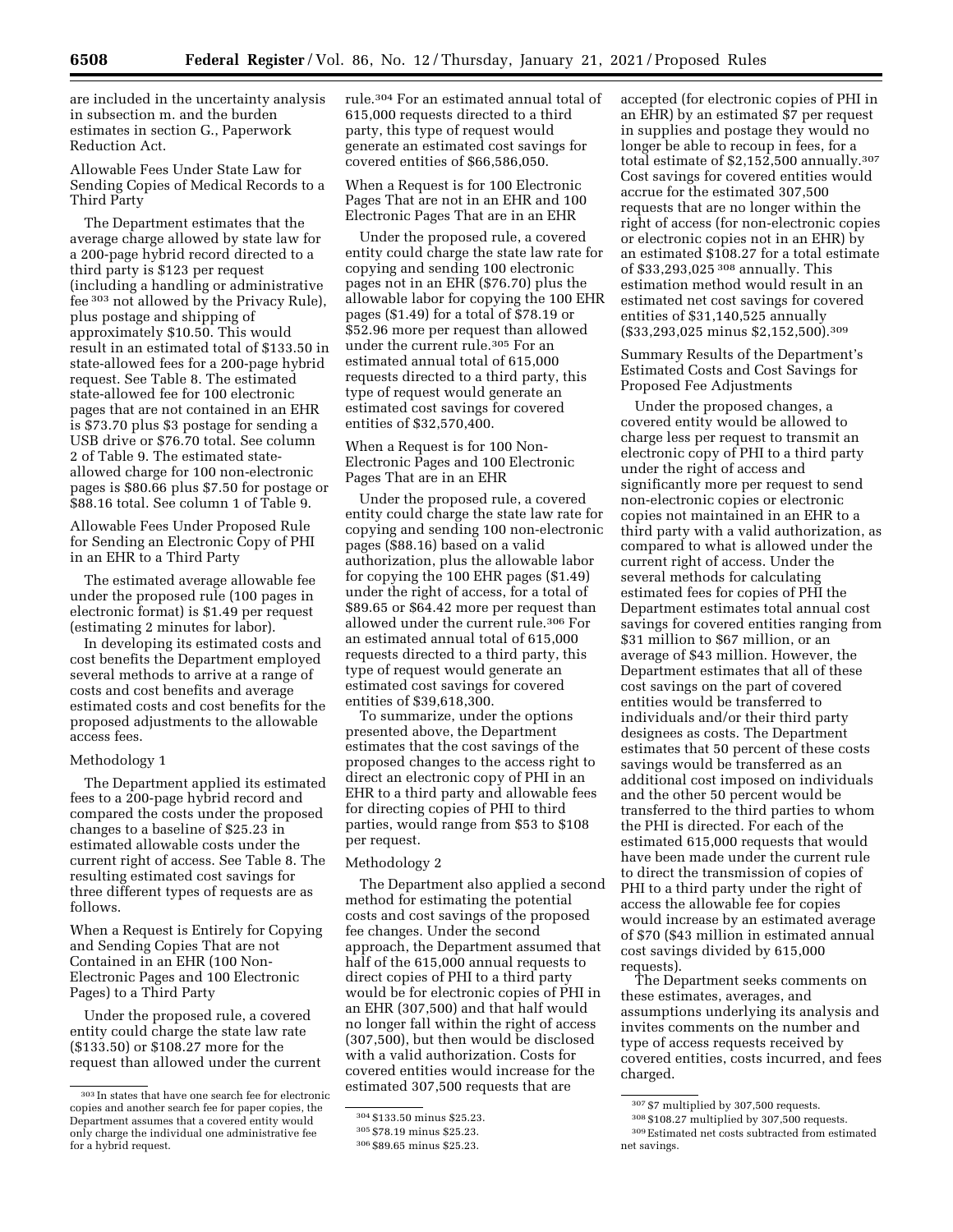x. Costs Arising From Changes to Access

The Department anticipates that the burden on covered entities for drafting or updating their access fee schedules would include the one-time costs for lawyer to review the new HIPAA provisions and evaluate the entity's fee structure based on changes to allowable access fees. This would include lawyer time at an adjusted mean hourly rate of \$139.72. For each covered entity, the Department estimates an average of three hours for a lawyer to make policy and procedure revisions related to all the proposed changes to the right of access, including allowable fees. In total, the Department estimates 2,322,993 burden hours, for approximately \$325 million in lawyers' costs related to the proposed changes to the right of access.

Fees

Covered entities also would need to add new access fee policies and procedures to their HIPAA training content. In its estimates, the Department includes two hours and thirty minutes of a training specialist's time for each covered entity to revise the training content for all of the proposed changes to the right of access, including fees and responding to requests for fee estimates, at an adjusted mean hourly rate of \$63.12. The Department believes this estimate is reasonable, but welcomes comment and data to further inform its assumption. In total, the Department estimates 1,935,828 burden hours for all of the revisions to training content related to the right of access and costs of approximately \$122 million. The Department assumes, for all of the proposed changes, that entities would incorporate the updated training content into their ongoing HIPAA training program, and that for most workforce members there would be no additional training costs for the time spent in HIPAA training. However, for medical records technicians, the Department has estimated an average seven minute increase in the time for spent in training on the proposed right of access changes in the first year of implementation, for a total estimate of 90,339 burden hours at a total estimated cost of \$4 million.

*Free Access for Inspecting PHI In-Person:* To the extent that covered entities are charging individuals for the copies individuals make with their own devices or resources, the covered entities would incur some loss of revenue; however, the Department anticipates that any loss would be minimal and that covered entities do not view this as a significant source of revenue, if any do charge a fee to inspect PHI in person. The Department

seeks comments on the number of requests covered entities receive to inspect PHI in person and on the number of covered entities that charge fees for or prohibit individuals from making copies with their own devices or taking notes of their own PHI, and if so, the amount of fees charged for such activities.

*Free Internet-Based Access:* Because covered entities do not incur additional costs for labor, supplies, or postage for this method of providing access and because it only applies to covered entities that choose to use this method, the Department does not anticipate an increased burden for expressly requiring entities to provide such access for free. The Privacy Rule requires a covered entity to provide an individual with access to existing PHI maintained electronically in the electronic form and format requested, if it is readily producible, but neither the current access standard nor this proposed change would require covered entities to create a patient portal or other internet-based access method. In practice, such internet-based access is ''readily producible'' for most covered entities that use EHRs because the Office of the National Coordinator of Health IT requires an EHR to implement API technology in order to be certified.310

*Reducing the Expenses that can be Included in Calculated Access Fees for Providing Individuals with Copies of PHI in an EHR on Electronic Media:* The Department proposes to disallow covered entities from charging individuals for the costs of electronic media and postage when providing access by mailing copies of PHI in an EHR on electronic media. The Department estimates that the costs of electronic media may range from \$1 for a CD to \$4 for a USB drive and the postage may range from \$1 to \$3, resulting in a range of estimated increased costs of \$2 to \$7 per request of this type or an average estimated increase of \$4.50. The Department estimates that half of the 2.46 million total estimated annual access requests (or 1.23 million) would be made by individuals to obtain copies of PHI for themselves, and that half of those requests would be for non-electronic copies of PHI (or 615,000), one-fourth would be for internet-based access (or

307,500), and one-fourth would be subject to the proposed fee limitations for sending copies on electronic media (or 307,500). Thus, the Departments estimates a total cost incurred by covered entities of \$1,383,750 due to this proposal. At the same time, these are costs that would have been borne by individuals, and thus may be considered a cost transfer from individuals to covered entities as reflected in Table 17.

*Narrowing the Scope of Requests to Direct PHI to Third Parties that are Subject to the Access Fee Limits:*  Allowing covered entities to charge higher access fees than currently permitted when directing non-electronic copies of PHI or electronic copies of PHI not in an EHR to third parties, based on a valid authorization rather than an access request, would reduce their burden for directing copies of PHI to a third party, and shift the costs to the individuals or to the third parties to whom the responses to such requests are directed. Because individuals still may request copies of records to be sent to the individuals themselves at the lower rate currently allowed under the Privacy Rule, this proposed change would not impede individuals from receiving their own PHI; however, it may cause some individuals to bear the burden of transmitting non-EHR ePHI to some third parties to avoid the higher fees, expend higher amounts for using a valid authorization to request that the PHI be disclosed to a third party, or avoid making some requests to direct copies of non-electronic PHI to a third party. The Department has insufficient information to quantify the potential increased burden on individuals for these options and welcomes information and comment on these potential changes to individuals' expenditures of time and money.

xi. Estimated Cost Savings From Requiring Covered Entities To Provide Access and Authorization Fee Information

The Department proposes, in a new subsection 525 to 45 CFR 164, to require a covered entity to provide advance notice to individuals of the fees the entity charges for providing copies of PHI. Specifically, the Department proposes to require a covered entity to (i) post a fee schedule for standard or common types of access requests, including all types of access which are free, on the entity's website (if it has one), and make the fee schedule available to individuals; (ii) provide, upon request, an individualized estimate of the approximate fee that may be charged for the requested copy of

<sup>310</sup> In the Cures Act Final Rule, ONC has adopted a new secure, standards-based API certification criterion in § 170.315(g)(10) to implement the 21st Century Cures Act's requirement that developers of certified health IT publish APIs that can be used ''without special effort.'' See *[https://](https://www.healthit.gov/cures/sites/default/files/cures/2020-03/APICertificationCriterion.pdf) [www.healthit.gov/cures/sites/default/files/cures/](https://www.healthit.gov/cures/sites/default/files/cures/2020-03/APICertificationCriterion.pdf)  [2020-03/APICertificationCriterion.pdf.](https://www.healthit.gov/cures/sites/default/files/cures/2020-03/APICertificationCriterion.pdf)*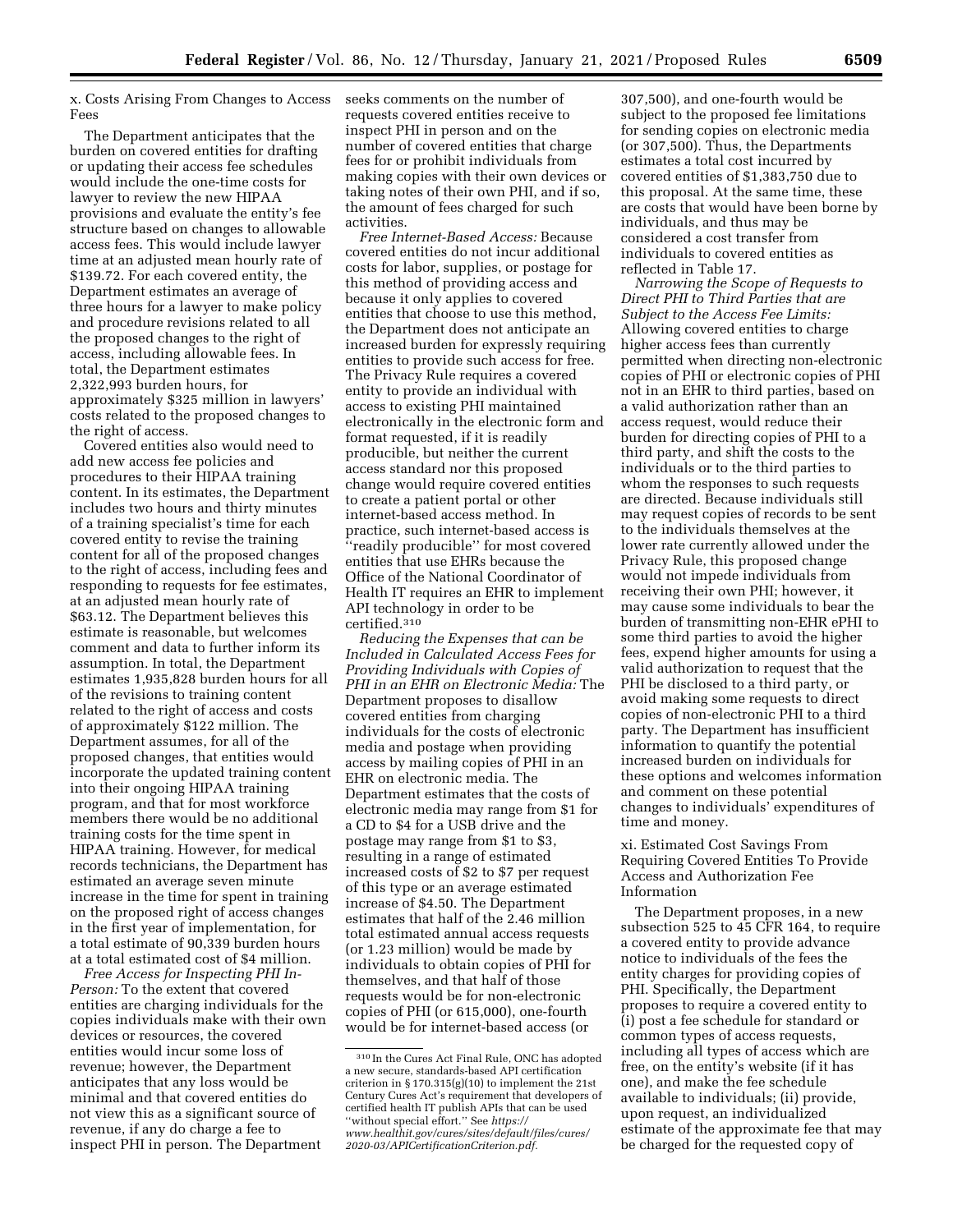PHI, including any associated fees that may impact the form, format, and manner in which the individual requests or agrees to receive a copy of PHI; and (iii) upon request, provide an individual with an itemized list of charges for labor, supplies, and postage, if applicable, that constitute the total access fee charged. Finally, the Department proposes that such requests not automatically extend the deadline by which a covered entity is required to respond to an access request.

The Department thinks it is likely that covered entities that provide fee estimates for access and disclosures pursuant to a valid authorization would find that such action results in a narrower scope for some requests than would exist without the changes, improved collection rates for access fees, and reduced time needed for workforce members to resolve access payment disputes and complaints. Thus, the Department believes that the benefits of changing covered entities' access procedures in a way that incentivizes individuals to make more targeted access requests and informs them of fees in advance would counterbalance the burdens on covered entities. However the Department has no data with which to estimate the reduction in burden and welcomes comments on this change, including covered entities' experiences with the collection of access and authorization fees, the factors affecting the scope of individuals' requests for copies, and the costs to covered entities for handling fee disputes.

xii. Costs Arising From Requiring Covered Entities to Provide Access and Authorization Fee Information

*Posting the fee schedule online or otherwise making the access and authorization fee schedule available:* In calculating covered entities' burdens for posting a notice of access and authorization fees, the Department presumes that a number of entities charge no fees for copies provided under the access right 311 or for copies

sent to other covered entities. These entities would have no burden for complying with the new notice provision.

The Department seeks comments on the number of covered entities that charge fees only for copies provided based on a valid authorization, no fees for fulfilling requests pursuant to the right of access.

The Department assumes that all entities that charge for providing copies of PHI already have some type of standard fee structure. The Department also presumes that some covered entities have already posted an online access and authorization fee schedule consistent with existing guidance recommending this practice, although this is not required by the Privacy Rule, and have been making it available to individuals. For those covered entities that have not yet posted the fee schedule online, the costs of doing so should be minimal because this requirement only applies to entities that have a website. The Department anticipates that posting an online notice of access and authorization fees would require the costs of reviewing, formatting, and posting one document. Making the notice available may include, for example, having copies available in the office where individuals make access and authorization requests or emailing it to individuals upon request.

Because the proposed change requires covered entities to make the access and authorization fee schedule available at the point of service and upon request (in addition to posting online when a website is utilized), it may be least burdensome for entities to add the fee schedule to their access and authorization request forms (although the Department does not propose to require this, or to require the use of a standard form for access requests), resulting in no additional labor costs for distribution. Further, for covered entities that already have a fee schedule, the proposed change would only require revisions to an existing document, resulting in no additional costs for paper. The Department estimates the potential burden on all covered entities (774,331) as the cost of 10 minutes of a web developer's time at a rate reported in Table 4, for a total labor cost of approximately \$10 million. Although the Department assumes that 35 percent of covered entities have already posted an access and authorization fee schedule available, as discussed in the baseline assumptions following Table 4,

it recognizes that all covered entities may need to post an updated fee schedule and accounts for this in its estimates. In addition, the Department estimates that all covered entities will incur first-year and ongoing capital costs for making the fee schedule available at a cost of \$0.10 for paper and printing or a total of \$232,299. This assumes each covered entity prints an average of three copies of the fee schedule as a separate document. We anticipate that covered entities will provide the fee estimate in a variety of ways, not all of which will incur additional costs, such as including the fee schedule on the access and/or authorization form and providing it electronically. The Department seeks comments and data on its assumptions, and on the number of covered entities that require individuals to use an access request form and how many currently make an access and/or authorization fee schedule available to individuals, either online or through other means, such as email or telephonically.

Providing the individual, upon request, with an individualized estimated access and/or authorization fee: The proposed changes would require billing information to be provided to individuals in advance as an estimate, upon request. Providing advance notice of the fees for providing the requested PHI would require a statement of charges pertinent to the individual's request (*e.g.,* giving some estimate of the number of pages if a per page fee is involved, identifying whether records are in paper or electronic form, and giving an estimate of the individual's access and/or authorization fees). The Department assumes that three percent of 2.46 million total access requests, or 73,800, would result in a request for a fee estimate at a cost per request of three minutes of a medical records technician's time, at the rate reported in Table 4, for a total new labor cost of approximately \$165,312. The Department assumes that most of the requested fee estimates will be provided electronically or orally, and that only a small proportion will result in mailing a paper copy of the estimate to the individual. Thus, the Department estimates that 15 percent of 73,800 requests for an access fee estimate (or 11,070) would need to be printed and mailed, at a total estimated capital expense of \$7,638 at a cost of \$0.69 per estimate. The Department anticipates that many covered entities are already providing access fee estimates, as recommended in OCR's 2016 Access Guidance; however, the Department

<sup>311</sup>OCR's 2016 Access Guidance encourages covered entities to provide individuals with a free copy. At least one state, Kentucky, requires certain health care entities to provide an initial free copy, KRS section 422.317(1). Several states require a free copy for persons who are indigent and/or applying for public benefits. *See, e.g.,* California, CA Health and Safety Code § 123110(d), (e), Connecticut, Conn. General Statutes § 20–7c(d), Massachusetts, MGLA Ch. 111 § 70 and MGLA Ch. 112 § 12CC, Michigan, Mich. Comp. Laws 333.26269, sec. 9(4), Nebraska, Neb. Rev. Stat § 71–8405, Nevada, Nev. Rev. Stat. § 629.061(5), Ohio, Ohio Revised Code, section 3701.741(C), Rhode Island, RI § 23–17– 19.1(16), Tennessee, TCA § 68–11–304(a)(2)(B), Texas, Texas Code, Health & Safety § 161.202,

Vermont, 18 V.S.A. § 9419, and West Virginia, WV Code § 16–29–2(g).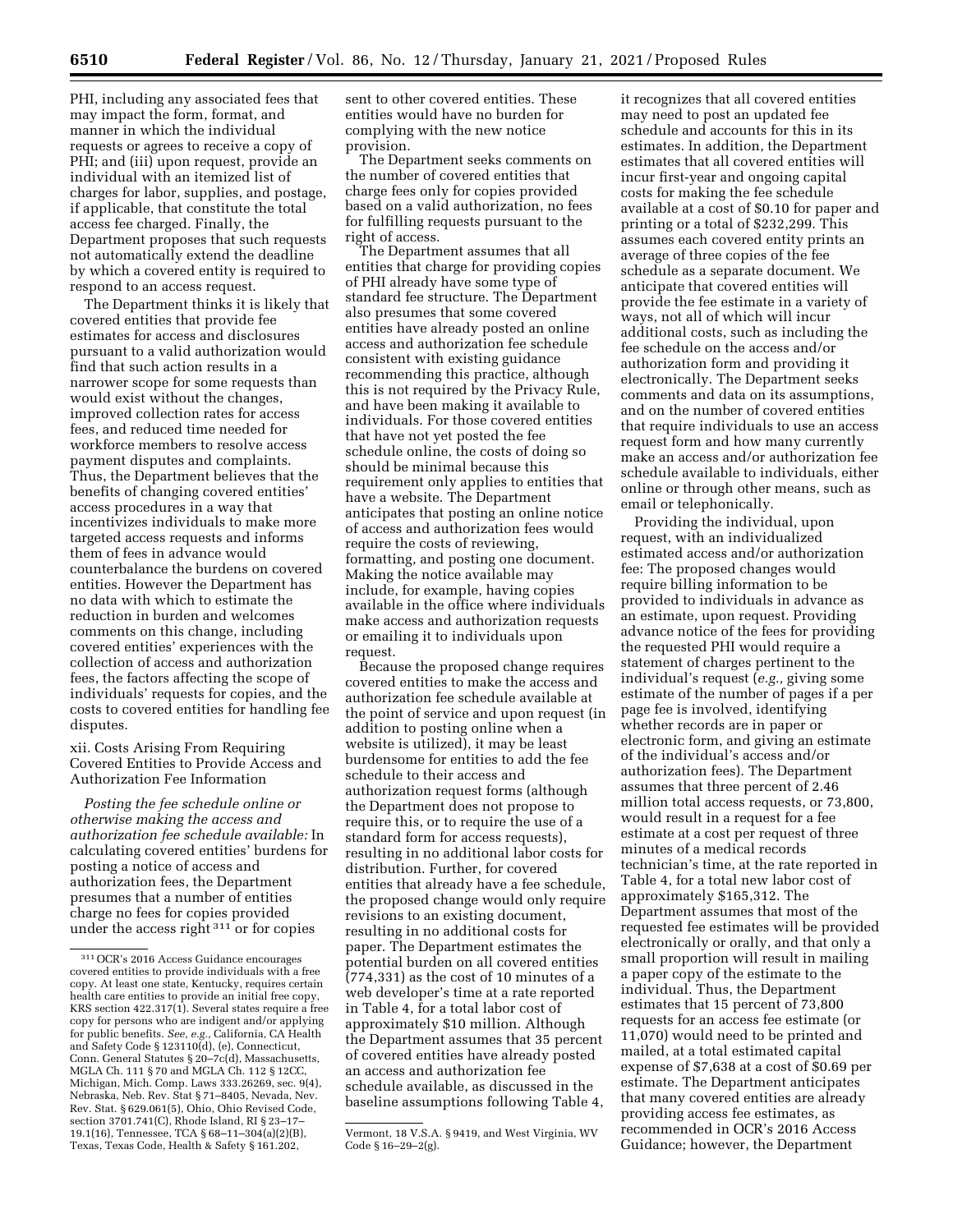seeks comments on the number of covered entities that provide estimates of access and authorization fees.

Providing an itemized list of allowable access and authorization charges for labor, copying, and postage: The Department assumes that: (a) Many entities are already providing this information when requested by an individual as recommended in OCR's existing guidance, although it is not required by the Privacy Rule; and (b) a small proportion of individuals who request copies of PHI will make such requests. Limiting this requirement to instances when the cost details are requested would further minimize the burden of this proposed change. The Department estimates the potential labor costs as one minute of a medical records technician's time at the hourly rate of \$44.80 for an estimated 24,600 annual requests for an itemized list of access charges, or a total of 410 burden hours and \$18,368 in total costs. The Department estimates that covered entities would incur capital costs for printing one sheet of paper at a cost of \$0.10 per request for an itemized list of charges and no additional postage because the itemized list of charges would be included with the copies of PHI sent to the individual, for a total cost of \$2,460 annually. The Department seeks comments on the number (and relative volume) of requests for the specific details of allowable charges for copies of PHI that covered entities receive from individuals or their personal representatives.

xiii. Estimated Cost Savings From Changes to the Verification Requirements

The Department proposes to add a new paragraph (v) to 45 CFR  $164.514(h)(1)$ , which would state that a covered entity may not impose identity verification requirements on an individual that would serve as a barrier to or unreasonably delay the individual from exercising an individual right under HIPAA when a less burdensome measure is practicable for the covered entity. Individuals would accrue cost savings by reductions in expenses for obtaining notarized documents, traveling in person to request access, paying verification fees, or meeting other unreasonable verification practices. Because the Department assumes that most entities do not impose such barriers to individual access, the Department anticipates that the total cost savings will be modest, but they may be significant for any particular affected individual. The Department invites comment and examples of the extent to which covered

entities impose measures that some may view as unreasonable and create costs for individuals when seeking to request access to PHI.

xiv. Costs Arising From Changes to the Verifications Requirements

The Department, based on OCR's experience with HIPAA enforcement and recommendations in guidance, anticipates that most entities already are avoiding unreasonable verification measures. However, OCR has received some complaints and anecdotal reports that some entities are forcing individuals to engage in these burdensome practices, such as obtaining a notarized signature or appearing inperson to make an access request. The Department estimates that 5% of covered entities (38,717), and any business associates that fulfill requests for access on their behalf, would need to modify their verification policies and forms and update related HIPAA workforce training content. The Department estimates that these covered entities would incur costs for 30 minutes of a lawyer's time (or \$69.86) to revise these policies and procedures, and costs for 10 minutes of a training specialist's time (or \$10.52) to update the HIPAA training content on this provision for a total of approximately \$80.38 per covered entity. As the Department does not have data upon which to refine its assumptions and estimates, the Department invites comments in this regard for future consideration, as well as on any costs associated with implementing the proposed changes.

xv. Estimated Cost Savings From Adding an Exception to the Minimum Necessary Standard for Care Coordination and Case Management for Individuals

The Department proposes to add, at 45 CFR 164.502(b)(2), an express exception to the minimum necessary standard for disclosures to or requests by a covered health care provider for individual-level care coordination and case management activities that constitute treatment or health care operations. The Department expects to achieve significant cost savings from this proposal. The Privacy Rule generally requires a covered entity to make reasonable efforts to limit use of, disclosure of, and requests for, PHI to the minimum necessary to accomplish the intended purpose and to make an assessment of what PHI is reasonably necessary for a particular purpose. These requirements apply to all requests for, and disclosures of PHI for payment and health care operations purposes,

including care coordination and case management. In some circumstances, a covered entity may, but is not required to, rely on representations by a requesting covered entity that the amount of PHI requested is the minimum necessary. In such cases, the disclosing covered entity remains responsible for determining when such reliance is reasonable under the circumstances.312

The Department lacks quantifiable data on the number of such determinations that occur in every covered entity and requests comment on the number of determinations, the type and level of workforce members making the determinations, and how such determinations are made consistent with an entity's minimum necessary policies and procedures. The Department assumes that any covered entity makes numerous minimum necessary determinations daily as to whether a request or disclosure related to patient information can be made consistent with the covered entity's policies and procedures. The Department estimates that each covered health care provider and health plan would save 25 minutes per month in time currently spent considering requests for care coordination and case management disclosures, to determine whether the information requested could be provided consistent with its internal minimum necessary policies, and to follow the requisite procedure for doing so.

The Department assumes that this proposal would relieve covered entities from the requirement to make determinations about the minimum information necessary to accomplish the purpose of a disclosure (or whether it is reasonable to rely on the requestor's representation that it is requesting the minimum necessary) when the request is from, or the disclosure is made to, a covered health care provider or health plan for individual-level care coordination and case management activities. In the 2000 Privacy Rule, the Department estimated that the minimum necessary requirement was one of the two largest cost items of the Privacy Rule, imposing a likely burden of \$926.2 million in the first year and \$536.7 million annually in subsequent years.313 Specifically, the Department estimated that on ''an annual ongoing basis (after the first year), hospitals will require 320 hours, health plans 100

<sup>312</sup>*See* 45 CFR 164.514(d)(3)(iii). 313 65 FR 82461, 82760, 82767 (December 28,

<sup>2000).</sup>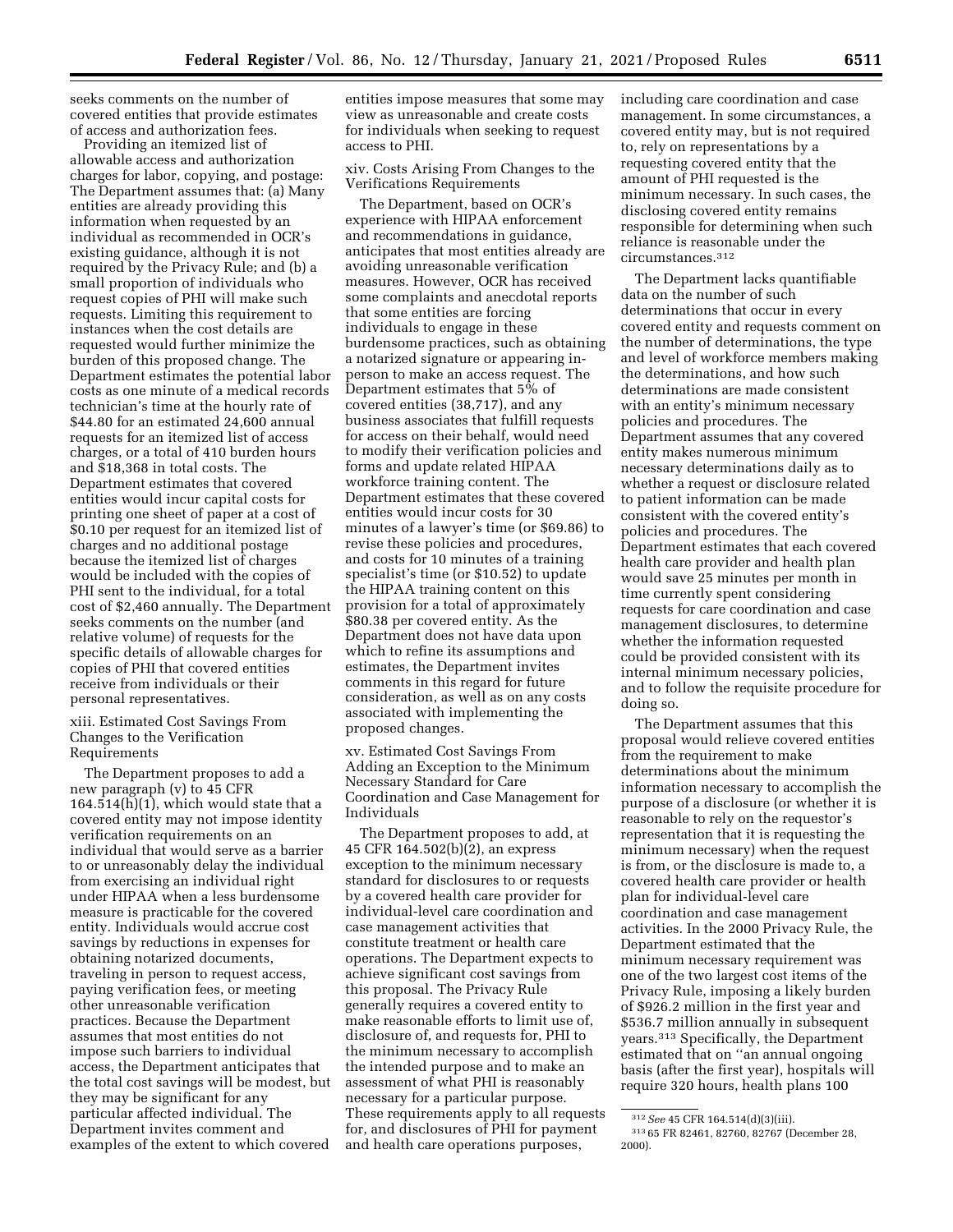Department's proposed estimates are

hours, and nonhospital providers 8 hours to comply with this provision.''

The Department has attempted to refine its estimates related to minimum necessary by reviewing publically available materials from the Agency for Healthcare Research and Quality Medical Expenditure Panel Survey, 314 and the Centers for Disease Control and Prevention National Health Interview Survey 315 for additional data but was unable to locate recent responsive information. Most recently, commenters on the 2018 RFI described how the minimum necessary standard had a negative impact on the ability of a covered entity to promote care coordination and case management. For example, one commenter noted that accountable care organizations rely on care coordination and case management to improve quality and costs, but believed that the current rule hampered the ability to receive complete data sets to conduct these activities.316 Another commenter noted that minimum necessary requirements, when applied to population-based services and wellness activities, ''hindered'' the advancement of population-based analytics,317 while yet another commenter described it having a ''detrimental impact'' on the ability of clinical registries to contribute expertise and research toward value-based care models.318 None of the commenters estimated the amount of time it takes a covered entity to make a minimum necessary determination. The Department does not intend to more heavily weight the comments cited herein above other comments submitted in response to questions about minimum necessary determinations in the 2018 RFI. The Department does intend to illustrate that some covered entities continue to view minimum necessary determinations as burdensome and to the extent a new exception for care coordination and case management would relieve this burden, should be quantified as a cost savings. The Department requests comment on this approach.

The public comments on the 2018 RFI make clear that there is a burden associated with making minimum necessary determinations with respect to uses and disclosures of PHI for care coordination and case management, and therefore savings will be associated with relief from the burden. The

informed first by the cost burdens the Department first identified in the 2000 Privacy Rule and for which the Department has not received public input to the contrary. The proposed estimates also are informed by the understanding that a covered entity is able to rely on the representations of certain requestors about the minimum necessary information to accomplish the purpose of a use or disclosure, and that minimum necessary determinations are a component of every covered entity's workflow. For purposes of calculating burden, the Department assumes that minimum necessary determinations generally are made outside of a patient encounter by workforce members at a registered nurse level, although the Department believes workforce members at a variety of levels in an organization may apply a covered entity's minimum necessary policies and procedures to routine disclosures of PHI. Recognizing the variability among the types and complexity of requests for PHI received by various types of covered health care providers and health plans, and that some record requests are not subject to the minimum necessary standard (*e.g.,* requests from treating providers or requests accompanied by authorizations from individuals), the Department has calculated a range of estimates for cost savings resulting from the combined effects of the proposed regulatory modifications to the definition of health care operations, and to the minimum necessary standard for disclosures for care coordination. At the low end, the Department estimates a cost savings of 1 hour of labor annually per covered entity at the adjusted mean hourly rate of a health services manager (\$110.74, including benefits) for a total reduction of 774,331 burden hours and an annual cost savings of \$85,749,415. At the high end, the Department estimates costs savings of 7 hours of labor for a total annual reduction of 5,420,317 burden hours and \$600,245,905 in cost savings.

The Department proposes to adopt the mid-range estimate of burden reduction, which is 4 hours per covered entity per year for an annual reduced total of 3,097,324 burden hours and \$342,997,660 in total annual projected cost savings. The estimate assumes that covered entities already are making minimum necessary determinations as part of normal workflow. These proposals do not introduce a new process into that workflow, but likely will tilt the scale in favor of disclosure rather than non-disclosure. The difference in the low and high end of

the range is based on the Department's assumption that there is a wide range in the level of complexity of minimum necessary determinations that each covered entity makes for routine and non-routine requests for, or disclosures of, PHI. Using the mid-range estimate, the Department estimates that under the current rule covered entities spend, on average, one and a half hours of workforce member time per month evaluating uses and disclosures to comply with the minimum necessary requirement, or 18 hours annually. The Department estimates that the cost savings from its proposed changes with respect to uses and disclosures in connection with care coordination and case management would equal 25 minutes of burden reduction for each covered entity for a total annual burden reduction of 4 hours per covered entity, resulting in remaining annual burden for complying with the minimum necessary requirement of 14 hours on average. The Department welcomes comments and information about its estimates and the assumptions underlying its proposed burden calculations and cost savings, including:

• The level of workforce member (*e.g.,* clerical staff, professional) responsible for making minimum necessary determinations on behalf of covered health care providers and health plans and a description of how the determination is made based on a covered entity's minimum necessary policies and procedures;

• Time spent by a covered health care provider or health plan to make a minimum necessary determination;

• The frequency with which a covered health care provider or health plan makes minimum necessary determinations (*i.e.,* the number of determinations by day or month); and

• The frequency with which a covered health care provider or health plan currently obtains individuals' authorizations prior to making a disclosure of PHI for care coordination or case management for that individual.

xvi. Costs Arising From Adding an Exception to the Minimum Necessary Standard For Disclosures for Individual-Level Care Coordination and Case Management

The proposed changes to the minimum necessary standard are deregulatory in nature, so the Department anticipates that the costs arising from the proposal to add an exception to the minimum necessary standard would be due primarily to time spent revising policies and procedures for using and disclosing information and updating the content of workforce

<sup>314</sup>*Available* at *[https://www.meps.ahrq.gov/](https://www.meps.ahrq.gov/mepsweb/)  [mepsweb/.](https://www.meps.ahrq.gov/mepsweb/)* 

<sup>315</sup>*Available* at *[https://www.cdc.gov/nchs/nhis/](https://www.cdc.gov/nchs/nhis/index.htm)  [index.htm.](https://www.cdc.gov/nchs/nhis/index.htm)* 

<sup>317</sup> Comment No. HHS–OCR–2018–0028–0998.<br>318 Comment No. HHS–OCR–2018–0028–0990.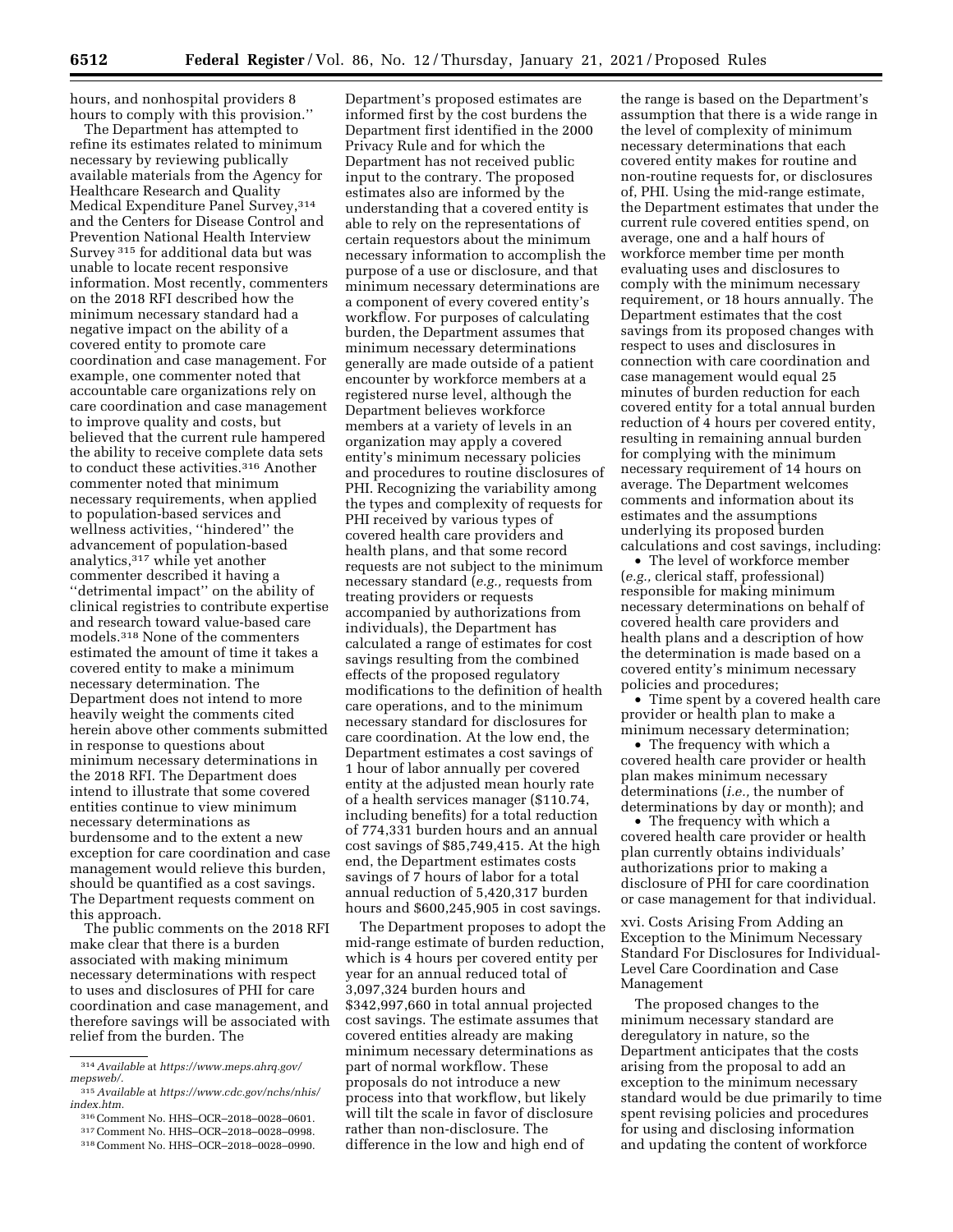training. While the expenses of actually conducting such training typically would be included in such estimates, the Department would expect covered entities to include the updates in their existing HIPAA training and, thus, to incur additional training costs only for updating the training content. The Department estimates that changes to policies and procedures for minimum necessary and disclosures for care coordination and case management would require 75 minutes of lawyer time at an adjusted mean hourly rate of \$139.72, and revisions to training content would require one hour of training specialist time (including related training for care coordination and case management definitions and disclosures to third parties, such as social services agencies, community based support programs, and HCBS providers) at an adjusted mean hourly rate of \$63.12.

xvii. Estimated Cost Savings From Changing ''Professional Judgment'' to ''Good Faith'' and ''Imminent'' to ''Reasonably Foreseeable''

The Department proposes to amend five provisions of the Privacy Rule to replace the exercise of ''professional judgment'' with a ''good faith belief'' as the standard to permit certain uses and disclosures in the best interests of the individual, to apply a presumption of compliance with the good faith requirement, and to replace ''serious and imminent threat'' with ''serious and reasonably foreseeable threat'' in 45 CFR  $164.512(j)(1)(i)(A)$ . As discussed in the analysis of non-quantifiable benefits, the Department does not have data sufficient to estimate the reduction in professional time spent analyzing the risk of harm; however the Department believes this change would result in cost savings to covered entities, in addition to the cost savings from improved patient safety and treatment outcomes, as well as, potentially, the decreased costs due to avoided public safety incidents The Department seeks comment on the potential cost savings from this proposed change.

xviii. Costs Arising From Changing ''Professional Judgment'' to ''Good Faith'' and ''Imminent'' to ''Reasonably Foreseeable''

The Department anticipates that some covered entities, such as covered entity facilities that maintain patient directories and covered entity facilities and providers that routinely treat patients with SMI or SUD, would need to update their policies and procedures and train their workforce about the modifications to the Privacy Rule. The

Department estimates that these costs would be due to one hour of a lawyer's time to update policies and procedures (for a total of 768,169 burden hours at a cost of \$107,328,573) and 40 minutes of a training specialist's time to update related HIPAA training content (for a total of 512,113 burden hours at a cost of \$32,324,552). The Department believes there may be some initial increase in costs for health plans, including Medicare and state Medicaid agencies, who pay for treatment or recovery of individuals experiencing substance use disorder due to the increase in disclosures to family members and other caregivers. In this regard, the Department believes that family members and caregivers are likely to encourage and support these individuals in seeking treatment, and thus that these individuals will be more likely to seek or remain in treatment. However, the Department would expect lower long-term costs for potentially avoiding public safety incidents, emergency health care services to offset any initial higher utilization costs. The Department also acknowledges the concerns that the proposed changes could have the unintended adverse effect of deterring some individuals from seeking care, due to concerns about providers disclosing PHI to family members and others. The Department seeks comment on the extent to which the proposed changes would support or frustrate access to effective treatment, or impose costs and burdens on individuals or covered entities.

xix. Estimated Cost Savings From Eliminating the Acknowledgment of Receipt of the NPP

The Department proposes to eliminate the requirements in 45 CFR 164.520 for certain covered health care providers 319 to obtain a written acknowledgment of receipt of the providers' NPP and, if unable to obtain the written acknowledgment, to document their good faith efforts and the reason for not obtaining the acknowledgment. The proposal also would remove the current requirement to retain copies of such documentation for six years. The Department estimates that approximately 613 million individuals annually receiving care for the first time from a covered health care provider would receive the NPP from the health care provider.320 In a prior Paperwork

Reduction Act burden estimate, the Department projected that the requirements related to disseminating and obtaining an acknowledgment would impose, on average, three minutes for each covered health care provider with a direct treatment relationship with an individual to disseminate each notice and obtain a documented acknowledgment of receipt, or document the good faith effort to obtain the acknowledgment and reason it was not obtained.321 This estimate was based on the assumption that the required notice and acknowledgment would be bundled with and disseminated with other patient materials. The total annual burden associated with this requirement was calculated to be 30,650,000 hours.322

In the 2018 RFI, the Department solicited public input to evaluate the accuracy of its burden estimates associated with obtaining an individual's acknowledgement of receipt of the NPP. Question 43 of the 2018 RFI asked ''[w]hat is the burden, in economic terms, for a covered health care provider that has a direct treatment relationship with an individual to make a good faith effort to obtain an individual's written acknowledgement of receipt of the provider's NPP? OCR requests estimates of labor hours and any other costs incurred, where available.'' 323 Question 49 asked ''[w]hat is the burden, in economic terms, for covered health care providers to maintain documentation of the good faith effort to obtain written acknowledgement and the reason why the acknowledgment was not obtained? What alternative methods might providers find useful to document that they provided the NPP?'' 324 Comments highlighted the burden but did not provide estimated numbers of labor hours associated with these activities. For example, one commenter representing community pharmacies noted that pharmacists spend ''many hours'' verifying and making good faith attempts to obtain an individual's written acknowledgment of receipt of the providers' NPPs in face-to-face or mail interactions. Removing this requirement would lead to ''additional

322 *Ibid.* 

<sup>319</sup>The requirements related to the acknowledgment of receipt of an NPP apply only to covered health care providers that have direct treatment relationships with individuals. *See* 45 CFR 164.520(c)(2)(ii) and (3)(iii); 45 CFR 164.520(e).

<sup>320</sup>*See* 81 FR 31646 (May 19, 2016). The ICR estimated 613 million individuals would receive

the notice of privacy practices from a health care provider and 100 million would receive the notice from their health plan via direct mail and another 100 million individuals would receive the notice from their health plan electronically.

<sup>321</sup> *Ibid.* 

<sup>323</sup>*See* 83 FR 64302, 64308 (December 14, 2008). 324 *Id.* at 64309.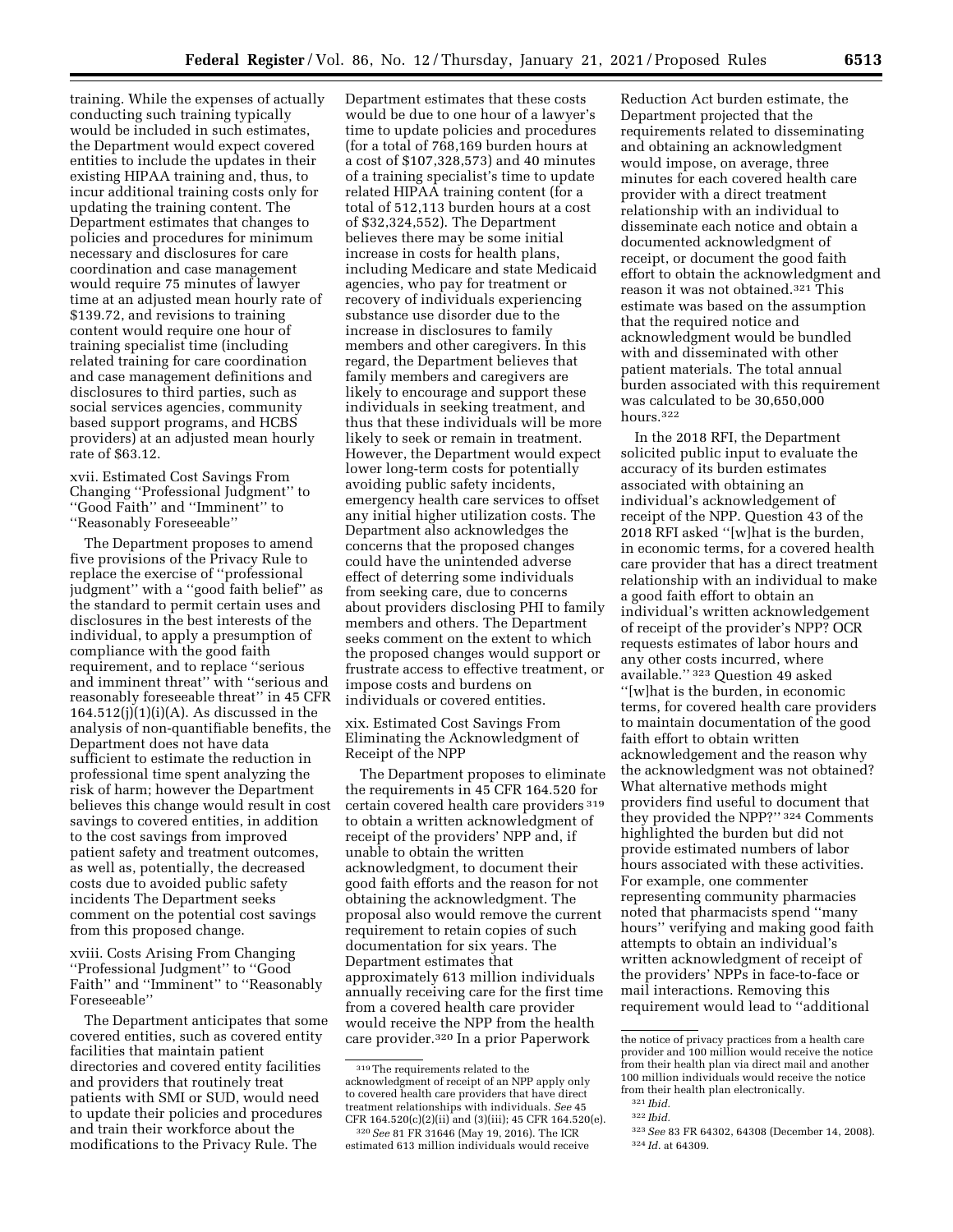labor hours" to spend with patients.<sup>325</sup> Another commenter discussed the burden associated with its field-based programs to obtain a signed acknowledgment of receipt, but did not describe the economic burden. This same commenter also noted that its NPP was always bundled with patient intake forms described as ''numerous'' and a part of a lengthy process but did not provide more specific data other than to state that the full NPP was eight pages.326 Yet another commenter, a large medical group, responded that NPPs are part of a package of documents provided to patients at intake or registration, but the number of pages ''varies widely'' depending on the setting and nature of the particular provider. This same commenter explained that NPP acknowledgement forms were stored in the patient record but rarely, "if ever," referenced.<sup>327</sup>

The Department acknowledges the uncertainty and wide variability in how different covered health care providers disseminate the NPP acknowledgement and make a good faith attempt to obtain the signed acknowledgement and store and maintain it. The comments to the 2018 RFI, described above, demonstrate that quantifying the burden would necessarily include examining the manner or process by which a covered entity obtains the acknowledgement, as well as the format. With the increasing use of technology by covered entities (*e.g.,* electronic check-in), it is reasonable to assume that the time associated with this burden is low in some instances but higher for those covered entities that have not integrated technology into the process, or who have fully integrated the acknowledgment into other NPP processes that may need to be revised if the proposal is finalized. Therefore, the Department is estimating a range, from 30 seconds to 2 minutes and 55 seconds, taken to disseminate the NPP acknowledgement, request the patient's signature, explain what the acknowledgement consists of, wait for the patient to sign, complete the checkoff or other procedure applied when the patient is unable or unwilling to sign, file the acknowledgement documentation, and store the documentation for six years. The Department estimates that covered health care providers would experience total annual savings of: 5,108,331 burden hours and \$153,454,272 in cost savings at the low end, up to 29,798,610 burden hours and \$895,150,257 in cost

savings at the high end. The Department utilizes the mid-range estimate of 17,879,169 reduction in burden hours for an annual cost savings of \$537,090,228 associated with the proposal to eliminate the requirements associated with the good faith attempt to obtain acknowledgment of receipt of the NPP.

While the wide variation in procedures that covered health care providers use to fulfill the current requirements does not allow for precise quantification of burdens, the Department's assumptions and estimates reflect reasonable analysis of the available data and consideration of public input. With respect to the low end of the range, the Department assumes that in some instances, such as when a covered health care provider uses electronic means to disseminate and obtain the acknowledgement, the burden hours associated with these activities may be near negligible. For estimates at the high end of the range, the Department assumes that these covered entities expend more labor hours to disseminate and collect paper forms with individuals' signed acknowledgments of receipt of the NPP and file the forms. The Department accounts elsewhere in this regulatory impact analysis (RIA) for the increased time associated with the new individual right to discuss a covered entity's privacy practices. The remaining burden of one minute and 15 seconds encompasses time for direct treatment providers to copy and distribute each NPP. The Department calculates, based on the mid-range estimate of hours of a clerical employee's time (based on an adjusted mean hourly rate of \$30.04) that this proposal would result in an estimated annual savings of \$537,090,228. The Department seeks comment and other examples of how these reductions in compliance burdens translate into quantifiable cost savings, including the time spent by a covered health care provider to conduct the following health care activities, including by electronic means if applicable:

• Disseminate the NPP, including an acknowledgement form;

• Collect the NPP acknowledgment form;

• Determine whether an individual's acknowledgement form is current, including for processes that are paperbased or electronic.

The Department also assumes that eliminating the related requirement to maintain documentation of the acknowledgment of the NPP for six years would result in significant cost savings to direct treatment health care providers in the form of a reduction of one page (electronic or paper) of each patient's record, and reduced space needed for one page of medical records (if that is where such documentation is stored) per patient or reduced electronic storage space for systems that store these notices electronically; however, the Department has not quantified the potential savings. The Department anticipates that most of the savings would result from eliminating the collection and maintenance of these records in the future. The Department seeks comments on the cost savings covered health care providers would be likely to accrue as a result of these proposed changes.

xx. Costs Arising From Eliminating the Acknowledgment of Receipt of the NPP

The Department anticipates no costs for eliminating the requirement for direct treatment providers to make a good faith effort to obtain an individual's signed acknowledgment of receipt of the NPP and to maintain related documentation. The Department welcomes comments on this assumption.

xxi. Estimated Cost Savings Arising From Changes to the NPP Content

The Department proposes to modify the header of the NPP to specify to individuals that the notice provides information about: (1) How to access their health information, (2) how to file a HIPAA complaint, and (3) individuals' right to a copy of the notice and ability to discuss its contents with a designated person. The required header also would have to specify whether the designated contact person is available onsite and must include a phone number and email address an individual could use to reach the designated person.

The Department does not anticipate quantifiable cost savings to covered entities from making the required changes to the NPP; however, the improvements to individuals' right of access may contribute to improvements to health care delivery and the health of patients overall.

xxii. Costs Arising From Changes to the NPP Content

The Department believes the burden associated with revising the NPP consists of costs related to developing and drafting the revised NPP for covered entities. The Department estimates that the proposal to update and revise the language in the NPP (including drafting the language in the header) would require one hour of professional legal services at the wage reported in Table 4. There are no new costs for providers

<sup>325</sup>Comment No. HHS–OCR–2018–0028–0995.

<sup>326</sup>Comment No. HHS–OCR–2018–0028–0559.

<sup>327</sup>Comment No. HHS–OCR–2018–0028–0649.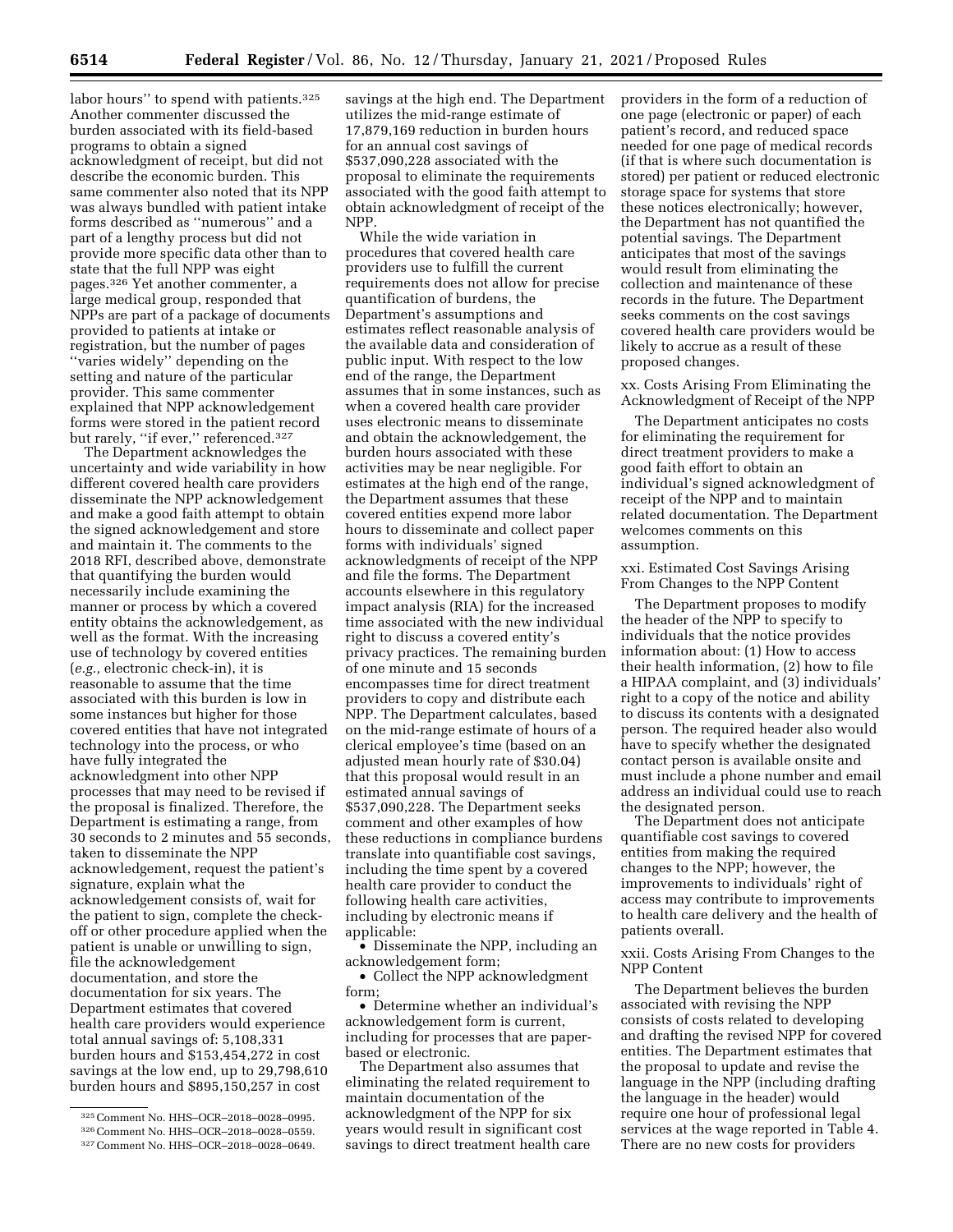associated with distribution of the revised notice other than posting it on the entity's website (if it has one), as providers have an ongoing obligation to provide the notice to first-time patients. The Department bases the estimate on its previous estimates from the 2013 Omnibus Rule, in which the Department estimated approximately 613 million first time visits with health care providers annually.328 Health plans that post their NPP online would incur minimal costs by posting the updated notice, and then, including the updated NPP in the next annual mailing to subscribers.329

The Department further estimates the cost of posting the revised NPP on the covered entity's website would be ten minutes of a web developer's time at the wage reported in Table 4.

The Department assumes that about 1% of an estimated 613 million new patients 330 will ask for further discussion with the designated contact person. The Department believes this estimate is reasonable, given public comments indicating that individuals rarely ask questions about the NPP, and the assumption that most requests for discussion will be made in the context of a visit with a health care provider. The Department therefore estimates that 6,130,000 individuals may ask for a discussion on the NPP as a result of OCR's media campaigns as well as through general awareness of individual privacy rights under HIPAA. The Department does not have data to support a different assumption or estimate at this time, and the Department requests such data for future consideration. In particular, the

Department seeks comments addressing the likelihood and any associated burden that individuals will contact their health plans to request a discussion of the plans' privacy practices, and if so, the frequency with which health plans would be contacted for these conversations. The Department estimates that its proposal to require covered entities to make available a person who may be contacted for further information on the covered entity's privacy practices would add \$8.69 in burden per request for information or \$53 million (or 715,167 burden hours) total per year. The Department assumes each discussion between the contact person and individual will last an average of 7 minutes as individuals ask questions and receive answers, at the adjusted mean hourly rate for a registered nurse, as reported in Table 4.

The Department invites comments on all aspects of its estimates and assumptions, including the time spent on the identified activities and the occupations or professions of persons designated to perform those tasks.

xxiii. Estimated Cost Savings From Adding a Permission to Disclose PHI to a TRS Communications Assistant

The Department proposes to expressly permit covered entities (and their business associates, acting on the covered entities' behalf) to disclose PHI to TRS communications assistants to conduct covered functions, at proposed 45 CFR 164.512(m), and to expressly exclude TRS providers from the definition of business associate at 45 CFR 160.103.

Based on information from stakeholders, the Department believes

TABLE 10 a

| Cost item                                                  | Burden count                                                                           | Multiplier                      | Savings<br>(millions) |
|------------------------------------------------------------|----------------------------------------------------------------------------------------|---------------------------------|-----------------------|
| Clarifying Minimum Necessary                               | 4 hours of health manager time $\times$<br>$$110.74 = $442.96.$                        |                                 | \$343                 |
| Eliminating NPP Acknowledgment                             | 1 minute 45 seconds (.0292) of clerk/re-<br>ceptionist time $\times$ \$30.04 = \$.877. | 613,000,000 1st time encounters | 537                   |
| Total Annual Cost Savings                                  |                                                                                        |                                 | 880                   |
| Total Cumulative Cost Savings (5<br>years) (undiscounted). |                                                                                        |                                 | 4.400                 |

a Totals may not add up due to rounding.

that some covered entities with

xxiv. Costs Arising From Adding a Permission to Disclose PHI Through TRS

The Department has not identified any additional costs to covered entities arising from the proposed change other than changes to policies and procedures and training, as TRS is provided without charge to the user.<sup>331</sup>

g. Quantifiable Cost Savings Estimates

Table 10 summarizes the estimated annual cost savings of the proposed rule for covered entities, as described in the preceding section.

<sup>328</sup> 78 FR 5566, 5675 (January 25, 2013).

<sup>329</sup> 45 CFR 164.520(c)(1)(v)(A).

<sup>330</sup>*See* 81 FR 31646 (May 19, 2019) and related explanation that there are an estimated 613 million individuals who would receive the NPP.

workforce members who are deaf, hard of hearing, or deaf-blind, or who have a speech disability may have entered into, or tried to enter into, a business associate agreement with a TRS provider before permitting a workforce member to disclose PHI to a TRS communications assistant, while others limited the use of TRS communications assistants by workforce members. Thus, some covered entities incurred legal costs for entering into a BAA or for analyzing the legal risk of not permitting workforce members to use needed accommodations, which they would not have to incur under the proposed changes. The Department lacks sufficient data to quantify the cost savings of this proposed change, and requests comment on the extent to which covered entities and business associates currently have business associate agreements with TRS providers, and on any costs such entities incur when analyzing whether a business associate agreement is needed.

<sup>331</sup>*See* FCC's 2017 ''Consumer Guide, Telecommunications Relay Service'', available at *[https://www.fcc.gov/consumers/guides/](https://www.fcc.gov/consumers/guides/telecommunications-relay-service-trs)  [telecommunications-relay-service-trs.](https://www.fcc.gov/consumers/guides/telecommunications-relay-service-trs)*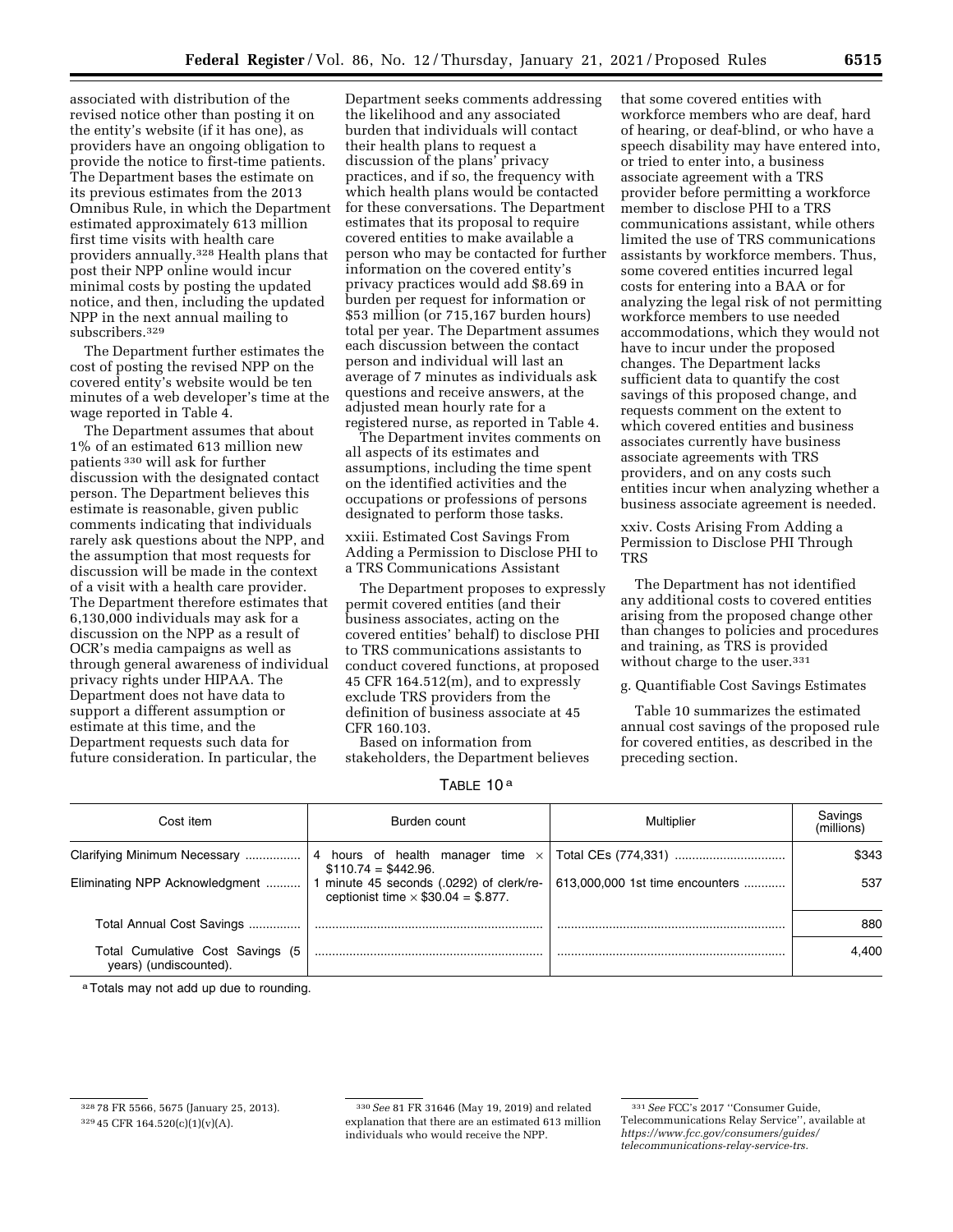h. Estimated Quantifiable Costs to Covered Entities

The Department summarizes in Table 11 the additional estimated

administrative costs that entities would incur on a one-time basis in the first year of implementing the proposed regulatory changes. The Department

anticipates that these costs would be for posting an access fee schedule online for entities that have not already done so and posting a revised NPP online.

|  | 21<br>\HI |  |  |
|--|-----------|--|--|
|  |           |  |  |

| One-time costs                             | Burden count | Multiplier                                                                  | Total<br>administrative<br>cost<br>(millions) |
|--------------------------------------------|--------------|-----------------------------------------------------------------------------|-----------------------------------------------|
| Post access fee schedule online            | \$13.20.     | 10 min. $\times$ web developer (\$79.20) = Total covered entities (774,331) | \$10                                          |
| Post revised NPP online                    | \$13.20.     | 10 min. $\times$ web developer (\$79.20) = Total covered entities (774,331) | 10                                            |
| Total One-Time Administrative Bur-<br>den. |              |                                                                             | $a_{20}$                                      |

aTotals may not add up due to rounding.

Table 12 summarizes the ongoing labor costs that the Department anticipates covered entities would incur as a result of the proposed regulatory changes. These new requirements

would be based on an individual's request and include providing copies of PHI and ePHI under the right of access within a shorter time, providing an estimate of access and authorization

fees, providing an itemized list of allowable access charges, discussing privacy practices with individuals, and submitting requests for copies of PHI to health care providers or health plans.

TABLE 12a a

| Ongoing costs                                                                                                | Burden hours & pay                                                   | Multiplier                                                                           | Total annual<br>administrative<br>cost<br>(millions) |
|--------------------------------------------------------------------------------------------------------------|----------------------------------------------------------------------|--------------------------------------------------------------------------------------|------------------------------------------------------|
| Access for Individuals -Search and re-<br>trieval within shorter times.                                      | technician<br>$min. \times$ records<br>time<br>$($44.80) = $.75.$    | 50% of 2,460,000 access requests $=$<br>1,230,000.                                   | \$.9                                                 |
| Sending copies of ePHI to third parties<br>other than covered entities—Non-<br>internet based method.        | 2<br>min. $\times$ records<br>technician time<br>$($44.80) = $1.49.$ | 25% of 615,000 access requests =<br>153,750.                                         | $b$ 0.230                                            |
| Sending copies of ePHI to health plans<br>and providers under the right of ac-<br>cess-Non-internet methods. | $($44.80) = $2.99.$                                                  | 4 min. $\times$ records technician time 25% of 615,000 access requests =<br>153,750. | $^{\circ}$ 0.459                                     |
| Providing good faith fee estimates upon<br>request.                                                          | 3 min. $\times$ records<br>technician<br>time<br>$($44.80) = $2.24.$ | 3% (.03) of 2,460,000 access requests<br>$= 73.800.$                                 | 0.165                                                |
| Providing itemized list of access and<br>authorization fees upon request.                                    | 1 min. $\times$ records<br>technician time<br>$($44.80) = $0.75.$    | 1% (.01) of 2,460,000 access requests<br>$= 24.600.$                                 | 0.018                                                |
| Discussing privacy practices with indi-<br>viduals upon request.                                             | 7 min. $\times$ registered nurse time (\$74.48)<br>$=$ \$8.69.       | 1% (.01) of 613 million 1st time encoun-<br>ters = $6,130,000$ requests.             | 53                                                   |
| Submitting access requests to providers<br>& plans for individuals.                                          | 3.5 min. $\times$ medical assistant time<br>$($34.34) = $2.00.$      | 15% (.15) of 615,000 access requests =<br>92,250.                                    | 0.185                                                |
| Total Ongoing Annual Administra-<br>tive Burden.                                                             |                                                                      |                                                                                      | 55                                                   |

a Totals may not add up due to rounding.

**b** The estimate is \$229,600.

cThe estimate is \$459,200.

dThe estimate is \$18,368.

The total estimated additional first year administrative labor costs (including costs that will be ongoing) would be approximately \$76 million (Table 11 total and Table 12a total).

Table 12b summarizes the increased capital costs that covered entities are estimated to incur as a result of the proposed new section 45 CFR 164.525 with respect to fee estimates for copies

of PHI provided under the right of access and with a valid authorization.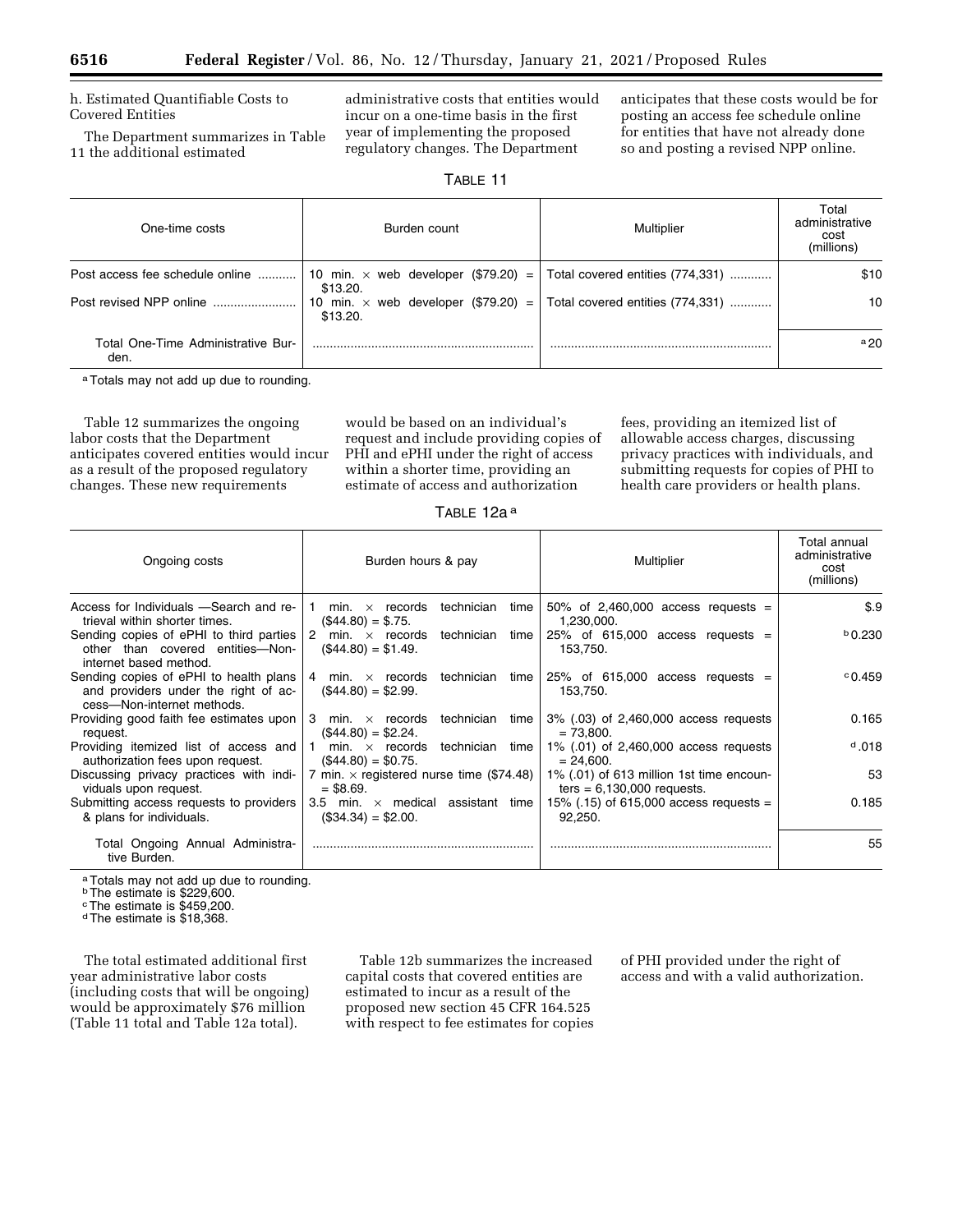TABLE 12b

| Fees<br>estimates<br>section | Proposed regulatory requirement                                        | Number of<br>pages to be<br>printed | Average cost            | Total                       |
|------------------------------|------------------------------------------------------------------------|-------------------------------------|-------------------------|-----------------------------|
| 164.525<br>164.525           | Making fee schedule available at the point of service and upon request | 2,322,993<br>11.070<br>$d$ 24.600   | \$0.10<br>b0.69<br>0.10 | \$232,299<br>7.638<br>2.460 |
|                              |                                                                        |                                     |                         | 242.398                     |

a This represents only the requests for which the individual asks for a written estimate to be mailed to them, which the Department estimates to be 10% of the annual 2.46 million total access requests.<br><sup>b</sup>This includes costs for printing (\$0.08), postage (\$0.55), paper (\$.02), and an envelope (\$.04).

cThis estimate assumes that the itemized list of charges would be included in the mailing of requested copies of protected health information, so postage costs are not added here.<br> $d$  1% of 2.46 million annual total access requests.

i. Additional Costs for Revising Policies and Procedures

Table 13 summarizes the total projected costs for covered entities to revise their policies and procedures to comply with the proposed regulatory changes to the Privacy Rule. The Department includes the costs for legal review and drafting of policies and for a compliance manager to revise procedures for relevant workforce members or departments.

TABLE 13

| Revising policies & procedures                                                                            | Time<br>(mins.) | Covered entities affected                        | Burden hours   |
|-----------------------------------------------------------------------------------------------------------|-----------------|--------------------------------------------------|----------------|
| Minimum Necessary, Disclosures for Care Coordination &<br>Disclosures to Social Services Agencies & CBOs. | 75              |                                                  | 967.914.       |
| Right of access (multiple provisions, including fee schedule)                                             |                 |                                                  | 2,322,993.     |
| Disclosures to family & friends of individual; Disclosures to<br>prevent harm.                            | 60              | 768,169 (providers)                              | 768.169.       |
|                                                                                                           | 60              |                                                  | 774,331.       |
|                                                                                                           | 10              |                                                  | 129.055.       |
|                                                                                                           | 30              | 5% of 774,331 covered enti-<br>ties = $38.717$ . | 19.358.        |
| Total Burden Hours                                                                                        |                 |                                                  | 4.981.820.     |
| <b>Total Costs</b>                                                                                        |                 |                                                  | \$696 million. |

j. Estimated Additional Costs for Revising HIPAA Training Programs

TABLE 14

| Training content to be revised                                                                                              | Time<br>(mins)                               | Covered entities affected              | Burden hours  |
|-----------------------------------------------------------------------------------------------------------------------------|----------------------------------------------|----------------------------------------|---------------|
| Minimum Necessary, Disclosures for Care Coordination, &<br>Disclosures to Social Services Agencies & CBOs.                  | 60                                           |                                        | 774.331.      |
| Changes to Access Times, Changes to Access Procedures,<br>Submitting PHI to Providers & Plans, and Fees and Esti-<br>mates. |                                              |                                        | 1,935,828.    |
| Disclosing PHI to Family & Friends; Uses and Disclosures to<br>Prevent Harm.                                                | 40                                           | 768,169-Providers                      | 512,113.      |
| Disclosures for Uniformed Services; Telecommunications<br>Relay Services.                                                   | 15 <sub>1</sub>                              |                                        | 193.583.      |
|                                                                                                                             | 5                                            |                                        | 64.528.       |
|                                                                                                                             | 10 <sup>1</sup>                              | $5\%$ of covered entities =<br>38.717. | 6.453.        |
|                                                                                                                             |                                              |                                        | 3,486,834.    |
|                                                                                                                             | 1 hour of Training Specialist time = \$63.12 |                                        | \$220 million |

The Department also estimates potential increased first-year costs for training medical records technicians to initially implement the changes to the

right of access procedures, as shown in Table 14b.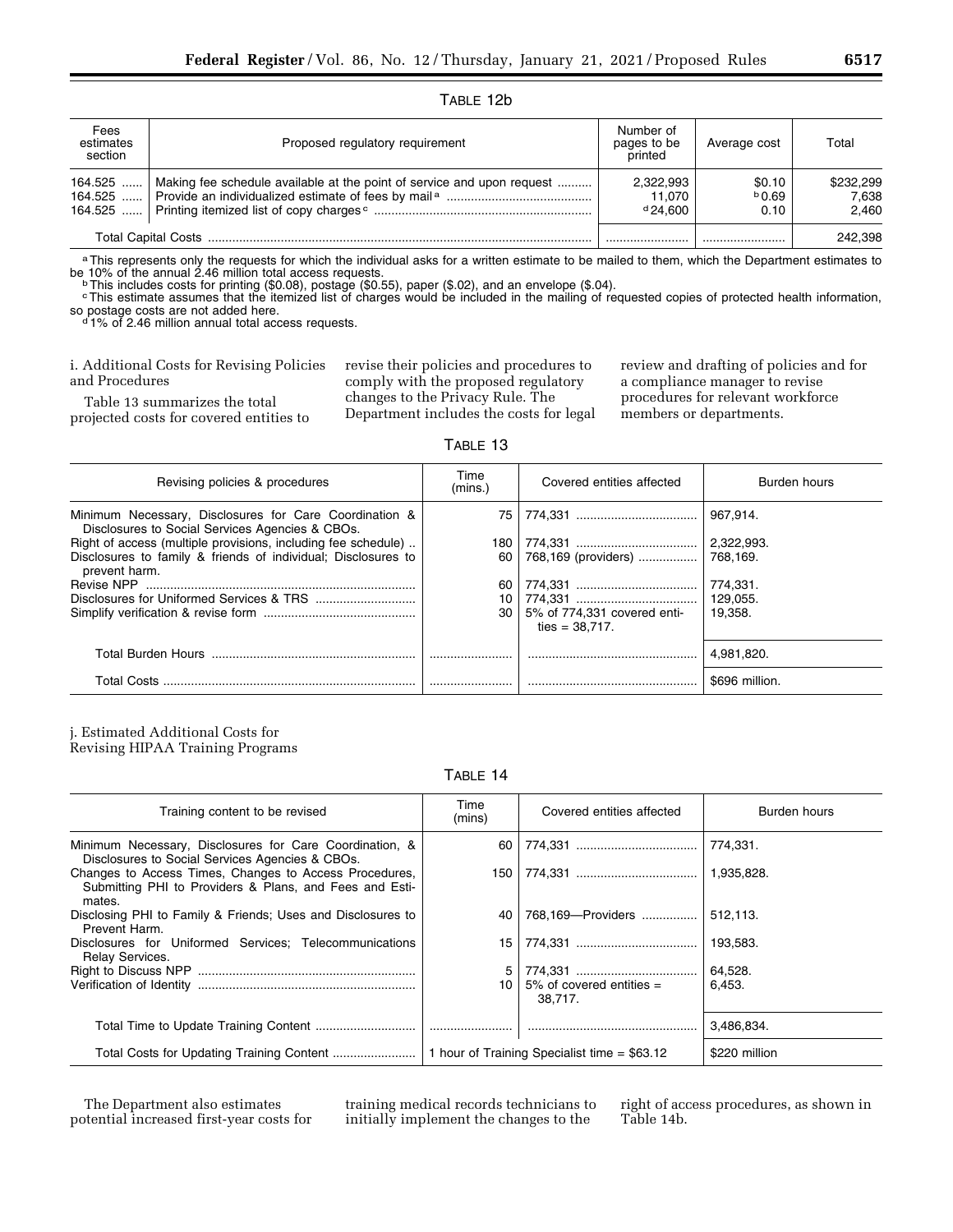| Staff in training | Hourly wage <sup>a</sup> | Time<br>(in minutes) | Covered entities<br>affected | Burden hours | Costs<br>(in millions) |
|-------------------|--------------------------|----------------------|------------------------------|--------------|------------------------|
|                   | \$44.80                  |                      | 774.331                      | 90.339       | \$4.047                |

a*See* Table 4.

# TABLE 14c—TOTAL ESTIMATED TRAINING COSTS

[Table 14a and 14b]

| Cost item | Burden hours        | ∣ Costs<br>(in millions) <sup>a</sup> |
|-----------|---------------------|---------------------------------------|
|           | 3,486,834<br>90.339 | \$220                                 |
|           | 3.577.173           | 224                                   |

aTotals may not add up due to rounding.

# k. Costs Borne by the Department

The Department expects that it would incur costs related to disseminating information about the proposed regulatory changes to covered entities, including health care providers and health plans. However, the Department expects that many of these costs could be made part of the ongoing dissemination of guidance and other explanatory materials that OCR already provides. The covered entities that are operated by the Department would be affected by the proposed changes in a similar manner to other covered entities, and those costs have been factored into the estimates above.

#### l. Comparison of Benefits and Costs

The Department expects the benefits of the proposed rule to outweigh any costs because covered entities will save costs each year after the first year, having experienced initial higher costs related to implementation of proposed changes. The proposed changes to, or clarifications of, the minimum necessary standard, access fees, and the acknowledgment of the NPP would be

largely deregulatory. The Department expects covered entities and individuals to benefit from the increased flexibility and confidence covered entities would have to act in individuals' best interests without undue concerns about HHS enforcement actions. The Department also expects covered entities to realize savings from less frequent consultations with legal counsel about when they can disclose PHI regarding individuals who are incapacitated or experiencing another emergency and reductions in minimum necessary analyses when disclosing PHI for individual-level health care coordination and case management activities that constitute treatment or health care operations. The Department further expects that, by involving family members and others, this proposed action would result in improved care coordination and case management and better patient health outcomes. The Department also expects that changes to the right of access, such as a shortened time limit for responding to a patient's request, the right to photograph or otherwise capture PHI using the individual's own device, and

the right to an estimate of access and authorization fees, would significantly strengthen the access right, to the benefit of individuals. Additionally, replacing the requirement to obtain an acknowledgment of an individual's receipt of the NPP with an individual right to discuss a covered entity's privacy practices upon request would improve access to care and strengthen individual's understanding of their rights. The Department expects these benefits would substantially outweigh estimated costs, such as covered entities providing access in a shorter time, providing the new discussion right, posting an access fee schedule, modifying internal policies, and providing new trainings to workforce members.

The Department requests comment on these assumptions and on all aspects of this regulatory impact analysis. The tables below present the Department's summary of estimated quantifiable costs and cost savings (Tables 15 and 16), cost transfers (Table 17), and nonquantifiable costs and benefits (Table 18).

# TABLE 15—FIRST YEAR ESTIMATED QUANTIFIABLE COSTS/COST SAVINGS TO COVERED ENTITIES, IN MILLIONS a

| Cost item                                | Costs | Savings |
|------------------------------------------|-------|---------|
|                                          |       |         |
|                                          | 696   |         |
|                                          | 76    |         |
|                                          | 0.242 |         |
|                                          |       | (\$537) |
|                                          |       | (343)   |
|                                          | 996   | (880)   |
|                                          |       | 116     |
| a Totals may not add up due to rounding. |       |         |

TABLE 14b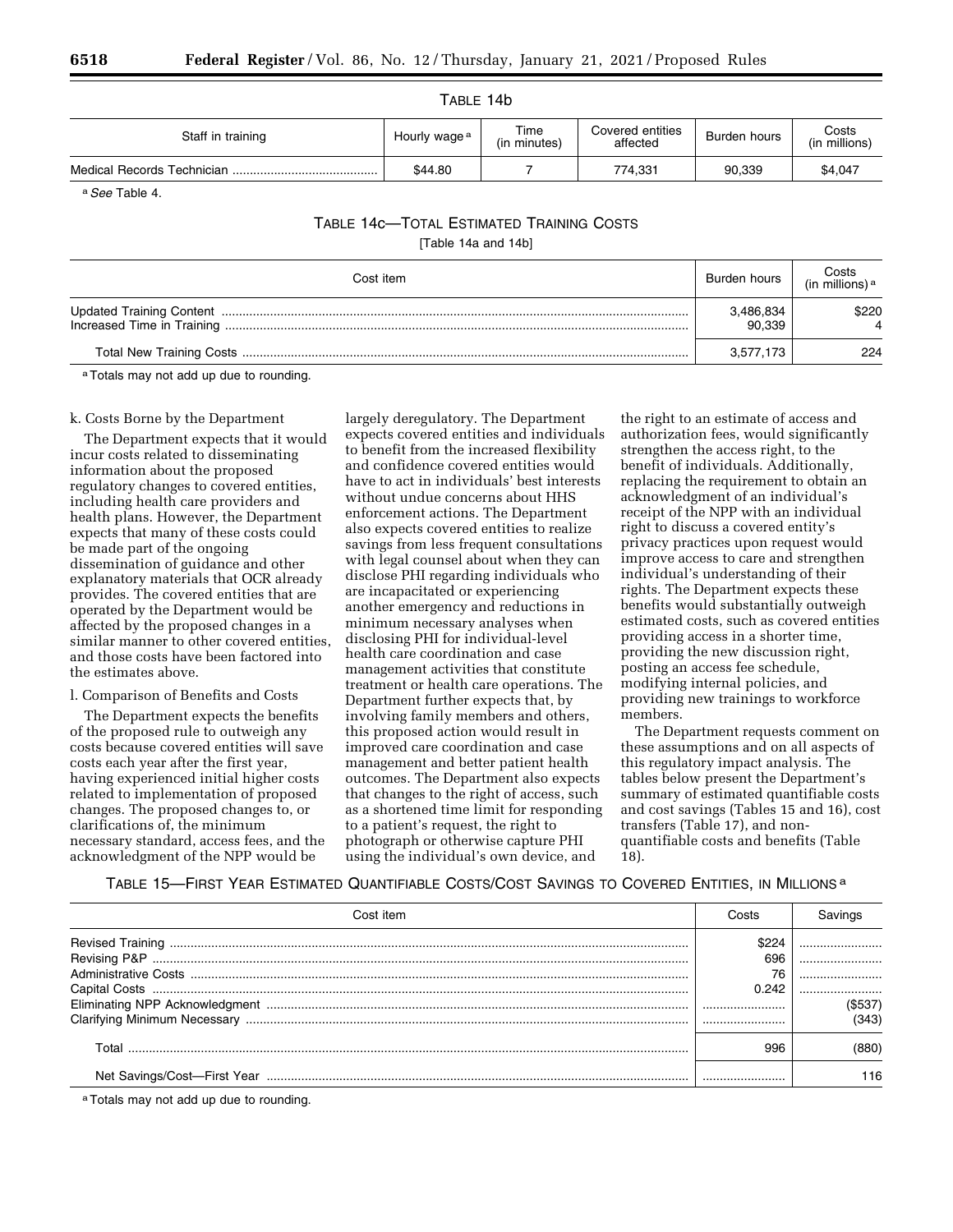TABLE 16—ONGOING ESTIMATED QUANTIFIABLE ANNUAL COSTS/COSTS SAVINGS ESTIMATES TO COVERED ENTITIES, IN MILLIONS

[Years 2–5] a

| Cost item         | Costs | Set-off amount |
|-------------------|-------|----------------|
|                   | በ 242 |                |
|                   |       | (343)          |
| Total             | 55    | 880)           |
| Net Costs/Savings |       |                |

aTotals may not add up due to rounding.

| TABLE 17—ESTIMATED TRANSFERS, IN MILLIONS |  |  |
|-------------------------------------------|--|--|
|-------------------------------------------|--|--|

| Cost item                                                                                                                    | Amount of costs transferred<br>(transferors)                                                                                             | Amount of new costs incurred<br>(transferees)                                                             |
|------------------------------------------------------------------------------------------------------------------------------|------------------------------------------------------------------------------------------------------------------------------------------|-----------------------------------------------------------------------------------------------------------|
| in an EHR on electronic media to individuals.<br>Additional fees for authorizing copies of non-<br>EHR PHI to a third party. | 43 (covered entities, primarily health care pro-<br>viders): 615,000 access requests $\times$ \$70 av-<br>erage estimated increased fee. | \$1.4 (covered entities, primarily providers).<br>21.5 (individuals).<br>  21.5 (third party recipients). |

Covered entities would benefit from a million in transferred costs for total estimated net increase of \$41.6

allowable fees for providing copies of

PHI, while individuals would incur the same amount.

# TABLE 18—NON-QUANTIFIABLE COSTS/BENEFITS FOR COVERED ENTITIES AND INDIVIDUALS

| Regulatory changes                                                                                                                                        | Costs                                                                                                                                                                             | <b>Benefits</b>                                                                                                                                                                                                                                                                                               |
|-----------------------------------------------------------------------------------------------------------------------------------------------------------|-----------------------------------------------------------------------------------------------------------------------------------------------------------------------------------|---------------------------------------------------------------------------------------------------------------------------------------------------------------------------------------------------------------------------------------------------------------------------------------------------------------|
| Changing to minimum necessary, health care<br>operations definition, and the addition of per-<br>missible disclosures to social services agen-<br>cies.   | Potential increase in number of requests for<br>disclosures for certain care coordination<br>and case management purposes.                                                        | Improved care coordination and case man-<br>agement, resulting in better health out-<br>comes.                                                                                                                                                                                                                |
| Changing from "professional judgment" to<br>"good faith" and from "imminent" to "reason-<br>ably foreseeable".                                            | Potential increased complaints to OCR from<br>individuals who did not want their PHI used<br>or disclosed; potential to chill some individ-<br>uals' willingness to access care.  | Improved care coordination and case man-<br>agement; increased harm reduction; likely<br>increase in adherence to treatment and in-<br>creased service utilization.                                                                                                                                           |
|                                                                                                                                                           |                                                                                                                                                                                   | Improved access to PHI.                                                                                                                                                                                                                                                                                       |
| Adding permission to disclose to TRS and ex-<br>cluding TRS providers from the definition of<br>business associate.                                       |                                                                                                                                                                                   | Improved employment conditions and oppor-<br>tunities for workforce members who are<br>deaf, hard of hearing, or deaf-blind, or who<br>have a speech disability; improved compli-<br>ance with non-discrimination laws.                                                                                       |
| Adding right to discuss covered entity privacy<br>practices, eliminating NPP acknowledgment<br>requirement & changes to NPP.                              |                                                                                                                                                                                   | Improved understanding of individuals' rights<br>& covered entities' privacy practices; im-<br>proved access to care.                                                                                                                                                                                         |
| Better enabling individuals to direct the trans-<br>mission of electronic PHI in an EHR among<br>providers and plans as part of the right of ac-<br>cess. |                                                                                                                                                                                   | Improved care coordination and case man-<br>agement; increased individual control over<br>directing ePHI for health-related purposes.                                                                                                                                                                         |
| Strengthening right of access (free online ac-<br>cess; shorter access times; right to inspect;<br>access fee information).                               | Increased burden on individuals to directly ob-<br>tain lower cost copies of non-EHR PHI and<br>send it to third parties to avoid paying high-<br>er fees under an authorization. | Improved access to PHI by individuals-re-<br>ceiving PHI twice as fast; improved access<br>to ePHI by providers & plans; reduction in<br>access fee disputes/improved collection of<br>access fees; increased certainty about al-<br>lowable fees; increased adoption and utili-<br>zation of EHR technology. |
| Restricting the right to request that a covered<br>entity direct the transmission of certain PHI to<br>a third party.                                     | Increased burden on individuals to submit two<br>forms: An access request and an authoriza-<br>tion, when seeking to send a complete<br>medical record to a third party.          | Improved clarity and certainty for covered en-<br>tities.                                                                                                                                                                                                                                                     |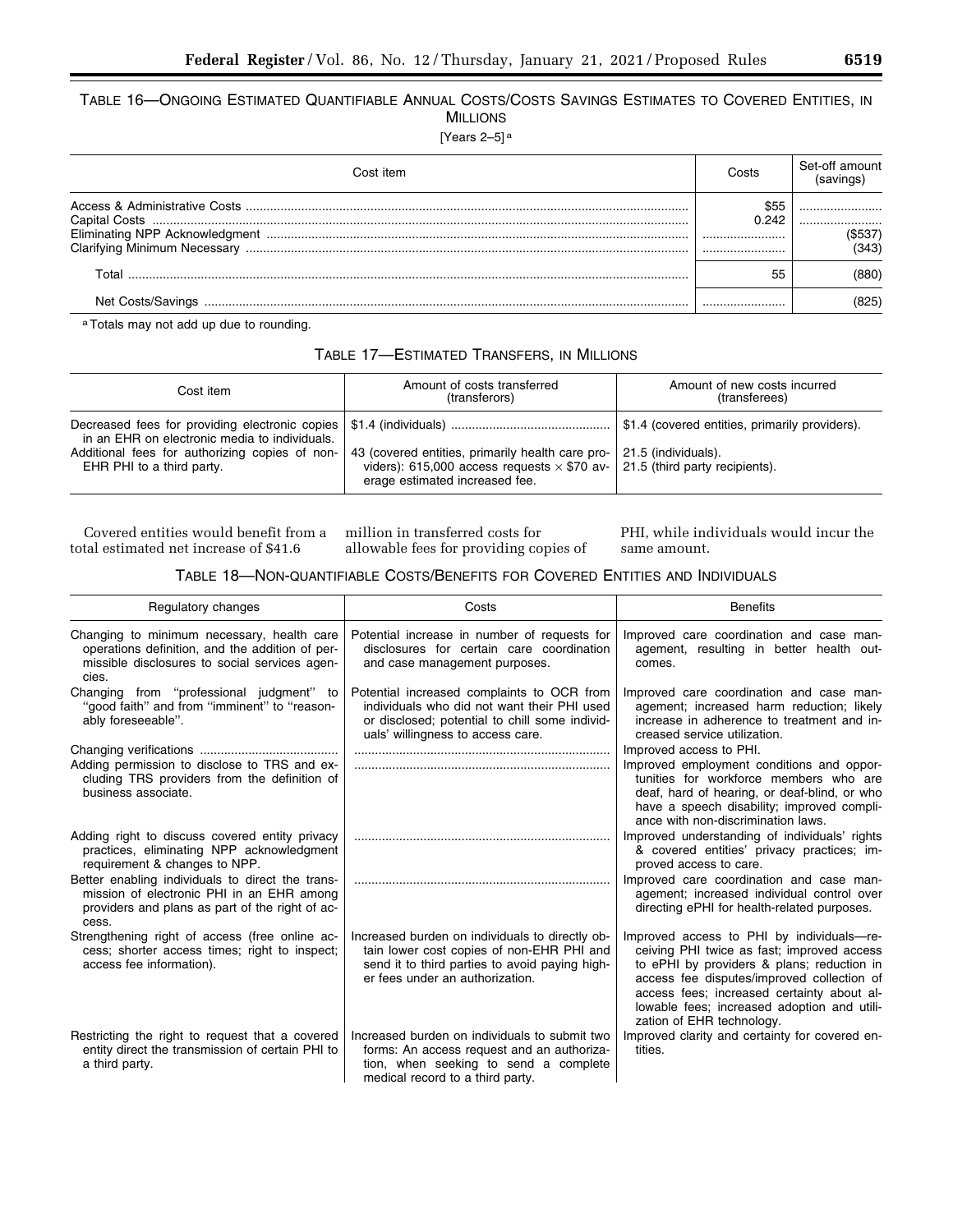# TABLE 18—NON-QUANTIFIABLE COSTS/BENEFITS FOR COVERED ENTITIES AND INDIVIDUALS—Continued

| Regulatory changes                                                                                                                                                                                                                                                  | Costs | <b>Benefits</b>                                                                                                                           |
|---------------------------------------------------------------------------------------------------------------------------------------------------------------------------------------------------------------------------------------------------------------------|-------|-------------------------------------------------------------------------------------------------------------------------------------------|
| Adding an optional element of the NPP for cov-<br>ered entities to provide information about al-<br>ternate ways to obtain PHI directly or have it<br>sent to a third party, for certain requests to<br>direct the transmission of certain PHI to a<br>third party. |       | Increased knowledge by individuals of their<br>rights to access and their options for ac-<br>complishing their information sharing goals. |

The Department's costs-benefits analysis asserts that the proposed regulatory changes would significantly advance care coordination and the transformation to value-based care and strengthen individual rights. Although there is a projected total net cost of \$116 million in the first year, the total estimated annual net cost savings to covered entities in subsequent years would be approximately \$825 million, with total projected net savings of \$3.2 billion and an average increase in

allowable fees for copies of \$70 per request to direct copies of PHI to third parties.

m. Uncertainty Analysis for Estimated Costs and Cost Savings

The Department has analyzed a range of estimated costs and costs savings for key compliance burdens that are likely to be affected if the proposed regulatory changes are implemented as outlined. The Department performed an uncertainty analysis for each of the

main drivers of costs and cost savings, reporting low, mid, and high values for each category, and for the proposed rule as a whole to better capture the range of potential outcomes. In summary, the Department estimates total costs of implementation over a five-year period ranging from a low of approximately \$0.8 billion to a high of approximately \$4 billion and a range of five-year cost savings of approximately \$1.2 billion to \$7.5 billion.

# TABLE 19—RANGE OF TOTAL ESTIMATED COSTS OVER FIVE YEARS

[2021–2025]

| Cost item | Low                                                     | Mid                                                      | High                                                         |
|-----------|---------------------------------------------------------|----------------------------------------------------------|--------------------------------------------------------------|
|           | \$195,651,092<br>542,791,420<br>40,984,833<br>1.175.457 | \$224,136,148<br>696.059.917<br>296,648,766<br>1.211.988 | \$250,512,185<br>1.302.384.017<br>2,879,447,799<br>1.979.493 |
|           | 780.602.802                                             | 1,218,056,819                                            | 4,434,323,494                                                |

# TABLE 20—RANGE OF TOTAL ESTIMATED COST SAVINGS OVER FIVE YEARS [2021–2025]

| Cost savings item | LOW                          | Mid                              | High                             |
|-------------------|------------------------------|----------------------------------|----------------------------------|
|                   | \$767,271,360<br>428,747,075 | \$2,685,451,140<br>1,714,988,299 | \$4,475,751,287<br>3,001,229,523 |
|                   | 1,196,018,434                | 4,400,439,439                    | 7,476,980,809                    |

# i. Cost Estimates

#### Updated Training Content

Because required HIPAA training is based on covered entities' policies and procedures, changes to the policies and procedures are accounted for separately, and a training specialist's time is allocated for time spent in updating existing training content. The burden hours are based on an adjusted hourly cost of \$63.12 (see table 4). The content area for which the greatest training burden is estimated is due to the combination of proposed changes to the right of access and the new right to request fee estimates and itemized lists of charges for copies of PHI. At the low end, the Department estimates a burden of two hours for updating this section of

the training content, and at the high end, three hours. This results in a low estimate of 1,548,662 total annual burden hours for all covered entities at a one-time cost of \$97,751,545 and a high estimate of 2,322,993 burden hours at a cost of \$146,627,318 for updating the access portions of the training program. The Department proposes to adopt a mid-range estimate of 2 hours and 30 minutes to update the access and fee estimate portions of the training content for a total of 1,935,828 burden hours at a cost of \$122,189,432. The Department also estimates additional time spent in training for an average of one medical records technician per covered entity in the first year at an adjusted hourly labor cost of \$44.80 (see Table 4), ranging from a low of 5

minutes to a high of 10 minutes. Overall one-time training costs for all proposed changes to the Privacy Rule are estimated to range from a low of \$198,541,928 (and 3,164,196 burden hours) to a high of \$250,512,185 (and 4,006,281 burden hours). The Department proposes adopting a midrange estimate of 3,577,173 total burden hours at a one-time cost of \$224,136,148. The 2013 Omnibus Final Rule contained no cost estimates for updates to HIPAA training programs and in the 2000 Privacy Rule the Department based its estimates on the time spent by covered entity workforce members to participate in training and not the time for a training specialist to update training content. In 2000, the Department anticipated that, in part,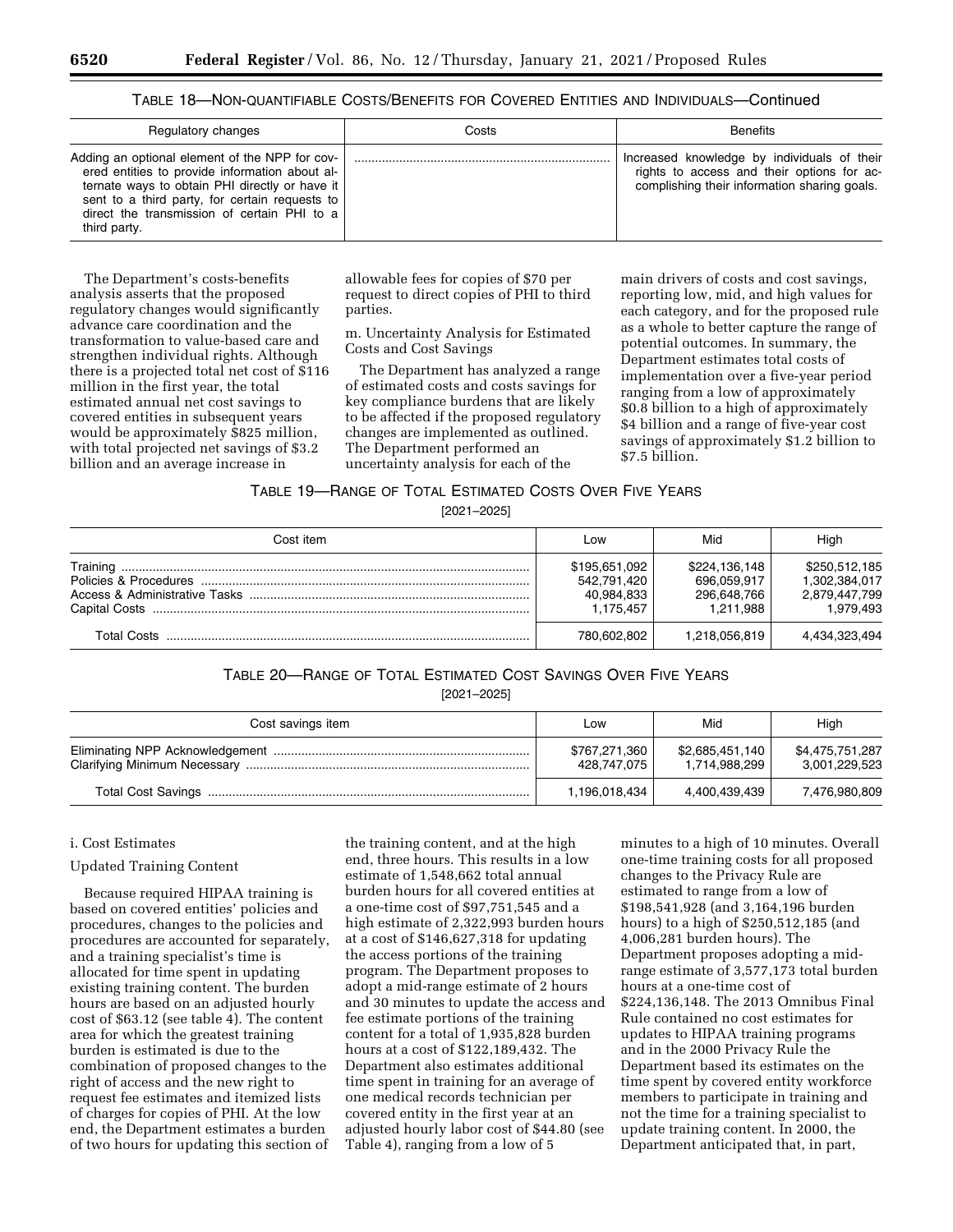professional associations and other organizations would develop training for different types of covered entities, thus reducing potential burden for implementing the new requirement. Because time spent in training by workforce members is already an acknowledged burden, the training estimates developed for this proposed rule reflect only the new burden: The time to update training program content. These estimates are slightly less than those for updating policies and procedures, to reflect that the foundation for the work is already laid by the updated policies and procedures established by legal counsel.

#### Updated Policies and Procedures

The Department estimates a range of average total burden hours per covered entity to update policies and procedures as a result of the proposed modifications to the Privacy Rule, based on only the adjusted hourly wage for a lawyer of \$139.72 (see Table 4) for the low and mid-range estimates, and adds the adjusted hourly wage for a health care manager of \$110.74 for the high-range estimate. At the low end, the Department estimates a total burden per covered entity of 5 hours and 30 minutes (for a total of 3,884,851 hours and a cost of \$542,791,420) for updating policies and procedures and at the high end 13.51 hours (for a total of 10,014,867 hours and a cost of \$1,302,384,017). The Department proposes adopting a mid-range estimate of 6 hours and 55 minutes for a total estimate of 4,981,820 burden hours at a one-time cost of \$696,059,017.

### Access and Administrative Tasks

Post an Access Fee Schedule Online

The Department estimates a low burden of 8 minutes of a web developer or designer's hourly wage of \$79.20 (see Table 4) to post an access fee schedule online per covered entity and a high estimated burden of 15 minutes. These costs would range from 103,244 total annual burden hours to 193,583 burden hours, and costs of \$8,176,935 at the low end to \$15,331,754 at the high end. The Department proposed to adopt the mid-range estimate of 10 minutes for posting the new access fee schedule for a one-time total of 129,055 burden hours and a cost of \$10,221,169.

### Post an Updated Notice of Privacy Practices (NPP)

The Department estimates a range of costs for covered entities to post an updated NPP at the hourly wage of a web developer or designer from a low of 8 minutes (and total burden hours of 103,244) to a high of 15 minutes (and

total burden hours of 193,583), and total costs from a low of \$8,176,935 to a high of \$15,331,754. The Department proposes to adopt the mid-range estimate of 10 minutes for posting the revised NPP for a one-time total of 129,055 burden hours and a cost of \$10,221,169.

# Unreimbursed Costs of Providing Access

The Department has separately estimated the charges that a covered entity may pass on to individuals who request copies of their PHI in the form of fees and allocated those as a transfer of costs. However, the Department estimates that due to the proposed changes to the access right covered entities may incur some costs above those that are allowed to be charged as fees. The Department has developed a range of cost estimates based on the hourly wage of a medical records technician (\$44.80, see Table 4), ranging from .5 to 2.5 additional minutes of labor, and total burden hours ranging from a low of 10,250 total annual burden hours to a high of 51,250 hours. Annual cost estimates range from a low of \$459,200 to a high of \$2,296,000. The Department proposes to adopt the midrange estimate of 1 minute per request of uncompensated labor for providing access within a shorter time period for a total of 20,500 annual burden hours and an annual cost of \$918,400. All of these estimates are based on an estimate that 50 percent of the total estimated 2,460,000 annual access requests (or 1.23 million) will be from individuals seeking copies of their own PHI or ePHI.

Submit Access Requests for Individuals to Health Plans and Providers

The Department estimates on the low end that 10 percent of the total 615,000 requests by individuals to direct electronic copies of their PHI to their health care provider or health plan will be made by requesting that the receiving health care provider or health plan submit the request on the individual's behalf (or 61,500) and on the high end that 20 percent of such requests (or 123,000) will be made by requesting the assistance of the receiving health care provider or health plan. The Department believes that a medical assistant would submit these access requests to health plans and providers for individuals, at an hourly wage of \$34.34 (see Table 4). The range of estimated costs is based on a low estimate that this task, on average, will take 2 minutes to complete, to a high estimate of 5 minutes. The total estimated annual burden hours ranges from 2,050 (and a cost of \$70,397) to 10,250 (and a cost of \$351,985). The

Department proposes to adopt the midrange estimate of 3.5 minutes for submitting 92,250 requests (15 percent of 615,000) for individuals for a total of 5,381 annual burden hours and an annual total cost of \$184,792.

# Transmit ePHI to Health Plans and Providers Through Non-Internet Means

The Department's proposal to prohibit covered entities from charges fees for the labor associated with sending electronic copies of PHI through noninternet means (*e.g.,* the mail) could result in some unreimburseable costs for covered entities. The Department estimates that the costs would be based on the hourly wage of a medical records technician (\$44.80, see Table 4) and a low estimate of 3 minutes to a high estimate of 5 minutes for 153,750 requests (representing 25 percent of the estimated 615,000 total annual requests to direct copies of PHI to health plans and providers). This results in a low estimate of 7,688 total annual burden hours at a cost of \$344,400 and a high estimate of 12,813 total annual burden hours at a cost of \$574,000. The Department proposes to adopt the midrange estimate of 4 minutes per request for transmitting ePHI to health plans and providers through non-internet means for a total of 10,250 annual burden hours and a cost of \$459,200. These estimated costs have not been previously calculated as a potential burden on covered entities and the Department requests comment on these ranges and the assumptions underlying them.

Transmit ePHI to Third Parties Through Non-Internet Means

The Department estimates that the unreimburseable costs for transmitting electronic copies of ePHI to third parties other than health plans and providers would be half of that for transmitting the same information to health plans and providers because some of the costs are likely to be charged as fees to individuals for copies. The estimated costs are based on the hourly wage of a medical records technician (\$44.80, see Table 4), ranging from a low estimate of 1.5 minutes to a high estimate of 2.5 minutes for 153,750 requests (representing 25 percent of the total estimated 615,000 annual requests to direct copies of PHI to third parties other than health plans and providers). This results in a low estimate of 3,844 total annual burden hours at a cost of \$172,200 and a high estimate of 6,406 total annual burden hours at a cost of \$287,000. The Department proposes to adopt the mid-range estimate of 2 minutes per request for transmitting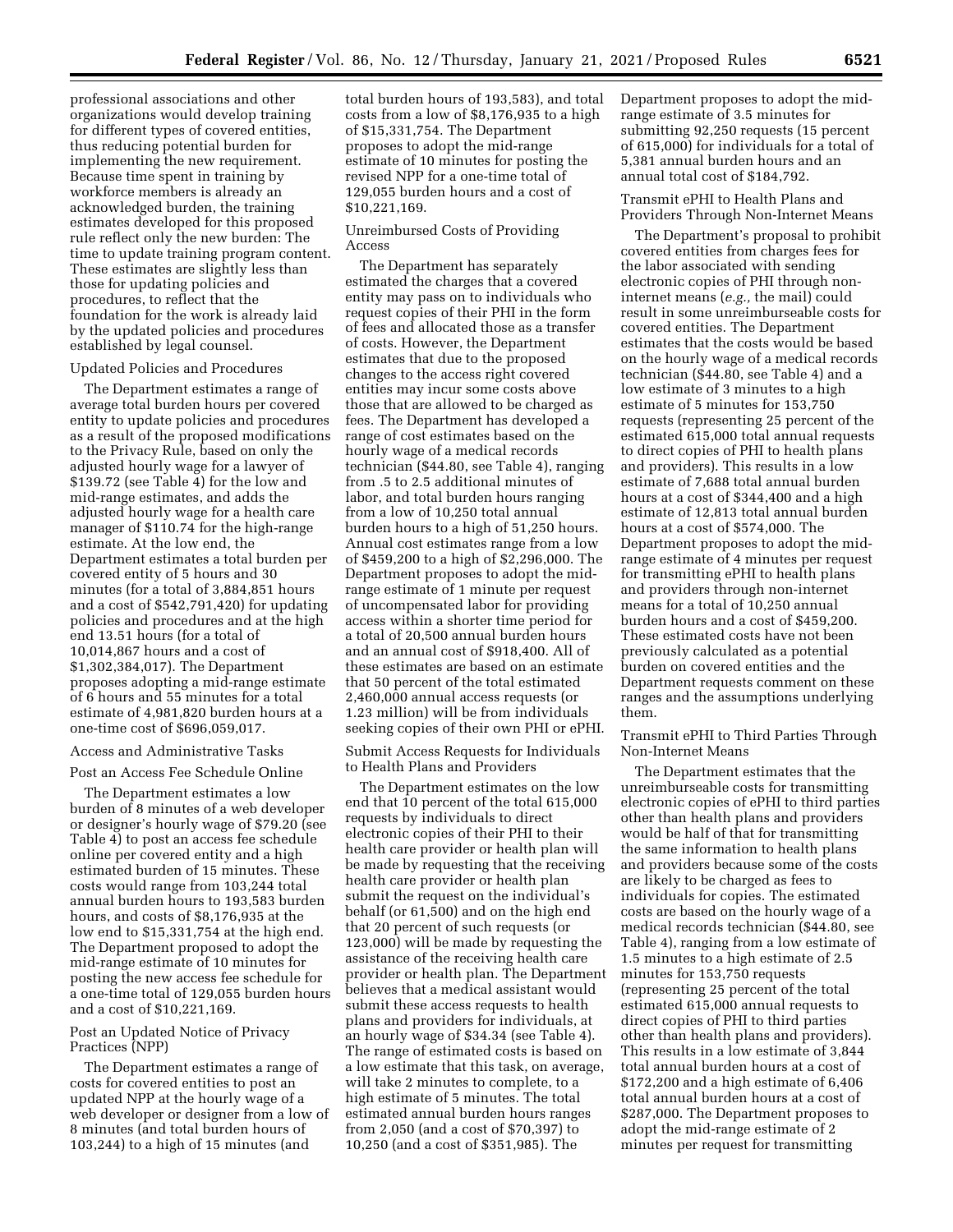ePHI to health plans and providers through non-internet means for a total of 5,125 annual burden hours and a cost of \$229,600.00.

### Providing Fee Estimates

The Department estimates costs for providing good faith individualized fee estimates to individuals for a low of 24,600 requests (1% of total 2.46 million annual access requests) to a high of 123,000 requests (5% of 2.46 million annual access requests). The Department has also estimated the time it would take a medical records technician to develop a good faith individualized fee estimate from a low of 3 minutes to a high of 5 minutes per request, or an annual total of burden hours ranging from 1,230 (at a cost of \$55,104) to 10,250 (at a cost of \$459,200). The Department proposes to adopt the low-range estimate of 3 minutes of labor and the mid-range number of 73,800 requests (3 percent of 2.46 million total annual access requests) resulting in a total of 3,690 annual burden hours and a total annual cost of \$165,312.

# Providing Itemized Lists of Charges

The Department estimates costs for providing an itemized list of charges for requested copies of requested PHI, ranging from a low of 2,460 requests (0.1% of total 2.46 million annual access requests) to a high of 123,000 (5% of total annual access requests). The Department has also estimated a range of burden from a low of 41 total annual burden hours (at a cost of \$1,837) to a high of 2,050 total annual burden hours (at a cost of \$91,840). The Department proposes to adopt the midrange estimate of 410 annual burden hours and a total annual cost of \$18,368.

# Discussing Privacy Practices

The Department estimates a range of costs for the requirement to discuss a covered entity's privacy practices with an individual upon request. The range is based on a low of 5 minutes of a registered nurse's time for 613,000 health care encounters (.1% of 613,000,000 total new health care encounters per year) to a high of 10 minutes of a health care manager's time for 30,650,000 health care encounters (5% of total new health care encounters per year). The total estimated annual burden hours for this proposed regulatory change ranges from 51,083 at the low end to 5,108,333 at the high end, and costs of \$3,804,687 at the low end to \$565,696,833 at the high end. The Department proposes to adopt the mid-range estimate of 7 minutes of a registered nurse's time for 6,130,000

requests (1 percent of 613,000,000) for a total estimate of 715,167 annual burden hours and a total annual cost of \$53,265,613.

# Capital Costs

The Department estimates annual capital costs for three elements of the proposed rule: making an access fee schedule available, providing fee estimates for copies of PHI, and providing itemized lists of charges for copies of PHI. The capital costs for fee estimates and itemized lists of charges are based on the estimated number of requests, while the range of access fee schedule costs varies due to the number of copies provided by each covered entity. The total annual capital cost estimates range from a low of \$235,091, a mid-range of \$242,398, to a high of \$395,899.

# ii. Cost Savings Estimates

#### Minimum Necessary

Because the Department is without data to estimate the actual average compliance burden, it has calculated a range of estimates for the costs savings resulting from the combined effects of the proposed regulatory modifications to the definition of health care operations and the minimum necessary standard. At the low end, the Department estimates a cost savings of 1 hour of labor annually per covered entity at the hourly rate of a health services manager (\$110.74, see Table 4) for a total reduction of 774,331 burden hours and an annual cost savings of \$85,749,415. At the high end, the Department estimates costs savings of 7 hours of labor for a total annual reduction of 5,420,317 burden hours and \$600,245,905 in cost savings. The Department proposes to adopt an approximate mid-range estimate of burden reduction, which is 4 hours per covered entity for an annual total of 3,097,324 burden hours and \$342,997,660 in total annual projected cost savings.

#### NPP Acknowledgement

The Department has previously estimated a burden of 3 minutes for providing the NPP and obtaining the signed acknowledgement of receipt or documenting a good faith effort to do so. The Department estimates that the requirement to obtain the signed acknowledgement or document a good faith effort accounts for a large portion of the 3-minute burden because it involves engaging with the individual or their personal representative, obtaining or creating documentation, and storing the documentation for each individual. Lacking data to precisely estimate the

amount of burden reduction for the proposed removal of the acknowledge requirements, the Department estimates a range of labor cost savings from a high of two minutes and 55 seconds to a low of 30 seconds for each NPP that is provided by a direct treating health care provider to a new patient. On an annual basis for all covered entities, this would range from a total savings of 5,108,331 burden hours and \$153,454,272 in cost savings at the low end to 29,798,610 burden hours and \$895,150,257 in cost savings at the high end. The Department proposes adopting a mid-range estimate of burden reduction in the amount of one minute and 45 seconds of labor for each NPP due to the proposed regulatory modifications for a total annual reduction of 17,879 burden hours and \$537,090,228 of cost savings.

# 4. Consideration of Regulatory Alternatives

The Department carefully considered several alternatives to issuing this NPRM, including the option of not pursuing any regulatory changes, but rejected that approach for several reasons. First, the proposed regulatory changes would further the Administration's goal of reducing regulatory burden on individuals and the regulated community and promoting care coordination. Second, many commenters on the 2018 RFI believed the Privacy Rule could be improved, and offered comments supportive of some of the ideas suggested in the RFI that now are proposed in this NPRM. Revising the Privacy Rule would clarify covered entities' obligations and flexibilities, improve individuals' access to their PHI, and improve care coordination and case management overall.

# a. Increase Outreach and Issue Additional Clarifying Guidance Without Rulemaking

As an alternative to rulemaking, the Department considered expanding OCR outreach, guidance, and educational materials to address misconceptions about (1) when HIPAA permits uses and disclosures of PHI, including to social services agencies and to family, friends, caregivers, and others; (2) what fees may be charged for providing access to PHI; (3) when the minimum necessary standard applies to disclosures for case management and care coordination; (4) when covered entities are required to transmit PHI to third parties, including health care providers and health plans; and (5) when individuals have the right to take photos of their own PHI.

The Department has published extensive guidance on existing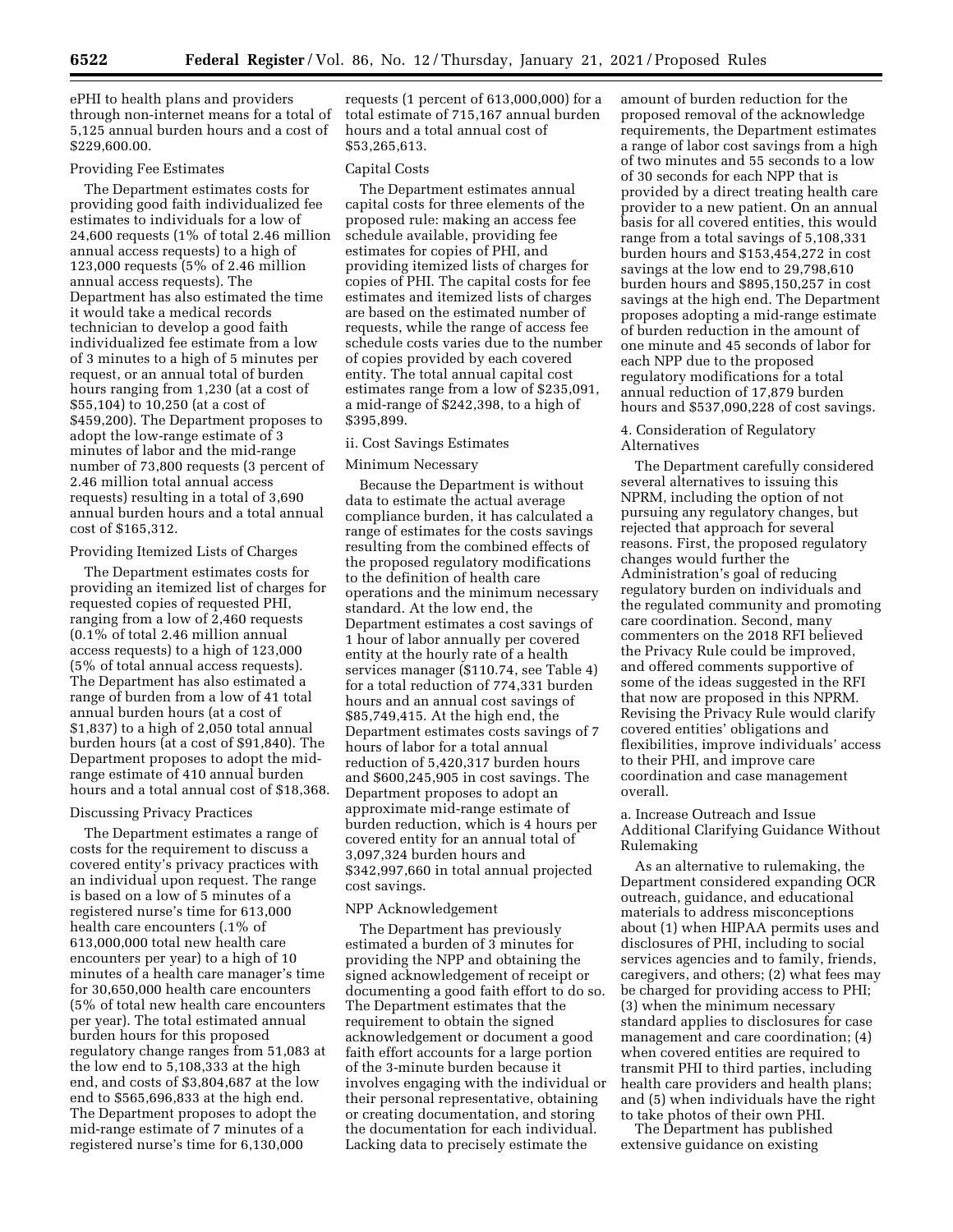standards in the form of videos, fact sheets, FAQs, decision trees, and infographics. Still, OCR has received comments and heard anecdotal evidence that, despite the existing guidance and ongoing outreach efforts, covered entities remain fearful of incurring HIPAA penalties for using and disclosing PHI in the circumstances addressed in this proposed rule. In addition, some of the beneficial disclosures that this NPRM proposes to expressly permit currently are not permitted, or are burdensome to complete, under the existing Privacy Rule, as described throughout the preamble. Therefore, in addition to continued outreach efforts, the Department believes it would effectively address the concerns outlined in the preamble discussion by modifying the existing standards.

# b. Alternative Regulatory Proposals Considered

The Department welcomes public comment on any benefits or drawbacks of the following alternatives it considered while developing this proposed rule.

#### Right of Access

Changing the Right To Direct Electronic Copies of EHR to a Third Party and Form and Format for Such Requests

The Department considered how to modify the Rule consistent with the HITECH Act and the *Ciox* v. *Azar*  decision. An approach considered and not adopted would have created two new unreviewable grounds to deny an access request to direct a copy of PHI to a third party: (1) If the requested copy was for PHI not contained in an EHR; and (2) if the request was for a copy of PHI not in electronic format. As part of the response to the written denial a covered entity would have been required to provide information about how the individual could access the requested PHI directly or how to request it with a valid authorization.

The Department also considered a simplified approach, which would have required a covered entity to inform the individual about other options to obtain PHI, but without creating new grounds for denying the request. Instead, the Department decided to propose an optional element that covered health care providers may add to their Notice of Privacy Practices (NPP) that would address individuals' requests to direct copies of PHI to a third party that are not in an EHR or that are not electronic copies of PHI by informing them of the ability to request the copies of PHI directly and how to use a valid

authorization to request the disclosure of the requested copies to a third party.

The Department also considered requiring covered health care providers to provide the electronic copies to third parties in a readable form and format as agreed to by the individual and the covered entity. This approach would not have required health care providers to provide the copies in the format requested by the individual, but would have required some mutual agreement about the format. The Department, however, believes that the *Ciox* v. *Azar*  decision does not permit it to propose requirements with respect to the form and format of copies of PHI directed to an individual's designated third party. Instead, the preamble to this NPRM encourages covered health care providers to produce copies in a readable electronic format that provides meaningful access to the requested PHI. The preamble also describes several examples of commonly accepted electronic formats for copies of PHI from an EHR.

As raised in the 2018 RFI, the Department considered whether to require covered entities to disclose PHI to other covered entities for purposes of treatment, payment, or health care operations and variations on that idea, such as limiting the requirement to health care providers or limiting such required disclosures to treatment purposes only. The Department also considered how much individual control should be permitted for disclosures between covered entities, such as an opt-in or opt-out mechanism or some type of express permission. Due to the privacy concerns raised in comments on the RFI, the Department adopted a different approach whereby an individual could direct their current health care provider or health plan to submit an access request to another health care provider (''Discloser'') on the individual's behalf to have the individual's PHI sent to the current provider or plan (''Requester-Recipient''). This new pathway promotes disclosures to individuals' current health care providers and health plans in a manner that retains individual control. The Department believes that this proposal would be less burdensome than imposing mandatory disclosures for all requests for PHI for treatment, payment, and health care operations purposes.

#### Access Time Limits

The Department considered the feasibility of changing the access time limits by requiring covered entities to provide copies of electronic PHI within a shorter time period than non-

electronic PHI. The comments on this question in the 2018 RFI revealed that multiple factors affect how long it takes a covered entity to provide access to PHI, separate from whether the PHI was created, or is maintained, in electronic or non-electronic format. Given this input, the Department believes that imposing a shorter time limit in the Privacy Rule for individual's access to electronic PHI than for non-electronic PHI would create unnecessary complexity and add to covered entities' burdens. For example, a request for a complete medical record may require the production of copies of both electronic and non-electronic PHI, and complying with differing time limits for different parts of a request would be difficult to track. However, the Department's proposals would result in different timelines for electronic and non-electronic copies of PHI sent to third parties because certain requests could be made by means of the right of access (for electronic copies of PHI in an EHR) and other requests would not be within the right of access (for nonelectronic copies or electronic copies not in an EHR), and there is no time limit for disclosures requested using an authorization which are not required disclosures.

The Department also considered whether to modify the Privacy Rule to require covered entities to disclose PHI for continuity of care or medical emergencies within a shorter time than required under the access right. Many commenters on the 2018 RFI supported this concept; however, commenters also stressed the importance of streamlined and simplified requirements for ensuring compliance with any changes to the Privacy Rule. In light of this feedback, rather than impose a different time requirement for providing access for continuity of care or emergencies, the Department proposes at 45 CFR  $164.524(b)(2)(ii)(C)$  to require entities to adopt a policy addressing the prioritization of access requests, to reduce or avoid the need for an extension of the time limit for providing copies of PHI at the direction or with the agreement of the individual. The Department understands that many covered health care providers already prioritize requests for PHI for these purposes. This proposed change would require covered entities that do not yet have such a policy to incur the one-time cost of developing a new policy and procedures and incorporate them into existing HIPAA training content.

The Department also considered whether to change the access time limits overall to a period shorter than the 15 calendar-day proposed time and did not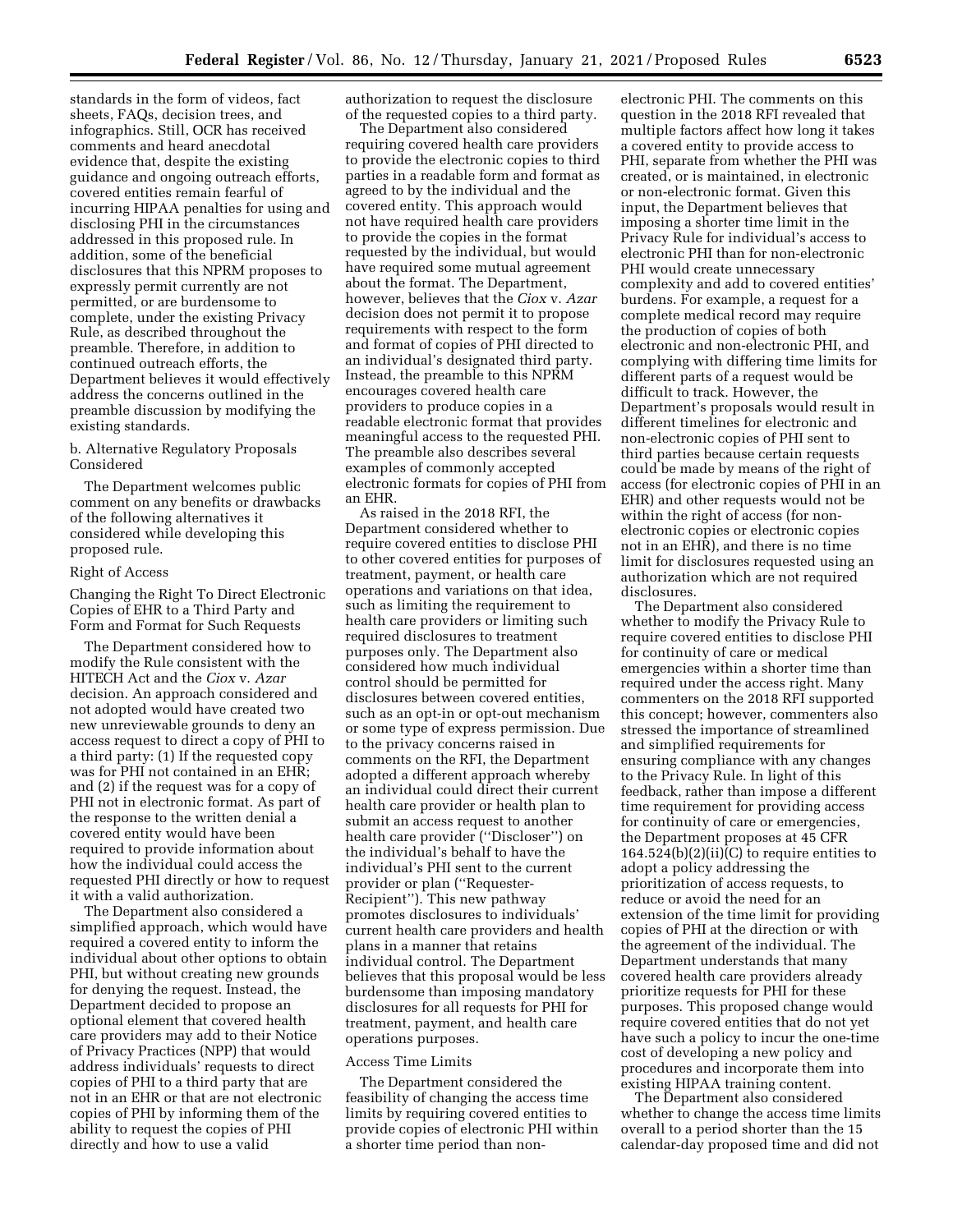pursue this approach because that is more stringent than many of the short time limits contained in state access laws and may overly burden covered entities and affected business associates. However, to the extent a shorter requirement in which to provide access to individuals already exists in state or other laws, the Department is proposing at 45 CFR 164.524(b)(2)(iii) that said requirement be deemed practicable under the Privacy Rule. The Department requests comment on whether a time limit shorter than 15 calendar days would be appropriate, and welcomes data on the burdens and benefits such a time limit would impose or concerns about using others laws as a measure of practicability.

#### Access Fees

The Department considered retaining the existing access fee structure without change. However, the Department believes it can address the concerns of some commenters on the 2018 RFI that multiple, voluminous access requests to direct copies of PHI to third parties may be taking entities' time and resources away from fulfilling access requests to provide copies to individuals themselves and requests from other covered entities for disclosures for care coordination and case management.

The Department also considered allowing covered entities to charge no more than the limited access fee amounts for directing non-electronic copies of PHI to a third party for any treatment, payment, and health care operations purposes, while permitting higher fees for directing non-electronic copies of PHI to a third party for any other purposes. The Department does not propose this approach because it would open the door for covered entities to inquire into individuals' purposes in directing their own PHI to third parties. Instead, the Department proposes to adopt an approach that decreases the fees for access requests to direct electronic copies of PHI in an EHR to third parties. However, covered entities could charge higher fees for disclosing non-electronic copies of PHI or electronic copies of PHI that is not in an EHR, provided the fee does not result in an impermissible ''sale'' of PHI under 45 CFR 164.502(a)(5)(ii).

#### Verification of Identity

The Department considered modifying the individual right of access provision to prohibit burdensome paperwork requirements for individuals without also changing the identity verification provisions. However, the Department determined that changing both would help covered entities and

individuals understand how the access and verification provisions interact. The Department also considered applying the proposed prohibition against unreasonable measures only to identity verification related to access requests, which would be more narrowly tailored to situations the Department has seen in complaints filed with the Department. However, the Department does not see a meaningful distinction between the access right and the other individual rights under HIPAA that would justify treating them differently with respect to verification of identity.

Exceptions to the Minimum Necessary Standard

The Department considered limiting the new exception to the minimum necessary standard to disclosures to and requests by covered health care providers for all health care operations purposes. This would have relieved the burden on covered health care providers who conduct population-based care coordination and case management of needing to assess the minimum necessary PHI when exchanging information with other covered health care providers. Limiting the exception to health care providers also would have addressed the concerns of commenters who opposed an exception for disclosures to health plans due to concerns that the plans may use the information against patient interests. The Department rejected this option, however, because health plans collaborate with health care providers, other health plans and other entities, including public health agencies, to improve patient health through care coordination and case management activities. In response to concerns raised about privacy protections, the Department is limiting this proposal to disclosures for individual-level activities that constitute treatment or health care operations. In addition, covered health care providers and health plans would continue to be responsible for meeting the minimum necessary requirements that currently apply, including when using PHI for treatment and health care operations purposes, as applicable. The proposed exception should reduce overall compliance burdens for both health plans and health care providers.

Disclosures to Third Parties Such as Social Services Agencies, Community Based Organizations, and HCBS Providers

The Department considered proposing to clarify in the definition of treatment when a covered health care provider's disclosures to a social services agency,

community based organization, or HCBS provider are considered part of that covered health care provider's treatment activities, without adding an express disclosure permission. The Department also considered limiting the proposed disclosure permission to only covered entity health care providers and excluding health plans from the proposed policy. Ultimately, the Department rejected that option and proposed a permission for covered health care providers and health plans to encourage beneficial information sharing that would support care coordination and case management for individuals. As described more fully in the preamble above, the Department seeks comments on the appropriate recipients of PHI under this proposal, activities and purposes for which the PHI should be used or disclosed, and the covered entities to which an expanded disclosure permission would apply.

''Professional Judgment'' and ''Good Faith''

Replace the Professional Judgment Standard With the Good Faith Standard Throughout the Privacy Rule

The Department considered applying a presumption of good faith to all fourteen provisions in the Privacy Rule that allow covered entities to use or disclose PHI based on the exercise of professional judgment. However, the Department intends this proposed modification to carefully expand the ability of covered entities to use or disclose PHI to facilitate the involvement of family and caregivers in the treatment and recovery of people experiencing the impacts of the opioid crisis, serious mental illness, and health emergencies. The Department believes the remaining nine provisions would be beyond the scope of this goal.

The Department further believes there likely could be unintended consequences if it replaced the exercise of professional judgment standard with a good faith standard across all fourteen provisions, including those provisions not rooted in emergency circumstances. For example, in the case of disclosures to government agencies pursuant to 45 CFR 164.512(c), *Standard: Disclosures about victims of abuse, neglect or domestic violence,* the Department believes these provisions are well suited to ensuring that the necessary reporting can occur, and it does not believe replacing the professional judgment standard would change or prevent a course of action related to an individual affected by the opioid crisis or other urgent health situations. Covered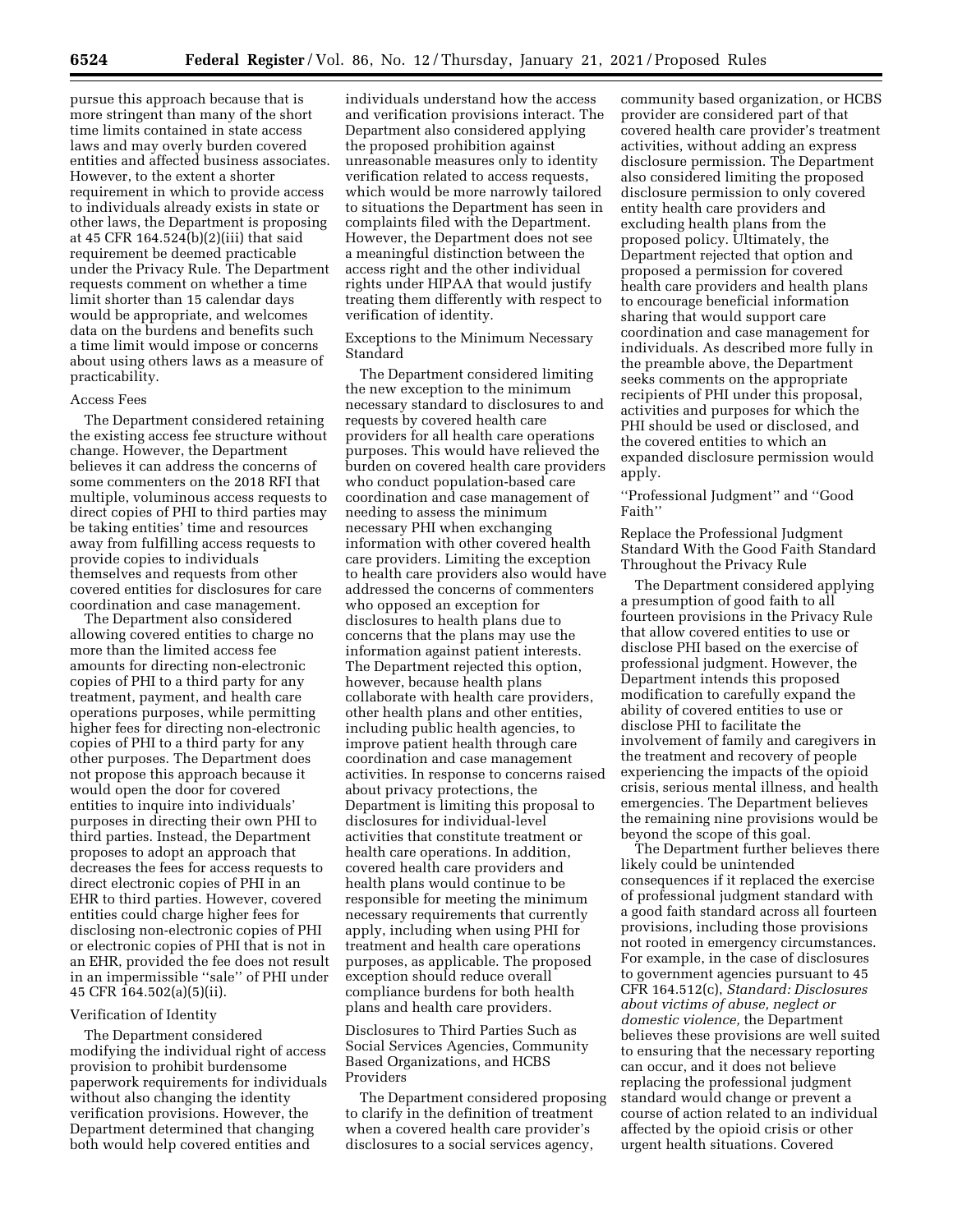entities still would be permitted to exercise professional judgment to use or disclose PHI under the nine remaining provisions.

The Department requests comment on whether the Department should apply the good faith standard to any or all of the other nine provisions in the Privacy Rule that call upon health care providers to exercise professional judgment, identified below.

• Disaster relief. 45 CFR

164.510(b)(4).

• Law enforcement—crime victims. 45 CFR 164.512(f)(3).

• Reviewable grounds for denying individual access to records. 45 CFR 164.524(a)(3).

Æ Safety or endangerment. 45 CFR 164.524(a)(3)(i).

 $\circ$  References another person. 45 CFR 164.524(a)(3)(ii).

 $\circ$  Personal representative. 45 CFR 164.524(a)(3)(iii).

• Victims of abuse, neglect, domestic violence. 45 CFR 164.512(c)(1)(iii)(A).

 $\circ$  Informing the individual. 45 CFR 164.512(c)(2)(i).

 $\circ$  Informing the personal

representative. 45 CFR 164.512(c)(2)(ii). • Personal representative suspected

of abuse or neglect. 45 CFR 164.502(g)(5)(ii).

Apply a Presumption of Compliance to All Privacy Rule Provisions Referencing Professional Judgment Without Changing the Professional Judgment Standard to a Good Faith Standard

The Department considered proposing to apply a presumption of compliance to all existing provisions that permit covered entities to make decisions about uses and disclosures of PHI based on the exercise of professional judgment, without replacing the standard with a good faith standard. However, as noted above, where the Department summarizes its proposed application of the good faith standard, the Department intends not only to presume compliance with existing permissions, but to broaden the circumstances in which covered entities will use or disclose PHI in order to help address the needs of individuals experiencing opioid use disorder and other similarly situated individuals. The exercise of professional judgment generally is limited to covered entities who can, for example, draw upon a professional license or training and therefore, by definition, limits the scope of persons who could use or disclose PHI to aid individuals experiencing substance use disorder, SMI, or a health emergency.

Replace the Professional Judgment Standard With a Good Faith Standard Only in Specified Provisions of 45 CFR 164.510

The Department considered replacing the professional judgment standard with a good faith standard only in those provisions in 45 CFR 164.510 that are included in this rulemaking: 45 CFR 164.510(a)(3)(B), 164.510(b)(2)(iii) and 164.510(b)(3). However, modifying only 45 CFR 164.510 would encourage the disclosure of information only to family members, friends, caregivers, and other involved persons and only in the circumstances addressed at 45 CFR 164.510. As previously stated, the Department intends through this proposal to carefully broaden the permissible uses and disclosures of PHI by covered entities in circumstances that relate to the opioid crisis, serious mental illness, and health emergencies, to ensure that covered entities are able to share information as needed to care for individuals and protect the public. Changing only the applicable provisions at 45 CFR 164.510 would limit the scope of individuals and circumstances that would benefit from this proposed rule.

Define ''Imminent'' in 45 CFR 164.512(j)(1)(A) Instead of Replacing the Term With ''Reasonably Foreseeable''

The Privacy Rule does not define the term ''imminent,'' although common understanding of the term conveys that an event will happen soon.332 The Department considered defining the term to provide improved clarity, but believes that defining the term could have the unintended consequence of further restricting uses and disclosures under this provision. Instead, the Department proposes to create a standard based on reasonable foreseeability because the Department believes it would provide needed flexibility for covered entities to address serious threats to health and safety that are likely to occur. The new standard would address serious threats that might only be prevented if the covered entity is free of the constraint of having to predict the timeframe for a serious threat to occur.

#### NPP and Acknowledgment of Receipt

The Department considered requiring the online posting of the NPP by all covered entities, including those that do not currently have a website. However, the Department believes the burden of

creating a website solely to post the NPP for those few covered entities without a website outweighed the benefits to individuals of such a requirement.

#### Telecommunications Relay Service

The Department considered an alternative proposal to categorize TRS providers as ''conduits'' because of their temporary access to PHI,333 and thus deem them not to be business associates. However this alternative would not have addressed the lack of an applicable permission to disclose PHI for some necessary communications not contemplated under the current Privacy Rule. In addition, TRS communications assistants have ''access on a routine basis'' to PHI, which is clearly distinguishable from the narrow category of conduits with only transient access, which was intended to exclude only those entities providing mere courier services such as the U.S. Postal Service or United Parcel Service and their electronic equivalents such as internet service providers (ISPs) providing mere data transmission services.<sup>334</sup> In addition, the Department considered clarifying that the definition of health care operations includes activities for purposes of providing accommodations for persons with disabilities; however, the Department believes the permission to disclose PHI for health care operations would be too narrow to fully address circumstances in which a covered entity's workforce member needs to disclose PHI to a communications assistant helping another entity's workforce member to perform activities of the second entity. Thus, the Department believes it is necessary to propose an express permission to disclose PHI to TRS communications assistants without a business associate agreement.

5. Request for Comments on Costs and Benefits

The Department requests comments on all of the assumptions and analyses within the cost-benefits analysis. The Department also requests comments on whether there may be other indirect costs and benefits resulting from the proposed changes in the proposed rule, and welcomes additional information that may help quantify those costs and benefits.

<sup>332</sup>*See* Merriam-Webster definition of ''imminent'': Ready to take place: Happening soon; often used of something bad or dangerous seen as menacingly near, available at *[https://www.merriam](https://www.merriam-webster.com/dictionary/imminent)[webster.com/dictionary/imminent.](https://www.merriam-webster.com/dictionary/imminent)* 

<sup>333</sup>*See* OCR's guidance on conduits, available at *[https://www.hhs.gov/hipaa/for-professionals/faq/](https://www.hhs.gov/hipaa/for-professionals/faq/245/are-entities-business-associates/index.html)  [245/are-entities-business-associates/index.html](https://www.hhs.gov/hipaa/for-professionals/faq/245/are-entities-business-associates/index.html)* and *[https://www.hhs.gov/hipaa/for-professionals/](https://www.hhs.gov/hipaa/for-professionals/special-topics/cloud-computing/index.html#_ftn14)  [special-topics/cloud-computing/index.html#](https://www.hhs.gov/hipaa/for-professionals/special-topics/cloud-computing/index.html#_ftn14)*\_*ftn14.* 

<sup>334</sup>*See* 78 FR 5566, 5571 (January 25, 2013), available at *[https://www.govinfo.gov/content/pkg/](https://www.govinfo.gov/content/pkg/FR-2013-01-25/pdf/2013-01073.pdf)  [FR-2013-01-25/pdf/2013-01073.pdf.](https://www.govinfo.gov/content/pkg/FR-2013-01-25/pdf/2013-01073.pdf)*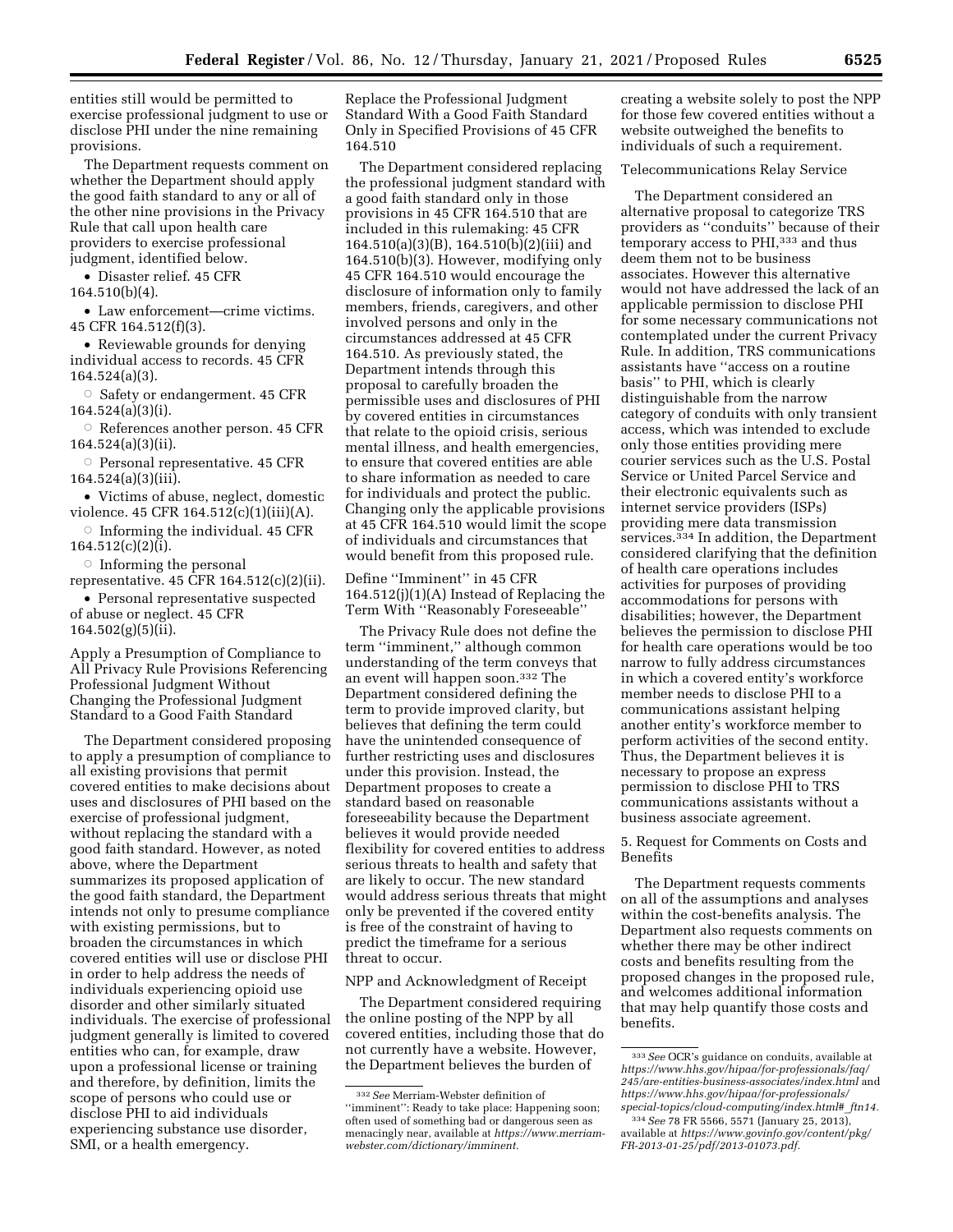### *B. Executive Order 13771*

Executive Order 13771 (January 30, 2017) declares that ''it is important that for every one new regulation issued, at least two prior regulations be identified for elimination,'' and that ''whenever an executive department or agency (agency) publicly proposes for notice and comment or otherwise promulgates a new regulation, it shall identify at least two existing regulations to be repealed.'' The Department intends to comply as necessary with Executive Order 13771 at the time a final rule is issued.

The Department believes this proposed rule will be deemed an Executive Order 13771 deregulatory action when finalized. The Department estimates that this final rule would generate \$0.6 billion in net annualized savings at a 7% discount rate (discounted relative to year 2016, over a perpetual time horizon, in 2016 dollars).

# EO 13771 SUMMARY TABLE [In millions of 2016 dollars, over an infinite time horizon]

| ltem                                                        | Primary estimate<br>(7%)                      |
|-------------------------------------------------------------|-----------------------------------------------|
| Present Value of Costs<br><b>Present Value of Cost</b>      | \$1.122.453.212                               |
| Saving<br>Present Value of Net                              | 9.209.556.752                                 |
| Costs<br>Annualized Costs<br><b>Annualized Cost Savings</b> | $-8,087,103,541$<br>78.571.725<br>644,668,973 |
| Annualized Net Costs                                        | $-566.097.248$                                |

#### *C. Regulatory Flexibility Act*

The Department has examined the economic implications of this proposed rule as required by the Regulatory Flexibility Act (5 U.S.C. 601–612). If a rule has a significant economic impact on a substantial number of small entities, the Regulatory Flexibility Act (RFA) requires agencies to analyze regulatory options that would lessen the economic effect of the rule on small entities. For purposes of the RFA, small entities include small businesses, nonprofit organizations, and small governmental jurisdictions. The Act defines ''small entities'' as (1) a proprietary firm meeting the size standards of the Small Business Administration (SBA), (2) a nonprofit organization that is not dominant in its field, and (3) a small government jurisdiction of less than 50,000 population. Because 90 percent or more of all health care providers meet the SBA size standard for a small business or are nonprofit organization, the Department generally treats all health

care providers as small entities for purposes of performing a regulatory flexibility analysis. The SBA size standard for health care providers ranges between a maximum of \$8 million and \$41.5 million in annual receipts, depending upon the type of entity.335

With respect to health insurers, the SBA size standard is a maximum of \$41.5 million in annual receipts, and for third party administrators it is \$35 million.336 While some insurers are classified as nonprofit, it is possible they are dominant in their market. For example, a number of Blue Cross/Blue Shield insurers are organized as nonprofit entities; yet they dominate the health insurance market in the states where they are licensed.

For the reasons stated below, it is not expected that the cost of compliance would be significant for small entities. Nor is it expected that the cost of compliance would fall disproportionately on small entities. Although many of the covered entities affected by the proposed rule are small entities, they would not bear a disproportionate cost burden compared to the other entities subject to the proposed rule.

The projected costs and savings are discussed in detail in the regulatory impact analysis. The Department does not view this as a burden because the result of the changes would be a net average estimated cost per covered entity of \$150 in year one, followed by an average of \$1,065 of estimated annual savings thereafter, for an average estimated total savings over five years of approximately \$4,110 per covered entity. Thus, this proposed rule would not impose net costs on small entities, and the Secretary certifies that this proposed rule would not result in a significant negative impact on a substantial number of small entities.

#### *D. Unfunded Mandates Reform Act*

Section 202(a) of The Unfunded Mandates Reform Act of 1995 (URMA) (section 202(a)) requires the Department to prepare a written statement, which includes an assessment of anticipated costs and benefits, before issuing ''any rule that includes any federal mandate that may result in the expenditure by state, local, and tribal governments, in the aggregate, or by the private sector, of \$100,000,000 or more (adjusted annually for inflation) in any one year.'' Section 202 of UMRA also requires that

agencies assess anticipated costs and benefits before issuing any rule whose mandates require spending that may result in expenditures in any one year of \$100 million in 1995 dollars, updated annually for inflation. In 2019, that threshold is approximately \$154 million. This proposed rule is not anticipated to have an effect only on state, local, or tribal governments, in the aggregate, of \$154 million or more, adjusted for inflation. The Department believes that the proposed rule would impose mandates on the private sector that would result in an expenditure of \$154 million in at least one year. As the estimated costs to private entities alone may exceed the \$154 million threshold, UMRA requires the Department to prepare an analysis of the costs and benefits of the rule. The Department has already done so, in accordance with Executive Orders 12866 and 13563, and presents this analysis in the preceding sections.

#### *E. Executive Order 13132—Federalism*

Executive Order 13132 establishes certain requirements that an agency must meet when it promulgates a proposed rule (and subsequent final rule) that imposes substantial direct requirement costs on state and local governments, preempts state law, or otherwise has federalism implications. The Department does not believe that this rulemaking would have any federalism implications.

The federalism implications of the Privacy and Security Rules were assessed as required by Executive Order 13132 and published as part of the preambles to the final rules on December 28, 2000 (65 FR 82462, 82797), February 20, 2003 (68 FR 8334, 8373), and January 25, 2013 (78 FR 5566, 5686). Regarding preemption, the preamble to the final Privacy Rule explains that the HIPAA statute dictates the relationship between state law and Privacy Rule requirements, and the Rule's preemption provisions do not raise federalism issues. The HITECH Act, at section 13421(a), provides that the HIPAA preemption provisions shall apply to the HITECH Act provisions and requirements.

The Department anticipates that the most significant direct costs on state and local governments would be the cost for state and local government-operated covered entities to revise policies and procedures, including drafting, printing, and distributing NPPs for individuals with first-time health encounters, which would include the cost of mailing these notices for state health plans, such as Medicaid. The regulatory impact

<sup>335</sup>*See* U.S. Small Business Administration, *Table of Small Business Size Standards* (Version 2019), available at *[https://www.sba.gov/document/](https://www.sba.gov/document/support--table-size-standards) [support--table-size-standards.](https://www.sba.gov/document/support--table-size-standards)*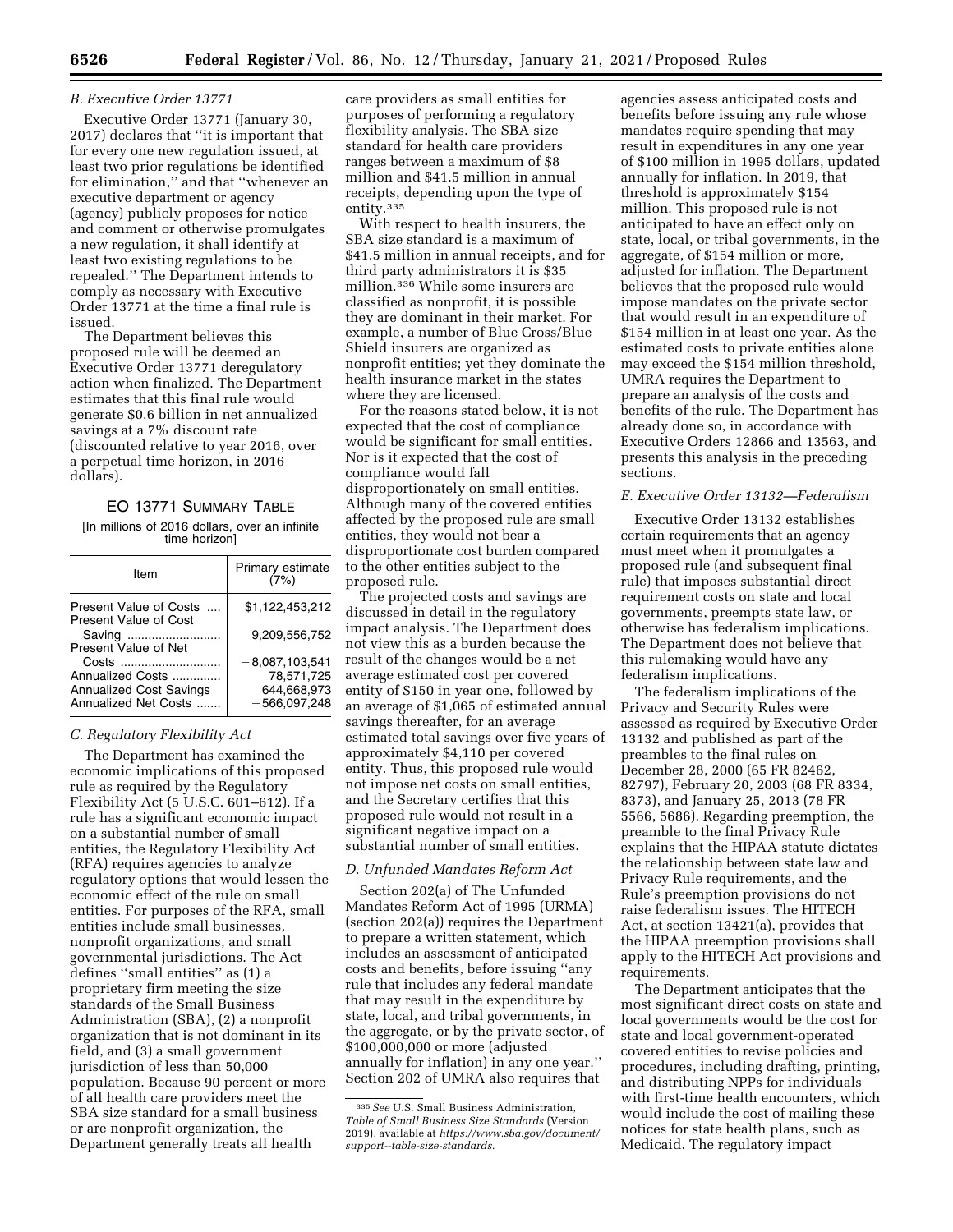analysis above addresses these costs in detail.

In considering the principles in and requirements of Executive Order 13132, the Department has determined that these proposed modifications to the Privacy Rule would not significantly affect the rights, roles, and responsibilities of the states.

### *F. Assessment of Federal Regulation and Policies on Families*

Section 654 of the Treasury and General Government Appropriations Act of 1999 requires federal departments and agencies to determine whether a proposed policy or regulation could affect family well-being. If the determination is affirmative, then the Department or agency must prepare an impact assessment to address criteria specified in the law. The Department believes that these regulations would positively impact the ability of individuals and families to coordinate treatment and payment for health care by increasing access to PHI, particularly for families to participate in the care and recovery of their family members experiencing SMI, SUD, or health emergencies. These changes must necessarily be carried out by the Department through the modification of the Privacy Rule. The Department does not anticipate negative impacts on family well-being as a result of this regulation.

#### *G. Paperwork Reduction Act of 1995*

Under the Paperwork Reduction Act of 1995 (PRA) (Pub. L. 104–13), agencies are required to submit to the Office of Management and Budget (OMB) for review and approval any reporting or record-keeping requirements inherent in a proposed or final rule, and are required to publish such proposed requirements for public comment. The PRA requires agencies to provide a 60 day notice in the **Federal Register** and solicit public comment on a proposed collection of information before it is submitted to OMB for review and approval. To fairly evaluate whether an information collection should be approved by the OMB, section 3506(c)(2)(A) of the PRA requires that the Department solicit comment on the following issues:

1. Whether the information collection is necessary and useful to carry out the proper functions of the agency;

2. The accuracy of the agency's estimate of the information collection burden;

3. The quality, utility, and clarity of the information to be collected; and

4. Recommendations to minimize the information collection burden on the

affected public, including automated collection techniques.

The PRA requires consideration of the time, effort, and financial resources necessary to meet the information collection requirements referenced in this section. The Department explicitly seeks, and will consider, public comment on its assumptions as they relate to the PRA requirements summarized in this section. To comment on the collection of information or to obtain copies of the supporting statements and any related forms for the proposed paperwork collections referenced in this section, email your comment or request, including your address and phone number to *[Sherrette.Funn@hhs.gov,](mailto:Sherrette.Funn@hhs.gov)* or call the Reports Clearance Office at (202) 690–6162. Written comments and recommendations for the proposed information collections must be directed to the OS Paperwork Clearance Officer at the above email address within 60 days.

In this NPRM, the Department is revising certain information collection requirements and, as such, is revising the information collection last prepared in 2019 and previously approved under OMB control # 0945–0003. The revised information collection describes all new and adjusted information collection requirements for covered entities pursuant to the implementing regulation for HIPAA at 45 CFR parts 160 and 164, the HIPAA Privacy, Security, Breach Notification, and Enforcement Rules.

The estimated annual burden presented by the proposed regulatory modifications in the first year of implementation, including one-time and ongoing burdens, is 9,577,626 burden hours at a cost of \$996,122,087 (including capital costs of \$242,398), reduced by first year annual costs savings of \$880,087,888, for an estimated first year net cost of \$116,034,199 and \$880,087,888 of estimated annual cost savings in years two through five, resulting in annual net cost savings of \$824,604,205. The overall total burden for respondents to comply with the information collection requirements of all of the HIPAA Privacy, Security, and Breach Notification Rules, including one-time and ongoing burdens presented by proposed program changes, is 952,089,673 burden hours at a cost of \$93,937,597,924, plus \$118,269,943 in capital costs for a total estimated annual burden of \$94,055,867,867 in the first year following the effective date of the final rule, assuming all changes are adopted as proposed. Details describing the burden analysis for the proposals

associated with this NPRM are presented below.

1. Explanation of Estimated Annualized Burden Hours

Due to the number of proposed changes to the Privacy Rule that would affect the information collection, the Department presents in separate tables, in Section V.G.2 below, the collections that reflect estimates to existing burdens, new and previously unquantified ongoing burdens, and new one-time burdens. Below is a summary of the significant program changes and adjustments made since the 2019 information collection. These program changes and adjustments form the bases for the burden estimates presented in the tables that follow:

Adjusted Estimated Annual Burdens of Compliance

(1) Increasing the number of covered entities from 700,000 to 774,331 based on program change;

(2) Increasing the number of access requests under 45 CFR 164.524 from 200,000 to 2,460,000 annually based on program change;

(3) Increasing the estimated burden hours for responding to access requests under 45 CFR 164.524 from 3 to 5 minutes per request due to program change and allocating 1 minute as uncompensated;

(4) Increasing the burden hours by a factor of two for responding to individuals' requests for restrictions on disclosures of their protected health information under 45 CFR 164.522 due to program change;

(5) Newly estimating the burdens resulting from the pre-existing, ongoing requirement for covered entities to make minimum necessary evaluations under 45 CFR 164.514 before using or disclosing protected health information for payment and health care operations purposes (and for using protected health information for treatment) in the amount of 18 hours annually per covered entity, and decrease the annual minimum necessary burden to by 4 hours per covered entity due to program change, resulting in a total ongoing annual burden of 14 hours per covered entity;

(6) Recognizing for the first time burdens associated with providing electronic copies of PHI to third parties designated by individuals under 45 CFR 164.524 in the amount of 2 minutes per request for 25 percent of 615,000 such requests received annually;

(7) Recognizing for the first time burdens associated with providing electronic copies of PHI to health plans and health care providers as third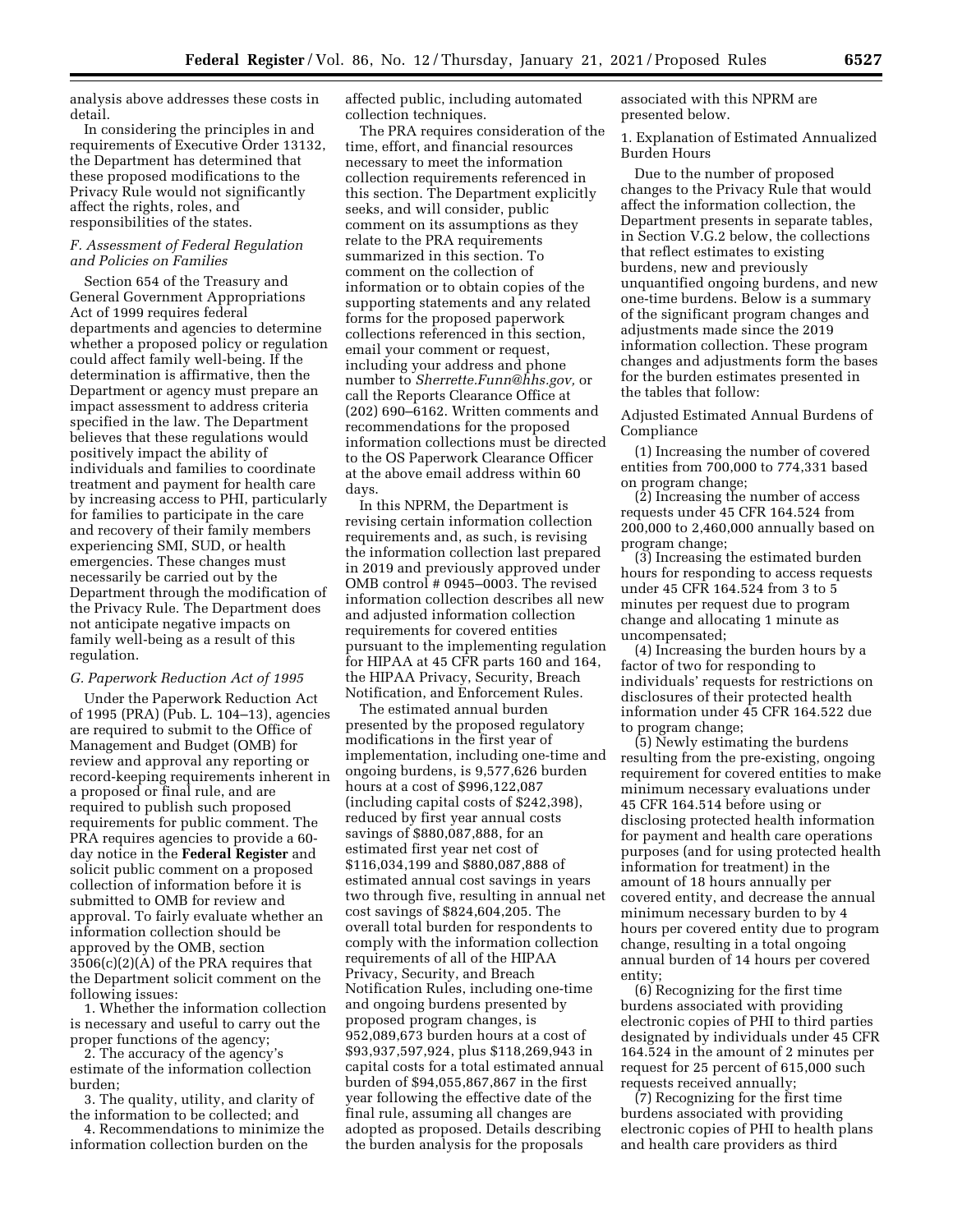parties designated by individuals under 45 CFR 164.524 in the amount of 4 minutes per request for 25 percent of 615,000 such requests received annually; and

(8) Decreasing the estimated burden for disseminating the Notice of Privacy Practices and obtaining an acknowledgement of receipt under 45 CFR 164.520, from 3 minutes to 1 minute and 15 seconds due to program change.

New Burdens Resulting From Program Changes

In addition to these changes, the Department added new burdens as a result of program changes:

(1) An annualized burden of 10 minutes per covered entity for posting an updated Notice of Privacy Practices due to program changes;

(2) An annualized burden of 3.5 minutes per request for submitting an access request for an individual to another provider for an estimated 92,250 annual requests;

(3) An annualized 10-minute burden per covered entity for posting an access and authorization fee schedule online under 45 CFR 164.525;

(4) An annualized 7-minute burden for each of an estimated 6,130,000 annual requests from individuals to discuss their direct treating health care provider's Notice of Privacy Practices under 45 CFR 164.520;

(5) An annualized three-minute burden for each of an estimated 73,800 annual requests from individuals for an individualized estimate of the fees to provide copies of requested protected health information under 45 CFR 164.525;

(6) An annualized one-minute burden for each of an estimated 24,600 annual requests from individuals for an itemized list of charges for their requested copies of protected health information under 45 CFR 164.525;

(7) A one-time burden of 6 hours and 55 minutes for each covered entity to update its policies and procedures under 45 CFR 164.530 due to program changes; and;

(8) A one-time burden of 4 hours and 40 minutes for each covered entity to update the content of its HIPAA training program under 45 CFR 164.530 and a related one-time burden of 7 additional minutes of workforce member time spent in training on 45 CFR 164.524 per covered entity.

2. Tables Demonstrating Estimated Burden Hours Ongoing Annual Burdens of Compliance With the Rules

| Section            | Type of respondent                                                                                                                      | Number of<br>respondents | Number of<br>responses per<br>respondent | Total<br>responses       | Average burden hours<br>per response | Total burden<br>hours      |
|--------------------|-----------------------------------------------------------------------------------------------------------------------------------------|--------------------------|------------------------------------------|--------------------------|--------------------------------------|----------------------------|
| 160.204            | Process for Requesting<br><b>Exception Determina-</b><br>tions-states or per-<br>sons.                                                  |                          | $\mathbf{1}$                             | $\mathbf{1}$             |                                      | 16                         |
| 164.308            | Contingency Plan-Test-<br>ing and Revision.                                                                                             | 1,774,331                | 1                                        | 1,774,331                |                                      | 14,194,648                 |
| 164.308            | Contingency Plan-Criti-<br>cality Analysis.                                                                                             | 1,774,331                | 1                                        | 1,774,331                |                                      | 7,097,324                  |
| 164.310<br>164.314 | Maintenance Records<br>Security Incidents-Busi-<br>ness Associate report-<br>ing of non-breach inci-<br>dents to Covered Enti-<br>ties. |                          | 12<br>12                                 | 21,291,972<br>12,000,000 |                                      | 127,751,832<br>240,000,000 |
| 164.316            | Risk Analysis-Docu-<br>mentation, 164.308.                                                                                              | $b$ 1,774,331            | $\mathbf{1}$                             | 1,774,331                |                                      | 17,743,310                 |
| 164.316            | Information System Ac-<br>tivity Review-Docu-<br>mentation, 164.308.                                                                    | 1,774,331                | 12                                       | 21,291,972               |                                      | 15,968,979                 |
| 164.316            | Security Reminders-<br>Periodic Updates,<br>164.308.                                                                                    | 1,774,331                | 12                                       | 21,291,972               |                                      | 21,291,972                 |
| 164.316            | Security Incidents-<br>Other than breaches-<br>Documentation,<br>164.308.                                                               | 1,774,331                | 52                                       | 92,265,212               |                                      | 461,326,060                |
| 164.316            | Documentation-Review<br>and Update, 164.306.                                                                                            | 1,774,331                | $\mathbf{1}$                             | 1,774,331                |                                      | 10,645,986                 |
| 164.404            | Individual Notice-Writ-<br>ten and E-mail No-<br>tice-Drafting.                                                                         | $d$ 58,482               | 1                                        | 58,482                   |                                      | 29,241                     |
| 164.404            | Individual Notice-Writ-<br>ten and E-mail No-<br>tice-Preparing and<br>documenting notifica-<br>tion.                                   | 58,482                   | $\mathbf{1}$                             | 58,482                   |                                      | 29,241                     |
| 164.404            | Individual Notice-Writ-<br>ten and E-mail No-<br>tice-Processing and<br>sending.                                                        | 58.482                   | $e_{1,941}$                              | 113,513,562              |                                      | 908,108                    |
| 164.404            | Individual Notice-Sub-<br>stitute Notice-Posting<br>or publishing.                                                                      |                          | $\mathbf{1}$                             | 2,746                    |                                      | 2,746                      |
| 164.404            | Individual Notice-Sub-<br>stitute Notice-Staffing<br>toll-free number.                                                                  | 2,746                    | 1                                        | 2,746                    | 93.42                                | 9,391                      |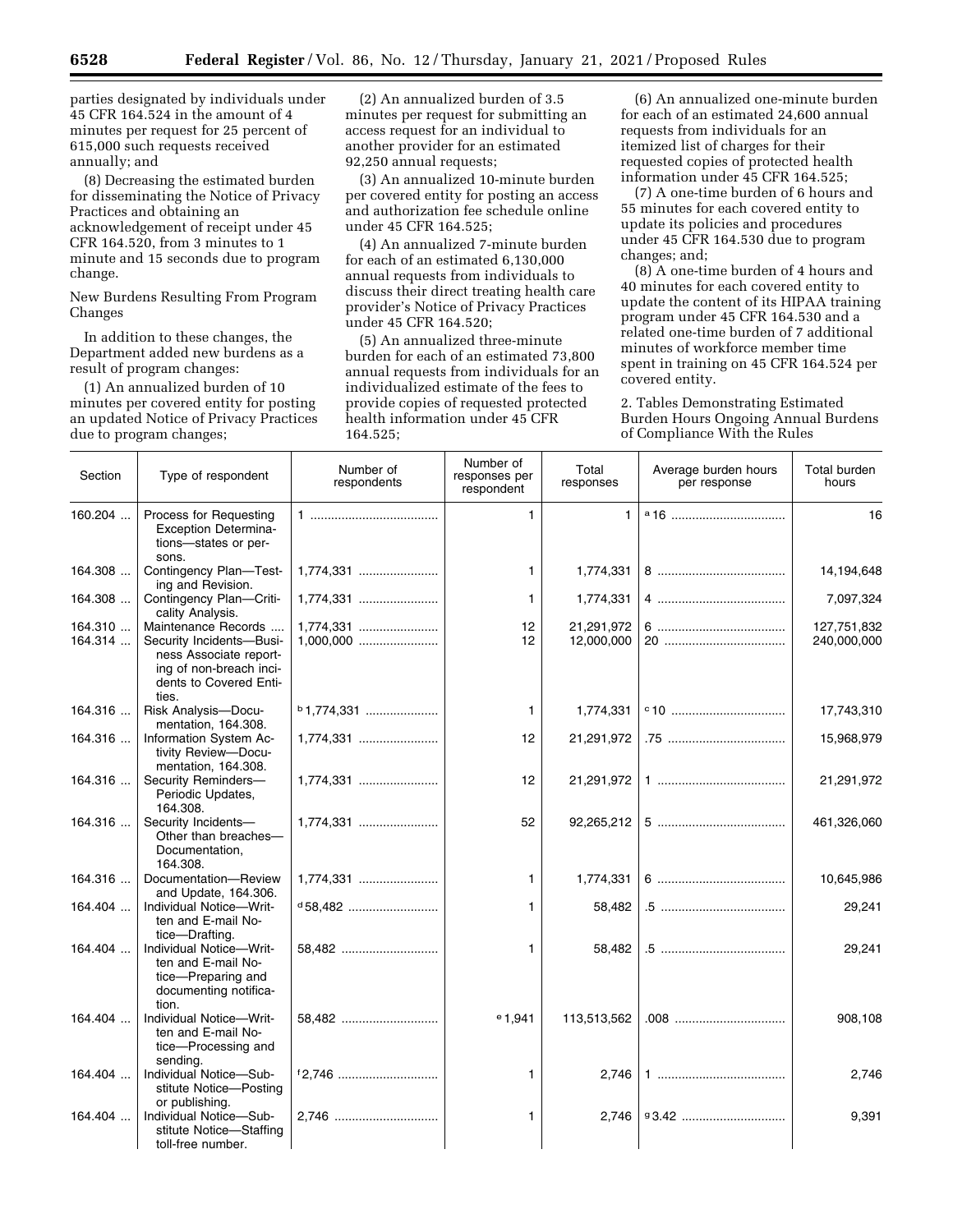| Section            | Type of respondent                                                                                                                            | Number of<br>respondents                                 | Number of<br>responses per<br>respondent | Total<br>responses | Average burden hours<br>per response    | Total burden<br>hours |
|--------------------|-----------------------------------------------------------------------------------------------------------------------------------------------|----------------------------------------------------------|------------------------------------------|--------------------|-----------------------------------------|-----------------------|
| 164.404            | Individual Notice-Sub-<br>stitute Notice-Individ-<br>uals' voluntary burden<br>to call toll-free number<br>for information.                   | $h$ 113,264                                              | $\mathbf{1}$                             | 113,264            | <sup>i</sup> .125                       | 14,158                |
| 164.406<br>164.408 | Media Notice<br>Notice to Secretary-No-<br>tice for breaches af-<br>fecting 500 or more in-<br>dividuals.                                     | 267                                                      | 1<br>$\mathbf{1}$                        | 267<br>267         | 1.25                                    | 334<br>334            |
| 164.408            | Notice to Secretary-No-<br>tice for breaches af-<br>fecting fewer than 500<br>individuals.                                                    | $k$ 58,215                                               | $\mathbf{1}$                             | 58,215             |                                         | 58,215                |
| 164.410            | Business Associate no-<br>tice to Covered Enti-<br>ty-500 or more indi-<br>viduals affected.                                                  |                                                          | $\mathbf{1}$                             | 20                 |                                         | 1,000                 |
| 164.410            | Business Associate no-<br>tice to Covered Enti-<br>ty-Less than 500 in-<br>dividuals affected.                                                |                                                          | 1                                        | 1,165              |                                         | 9,320                 |
| 164.414            | 500 or More Affected In-<br>dividuals-Inves-<br>tigating and docu-<br>menting breach.                                                         | 267                                                      | $\mathbf{1}$                             | 267                |                                         | 13,350                |
| 164.414            | Less than 500 Affected<br>Individuals-Inves-<br>tigating and docu-<br>menting breach.                                                         | 2,479 (breaches affect-<br>ing 10-499 individ-<br>uals). | 1                                        | 2,479              |                                         | 19,832                |
|                    |                                                                                                                                               | 55,736 (breaches affect-                                 | $\mathbf{1}$                             | 55,736             |                                         | 222,944               |
| 164.504            | Uses and Disclosures-<br>Organizational Re-<br>quirements.                                                                                    | ing $<$ 10 individuals).<br>774,331                      | 1                                        | 774,331            | 0.0833333333                            | 64,528                |
| 164.508            | Uses and Disclosures for<br>Which Individual Au-<br>thorization is Required.                                                                  | 774,331                                                  | 1                                        | 774,331            |                                         | 774,331               |
| 164.512            | Uses and Disclosures for<br>Research Purposes.                                                                                                |                                                          | $\mathbf{1}$                             | 113,524            | 0.08333333                              | 9,460                 |
| 164.520            | Notice of Privacy Prac-<br>tices for Protected<br>Health Information-<br>Health plans-Periodic<br>distribution of NPPs by<br>paper mail.      | $m$ 100,000,000                                          | 1                                        | 100,000,000        | 0.00416666 [1 hour per<br>240 notices]. | 416,667               |
| 164.520            | Notice of Privacy Prac-<br>tices for Protected<br>Health Information-<br>Health plans-Periodic<br>distribution of NPPs by<br>electronic mail. |                                                          | 1                                        | 100,000,000        | 0.00278333 [1 hour per<br>360 notices]. | 278,333               |
| 164.520            | Notice of Privacy Prac-<br>tices for Protected<br>Health Information-<br>Health care pro-<br>viders-Dissemination.                            | n 613,000,00                                             | 1                                        | 613,000,000        | $^{\circ}0.02083333^{\circ}$            | 12,770,833            |
| 164.522            | Rights to Request Pri-<br>vacy Protection for<br>Protected Health Infor-<br>mation.                                                           | P40,000                                                  | 1                                        | 40,000             |                                         | 2,000                 |
| 164.524            | Access of Individuals to<br>Protected Health Infor-<br>mation-Copies of PHI.                                                                  |                                                          | 1                                        | 1,230,000          | "0.016666 67                            | 20,500                |
| 164.526            | Amendment of Protected<br>Health Information-<br>Requests.                                                                                    | 150,000                                                  | 1                                        | 150,000            | 0.08333333                              | 12,500                |
| 164.526            | Amendment of Protected<br>Health Information-<br>Denials.                                                                                     |                                                          | 1                                        | 50,000             | 0.08333333                              | 4,167                 |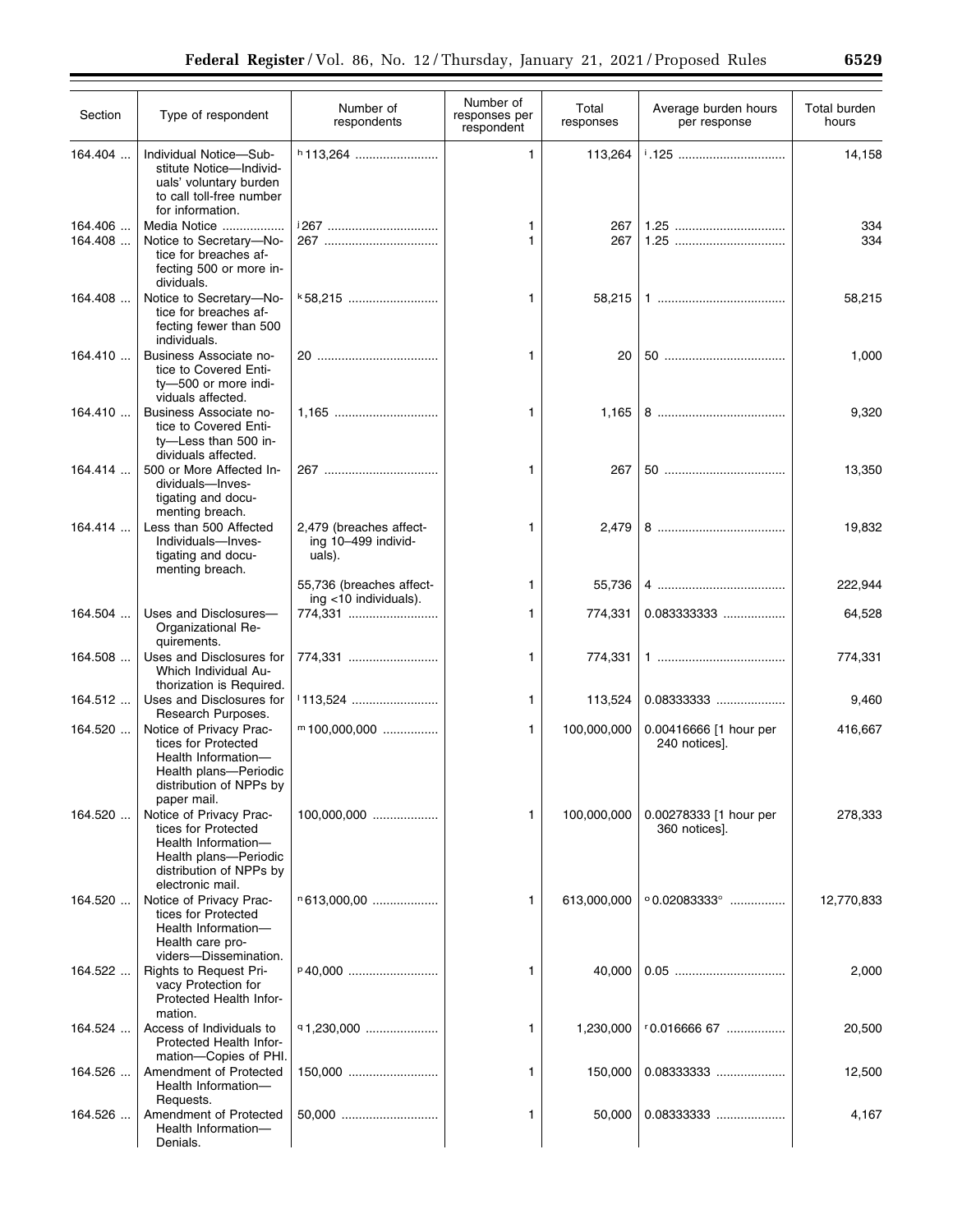| Section                                                                                            | Type of respondent<br>Accounting for Disclo-<br>sures of Protected<br>Health Information. |                                                                                                                                                             | Number of<br>respondents |                          | Number of<br>responses per<br>respondent<br>$\mathbf{1}$ |                                          | Total<br>responses<br>5,000 |                    | Average burden hours<br>per response |                                         | <b>Total burden</b><br>hours<br>250 |
|----------------------------------------------------------------------------------------------------|-------------------------------------------------------------------------------------------|-------------------------------------------------------------------------------------------------------------------------------------------------------------|--------------------------|--------------------------|----------------------------------------------------------|------------------------------------------|-----------------------------|--------------------|--------------------------------------|-----------------------------------------|-------------------------------------|
| 164.528                                                                                            |                                                                                           |                                                                                                                                                             |                          |                          |                                                          |                                          |                             |                    |                                      |                                         |                                     |
| Total                                                                                              |                                                                                           |                                                                                                                                                             |                          |                          |                                                          |                                          |                             |                    |                                      | 931,691,910                             |                                     |
| New or<br>previously<br>unquantified<br>ongoing burdens<br>of compliance,<br>annualized<br>section |                                                                                           | Type of respondent                                                                                                                                          |                          | Number of<br>respondents |                                                          | Number of<br>responses per<br>respondent |                             | Total<br>responses |                                      | Average burden<br>hours per<br>response | Total burden<br>hours               |
| 164.514                                                                                            |                                                                                           | Minimum necessary eval-<br>uations for treatment,<br>payment, and health<br>care operations-Uses<br>and disclosures.                                        |                          | 774,331                  |                                                          |                                          | 1.                          |                    | 774,331                              | $14$                                    | 410.840.634                         |
| 164.520                                                                                            |                                                                                           | Notice of Privacy Prac-<br>tices for Protected<br>Health Information-<br>Right to discuss privacy<br>practices.                                             |                          | 6,130,000                |                                                          |                                          | 1                           |                    | 90,000                               | 0.1166667                               | 715,167                             |
| $164.524$                                                                                          |                                                                                           | Access of Individuals to<br>Protected Health Infor-<br>mation-Provider sub-<br>mitting individual's ac-<br>cess request to another<br>provider or plan.     |                          | 92,250                   |                                                          |                                          | $\mathbf{1}$                |                    | $^{w}$ 92,250                        | $*0583333$                              | 5,381                               |
| 164.524                                                                                            |                                                                                           | Access of Individuals to<br>Protected Health Infor-<br>mation-Directing cop-<br>ies of ePHI to health<br>plans and providers.                               |                          | y 153.750                |                                                          |                                          | 1.                          |                    | 153.750                              | $0.0666666$                             | 10.250                              |
| 164.524                                                                                            |                                                                                           | Access of Individuals to<br>Protected Health Infor-<br>mation-Directing cop-<br>ies of ePHI to third par-<br>ties other than health<br>plans and providers. |                          | z 153,750                |                                                          |                                          | 1                           |                    | 153,750                              | 0.0333333                               | 5,125                               |
| $164.525$                                                                                          |                                                                                           | Notice of Access and Au-<br>thorization Fees-Indi-<br>vidualized estimates.                                                                                 |                          | 73,800                   |                                                          |                                          | 1.                          |                    | <sup>aa</sup> 73,800                 | $0.05$                                  | 3.690                               |
| 164.525                                                                                            |                                                                                           | Notice of Access and Au-<br>thorization Fees-<br>Itemized list of charges<br>for copies.                                                                    |                          | bb 24,600                |                                                          |                                          | 1.                          |                    | 24,600                               | $0.0166667$                             | 410                                 |
| Total                                                                                              |                                                                                           |                                                                                                                                                             |                          |                          |                                                          |                                          |                             |                    |                                      |                                         | 11,580,657                          |

aThe figures in this column are averages based on a range. Small entities may require fewer hours to conduct certain compliance activities, particularly with respect to Security Rule requirements, while large entities may spend more hours than those provided here due to their size and<br>complexity.

 $\rm{p}$ This estimate includes 774,331 estimated covered entities and 1 million estimated business associates. The Omnibus HIPAA Final Rule burden analysis estimated that there were 1–2 million business associates. However, because many business associates have business associate<br>relationships with multiple covered entities, the Department believes the lower end

The figures in this column are averages based on a range. Small entities may require fewer hours to conduct certain compliance activities, particularly with respect to Security Rule requirements, while large entities may spend more hours than those provided here due to their size and<br>complexity.

<sup>d</sup> Total number of breach reports submitted to OCR in 2015. Breaches reported to OCR in 2015 affected more individuals than have been affected by breaches reported in each subsequent year; therefore, the Department bases its burden estimates on 2015 data to ensure that it fully<br>accounts for the annual burdens of the Breach Notification Rule.

e Average number of individuals affected per breach incident reported in 2015.

fThis number includes all 267 large breaches and all 2,479 breaches affecting 10–499 individuals that were reported to OCR in 2015. As the Department stated in the preamble to the Omnibus HIPAA Final Rule, although some breaches involving fewer than 10 individuals may require substitute notice, it believes the costs of providing such notice through alternative written means or by telephone is negligible.<br>This assumes that 10% of the sum of (a) all individuals affected by large breaches in 2015

by small breaches (0.05  $\times$  285,413 = 14,271) will require substitute notification. Thus, the Department calculates 0.10  $\times$  (113,250,136 + 14,271) = 11,326,441 affected individuals requiring substitute notification for an average of 4,125 affected individuals per such breach. The Department assumes that 1% of the affected individuals per breach requiring substitute notice annually will follow up with a telephone call, resulting in 41.25 individuals per breach calling the toll-free number. The Department assumes that call center staff will spend 5 minutes per call, with an average of 41 affected individuals per breach requiring substitute notice, resulting in 3.42 hours per breach spent answering calls from affected individuals.<br>h As noted in the previous footnote, this number equals 1% of the affecte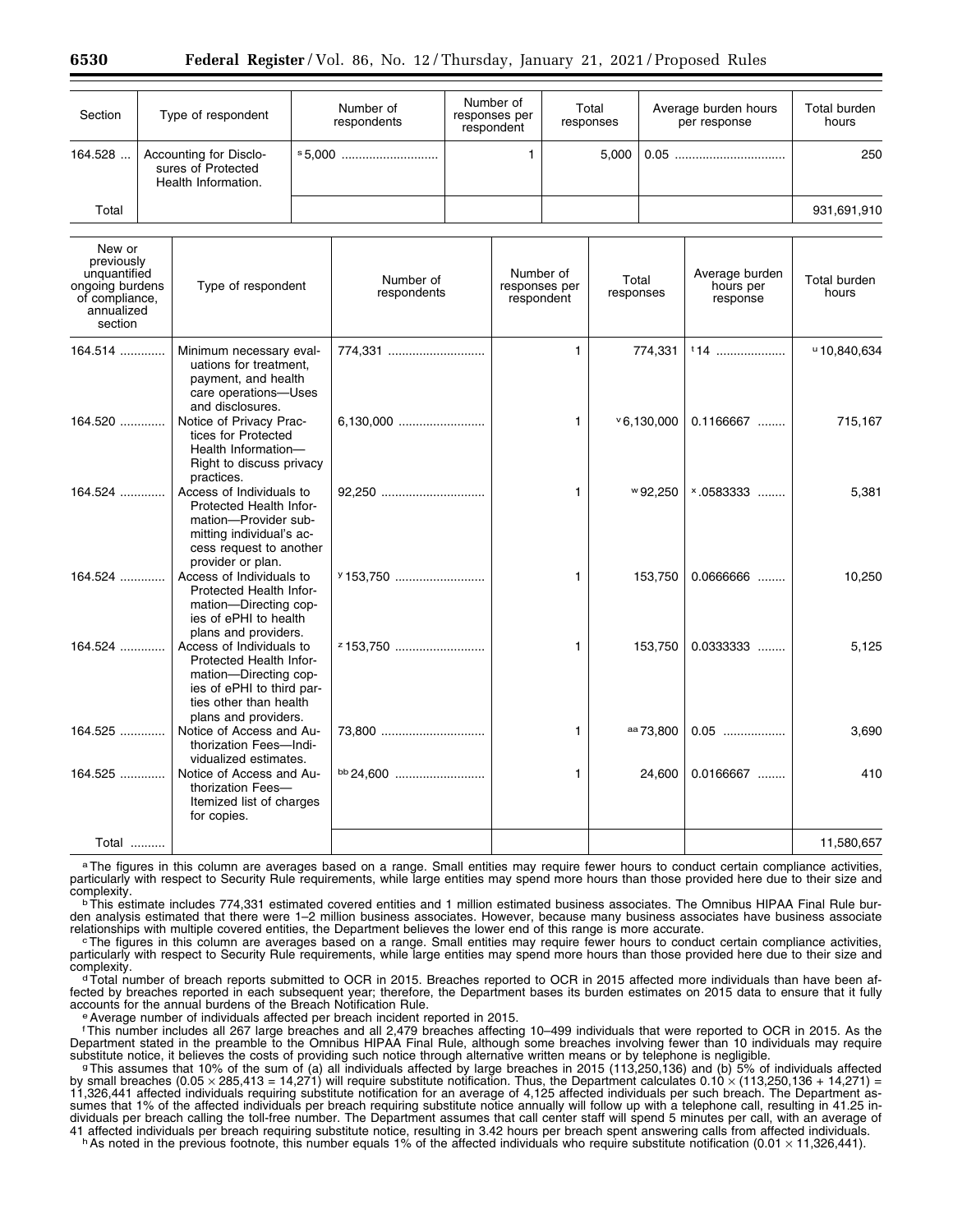iThis number includes 7.5 minutes for each individual who calls with an average of 2.5 minutes to wait on the line/decide to call back and 5 minutes for the call itself.

jThe total number of breaches affecting 500 or more individuals for which OCR received reports in 2015.

kThe total number of breaches affecting fewer than 500 individuals for which OCR received reports in 2015.

lThe number of entities who use and disclose PHI for research purposes.

m As in the Department's previous submission, it assumes that half of the approximately 200,000,000 individuals insured by covered health plans will receive the plan's NPP by paper mail, and half will receive the NPP by el

n The Department estimates that each year covered health care providers will have first-time visits with 613 million individuals, to whom the providers must give an NPP.

 $\cdot$  ∘This represents 1 minute and fifteen seconds (75/3,600) to disseminate the NPP and eliminates the 1 minute and 45 seconds previously allo-<br>cated for obtaining the signed patient acknowledgement.

PThe Department doubled the estimated number of requests for confidential communications or restrictions on disclosures per year due to the

combined effect of changes to the minimum necessary standard and the information blocking provisions of the ONC Cures Act Final Rule.<br>The Department has increased our estimate of the number of requests from individuals for

This represents an estimated average of 1 minute per request which is not chargeable as a fee to the individual.

sThe Department estimates that covered entities annually fulfill 5,000 requests from individuals for an accounting of disclosures of their PHI.

<sup>t</sup>The figures in this column are averages based on a range. Small entities may require fewer hours to conduct certain compliance activities, particularly with respect to Security Rule requirements, while large entities may spend more hours than those provided here due to their size and<br>complexity.

u This represents a previously unacknowledged annual burden of 18 hours per covered entity for making minimum necessary evaluations for purposes of treatment, payment, and health care operations uses and disclosures, reduced by an estimated 4 burden hours annually per covered entity (or 3,097,324 total) as a result of the proposed changes to the minimum necessary standard combined with proposed changes to the definition of health care operations.

 $v$  1% of an estimated 613 million new patient encounters annually.

w 15% of 615,000 annual access requests to direct electronic copies of ePHI to health plans and providers as third parties under the right of access.

<sup>x</sup>This represents 3.5 minutes for a medical assistant to obtain the needed information and submit it for the individual.

yThis represents one-fourth of the estimated 615,000 annual requests under the right of access for copies of ePHI directed to health plans and health care providers as third parties and reflects only the labor burden for such requests for ePHI to be sent via other than an internet-based method (e.g., on electronic media and mailed to the recipient).

<sup>z</sup> This represents one-fourth of the estimated 615,000 annual requests for copies of ePHI directed to third parties and reflects only uncompensated the labor burden for requests for ePHI to be sent via other than an internet-based method (*e.g.*, on electronic media and mailed to the re-<br>cipient).

aa 3% of an estimated 2.46 million annual access requests for copies of PHI.<br>bb 1% of an estimated 2.46 million annual access requests for copies of PHI.

NEW ONE-TIME BURDENS OF COMPLIANCE

| Section | Type of respondent                                                                                                                                                                                                                  | Number of<br>respondents | Number of<br>responses per<br>respondent | Total<br>responses | Average burden<br>hours per<br>response | Total burden<br>hours |
|---------|-------------------------------------------------------------------------------------------------------------------------------------------------------------------------------------------------------------------------------------|--------------------------|------------------------------------------|--------------------|-----------------------------------------|-----------------------|
| 164.520 | Notice of Privacy Practices for Protected<br>Health Information-Post updated notice<br>online.                                                                                                                                      | 774,331                  | 1.                                       | 774,331            | $^{\circ}$ 0.16666667                   | 129,055               |
| 164.525 | Notice of Fees for Copies of PHI-Post fee<br>schedule online.                                                                                                                                                                       | 774,331                  | 1.                                       | 774,331            | $0.16666667$                            | 129,055               |
| 164.530 | Administrative Requirements-Training Min-<br>imum necessary, 164.514.                                                                                                                                                               | 774,331                  | 1.                                       | 774,331            | 1                                       | 774,331               |
| 164.530 | Administrative<br>Requirements-Training-<br>Right of access, 164.525, and fee esti-<br>mates, 164.525-Updated training con-<br>tent.                                                                                                | 774,331                  | 1.                                       | 774,331            |                                         | 1,935,828             |
| 164.530 | Administrative<br>Requirements-Training-<br>Access-Workforce member time in train-<br>ing, 164.524.                                                                                                                                 | 774,331                  | 1                                        | 774,331            | 0.116666667                             | 90,339                |
| 164.530 | Administrative<br>Requirements-Training-<br>Disclosing PHI under164.510; uses and<br>disclosures to prevent harm, 164.512.                                                                                                          | 768,169                  | 1.                                       | 768,169            | $0.6666667$                             | 512,113               |
| 164.530 | Administrative<br>Requirements-Training-<br>Disclosures for Uniformed Services, &<br>disclosures to Telecommunications Relay<br>Services for treatment, payment and<br>health care operations, 164.512.                             | 774,331                  | 1.                                       | 774,331            | $0.25$                                  | 193,583               |
| 164.530 | Requirements-Training-<br>Administrative<br>Notice of privacy practices, changes in<br>content & right to discuss privacy prac-<br>tices, 164.520.                                                                                  | 774,331                  | 1                                        | 774,331            | 0.0833333                               | 64,528                |
| 164.530 | Requirements-Training-<br>Administrative<br>Verification of identity, 164.514.                                                                                                                                                      | <b>b</b> 38,717          | 1.                                       | 38,717             | $0.1666667$                             | 6,453                 |
| 164.530 | Administrative Requirements-Policies &<br>Procedures-Individual care coordination<br>management, 164.501 &<br>and case<br>164.502, minimum necessary, 164.514,<br>and social services agencies for care co-<br>ordination, 164.506. | 774,331                  | 1.                                       | 774,331            | $1.25$                                  | 967,914               |
| 164.530 | Administrative Requirements-Policies &<br>Procedures-Right of access, 164.524, &<br>fee estimates, 164.525.                                                                                                                         | 774,331                  | 1.                                       | 774,331            | 3                                       | 2,322,993             |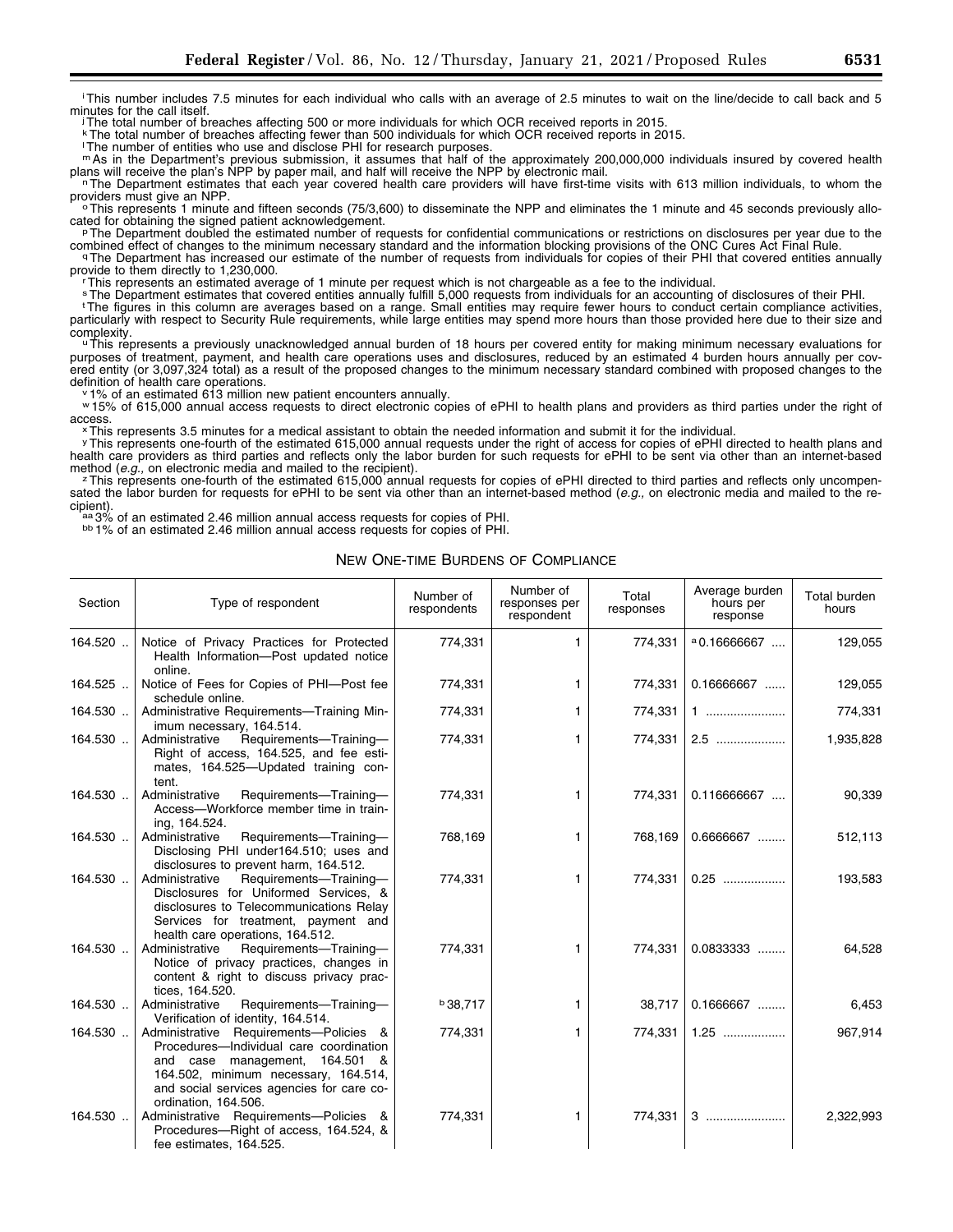| Section | Type of respondent                                                                                                                                 | Number of<br>respondents | Number of<br>responses per<br>respondent | Total<br>responses | Average burden<br>hours per<br>response | Total burden<br>hours  |
|---------|----------------------------------------------------------------------------------------------------------------------------------------------------|--------------------------|------------------------------------------|--------------------|-----------------------------------------|------------------------|
| 164.530 | Administrative Requirements--Policies &<br>Procedures--Disclosing<br>PHI<br>under<br>164.510; uses and disclosures to prevent<br>harm, 164.512(i). | $^{\circ}768.169$        |                                          | 768,169            |                                         | 768,169                |
| 164.530 | Administrative Requirements-Policies &<br>Procedures-Revising the Notice of Pri-<br>vacy Practices, 164.520.                                       | 774,331                  |                                          | 774.331            |                                         | 774,331                |
| 164.530 | Administrative Requirements-Policies &<br>Procedures---Disclosures for Uniformed<br>Services & Telecommuni-cations Relay<br>Services, 164.512.     | 774.331                  |                                          | 774.331            | $d$ 0.16666667                          | 129.055                |
| 164.530 | Administrative Requirements-Polices &<br>Procedures-Identity<br>verification<br>changes, 164.514.                                                  | $e$ 38.717               |                                          | 38.717             | 0.5                                     | 19,358                 |
| Total   |                                                                                                                                                    |                          |                                          | 10,131,413         |                                         | <sup>f</sup> 8,817,103 |

# NEW ONE-TIME BURDENS OF COMPLIANCE—Continued

a The figures in this column are averages based on a range. Small entities may require fewer hours to conduct certain compliance activities, particularly with respect to Security Rule requirements, while large entities may spend more hours than those provided here due to their size and<br>complexity.

<sup>b</sup>This represents 5% of all covered entities.

cThis represents all health care providers.

<sup>d</sup>This equates to 10 minutes.

eThis represents 5 percent of all covered entities.

fTotal may not add up due to rounding.

#### **List of Subjects**

#### *45 CFR Part 160*

Administrative practice and procedure, Computer technology, Electronic information system, Electronic transactions, Employer benefit plan, Health, Health care, Health facilities, Health insurance, Health professions, Health records, Hospitals, Investigations, Medicaid, Medical research, Medicare, Penalties, Privacy, Reporting and record keeping requirements, Security.

# *45 CFR Part 164*

Administrative practice and procedure, Computer technology, Drug abuse, Electronic information system, Electronic transactions, Employer benefit plan, Health, Health care, Health facilities, Health insurance, Health professions, Health records, Hospitals, Medicaid, Medical research, Medicare, Privacy, Reporting and record keeping requirements, Security.

#### **Proposed Rule**

For the reasons stated in the preamble, the Department of Health and Human Services proposes to amend 45 CFR Subtitle A, Subchapter C, Parts 160 and 164 as set forth below:

# **PART 160—GENERAL ADMINISTRATIVE REQUIREMENTS**

■ 1. The authority citation for part 160 is revised to read as follows:

**Authority:** 42 U.S.C. 1302(a); 42 U.S.C. 1320d–1320d–9; sec. 264, Pub. L. 104–191, 110 Stat. 2033–2034 (42 U.S.C. 1320d–2 (note)); 5 U.S.C. 552; secs. 13400–13424, Pub. L. 111–5, 123 Stat. 258–279 (42 U.S.C. 17921, 17931–17954); and sec. 1104 of Pub. L. 111– 148, 124 Stat. 146–154.

■ 2. Amend § 160.103, by adding new paragraph (4)(v) to the definition of ''Business associate'' to read as follows:

#### **§ 160.103 Definitions**

\* \* \* \* \* *Business associate* \* \* \*  $(4) * * * *$ 

(v) A provider of Telecommunications Relay Service, as defined in 47 U.S.C. 225(a)(3), with respect to enabling communications through services regulated under 47 CFR part 64. \* \* \* \* \*

# **PART 164—SECURITY AND PRIVACY**

■ 3. The authority citation for part 164 is revised to read as follows:

**Authority:** 42 U.S.C. 1302(a); 42 U.S.C. 1320d–1320d–9; sec. 264, Pub. L. 104–191, 110 Stat. 2033–2034 (42 U.S.C. 1320d–2 (note)); and secs. 13400–13424, Pub. L. 111– 5, 123 Stat. 258–279 (42 U.S.C. 17921, 17931–17954).

■ 4. Amend § 164.501 by:

■ a. Adding in alphabetical order a definition for ''Electronic health record'';

■ b. Revising paragraph (1) of the definition of ''Health care operations''; and

■ c. Adding in alphabetical order a definition for ''Personal health application''.

The additions and revision read as follows:

# **§ 164.501 Definitions.**

\* \* \* \* \* *Electronic health record* means an electronic record of health-related information on an individual that is created, gathered, managed, and consulted by authorized health care clinicians and their staff. Such clinicians shall include, but are not limited to, health care providers that have direct treatment relationships with individuals as defined at § 164.501, such as physicians, nurses, pharmacists, and other allied health professionals. For purposes of this paragraph, ''healthrelated information on an individual'' covers the same scope of information as the term *individually identifiable health information* as defined at § 160.103. \* \* \* \* \*

*Health care operations* \* \* \*

(1) Conducting quality assessment and improvement activities, including outcomes evaluation and development of clinical guidelines, provided that the obtaining of generalizable knowledge is not the primary purpose of any studies resulting from such activities; patient safety activities (as defined in 42 CFR 3.20); population-based activities relating to improving health or reducing health care costs; protocol development; case management and care coordination; contacting of health care providers and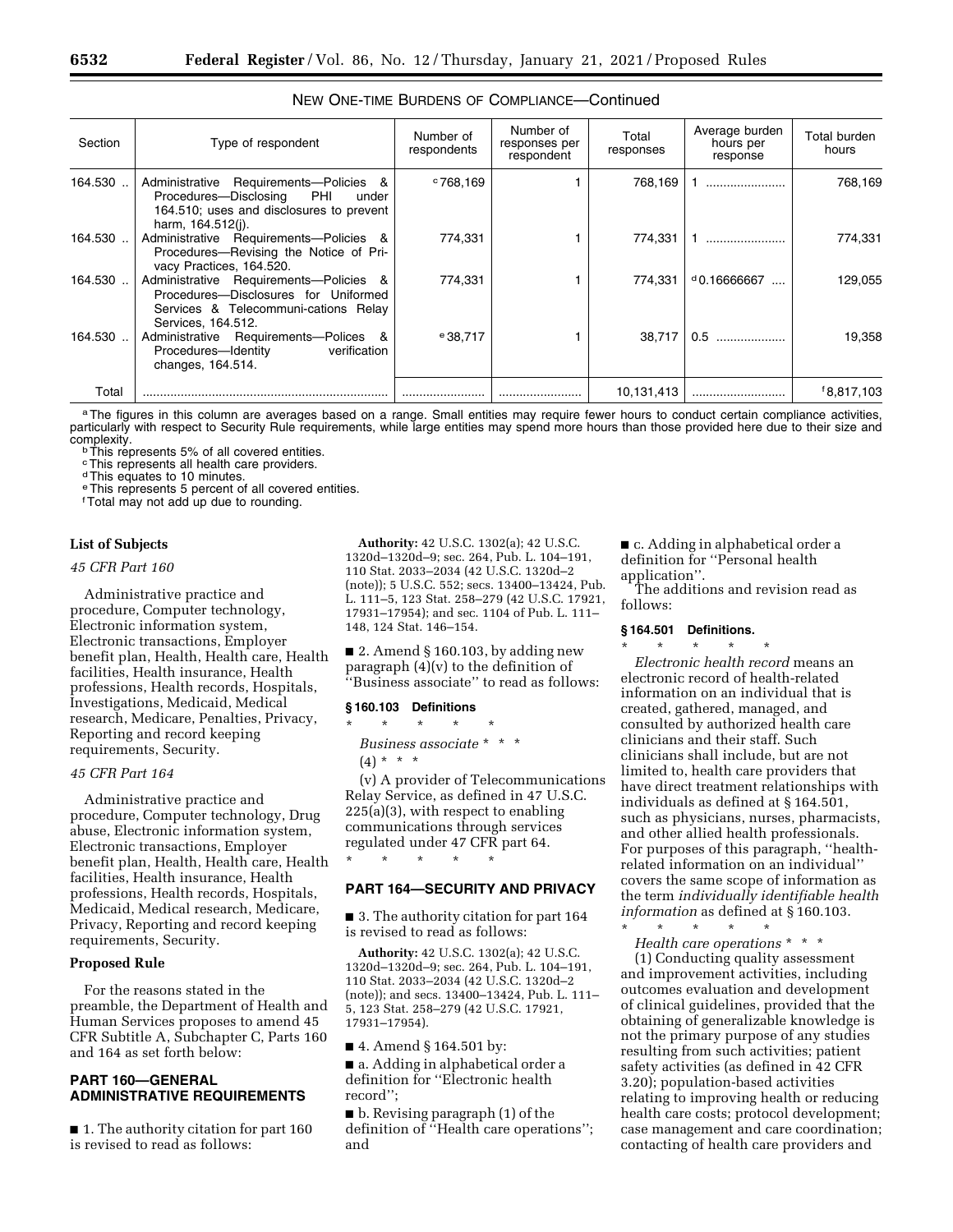patients with information about treatment alternatives; and related functions that do not include treatment.

\* \* \* \* \* *Personal health application* means an electronic application used by an individual to access health information about that individual, which can be drawn from multiple sources, provided that such information is managed, shared, and controlled by or primarily for the individual, and not by or primarily for a covered entity or another party such as the application developer. \* \* \* \* \*

■ 5. Amend § 164.502 by:

■ a. Revising paragraph (a)(4)(ii) and (a)(5)(ii)(B)(*2*)(*vi*)

- b. Revising paragraph (b)(2)(i);
- c. Adding paragraph (b)(2)(vii);
- d. Revising paragraph (g)(3)(ii)(C); and
- $\blacksquare$  e. Adding new paragraph (k). The revisions read as follows:

#### **§ 164.502 Uses and disclosures of protected health information: General Rules.**

- (a) \* \* \*
- $(4) * * * *$

*(ii*) To the covered entity or, when specified in the business associate agreement, to the individual or the individual's designee, as necessary to satisfy a covered entity's obligations with respect to  $\S\S 164.524(c)(2)(ii)$  or 164.524(d)(1).

- $(5) * * * *$
- $(ii) * * * *$
- $(B) * * * *$
- $(2)^{*}$  \* \*

(*vi*) To an individual, or a third party designated by the individual, when requested under §§ 164.524 or 164.528.

\* \* \* \* \*

- (b) \* \* \*
- $(2) * * * *$

(i) Disclosures to or requests by a health care provider for treatment, including for care coordination and case management activities with respect to an individual;

\* \* \* \* \*

(vii) Disclosures to or requests by a health plan for care coordination and case management activities with respect to an individual.

- \* \* \* \* \*
- (g) \* \* \*
- $(3) * * * *$
- $(ii) * * * *$

(C) Where the parent, guardian, or other person acting *in loco parentis,* is not the personal representative under paragraphs  $(g)(3)(i)(A)$ ,  $(B)$ , or  $(C)$  of this section and where there is no applicable access provision under state or other law, including case law, a covered entity may provide access under

§ 164.524 to a parent, guardian, or other person acting *in loco parentis,* if such action is consistent with state or other applicable law, provided that such decision must be made by a licensed health care professional, based on a good faith belief that providing access is in the best interests of the individual.

\* \* \* \* \* *(k) Standard: Good Faith— Presumption of Compliance.* When using or disclosing protected health information as provided in §§ 164.502(g)(3)(ii)(C); 164.510(a)(3)(i)(B); 164.510(b)(2)(iii); 164.510(b)(3); and 164.514(h)(2)(iv), a covered entity is presumed to have complied with the good faith requirement, absent evidence that the covered entity acted in bad faith.

\* \* \* \* \*  $\blacksquare$  6. Amend § 164.506, by adding new paragraph (c)(6) to read as follows:

#### **§ 164.506 Uses and disclosures to carry out treatment, payment, or health care operations.**

- \* \* \* \* \*
	- (c) \* \* \*

(6) A covered entity may disclose an individual's protected health information to a social services agency, community-based organization, home and community based services provider, or similar third party that provides health or human services to specific individuals for individual-level care coordination and case management activities (whether such activities constitute treatment or health care operations as those terms are defined in § 164.501) with respect to that individual.

\* \* \* \* \* ■ 7. Amend § 164.510 by revising paragraphs  $(a)(3)(i)(B)$ ,  $(b)(2)(iii)$ , and (b)(3) to read as follows.

#### **§ 164.510 Uses and disclosures requiring an opportunity for the individual to agree or to object.**

- \* \* \* \* \*
	- (a) \* \* \*
	- $(3) * * * *$
	- $(i) * * * *$

(B) In the individual's best interests based on a good faith belief of the covered health care provider.

\* \* \* \* \*

- (b) \* \* \*
- $(2) * * * *$

(iii) Reasonably infers from the circumstances, based on a good faith belief, that the individual does not object to the disclosure.

(3) *Limited uses and disclosures when the individual is not present.* If the individual is not present, or the opportunity to agree or object to the use

or disclosure cannot practicably be provided because of the individual's incapacity or an emergency circumstance, the covered entity may, based on a good faith belief that the disclosure is in the best interests of the individual, disclose only the protected health information that is directly relevant to the person's involvement with the individual's care or payment related to the individual's health care or that is needed for notification purposes. A covered entity may make reasonable inferences of the individual's best interests in allowing a person to act on behalf of the individual to pick up filled prescriptions, medical supplies, X-rays, or other similar forms of protected health information.

\* \* \* \* \* ■ 8. Amend § 164.512 by:

- $\blacksquare$  a. Revising paragraph (j)(1)(i)(A);
- b. Adding paragraphs (j)(5) through (6);

■ c. Revising the heading for paragraph  $(k)(1)$ ;

■ d. Revising paragraphs (k)(1)(i) introductory text,  $(k)(1)(i)(A)$ , and (k)(1)(ii); and

■ e. Adding paragraph (m).

The revisions and additions read as follows:

#### **§ 164.512 Uses and disclosures for which an authorization or opportunity to agree or object is not required.**

- $\star$   $\star$
- (j) \* \* \*
- $(1) * * * *$

(i) (A) Is necessary to prevent a serious and reasonably foreseeable harm, or lessen a serious and reasonably foreseeable threat, to the health or safety of a person or the public; and \* \* \* \* \*

(5) ''Reasonably foreseeable'' means that an ordinary person could conclude that a threat to health or safety exists and that harm to health or safety is reasonably likely to occur if a use or disclosure is not made, based on facts and circumstances known at the time of the disclosure.

(6) When a covered health care provider (or a member of the workforce of the covered health care provider) that has specialized training, expertise, or experience in assessing an individual's risk to health or safety—such as a licensed mental or behavioral health professional—determines that it is appropriate to use or disclose protected health information under paragraph  $(i)(1)(i)(A)$  of this section, such determination will be entitled to heightened deference if the determination is related to facts and circumstances about which the covered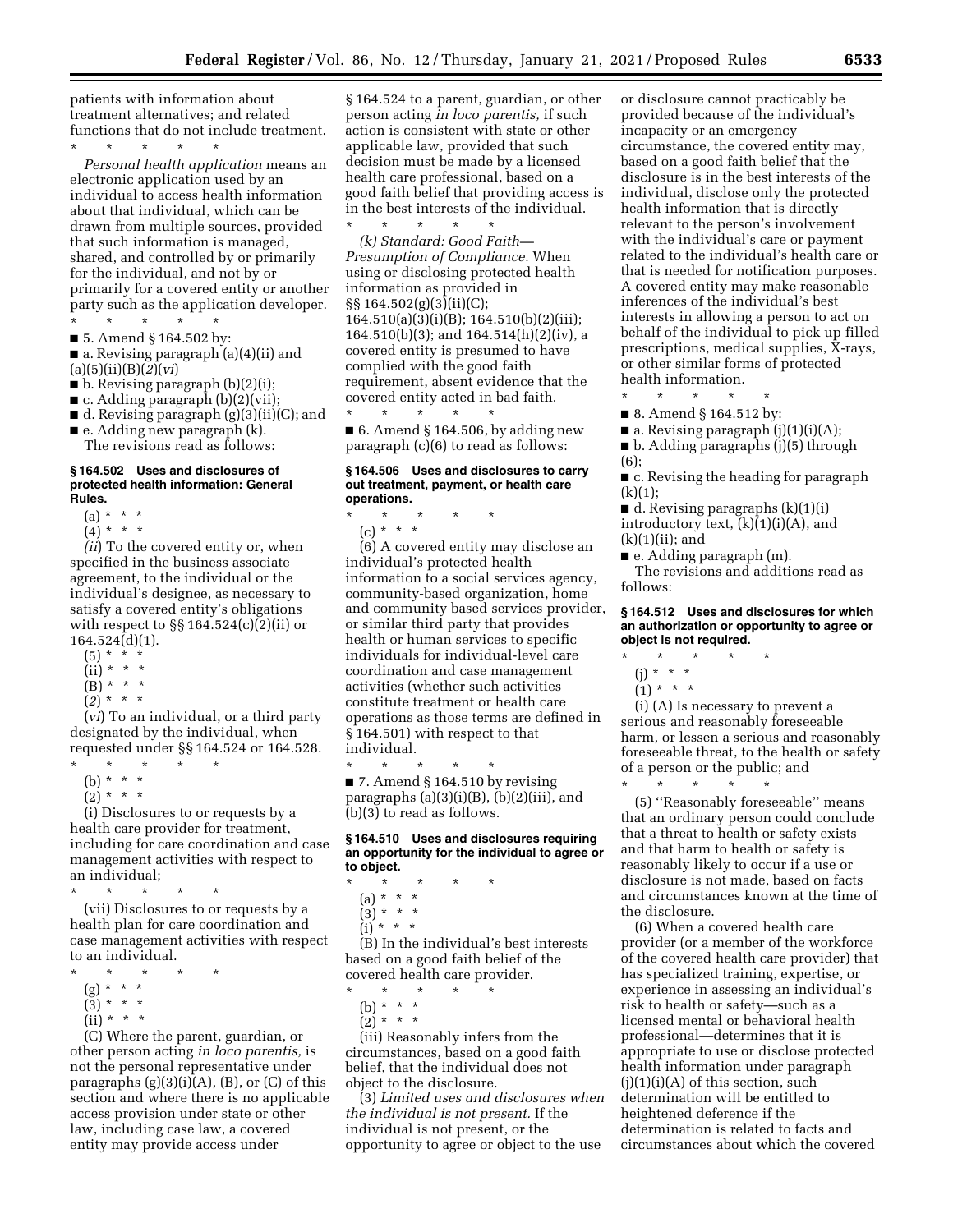entity (or a member of its workforce) has such training, expertise, or experience.

\* \* \* \* \* (k) \* \* \*

(1) *Uniformed Services and veterans activities*—

(i) *Uniformed Services personnel.* A covered entity may use and disclose the protected health information of individuals who are Uniformed Services personnel for activities deemed necessary by appropriate Uniformed Services command authorities to assure the proper execution of the Uniformed Services mission, if the appropriate Uniformed Services authority has published by notice in the **Federal Register** the following information:

(A) Appropriate Uniformed Services command authorities; and

\* \* \* \* \*

(ii) Separation or discharge from Uniformed Service. A covered entity that is a component of the Departments of Defense, Homeland Security, Commerce, or Health and Human Services may disclose to the Department of Veterans Affairs (DVA) the protected health information of an individual who is a member of the Uniformed Services upon the separation or discharge of the individual from Uniformed Service for the purpose of a determination by DVA of the individual's eligibility for or entitlement to benefits under laws administered by the Secretary of Veterans Affairs.

\* \* \* \* \*

(m) *Standard: Disclosures to Telecommunications Relay Service.* A covered entity may disclose protected health information to a Telecommunications Relay Service Communications Assistant, as defined at 47 CFR 64.601(a)(10), as necessary to conduct covered functions. \* \* \* \* \*

- 9. Amend § 164.514 by:
- 
- a. Revising paragraph (h)(2)(iv); and  $\blacksquare$  b. Adding paragraph  $(h)(2)(v)$ .

The revision and addition read as follows:

#### **§ 164.514 Other requirements related to uses and disclosures of protected health information.**

- \* \* \* \* \*
- (h) \* \* \*
- $(2) * * * *$

(iv) *Exercise of good faith.* The verification requirements of this paragraph are met if the covered entity acts on a good faith belief in making a use or disclosure in accordance with § 164.510 or making a disclosure in accordance with § 164.512(j).

(v) *Exercise of individual rights.* A covered entity may not impose

unreasonable verification measures on an individual that would impede the individual from exercising a right under this part. An unreasonable measure is one that causes an individual to expend unnecessary effort or resources when a less burdensome verification measure is practicable for the covered entity. Practicability considerations include a covered entity's technical capabilities, its obligations to protect the privacy of protected health information under § 164.530(c), the security of electronic protected health information under § 164.306, and the costs of implementing measures that are more convenient for individuals. Examples of unreasonable measures include requiring an individual to provide proof of identity in person when a method for remote verification is practicable for the covered entity and more convenient for the individual, or requiring an individual to obtain notarization of the individual's signature on a written request to exercise the individual right. ■ 10. Amend § 164.520 by:

- a. Revising paragraphs (b)(1)(i) and  $(b)(1)(iv)(C);$
- $\blacksquare$  b. Adding new paragraph (b)(1)(iv)(G);
- c. Revising paragraph (b)(1)(vii);
- d. Adding new paragraph (b)(2)(iii);
- $\blacksquare$  e. Removing paragraph  $(c)(2)(ii)$ ;
- f. Redesignating paragraph (c)(2)(iii)

and (iv) paragraphs (c)(2)(ii) and (iii); ■ g. Revising paragraph (c)(3)(iii); and

■ h. Revising paragraph (e).

The revisions and additions read as follows:

#### **§ 164.520 Notice of privacy practices for protected health information.**

\* \* \* \* \*

- (b) \* \* \*
- $(1) * * * *$

(i) Header. The notice must contain the following statement as a header or otherwise prominently displayed: NOTICE OF PRIVACY PRACTICES OF [NAME OF COVERED ENTITY, AFFILIATED COVERED ENTITIES, OR ORGANIZED HEALTH CARE ARRANGEMENT, AS APPLICABLE]

THIS NOTICE DESCRIBES:

• HOW MEDICAL INFORMATION ABOUT YOU MAY BE USED AND DISCLOSED

• YOUR RIGHTS WITH RESPECT TO YOUR MEDICAL INFORMATION

• HOW TO EXERCISE YOUR RIGHT TO GET COPIES OF YOUR RECORDS AT LIMITED COST OR, IN SOME CASES, FREE OF CHARGE

• HOW TO FILE A COMPLAINT CONCERNING A VIOLATION OF THE PRIVACY, OR SECURITY OF YOUR MEDICAL INFORMATION, OR OF YOUR RIGHTS CONCERNING YOUR INFORMATION, INCLUDING YOUR

RIGHT TO INSPECT OR GET COPIES OF YOUR RECORDS UNDER HIPAA. YOU HAVE A RIGHT TO A COPY OF THIS NOTICE (IN PAPER OR ELECTRONIC FORM) AND TO DISCUSS IT WITH [ENTER NAME OR TITLE AT [PHONE AND EMAIL] IF YOU HAVE ANY QUESTIONS.

\* \* \* \* \*

(iv) \* \* \*

(C) The right of access to inspect and obtain a copy of protected health information at limited cost or, in some cases, free of charge; and the right to direct a covered health care provider to transmit an electronic copy of protected health information in an electronic health record to a third party, as provided by § 164.524;

\* \* \* \* \*

(G) The right to discuss the notice with a designated contact person identified by the covered entity pursuant to § 164.520(b)(vii);

\* \* \* \* \* (vii) *Contact.* The notice must contain the name or title and telephone number and email for a designated person who is available to provide further information and answer questions about the covered entity's privacy practices, as required by § 164.530(a)(1)(ii).

 $\star$   $\qquad$   $\star$   $\qquad$   $\star$  $(2) * * * *$ 

(iii) A covered entity may provide in its notice information about how an individual who seeks to direct protected health information to a third party, when the protected health information is not in an electronic health record and/or is in a non-electronic format, can instead obtain a copy of protected health information directly under § 164.524 and send the copy to the third party themselves, or request the covered entity to send a copy of protected health information to a third party using a valid authorization under § 164.508.

- \* \* \* \* \*
- $(c) * * * *$
- $(2) * * * *$

(ii) If the covered entity health care provider maintains a physical service delivery site:

- \* \* \* \* \*
	- (3) \* \* \*

(iii) For purposes of paragraph (c)(2)(i) of this section, if the first service delivery to an individual is delivered electronically, the covered health care provider must provide electronic notice automatically and contemporaneously in response to the individual's first request for service.

\* \* \* \* \*

(e) *Implementation specifications: Documentation.* A covered entity must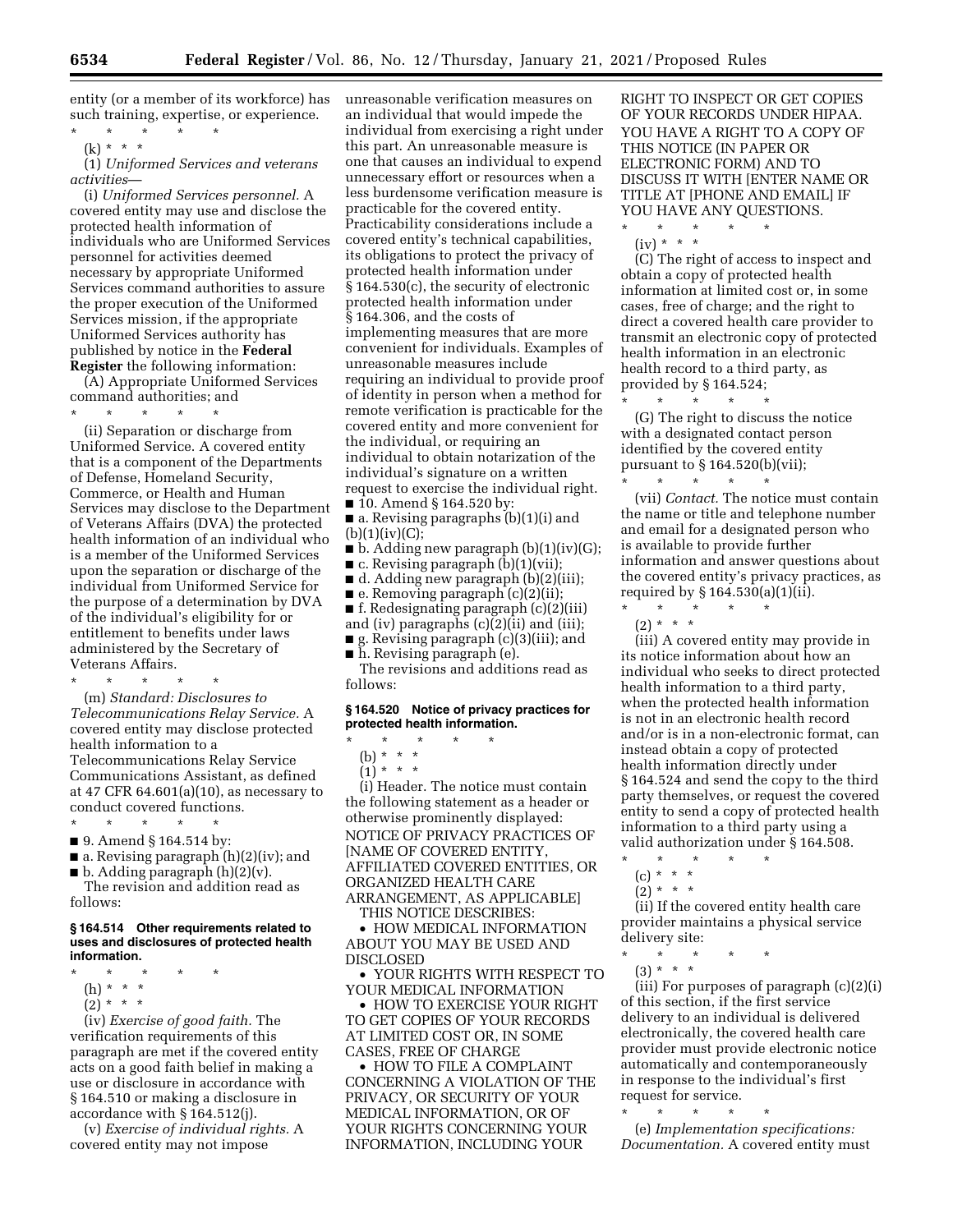document compliance with the notice requirements, as required by § 164.530(j), by retaining copies of the notices issued by the covered entity.

\* \* \* \* \* ■ 11. Amend § 164.524 by:

■ a. Redesignating paragraphs (a)(1) introductory text and (a)(1)(i) and (ii) as paragraphs  $(a)(1)(i)$  and  $(a)(1)(i)(A)$  and (B), respectively;

■ b. Adding new paragraph (a)(1)(ii);

■ c. Revising paragraph (a)(2)

introductory text;

■ d. Revising paragraph (a)(3)

introductory text;

■ e. Removing paragraph (a)(4);

■ f. Redesignating paragraph (b)(1) as paragraph (b)(1)(i);

■ g. Designating the second sentence of newly redesignated paragraph (b)(1)(i) as paragraph (b)(1)(ii) and revising newly designated paragraph (b)(1)(ii); ■ h. Revising paragraph (b)(2)(i)

introductory text;

■ i. In paragraph (b)(2)(i)(B), removing ''paragraph (d)'' and adding in its place ''paragraph (e)'';

■ j. In paragraph (b)(2)(ii), removing ''30 days'' and adding in its place ''15 calendar days'';

■ k. In paragraph (b)(2)(ii)(A), removing the word ''and'' at the end;

■ l. In paragraph (b)(2)(ii)(B), removing the period at the end and adding in its place ''; and'';

■ m. Adding paragraph (b)(2)(ii)(C) and (b)(2)(iii)

■ n. Redesignating paragraphs (c)(2)(iii) introductory text and (c)(2)(iii)(A) and (B) as paragraphs  $(c)(2)(iv)(A)$ 

introductory text and (c)(2)(iv)(A)(*1*) and (*2*);

■ o. Adding paragraphs (c)(2)(iii) and  $(c)(2)(iv)(B);$ 

■ p. Revising paragraphs (c)(3) and (4);

■ q. Redesignating paragraphs (d) and (e) paragraphs (e) and (f), respectively; ■ r. Revising newly redesignated

paragraph (e); ■ s. Adding a new paragraph (d);

■ t. Further redesignating newly redesiganted paragraph (f)(2) as paragraph (f)(3); and

 $\blacksquare$  u. Adding a new paragraph (f)(2). The revisions and additions read as follows:

#### **§ 164.524 Access of individuals to protected health information.**

(a) \* \* \* *Standard: Access to protected health information*—

(1) *Right of access.* (i) Except as otherwise provided in paragraphs (a)(2) or (3) of this section, an individual has a right of access to inspect and obtain a copy of protected health information about the individual in a designated record set, for as long as the protected health information is maintained in the designated record set, except for:

(A) Psychotherapy notes; and (B) Information compiled in reasonable anticipation of, or for use in, a civil, criminal, or administrative action or proceeding.

(ii) An individual's right to inspect protected health information about the individual in a designated record set includes the right to view, take notes, take photographs, and use other personal resources to capture the information, except that a covered entity is not required to allow an individual to connect a personal device to the covered entity's information systems and may impose requirements to ensure that an individual records only protected health information to which the individual has a right of access.

(2) *Unreviewable grounds for denial.*  A covered entity may deny an individual access under paragraph (a)(1) of this section, without providing the individual an opportunity for review, in the following circumstances.

\* \* \* \* \* (3) *Reviewable grounds for denial.* A covered entity may deny an individual access under paragraph (a)(1) of this section, provided that the individual is given a right to have such denials reviewed, as required by paragraph (e)(4) of this section, in the following circumstances:

\* \* \* \* \*

(b) \* \* \*

(1) *Individual's request for access.*  (i) The covered entity must permit an individual to request access to inspect

or to obtain a copy of the protected health information about the individual that is maintained in a designated record set.

(ii) The covered entity may require an individual to make a request for access in writing (in electronic or paper form), provided that it informs the individual of such a requirement and does not impose unreasonable measures that impede the individual from obtaining access when a measure that is less burdensome for the individual is practicable for the entity. For example, requiring individuals to complete a standard form containing only the information the covered entity needs to process the request is a reasonable measure because it does not cause an individual to expend unnecessary effort or expense. In contrast, examples of unreasonable measures include requiring an individual to do any of the following when a measure that is less burdensome for the individual is practicable for the entity: fill out a request form with extensive information that is not necessary to fulfill the request; obtain notarization of the

individual's signature on a request form; or submit a written request only in paper form, only in person at the entity's facility, or only through the covered entity's online portal.

 $(2) * * * *$ 

\* \* \* \* \*

(i) Except as provided in paragraph (b)(2)(ii) of this section, the covered entity must act on a request for access as soon as practicable, but no later than 15 calendar days after receipt of the request as follows.

(B) If the covered entity denies the request, in whole or in part, it must provide the individual with a written denial, in accordance with paragraph (e) of this section.

(ii) If the covered entity is unable to take an action required by paragraph  $(b)(2)(i)(A)$  or  $(B)$  of this section within the time required by paragraph (b)(2)(i) of this section, as applicable, the covered entity may extend the time for such actions by no more than 15 calendar days, provided that:

(A) The covered entity, within the time limit set by paragraph (b)(2)(i) of this section, as applicable, provides the individual with a written statement of the reasons for the delay and the date by which the covered entity will complete its action on the request;

(B) The covered entity may have only one such extension of time for action on a request for access; and

(C) The covered entity has implemented a policy to prioritize urgent or otherwise high priority requests (especially those relating to the health and safety of the individual or another person), so as to limit the use of a 15 calendar-day extension for such requests.

(iii) Where another federal or state law requires a covered entity to provide an individual with access to the protected health information requested in less than 15 calendar days, that shorter time period is deemed practicable under paragraph (b)(2)(i) of this section.

- $*$  \*
- $(c) * * * *$
- $(2) * * * *$

(iii) Where another federal or state law applicable to the covered entity requires the provision of access in a particular electronic form and format, the protected health information is deemed readily producible in such form and format under paragraphs (c)(2)(i) and (ii) of this section.

(iv)(A) The covered entity may provide the individual with a summary of the protected health information requested, in lieu of providing access to the protected health information, or may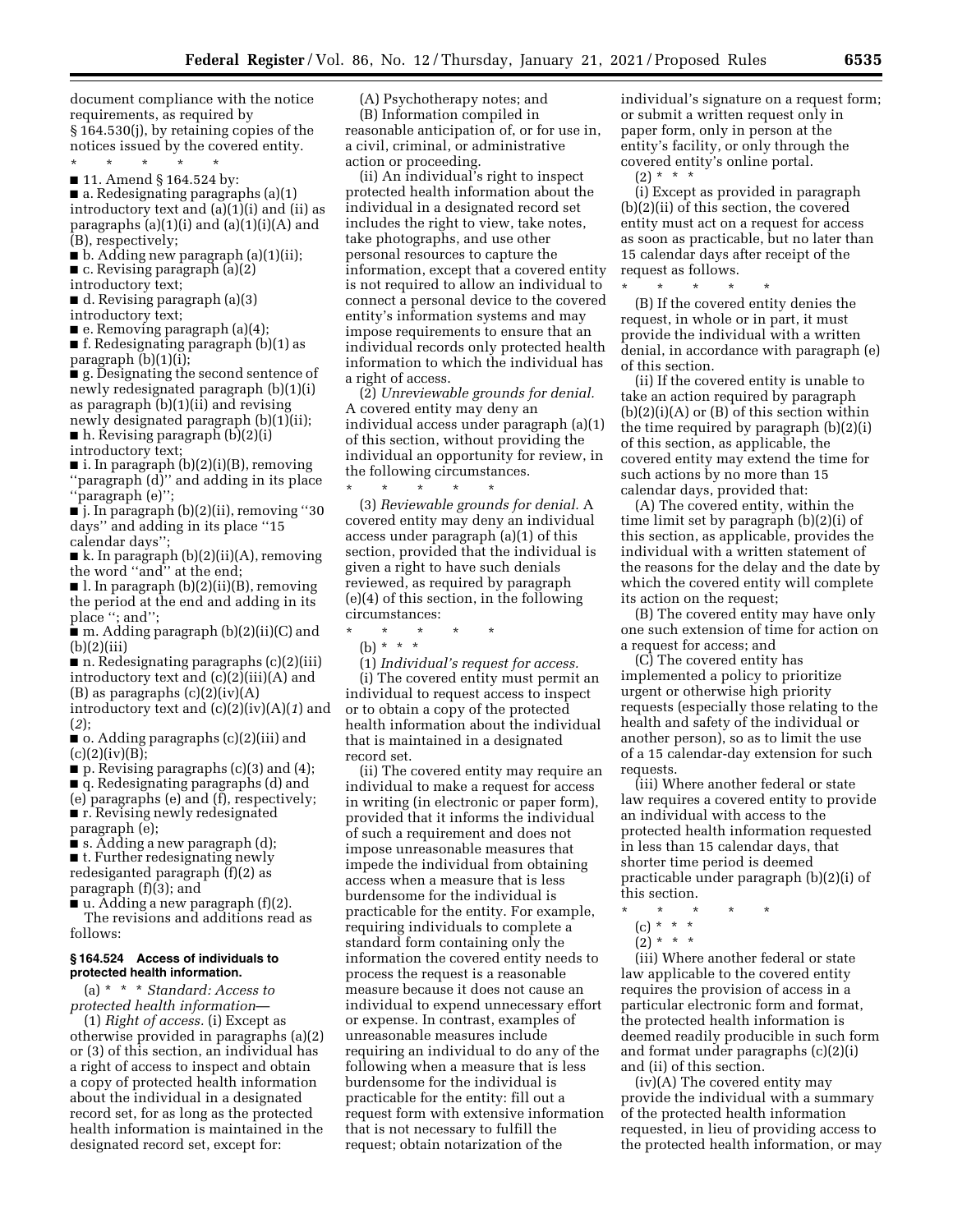provide an explanation of the protected health information to which access has been provided, if:

(*1*) The individual agrees in advance to such a summary or explanation; and

(*2*) The individual agrees in advance to the fees imposed, if any, by the covered entity for such summary or explanation.

(B) The covered entity must inform any individual to whom it offers to provide a summary in lieu of a copy of protected health information that the individual retains the right to obtain a copy of the requested protected health information if the individual does not agree to receive such summary. This requirement does not apply if a covered entity is offering to provide a summary in lieu of a copy of protected health information because the covered entity is denying an individual's request for a copy; however, the covered entity still must follow the denial procedures under § 164.524(e).

(3) *Time and manner of access.* The covered entity must provide the access as requested by the individual in a timely manner as required by paragraph (b)(2) of this section, including arranging with the individual for a convenient time and place to inspect or obtain a copy of the protected health information, or, at the individual's request, mailing or electronically transmitting the copy of the protected health information to the individual, including by email, or to or through the individual's personal health application (if a copy is readily producible to or through such application). When protected health information is readily available at the point of care in conjunction with a health care appointment, a covered health care provider is not permitted to delay the right to inspect. The covered entity may discuss the scope, format, and other aspects of the request for access with the individual as necessary to facilitate the timely provision of access; however, such discussion shall not extend the time allowed for the covered entity to provide access.

(4) *Fees.* (i) If the individual requests a copy of the protected health information or agrees to a summary or explanation of such information, the covered entity may impose a reasonable, cost-based fee, provided that the fee includes only the cost of:

(A) Labor for copying the protected health information requested by the individual, whether in non-electronic (*e.g.,* paper, film) or electronic form;

(B) Supplies for creating a nonelectronic copy;

(C) Postage, when the individual has requested that a non-electronic copy, or the summary or explanation, be mailed; and

(D) Preparing an explanation or summary of the protected health information, if agreed to by the individual as required by paragraph (c)(2)(iii) of this section.

(ii) A covered entity may not impose a fee when:

(A) an individual inspects the protected health information about the individual, as described at (a)(1)(ii) of this section, or

(B) an individual accesses electronic protected health information maintained by or on behalf of the covered entity using an internet-based method such as a personal health application.

\* \* \* \* \*

*(d) Standard: Right to direct the transmission of certain protected health information in an electronic format to a third party—*(1) An individual has a right of access to direct a covered health care provider to transmit an electronic copy of protected health information in an electronic health record directly to another person designated by the individual (a ''third party''). The covered health care provider must provide access under this paragraph when the individual's request to exercise the right of access is clear, conspicuous, and specific, which may be orally or in writing (including electronically), except for:

(i) Psychotherapy notes; and

(ii) Information compiled in reasonable anticipation of, or for use in, a civil, criminal, or administrative action or proceeding.

(2) *Unreviewable grounds for denial.*  A covered entity may deny an individual's request to exercise the right of access to direct a covered health care provider to transmit an electronic copy of protected health information in an electronic health record directly to a third party under paragraph (d)(1) of this section, without providing an opportunity for review, in the following circumstances:

(i) The protected health information is excepted from the right of access by paragraph (d)(1) of this section.

(ii) A covered entity that is a correctional institution or a covered health care provider acting under the direction of the correctional institution may deny, in whole or in part, an inmate's request to exercise of the right of access, if transmitting such copy would jeopardize the health, safety, security, custody, or rehabilitation of the individual or of other inmates, or the safety of any officer, employee, or other person at the correctional

institution or responsible for the transporting of the inmate.

(iii) An individual's ability to exercise of the right of access may be temporarily suspended by a covered health care provider in the course of research that includes treatment for as long as the research is in progress, provided that the individual has agreed to the denial of access when consenting to participate in the research that includes treatment, and the covered health care provider has informed the individual that the right of access will be reinstated upon completion of the research.

(iv) An individual's request to exercise the right of access may be denied if the protected health information is contained in records that are subject to the Privacy Act, 5 U.S.C. 552a, and if the denial of access under the Privacy Act would meet the requirements of that law.

(v) An individual's request to exercise the right of access may be denied if the protected health information was obtained from someone other than a health care provider under a promise of confidentiality and providing the copy to the third party would be reasonably likely to reveal the source of the information.

(3) *Reviewable grounds for denial of a request to direct an electronic copy of protected health information in an electronic health record.* A covered entity may deny an individual's request under paragraph (d)(1) of this section, provided that the individual is given a right to have such denials reviewed, as required by paragraph (e)(4) of this section, in the following circumstances:

(i) A licensed health care professional has determined, in the exercise of professional judgment, that the access is reasonably likely to endanger the life or physical safety of the individual or another person; or

(ii) The protected health information makes reference to another person (unless such other person is a health care provider) and a licensed health care professional has determined, in the exercise of professional judgment, that the access is reasonably likely to cause substantial harm to such other person.

(4) *Implementation specification: Summary or explanation prepared by covered health care provider.* (i) A covered health care provider may transmit, to a third party designated by an individual, a summary of requested protected health information in an electronic health record, in lieu of transmitting a copy of the protected health information, or may transmit an explanation of the requested protected health information in an electronic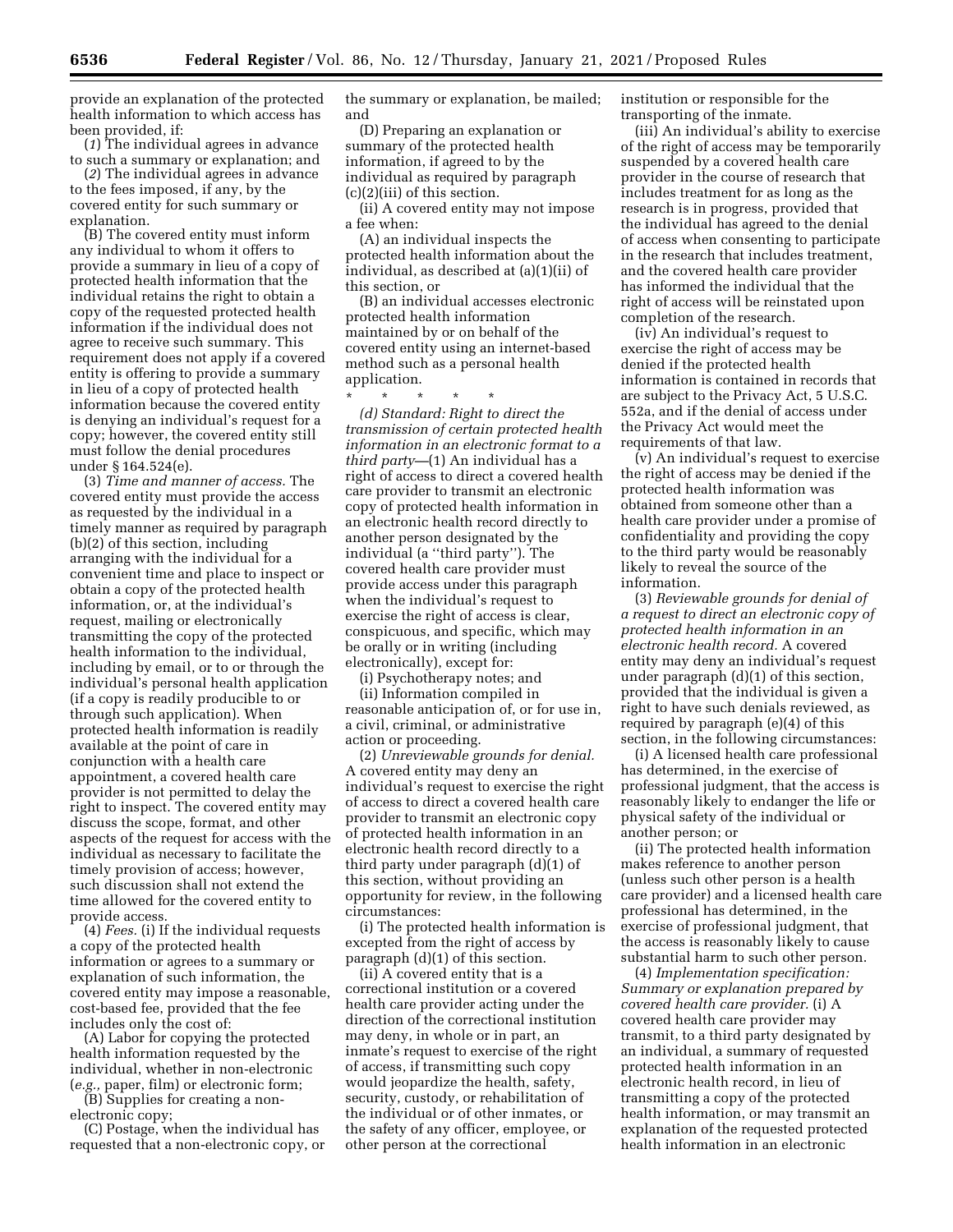health record in addition to such protected health information, if:

(A) The individual agrees in advance to such a summary or explanation; and

(B) The individual agrees in advance to the fees imposed, if any, by the covered health care provider for such summary or explanation.

(ii) A covered health care provider must inform any individual to whom it offers to transmit a summary in lieu of a copy of protected health information that the individual retains the right to direct an electronic copy of the requested protected health information in an EHR if the individual does not agree to receive such summary. This requirement does not apply if a covered entity is offering to provide a summary in lieu of a copy of protected health information because the covered entity is denying an individual's request for a copy; however, the covered entity still must follow the denial procedures under § 164.524(e).

(5) *Implementation specification: Timely action by the covered entity.* (i) Except as provided in paragraph (d)(5)(ii) of this section, a covered health care provider is required to provide the copy requested under paragraph (d)(1) of this section as soon as practicable but no later than 15 calendar days after receipt of the individual's request.

(A) If the covered entity grants the request, in whole or in part, it must inform the individual of the acceptance of the request and provide the access requested, in accordance with paragraph (d) of this section.

(B) If the covered entity denies the request, in whole or in part, it must provide the individual with a written denial, in accordance with paragraph (e)(2) of this section.

(ii) If the covered entity is unable to take an action required by paragraph  $(d)(5)(i)(A)$  or  $(B)$  of this section within the time required by paragraph (d)(5)(i) of this section, as applicable, the covered entity may extend the time for such actions by no more than 15 calendar days, provided that:

(A) The covered entity, within the time limit set by paragraph (d)(5)(i) of this section, as applicable, provides the individual with a written statement of the reasons for the delay and the date by which the covered entity will complete its action on the request; and

(B) The covered entity may have only one such extension of time for action on a request.

(C) The covered entity has implemented a policy to prioritize urgent or otherwise high priority requests (especially those relating to the health and safety of the individual or another person), so as to limit the use

of a 15 calendar-day extension for such requests.

(iii) Where another federal or state law requires a covered entity to provide an individual with an electronic copy of the protected health information in an electronic health record in less than 15 calendar days, that shorter time period is deemed practicable under paragraph  $(d)(5)(i)$  of this section.

(6) *Fees.* A covered health care provider may impose a reasonable, costbased fee for an access request to direct an electronic copy of protected health information in an electronic health record to a third party, provided that the fee includes only the cost of:

(i) Labor for copying the protected health information requested by the individual in electronic form; and

(ii) Preparing an explanation or summary of the protected health information, if agreed to by the individual as provided in paragraph (d)(4) of this section.

(7) *Right to direct covered health care providers or plans to submit an access request.* 

(i) An individual has a right of access to direct a covered health care provider or health plan (''Requester-Recipient'') to submit to a covered health care provider (''Discloser'') a request for an electronic copy of the individual's protected health information in an electronic health record maintained by or on behalf of the Discloser.

(ii) A Requester-Recipient must submit to the Discloser a request made by the individual, orally or in writing (including electronically), and that is clear, conspicuous, and specific, if the individual is:

A. a current or prospective new patient of the Requester-Recipient health care provider, or

B. a current enrolled member (or dependent) of the Requester-Recipient health plan.

(iii) The Requester-Recipient must submit the access request to the identified Discloser as soon as practicable, but no later than 15 calendar days after receiving the individual's direction and any information needed to submit the request. An extension is not available for submitting the request. The Discloser must respond to the access request within the time limits in paragraph (d)(5) of this section.

(e) *Implementation specifications: Denial of access.* If a covered entity denies access, in whole or in part, to protected health information, the covered entity must comply with the following requirements.

\* \* \* \* \*

(2) *Denial.* The covered entity must provide a timely, written denial to the individual. The denial must be in plain language and contain:

\* \* \* \* \*

(ii) If applicable, a statement of the individual's review rights under paragraph (e)(4)(i) of this section, including a description of how the individual may exercise such review rights;

\* \* \* \* \* (3) *Other responsibility.* If the covered entity (or its business associate on the covered entity's behalf) does not maintain the protected health information that is the subject of the individual's request for access, and the covered entity knows where the requested protected health information is maintained, the covered entity must inform the individual where to direct the request for access.

\* \* \* \* \*

(4) *Review of a denial of access.* If access is denied on a ground permitted under paragraphs (a)(3) or (d)(3) of this section:

(i) The individual has the right to have the denial reviewed by a licensed health care professional who is designated by the covered entity to act as a reviewing official and who did not participate in the original decision to deny access. The covered entity must provide or deny access in accordance with the determination of the reviewing official under paragraph (e)(4)(i) of this section.

(ii) If the individual has requested a review of a denial under paragraph (e)(4)(i) of this section, the covered entity must designate a licensed health care professional, who was not directly involved in the denial to review the decision to deny access. The covered entity must promptly refer a request for review to such designated reviewing official. The designated reviewing official must determine, within a reasonable period of time, whether or not to deny the access requested based on the standards in paragraph (a)(3) or (d)(3) of this section, whichever is applicable, of this section. The covered entity must promptly provide written notice to the individual of the determination of the designated reviewing official and take other action as required by this section to carry out the designated reviewing official's determination.

(f) *Implementation specification: Documentation.* A covered entity must document the following and retain the documentation as required by § 164.530(j):